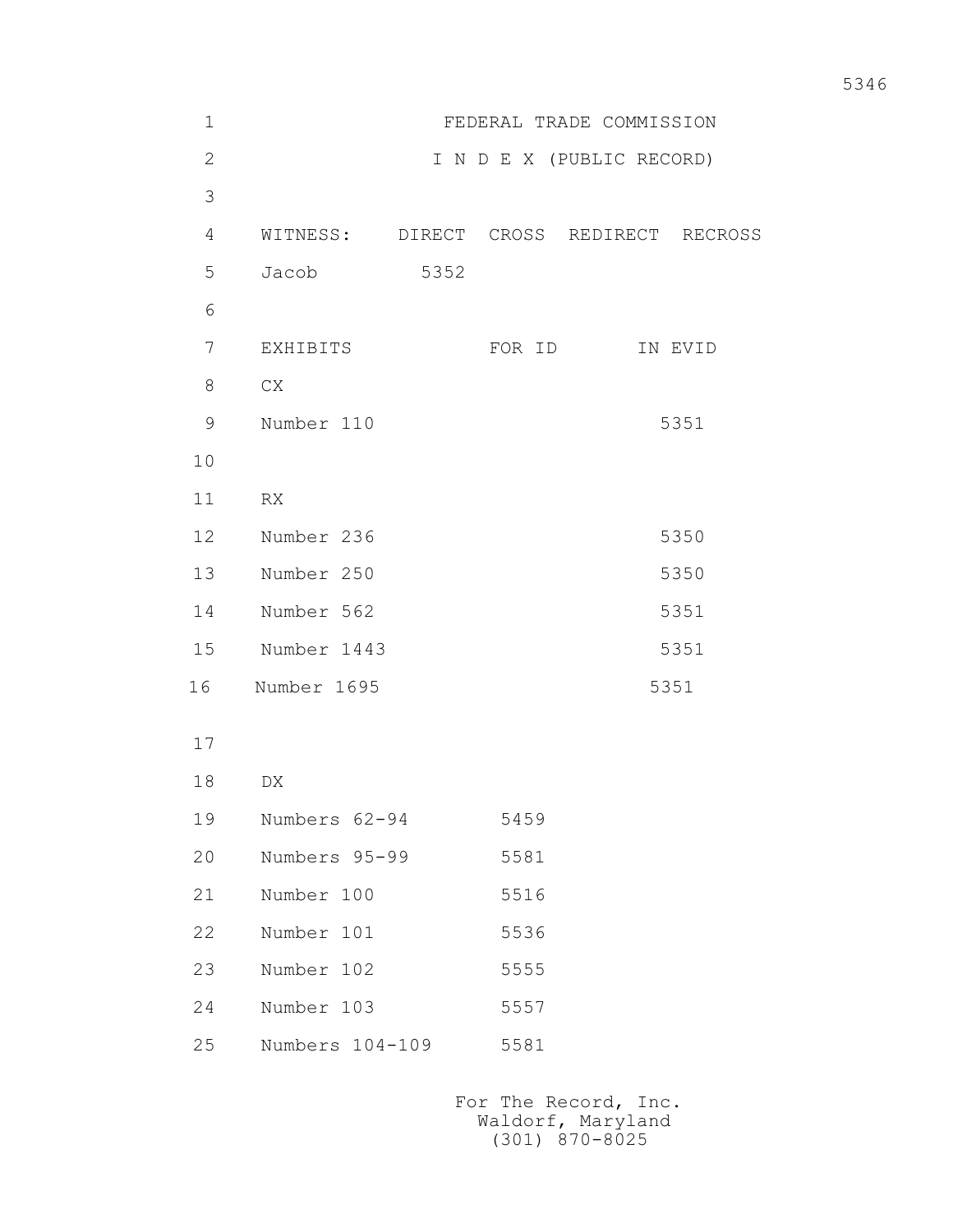1 UNITED STATES OF AMERICA 2 FEDERAL TRADE COMMISSION 3 4 In the Matter of: ) 5 Rambus, Inc. ) Docket No. 9302 6 ------------------------------) 7 8 9 Monday, June 16, 2003 10 9:30 a.m. 11 12 13 TRIAL VOLUME 28 14 PART 1 15 PUBLIC RECORD 16 17 BEFORE THE HONORABLE STEPHEN J. McGUIRE 18 Chief Administrative Law Judge 19 Federal Trade Commission 20 600 Pennsylvania Avenue, N.W. 21 Washington, D.C. 22 23 24 25 Reported by: Josett F. Hall, RMR-CRR For The Record, Inc.

 Waldorf, Maryland (301) 870-8025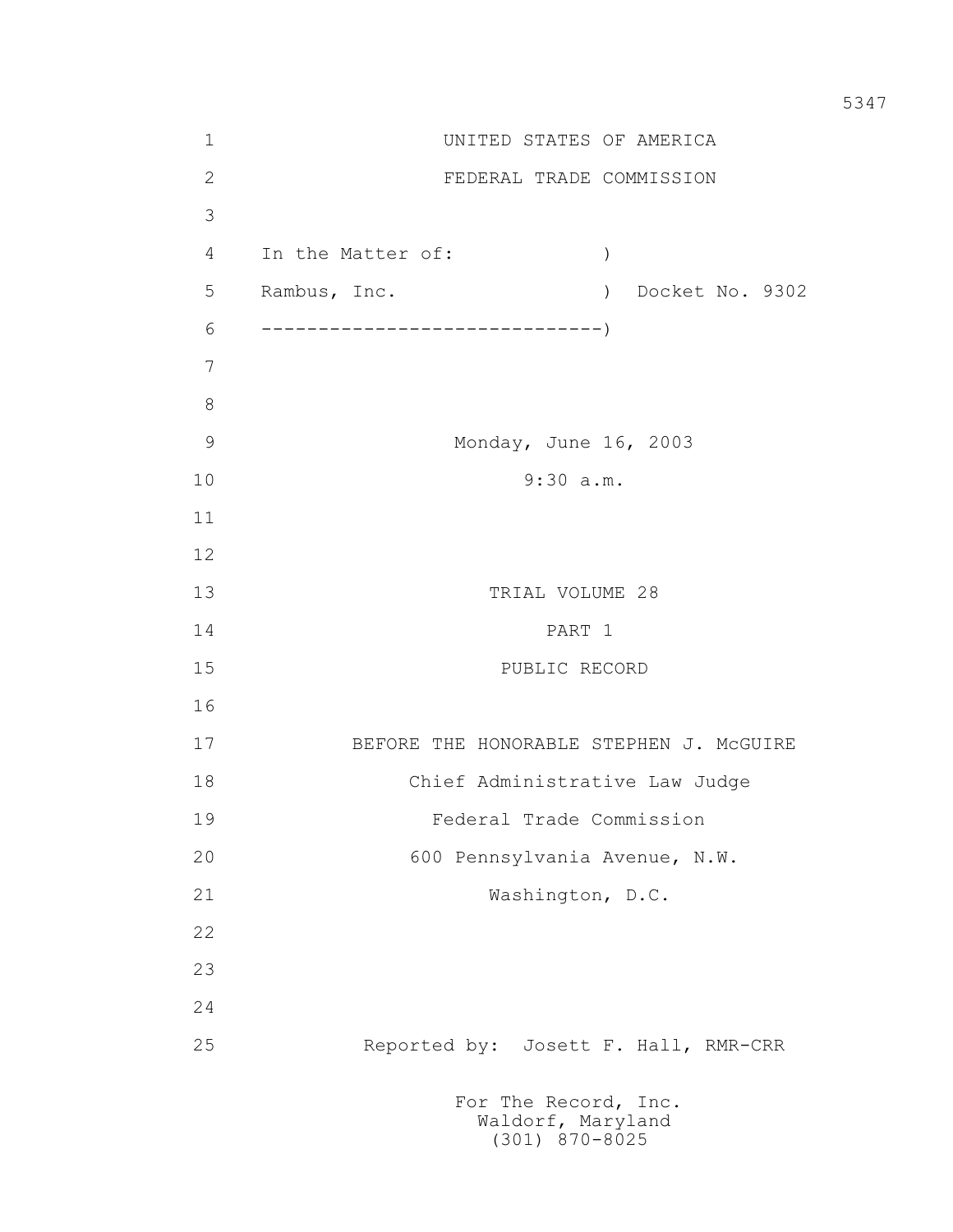1 APPEARANCES:

```
 2
 3 ON BEHALF OF THE FEDERAL TRADE COMMISSION: 
 4 M. SEAN ROYALL, Attorney
 5 GEOFFREY OLIVER, Attorney
 6 JOHN C. WEBER, Attorney
 7 MICHAEL FRANCHAK, Attorney
 8 CARY ZUK, Attorney
 9 SUZANNE MICHEL, Attorney
 10 Federal Trade Commission
11 601 New Jersey Avenue, N.W.
 12 Washington, D.C. 20580-0000
 13 (202) 326-3663
 14
 15 ON BEHALF OF THE RESPONDENT:
 16 GREGORY P. STONE, Attorney
17 STEVEN M. PERRY, Attorney
 18 PETER A. DETRE, Attorney
 19 SEAN GATES, Attorney
 20 Munger, Tolles & Olson LLP
 21 355 South Grand Avenue, 35th Floor
 22 Los Angeles, California 90071-1560
 23 (213) 683-9255
 24
 25
```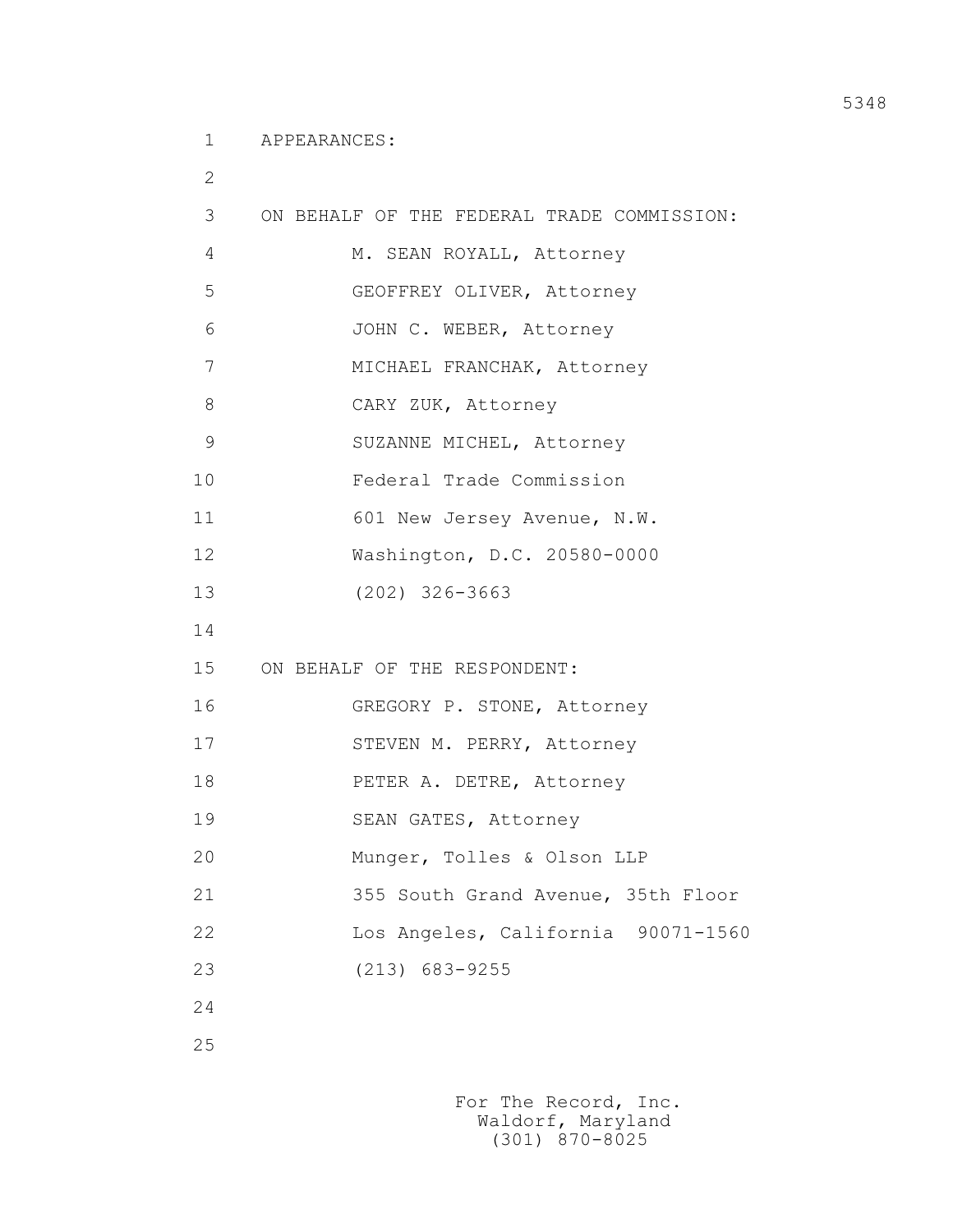1 APPEARANCES:

 3 ON BEHALF OF THE RESPONDENT: 4 A. DOUGLAS MELAMED, Attorney 5 Wilmer, Cutler & Pickering 6 2445 M Street, N.W. 7 Washington, D.C. 20037-1420 8 (202) 663-6090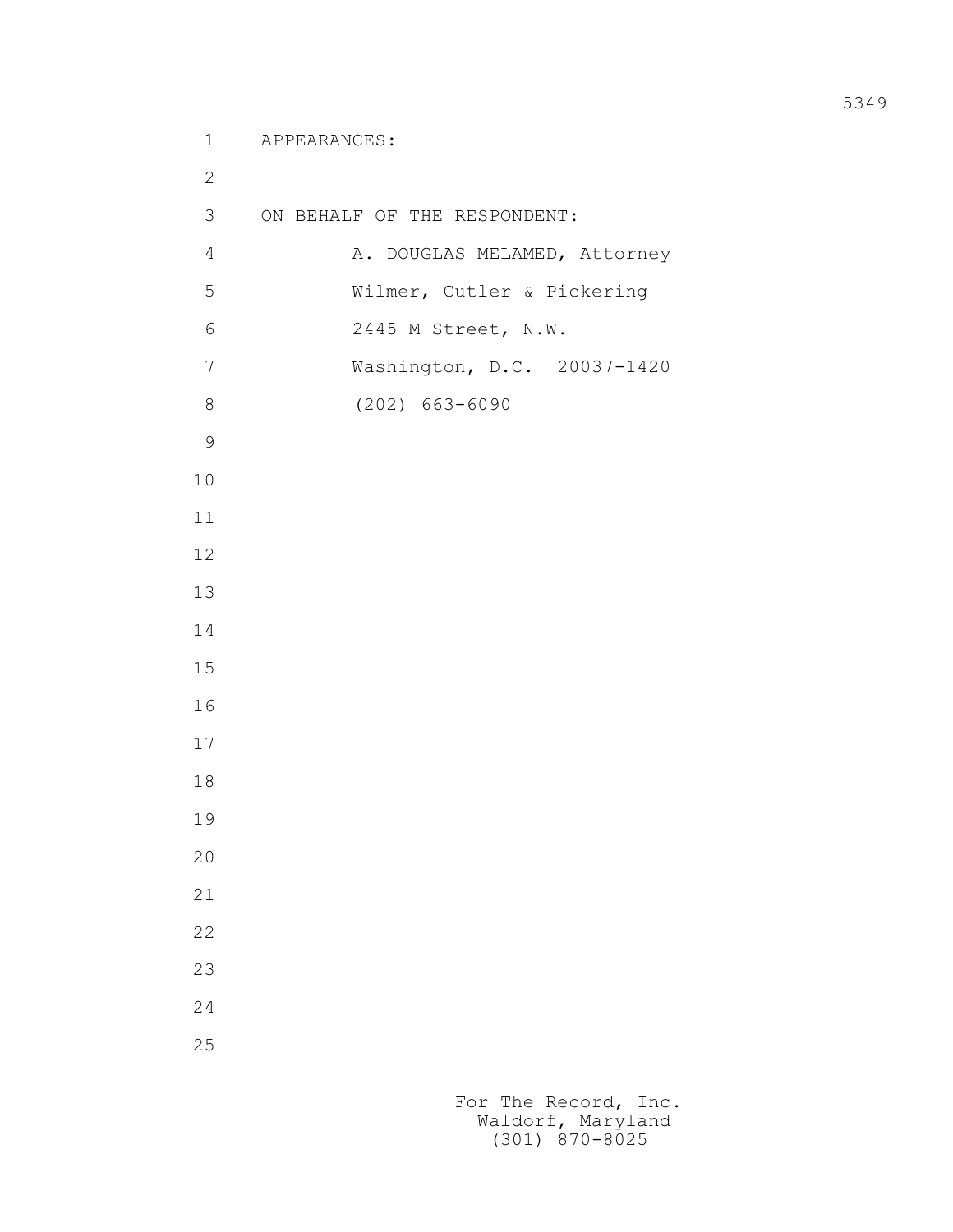1 P R O C E E D I N G S 2 - - - - - - - 3 JUDGE McGUIRE: This hearing is now in order. 4 Counsel, good morning. We want to say hi to 5 you back again, Mr. Detre. We heard the good news and 6 we're very pleased to hear that. 7 MR. DETRE: Thank you very much, Your Honor. 8 JUDGE McGUIRE: Congratulations. 9 MR. DETRE: Thank you, Your Honor. 10 JUDGE McGUIRE: Any items we need to take up 11 before we get started this morning? 12 MR. PERRY: Your Honor, we'd like to move in a 13 few exhibits that we used on Friday. I have five 14 exhibits that I discussed with Mr. Kellogg. 15 RX-236, an e-mail by Mr. Kellogg. 16 MR. OLIVER: No objection. 17 JUDGE McGUIRE: Entered. 18 (RX Exhibit Number 236 was admitted into 19 evidence.) 20 MR. DETRE: RX-250, another e-mail by 21 Mr. Kellogg. 22 MR. OLIVER: No objection. 23 JUDGE McGUIRE: Entered 24 (RX Exhibit Number 250 was admitted into 25 evidence.)

> For The Record, Inc. Waldorf, Maryland (301) 870-8025

5350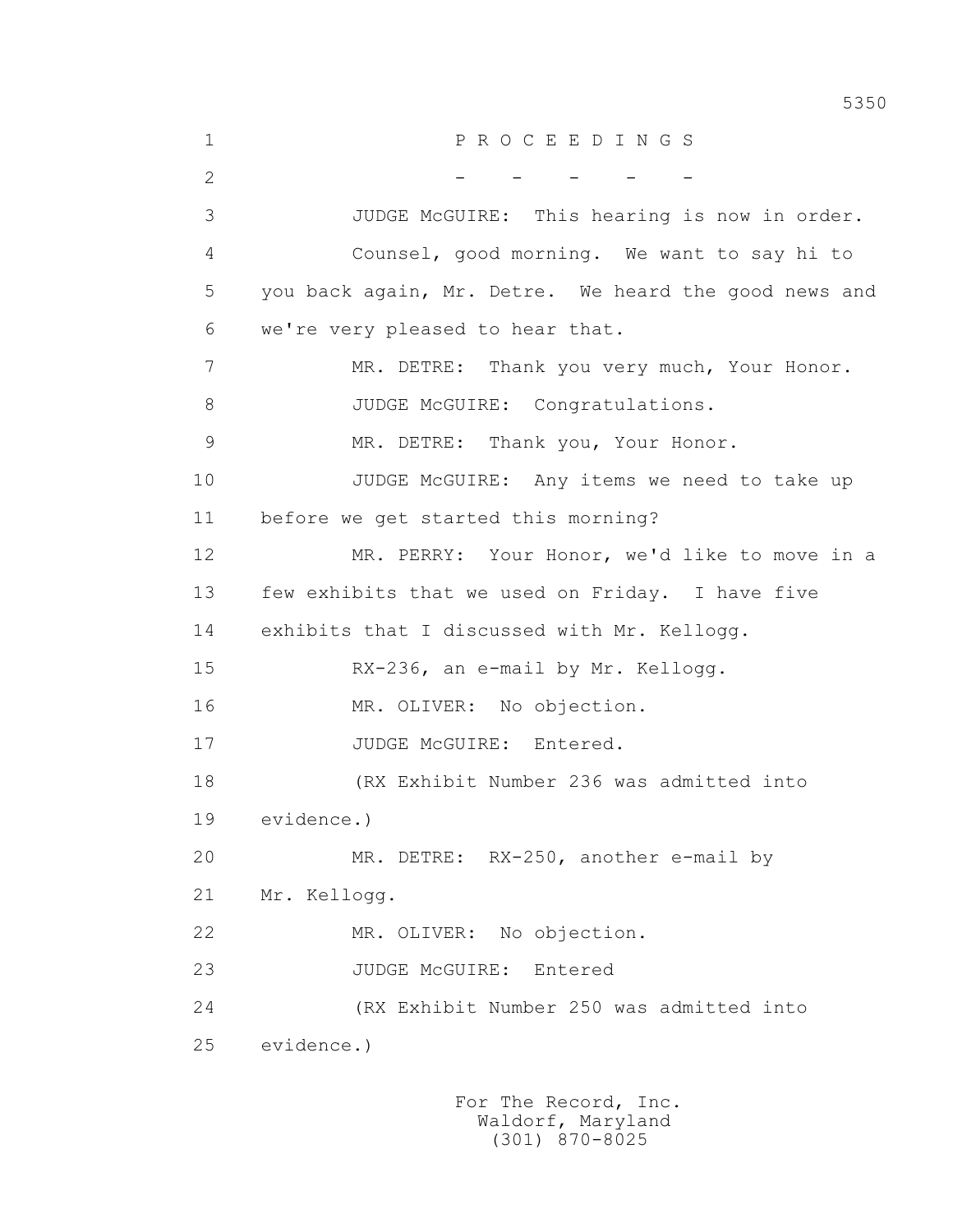1 MR. DETRE: RX-1443, a Toshiba document about a 2 meeting Mr. Kellogg attended. 3 MR. OLIVER: No objection. 4 JUDGE McGUIRE: Entered 5 (RX Exhibit Number 1443 was admitted into 6 evidence.) 7 MR. DETRE: RX-1695, another e-mail by 8 Mr. Kellogg. 9 MR. OLIVER: No objection. 10 JUDGE McGUIRE: Entered. 11 (RX Exhibit Number 1695 was admitted into 12 evidence.) 13 MR. DETRE: And RX-562, some JEDEC meeting 14 minutes. 15 MR. OLIVER: No objection. 16 JUDGE McGUIRE: Entered. 17 (RX Exhibit Number 562 was admitted into 18 evidence.) 19 MR. OLIVER: Your Honor, we also wish to move 20 in one exhibit, CX-110, the meeting minutes from the 21 42.5 subcommittee of June 1996. 22 MR. DETRE: No objection. 23 JUDGE McGUIRE: So entered. 24 (CX Exhibit Number 110 was admitted into 25 evidence.)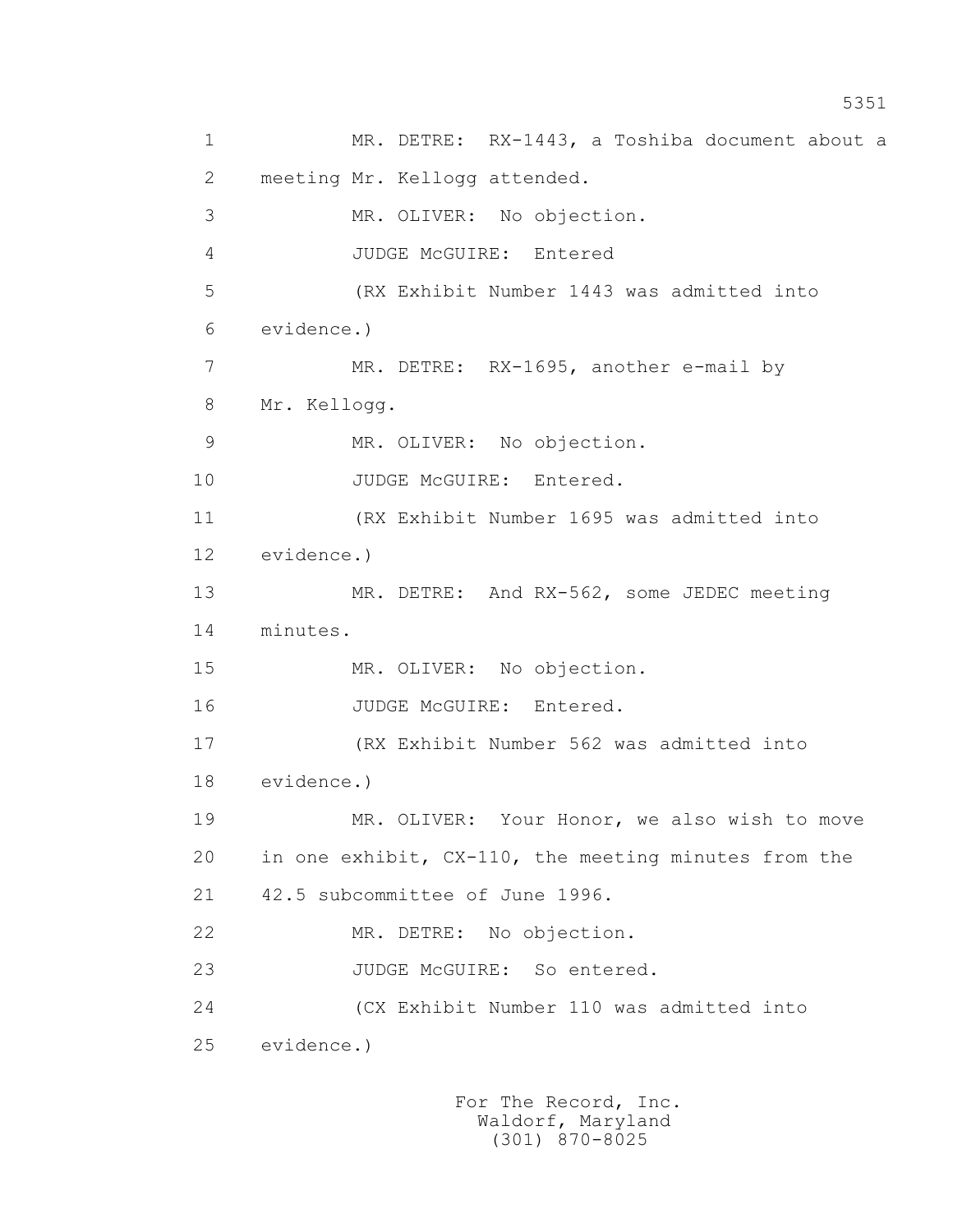1 JUDGE McGUIRE: Thank you very much. 2 Anything else we need to take up this morning 3 before we begin? 4 MR. OLIVER: No, Your Honor. 5 JUDGE McGUIRE: Then at this time complaint 6 counsel may call its next witness. 7 MR. OLIVER: Thank you, Your Honor. 8 Complaint counsel calls Professor Bruce Jacob. 9 JUDGE McGUIRE: Okay. Sir, would you please 10 approach the bench and you'll be sworn in by the court 11 reporter.  $12$  - - - - - 13 Whereupon -- 14 BRUCE LEDLEY JACOB 15 a witness, called for examination, having been first 16 duly sworn, was examined and testified as follows: 17 JUDGE McGUIRE: Go ahead, Mr. Oliver. 18 DIRECT EXAMINATION 19 BY MR. OLIVER: 20 Q. Good morning, Professor Jacob. 21 A. Good morning. 22 Q. How are you today? 23 A. I'm good. 24 Q. Could you please state your full name for the 25 record.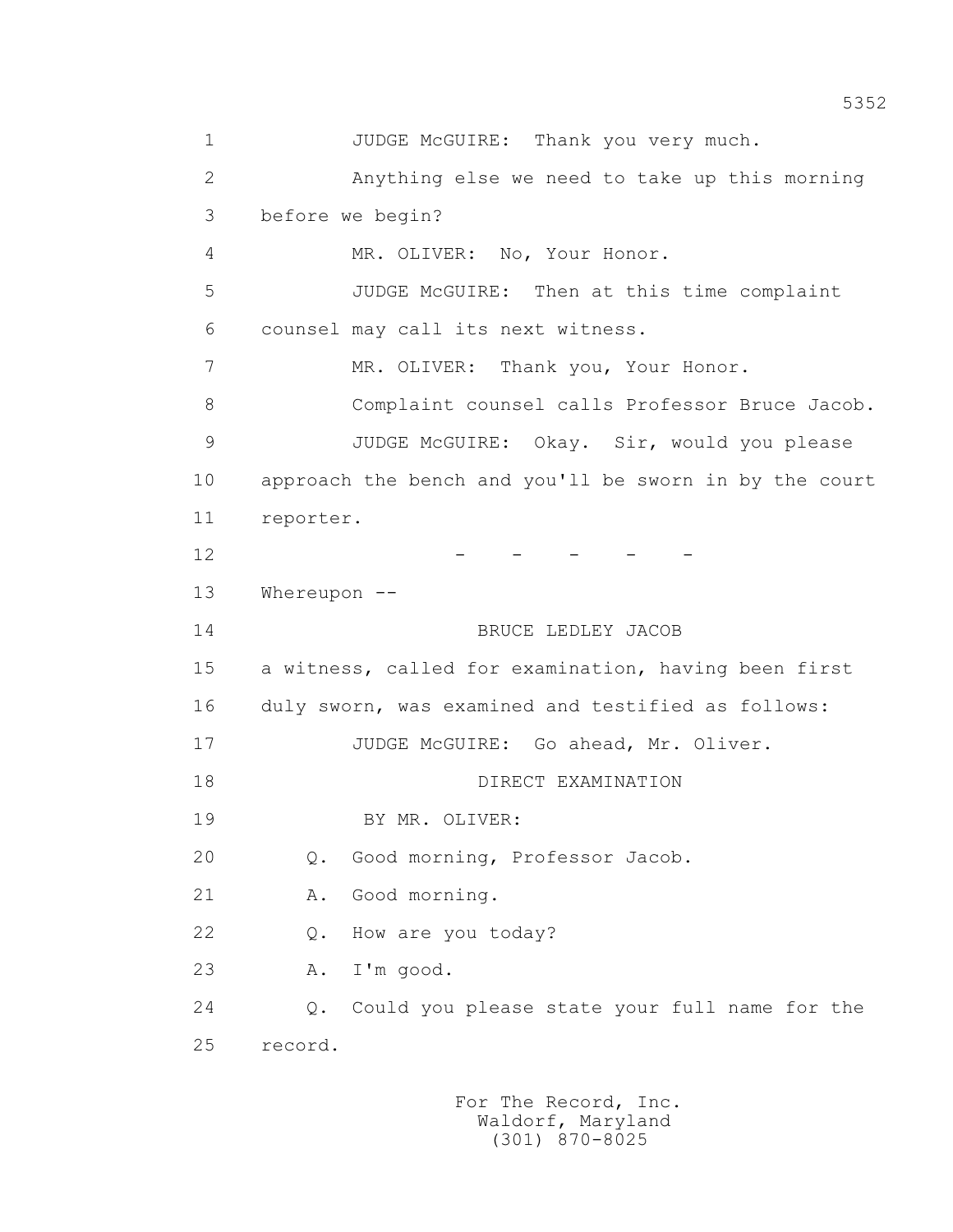1 A. Bruce Ledley Jacob. 2 Q. Professor Jacob, what is your current 3 position? 4 A. I'm an associate professor at the University of 5 Maryland in the electrical and computer engineering 6 department. 7 Q. How long have you been a professor at the 8 University of Maryland? 9 A. Six years. 10 Q. Are you tenured? 11 A. Yes, I am. 12 Q. When did you get tenure? 13 A. This past year. 14 0. Congratulations. 15 A. Thank you very much. 16 Q. What does it mean to receive tenure at the 17 University of Maryland? 18 A. It's a lifetime appointment and it means that 19 you've done a very good job of doing research and 20 advising students, employing students, that sort of 21 thing, teaching. 22 Q. Could you please describe in general terms your 23 field of research. 24 A. In general terms, I'm a computer architect and 25 I study memory systems, meaning DRAM systems and cache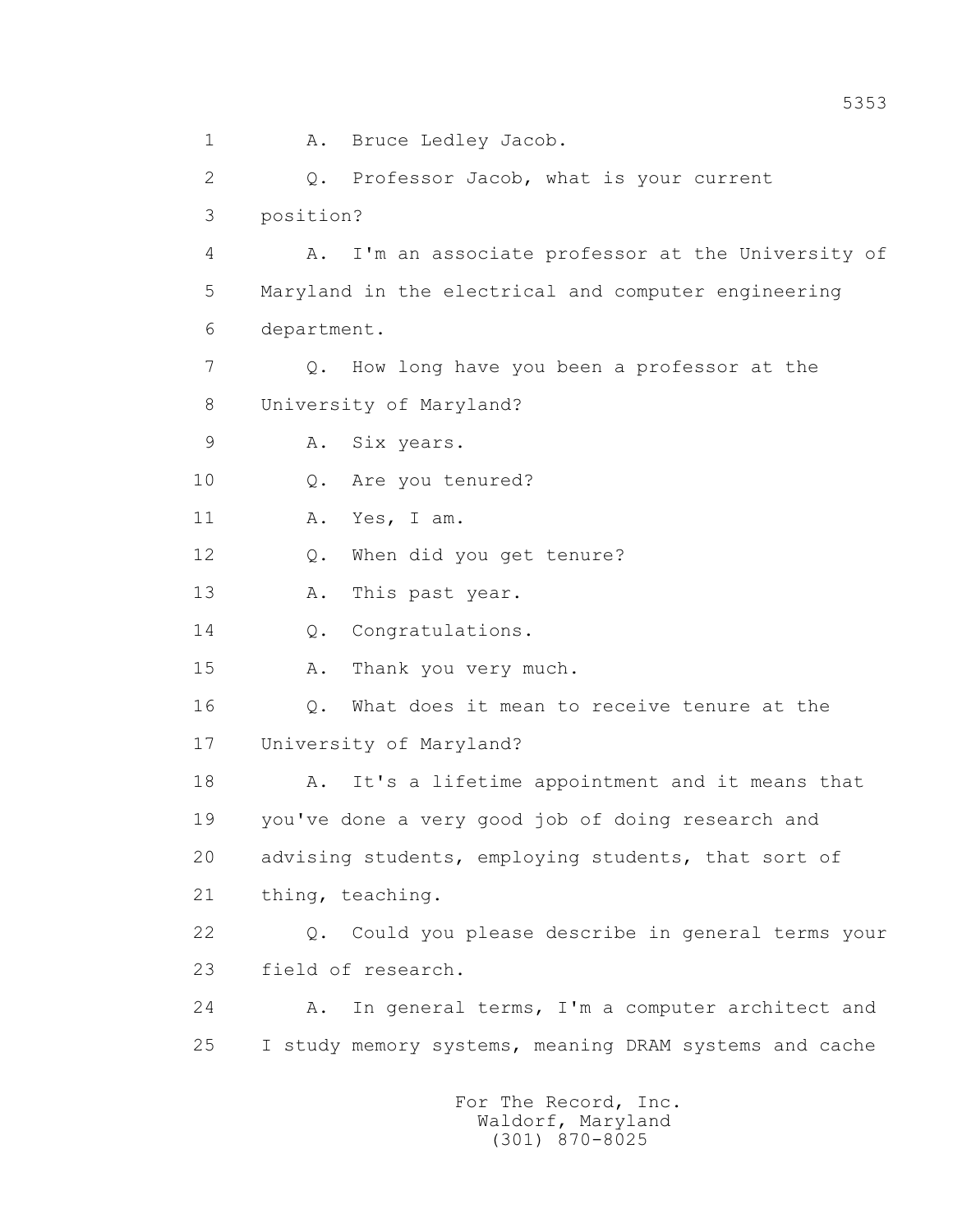1 systems and that sort of thing.

 2 Q. Now, why did you decide to specialize in memory 3 systems? 4 A. Because it is perhaps the most important facet 5 of computer design when you're trying to build faster 6 systems, systems that perform better. The memory 7 system is more important than speeding up the CPU at 8 this point. 9 Q. Professor Jacob, let me take a step back and 10 ask first about your educational background. 11 Did you receive an undergraduate degree? 12 A. Yes, I did. 13 Q. What was that degree? 14 A. The honors baccalaureate, a bachelor's, 15 cum laude in mathematics from Harvard. 16 Q. Now, after graduating from Harvard, did you do 17 any professional work relating to computer 18 engineering? 19 A. Yes, I did. 20 Q. What was your first job in computer 21 engineering? 22 A. I was a software engineer at 23 Boston Technology. 24 Q. What did you do at Boston Technology? 25 A. I was -- I designed the software applications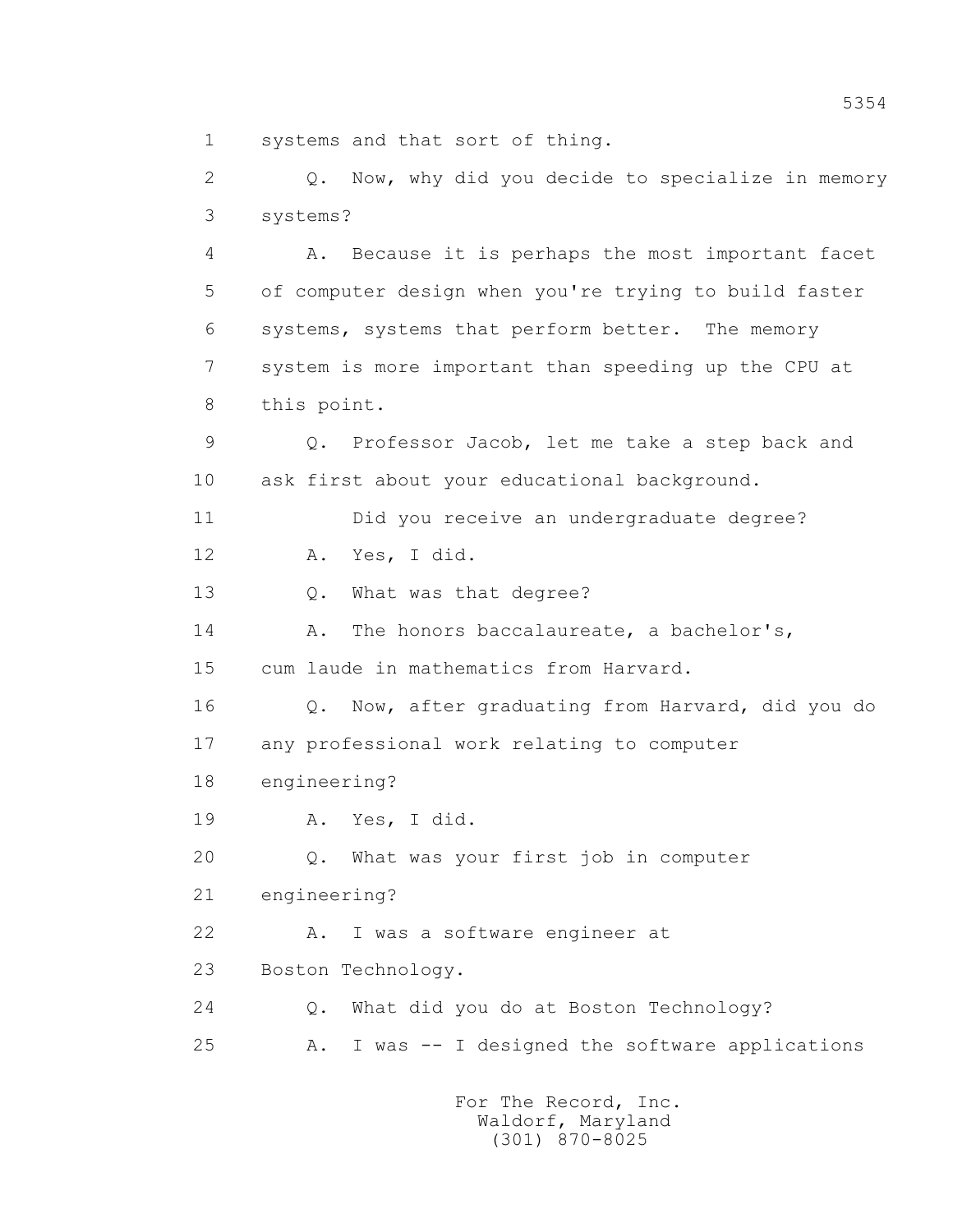1 for their embedded system.

 2 Q. Can you explain in a bit more detail what your 3 responsibilities were there?

 4 A. I was building their voice mail system. It's a 5 distributed telecommunications product and I was 6 writing the software code that would implement things 7 like foreign-language systems, Japanese, French, 8 Spanish.

 9 Q. Now, after Boston Technology, did you take 10 another job in the computer engineering field?

11 A. Yes, I did.

12 Q. What was your second job?

 13 A. I worked for a company called Priority Call 14 Management. I was the sole engineer for the first nine 15 months or so and I was the system architect. I 16 implemented their product. I designed it and 17 implemented it. It was also a distributed 18 telecommunications product with a slightly different 19 focus than Boston Technology's.

 20 Q. Now, at some point did you decide to pursue 21 graduate studies?

22 A. Yes, I did.

 23 Q. And what graduate work did you pursue? 24 A. I obtained a master's and Ph.D. in computer 25 science and engineering at the University of Michigan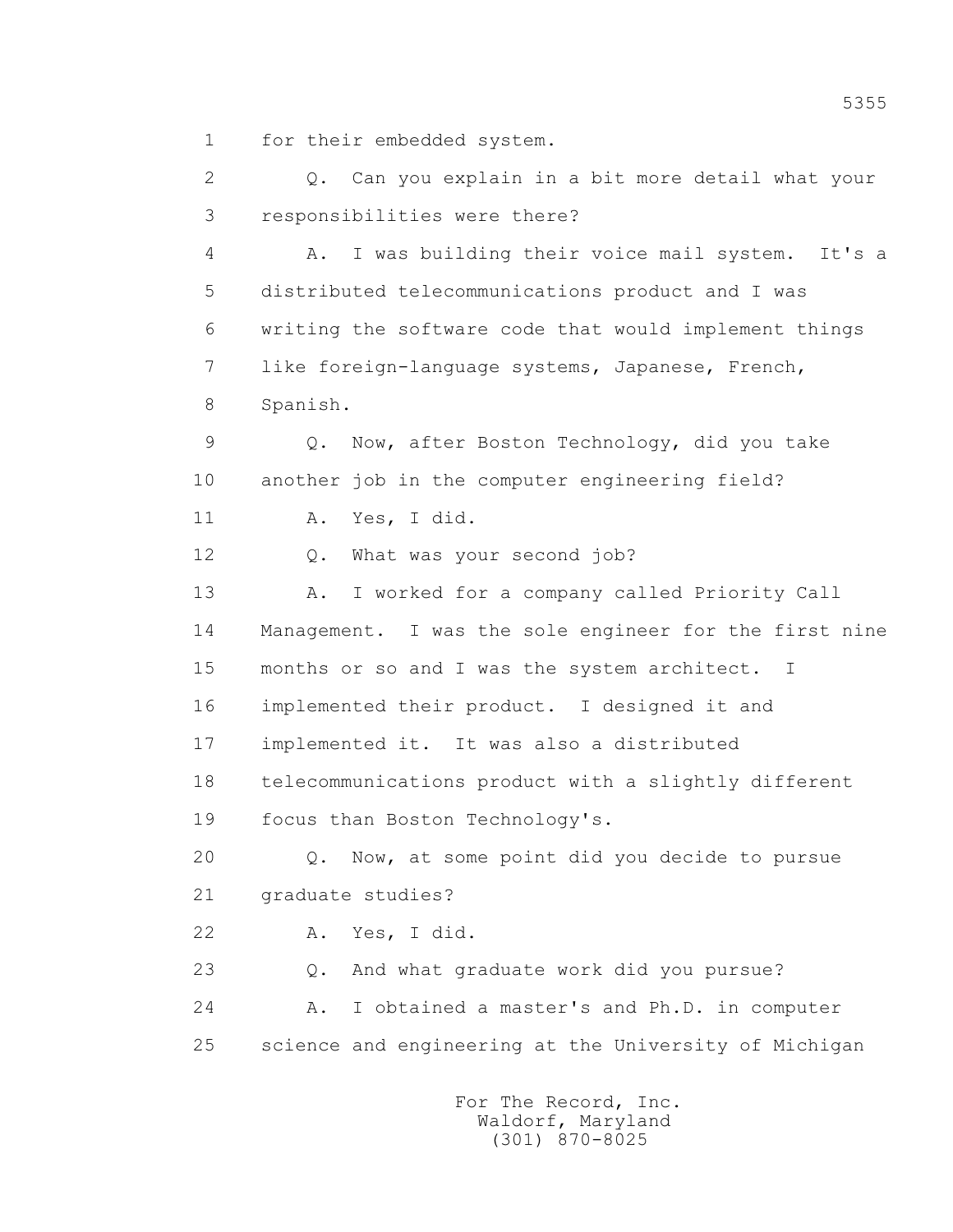1 in Ann Arbor.

 2 Q. Can you please explain in a little bit more 3 detail your field of study in your graduate studies? 4 A. I was trained to be a computer architect. 5 0. What does that mean? 6 A. That means that I studied the design of complex 7 chips and systems of chips, so, for example, CPU chips, 8 memory controller chips and DRAM chips. 9 Q. Did you write a master's thesis? 10 A. Yes, I did. 11 0. What was the subject of your master's thesis? 12 A. The subject was memory systems, specifically 13 cache systems and DRAM systems and architectures. 14 0. Can you describe in a bit more detail the 15 subject of your master's thesis? 16 A. Yes. It was the optimization of cache systems 17 and memory systems -- and DRAM systems, as well as disk 18 subsystems. The optimization, for instance, in a given 19 technology and cost, the performance parameters, what's 20 the best arrangement of the system. 21 Q. Now, did your master's thesis work involve 22 DRAMs? 23 A. Yes, it did. 24 Q. And what sorts of DRAMs were you studying as 25 part of your master's thesis work? For The Record, Inc.

 Waldorf, Maryland (301) 870-8025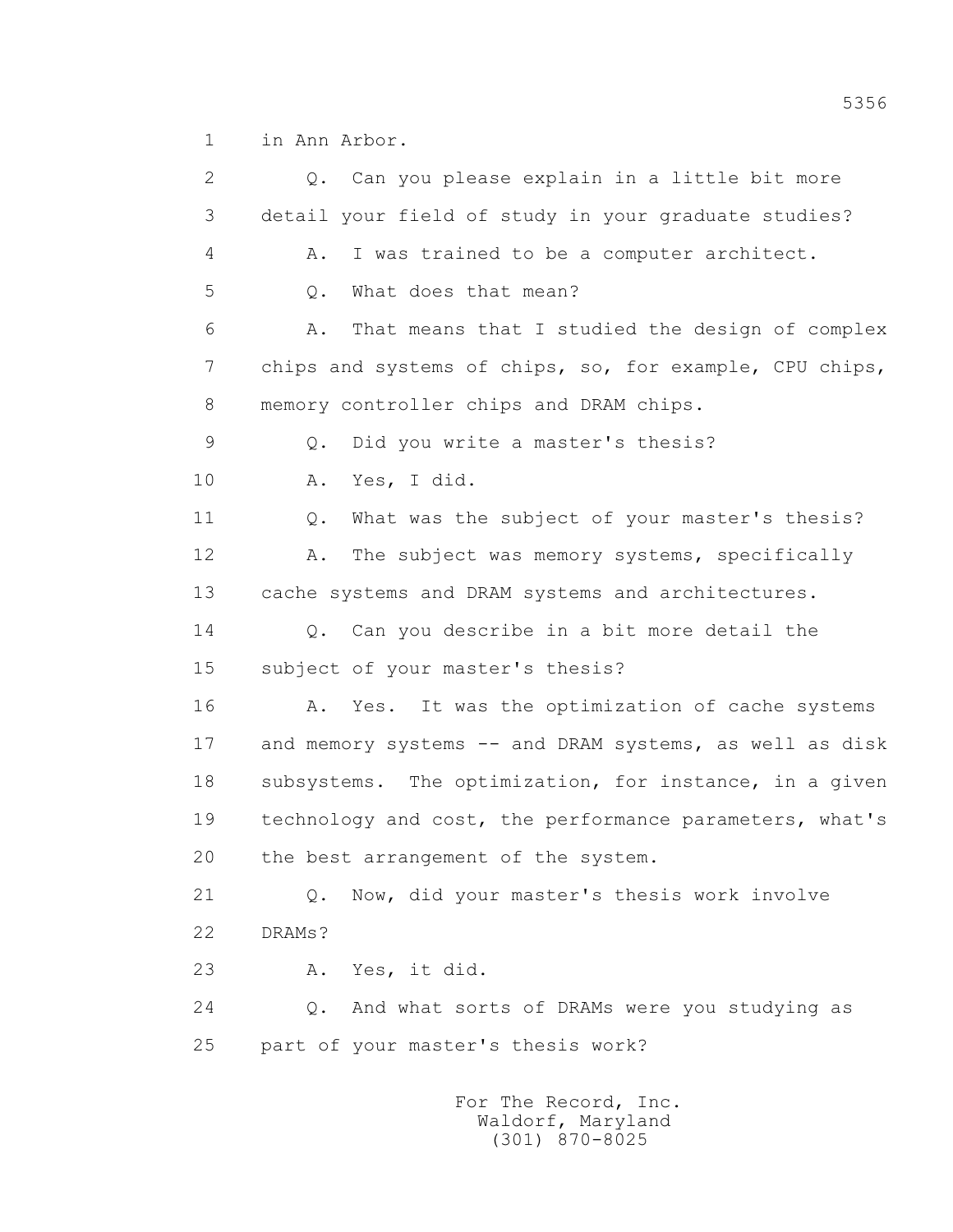1 A. The DRAMs of the day. EDO, fast page mode, 2 that sort of thing. 3 Q. Now, did you write a Ph.D. dissertation? 4 A. Yes, I did. 5 Q. What was the subject of your Ph.D. 6 dissertation? 7 A. It was also in memory systems, so specifically 8 cache systems and DRAM systems, architectures as well 9 as software means for controlling their operation. 10 Q. Now, when did you become a professor at the 11 University of Maryland? 12 A. In the fall of 1997. 13 Q. And since becoming a professor at the 14 University of Maryland have you done any research 15 involving DRAM architectures? 16 A. Yes, I have. 17 Q. We'll talk in just a moment about the specific 18 studies that you've conducted, but before we do, could 19 you just mention what types of DRAM architectures 20 you've evaluated in the course of your studies. 21 A. Yes. We evaluated fast page mode; EDO; 22 synchronous DRAM, SDRAM; several different Rambus 23 designs, including concurrent Rambus and direct Rambus; 24 SyncLink DRAM, SLDRAM; DDR; DDR-II. So a very wide 25 range.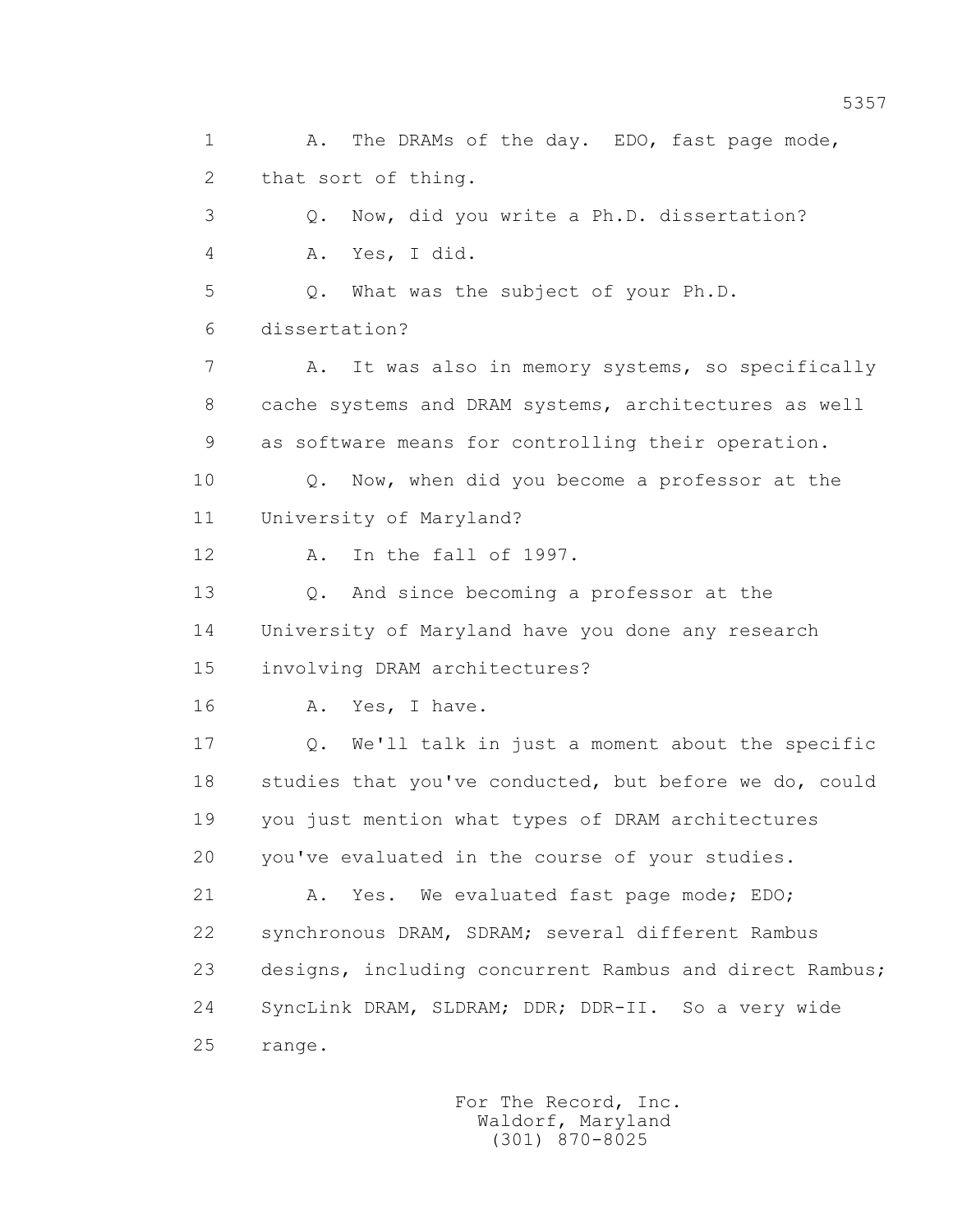1 0. Now, I'd like to talk a bit about the specific 2 studies that you've conducted, and perhaps we'll just 3 simply try to take them in chronological order if we 4 could.

 5 What was the first work that you did at the 6 University of Maryland involving DRAMs?

 7 A. In the winter of '98, so this is the 8 January-February time frame, I began a study of -- a 9 comparative performance evaluation of different DRAM 10 architectures that were commercially available at the 11 time, including fast page mode, EDO, SDRAM, concurrent 12 Rambus and direct Rambus, which had just been defined I 13 believe, so we did a very accurate modeling of these 14 architectures to determine what the performance 15 differences would be and why.

 16 Q. Now, when you talk about modeling the 17 performance of DRAMs, what does that involve?

18 A. That involves -- that's a very accurate, very 19 precise software representation of the behavior of the 20 device or system under study, so you need to really 21 thoroughly understand how something works and then 22 represent that behavior in software.

 23 Q. Now, what type of software do you use to do 24 that?

25 A. You write the software yourself.

 For The Record, Inc. Waldorf, Maryland (301) 870-8025

5358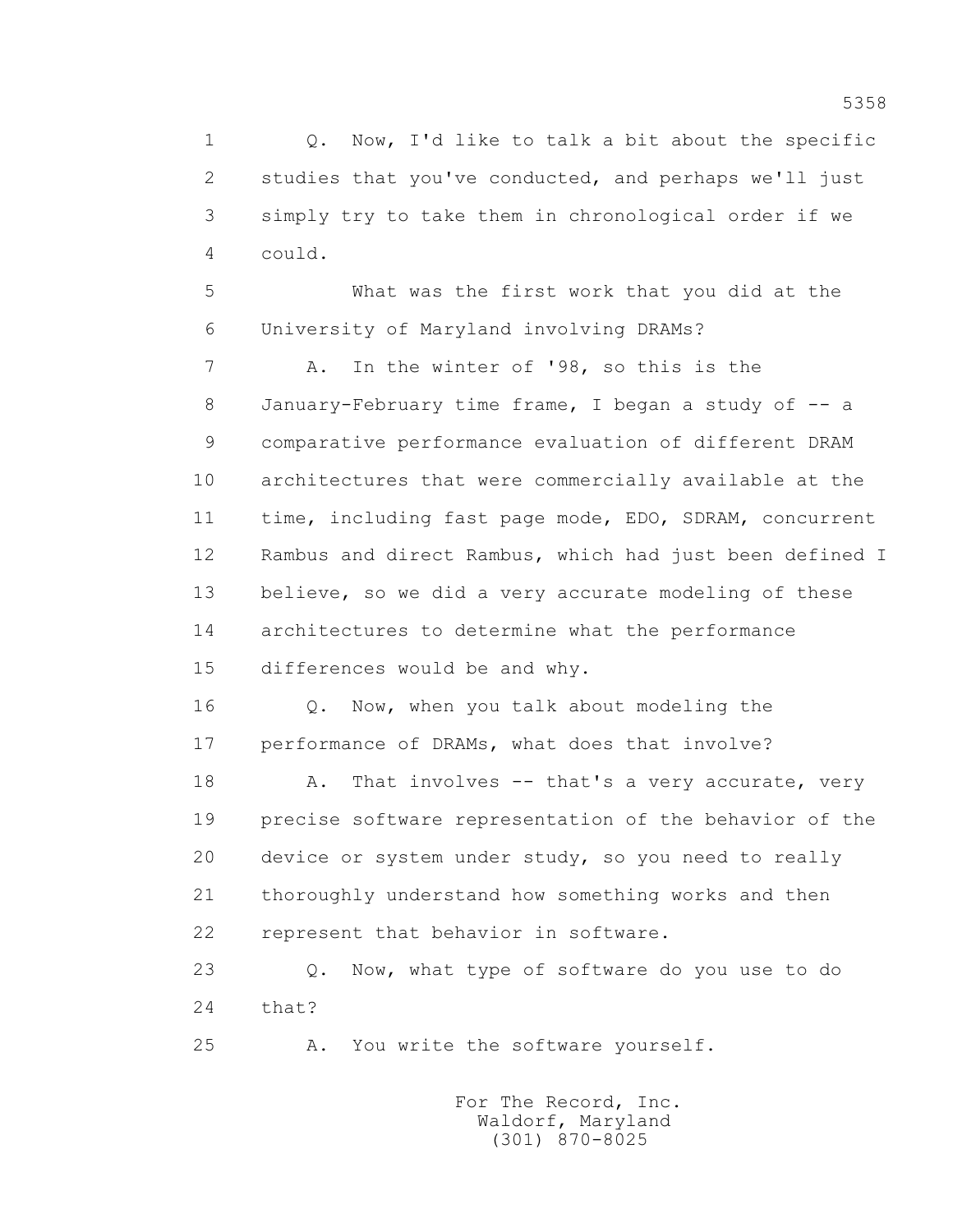1 0. Now, in the case of this study that you started 2 in 1998, who wrote that software?

 3 A. I wrote some of it and my graduate students 4 wrote some of it.

 5 Q. Now, can you please explain in a little more 6 detail what your role in that study was?

7 A. Well, as I said, I wrote some of the software. 8 I directed the work of my graduate students, told them 9 what experiments to run, how to plot the results. I 10 looked at the results, you know, gained the insights. 11 I wrote the bulk of the paper.

12 Q. How long did it take to complete that study? 13 A. The study -- the research took around nine 14 to -- somewhere between nine and twelve months, and the 15 paper write-up took around three, four, five months.

 16 Q. Why did it take so long to complete the study? 17 A. Because this is nontrivial work. This is what 18 architecture design is about. That one study 19 represents one architectural investigation.

 20 Q. Now, did you publish the results of that 21 study?

22 A. Yes, I did.

23 O. And where was it published?

 24 A. It was published in 1999 in ISCA, the 25 International Symposium on Computer Architecture, which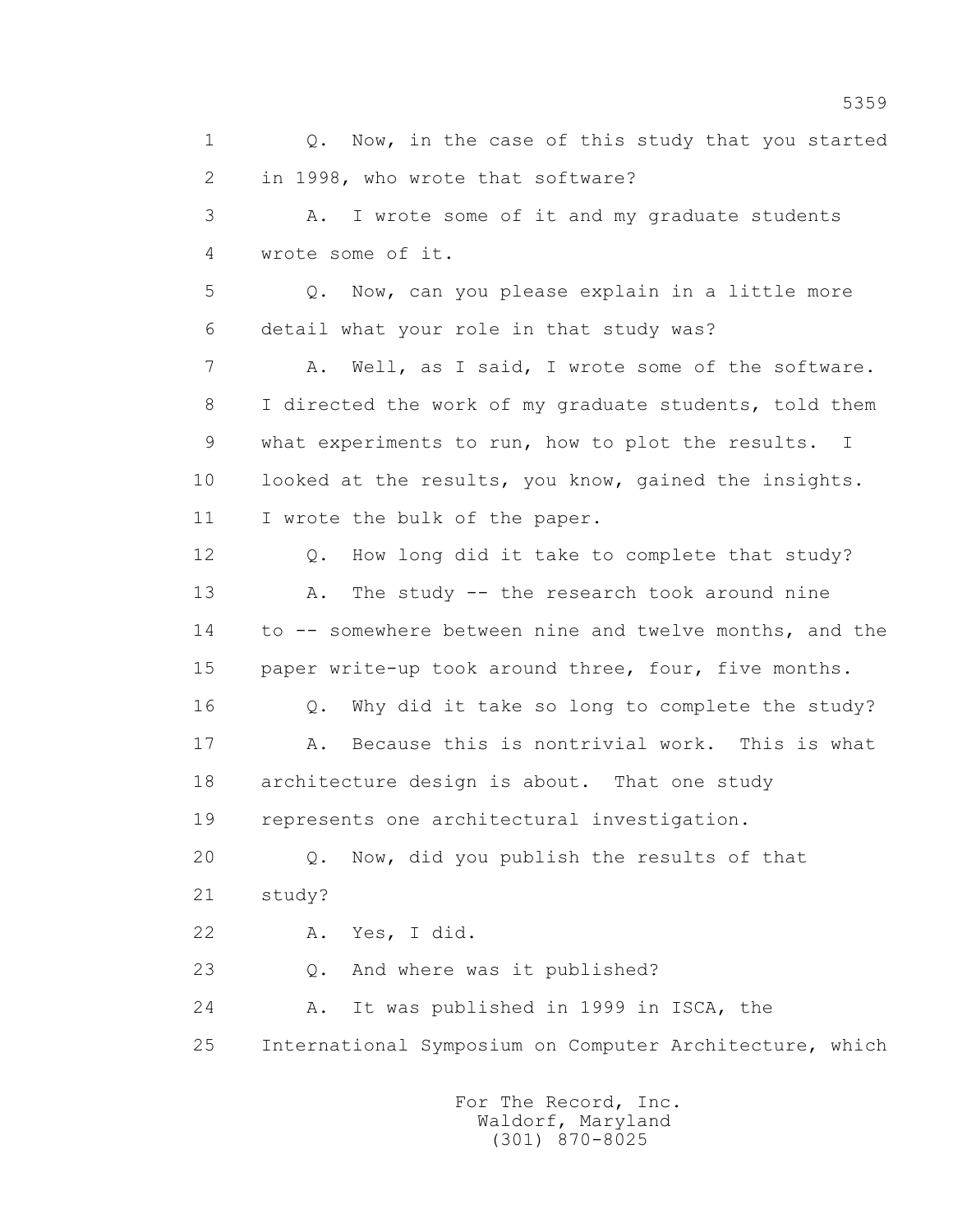1 is the premier forum for research in computer

2 architecture.

 3 Q. Now, did you receive any type of award in 4 connection with that study?

 5 A. Yes, I did. For this research I -- or based 6 upon this research I received the Prestigious Career 7 Award from the National Science Foundation for my work 8 in DRAM systems and architectures.

 9 Q. What is the Prestigious Career Award from the 10 National Science Foundation?

 11 A. It's an award for young professors who do 12 outstanding work.

13 Q. Now, what was the next study that you 14 conducted at the University of Maryland in connection 15 with DRAMs?

16 A. Well, the first thing we did was to extend 17 that study, for example, adding in DDR to the mix and 18 looking at a handful of other parameters, and 19 published that in the IEEE Transactions on Computers 20 in 2001.

 21 Q. Okay. Can you please describe that extension 22 of the study in a little more detail?

 23 A. Well, for example, we looked at more 24 architectures, changed the model so that we could 25 obtain more -- obtain more information.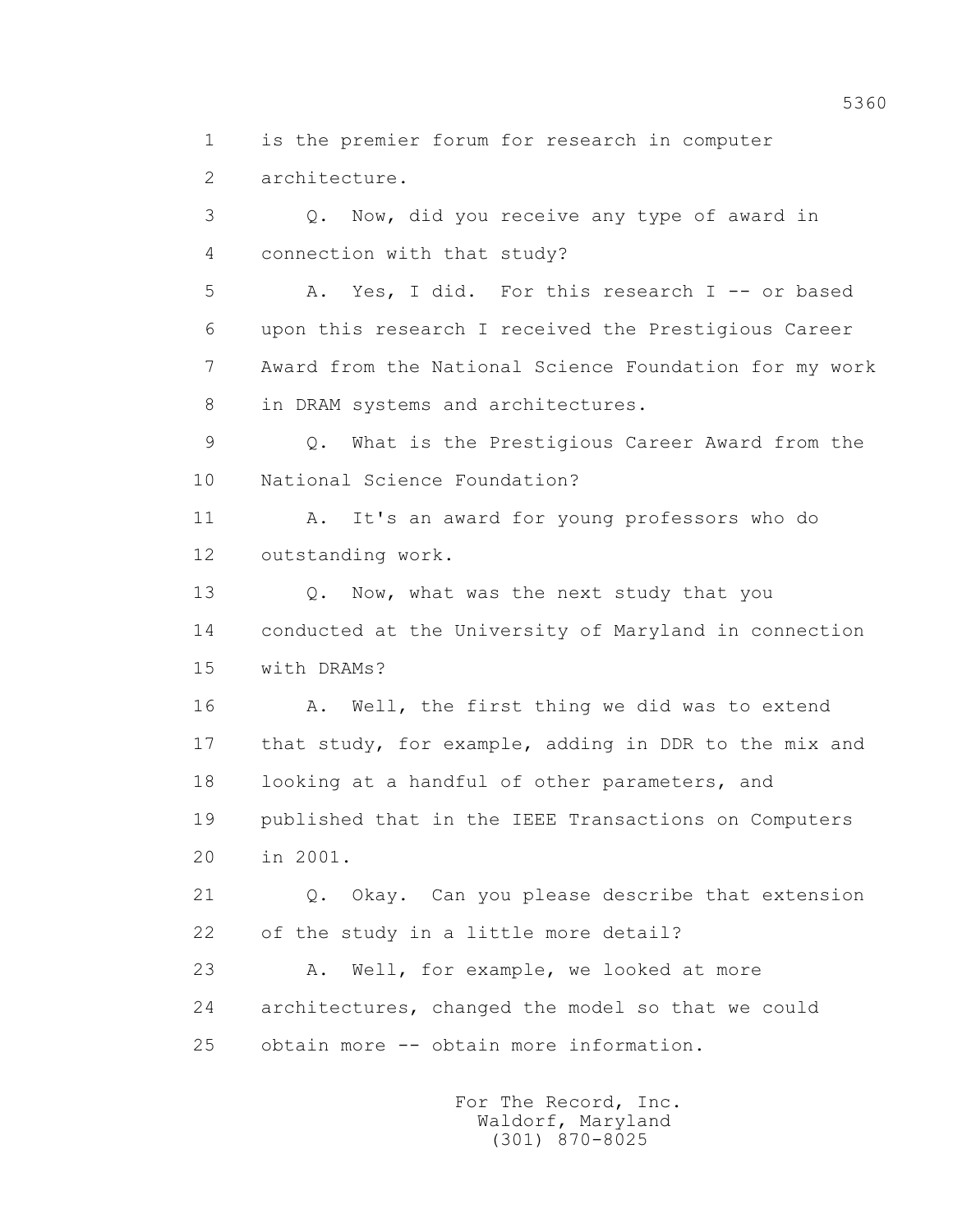1 0. And was the type of modeling that you were 2 doing similar to the first study? 3 A. Yes. It was very similar. 4 Q. And you say the conclusions of that study were 5 also published? 6 A. Yes, they were. 7 Q. Where were they published? 8 A. In 2001 in the IEEE Transactions on Computers, 9 a journal in the field. 10 Q. Now, what, if any, studies have you performed 11 while at the University of Maryland? 12 A. We also did a study of a higher-level view. 13 Rather than just DRAM architectures, we took a 14 system-level perspective and did a very -- an in-depth 15 modeling of a memory controller, a very 16 high-performance memory control, investigated 17 different DRAM interfaces as well as bus 18 organizations. 19 So this was a very system-level approach to 20 the design. 21 Q. And again, can you please explain your role in 22 that study? 23 A. I wrote -- I wrote all of the software for that 24 study and I directed my students to run the pertinent 25 experiments, showed them how to graph things, told them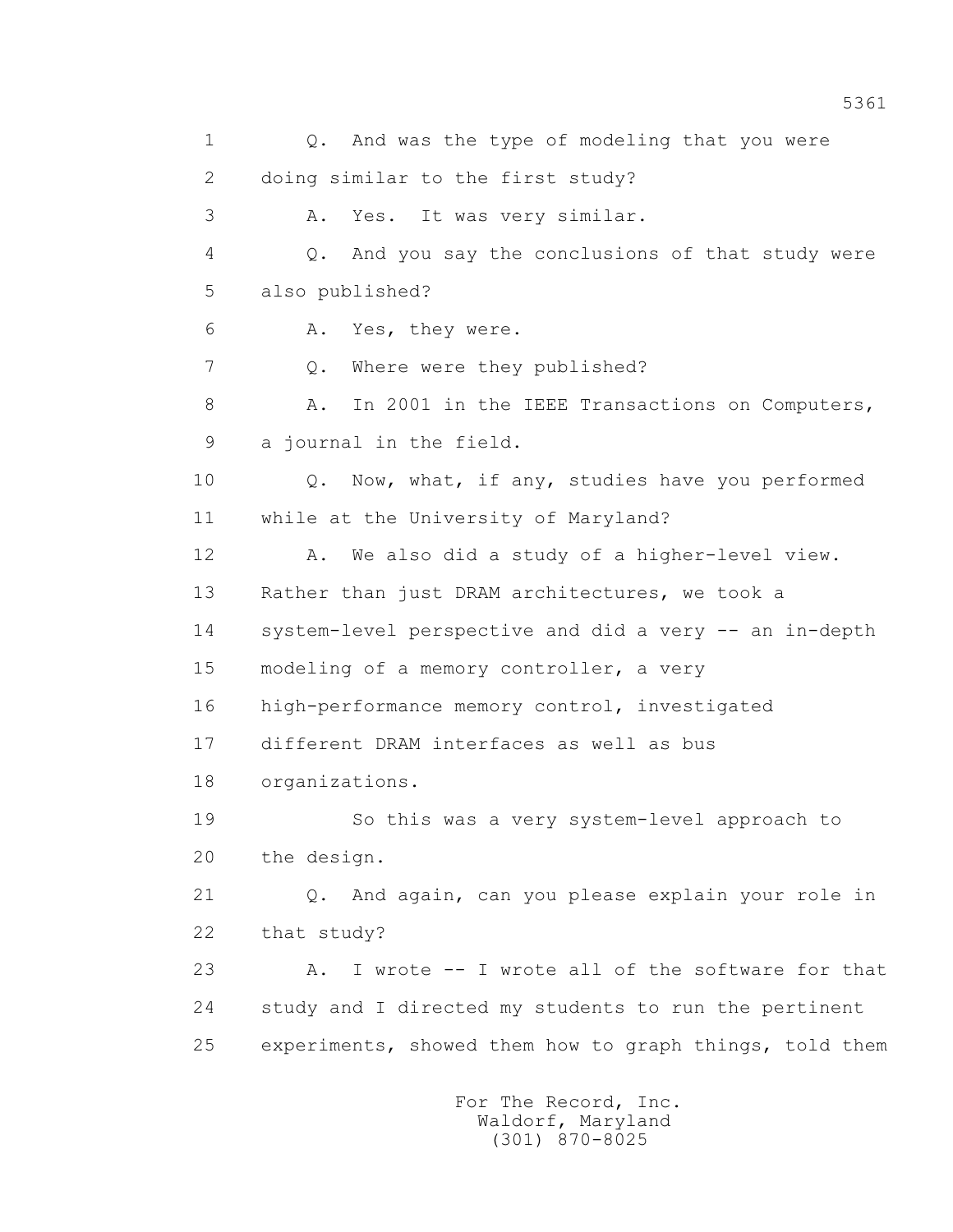1 what parameters to graph and how, and I wrote pretty 2 much the entire paper on that one.

 3 Q. How long did it take to complete that study? 4 A. That study began in early 1999 and ran through 5 late 2000, early 2001, and the study was published in 6 2001 also in ISCA, the International Symposium on 7 Computer Architecture. That was about a 8 year-and-a-half study.

 9 Q. And again, why did it take so long to complete 10 that study?

 11 A. Because it's nontrivial. There's a lot of work 12 to these types of studies.

 13 Q. Now, since the completion of the extension 14 study that was published in the IEEE and the 15 higher-level study you just mentioned was published in 16 the International Symposium on Computer Architecture, 17 have you done any additional work at the University of 18 Maryland involving DRAMs?

 19 A. Yes. I continue to direct a fairly large 20 group of Ph.D. students who are investigating advanced 21 issues in the design of DRAMs and DRAM systems, and 22 currently we are pulling together a number of studies 23 to put into a large treatise on DRAM systems and 24 architectures.

25 Q. Do you have plans to publish that treatise?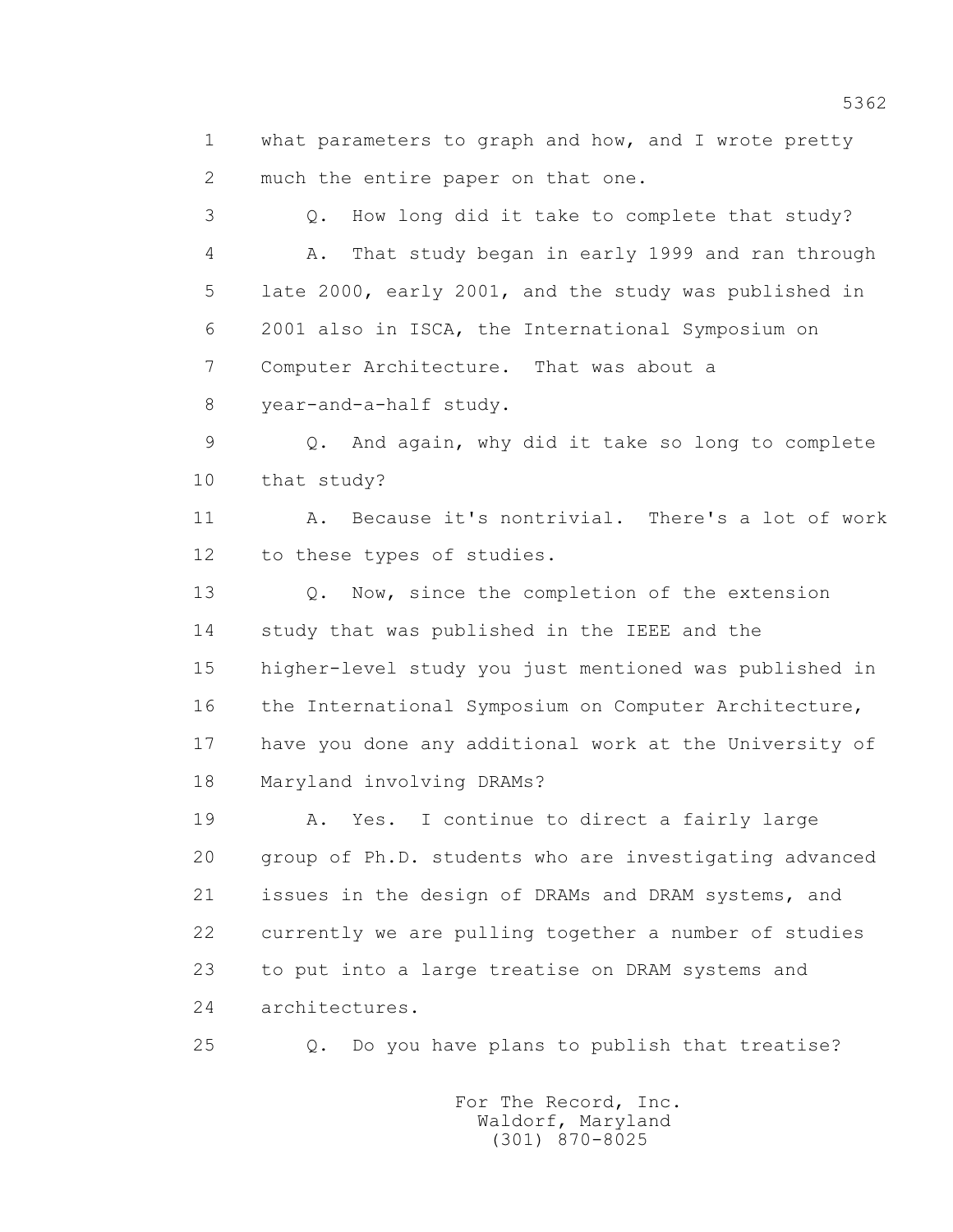1 A. Yes, I do.

 2 MR. OLIVER: Your Honor, at this point 3 complaint counsel tenders Professor Bruce Jacob as an 4 expert in the field of memory architectures and 5 systems. 6 JUDGE McGUIRE: Any opposition by respondent? 7 MR. DETRE: No opposition to the extent that 8 Professor Jacob can testify based on an academic 9 understanding of those fields, but if he -- since he 10 doesn't have any experience in actual DRAM design -- 11 JUDGE McGUIRE: You can take that up on 12 cross-exam. Okay? Otherwise, he's deemed qualified in 13 that area as an expert. 14 MR. OLIVER: Thank you, Your Honor. 15 BY MR. OLIVER: 16 Q. Professor Jacob, before we discuss your 17 conclusions in detail, could you please summarize the 18 questions that you were asked to address in connection 19 with this case. 20 A. Yes. I was asked to determine if alternative 21 technologies to the technologies in dispute existed at 22 the time that JEDEC was considering these things, so 23 that in the early 1990s time frame. 24 I was asked to determine if engineers in that 25 time frame would have suspected that Rambus could claim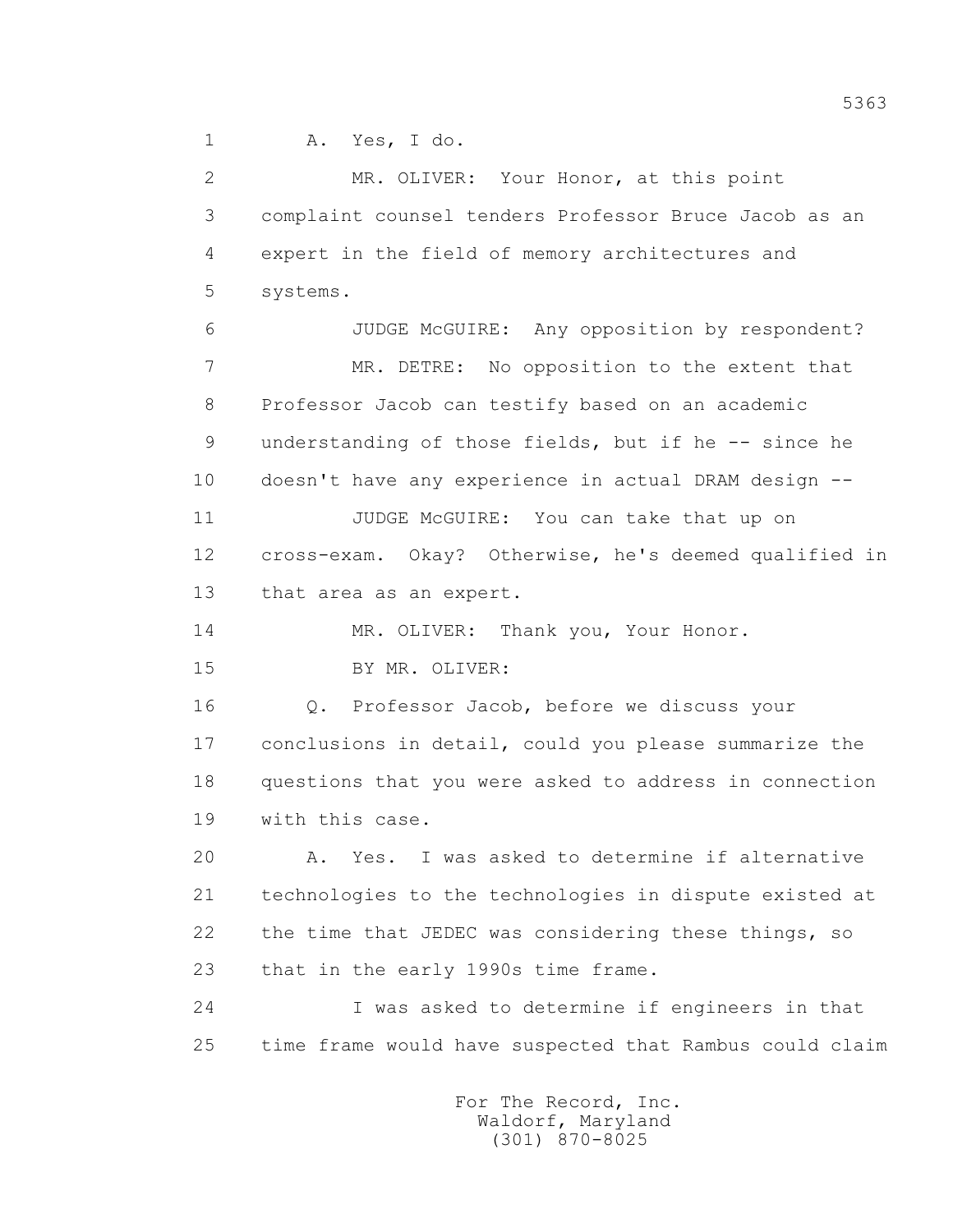1 intellectual property rights over the work that JEDEC 2 was doing based on the '898 application.

 3 I was asked to look at Rambus patents that 4 were pending at the time and granted at the time, 5 looking at the claims in those patents to see if those 6 claims would cover work that was going on in JEDEC 7 42.3.

 8 And I was asked to look at the implications of 9 modern redesign, what if DRAM -- what if the DRAM 10 industry had to design new DRAMs to remove the 11 technologies under dispute and replace them with 12 alternatives.

 13 Q. Let's look at these questions one at a time if 14 we could, and starting just with a general overview, 15 could you please summarize briefly your conclusion as 16 to whether in the 1991 to 1996 time period engineers 17 had available to them technological alternatives to the 18 four technologies at issue in this case.

19 MR. DETRE: Objection, Your Honor.

 20 Professor Jacob has not done any kind of 21 modeling or testing or study of the economic 22 feasibility of his alternatives. Given that, it's 23 speculative. There is case law that alternative design 24 evidence should not be admitted in the absence of some 25 sort of modeling or testing that those alternatives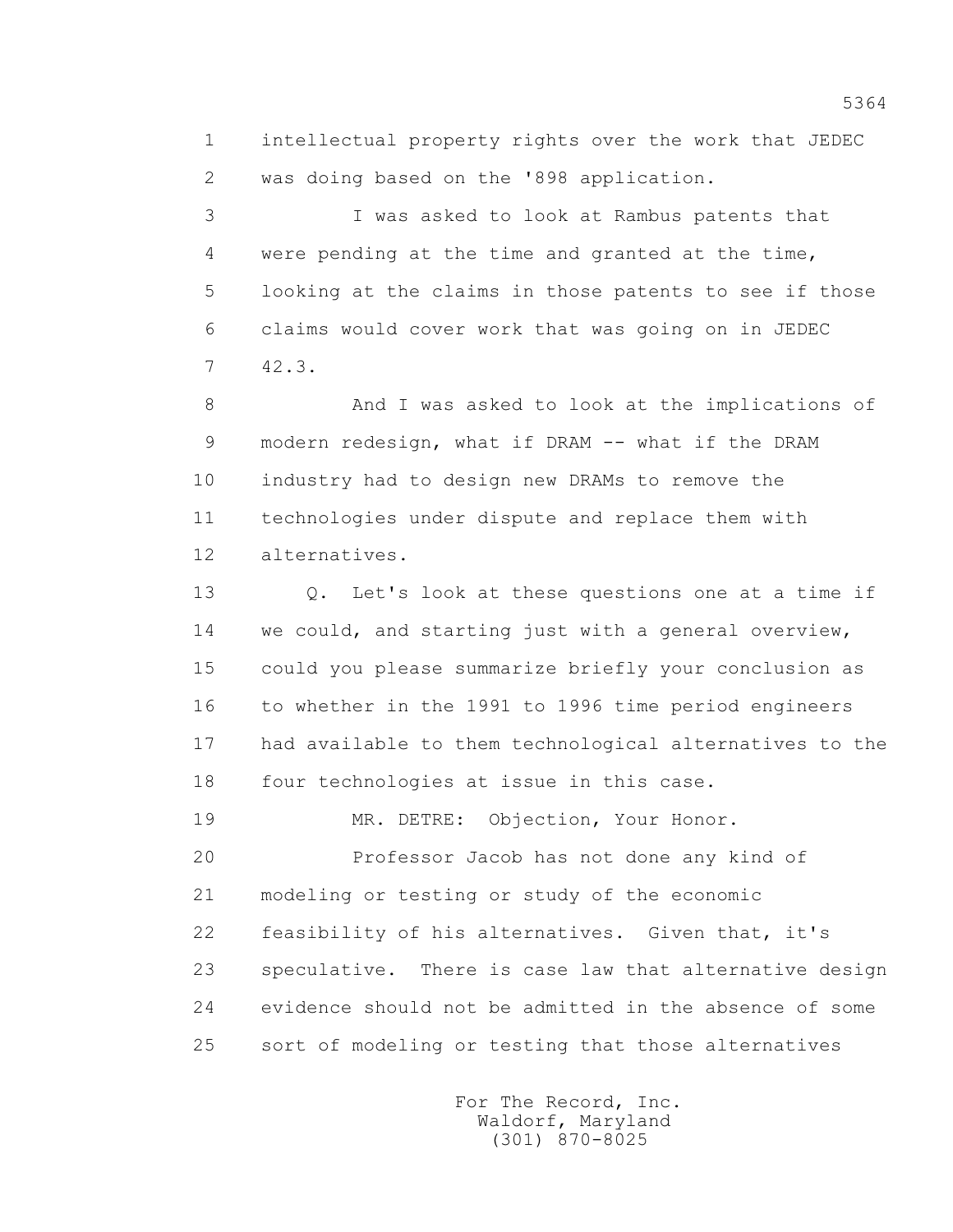1 would actually be feasible or work.

 2 So we object on the grounds of speculation. 3 JUDGE McGUIRE: Overruled. 4 MR. OLIVER: Thank you, Your Honor. 5 BY MR. OLIVER: 6 Q. Professor Jacob, do you have the question in 7 mind? 8 A. No, I do not. 9 Q. Let me restate it then. 10 Could you please summarize briefly your 11 conclusion as to whether in the 1991 to 1996 time 12 period engineers had available to them technological 13 alternatives to the four technologies at issue in this 14 case. 15 A. Yes, they did. 16 Q. And can you please state briefly your 17 conclusions as to whether Rambus' '898 patent 18 application or the patents listed in Rambus' 19 withdrawal letter to JEDEC would have alerted 20 reasonable engineers that Rambus could claim patent 21 rights over the subject matter of JEDEC's SDRAM and 22 DDR SDRAM work? 23 MR. DETRE: Objection, Your Honor. 24 Professor Jacob, based on his own definition of 25 a person of ordinary skill in the art to which that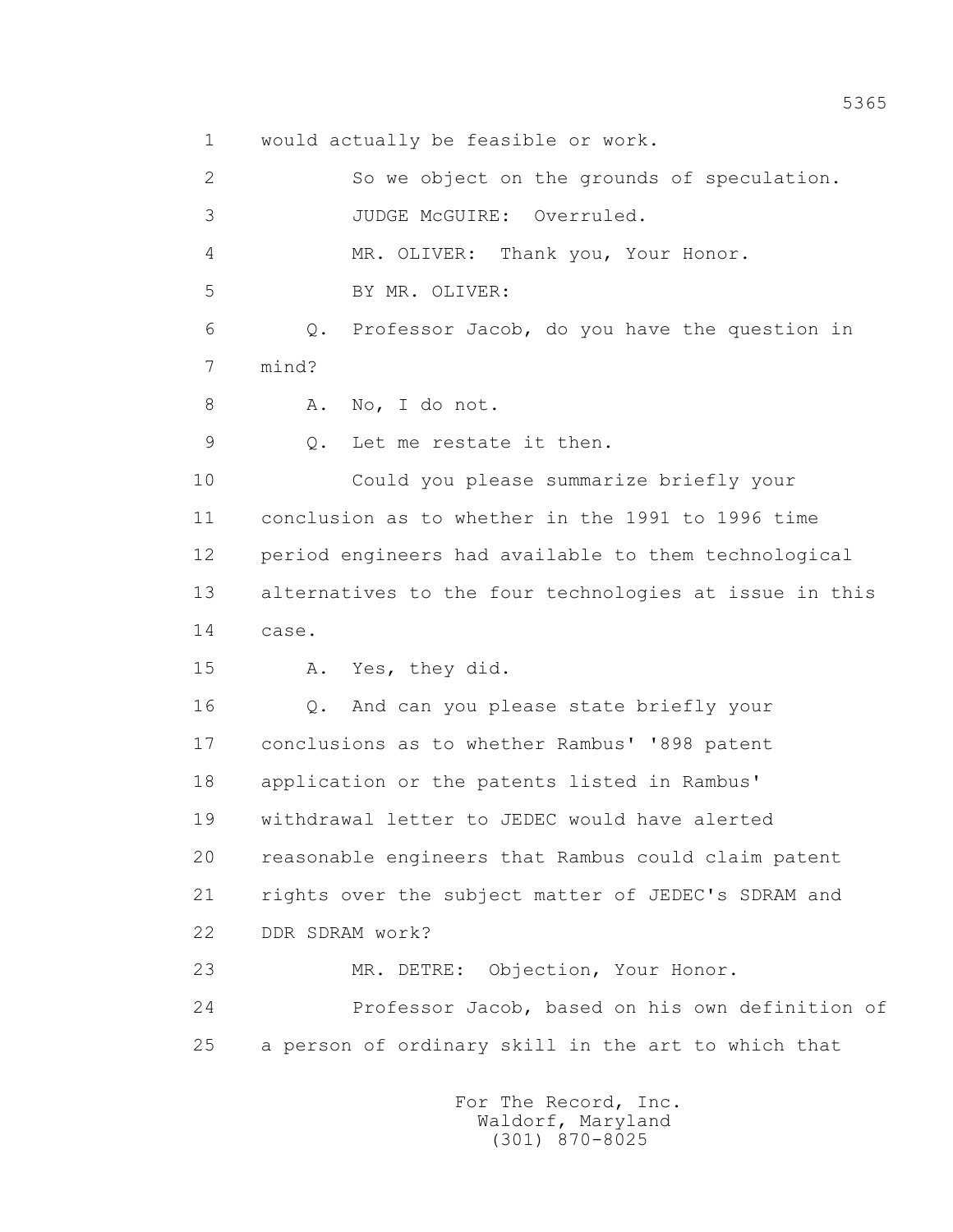1 patent application relates, is not a person of ordinary 2 skill because he does not have the DRAM design 3 experience required, and he simply cannot testify about 4 what somebody who is of ordinary skill in that art 5 would have understood from looking at that patent 6 application.

 7 He's a very qualified gentleman in many 8 respects, but he's not qualified to speak to that 9 topic.

10 JUDGE McGUIRE: Mr. Oliver, any response? 11 MR. OLIVER: Yes, Your Honor. We will be going 12 through the bases for his conclusion in quite a bit of 13 detail. There's ample opportunity for Mr. Detre to go 14 into that on cross-examination.

15 JUDGE McGUIRE: Overruled.

16 MR. OLIVER: Thank you, Your Honor.

 17 THE WITNESS: I believe the question is related 18 to whether they would have suspected anything based on 19 the information, and the answer is no, they would not 20 have.

21 BY MR. OLIVER:

 22 Q. Can you please summarize briefly your 23 conclusion as to whether a reasonable engineer would 24 conclude that claims in certain of Rambus' pending 25 patent applications in the 1991 to 1996 time period or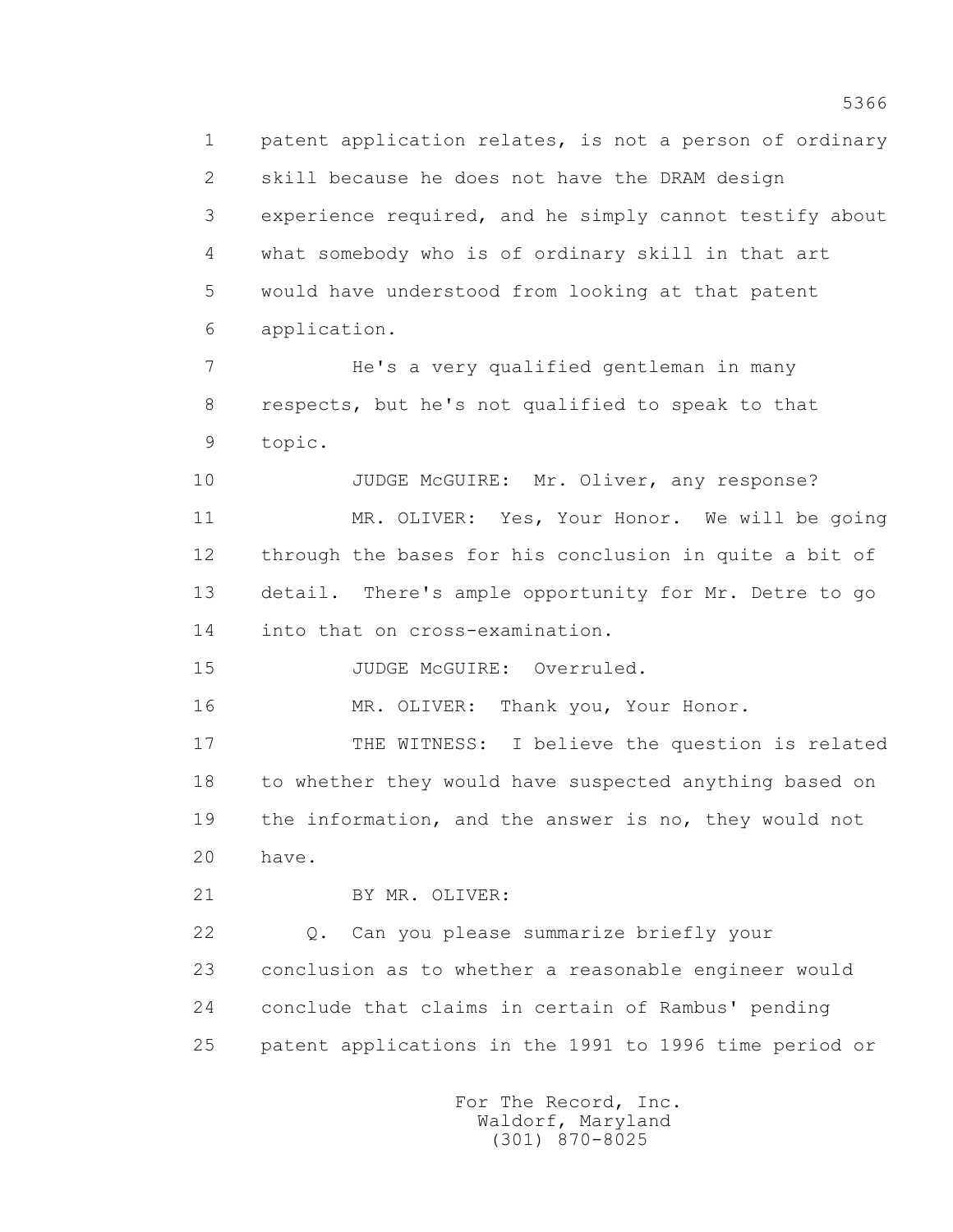1 in the issued '327 patent could cover technologies that 2 were the subject of JEDEC's SDRAM and DDR SDRAM 3 standards?

 4 A. Yes. Claims covered the work that was going on 5 in JEDEC 42.3.

 6 Q. And could you summarize briefly your conclusion 7 as to what the technical implications would be today of 8 redesigning SDRAM and DDR SDRAM products to incorporate 9 alternative technologies in place of the four 10 technologies at issue.

11 A. If one were to redesign DRAMs to get rid of all 12 of the technologies in dispute and replace them with 13 alternatives, it would result in a DRAM that is not 14 compatible with any JEDEC-compliant system.

 15 Q. Let's focus then on the first question that 16 was posed to you, and before we walk through some of 17 the specific alternatives, I'd like to explore just 18 briefly the work that you did to arrive at your 19 conclusions.

 20 Could you please summarize first, again 21 briefly, what types of textbooks, treatises, articles, 22 publications, et cetera, or other engineering 23 materials that you consulted in the context of doing 24 your work.

25 A. Well, I consulted a large range of engineering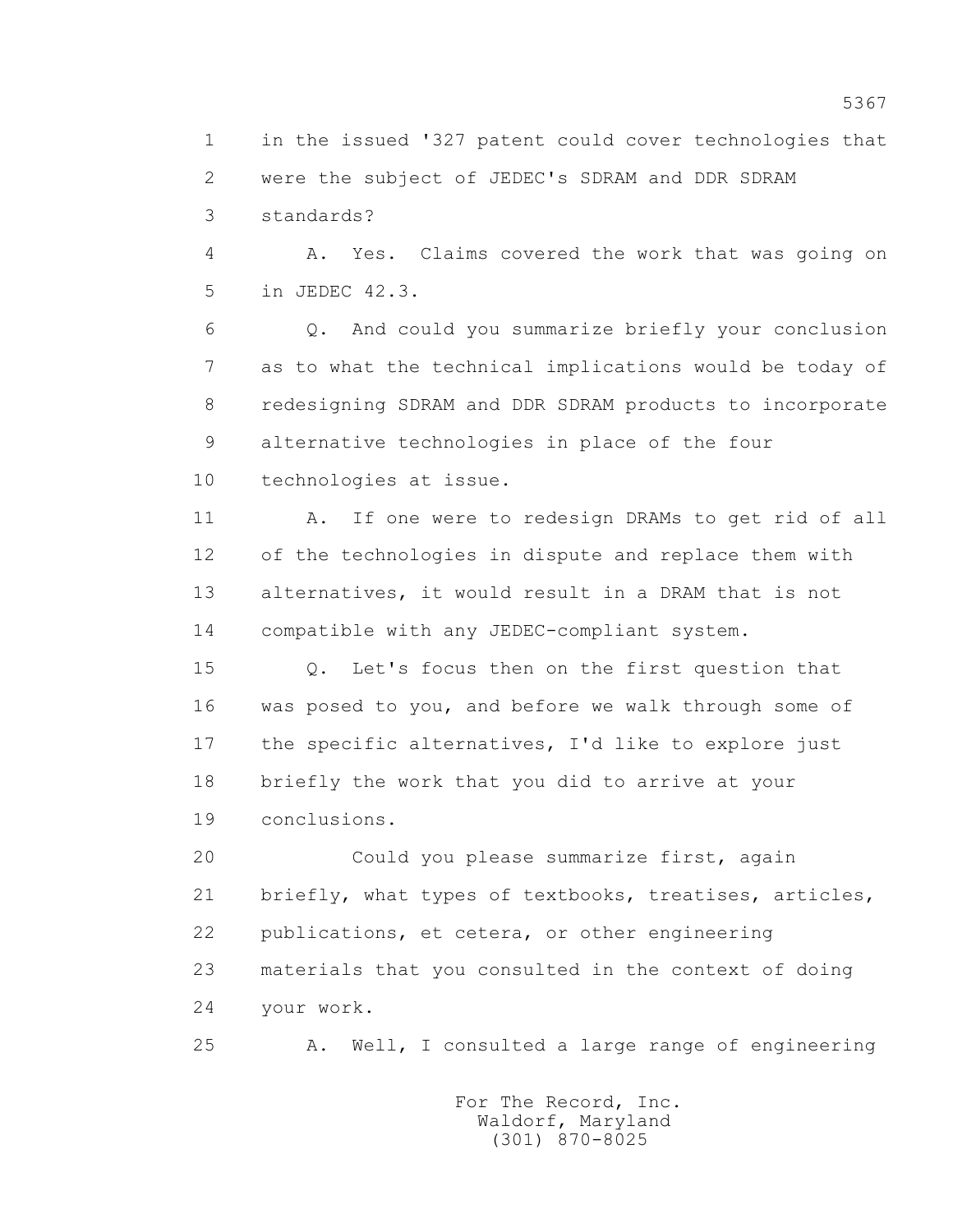1 material, including, for example, treatises, technical 2 articles, things that I found on the Web. 3 I also read through an enormous number of 4 JEDEC minutes and read through the presentations made 5 at JEDEC meetings. These are the attachments of the 6 minutes. 7 I read through -- well, yeah, I read through 8 those presentations. 9 And I also consulted with engineers in the DRAM 10 industry to confirm my understanding of, for instance, 11 what was done in those meetings, what was being 12 presented in those meetings. 13 Q. Just to follow up from what you mentioned, the 14 Web, did you conduct any Internet searches in 15 connection with your work? 16 A. Yes. Absolutely. 17 Q. And did you find any useful materials in the 18 course of -- 19 A. Oh, yes. Yes. 20 Q. You mentioned JEDEC documents, particularly 21 minutes. 22 Were you referring to minutes from the 23 meetings -- 24 A. Yes. I'm sorry. Minutes of the meetings of 25 the 42.3 subcommittee.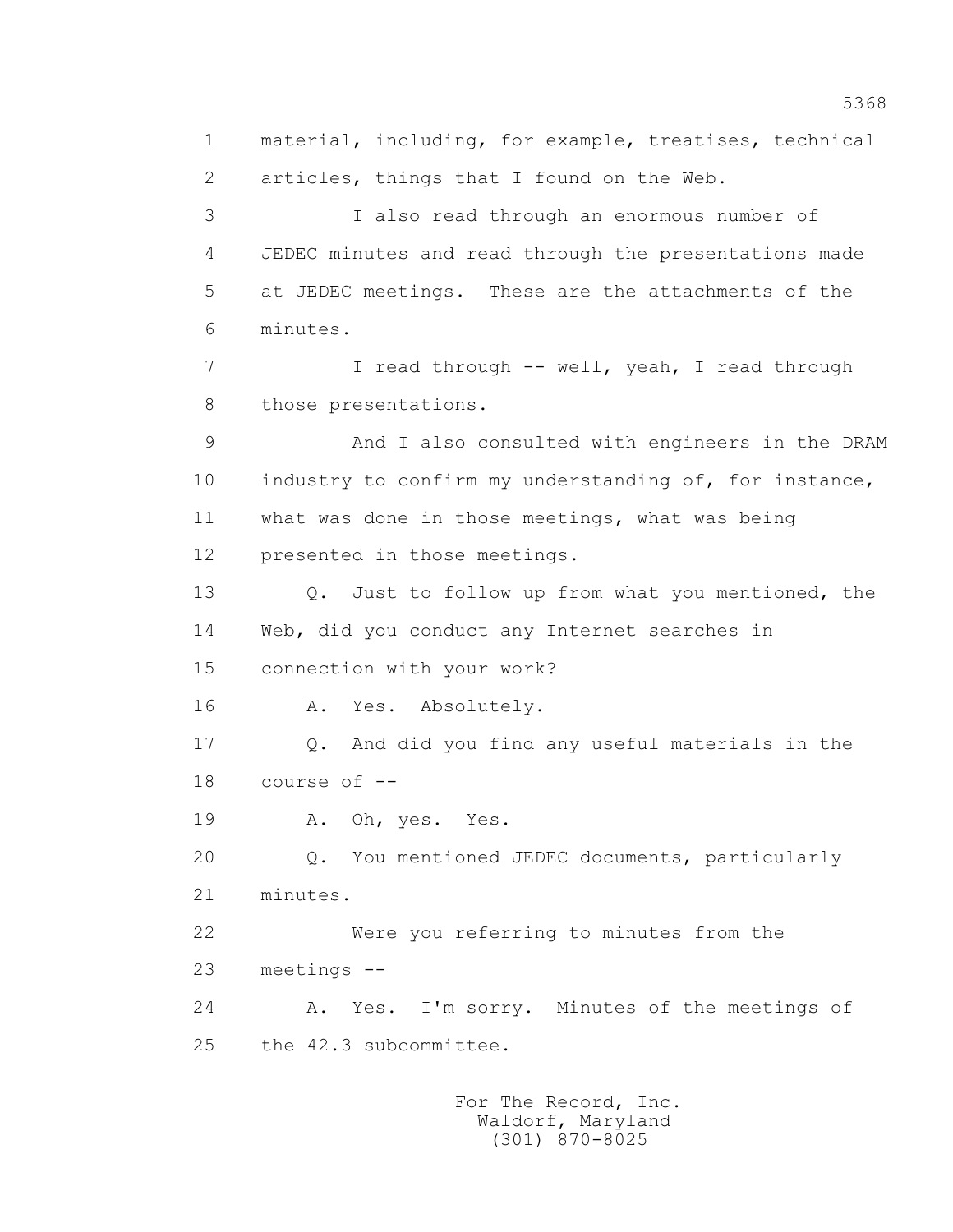1 0. And what time --2 A. And presentations made. 3 Q. What time period of the minutes did you 4 consult? 5 A. 1991 to 1996. 6 Q. And you also mentioned that you interviewed a 7 number of practitioners in the field. 8 Do you recall the names of any of the 9 individuals that you interviewed? 10 A. Yes. Certainly. For example, I spoke with 11 Howard Sussman, Desi Rhoden, Jacob Baker, Peisl -- 12 Martin Peisl I believe his name is -- Kevin Ryan. 13 There's a complete list in the back of my -- in the 14 back of both reports. But between one and two dozen 15 different engineers. 16 Q. And what was the purpose of interviewing these 17 various engineers? 18 A. To confirm my understanding of the contents of 19 the JEDEC minutes. 20 Q. Let's turn first if we could to programmable 21 CAS latency, and if I could ask you to first just 22 explain very briefly what programmable CAS latency does 23 in the context of the JEDEC SDRAM and DDR SDRAM 24 standards. 25 A. Yes. In the context of a JEDEC-styled bus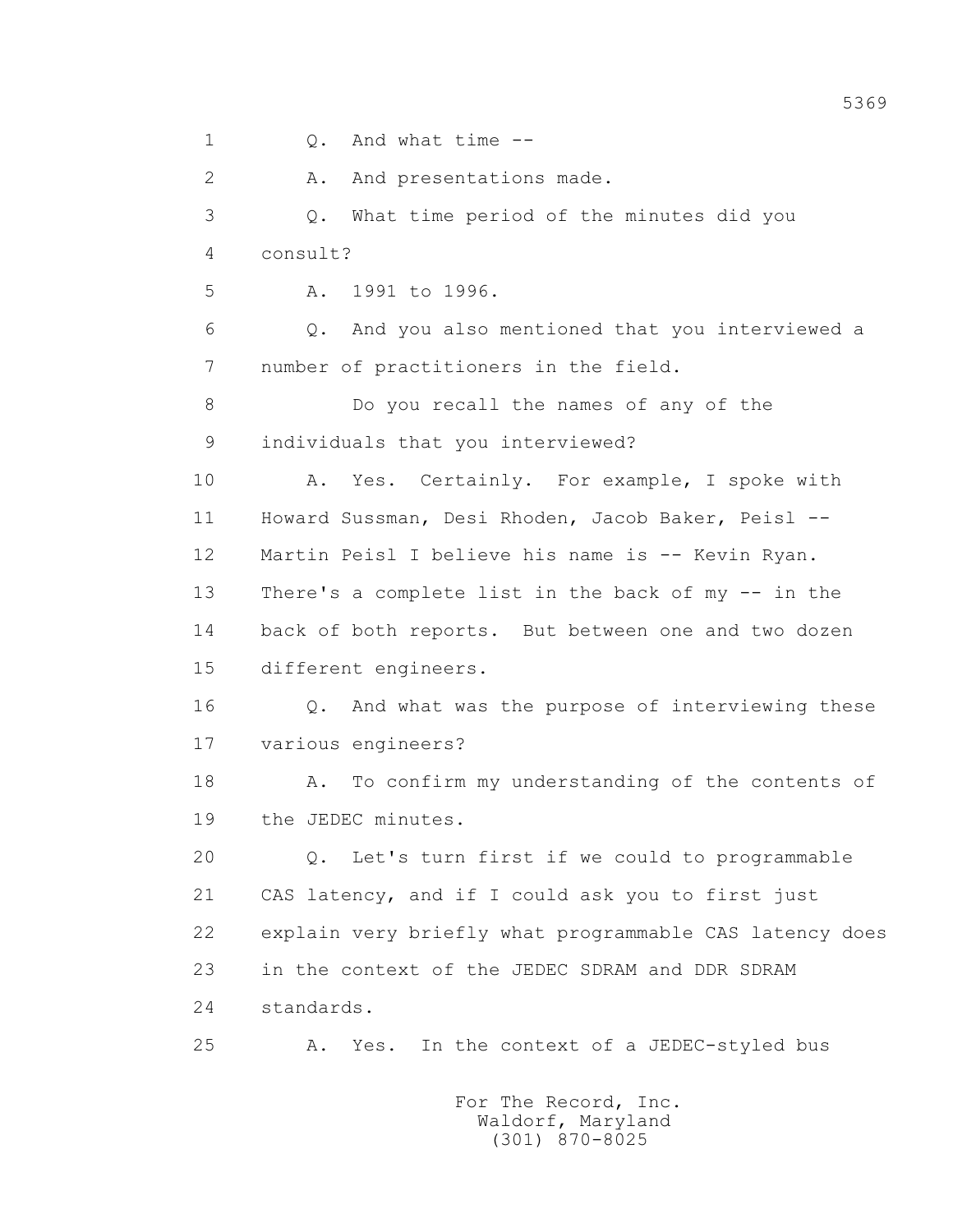1 architecture, programmable CAS latency is a

2 convenience that allows parts of different

 3 generations with potentially different performance 4 characteristics to coexist in the same system and 5 have the same performance in that system, have the 6 same behavior.

 7 Q. Now, focusing on the 1991 to 1996 time period, 8 what alternatives, if any, existed to programmable 9 CAS latency as used in the JEDEC SDRAM and DDR SDRAM 10 standards?

11 A. Well, we have a nice demonstrative here. 12 For example, JEDEC could have chosen to use 13 fixed CAS latency parts.

 14 They could have decided to program CAS latency, 15 essentially use a fixed CAS latency part, by doing so 16 after the packaging steps or by blowing fuses on the 17 DRAM.

 18 They could have chosen to scale the CAS latency 19 with the clock frequency.

 20 They could have chosen to use dedicated pins to 21 transmit the latency information to the DRAM, so

22 between the memory controller and the DRAM.

 23 They could have chosen to explicitly encode the 24 latency information in the control packet.

25 And they could have decided, for example, to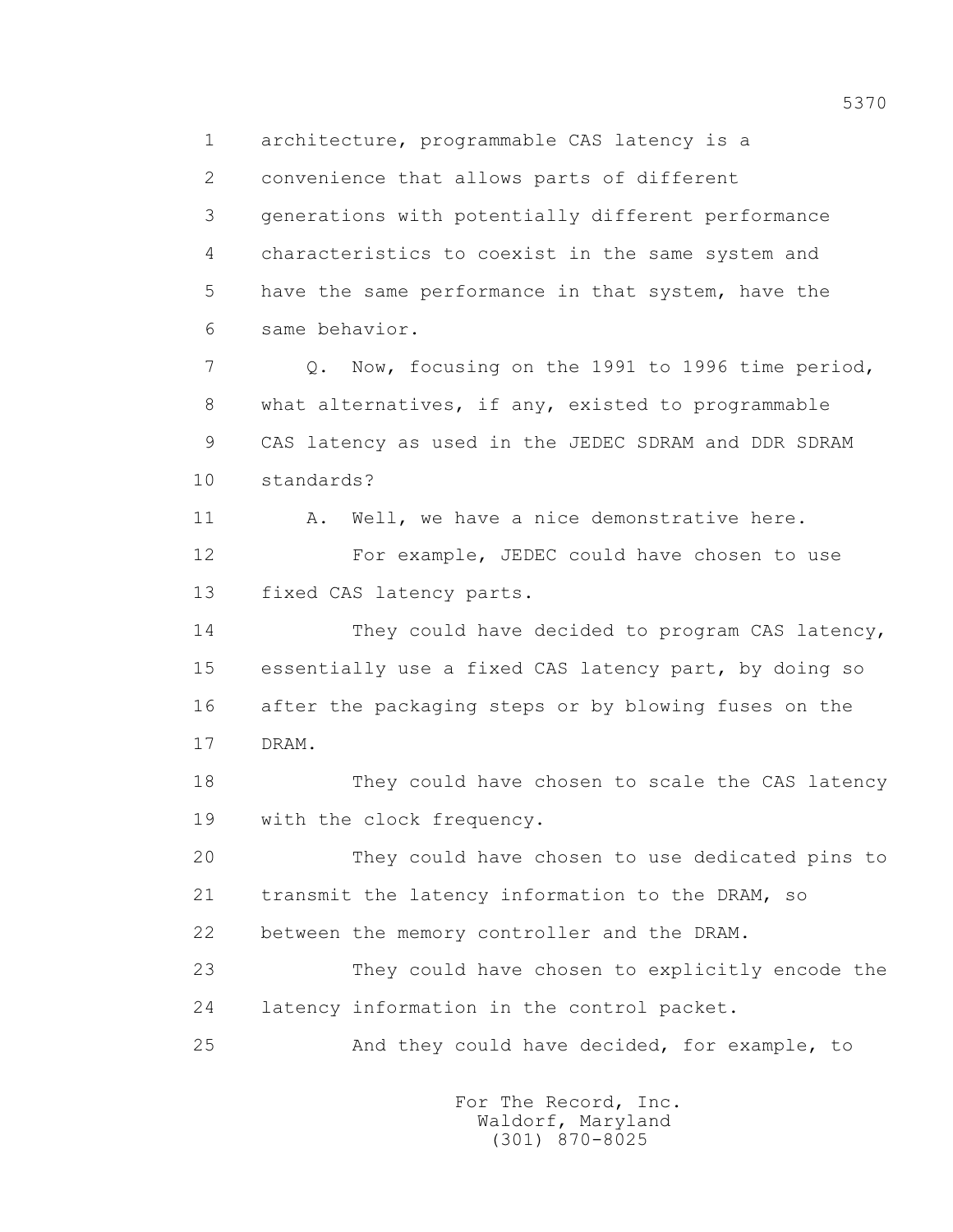1 stay with an asynchronous style DRAM.

 2 Q. Okay. Let's look at these individually if we 3 could, starting with fixed CAS latency. 4 What do you mean by "fixed CAS latency"? 5 A. That means that a part would only have the 6 ability to perform one -- well, to perform with one 7 latency, to respond with one latency. 8 Q. Now, how could a manufacturer fix the CAS 9 latency? 10 A. Well, the manufacturer, for example, could 11 decide to define a fixed latency in the design stage 12 and it could decide to define the fixed latency in the 13 processing stage or it could decide to define the fixed 14 latency in the packaging phase. 15 Q. Okay. Starting with the design stage, how 16 would a manufacturer fix the -- 17 JUDGE McGUIRE: Mr. Oliver, before we proceed, 18 do you intend to have the screens marked as DX 19 exhibits? 20 MR. OLIVER: Yes, Your Honor, I do. 21 Unfortunately, we don't have a color copy with us. 22 We'll see if we can print it out during the lunch break 23 and have it to the court by this afternoon. 24 JUDGE McGUIRE: And then at that time we'll go 25 into each one and have it marked? Is that the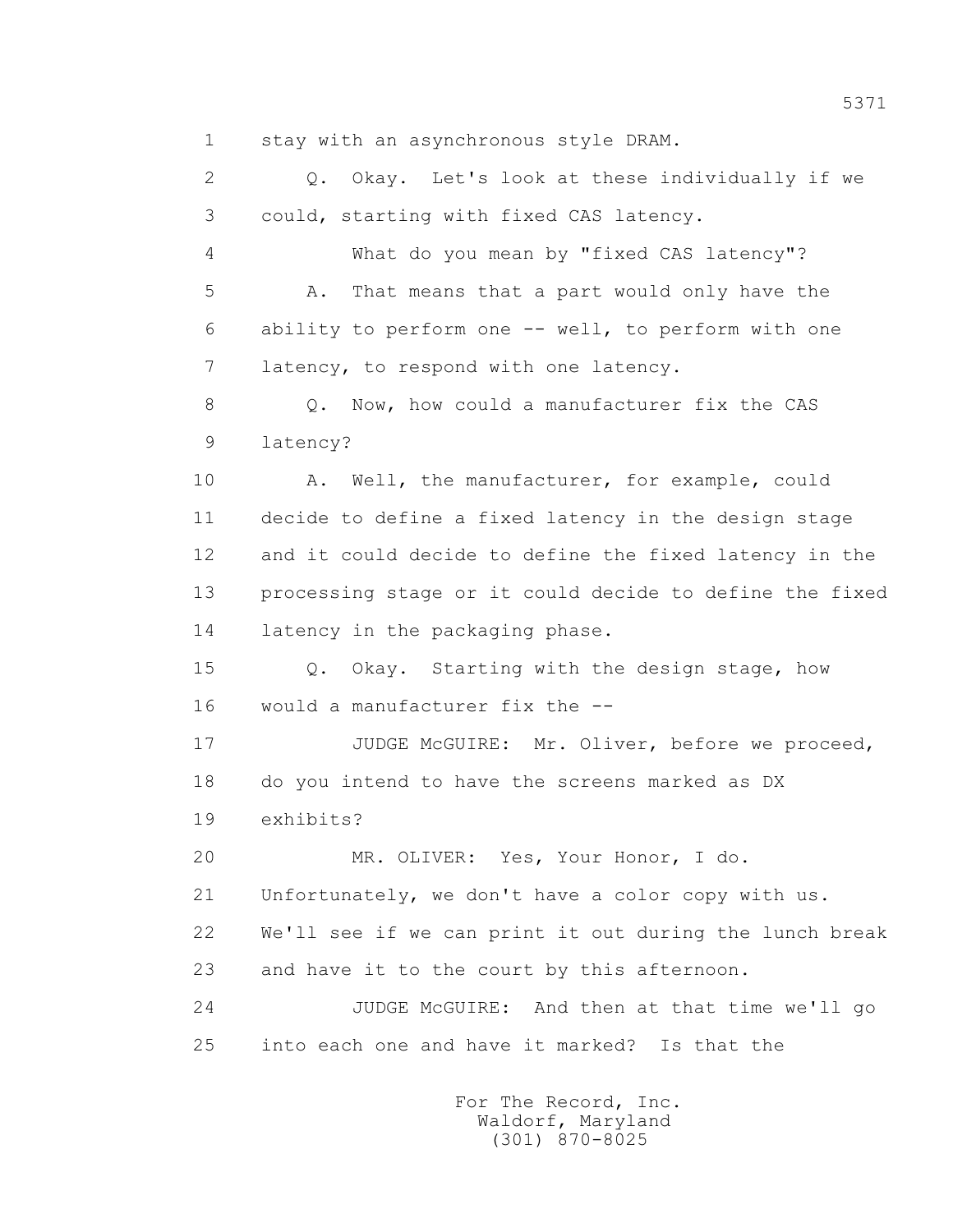1 appropriate time or is it better to do that as we go? 2 Only for the record.

 3 MR. OLIVER: We could assign numbers as we go. 4 JUDGE McGUIRE: That might be easier so we'll 5 understand it as we go back through it. I don't mean 6 to interject so much at this point, but I thought it 7 would be the proper time to perhaps do that. 8 MR. OLIVER: Actually I think that's a good 9 suggestion and it would make sense. 10 JUDGE McGUIRE: Let's go back and just go ahead 11 and get them marked as we go. 12 I think we're up to DX-62 at this point. 13 MR. OLIVER: So this one would be 62? 14 MR. STONE: Whatever your first one is would be 15 DX-62. 16 MR. OLIVER: DX-62 would be a slide entitled 17 Four Central Questions. 18 DX-63 would be a slide entitled First Central 19 Question. 20 DX-64 would be a slide entitled CAS Latency. 21 DX-65 would be a slide entitled Alternatives to 22 Programmable CAS Latency. 23 DX-66 would be a slide also entitled 24 Alternatives to Programmable CAS Latency with the first 25 item "use fixed CAS latency parts" highlighted.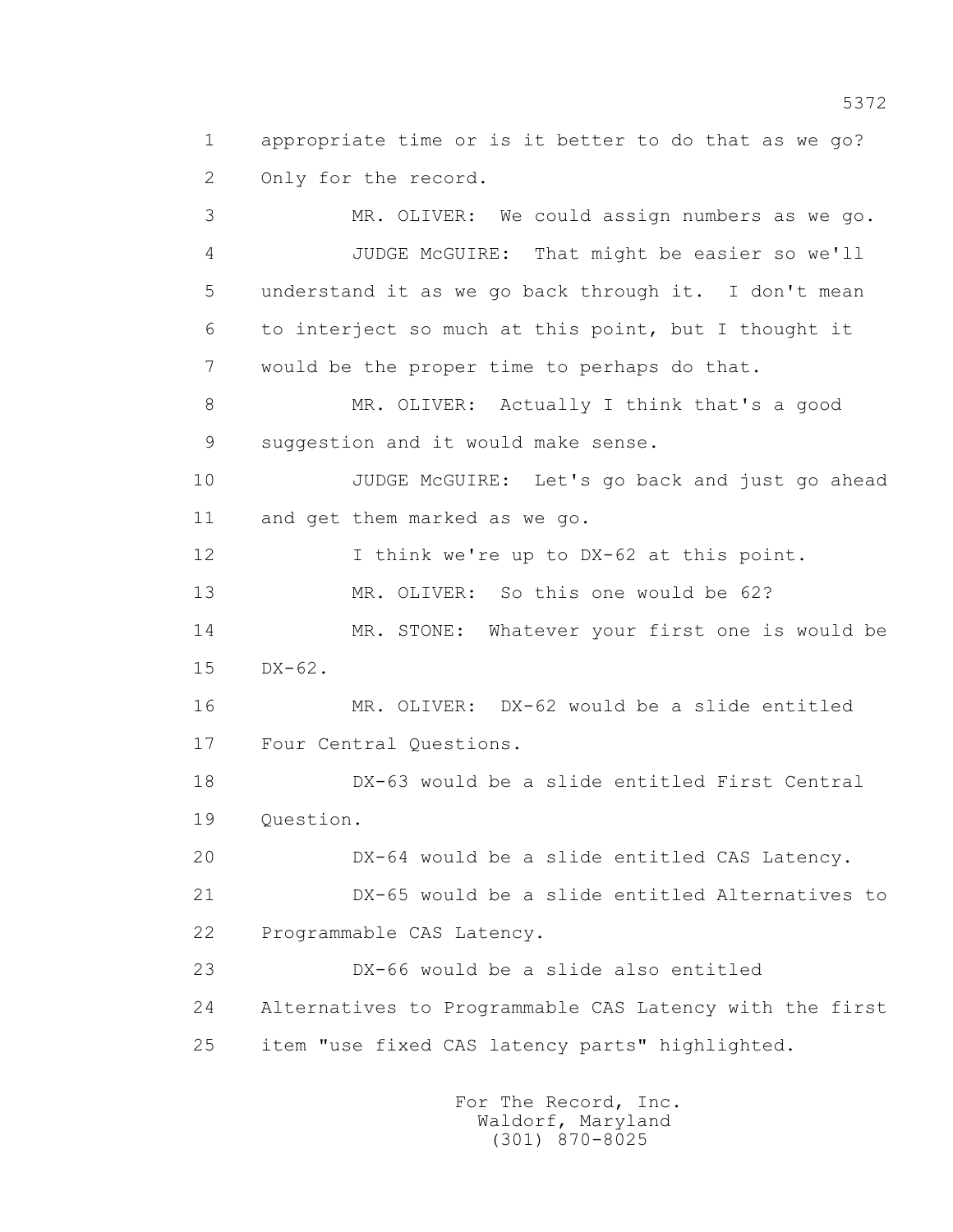1 DX-67 would be a slide entitled Fixed CAS 2 Latency.

3 BY MR. OLIVER:

 4 Q. Professor Jacob, if you could then explain with 5 reference to DX-67 how a manufacturer could fix 6 CAS latency at the design stage.

7 A. Yes. Yes. At the design stage, the DRAM 8 manufacturer would design a part to only perform, you 9 know, with one CAS latency.

 10 For example, this picture shows that you would 11 have some CAS latency circuitry, but it would only be 12 told to use CAS latency 2, for example.

13 0. Now, could you explain how a manufacturer could 14 fix CAS latency in the processing stage.

 15 A. Yes. I think there's another demonstrative for 16 that.

 17 Q. Well, if we could move up to DX-68, please. 18 A. This would be a metal mask option, and the 19 idea is that you would have hard-wired onto the chip 20 the value 2 and the value 3 and during the processing 21 steps as one of the final steps within the processing 22 you would just lay down a single wire connecting 23 either the value 2 or the value 3 to the block labeled 24 "CAS latency circuitry," so the part at that point 25 would become a de facto fixed latency part.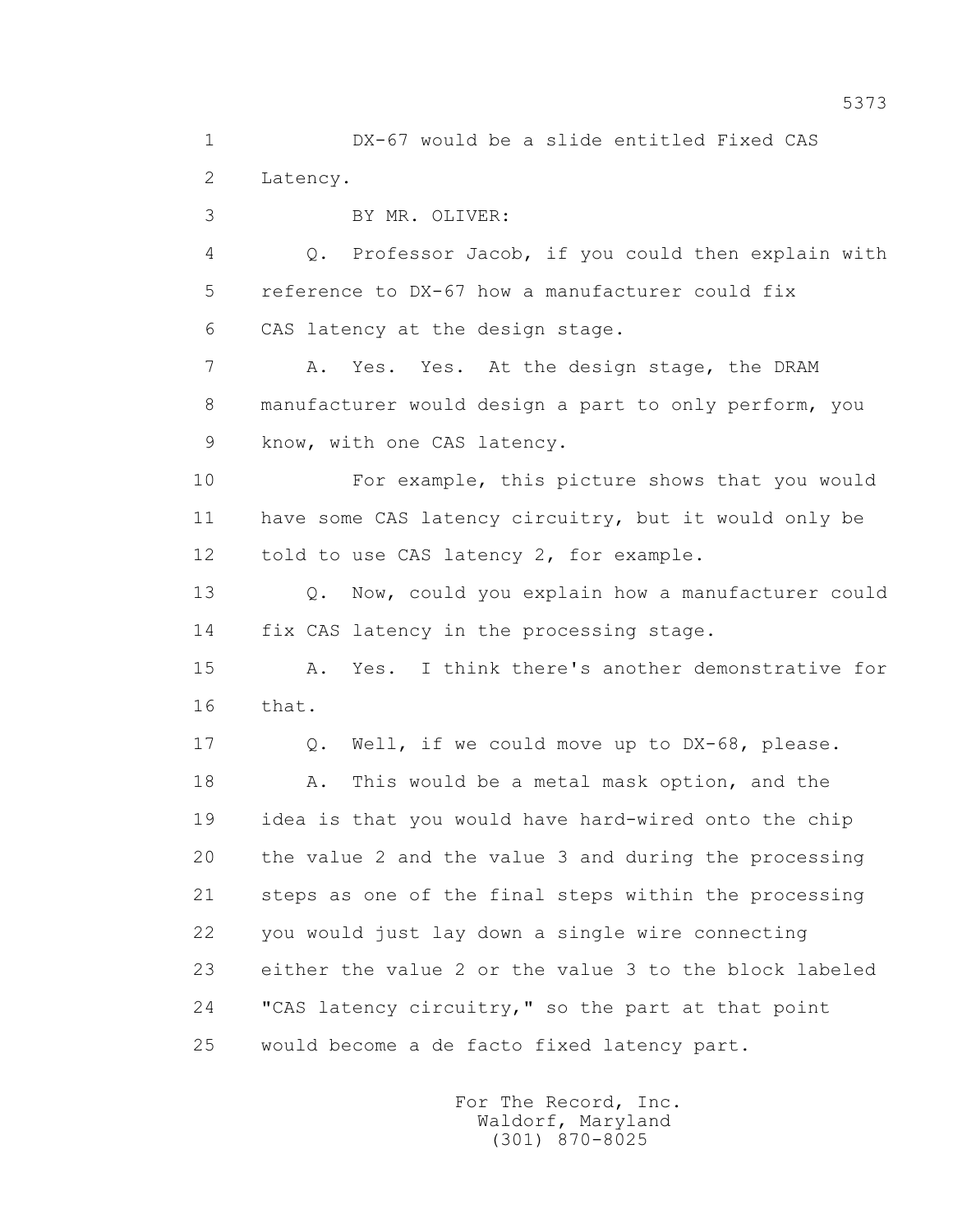1 0. Now, you referred to a metal mask.

2 What is a metal mask?

 3 A. A metal mask is one of the final steps in -- 4 well, the metal mask is the actual -- the mask that 5 helps you lay down a piece of metal onto the 6 semiconductor chip and it's one of the final steps in 7 the processing stages.

 8 Q. Would it be fair to say that it helps to 9 establish -- to lay down connections among different 10 elements in the chip?

 11 A. Yes. I'm sorry. Yes. I forget who I'm 12 speaking with.

 13 Yes, this is -- when you lay down pieces of 14 metal on a chip, these establish different connections 15 between the circuits. That's how circuits talk to each 16 other, through metal wires.

 17 So if there's no metal wire connecting two 18 things, that means that there is no circuit between 19 them, there's no connection between them. That means 20 they can't interact.

 21 Q. Now, DX-68 shows a connection between the box 22 CAS 2 and the CAS latency circuitry, but I understand 23 from what you said that it would be equally possible at 24 the metal mask stage to establish a connection, instead 25 of between CAS 2 and the CAS latency circuitry, between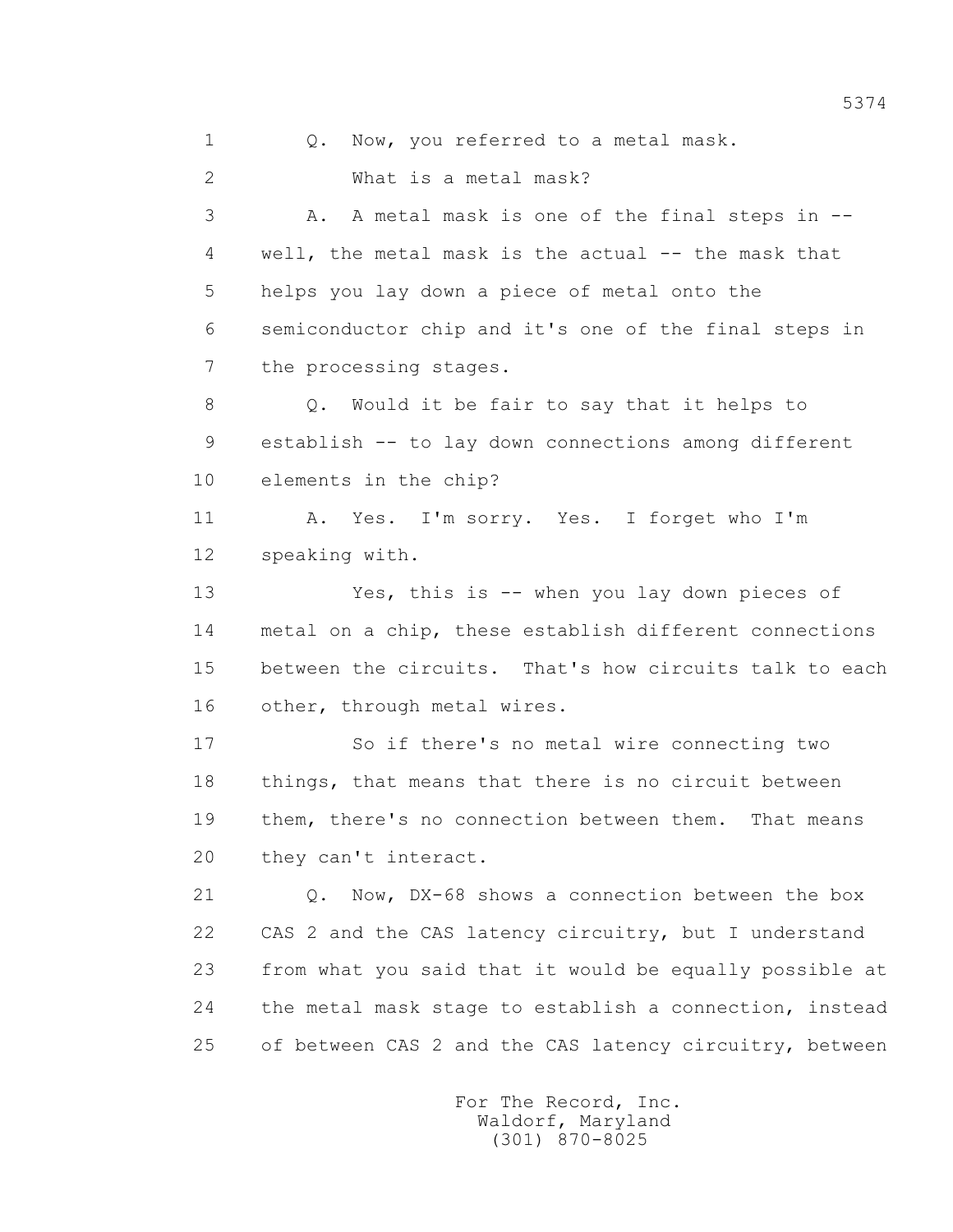1 CAS 3 and the CAS latency circuitry?

 2 A. Yes. Exactly. 3 Q. Now, can you please explain how a manufacturer 4 could fix CAS latency during the packaging phase? 5 A. Yes. I believe we have a demonstrative for 6 that as well. 7 0. That would be DX-69. 8 A. Yes. 9 In this option, the part through the 10 processing phases would have the configuration shown 11 here. 12 So for example, you have two hard-wired values 13 of CAS 2 and CAS 3 both connected to the CAS latency 14 circuitry, but they would be connected through a 15 multiplexer, labeled "mux" in the figure, and the 16 selection of whether it would be a CAS latency 2 or CAS 17 latency 3 would be done by that mux and the mux would 18 be hard-wired to either the power pins or the ground 19 pins, and this is something that could be done with a 20 bond wire during packaging. 21 So you would simply -- you would fabricate one 22 chip, but during packaging you would connect that mux 23 to either power or ground and then select either the 24 value 2 or the value 3.

25 Q. Now, you referred to a bond wire.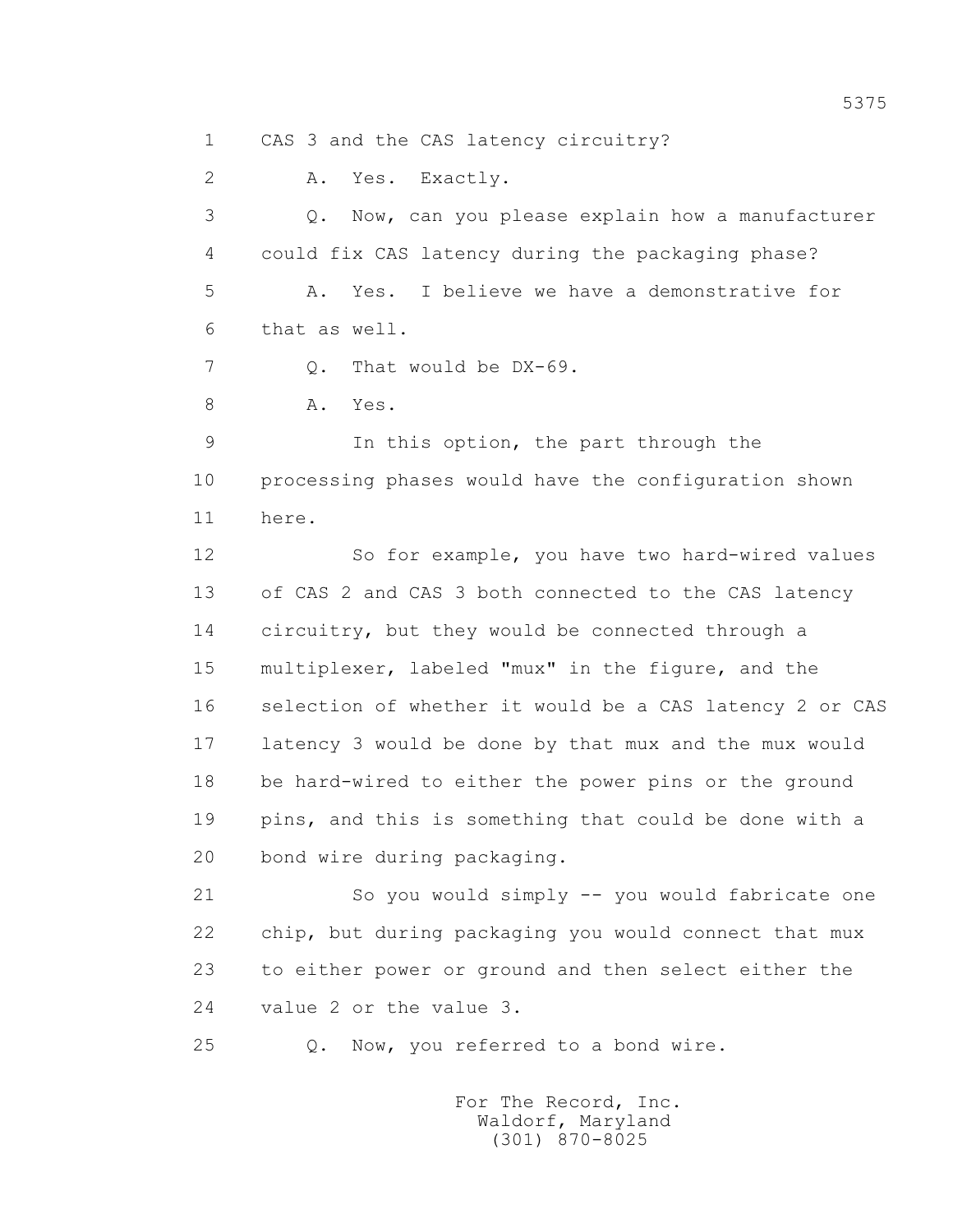1 What is a bond wire?

 2 A. The bond wire is a packaging mechanism that 3 connects the semiconductor chip or, rather, the 4 semiconductor die to the pins of the chip. 5 Q. Now, in comparison with use of a mode register 6 to program CAS latency, what advantages, if any, would 7 have been realized by using fixed CAS latency in the 8 1991 to 1996 time period? 9 A. It would be potentially a simpler design. 10 Certainly you don't have a mode register, so that's a 11 simpler mechanism. 12 You potentially would have fewer testing 13 stages, and again, that depends on where you decide to 14 fix the CAS latency. For example, if you fix it 15 earlier in the design stage, you don't actually have 16 to test the fabricated part for multiple CAS 17 latencies. 18 So the test costs and design costs can go 19 down. 20 Q. You referred to a simpler design. Why do you 21 include that as among the advantages? 22 A. Well, because you don't have to build and test 23 a mode register. 24 Q. Are you familiar with the term "die size"? 25 A. Yes, I am.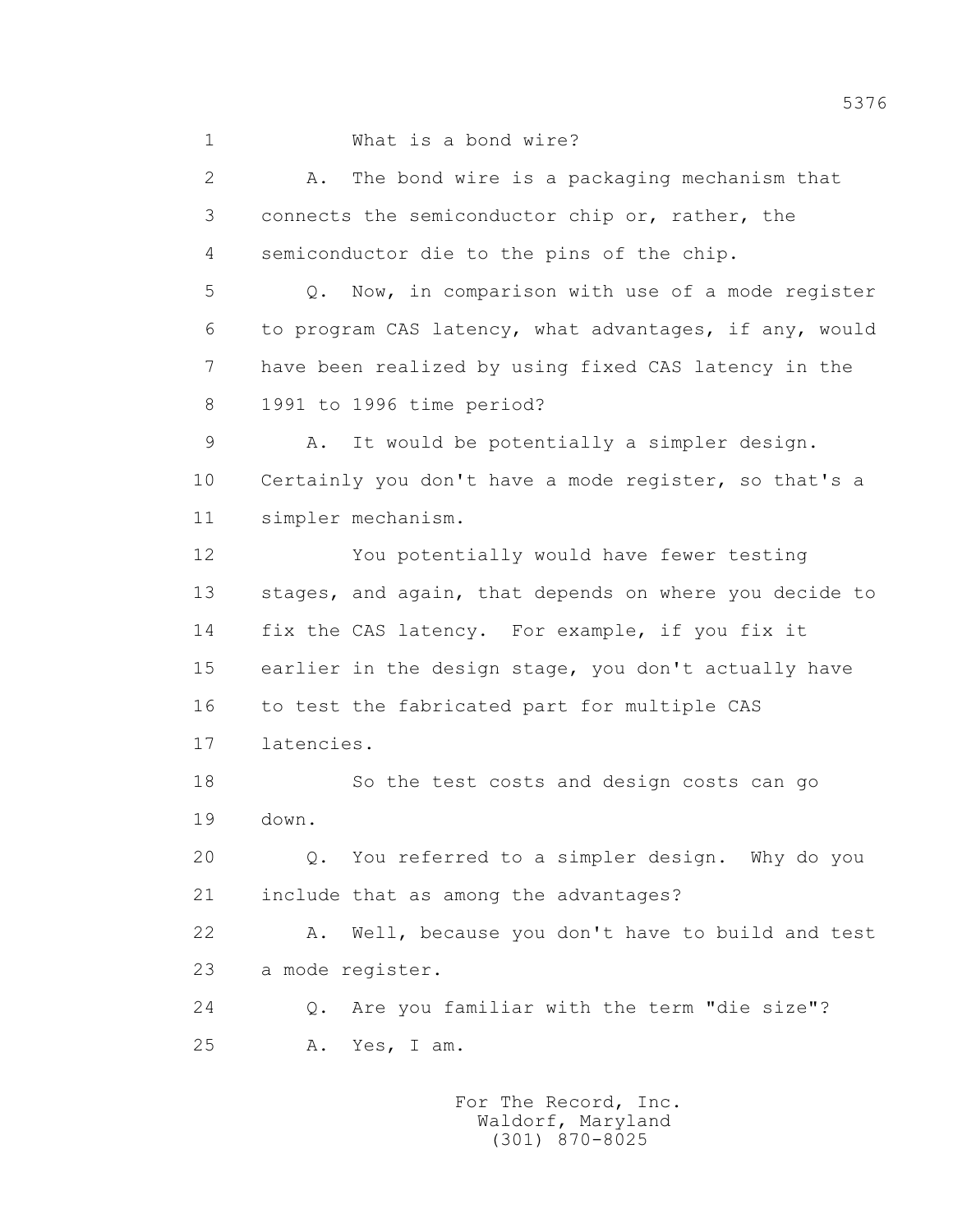1 Q. And what does "die size" mean?

2 A. Thank you.

 3 It's the size of the semiconductor die. And 4 the cost of manufacturing goes roughly with the area 5 to the third power, the area of this semiconductor 6 part, so if you have a part that is 1 percent larger, 7 it's approximately 3 percent more expensive to 8 manufacture.

 9 So for example, if you eliminate a mode 10 register, you eliminate some of the size of the part 11 and it can make it smaller and therefore cheaper.

 12 Q. Now, what, if anything, would be the impact on 13 die size if JEDEC had chosen in the 1991 to 1996 time 14 period to use fixed CAS latency rather than a mode 15 register?

 16 A. It would have been a simpler design and 17 therefore a smaller design. In this instance you would 18 have eliminated circuitry, you would have eliminated 19 the mode register, and so it would have been a smaller 20 design and therefore smaller die.

 21 Q. Again compared to use of a mode register to 22 program CAS latency, what, if any, would have been the 23 disadvantages of using fixed CAS latency in the 1991 to 24 1996 time period?

25 A. The -- for instance, the manufacturer would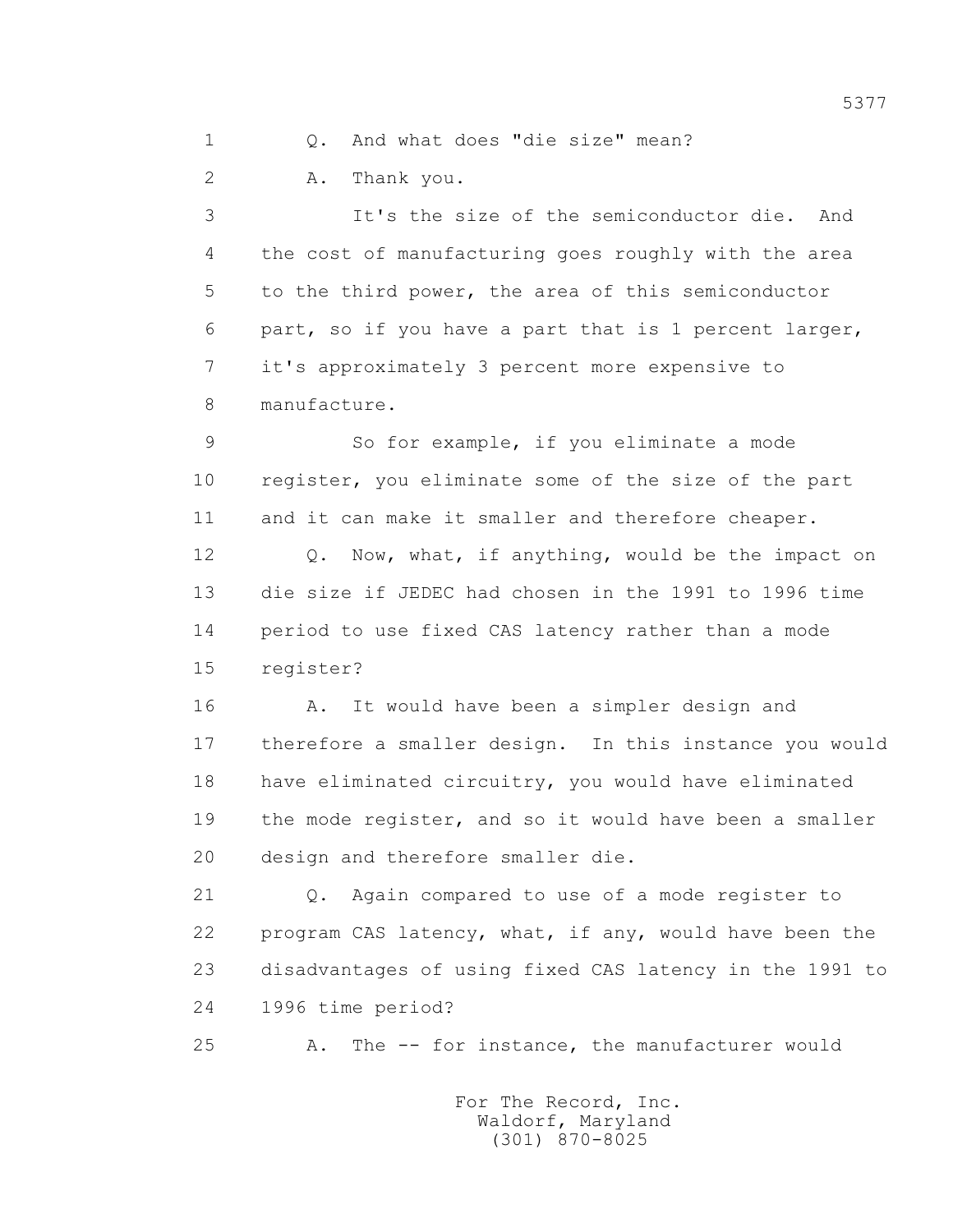1 have to be a bit more clear about the labeling of these 2 devices, because if you made no changes to the memory 3 controller, for example, it would be possible to put -- 4 well, if JEDEC had decided to standardize, for example, 5 on two different CAS latencies and each part had a 6 fixed latency, then it would be possible to put DIMMs 7 with two different latencies in a system and that could 8 potentially cause compatibility problems, but that 9 could have been solved by building a more sophisticated 10 memory controller.

 11 So you would either have the scenario where the 12 memory manufacturers would need to be and the memory 13 module manufacturers would need to be more explicit 14 about the behavior of these things and users would have 15 to understand that or, again, you could put that onto 16 the shoulders of the memory controller.

 17 Q. If we could turn to the next alternative you 18 mentioned, which is determining CAS latency by fuses. 19 **A.** Yes.

> 20 Q. Can you please explain what you mean by 21 "program CAS latency by blowing fuses on the DRAM"? 22 A. Well, this would be similar to having the fixed 23 CAS latency part because what you would have is a 24 de facto fixed CAS latency part, but it would become 25 that fixed CAS latency part after you've blown the

> > For The Record, Inc. Waldorf, Maryland (301) 870-8025

5378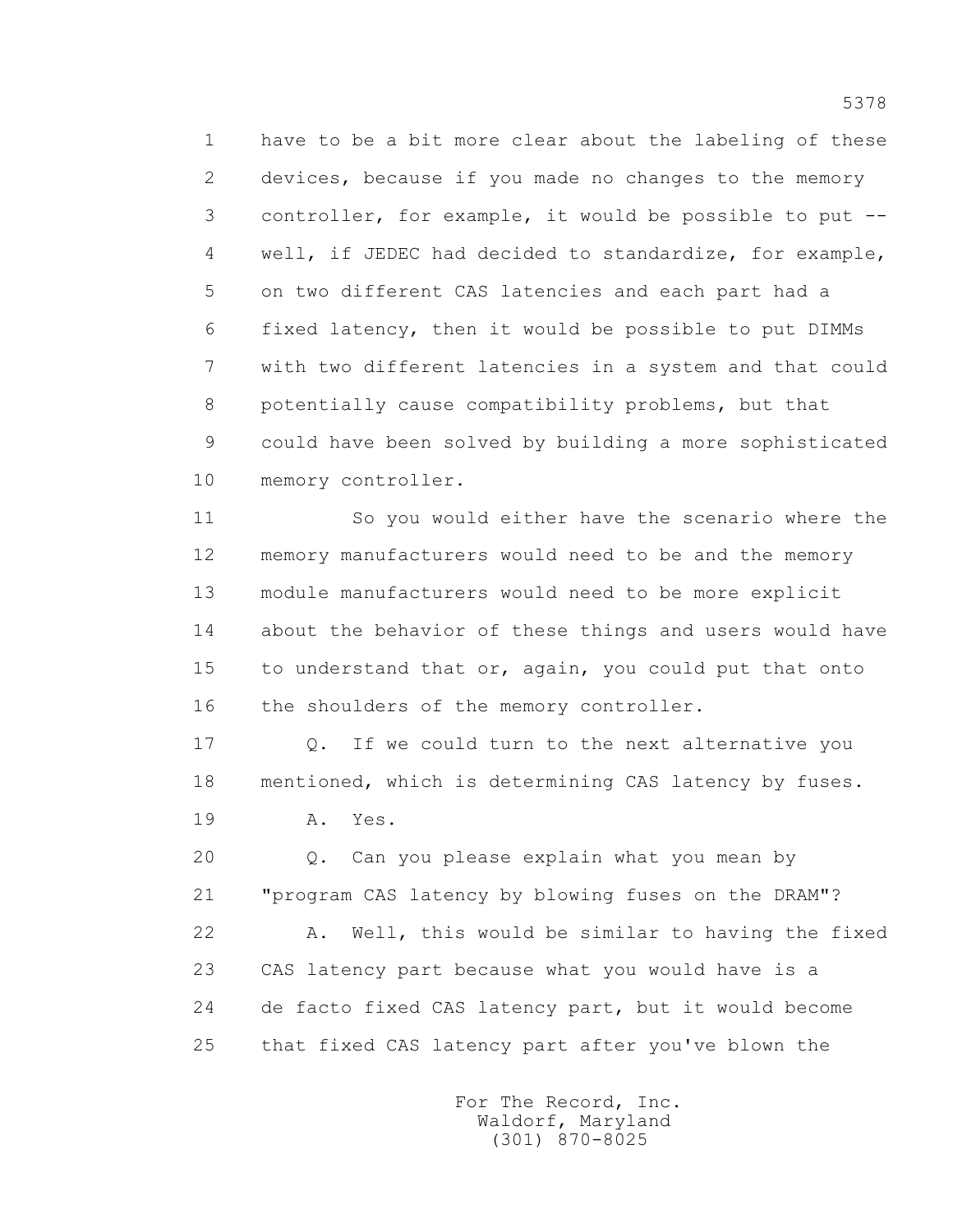1 fuse, so this would be, for example, an option that you 2 would do after packaging of the die so that the DRAM 3 manufacturer could ship a part that was capable of 4 performing as a CAS latency 2 part or a CAS latency 3 5 part, ship that part to the OEM and the OEM would blow 6 a fuse and it would at that point become a fixed 7 latency part, but it would have either 2 or 3.

 8 Q. I believe we have a couple of demonstratives 9 that help explain this, if we could bring up -- 10 actually DX-70 I think will be the slide entitled 11 Alternatives to Programmable CAS Latency with number 2 12 highlighted and DX-71 will be the first demonstrative 13 relating to blowing fuses. It bears the caption 14 Set CAS Latency With Fuses.

 15 Would you please use DX-71 to help explain how 16 fuses could be used to determine CAS latency.

 17 A. Yes. Depicted in this figure is a -- in the 18 box labeled "circuitry" we have a hard-wired value of 2 19 and a hard-wired value of 3, and these are both 20 connected to the box labeled "CAS latency circuitry" 21 through wires, and those wires have fuses on them, and 22 if you blow one of those fuses, then that connection is 23 no longer established so that after blowing one of 24 those fuses, only the value 2 or the value 3 would be 25 driving that CAS latency circuitry, so once you blow a

> For The Record, Inc. Waldorf, Maryland (301) 870-8025

5379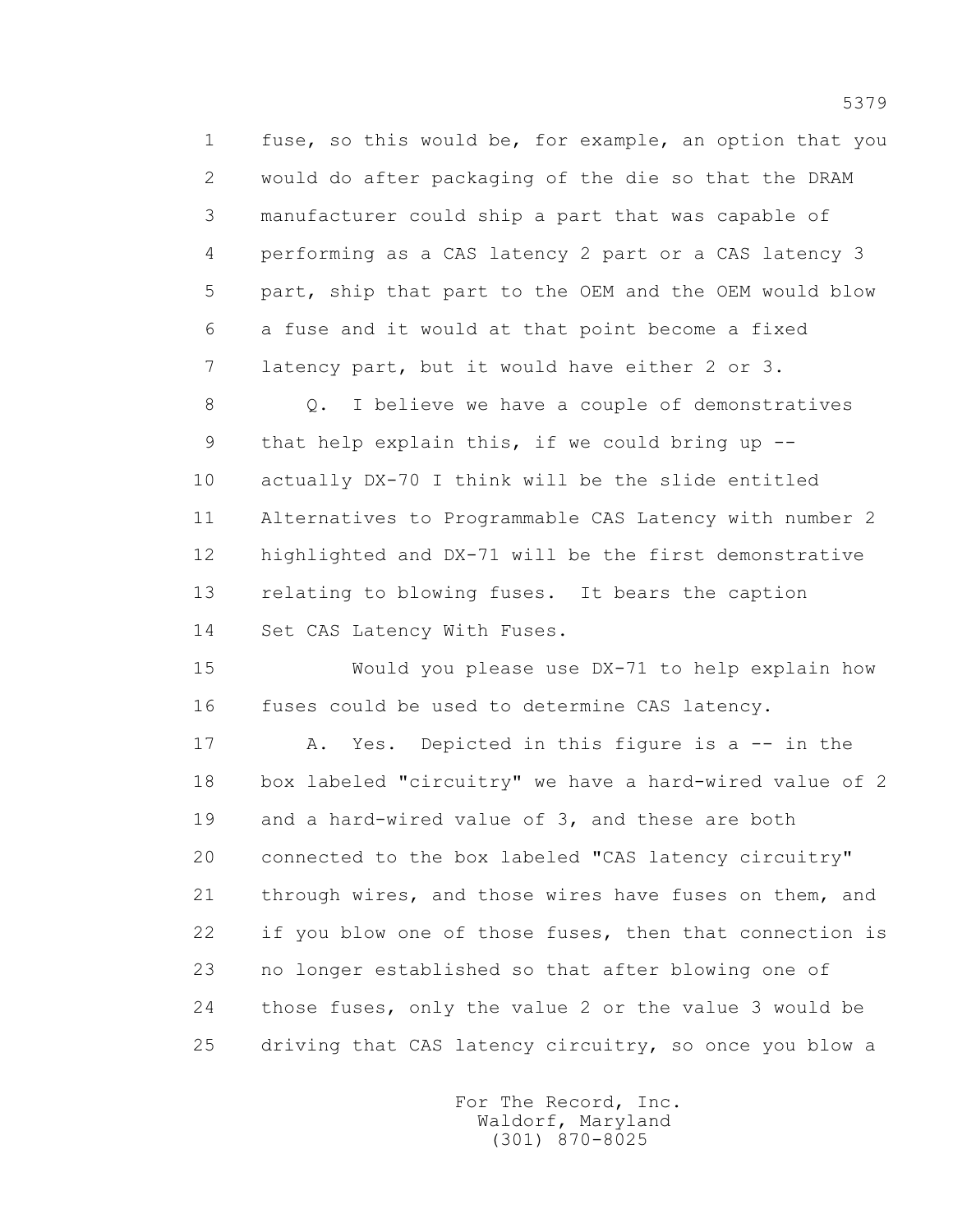1 fuse, the part would behave as a de facto fixed latency 2 part. 3 Q. Now, how would the fuse be blown? 4 A. It would be blown electrically after 5 packaging. 6 Q. Is that the only way to blow a fuse? 7 A. No. No. There are laser-blown fuses as well, 8 but those need to be blown before packaging. 9 Q. If we could pull up DX-72. 10 What does DX-72 show? 11 A. This shows a laser-blown fuse. 12 Q. And in DX-72, which would be the CAS latency 13 that would operate on this DRAM? 14 A. In this instance CAS latency 2 would be the 15 value that would be sent to the rest of the circuit; 16 therefore, the circuit would behave as a fixed CAS 17 latency 2 part. 18 Q. Now, if we could bring up the next 19 demonstrative, which would be demonstrative DX-73. 20 This has the caption CAS Latency Hardware With 21 Fuses - Electrical Pulse. Could you please explain 22 what's shown in DX-73. 23 A. Yes. This is showing the blowing of the fuse, 24 that the fuse would be blown using an electrical pulse 25 rather than a laser, so this is something that could be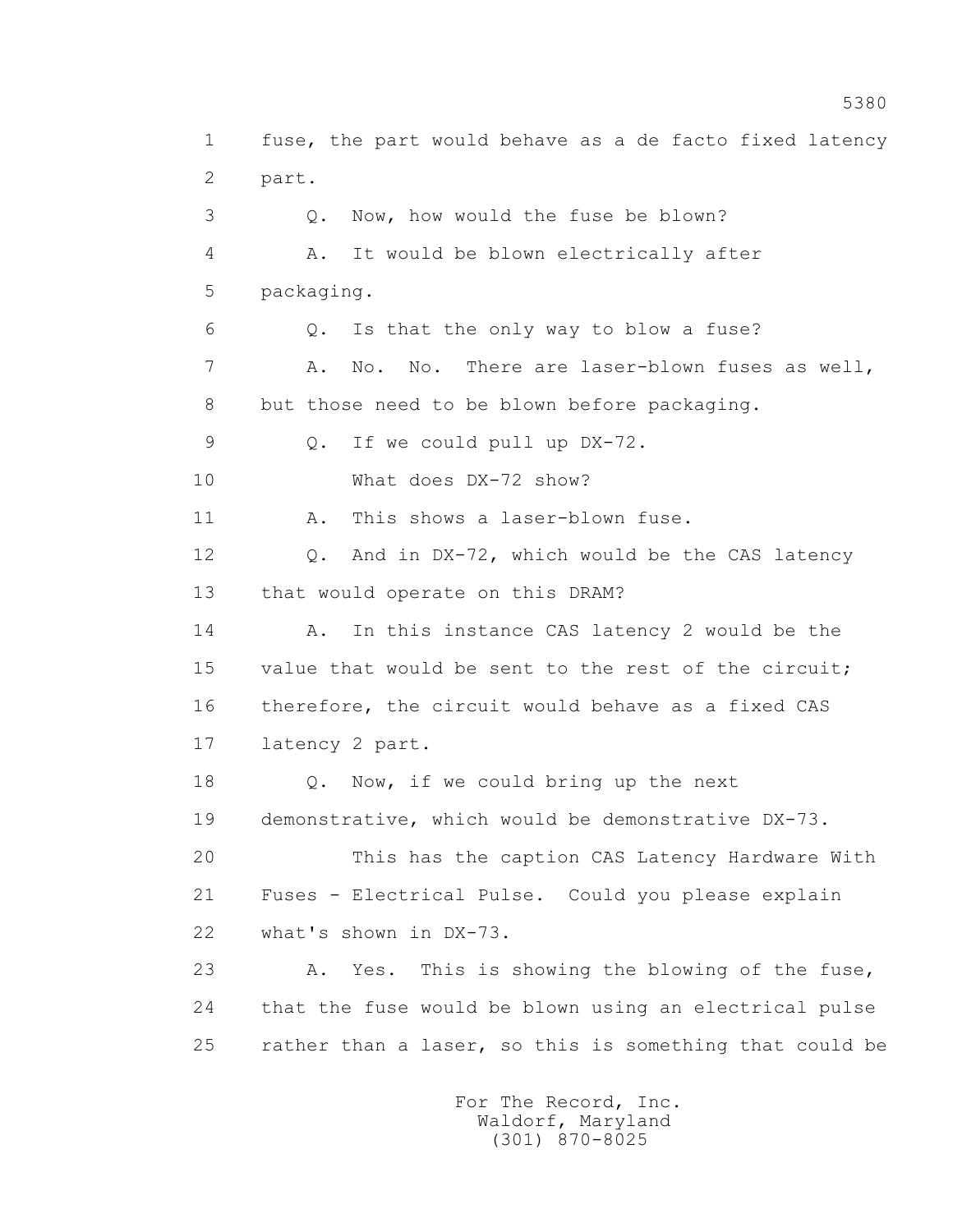1 done after the part is packaged.

 2 Q. And again on DX-73, which is the latency value 3 that would operate on the DRAM?

 4 A. It's the same as before. The value of CAS 5 latency 2 would be driving the circuitry, so therefore 6 the part would be a fixed CAS latency of 2 part.

 7 Q. Now, with respect to the fuses that you've been 8 discussing, do synchronous DRAMs today contain fuses of 9 this sort?

10 A. Yes, they do.

 11 Q. What's the purpose of using fuses of this sort 12 in synchronous DRAMs today?

13 A. Most of the fuses are involved in enabling 14 redundant storage elements so that if defects in the 15 storage elements or the storage arrays are found, they 16 can connect the redundant elements in place of the 17 damaged elements.

 18 Q. So in other words, it's a means of rerouting 19 the circuitry to replace a portion of the circuitry?

20 A. Yes. Absolutely.

21 Q. Now, the fuses that are used in synchronous 22 DRAMs today, are they laser blown or electrically blown 23 or both or other?

24 A. They are both. They are -- some manufacturers 25 use laser-blown fuses; other manufacturers use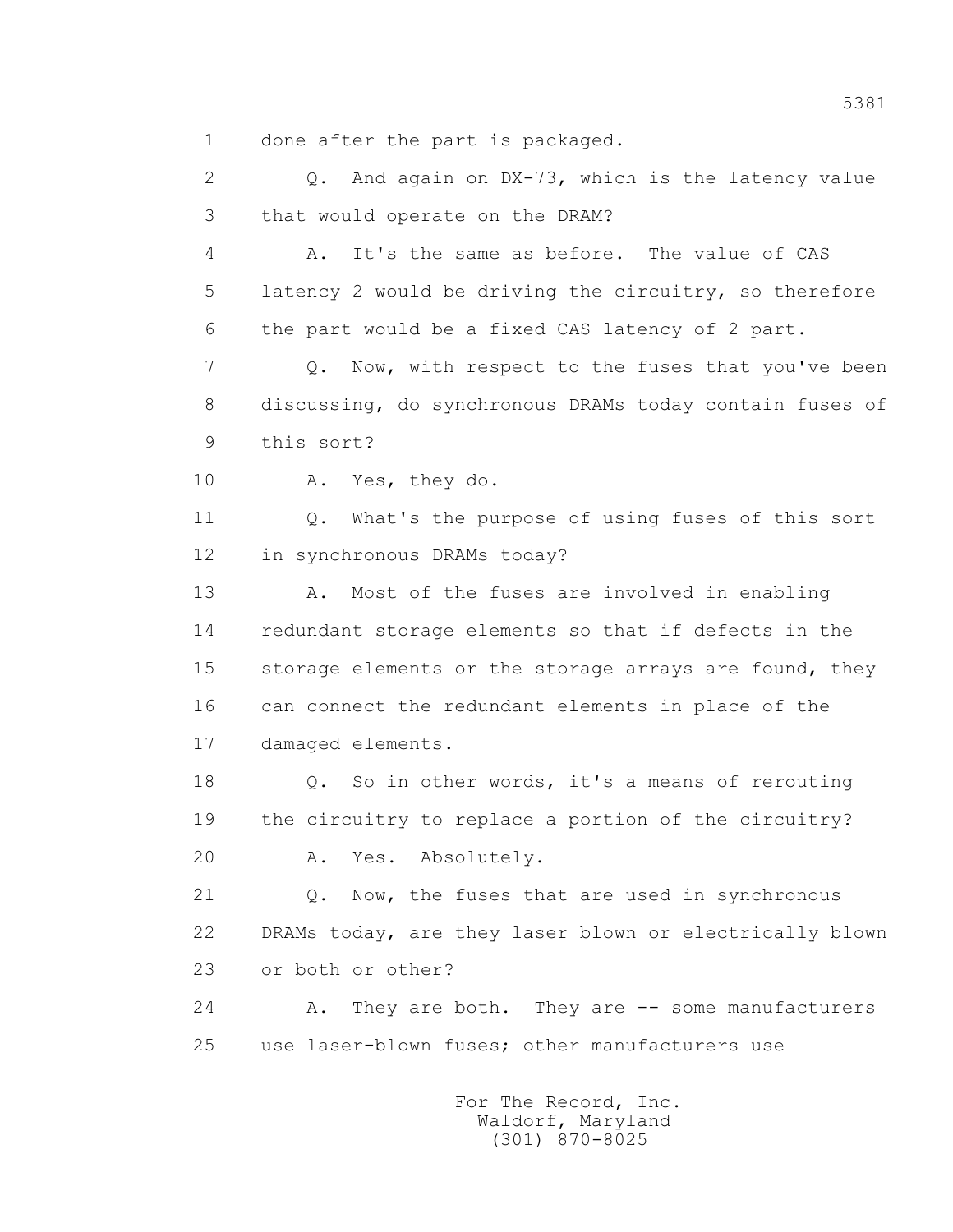1 electrically blown fuses.

 2 Q. Now, compared to using a mode register to 3 program CAS latency, what, if any, would have been the 4 advantages in the 1991 to 1996 time period of using 5 fuses to determine the CAS latency?

 6 A. It would be potentially a simpler design. You 7 would eliminate the mode register. It would be 8 potentially a smaller design and therefore a cheaper 9 design. After blowing the fuse, you would only need to 10 test one CAS latency value instead of having to test 11 all possible CAS latency values, so it would be a 12 cheaper alternative potentially.

 13 Q. Now, again compared with using a mode register 14 to program CAS latency, what would have been the 15 disadvantages to using fuses to determine CAS latency 16 in the 1991 to 1996 time period?

 17 A. Well, again, what you're dealing with is what 18 is -- well, what is in effect a fixed CAS latency part 19 once the fuse is blown, and it can't be used in a 20 system until the fuse is blown, so it's a de facto 21 fixed CAS latency part, so the manufacturers would have 22 to be a little bit more explicit about these things and 23 users would, you know, have to be more savvy if they 24 were going to use these things in their systems. But 25 again, this could be solved with the memory controller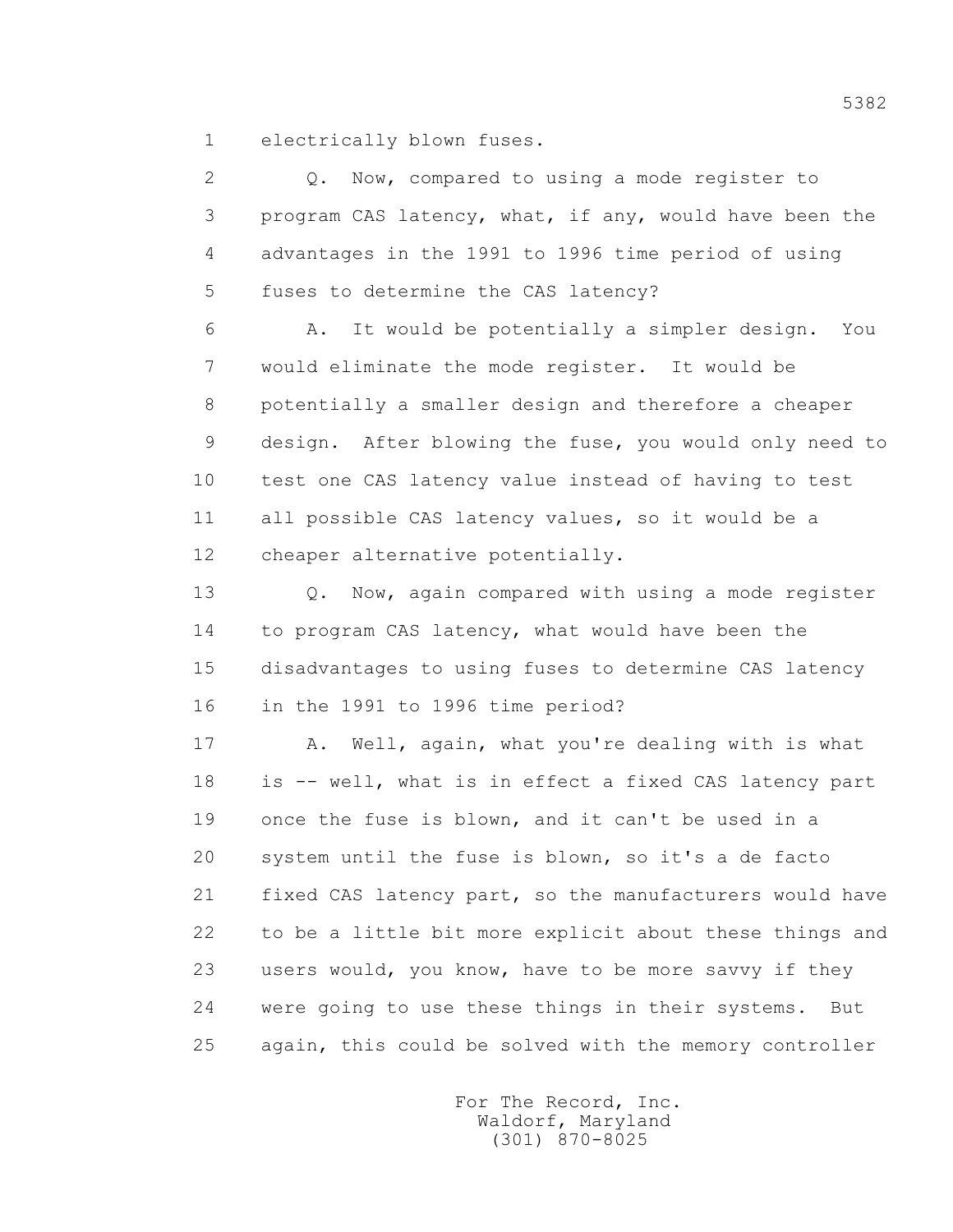1 redesign.

 2 Q. Now, the next alternative that you mentioned I 3 believe was scaling CAS latency with clock frequency. 4 You have a demonstrative DX-74 which again reads 5 "Alternatives to Programmable CAS Latency" with item 6 number 3 highlighted. 7 Can you please explain what you mean by "scale 8 CAS latency with clock frequency"? 9 A. Yes. Here the DRAM would not be told what 10 latency to use but, rather, what clock frequency to 11 use, and it would determine how many cycles that 12 represented based upon its inherent latency. 13 Q. Well, I guess, what would actually determine 14 what latency or what frequency to use? 15 A. Either the memory controller could tell the 16 DRAM explicitly what frequency the bus would be running 17 at or the DRAM could learn that information on its own 18 by having an internal circuit that would sense the bus 19 speed and determine, for example, if it's higher or 20 lower than a reference and therefore it would choose 21 between the two possible values or more. 22 Q. Could you please explain in a bit more detail 23 how the DRAM could itself determine the operating speed 24 of the bus.

25 A. Yes. For example, let's say that the part was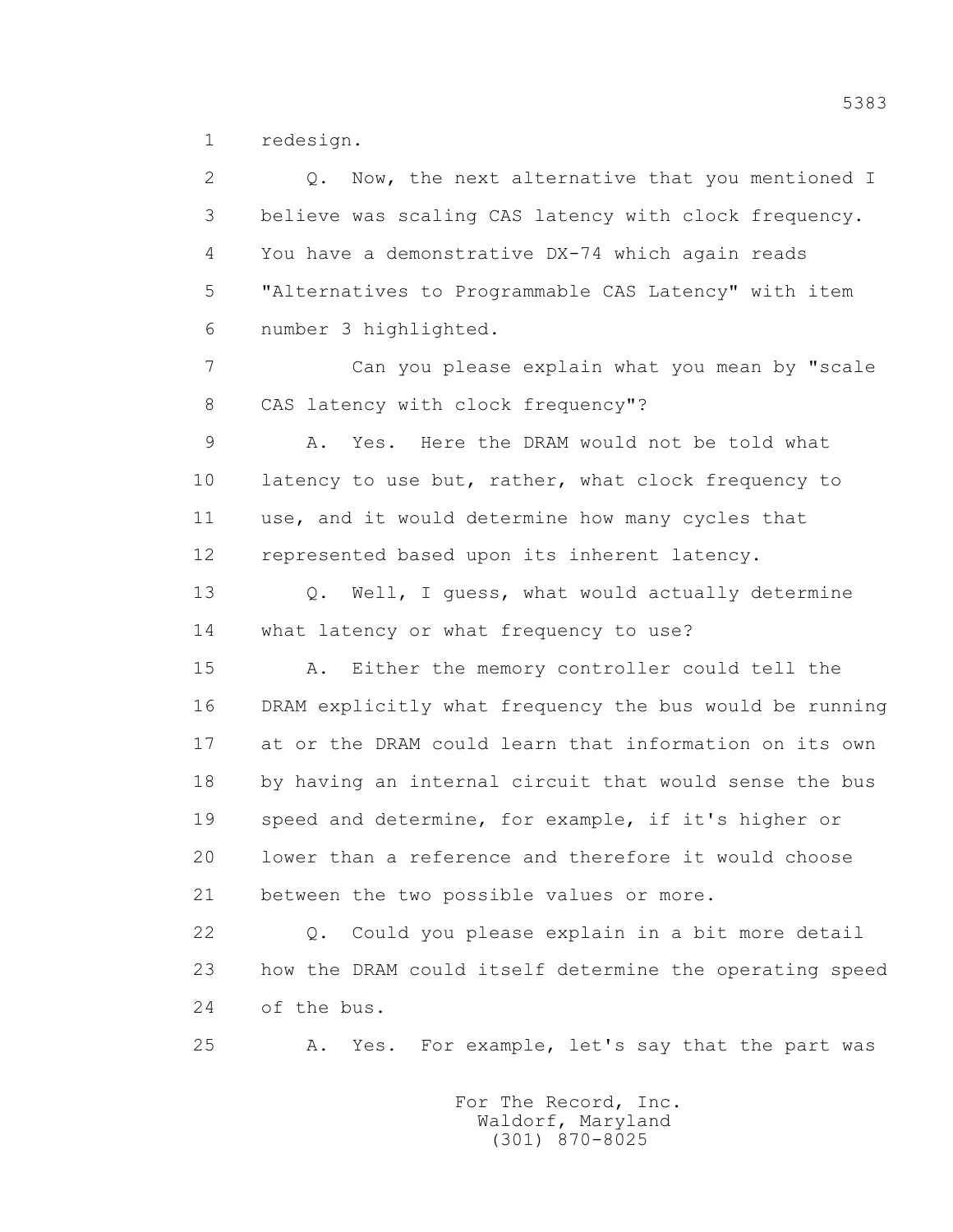1 meant to work at either 100 megahertz or 150 megahertz. 2 It could have an internal oscillator that would be 3 somewhere in between, expected to run somewhere in 4 between 100 and 150 megahertz, just to pick something, 5 133 megahertz.

 6 And it would have a simple circuit that would 7 look at the bus frequency, the existing bus frequency, 8 and do an edge detect to see if the bus frequency is 9 faster than or slower than the internal reference. 10 And if it was faster than the internal reference, it 11 would therefore be a 150 megahertz part. If it was 12 slower -- or, rather, it would be a 150 megahertz bus. 13 If the external bus clock would be slower than the 14 internal reference, then it would be a 100 megahertz 15 bus.

 16 Q. And again, just to be clear, I think you said 17 that was one of the two options. The other option 18 would be the memory controller signaling to the DRAM 19 what the bus speed was?

 20 A. Yes. That would be the other -- another 21 option.

 22 Q. Now, what, if any, would have been the 23 advantages had JEDEC chosen to scale CAS latency with 24 clock frequency rather than using a mode register to 25 determine CAS latency in the 1991 to 1996 time period?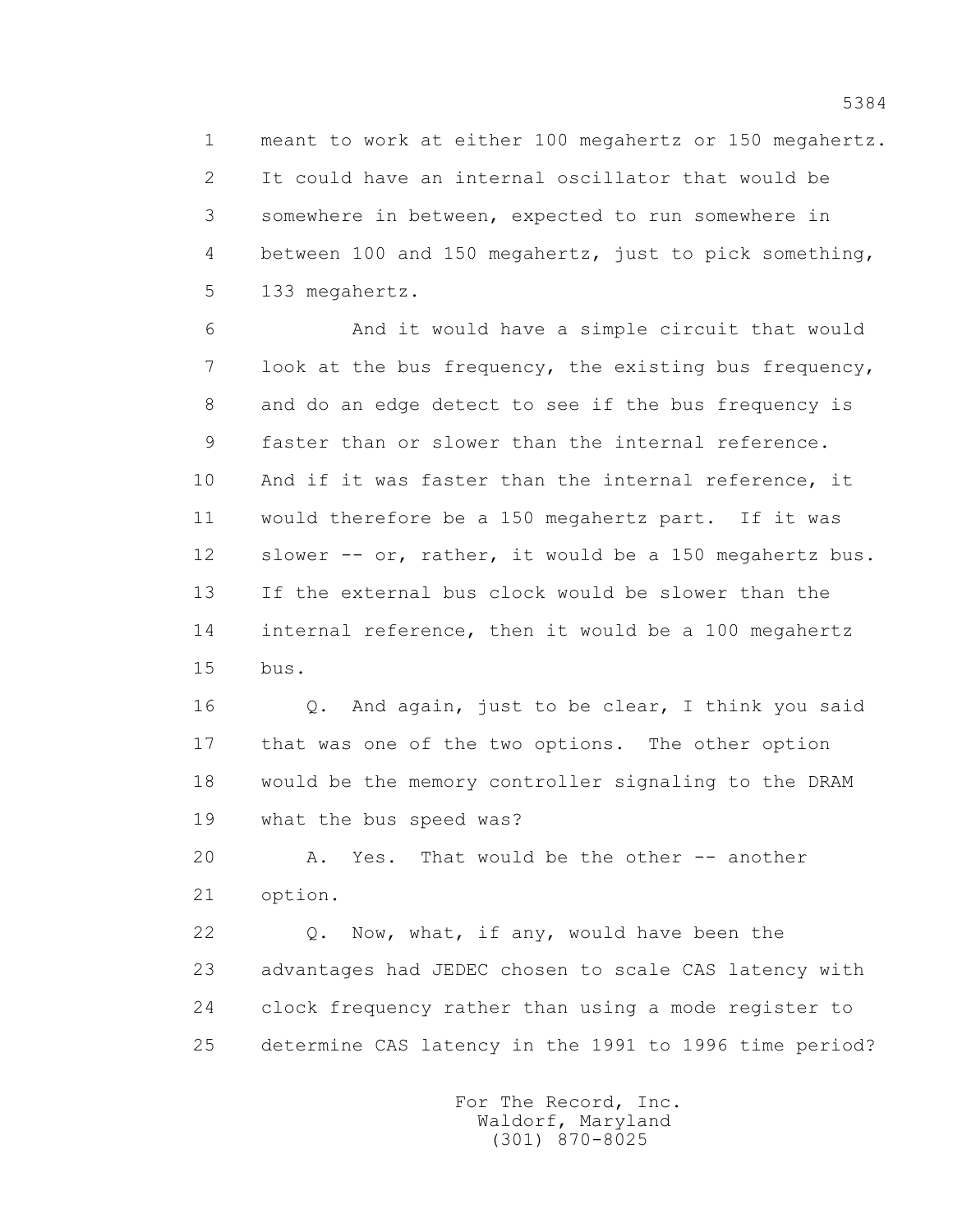1 A. Well, for example, the part would always 2 operate with the fastest latency possible rather than 3 being told to wait longer than it would be possible. 4 So if it was capable of producing something 5 with a latency of 2, it would produce something with a 6 latency of 2.

 7 So the systems would always be designed to have 8 the best possible performance.

 9 Q. Now, what, if any, would have been the 10 disadvantages had JEDEC chosen to scale CAS latency 11 with clock frequency rather than using a mode register 12 to determine CAS latency?

13 A. Well, again, the manufacturers would need to 14 be more precise about the labeling of these parts and 15 the labeling of their systems and labeling them so 16 that everyone would understand what parts are 17 compatible with what systems, and users would be -- 18 would need to be a bit more savvy about plugging in a 19 DIMM with these types of DRAMs on it into a system and 20 know that the system would actually work with this 21 DIMM.

 22 Q. I believe the next alternative you identified 23 is using an existing pin or a new, dedicated pin to 24 identify the latency.

25 A. Yes.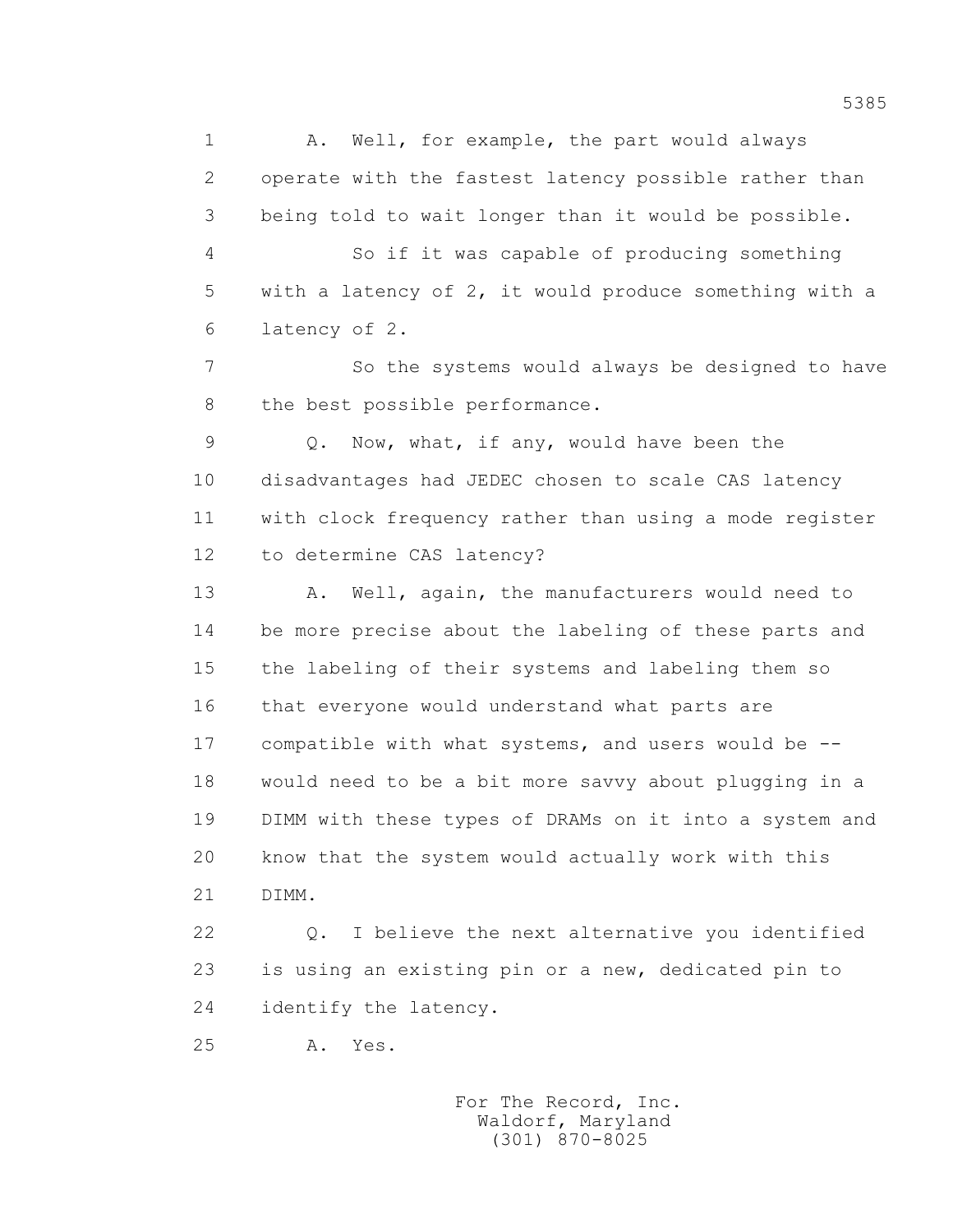1 Q. DX-75 is a slide also entitled Alternatives to 2 Programmable CAS Latency with item number 4 3 highlighted.

 4 Can you please explain the alternative of using 5 a pin to identify latency?

 6 A. Yes. The idea is that rather than placing the 7 value in a mode register, you send that same value over 8 a dedicated pin, and so that pin would contain only -- 9 or it would transmit only that information during the 10 lifetime of the DRAM.

 11 While the system is operative, that value would 12 never change, and so the information would be usable by 13 the DRAM exactly as if the information came from a mode 14 register, only it would be coming from the input from 15 the pins instead, so it would be the same information. 16 It would be used in an identical manner, only rather 17 than holding it in the mode register you'd send it over 18 a pin.

 19 Q. Just to be clear with respect to this 20 alternative here, you are talking about using a

21 dedicated pin?

 22 A. Yes. A dedicated pin that would, for instance, 23 transmit only CAS latency information.

 24 So you would have one pin that if it had a low 25 voltage asserted on it, that would mean, for example,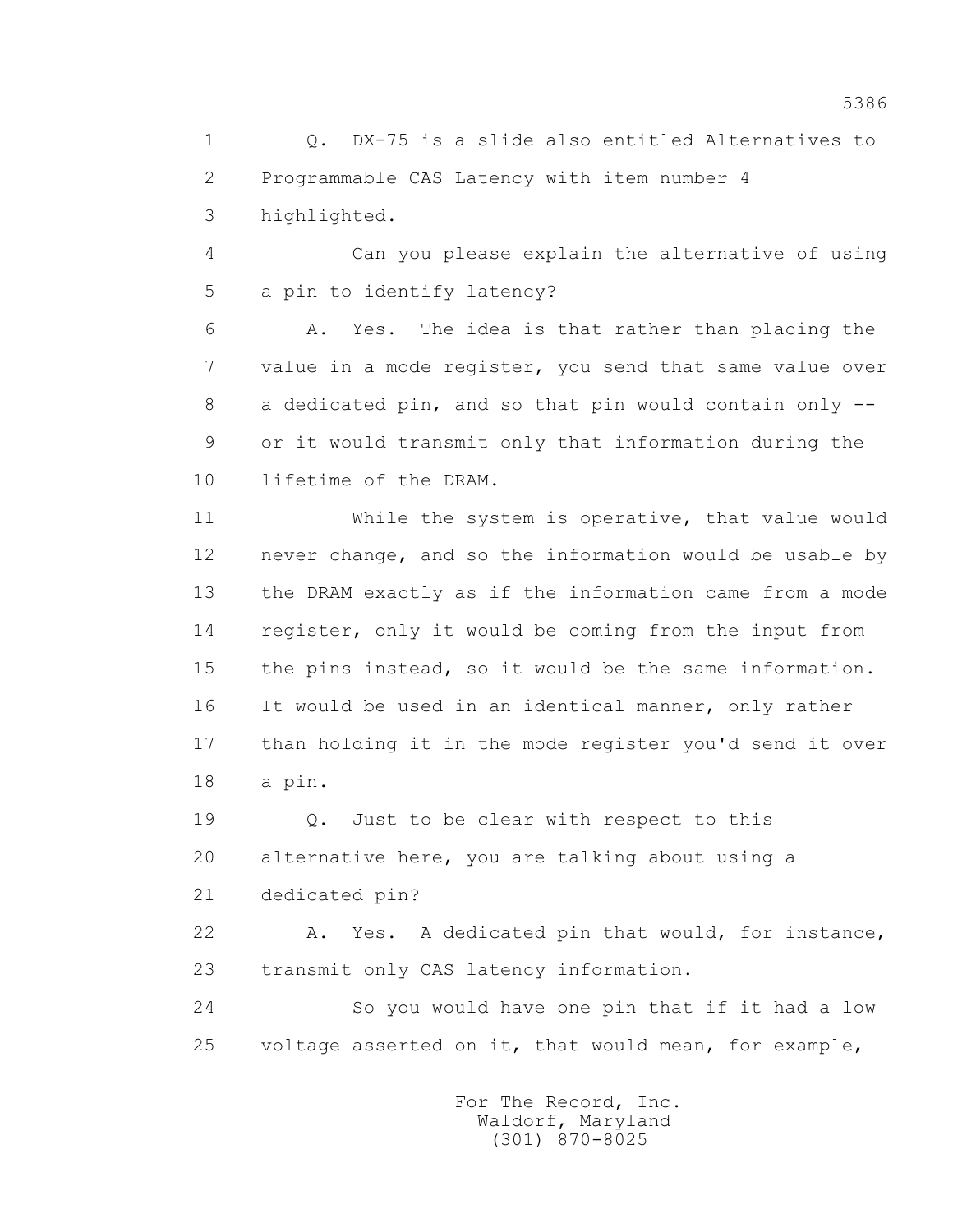1 CAS latency 2; if it had a high voltage, it would 2 indicate use CAS latency 3.

 3 Q. Now, would this option have required that 4 additional pins be included in the DRAM?

 5 A. Not in all cases. In many examples there are 6 no-connect pins on DRAMs. There are pins left over 7 after the specification is made that have no function 8 assigned to them, and so these could have been used to 9 transmit this information.

 10 Q. Now, with respect to this alternative, would 11 the signals on the pins change dynamically during the 12 operation of the DRAM?

13 A. Not in a JEDEC-style system. In a JEDEC-style 14 organization, you set that value at system 15 initialization and it does not change throughout the 16 lifetime of the system while the system is powered on. 17 It's a constant value while the system is running, and 18 so this alternative would be used in that same manner. 19 While the system is running, the memory controller 20 would assert the same value and it would not be 21 changing dynamically.

22 Q. Now, what, if any, implications would that have 23 for the type of current on the pin?

 24 A. It would be a DC signal. It would not be an AC 25 signal. It would not be changing. It would be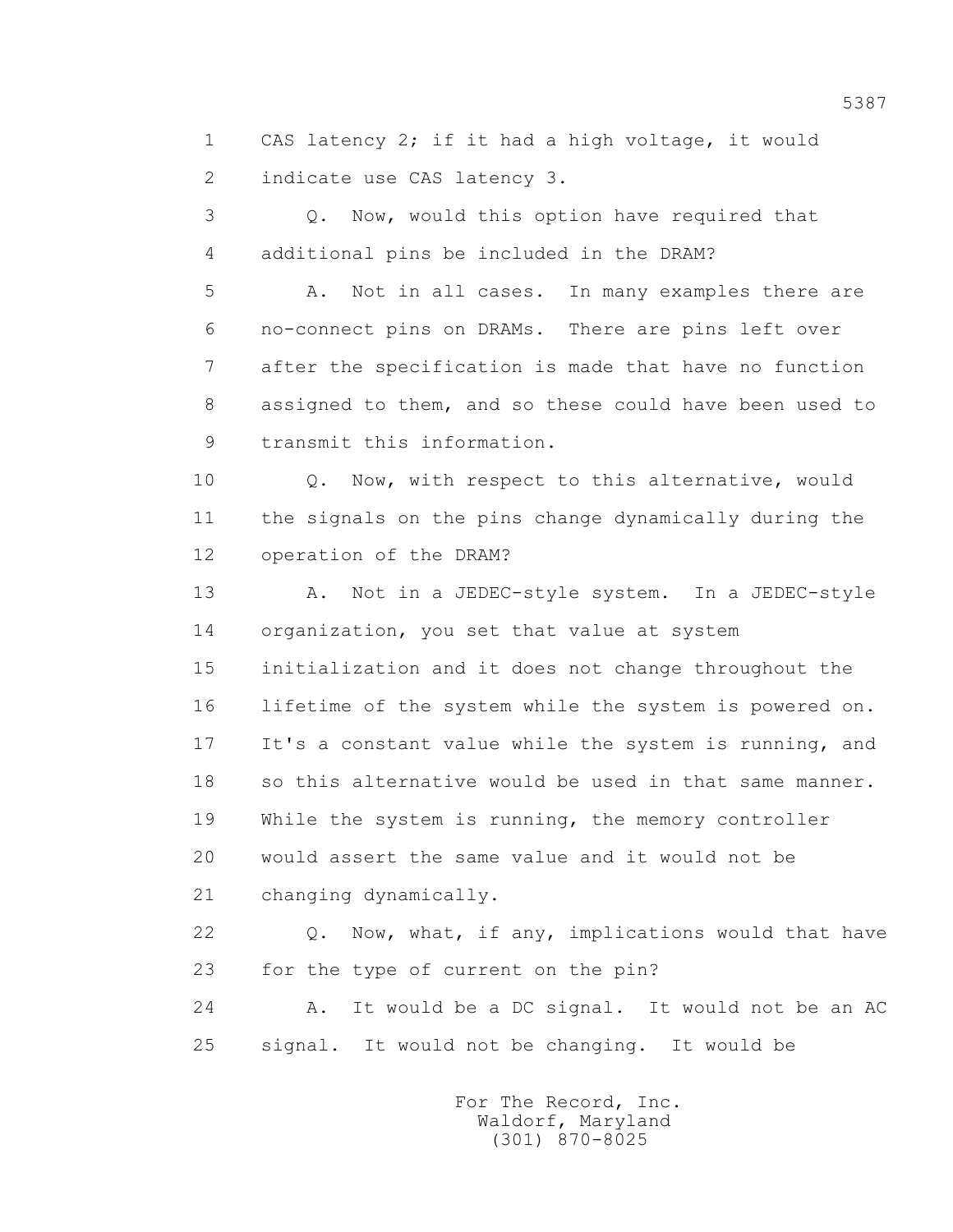1 constant and therefore the receiver on the DRAM side 2 would be much simpler.

 3 The pin could be on a part of the package 4 that's not desirable for the faster types of pins, so 5 it would be a cheaper pin to implement. It would be a 6 cheaper pad to locate on the DRAM die. It would be 7 much simpler and much cheaper to add than, for example, 8 adding another data pin or, you know, something that's 9 expected to change rapidly.

10 Q. Now, in your opinion, what would the advantages 11 of using a dedicated pin to determine CAS latency have 12 been as opposed to using a mode register to determine 13 CAS latency?

14 A. Well, it would be a simpler design because you 15 would eliminate the mode register as well as the 16 interface required to put information into the mode 17 register, and it would be a smaller design and 18 therefore a cheaper design to manufacture, so it would 19 be simpler and cheaper.

 20 Q. Now, in your opinion, what would have been the 21 disadvantages, if any, had JEDEC chosen to use a 22 dedicated pin to determine CAS latency as opposed to 23 using a mode register?

 24 A. If they had no-connect pins available, there 25 would be no disadvantage. If there were no no-connect

> For The Record, Inc. Waldorf, Maryland (301) 870-8025

5388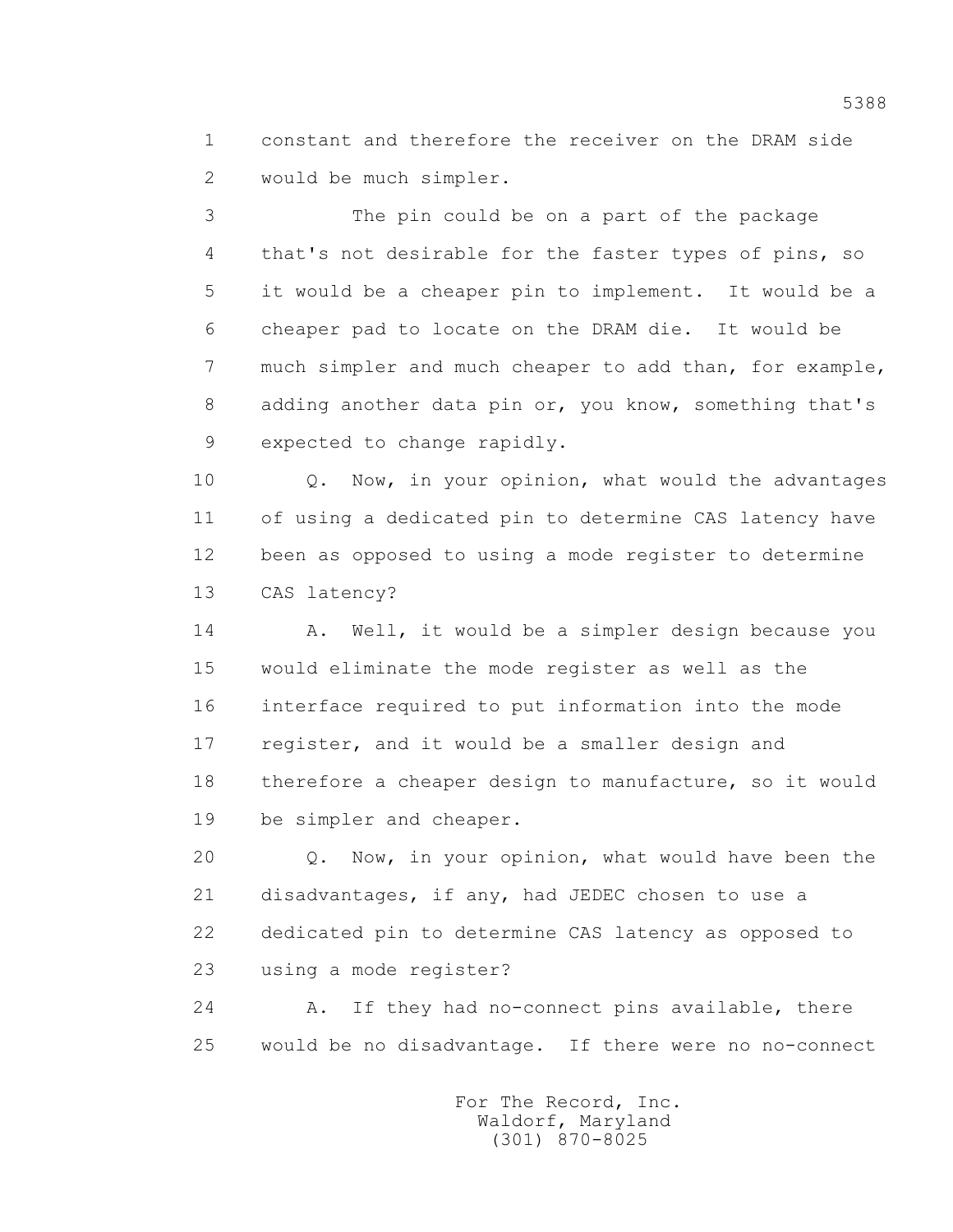1 pins available or not enough no-connect pins available, 2 then you would have to add new pins to the package, and 3 that would increase cost. But it would be relatively 4 insignificant.

 5 Q. Why do you say it would be relatively 6 insignificant?

7 A. Because, again, as I said, these -- this type 8 of interface, a DC-type interface, is much less 9 expensive than adding, for instance, what they call a 10 high-speed pin, a data-type pin.

11 0. If we could turn then to your next alternative, 12 explicitly identify CAS latency in the read command, 13 and this will be marked then DX-76, the slide that's 14 also entitled Alternatives to Programmable CAS Latency 15 with number 5 highlighted.

 16 Can you please explain what you mean by 17 "explicitly identify CAS latency in the read command"?

18 A. By this I mean that you would have multiple 19 commands for multiple latencies, so if you wanted to 20 transmit or have the DRAM use two different latencies, 21 you would have two different commands, one that says 22 read with latency 2, one that indicates to read with 23 latency 3, and so that information would be transmitted 24 across the bus at the time of the command.

25 Q. Okay. So this command then would be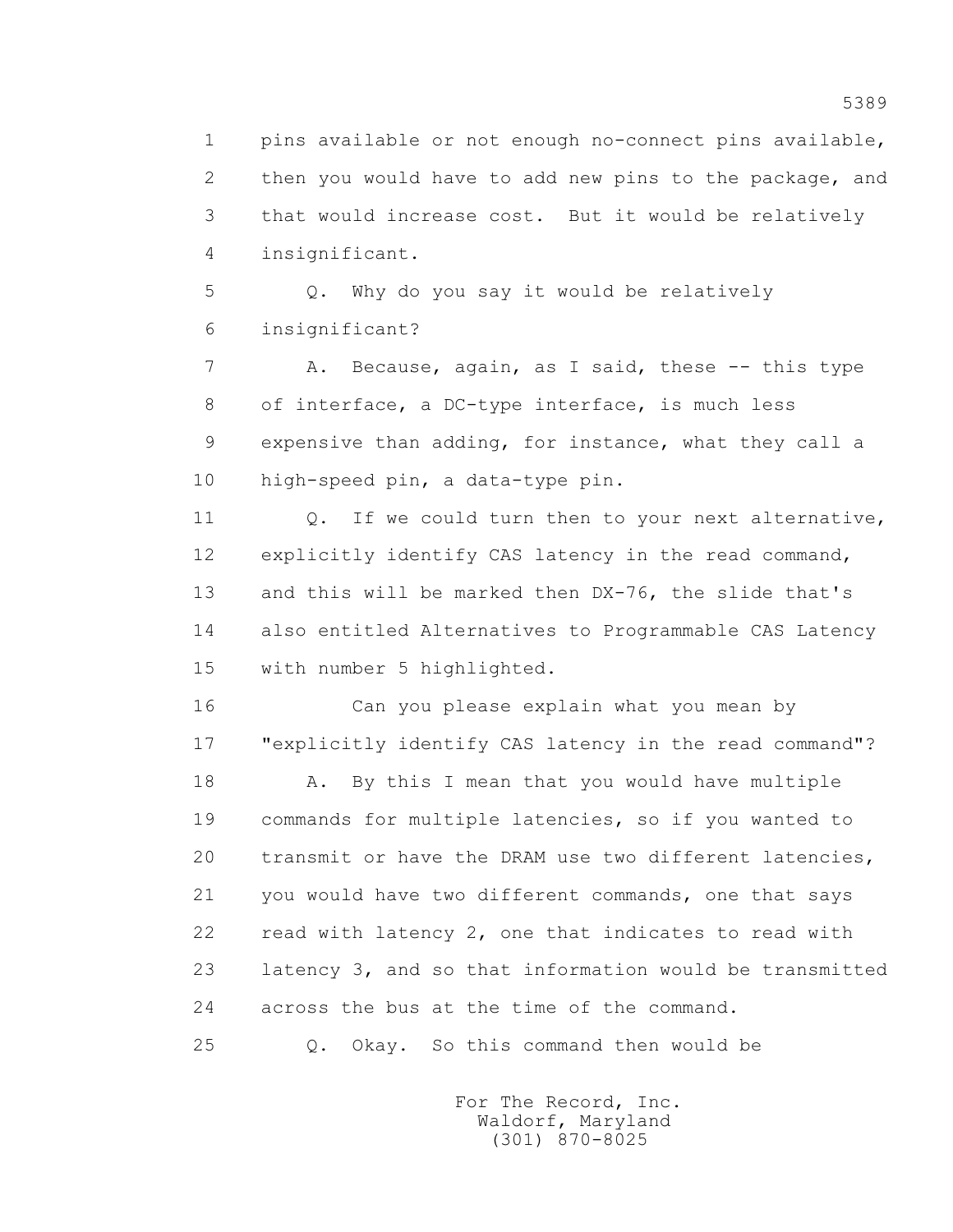1 originating in the memory controller?

2 A. Yes, it would.

 3 Q. And what pins would be used to transmit this 4 command?

 5 A. Well, for example, there are a number of 6 existing pins that encode control information, for 7 example, the RAS pin, the CAS pin, clock enable, and so 8 forth, DQ mask and write enable, and these together 9 form a de facto control bus with 32 possibilities for 10 their combinations, and currently in the standard not 11 all 32 possibilities are encoded, so you could use some 12 of those unused combinations to encode this additional 13 information.

 14 Q. Can you please explain how five pins could send 15 32 different commands?

16 A. Well, it's basic mathematics. If you have five 17 variables each of which can take on two values, you 18 have to 25 combinations, which is 32.

 19 Q. So in other words, one pin can send two 20 possibilities?

21 A. And the next pin can send 2 different values, 22 so the two pins together can send 4 values, three pins 23 together can send 8 different values, four pins 24 together can send 16 different values, and five pins 25 together can send 32 different values, and so forth.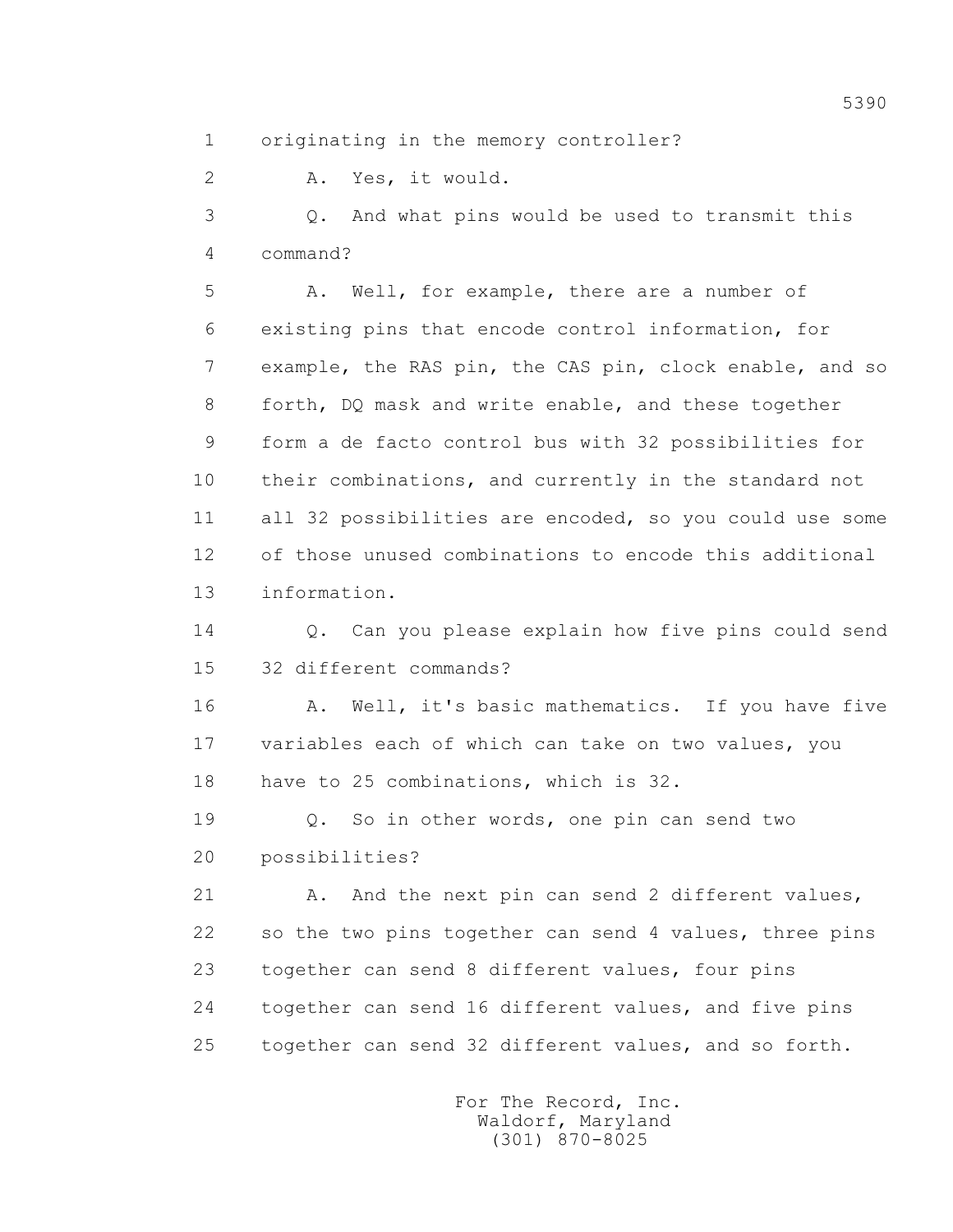1 Q. And I believe you identified the RAS, CAS, 2 clock enable, DQ and then write enable -- 3 A. Yes. 4 Q. -- as the pins. 5 Do you have an understanding of how many 6 different commands will currently send synchronous 7 DRAMs across these pins? 8 A. Yes. Far less than 32. It's on the order of a 9 dozen. 10 Q. So in other words, there would be sufficient 11 remaining combinations to permit this alternative? 12 A. Yes, there would. 13 O. Now, what, if any, would have been the 14 advantages had JEDEC chosen to explicitly identify CAS 15 latency in the read command rather than using a mode 16 register to program CAS latency? 17 A. The advantage would be that you would eliminate 18 the mode register and the circuitry required to decode 19 special commands and put that information into the mode 20 register, so it would make the part potentially smaller 21 and simpler. 22 Q. And would that have had any implication for 23 cost? 24 A. Yes. That potentially would reduce the cost of 25 the part.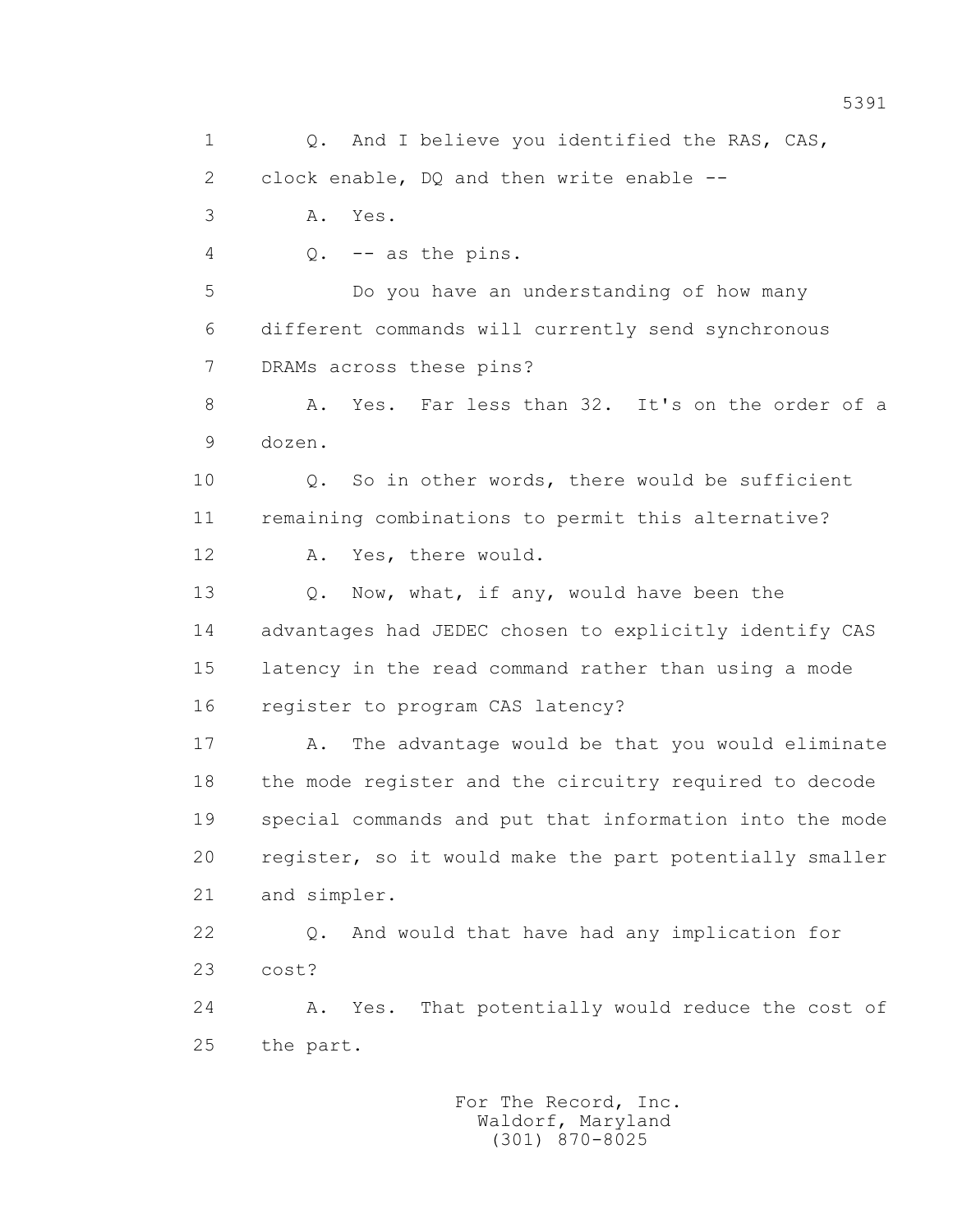1 0. What, if any, would have been the 2 disadvantages had JEDEC chose to explicitly identify 3 CAS latency in the read command rather than using a 4 mode register? 5 A. The disadvantage would be that it would make 6 the decoding logic on the DRAM more complex because you 7 would have these additional commands that would need to 8 be decoded, so that would make the part more complex, 9 so you'd have a trade-off there. 10 And if, for example, there were certain 11 combinations that you had to support and you didn't 12 want to redefine, for example, the DQ mask pins in the 13 way I've described, it might require an additional 14 pin. 15 Q. Focusing on the use of existing pins for the 16 moment, you mentioned that it might require more 17 complex decode circuitry? 18 **A.** Yes. 19 Q. How significant would that be? 20 A. Not very significant. It would be on the order 21 of the complexity that you're removing by not having to 22 decode the initialization commands. 23 Q. In other words, on the order of the complexity 24 that would be removed by taking off the mode register? 25 A. Absolutely.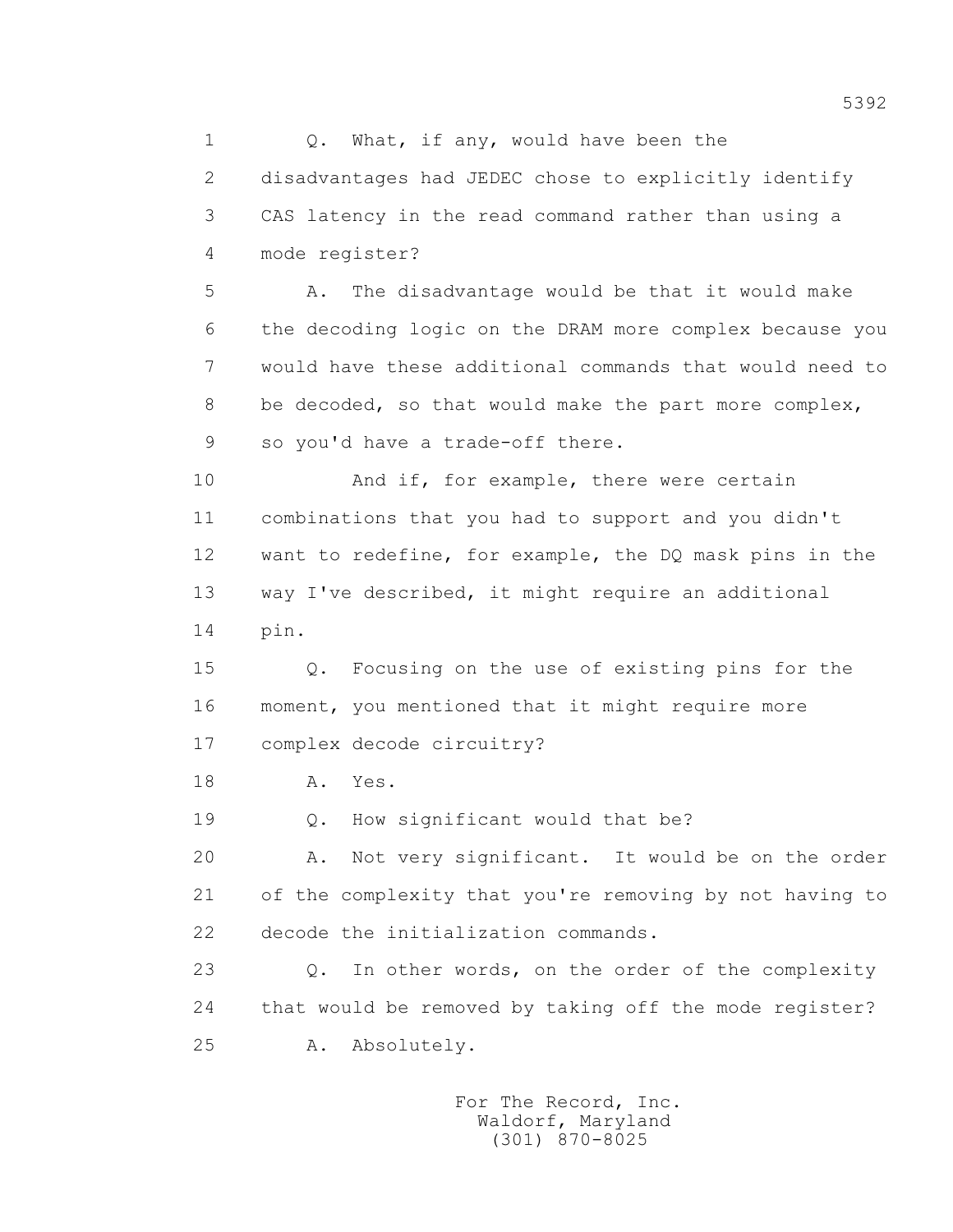1 0. Now, by the way, this alternative of explicitly 2 identifying CAS latency in the read command, would that 3 require a register on the DRAM? 4 A. No, it would not. 5 Q. Would it require some means of receiving 6 information? 7 A. Yes, it would. 8 O. And how would that be done? 9 A. You could latch the information. 10 0. What is a latch? 11 A. A latch is a circuit that retains its state. 12 It's a way of capturing data and holding on to it. 13 Q. Now, how, if at all, does a latch differ from a 14 register? 15 A. A latch is a specific implementation. A 16 register implies how a piece of storage is being used. 17 So for instance, a register might be built out 18 of latches, but a register is not a latch. A register 19 could be built out of latches or D flip-flops or any 20 number of mechanisms. 21 Q. If we could turn to the final alternative that 22 you've listed here, and we'll now look at DX-77, which 23 is a slide also entitled Alternatives to Programmable 24 CAS Latency with item number 6 highlighted, stay with 25 asynchronous DRAM (e.g., burst EDO).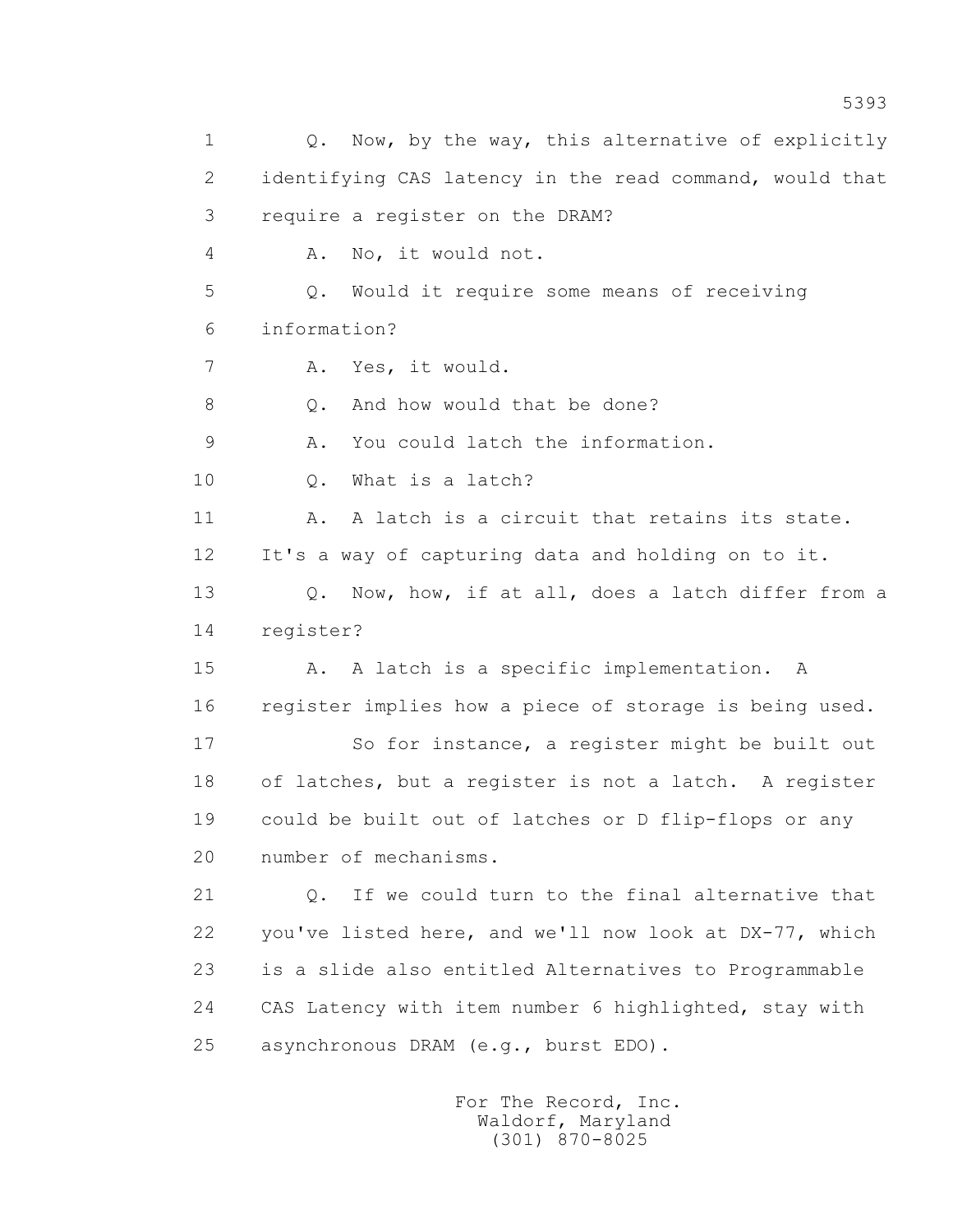1 Can you please explain what you mean by the 2 alternative of stay with asynchronous DRAM?

 3 A. Yes. Since the latency on a synchronous DRAM, 4 the time which it drives data out onto the bus, is 5 determined by the memory controller and the point of 6 programmable CAS latency is to make parts of 7 different -- potentially different generations 8 compatible with each other, an asynchronous DRAM gives 9 you that compatibility inherently.

 10 Q. Perhaps as just a start, if you could explain 11 your understanding of what you mean by "asynchronous 12 DRAM."

 13 A. This is the term that is used to describe DRAMs 14 prior to SDRAMs, those who are driven off the RAS and 15 CAS signals where the RAS and CAS actually control the 16 operation of the DRAM rather than a clock.

17 0. Are there similarities between asynchronous 18 DRAMs and synchronous DRAMs?

 19 A. Oh, very much so. They're very similar. They 20 have -- they do the same thing. They have the same 21 internal circuits.

 22 The primary difference between an asynchronous 23 system and a synchronous system, for example, is in a 24 synchronous system you have a system clock that is 25 driving the memory controller and the DRAMs, in an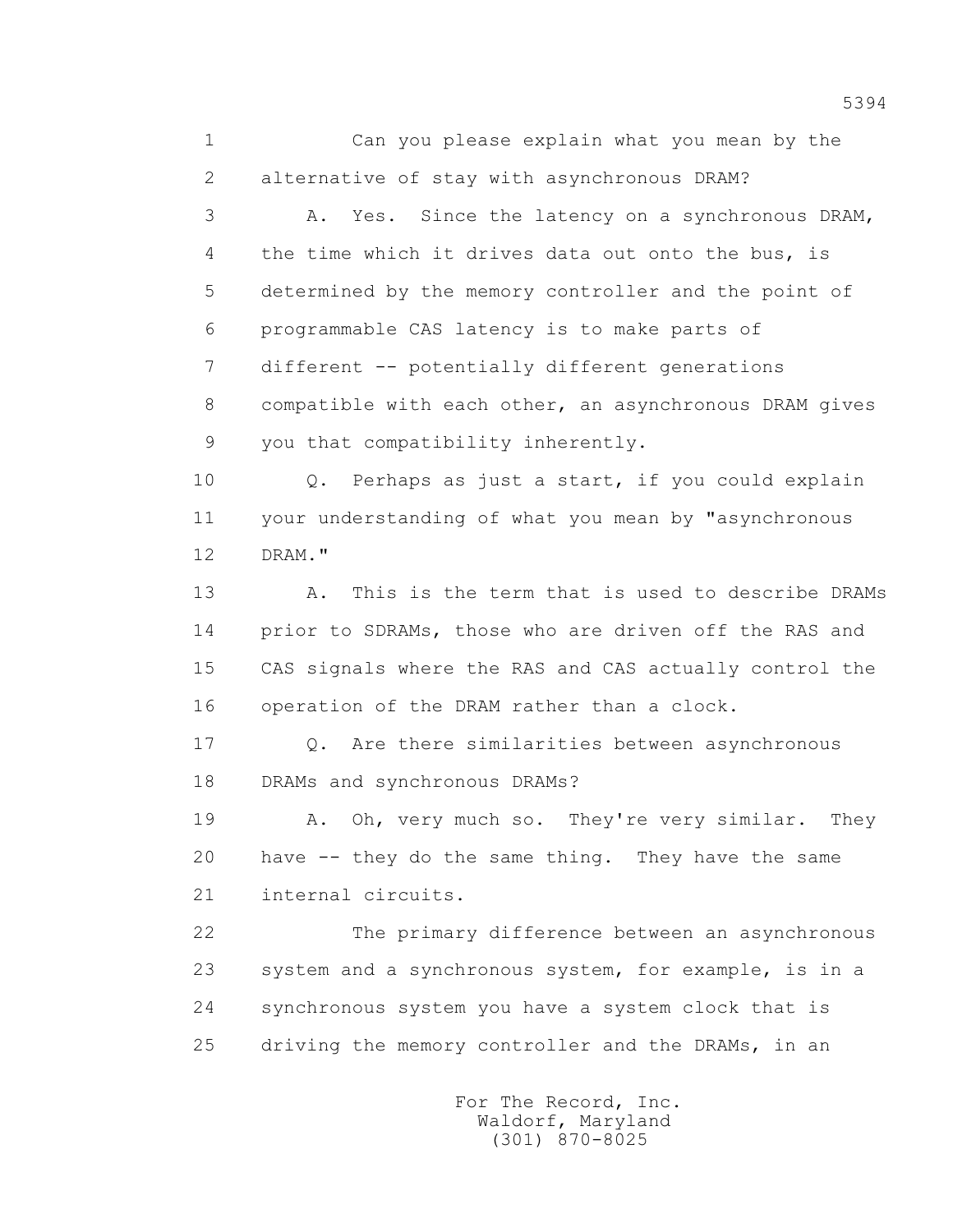1 asynchronous system the system clock drives the memory 2 controller directly. It does not drive the DRAMs 3 directly but, rather, indirectly through the memory 4 controller so that the clock drives the memory 5 controller and the memory controller then drives the 6 DRAMs through the RAS and CAS timing signals.

7 Q. Can you please explain how the memory 8 controller would drive the DRAM through the RAS and CAS 9 signals?

10 A. Well, those are the signals that cause the DRAM 11 to do things. The RAS is the equivalent of a row 12 activate system. The CAS is the equivalent of a, you 13 know, read command or a write command.

 14 Q. Now, focusing again on the early to mid-1990s 15 time period, what, if any, would have been the 16 advantages had JEDEC chosen to continue to develop 17 asynchronous memory rather than using synchronous 18 memory?

 19 A. It would have been a simpler transition because 20 the technology existed at the time. This was a 21 technology that the engineers of the time were more 22 familiar with. Asynchronous DRAM tended to have 23 smaller die sizes like burst EDO at the time had a 24 smaller die size than SDRAM and had better performance 25 at the same speeds.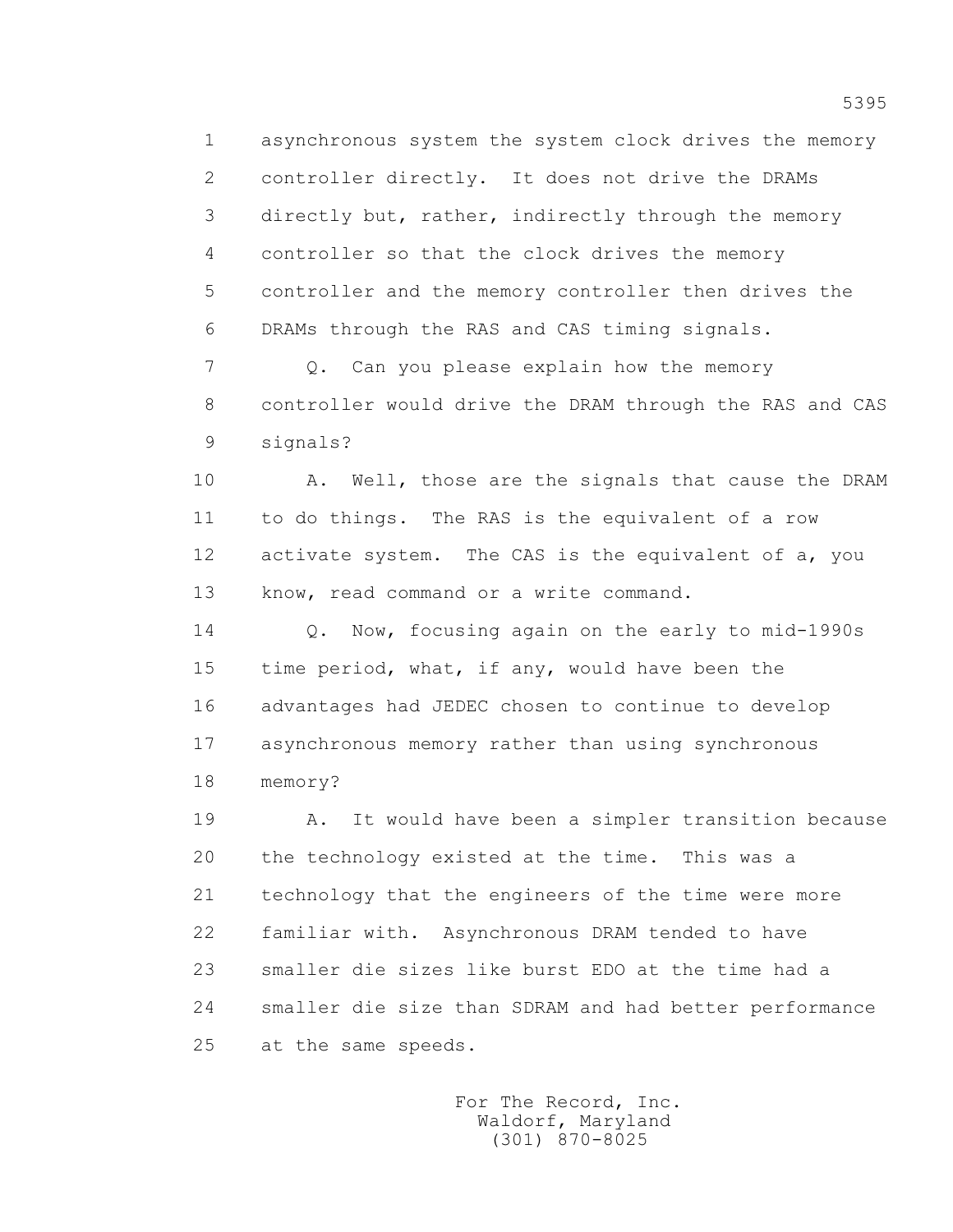1 So asynchronous potentially had better 2 performance and cheaper implementation.

 3 Q. Now, what, if any, would have been the 4 disadvantages had JEDEC chosen to continue to develop 5 future generations of asynchronous relative than moving 6 to synchronous?

7 A. I don't see enormous disadvantages. The 8 general -- the general view is that moving to 9 synchronous allows you to scale to higher speeds more 10 easily and so it's a faster upgrade path.

 11 It's a simpler design mechanism for achieving 12 higher rates of speed, but at some point it also tops 13 out, because if you have a synchronous system with a 14 global clock, at some point that global clock 15 mechanism starts getting in the way of data 16 transmission, so at some point you start moving back 17 to mechanisms that look like asynchronous designs as 18 well.

 19 Q. If we could move on now to programmable burst 20 length, and perhaps you could start by briefly 21 explaining your understanding of how programmable burst 22 length is used in the JEDEC SDRAM and DDR SDRAM 23 standards.

 24 A. Yes. Programmable burst length is the ability 25 for a memory controller to tell all of the DRAMs in the

> For The Record, Inc. Waldorf, Maryland (301) 870-8025

5396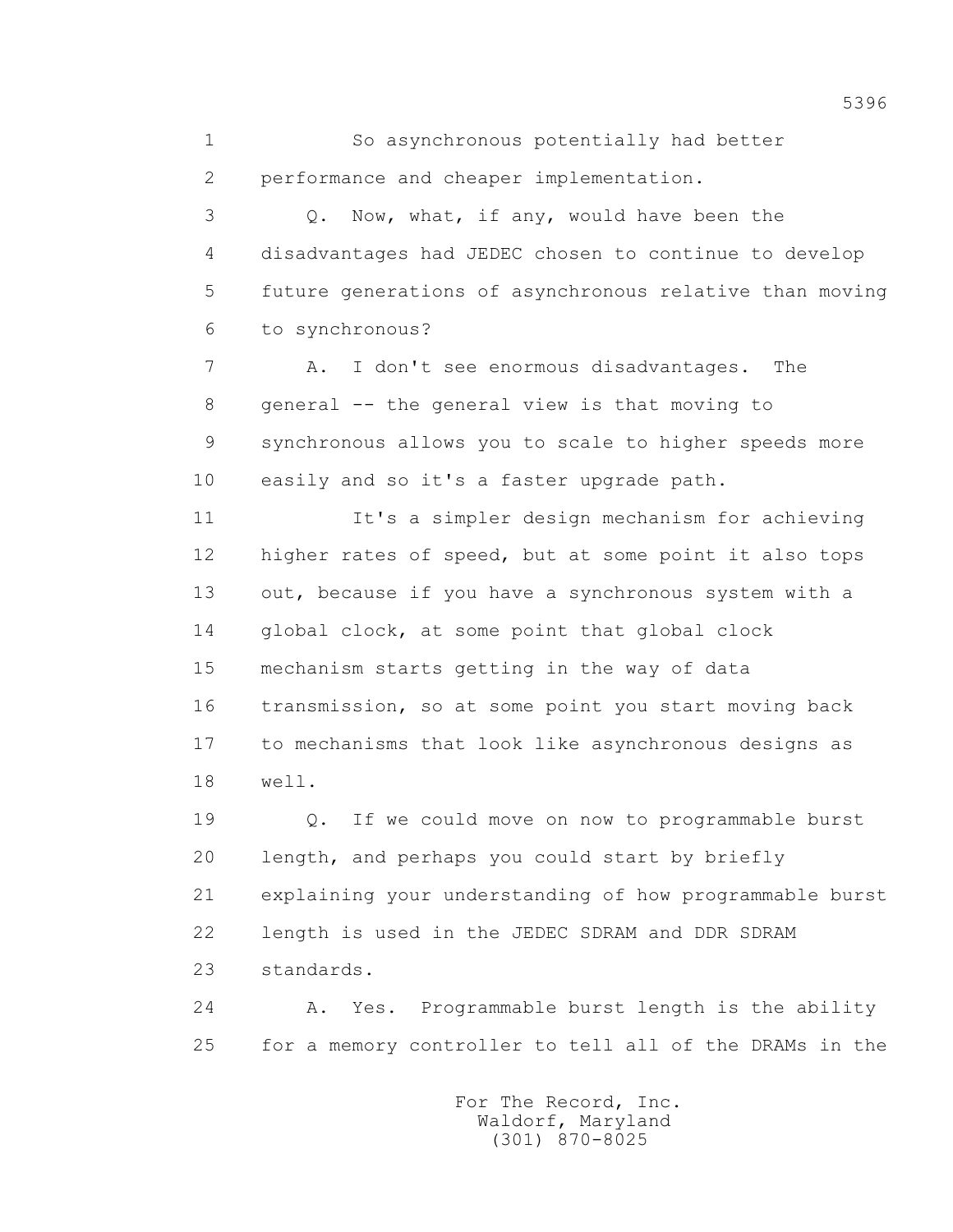1 system to use the same -- to produce the same amount of 2 data or to read the same amount of data per 3 transaction, and usually this is chosen to correspond 4 with the size of the cache block in the system. 5 So that if the cache block in the system is 6 64 bytes, the memory controller sets the DRAMs to read 7 and write in granularities of 64 bytes, the DIMMs to -- 8 the DIMMs read and write to with a granularity of 9 64 bytes. 10 Q. And there's a demonstrative DX-78 that consists 11 of a slide labeled Burst Length. 12 Now, what, if any, were the alternatives to 13 programmable burst length that existed and were 14 available to JEDEC in the 1991 to 1996 time period? 15 A. I believe we have a demonstrative for that. 16 Oh, yeah. 17 For example -- 18 Q. Let me just mention that's DX-79, a slide 19 entitled Alternatives to Programmable Burst Length. 20 A. So for example, the manufacturers could have 21 used fixed burst length parts. 22 They could have programmed DRAMs to use a 23 de facto fixed burst length by blowing fuses on the 24 DRAM. 25 They could have used an existing pin or a new,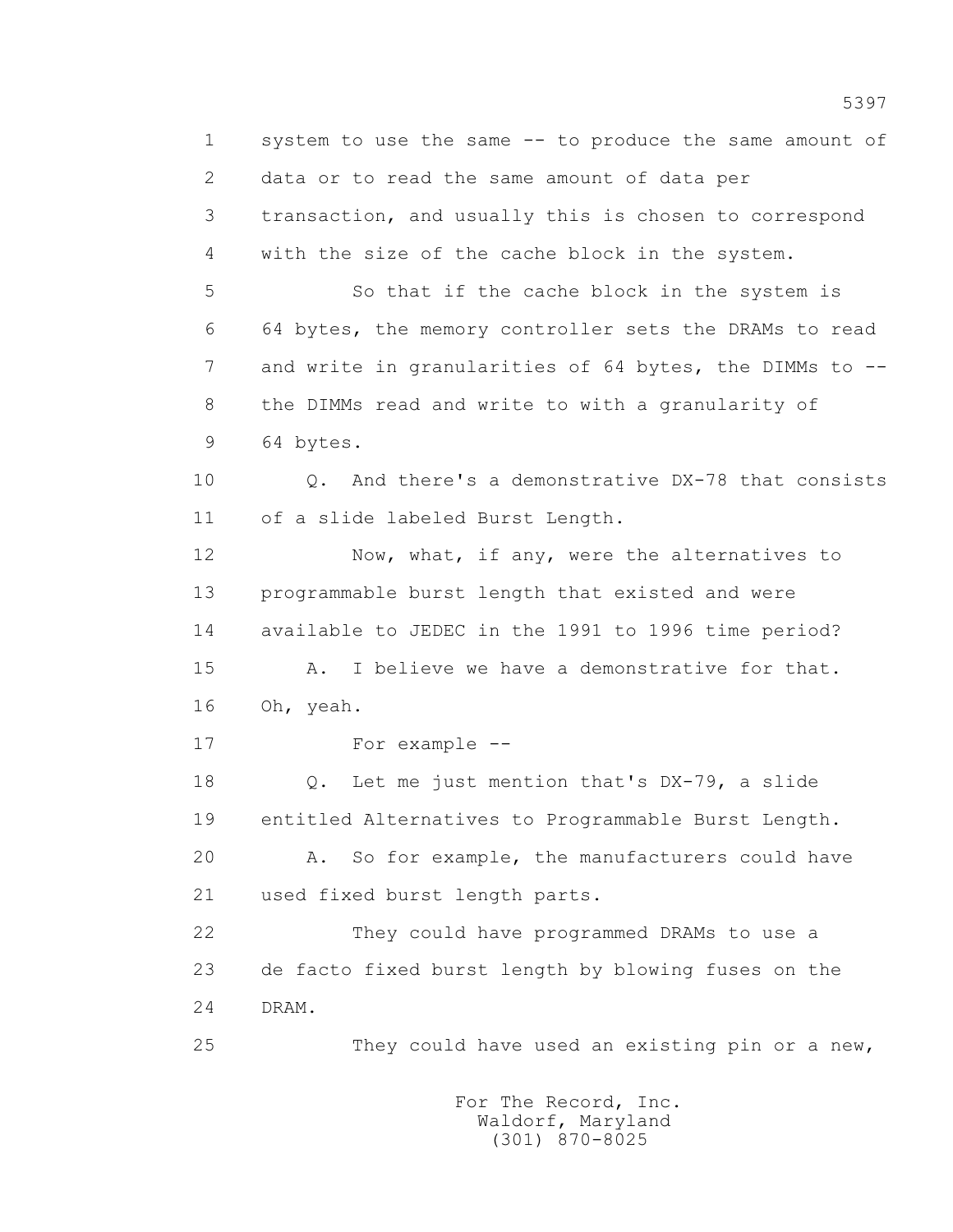1 dedicated pin to transmit the information, identify the 2 burst length.

 3 They could have extended the command set so 4 that different burst lengths would be transmitted with 5 the read commands so that for two different burst 6 lengths you would have two different read commands.

 7 They could have used a burst terminate 8 mechanism so that the part, for example, would use by 9 default a burst length of eight, but systems that 10 wanted to use a burst length of four would either 11 implicitly or explicitly terminate the burst to a 12 length of four instead of eight.

 13 And lastly, they could have used a CAS pulse to 14 control the data output, which means the DRAM would 15 only return data when it saw a toggle on the CAS pin. 16 So that if the memory controller wanted a length of 17 eight, it would toggle CAS eight times; if it wanted a 18 length of four, it would toggle CAS four times.

 19 Q. Okay. Let's see if we can look at these one at 20 a time.

 21 Now, some of these I think will be fairly 22 similar to the ones we looked at in CAS latency and 23 we'll see if we can move through those a little bit 24 more quickly.

25 The first one, use fixed burst length parts,

 For The Record, Inc. Waldorf, Maryland (301) 870-8025

5398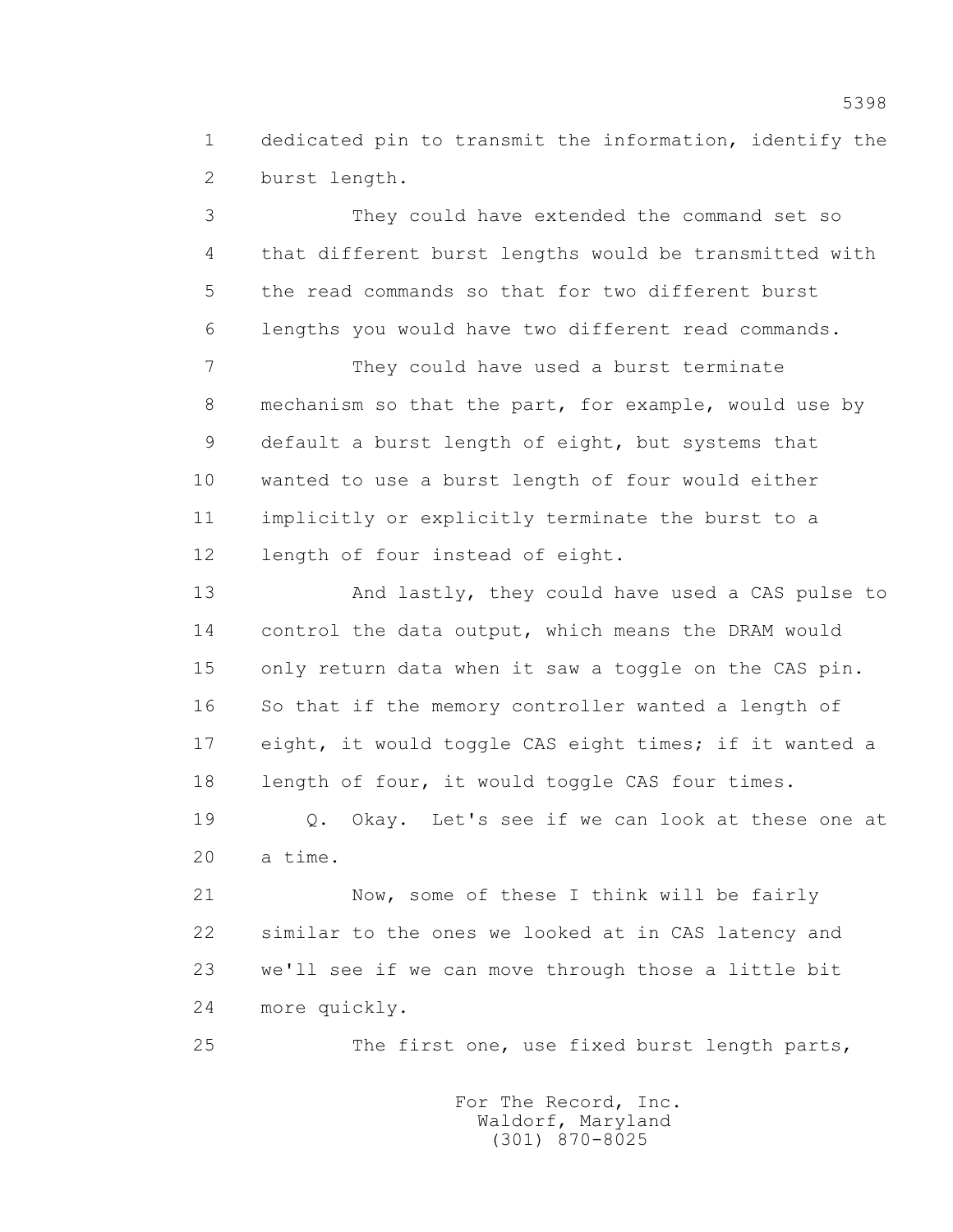1 can you please explain briefly what that one entails?

 2 A. Yes. So again for a fixed burst length part, 3 you could either define the burst length to be fixed at 4 the design phase, during the manufacturing phase or 5 during the packaging phase.

 6 And here, we are showing in this diagram the 7 decision being made during the design phase so that the 8 part would only have a value of 4, so this would be a 9 hard-wired value of 4 driving your burst length 10 circuitry, so this would be a design that would only be 11 able to give you a burst length of 4.

12 Q. For the record, you're referring to a slide 13 that has a caption of Fixed Burst Length and in the top 14 box circuitry burst length 4. That will be marked as 15 DX-80.

 16 Now, is it also possible to determine the burst 17 length in the manufacturing process?

18 A. Yes, it is.

 19 Q. If we could perhaps pull up the next slide to 20 be marked as DX-81.

 21 A. This is the metal mask option, and the part as 22 designed would have a hard-wired value of 4 and a 23 hard-wired value of 8, but at the time of 24 manufacturing, in one of the last steps of the 25 processing stages you would put down a piece of metal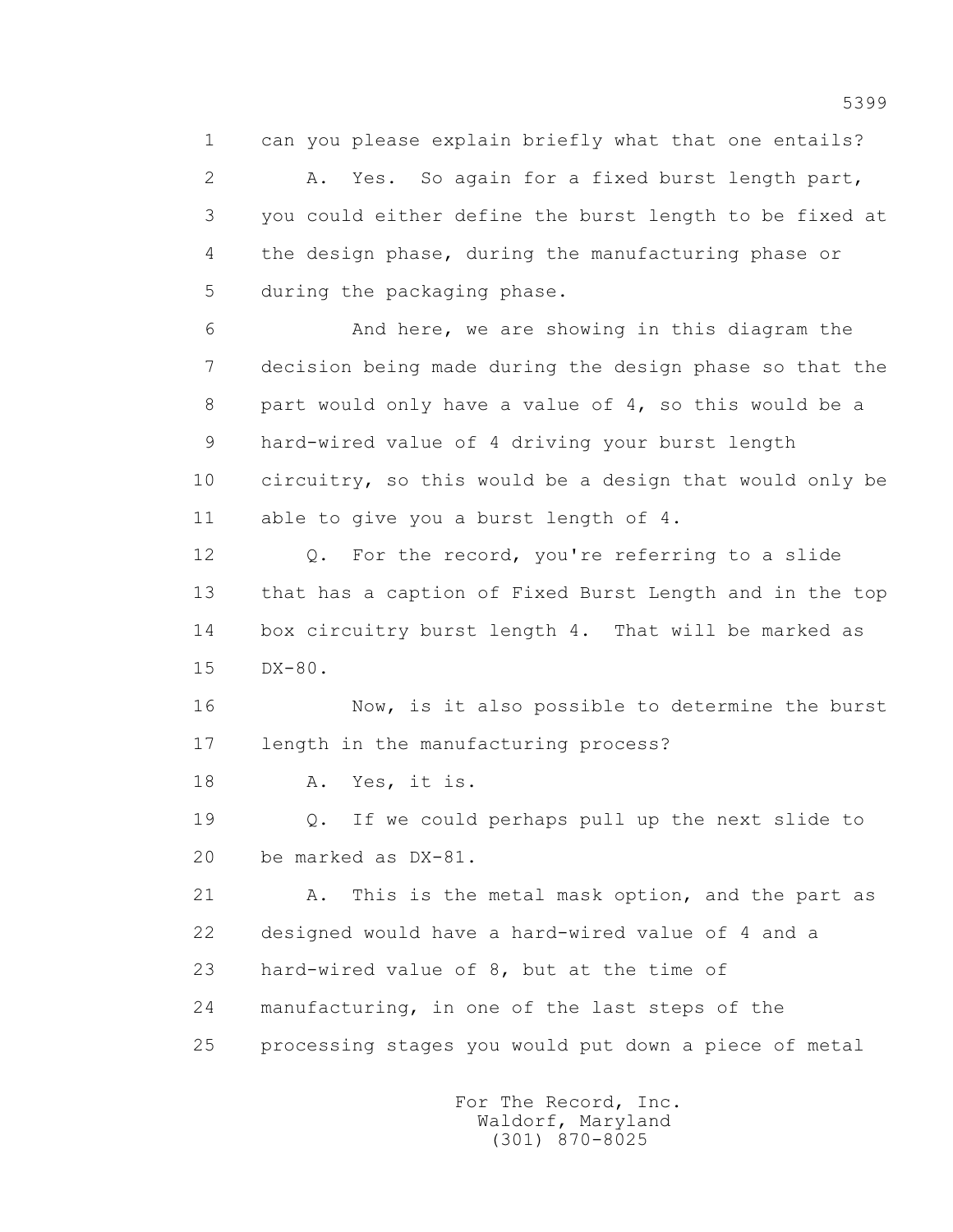1 that either connects -- so you would have two masks and 2 you would use either the one mask or the other mask to 3 put down either one piece of metal connecting burst 4 4 to the burst length circuitry or you would use a 5 different mask to put down a different wire that would 6 connect the hard-coded value of 8 to the burst length 7 circuitry.

 8 So you would have the design, the design would 9 give you the option of doing 4 or 8, but at the time of 10 manufacturing you would choose only one of those to be 11 connected to your burst length circuitry, so at that 12 point the part would become a de facto burst length 13 part.

14 In this instance, we're showing that the 15 hard-wired value of 4 is connected to the burst length 16 circuitry, so that's -- that would be the part's 17 behavior. It would have a burst length of 4.

 18 Q. And does it operate in a similar manner to the 19 way you described the metal mask option in CAS 20 latency?

21 A. Absolutely. The same mechanism.

 22 Q. And would it also be possible to determine the 23 CAS latency at the packaging phase of manufacturing? 24 A. Yes, it would.

25 Q. And perhaps we can bring up the next

 For The Record, Inc. Waldorf, Maryland (301) 870-8025

5400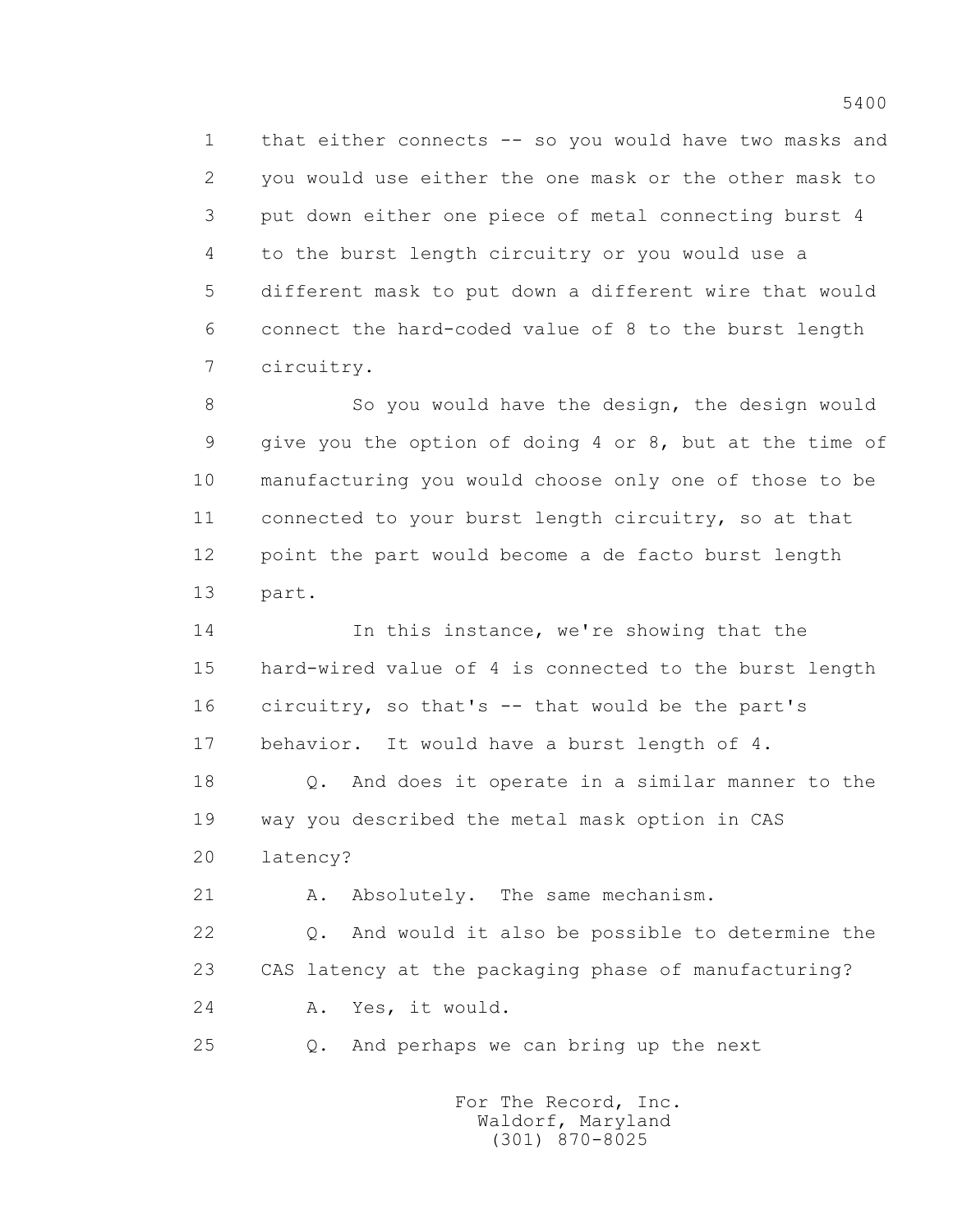1 demonstrative which will be marked as DX-82 and that 2 reads "Fixed Burst Length Packaging Option."

 3 Could you please explain what's shown in 4 DX-82.

 5 A. Yes. This is similar to the packaging option 6 for determining fixed CAS latency, and here you would 7 have a burst length of 4 or a burst length of 8 as 8 options.

 9 You would have a hard-wired value of 4 or a 10 hard-wired value of 8, both being connected indirectly 11 to the burst length circuitry through a multiplexer, 12 which is labeled "mux" here, and the multiplexer would 13 choose between either 4 or 8, would choose either the 14 value 4 or the value 8, choose between the two based 15 upon the control signal which would be connected to 16 either power or ground.

 17 It would be essentially hard-wired to either 18 power or ground, and that decision whether it was 19 hard-wired to power or ground would be made at the 20 packaging time through the use of bond wires that would 21 connect that wire to either the power pin or a ground 22 pin.

 23 Q. Now, what, if any, would have been the 24 advantages had JEDEC chosen to use fixed burst length 25 rather than use a mode register to program burst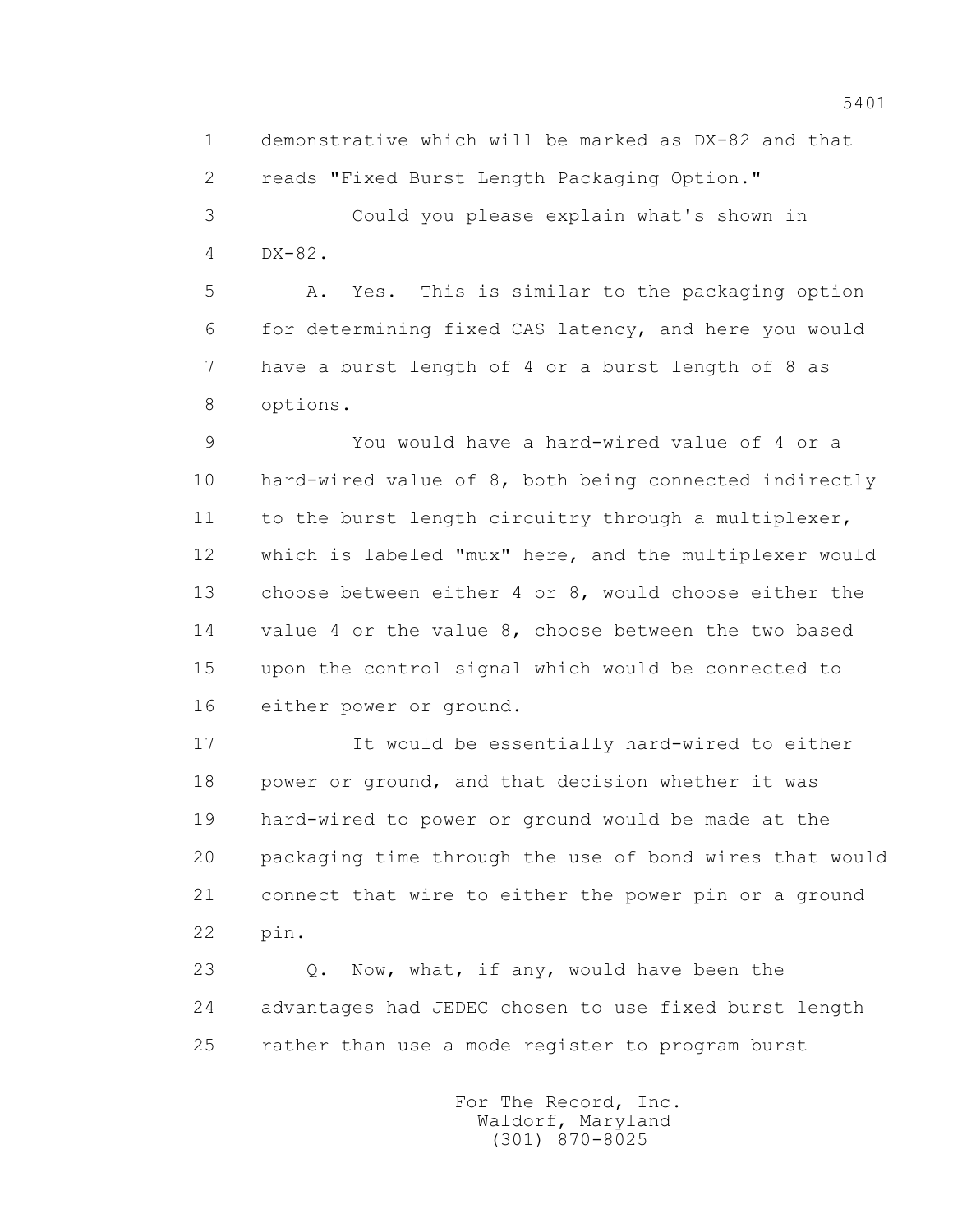1 length?

 2 A. You would have a simpler design because you 3 would have the -- you would eliminate the mode register 4 and eliminate the circuitry used to initialize the mode 5 register, so it would be a smaller part, a cheaper part 6 to manufacture, and depending upon at what point you 7 decide to fix the burst length, it would potentially be 8 a cheaper part to test.

 9 Q. And what, if any, would be the disadvantages 10 had JEDEC chosen to use a fixed burst length rather 11 than a mode register to program burst length?

12 A. Just as in fixed CAS latency, the 13 manufacturers would need to be explicit about the 14 behavior of these parts, be very clear about the 15 labeling of these parts. Users who would plug these 16 parts into their systems would have to be a little bit 17 more savvy to ensure that they did not put parts with 18 different behavior into the same system because they 19 might not work together well.

 20 Alternatively, you could have redesigned your 21 memory controller to be more intelligent about handling 22 the systems of -- that contain mixed-mode parts. 23 Again -- but again, that depends upon what JEDEC chose. 24 They could have standardized on a burst length of 8 and 25 just stuck with that, in which case you would have no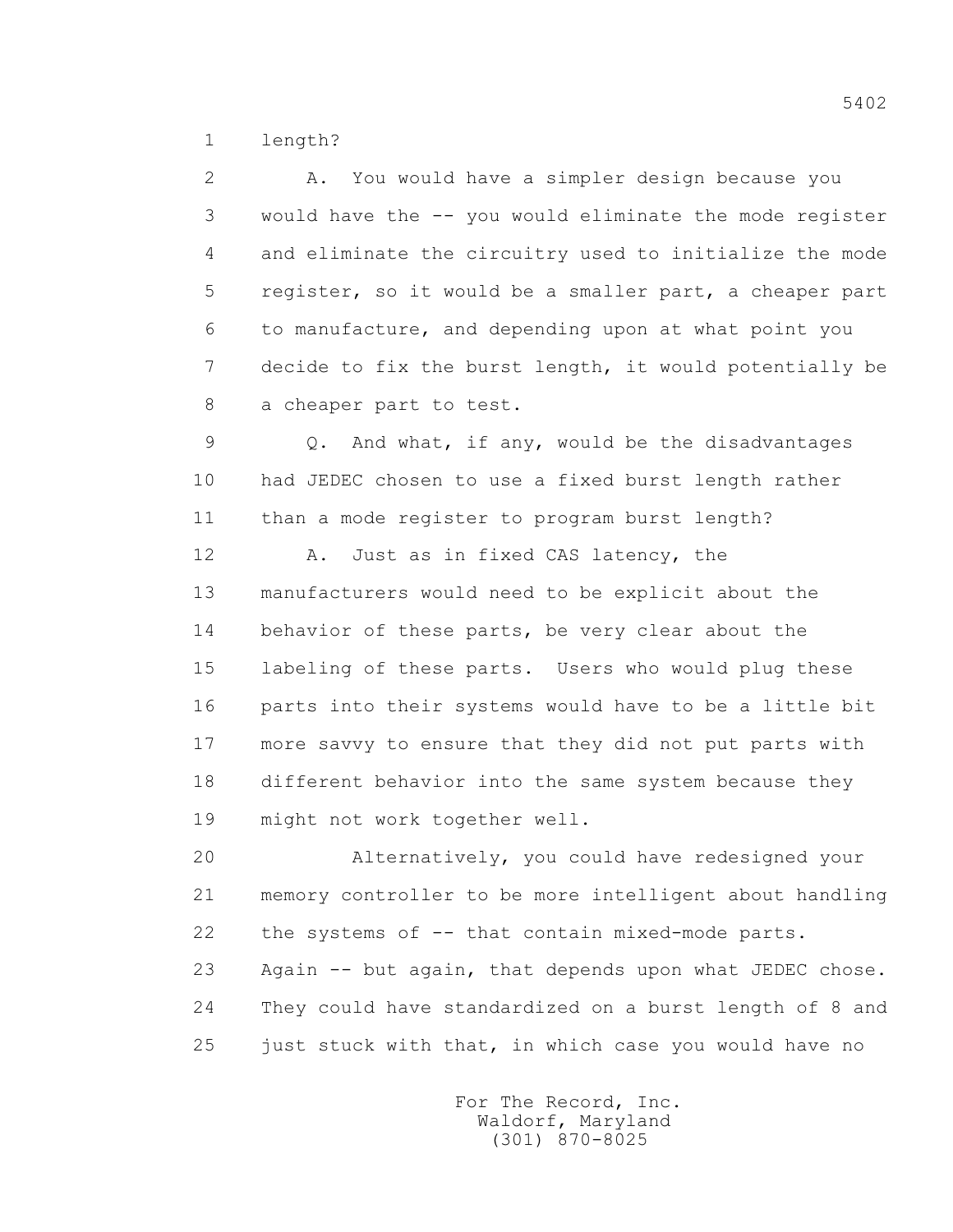1 compatibility issues at all.

 2 Q. If we could turn to the next alternative that 3 you identified, which I believe was use of fuses. 4 We'll pull up the next demonstrative, which 5 will be marked as DX-83. This slide is captioned Set 6 Burst Length With Fuses. 7 Can you please explain just very briefly what 8 DX-83 shows? 9 A. Yes. This is similar to setting the CAS 10 latency with fuses. And the idea is that you have the 11 same burst length circuitry that you would have today 12 and you would have two hard-wired values, for instance, 13 a burst length of 4 or a burst length of 8. 14 So you would have the hard-wired value of 4 or 15 the hard-wired value of 8, and these values would be 16 connected indirectly to the burst length circuitry 17 through fuses, one of which could be blown, thereby 18 breaking the connection so that after the fuse is 19 blown, only one of these hard-coded values would be 20 connected to the burst length circuitry. 21 Q. As with the case of CAS latency, could these 22 fuses be blown either with a laser or electrically? 23 A. Yes.

 24 Q. If we can bring up DX-84, which does that 25 show?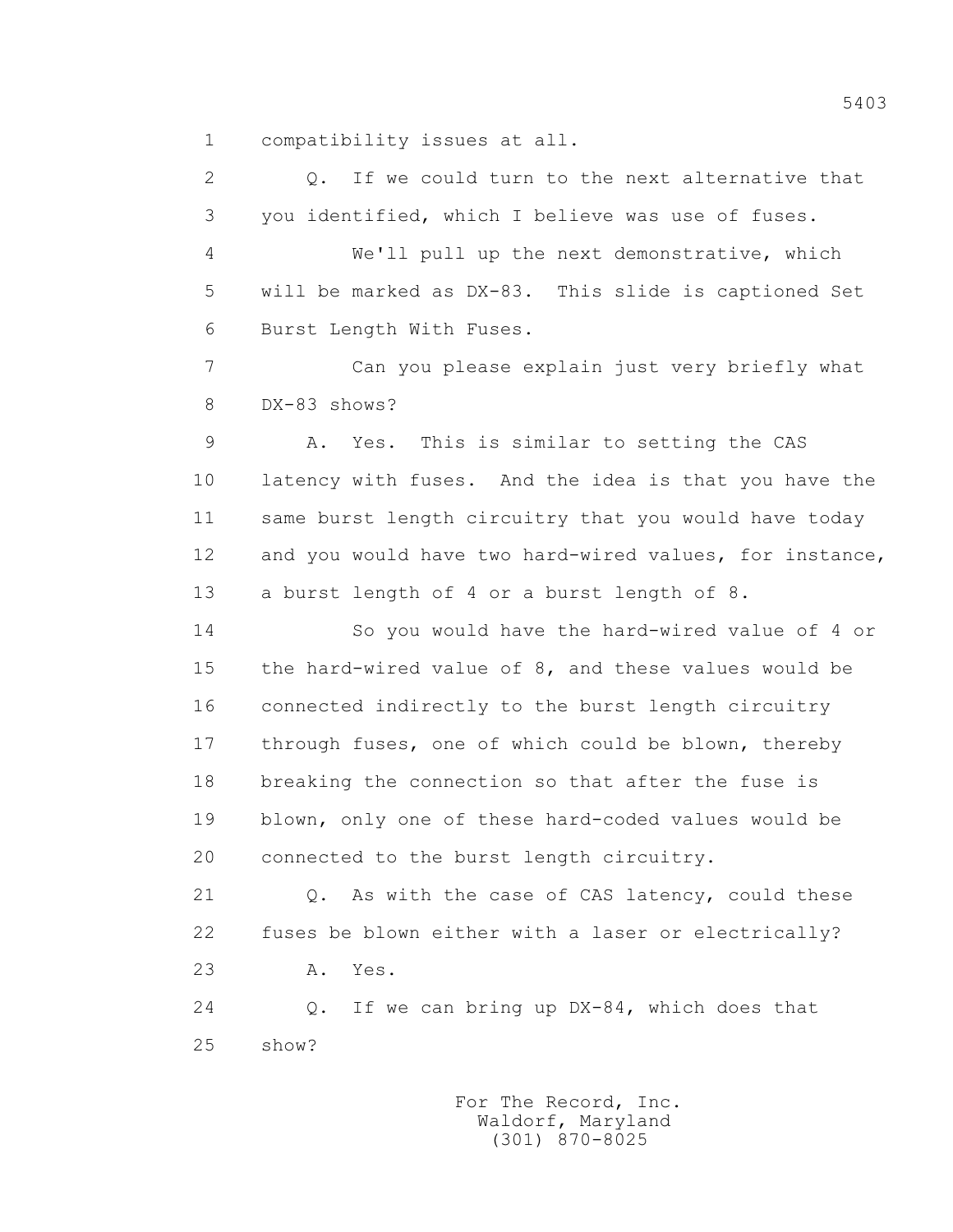1 A. This shows blowing the fuse with a laser. 2 Q. And if we can bring up DX-85? 3 A. This shows the fuse being blown with an 4 electrical pulse.

 5 Q. Okay. Can you please explain briefly what, if 6 any, would have been the advantages had JEDEC chosen to 7 determine burst length with fuses rather than by 8 programming it in a mode register?

 9 A. The advantage would be the elimination of the 10 mode register and the circuitry required to initialize 11 it, which would make the DRAM potentially smaller, 12 potentially cheaper to implement, cheaper to design, 13 cheaper to manufacture, and potentially cheaper to 14 test.

 15 Q. And again, what would have been the 16 disadvantages, if any, had JEDEC chosen to use fuses to 17 determine burst length rather than programming it 18 through the mode register?

 19 A. Well, this is again similar to having a fixed 20 latency part. Once the fuse is blown, the part 21 becomes a de facto fixed burst length part and so 22 the -- you could potentially have incompatibilities if 23 you put parts with a burst length of 4 into a system 24 with parts that had a burst length of 8, so the 25 manufacturers would need to be more explicit about the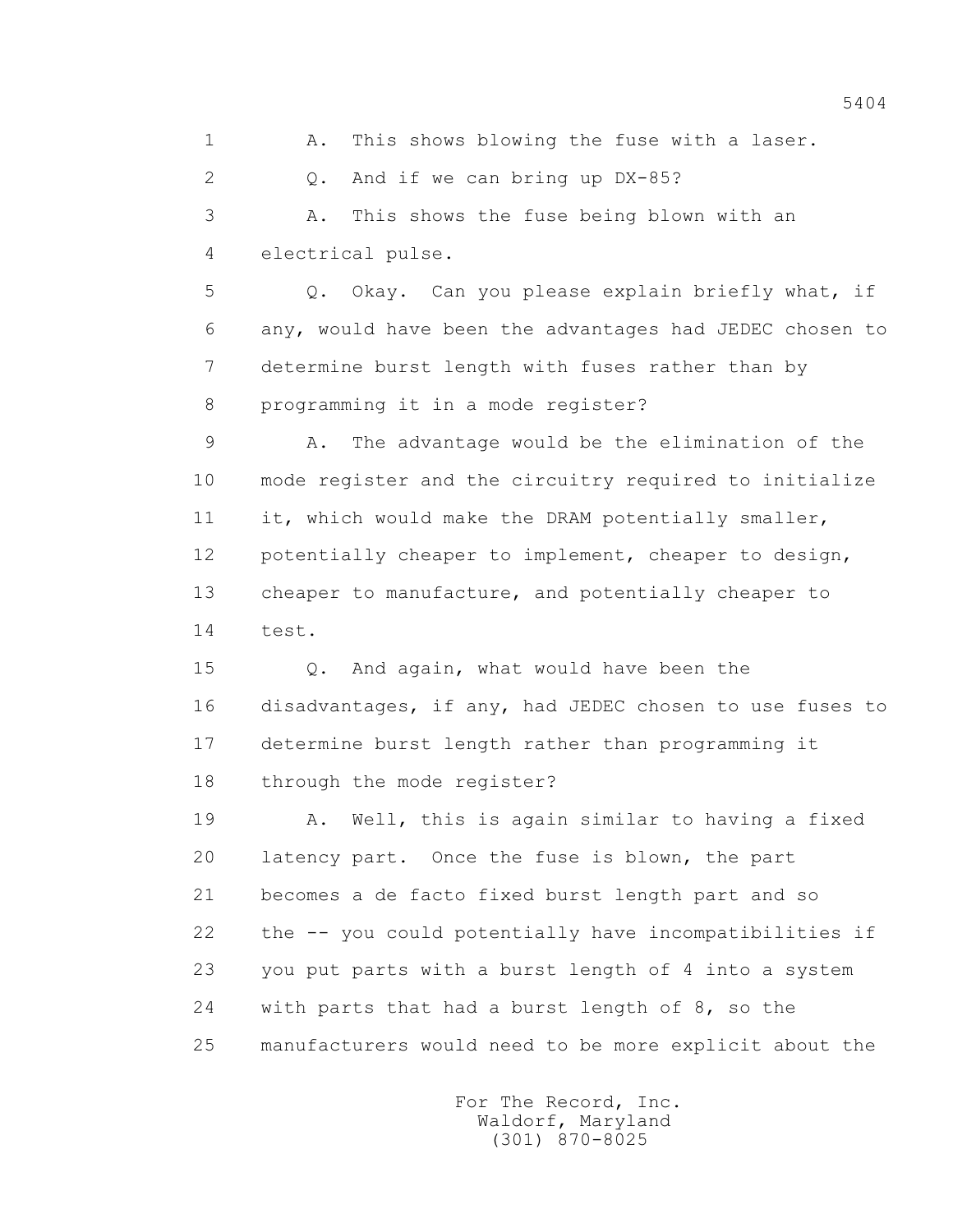1 behavior and users might need to be more savvy about 2 their use.

 3 But again, this could be solved by making a 4 memory controller a bit more sophisticated and 5 adaptable and able to deal with mixed-mode parts. 6 Q. Now, I believe the next alternative that you 7 identified was using pins to set the burst length. 8 And again, in this option I think that you're 9 referring to using a dedicated pin; is that right? 10 A. Yes. 11 Q. Just for the record, we've brought DX-69 back 12 up again. 13 Can you please explain, again very briefly, how 14 use of a -- or how a dedicated pin could be used to 15 determine burst length? 16 A. This would be similar to the mechanism used to 17 define different CAS latencies. Rather than storing a 18 value indicating burst length in a mode register, you 19 would send the same value over a dedicated pin that 20 would not change while the system is running or while 21 the DRAM is operative.

 22 So just as the value can be taken out of a mode 23 register, a DRAM could take the same value off of a pin 24 and use that to select between different burst length 25 circuitry.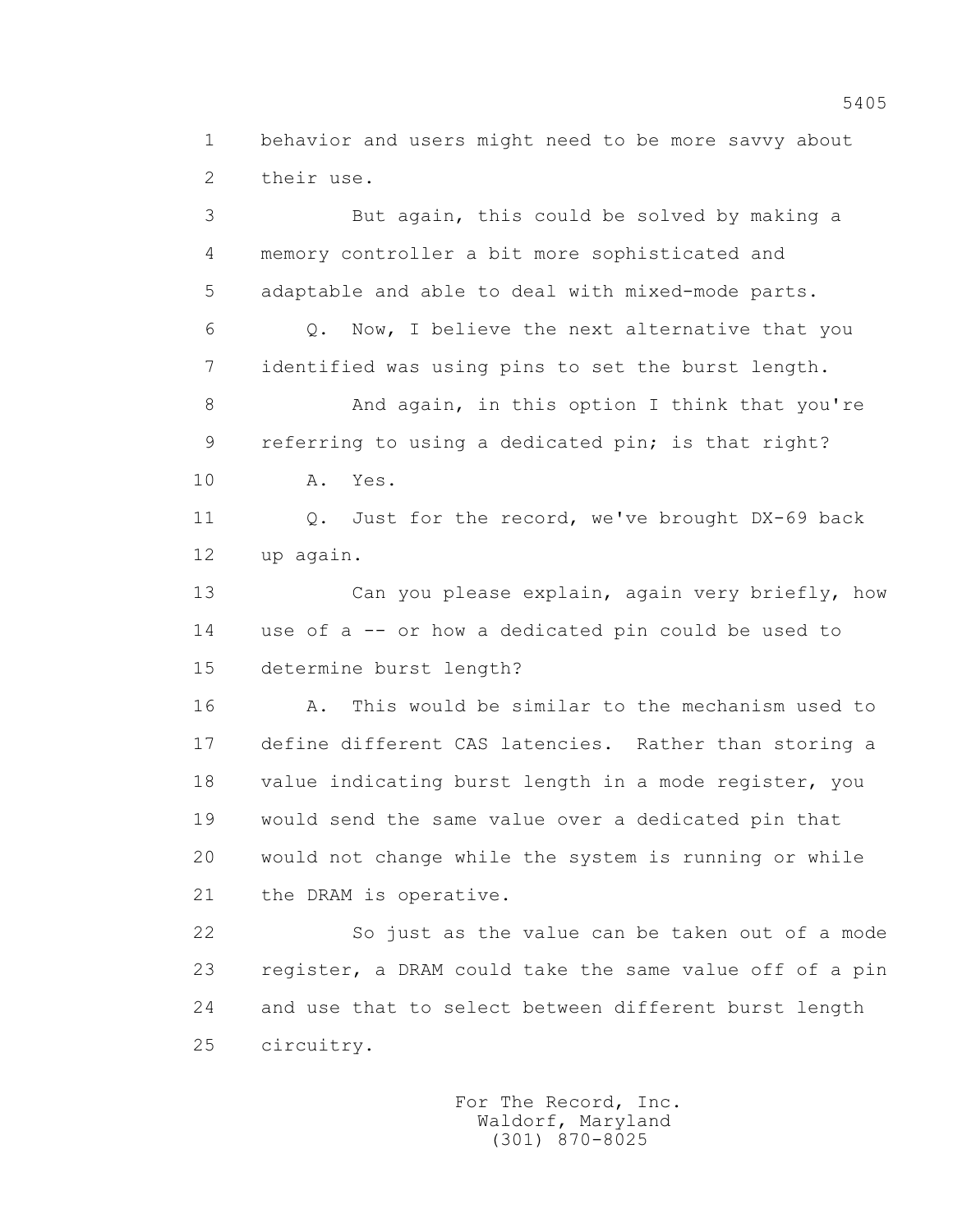1 0. Now, when you were discussing use of a pin, a 2 dedicated pin, to determine CAS latency, I believe you 3 described certain attributes, such as DC power, 4 et cetera.

 5 Would those attributes also apply to the pin 6 that you'd have in mind to determine burst length?

 7 A. Absolutely. The same -- the same conditions 8 apply.

 9 Q. Now, what, if any, would have been the 10 advantages had JEDEC chosen to use a dedicated pin to 11 determine burst length rather than using programming 12 through a mode register?

 13 A. Well, again you would eliminate the mode 14 register and the circuitry required to initialize it, 15 which would make the part potentially smaller, cheaper 16 to manufacture, potentially cheaper to test, easier to 17 design.

18 Q. Now, what, if any, would have been the 19 disadvantages had JEDEC chosen to use a dedicated pin 20 to determine burst length rather than programming burst 21 length through the mode register?

 22 A. If there existed a no-connect pin available to 23 transmit this information, there would be no 24 disadvantage. If the -- if the specification did not 25 have enough unused pins, then you would have to add a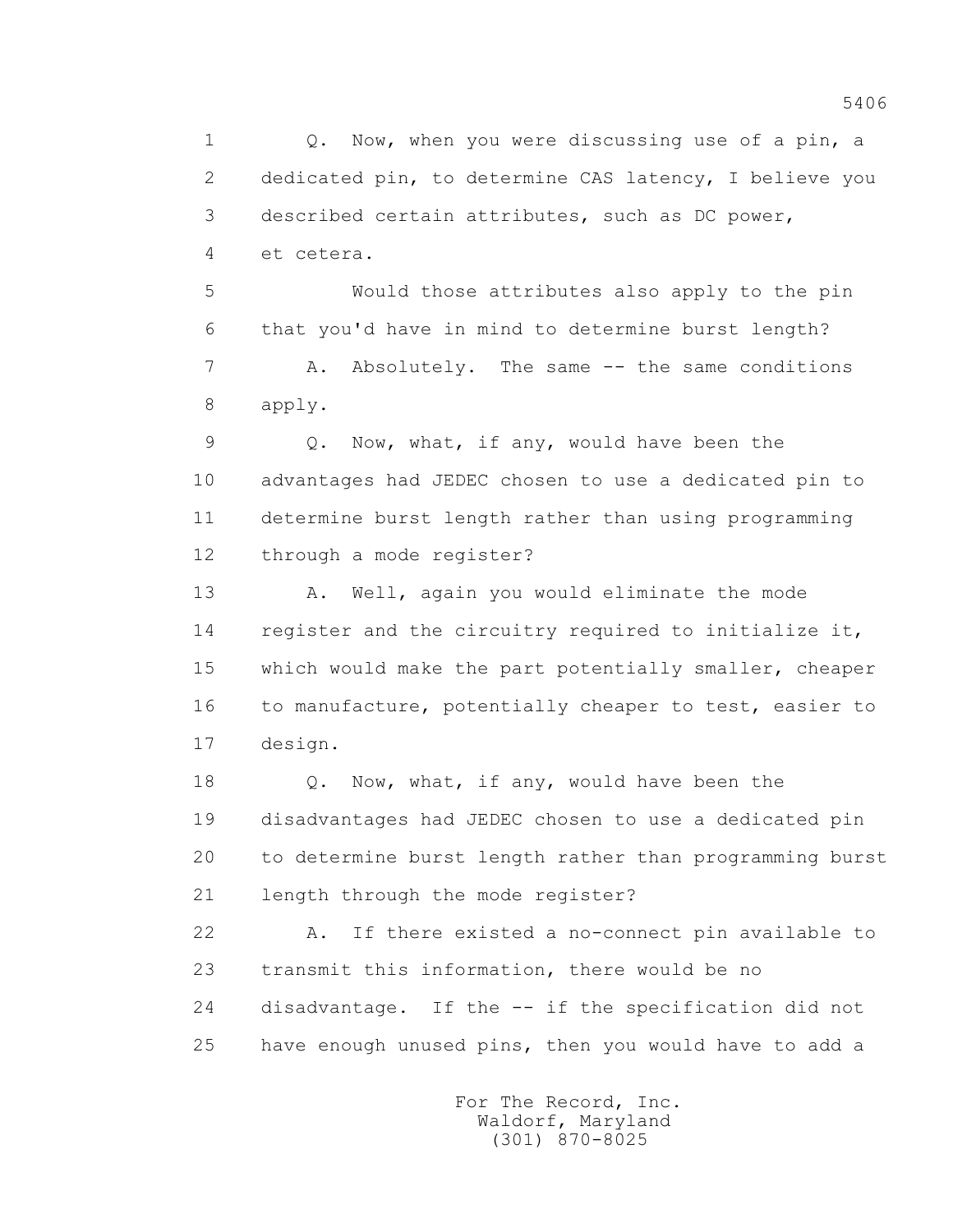1 new pin to the package, and that would increase cost. 2 Q. How significant would the cost increases have 3 been had it been necessary to add an additional pin? 4 A. Not -- as I said before, not as significant as 5 adding a data pin because this would be a signal that 6 would not be changing over -- it would not be changing 7 dynamically, so it would be a DC value, it would be a 8 simpler receiver, the pin could be in an undesirable 9 location on the package, the pad could be in an 10 undesirable location on the DRAM die, and much simpler

11 to add this.

12 0. Now, if we can turn next to the fourth 13 alternative you've identified, explicitly identify 14 burst length in the read command, can you please 15 explain briefly what that means?

 16 A. This is similar to the method of identifying 17 the CAS latency. You would encode the information for 18 burst length in the read command using the control bus, 19 redefining the definitions of those pins I mentioned 20 earlier so that you would transmit several different 21 read commands to identify several different burst 22 lengths.

 23 Q. And this would use the same five pins that you 24 identified earlier in connection with CAS latency? 25 A. Yes, it would.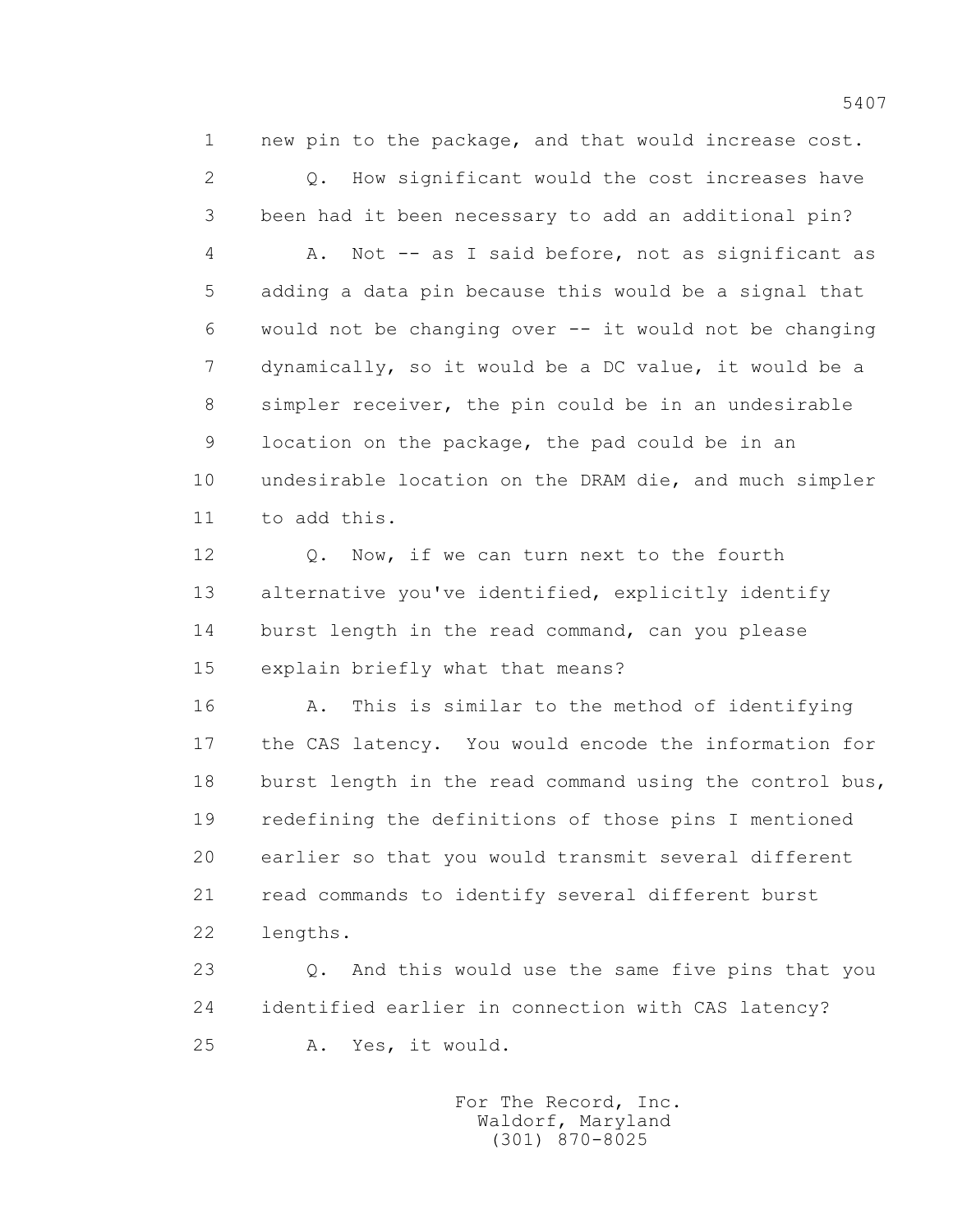1 Q. Are there sufficient commands available to 2 permit explicitly identifying both the CAS latency and 3 the burst length in the read command? 4 A. Yes, there would be. 5 Q. Now, what, if any, would have been the 6 advantages had JEDEC chosen to identify burst length in 7 the read command rather than programming it through a 8 mode register? 9 A. Well, again, you would get rid of the mode 10 register and therefore the circuitry required to 11 initialize it, which would make the part simpler to 12 design and test and potentially cheaper to 13 manufacture. 14 Q. What, if any, would have been the 15 disadvantages had JEDEC chosen to identify burst 16 length in the read command rather than using a 17 programmable mode register? 18 A. Well, you would increase the complexity of the 19 decoding logic so that the part would have to recognize 20 more, more commands. 21 Q. Now, the next alternative that you have 22 identified is use a burst terminate command. Perhaps 23 we could start simply by explaining briefly what is a 24 burst terminate command. 25 A. The way that SDRAMs are defined currently, if For The Record, Inc.

 Waldorf, Maryland (301) 870-8025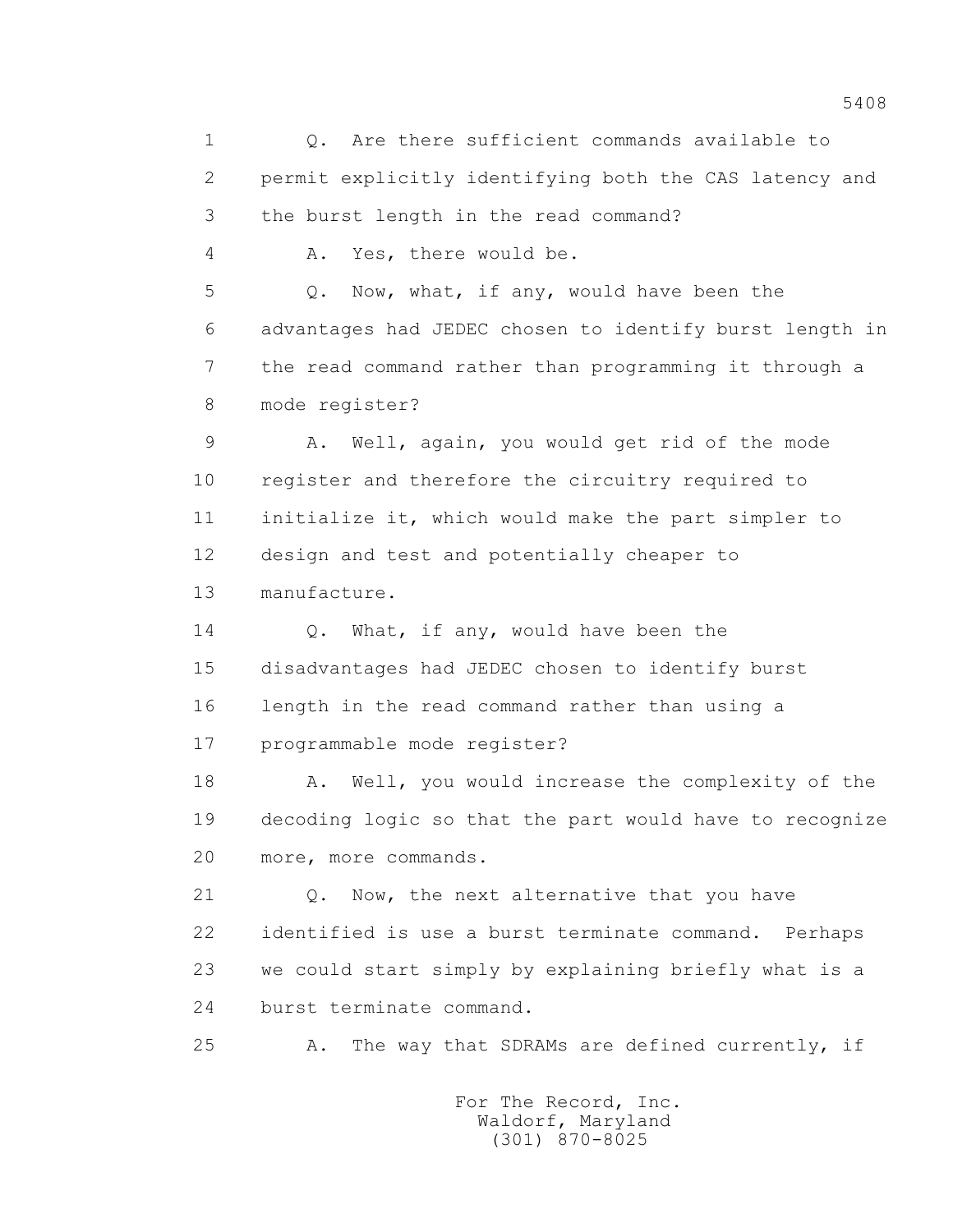1 you have a long burst, let's say the part is defined to 2 work with a burst length of 8, it's been programmed to 3 work with a burst length of 8, and you send a read 4 command at one instance of time and then follow that up 5 with another read command four cycles later, the DRAM 6 is going to implicitly interrupt itself.

 7 The first command will only transmit four beats 8 of data back and then the DRAM will start handling the 9 second command, so the DRAM implicitly terminates the 10 first burst, interrupts it with the second burst, so 11 you -- what you would get is a de facto burst length of 12 4 in that instance.

 13 Q. And then can you please explain what you had 14 in mind with this alternative of using a burst 15 terminate command as an alternative to programmable 16 burst length?

17 A. Yes. For example, if JEDEC wanted to support 18 two burst lengths, such as 4 and 8, it could choose to 19 define all parts to use a fixed burst length with 8 20 which would, as I've mentioned, make the part simpler 21 to design and it would use the burst terminate feature, 22 which was already in the spec, to terminate those 23 bursts to a length of 4 for any OEM or any system 24 designer who desired a burst length of 4 rather than a 25 burst length of 8.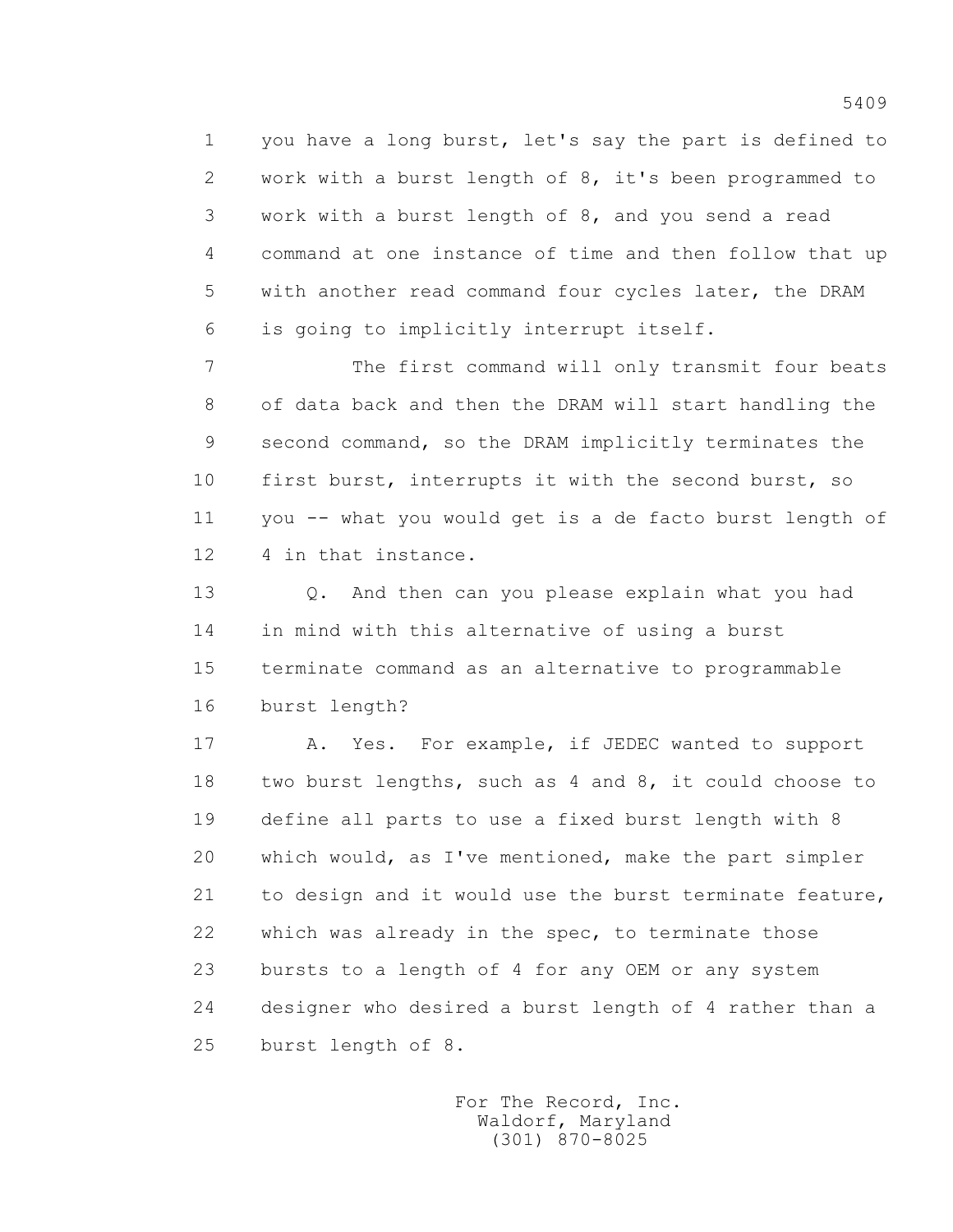1 So that if a memory controller only wanted 2 four pieces of data, four beats of data to return on a 3 read, it would either send a following read command 4 four units of time later or it would explicitly 5 terminate the burst if it had no other pending 6 requests. 7 Q. Now, the burst terminate command would 8 originate at the memory controller? 9 A. Yes, it would. 10 Q. And would it be sent to the DRAM via a pin? 11 A. Yes, it would. 12 Q. Now, would this alternative require use of any 13 additional pins? 14 A. No, it would not because this is already in the 15 specification. 16 0. Now, what, if any, would have been the 17 advantages had JEDEC chosen to use a long fixed burst 18 length together with a burst terminate command rather 19 than programmable burst length through the mode 20 register? 21 A. You would have had a simpler part because you'd 22 have no mode register, no -- the part would not need to 23 have to determine -- behave with several different 24 burst lengths, and so it would be a simpler part to 25 design and test and manufacture.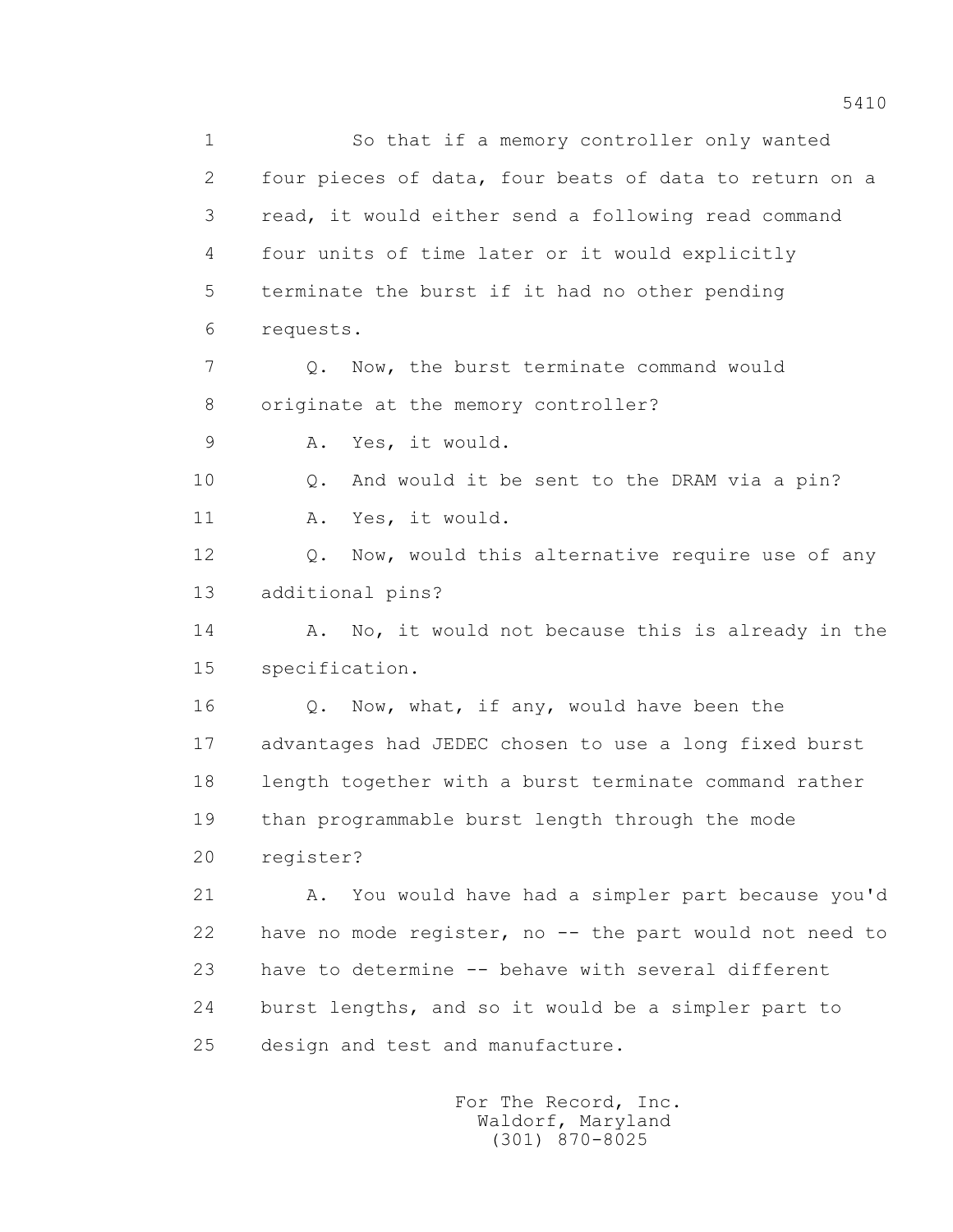1 0. Now, what, if any, would have been the 2 disadvantages had JEDEC chosen to use a long burst 3 length with a burst terminate command rather than 4 programming burst length through the mode register?

 5 A. You potentially could run into inefficiencies 6 on the bus depending upon how you -- depending upon 7 how the memory controller handles those situations 8 where you want to terminate the burst down to 4 from 8.

 9 Q. How significant a disadvantage would that have 10 been?

 11 A. I don't believe it would have been very 12 significant.

 13 Q. And then finally you identified use CAS pulse 14 to control data output. Can you please explain what 15 you have in mind with that alternative?

 16 A. Yes. The way that burst length is defined 17 currently in the standard, you -- all you need to do is 18 toggle CAS once to get, for example, four beats of data 19 back or eight beats of data back, and while data is 20 coming back on the DRAM bus, the CAS is not toggling. 21 It's sitting there idle.

 22 Rather than having that scenario, they could 23 have used CAS to explicitly control the driving of data 24 onto the bus or the receiving of data off the bus at 25 the DRAM side. So that if the memory controller wanted

> For The Record, Inc. Waldorf, Maryland (301) 870-8025

5411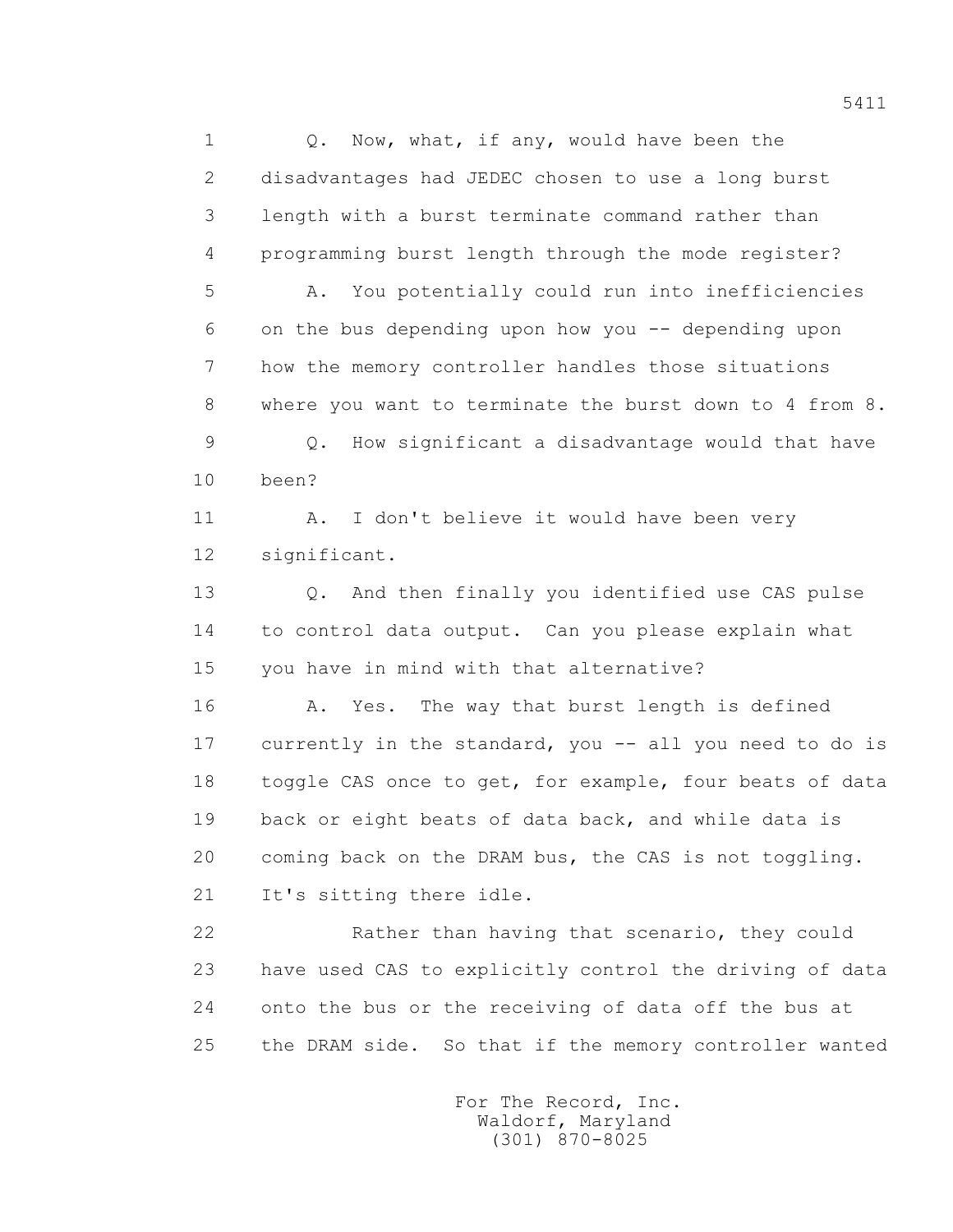1 four beats of data, then it would toggle CAS four 2 times; if the memory controller wanted to send or 3 receive eight beats of data, then it would toggle CAS 4 eight times.

 5 Q. So in other words, the DRAM would return data 6 only in response to a toggle of the CAS signal?

7 A. Yes. Correct.

 8 Q. Now, what, if any, would have been the 9 advantages had JEDEC chosen to control burst length 10 through the CAS pulse as opposed to programming it in 11 the mode register?

 12 A. It would have been a simpler design. You 13 would have eliminated the mode register and the 14 circuitry required to initialize it, which would make 15 the part simpler, smaller, easier to test, for 16 example.

 17 Q. Now, what, if any, would have been the 18 disadvantages had JEDEC chosen to control burst length 19 through the CAS pulse rather than programming it in the 20 mode register?

 21 A. I don't see any significant disadvantages. 22 MR. OLIVER: Your Honor, I'm about to turn to 23 the alternatives to dual-edge clocking. We're probably 24 about halfway through the alternatives. Would this be 25 an appropriate place to --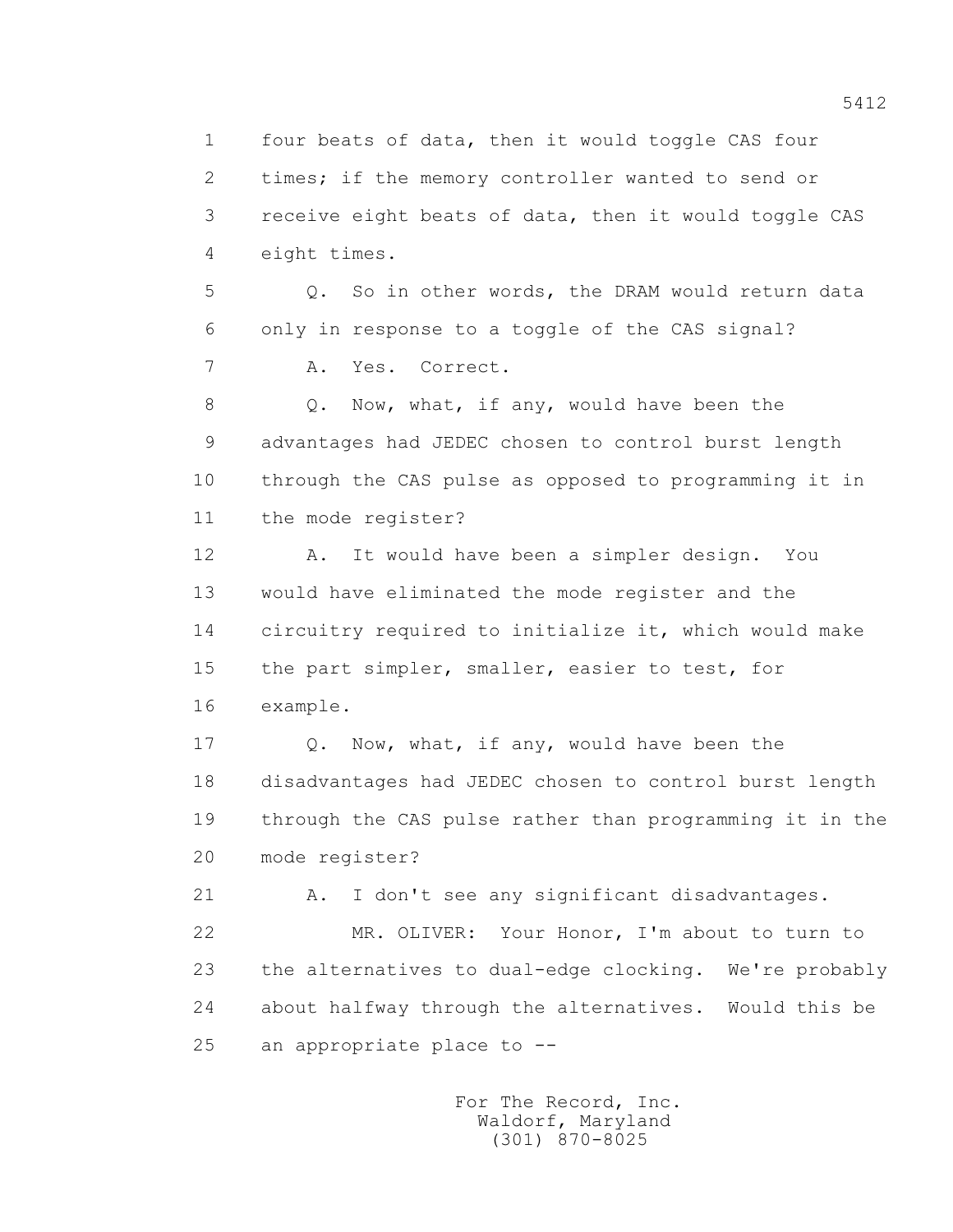1 JUDGE McGUIRE: I think it would be. Let's 2 take a ten-minute break. 3 Off the record. 4 (Recess) 5 JUDGE McGUIRE: Mr. Oliver, you may proceed. 6 MR. OLIVER: Thank you, Your Honor. 7 BY MR. OLIVER: 8 Q. Professor Jacob, if we could turn next to the 9 alternatives for dual-edge clocking, and first if I 10 could ask you to please explain your understanding of 11 how dual-edge clocking works. 12 A. Yes. Dual-edge clocking is the transmission 13 and receiving of data on both edges of the clock, 14 meaning both edges of the clock cause data to be 15 latched or sent via DRAM to the memory controller and 16 the same thing at the memory controller side, so rather 17 than sending or receiving one piece of data per clock 18 cycle, you're sending two pieces of data per clock 19 cycle. 20 Q. Let me state for the record that we're showing 21 DX-86, which is a slide that simply reads "Dual-Edge 22 Clocking." 23 And Professor Jacob, I believe you have another 24 demonstrative that we'll call DX-87 that helps explain 25 dual-edge clocking?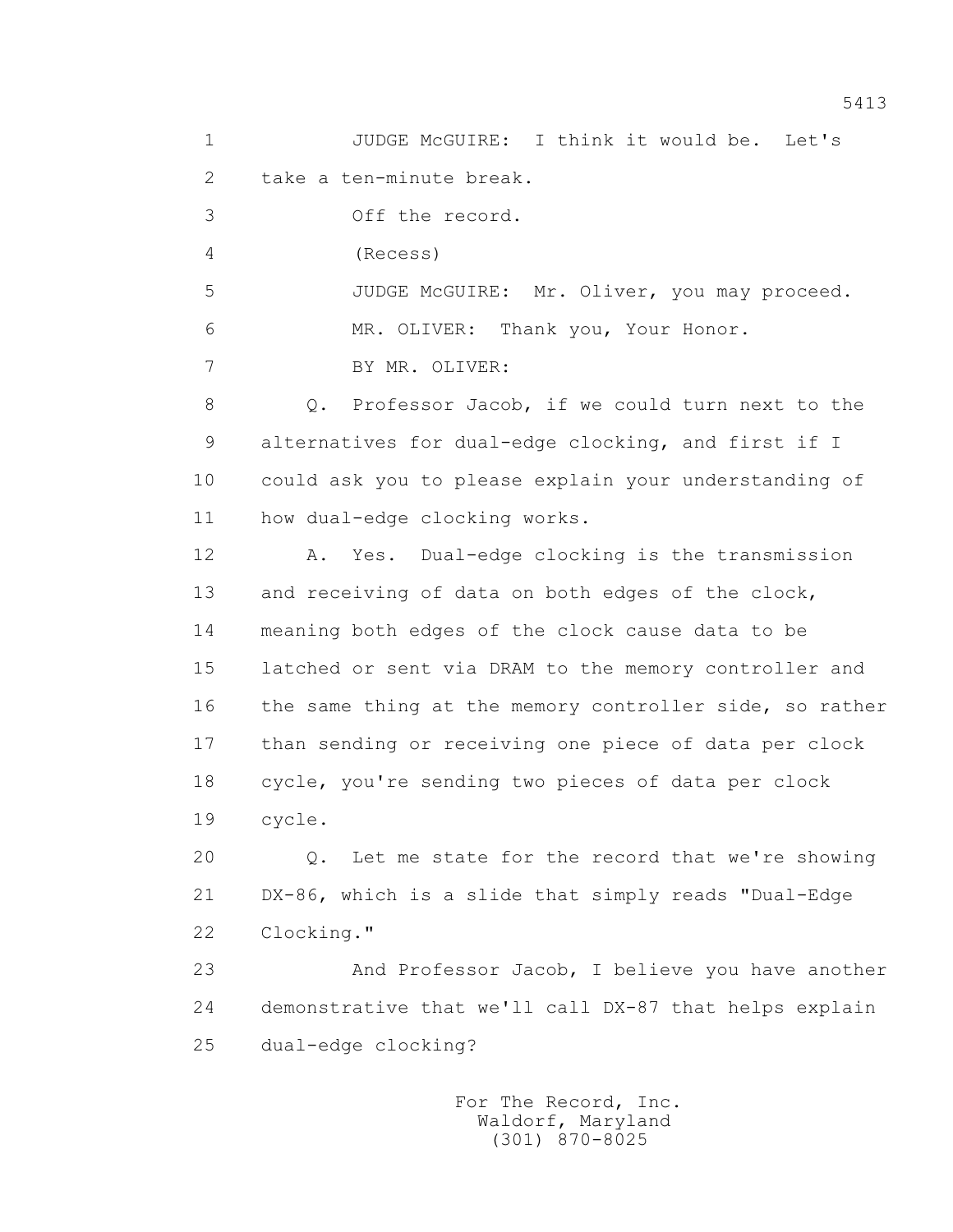1 A. Yes, I do.

 2 Q. DX-87 will be a slide marked Single-Edged 3 Clocking versus Dual-Edged Clocking?

4 A. Yes.

 5 Q. Can you please explain what this slide 6 indicates?

 7 A. Well, this is showing you the difference 8 between using a single-edged clocking scheme versus a 9 dual-edged clocking scheme. And in both systems you 10 have data transmission that's at about the same rate, 11 but what's shown is that in the top we have a 12 single-edged clocking scheme, which means that the 13 clock transitions from low to high at twice the rate of 14 the data.

 15 The data only goes from low to high, say, once 16 per cycle, where the cycle is the clock going from high 17 to low and then back again, so the data can only 18 transition from zero to one or one to zero once per 19 clock cycle, whereas the clock goes from zero to one -- 20 makes two transitions, goes from zero to one and one to 21 zero twice per clock cycle, so the clock is 22 transitioning at twice the speed of the data.

 23 The advantage here is that you have, as shown 24 in the middle there, you have two clock edges per data, 25 per beat of data. You have a clock edge that coincides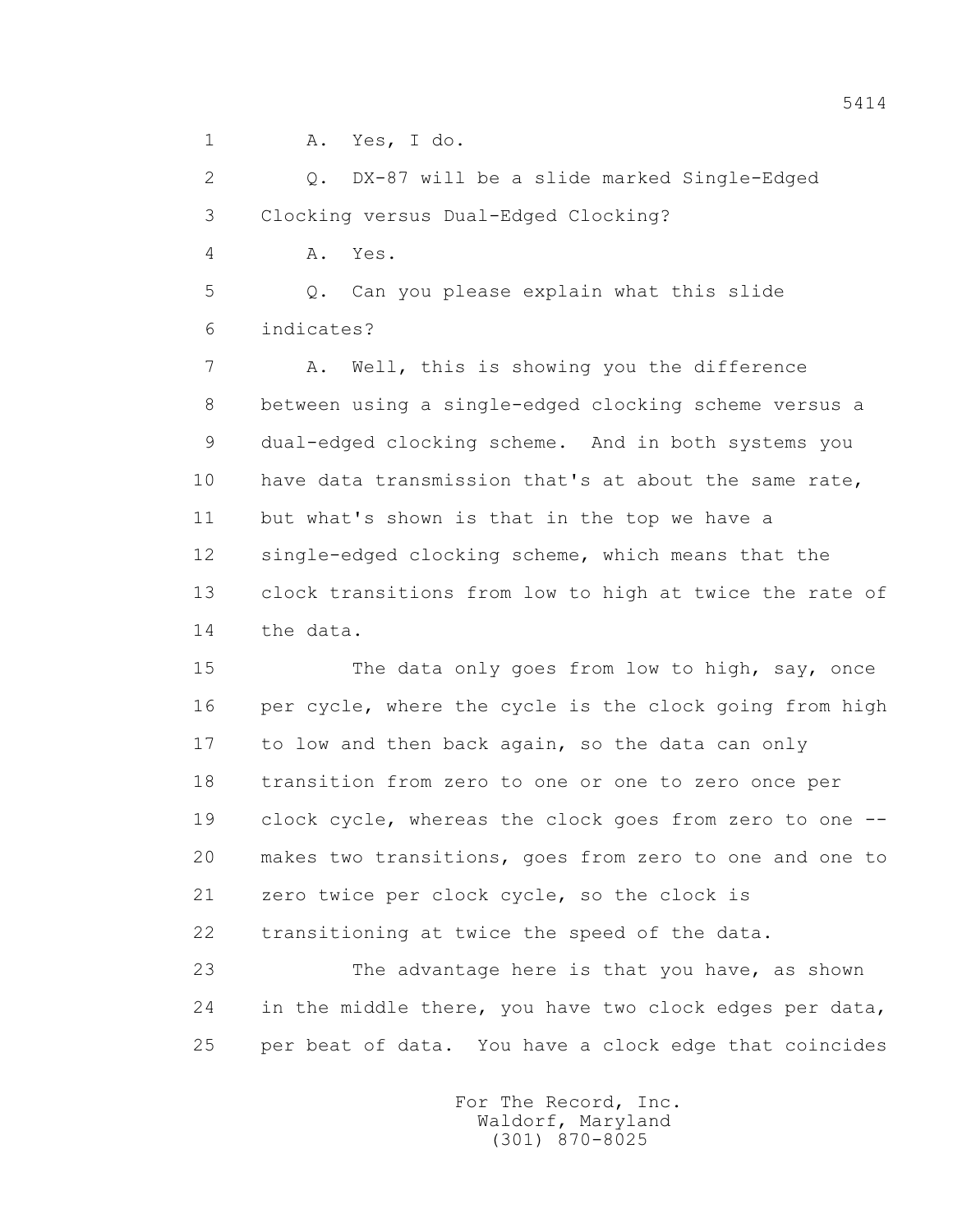1 with the driving of the data and you have a clock edge 2 that corresponds to the receiving of the data, the 3 vertical lines showing that one edge of the clock is 4 synchronous with the edge of the data and one is center 5 aligned with the data.

 6 On the bottom, you've got a dual-edged clocking 7 scheme so that the clock transitions at the same rate 8 as the data, so if the data transitions, say, 100 times 9 per second, let's say a hundred megabits per second, 10 the clock is going -- is essentially a 50 megahertz 11 clock, so the difference here is that you only have one 12 clock edge per beat of data.

 13 So instead of having an edge at the beginning 14 of the data and an edge at the middle of the data, you 15 only have a clock edge at the beginning of the data in 16 this example.

 17 Q. Now, in your opinion, did JEDEC have available 18 to it alternatives to dual-edged clocking as that 19 concept was incorporated in the DDR SDRAM standard?

20 A. Yes, I do.

 21 Q. Could you please explain what alternatives to 22 dual-edged clocking were available to JEDEC.

 23 A. Yes. Again it would help me if we have a 24 demonstrative.

25 Q. Let me just note for the record that this will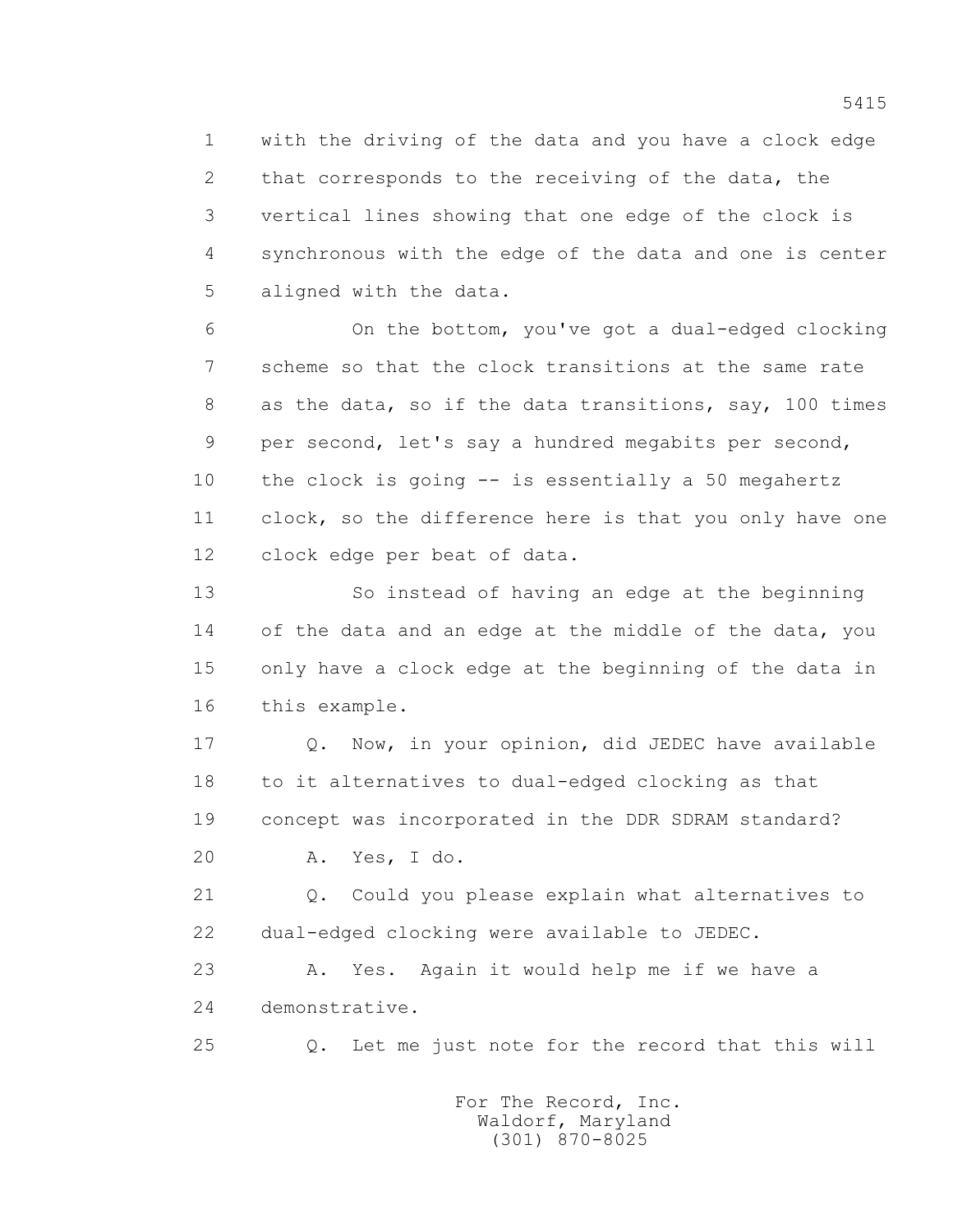1 be DX-88. It's a slide entitled Alternatives to 2 Dual-Edged Clocking.

 3 Sorry to interrupt. Could you please explain 4 the alternatives that you identified.

 5 A. Yes. So the idea of dual-edged clocking is to 6 increase the data width without having to, for 7 example -- doubling the data, the data bandwidth, 8 without having commensurate increase in the clock speed 9 and/or the clock energy, the power dissipated by the 10 clock.

 11 So alternatives would be, one, use 12 interleaving, so you would interleave memory banks, two 13 or more memory banks, on the DRAM chip itself, so use 14 the concept of interleaving on the DRAM chip.

 15 The second is to use the concept of 16 interleaving at the module level, so you would have 17 separate chips and interleave between the separate 18 chips on the module and keep a single-edged clocking 19 scheme in both of these scenarios. You'd have a 20 single-edged clocking scheme.

 21 And number three, they could have achieved 22 higher bandwidth. Rather than by moving to higher 23 speeds, they could have achieved higher bandwidth by 24 using more pins.

25 So for example, this would give you the same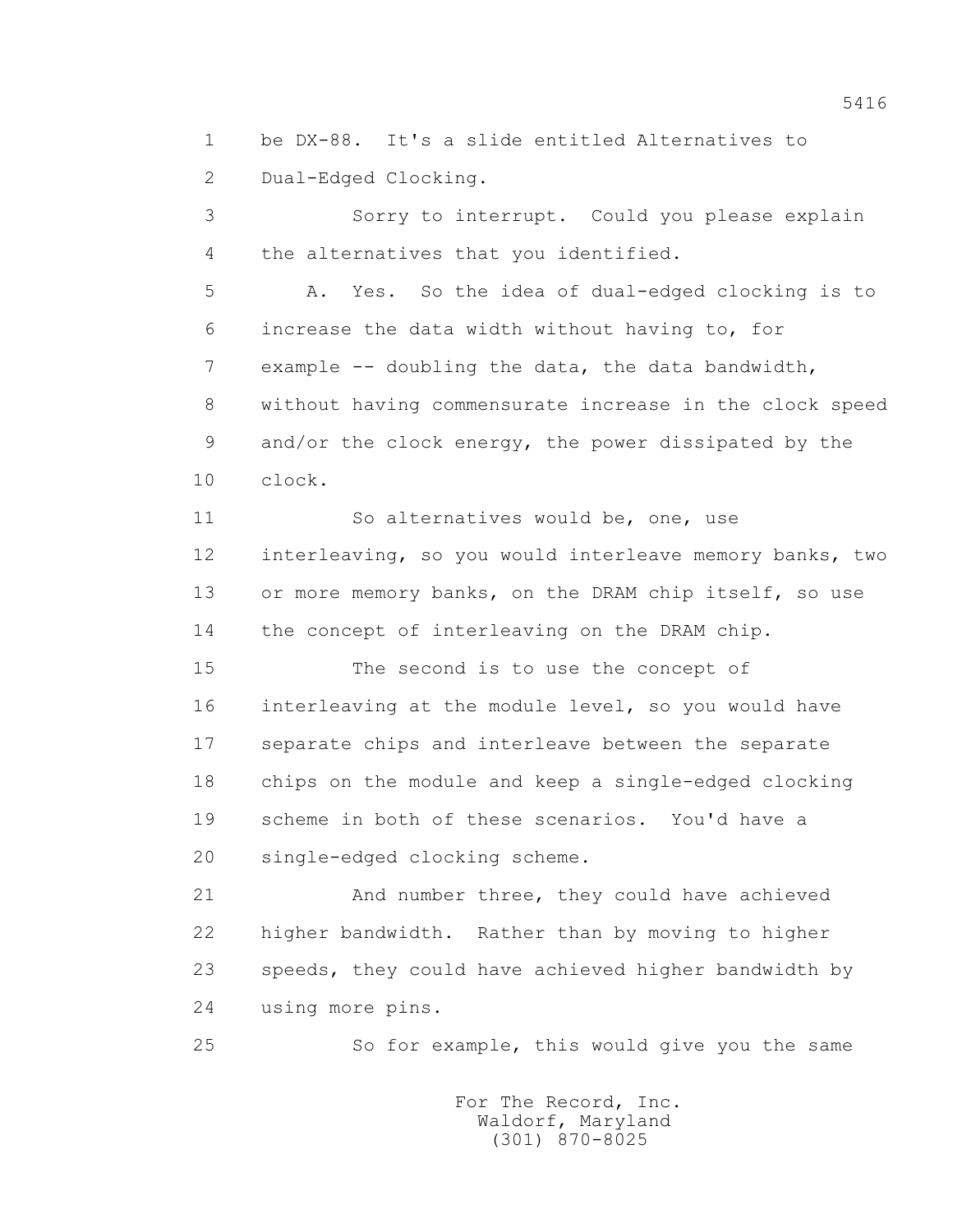1 bandwidth, this doubling the clock rate, but you 2 wouldn't have to double the clock rate. It's a slower 3 interface in terms of toggling, but you know, it gives 4 you the same increase in bandwidth.

 5 The fourth alternative is to apply that same 6 thinking at the module level, so don't change the 7 width, the number of pins per DRAM, but, rather, change 8 the number of connectors on the module, have a wider 9 memory bus on the motherboard, so you would get your 10 bandwidth that way.

 11 The fifth alternative is to have the data rate 12 increase by, you know, whatever factor and also have 13 the clock increase at that same level, so use a 14 single-edged clock instead of a dual-edged clocking 15 scheme.

 16 The sixth alternative would be to use 17 simultaneous bidirectional I/O, which is a signaling 18 scheme that allows you to send data in both directions 19 at the same time, between a memory controller and a 20 DRAM so that, for example, you can be processing reads 21 simultaneously with writes as opposed to the present 22 scheme where one has to wait for the other to finish. 23 And last but not least, they could have used 24 the toggle mode DRAM, for example, IBM's toggle mode 25 DRAM.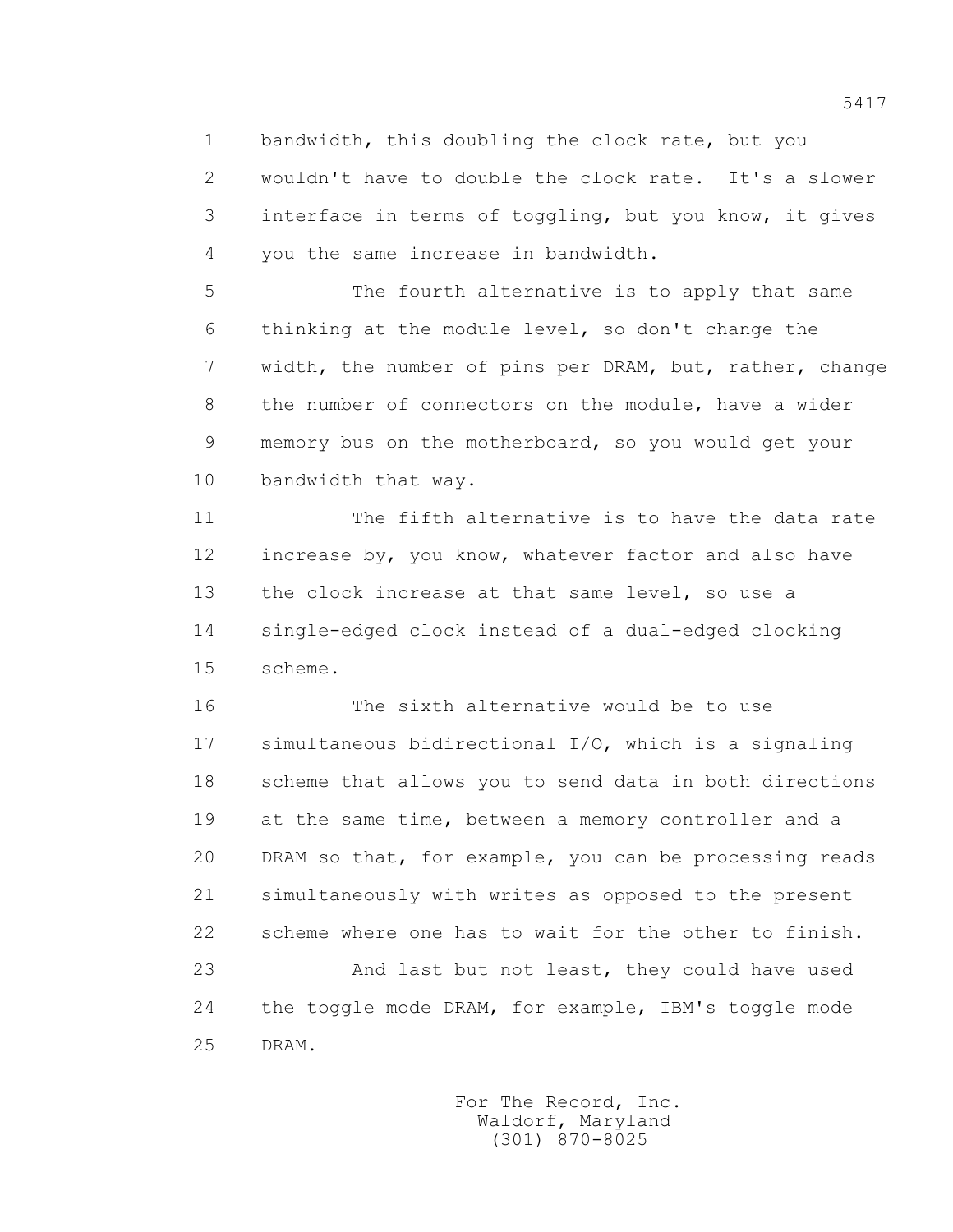1 0. Do you regard toggle mode as an alternative to 2 dual-edged clocking?

 3 A. I believe -- I personally believe toggle mode 4 is a dual-edged clocking scheme, but it is listed here 5 sort of for completeness because Rambus apparently 6 believes that toggle mode is distinct from their 7 implementation of dual-edged clocking, it's not the 8 same thing as dual-edged clocking, so I've listed it 9 here as an alternative.

 10 Q. If we could focus first on use two or more 11 interleaved memory banks on-chip, could you please 12 explain in a little more detail how that would work.

 13 A. Yes. Interleaving is a mechanism that has been 14 around for quite a while, since the '60s, and the idea 15 is to go back and forth between two banks.

 16 Here we go. We have a demonstrative showing 17 this.

 18 The idea is that you go back and forth between 19 two banks and so you delay the commands sent to the 20 second bank so that you -- if bank 1 can give you data 21 every ten nanoseconds, for example, and bank 2 can give 22 you data every ten nanoseconds, but you delay the 23 operation of bank 2 by five nanoseconds and you go back 24 and forth between bank 1, you say read, read, read, 25 read back and forth, so read to bank 1, read to bank 2,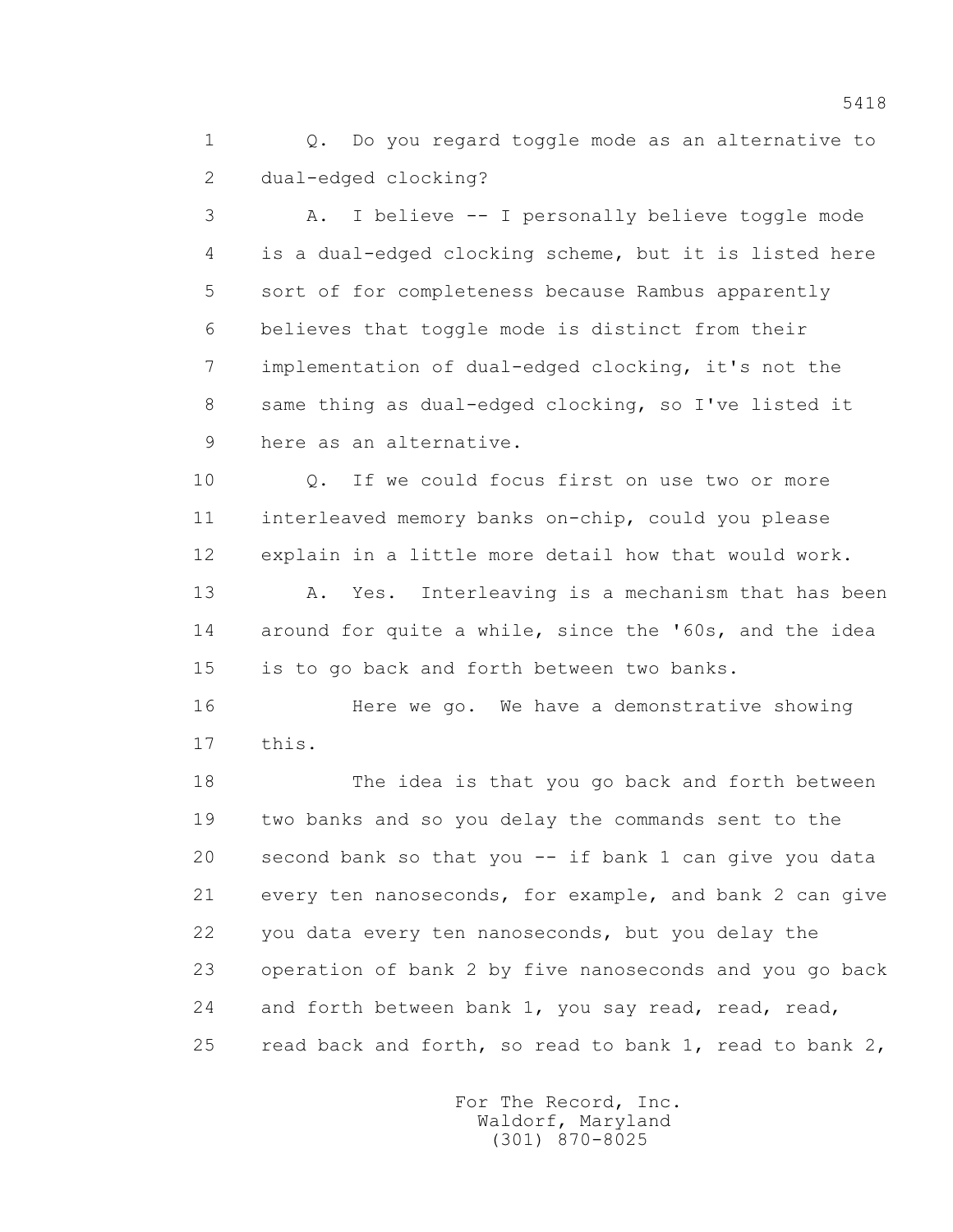1 read to bank 1, read to bank 2, every five nanoseconds, 2 then in effect you're getting data every five 3 nanoseconds, whereas each bank is only giving you data 4 every ten nanoseconds, so you are doubling the 5 bandwidth of the part without having to double the 6 bandwidth of a single bank.

 7 And as this -- the illustration on the left 8 shows, here's one implementation where on the DRAM chip 9 you would have two banks and you would send them both 10 the same clock signal, you would send them both the 11 same command signal, only to the second bank on the 12 chip you would insert the delay of half a cycle.

13 0. Let the record reflect that the witness is 14 referring to a slide entitled Interleave On-Chip Banks 15 that will be marked as DX-89.

 16 Now, Professor Jacob, there are two separate 17 diagrams on DX-89. What's represented by the two 18 separate diagrams?

19 A. Well, the second diagram is another 20 implementation of essentially the same thing where 21 your interleaving the banks is also on the DRAM chip, 22 but the way that you get the delayed clock signal 23 would be, rather than having the DRAM being 24 responsible for delaying the clock signal to the 25 second bank, the memory controller would be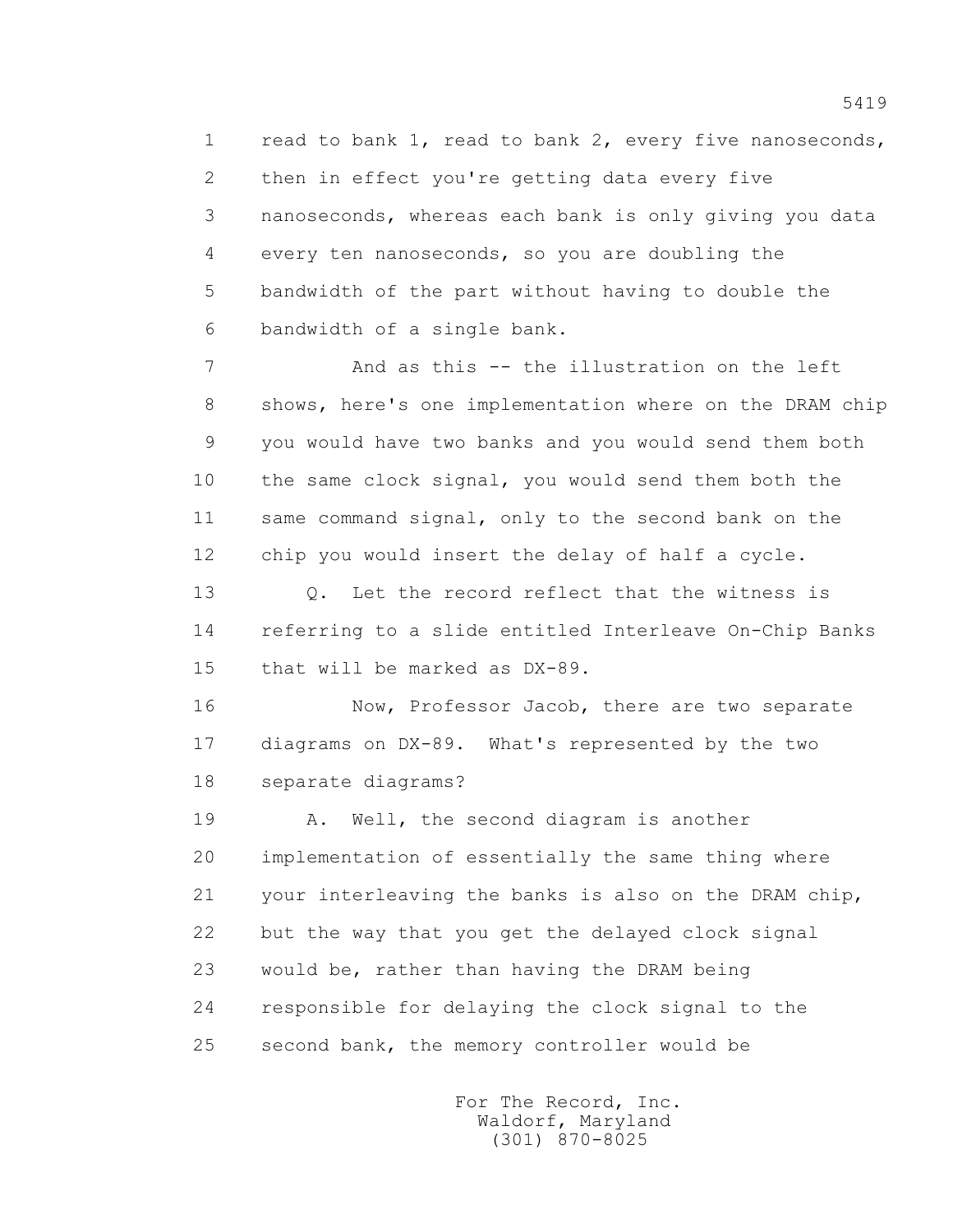1 responsible for delaying the clock to the second bank, 2 but what this would require would be two clock signals 3 sent to the DRAM chip, so this would double the number 4 of clock signals to the DRAM chip between the memory 5 controller and the DRAM, so it would be doubled from 6 one to two. So each bank would have its own separate 7 clock.

8 Q. Apart from that difference, is there any 9 fundamental distinction between the way that the 10 diagram on the left side of DX-89 would operate as 11 opposed to the way the diagram on the right side of 12 DX-89 would operate?

13 A. No. They would be the same.

14 Q. Now, can you please explain what, if any, 15 would have been the advantages had JEDEC chosen to 16 interleave on-chip banks rather than using dual-edged 17 clocking?

18 A. Well, you would have -- rather than having a 19 dual-edged clocking scheme, you'd have a single-edged 20 clocking scheme, which means that your design of the 21 clock is significantly simpler.

 22 In a dual-edged clocking scheme you have data 23 transitioning on both edges of the clock, and so to 24 have data being sent across the bus at a regular rate, 25 then your clock needs to be very symmetric. Your duty

> For The Record, Inc. Waldorf, Maryland (301) 870-8025

5420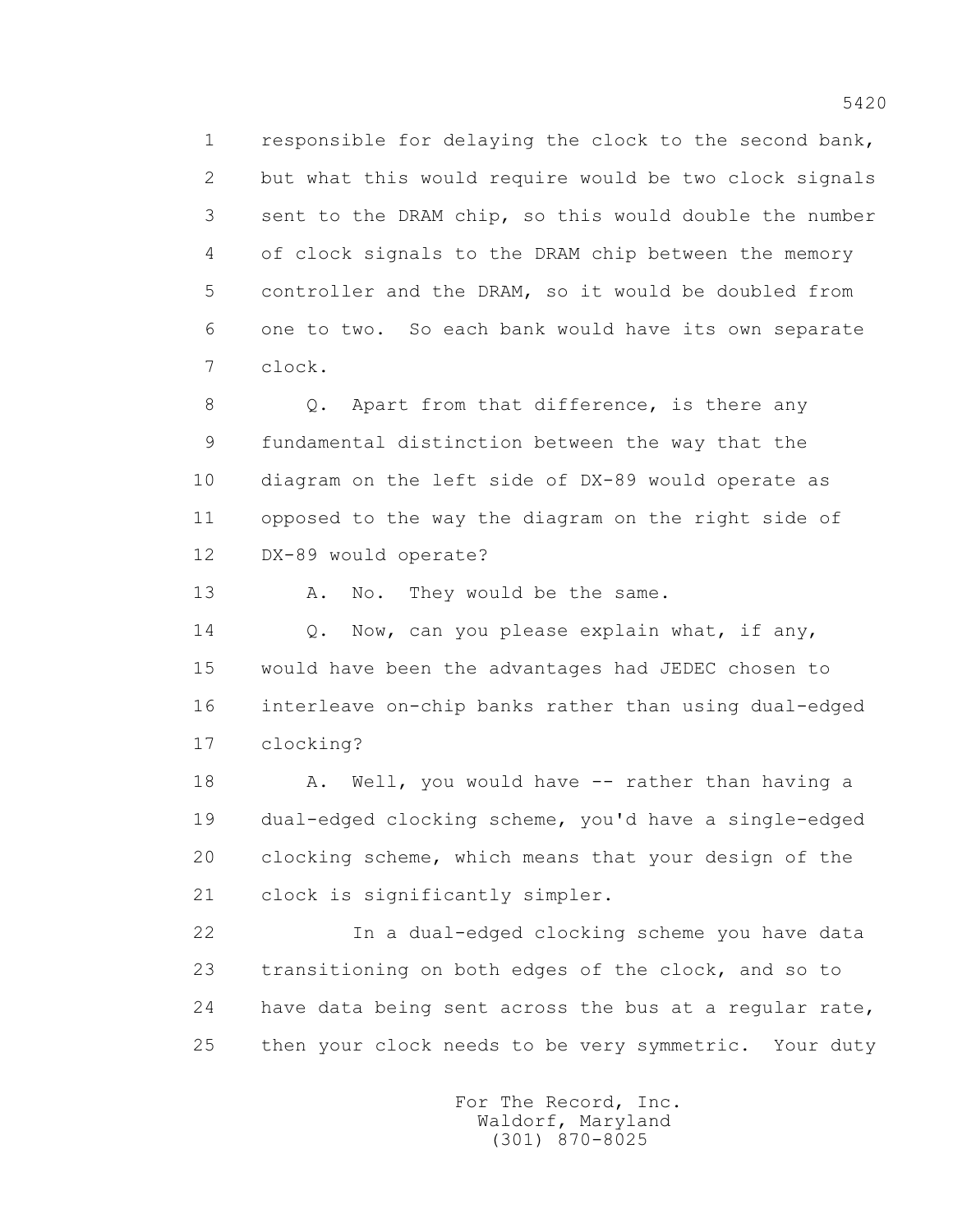1 cycle needs to be very close to 50 percent and your 2 rise time and fall time of the clock needs to be -- 3 those two need to be very symmetric. They need to be 4 equal. So you have to have a very, very symmetric 5 clock signal, a very regular shape, a very even shape. 6 Whereas for a single-edged clocking scheme, 7 which is what you could use in both of these examples, 8 for a single-edged clocking scheme, your edge rates, 9 meaning the rise time and the fall time, need not be 10 the same and your duty cycle need not be 50 percent. 11 And you still get, you know, very good behavior. 12 So it's simpler to design a single-edged clock 13 than it is to design a clock with a dual-edged clocking 14 scheme. 15 Q. I believe you have another demonstrative that 16 may help to explain that. 17 A. Oh, okay. 18 Q. If we could bring up the slide entitled Duty 19 Cycle and Slew Rates. 20 A. Thank you. 21 O. And we'll label this as DX-90. 22 Now, you referred in your answer to duty 23 cycle? 24 A. Yes. 25 Q. Can you please explain with reference to DX-90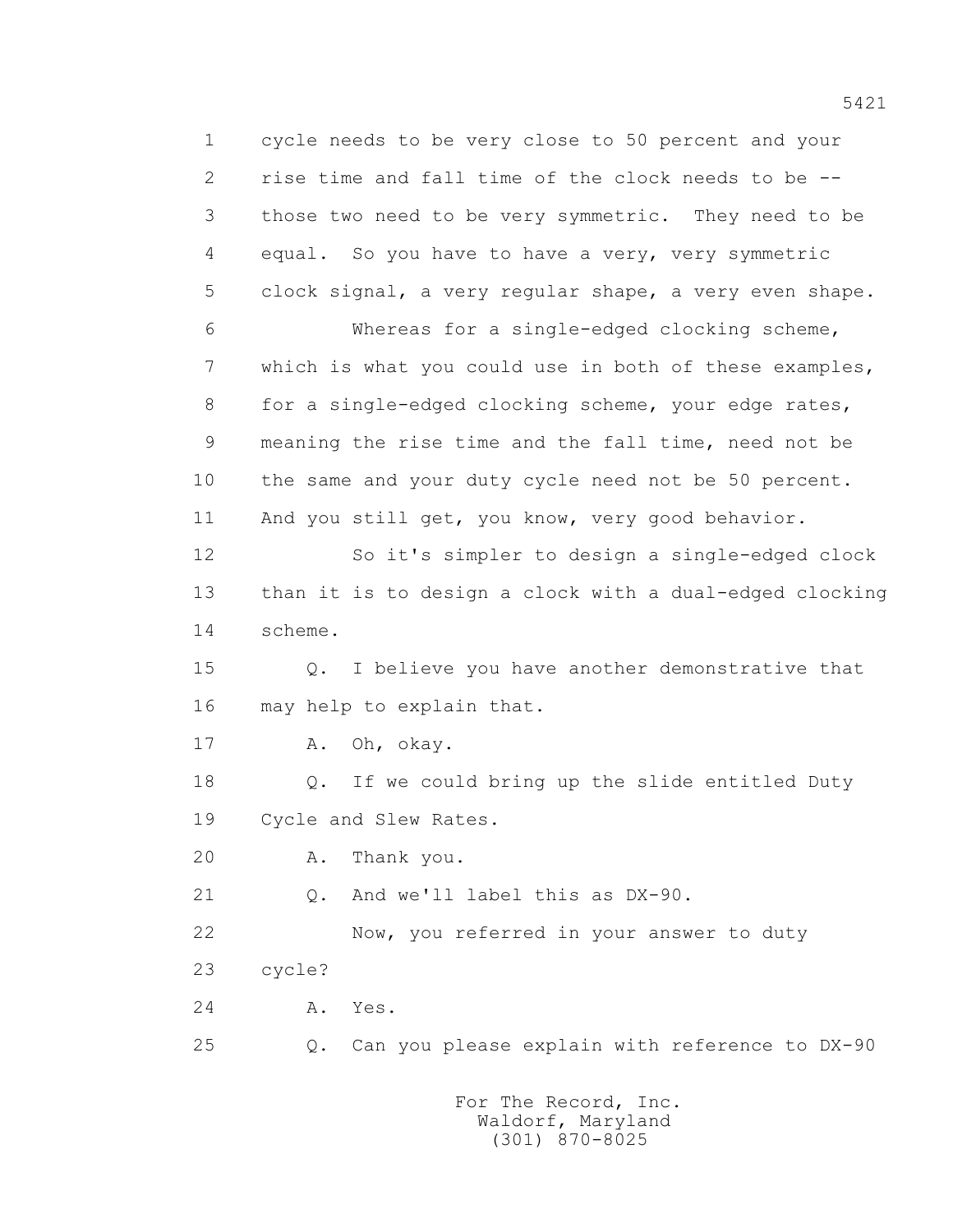1 if it helps what you mean by "duty cycle"?

 2 A. Yes. The duty cycle represents the proportion 3 of time that the clock is high versus the proportion of 4 time that the clock signal is low, so if you have a 5 duty cycle that is 50 percent, that means the clock 6 is -- 50 percent of the time it's high, 50 percent of 7 the time the clock is low.

 8 And for a dual-edged clocking scheme, you need 9 to have something that's very close to 50 percent 10 because otherwise that means that every other piece of 11 data is going to have a shorter window and that makes 12 it harder to design the system.

 13 So that's what's shown in the top figure there. 14 For a dual-edged clocking scheme you have to have the 15 symmetric duty cycle, you have to have something that's 16 close to 50 percent, and the slopes that go up and the 17 slopes that go down need to be rising and falling at 18 the same time for your system to behave well.

 19 Whereas in the bottom figure we're showing the 20 type of clock that could be used to implement a 21 single-edged clocking scheme, and notice that the clock 22 is not nearly as symmetric as the one on top.

 23 For example, we're showing here that the rise 24 time of the clock is relatively fast and the fall time 25 of the clock is relatively slow. That's perfectly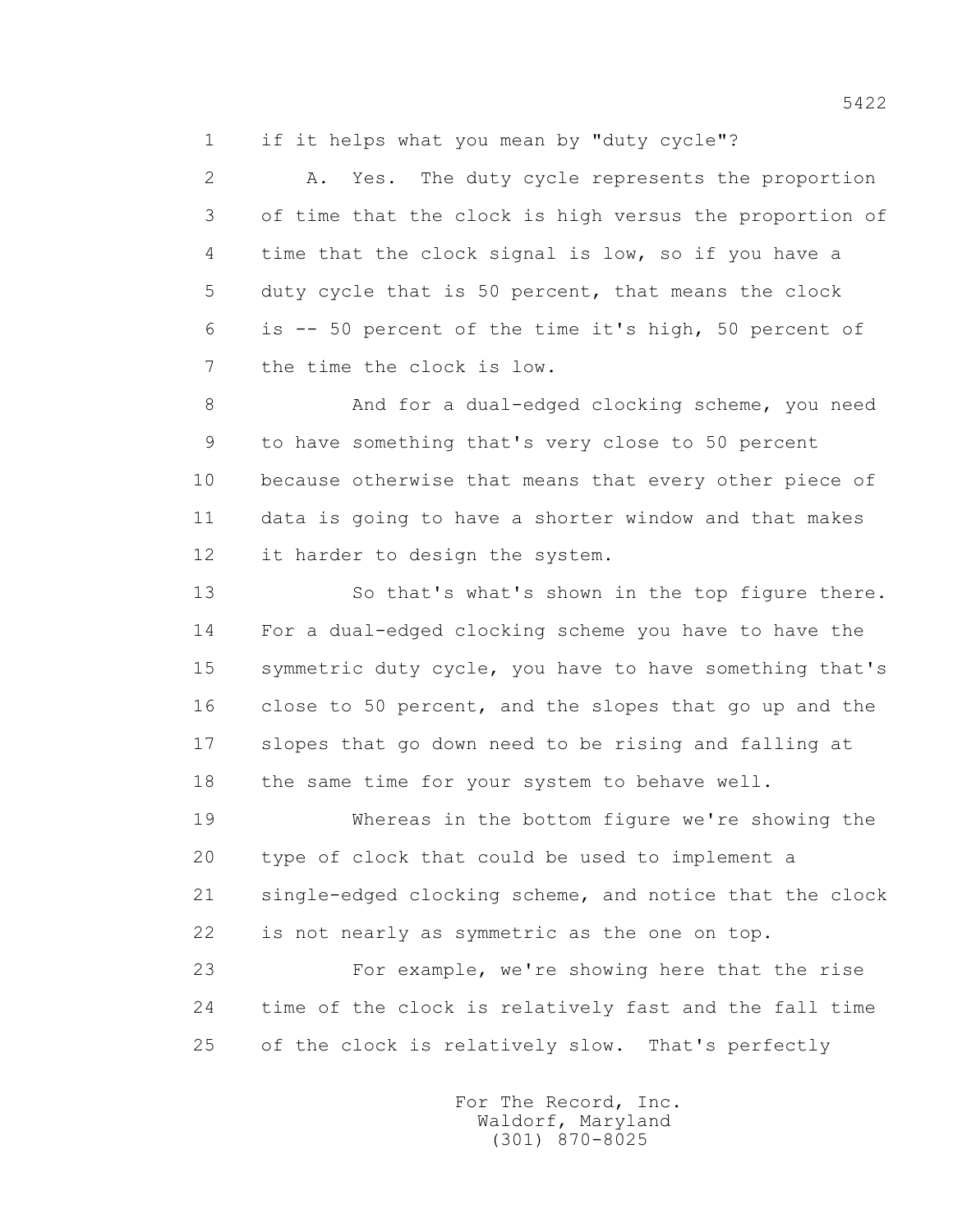1 acceptable for a single-edged clocking scheme. 2 And note that it also shows an asymmetric duty 3 cycle where it's -- the clock period or the clock 4 signal is high for longer than it is low. That's also 5 acceptable in a single-edged clocking scheme, whereas, 6 again, it's -- that type of behavior is much less 7 desirable if you've got a dual-edged clocking scheme. 8 So the top signal is harder to produce; the 9 bottom signal is easy to produce. 10 Q. Professor Jacob, you included an awful lot in 11 that answer. 12 A. Yeah. I'm sorry. 13 Q. I'd like to be certain that we keep the record 14 clear on this. 15 Your demonstrative DX-90 refers to slew rates. 16 Could you please explain what is meant by "slew 17 rates." 18 A. Slew rate corresponds to the rise time and the 19 fall time. That's the slopes of those wires that go up 20 and down. 21 Q. So in other words, the duty cycle is the amount 22 of time above 50 percent -- the amount of time high 23 versus the amount of time low? 24 A. Yes. 25 Q. And the slew rates are the rise slope --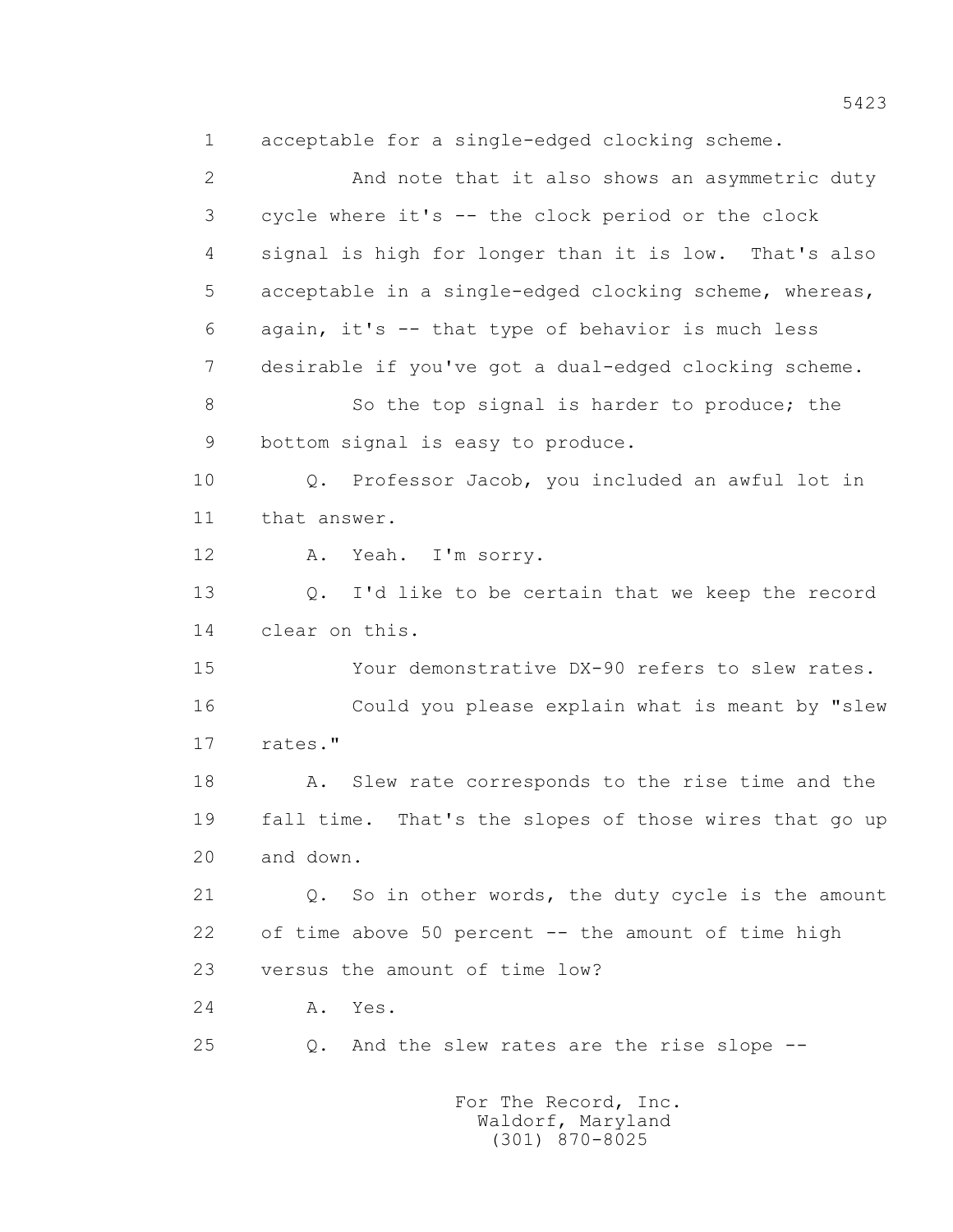1 A. The rise time and the fall time.

2 Q. The rise time versus the fall time?

3 A. Yes.

 4 Q. Now, when you were explaining the potential 5 advantages of interleaving on-chip banks through use of 6 a single-edged clock, you made reference to duty cycle 7 and slew rates.

 8 Could you please explain how the concept of 9 duty cycle and slew rates that you just explained would 10 translate into an advantage for interleaving banks 11 on-chip rather than using a dual-edged clock.

 12 A. Yes. In an interleaved scheme you can use the 13 type of clock that is depicted in the bottom of this 14 figure. You can have a clock that is -- that has 15 asymmetric duty cycle and slew rates. It need not be 16 as clean, pristine, as the clock in the top. You can 17 have -- you can have asymmetric duty cycles and slew 18 rates, whereas that type of behavior is not acceptable 19 in a dual-edged clocking scheme.

 20 Q. And why is it an advantage to be able to use 21 the type of clock illustrated in the bottom portion of 22 DX-90?

 23 A. Because it is much easier to build a clock 24 generation scheme. It's a far simpler circuit, easier 25 to build, easier to test, than it is to build a circuit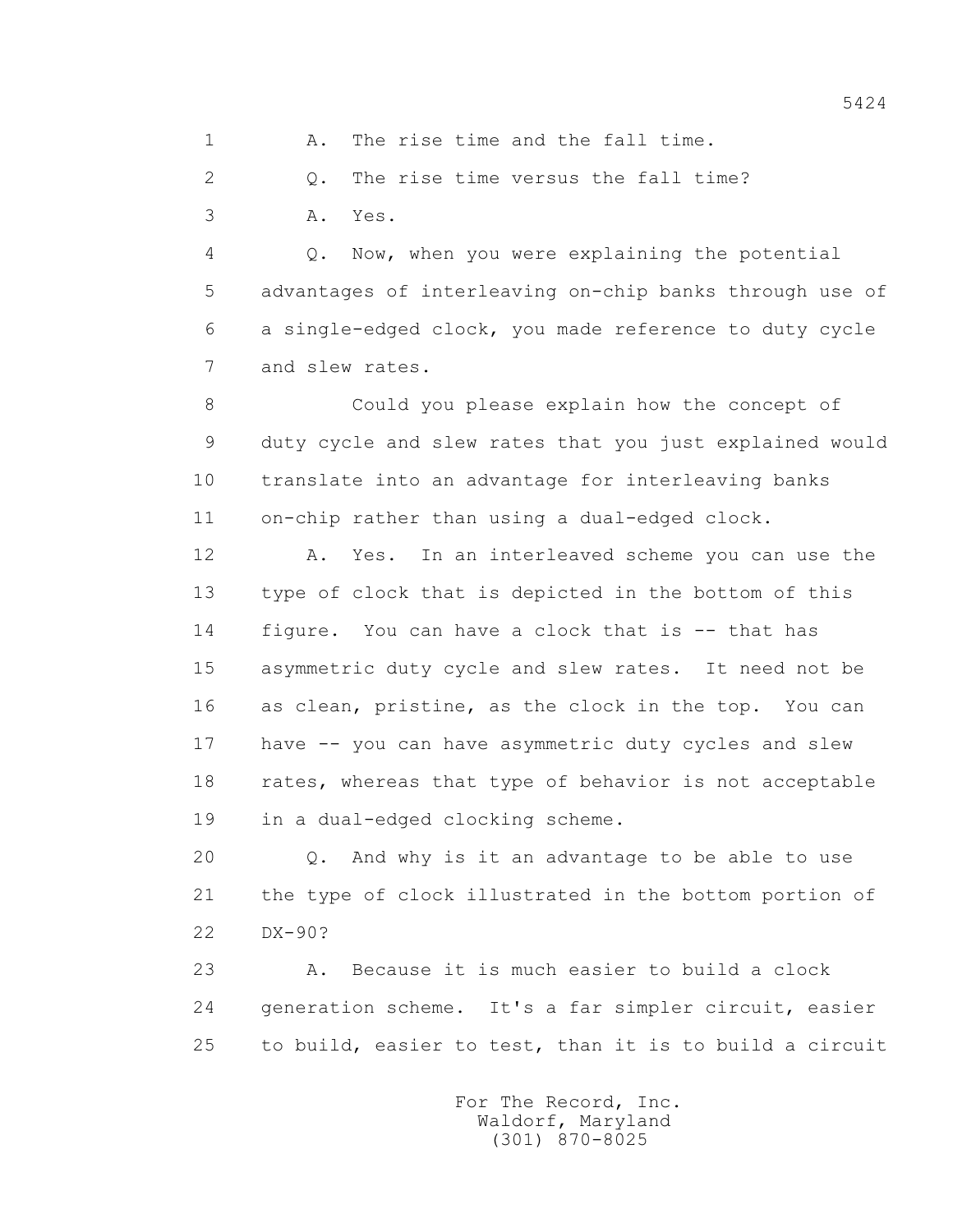1 that produces a perfectly symmetric scheme.

 2 Q. Now, returning to the alternative of 3 interleaving on-chip banks, what, if any, would have 4 been the disadvantages had JEDEC chosen to interleave 5 banks on a chip rather than using dual-edged clocking? 6 A. I don't think there would have been much of a 7 disadvantage. You would have to have the delayed clock 8 and potentially an extra wire if you were going to 9 transmit two clocks, but -- so perhaps an increase in 10 the cost. 11 0. So in other words, with reference to DX-89, if 12 you were to do the implementation depicted on the 13 right-hand side, would that might require the extra 14 clock wire? 15 A. Yes. It would require an extra pin on the DRAM 16 and an extra wire. 17 And on the left-hand side it would require an 18 extra delay element on the DRAM. 19 Q. And how significant would those disadvantages 20 have been? 21 A. Not very. 22 Q. Okay. If we can turn to your next 23 alternative, if we can go back to the slide DX-88, 24 which was the slide entitled Alternatives to Dual-Edged 25 Clocking.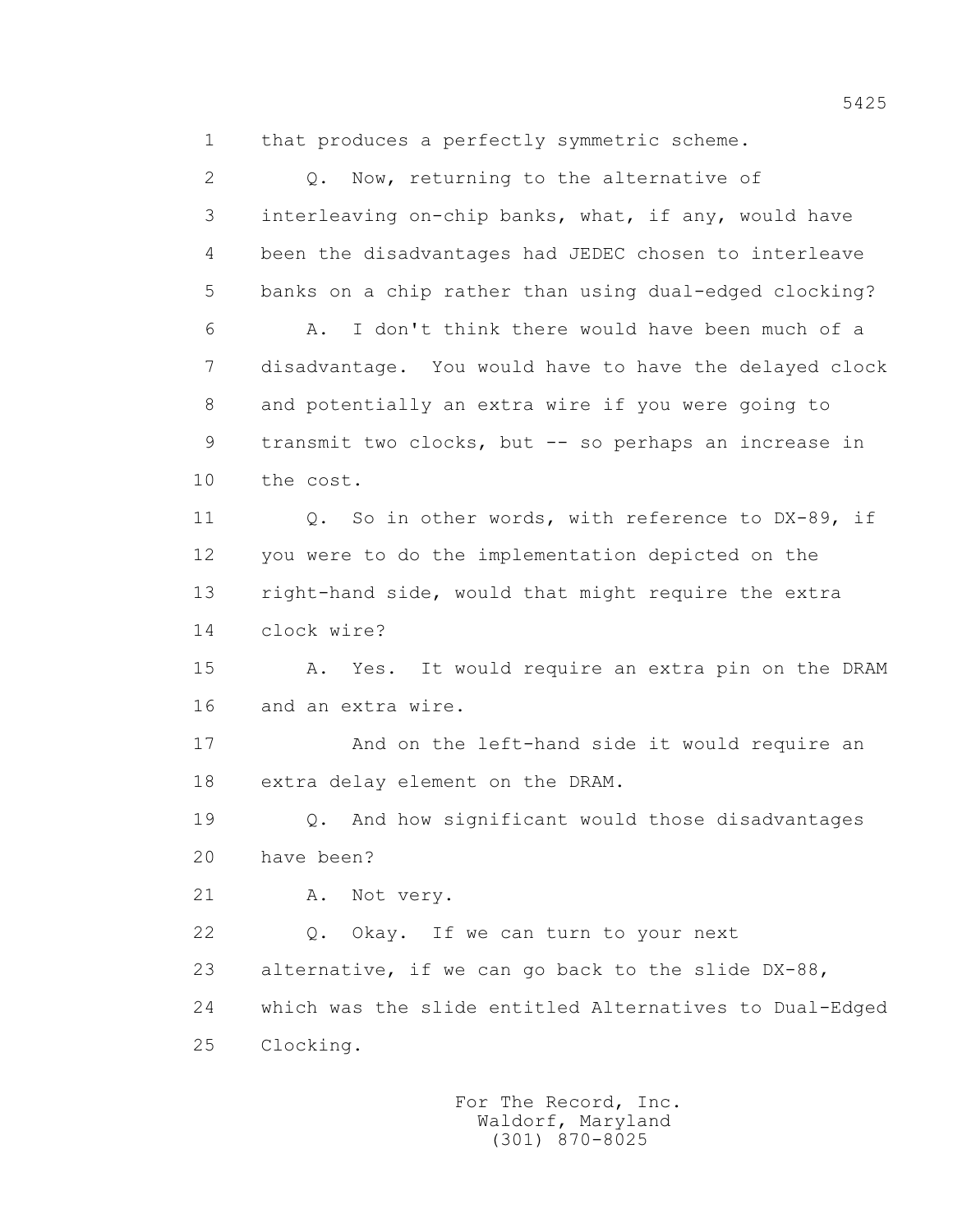1 Number 2 here is interleave banks on the 2 module. Can you please explain what you mean by that 3 alternative?

 4 A. Yes. This is similar to interleaving the banks 5 on-chip except that rather than interleaving banks that 6 are on-chip, you would have individual banks on the 7 chip, one bank on-chip, for example, but you would 8 interleave different chips on the memory module so that 9 on your memory module you would have one logical 10 bank -- we'll call it a rank -- and you would have 11 another logical bank and you would interleave back and 12 forth between, say, bank 1 or, rather, rank 1 and 13 rank 2 on that module in a similar fashion with, you 14 know, two clock signals.

 15 Q. Do you have a demonstrative that helps 16 illustrate this?

17 A. Yes, I do.

 18 Q. We can now pull up the demonstrative with the 19 title Interleave On-Module Ranks and we'll label this 20 as DX-91.

 21 Now, can you please explain what is depicted in 22 DX-91?

 23 A. Yes. This depicts the scenario that I just 24 described where you have two logical ranks of memory on 25 your module, so each of those white boxes that are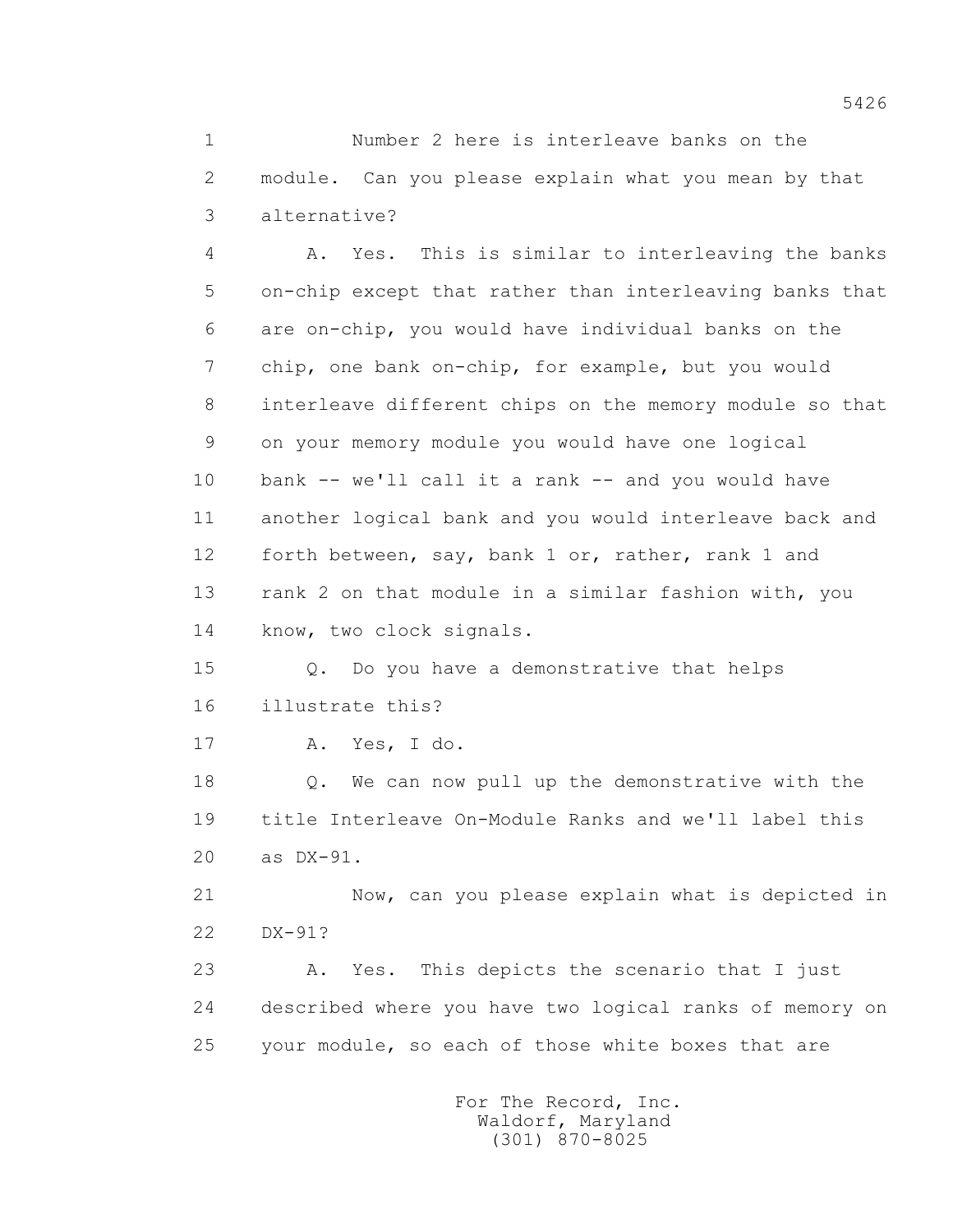1 pointed to by rank 1 and rank 2, four of those white 2 boxes, each of those white boxes represent a DRAM chip, 3 so this would be a module that has four DRAM chips on 4 it logically partitioned into rank 1 and rank 2, and 5 you would interleave between rank 1 and rank 2 so that 6 the same command would be sent to each of those ranks, 7 but the clock signal would be delayed to rank 2 with 8 respect to rank 1 so that rank 2 would operate just a 9 fraction of a second behind rank 1, therefore toggling 10 back and forth between rank 1 and rank 2 when you were 11 handling data.

12 And as shown in this picture, the delay 13 mechanism could be on the module, or as mentioned in 14 the bottom of the figure, you could have two clock 15 signals where the delay mechanism is on the memory 16 controller. That would require an extra connector on 17 the module and an extra wire connecting the memory 18 controller to the module.

19 Q. Now, what, if any, would have been the 20 advantages had JEDEC chosen to interleave on-module 21 ranks rather than use dual-edged clocking?

 22 A. It simplifies the design of the DRAM. You 23 don't have to move to higher bandwidths coming off the 24 DRAM itself and you achieve that bandwidth at the 25 module level instead.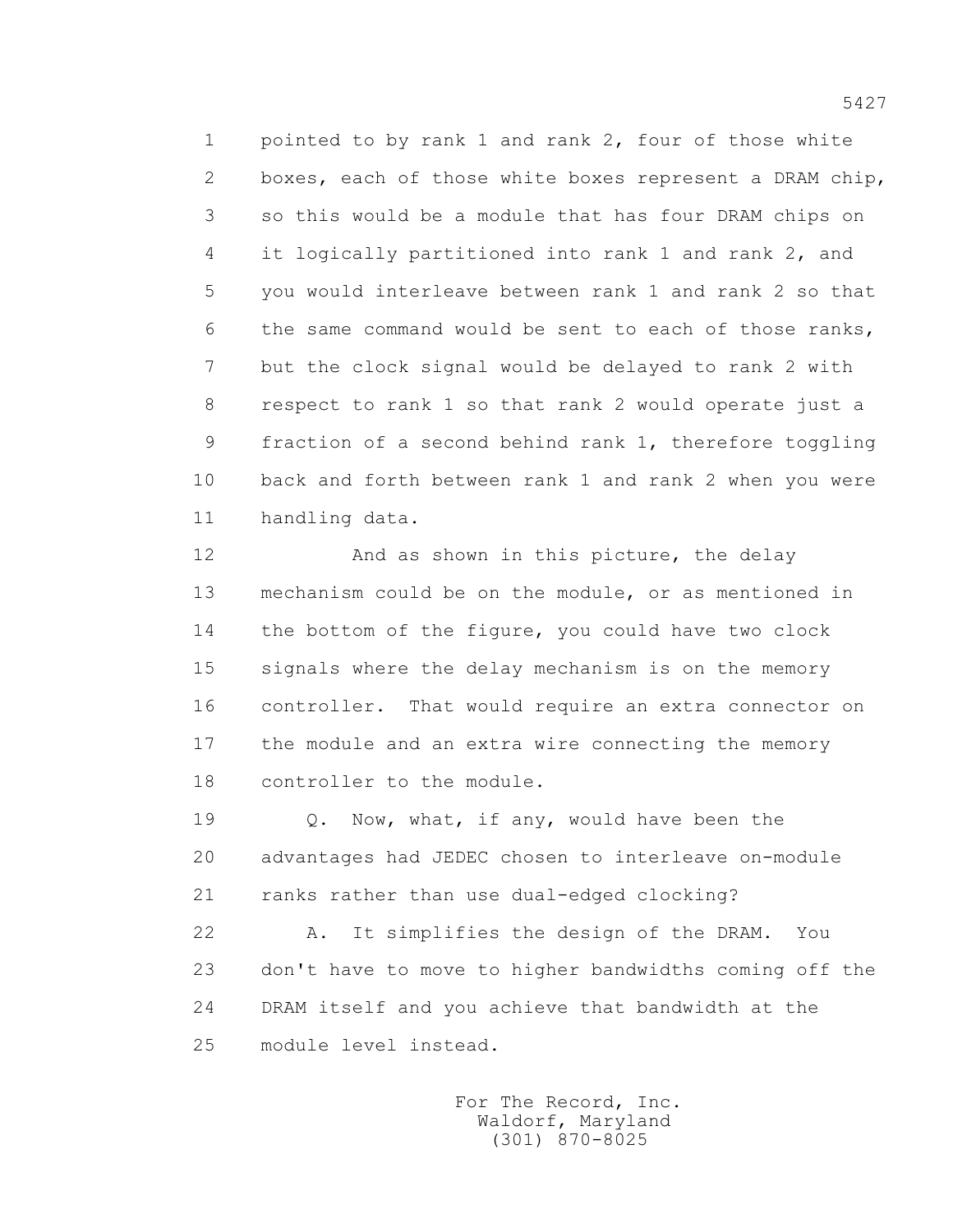1 0. And what, if any, would have been the 2 disadvantages had JEDEC chosen to use interleaving of 3 on-module ranks rather than dual-edged clocking?

 4 A. Well, it pushes the complexity out of the DRAM 5 onto the shoulders of the module designer so that now 6 your module, for instance, would have to have an extra 7 clock line or would have to have that delay element 8 that's pictured in the figure, so it would complicate 9 the module slightly.

 10 Q. By the way, going back to the advantages of 11 using interleaving on-module ranks, would this 12 alternative also permit use of a clock signal that 13 does not have a close to perfect duty cycle or slew 14 rate?

 15 A. Yes. Yes. This is similar to the interleaving 16 on-chip banks where you would be able to use one of 17 those -- a single-edged clocking scheme where you would 18 not have to have a perfect 50 percent duty cycle and 19 you would not have to have matching rise times and fall 20 times and you would not have to have as perfect a clock 21 signal as you would have to have if you did a 22 dual-edged clocking scheme.

 23 Q. If we could pull back up DX-88, which was the 24 slide entitled Alternatives to Dual-Edged Clocking. 25 And if we could turn next to the third of the

> For The Record, Inc. Waldorf, Maryland (301) 870-8025

5428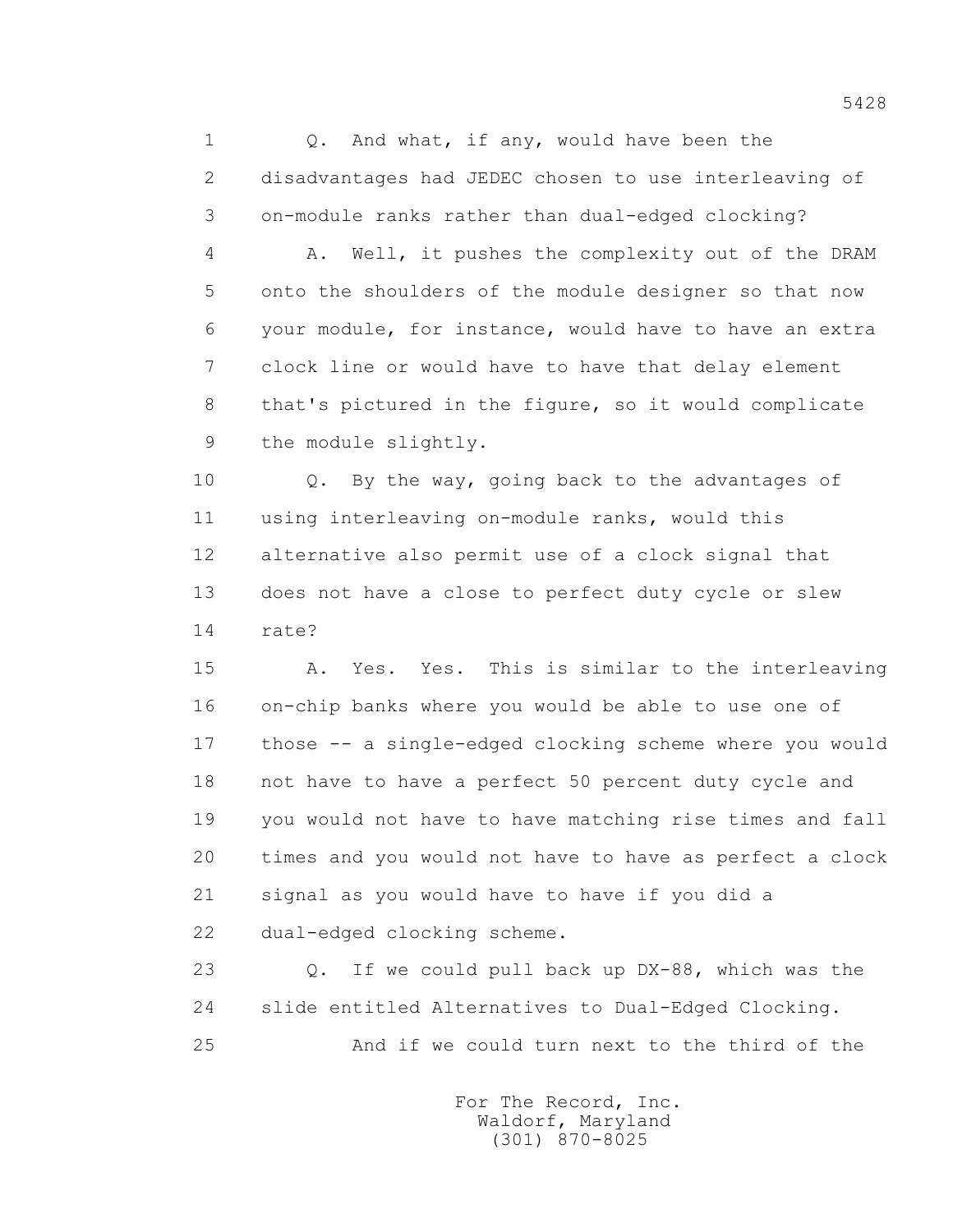1 alternatives that you've identified, increase the 2 number of pins per DRAM.

 3 Can you please explain how increasing the 4 number of pins per DRAM could increase the speed of 5 transferred data?

 6 A. Yes. The idea of dual-edged clocking is to, 7 for example, double the bandwidth of the part by 8 doubling the pin bandwidth, meaning having the data pin 9 transition at twice the rate previously without having 10 to increase the speed of the clock.

 11 Alternatively, you could get the same bandwidth 12 out of the part by simply doubling the number of data 13 pins and going with a single-edged clocking scheme and 14 you would not have to increase the clock speed at all. 15 You would also not increase the data pin speed at all. 16 You would simply increase the number of data pins. You 17 would achieve the same bandwidth without having to 18 increase the speed.

19 Q. In order to double the rate of data transfer, 20 would it be necessary to double the total number of 21 pins in the DRAM?

22 A. No, it would not.

 23 Q. What pins or what number of pins would have to 24 be increased?

25 A. You would have to -- for example, if you wanted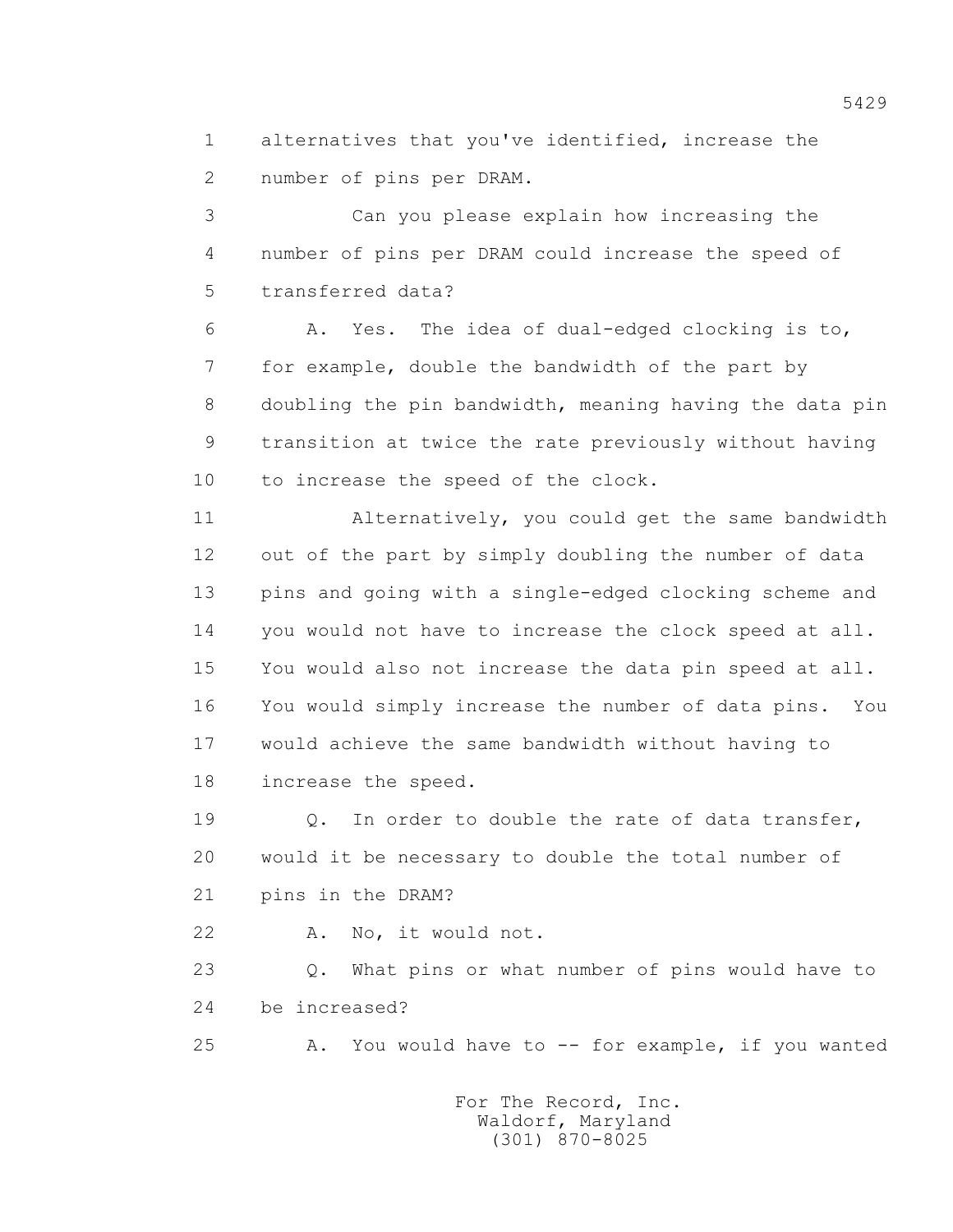1 to double the bandwidth of the part, you would have to 2 double the number of data pins and then you would have 3 to increase the number of power and ground pins to 4 support the new data pins that were added.

5 Q. What about command pins?

 6 A. No. The number of command pins and address 7 pins would remain the same.

 8 Q. Now, what, if any, would have been the 9 advantages had JEDEC chosen to increase the number of 10 pins per DRAM rather than using a dual-edged clock?

 11 A. Again, you could retain the use of the 12 single-edged clocking scheme, which means that you 13 could use a far simpler clock circuit design. It would 14 mean that your signals are transitioning at a slower 15 rate than, for instance, a DDR-type interface, so 16 rather than having a 200-megabit-per-second data pin, 17 now you stick with a 100-megabit-per-second data pin, 18 so the power of the DRAM actually goes down 19 comparatively.

20 Let's see. That's it.

 21 Q. And what, if any, would have been the 22 disadvantages had JEDEC chosen to increase the number 23 of pins rather than using a dual-edged clock? 24 A. Well, it would be the cost of increasing the 25 number of pins, the number of pads and receivers on the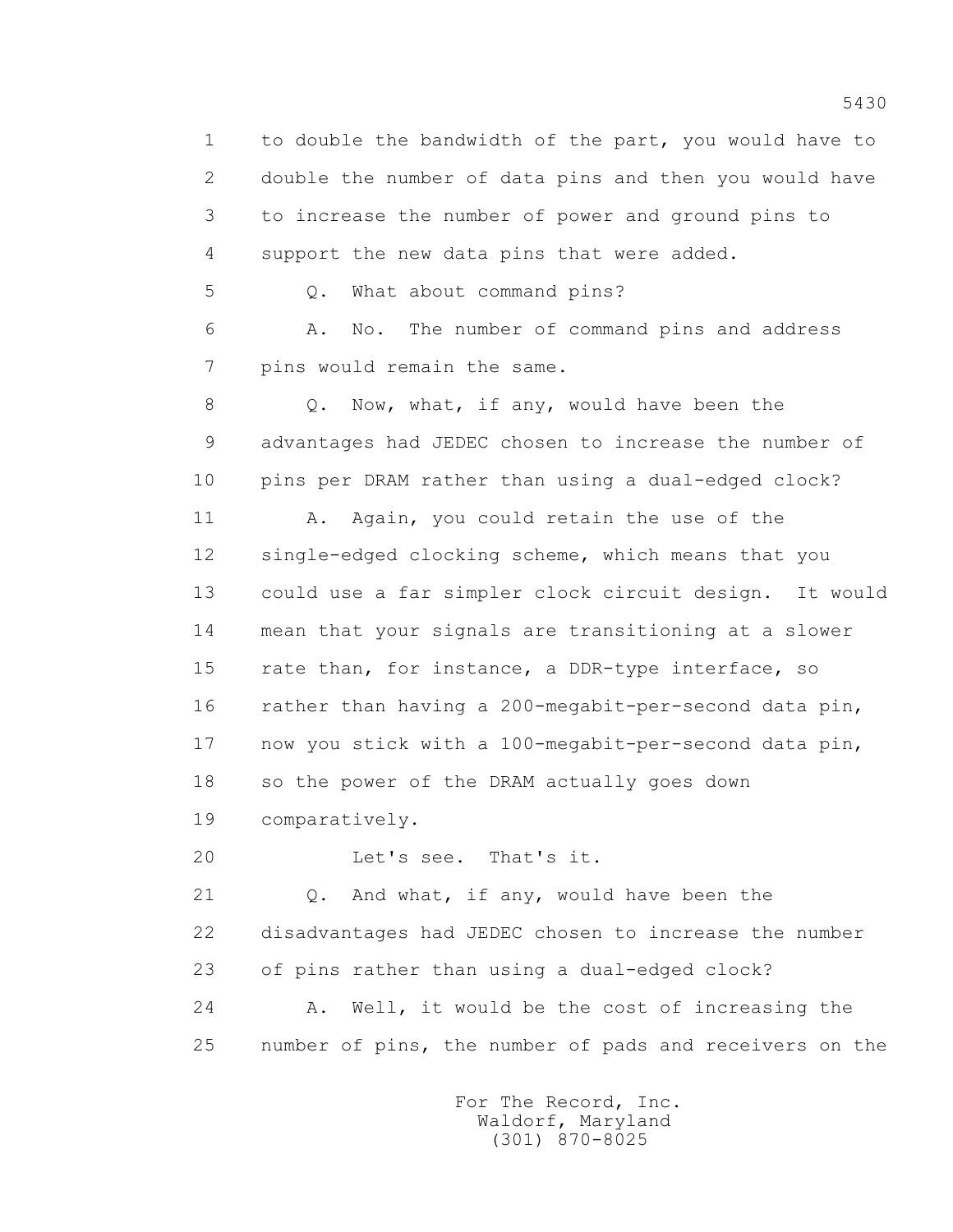1 DRAM, so it would increase the size of the DRAM die. 2 It would increase the size of the package and therefore 3 the cost of the die and the cost of the package. And 4 it would potentially increase the noise in the DRAM, 5 but you would have more pins to spread that noise 6 around, so it would be a net balance.

 7 Q. Now, the next alternative that you identify is 8 increase the number of pins per module. Can you please 9 explain what that concept is?

 10 A. That is the same general idea as the previous 11 one, except now you push the bandwidth issue out to the 12 module level so that you don't increase the DRAM's 13 bandwidth at all, you don't increase the number of pins 14 on the DRAM, you don't increase the speed of the DRAM, 15 so you can use the same width of the DRAM as before in 16 a single-edged clocking scheme, but you have a wider 17 memory bus between the memory controller and the 18 module.

 19 Q. Now, would this require more DRAMs to be 20 mounted on the module?

21 A. No, it would not.

 22 Q. Now, would this alternative have required any 23 differences in the design of the DRAMs?

24 A. No, it would not.

25 Q. What, if any, would have been the advantages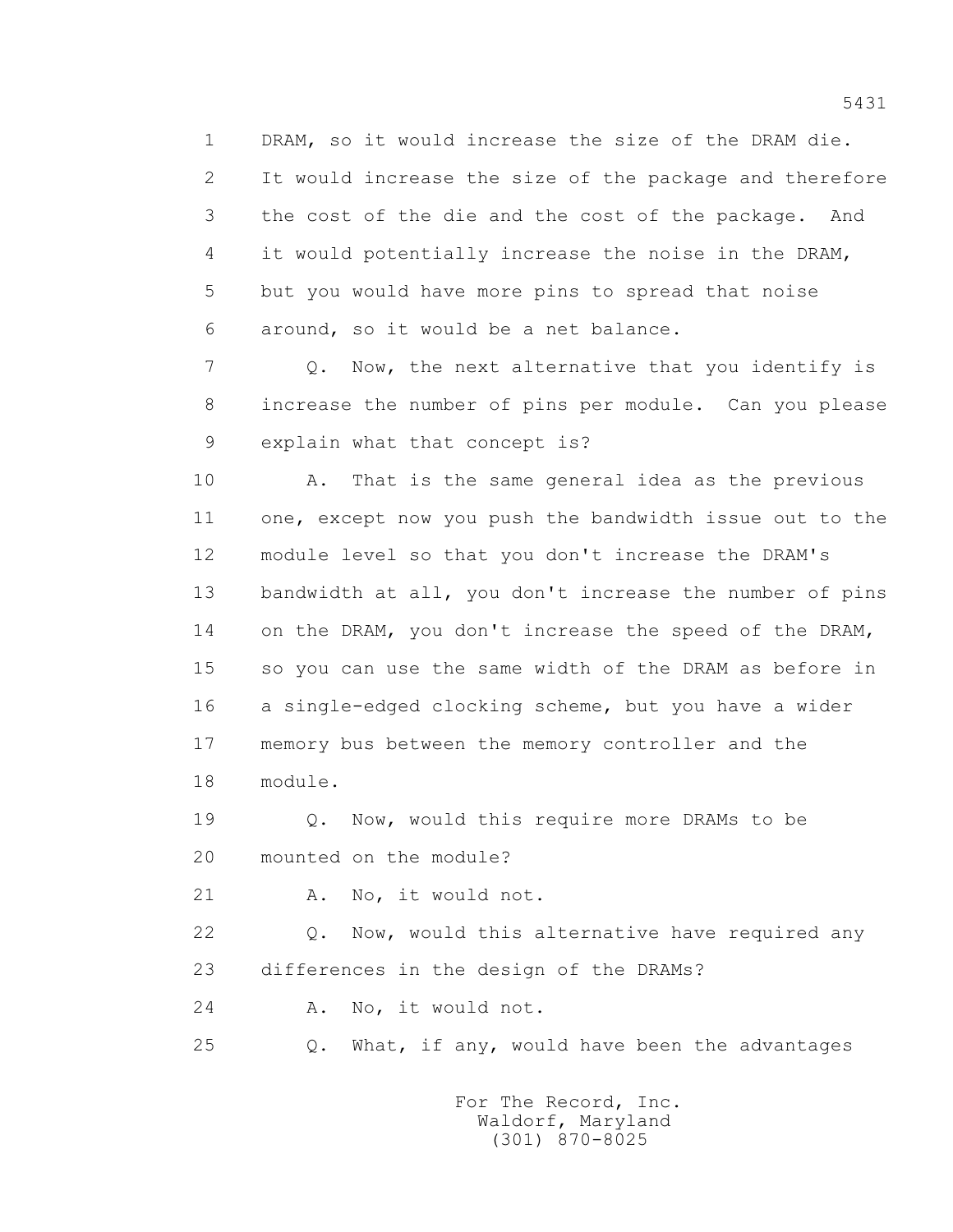1 had JEDEC chosen to increase the number of pins per 2 module rather than using a dual-edged clock?

 3 A. It's a very simple mechanism as far as the DRAM 4 is concerned because you don't have to use a dual-edged 5 clock, you don't have to have the DRAM pins 6 transitioning at twice the rate, so it's a far simpler 7 design, it's a far cheaper design to build and test. 8 And -- so yes, the noise and the energy levels are 9 reduced compared to a DDR part.

10 Q. Now, what, if any, would have been the 11 disadvantages had JEDEC chosen to increase the number 12 of pins per module rather than using a dual-edged 13 clock?

14 A. The -- well, now, the onus of producing 15 bandwidth is pushed out to the module level which has 16 implications for your motherboard design. Your module 17 now has to have a larger number of data pins connected 18 to your memory controller.

 19 Currently, you've got a lot of connectors on 20 the module already. You've got -- modules already have 21 two ranks of DIMM -- two ranks of memory on them, so 22 you've got, you know, typically several hundred pins, 23 288 pins, connectors on it, so you would just use -- 24 basically, instead of having a two-sided DIMM, you 25 would create a big fat SIMM and gang together this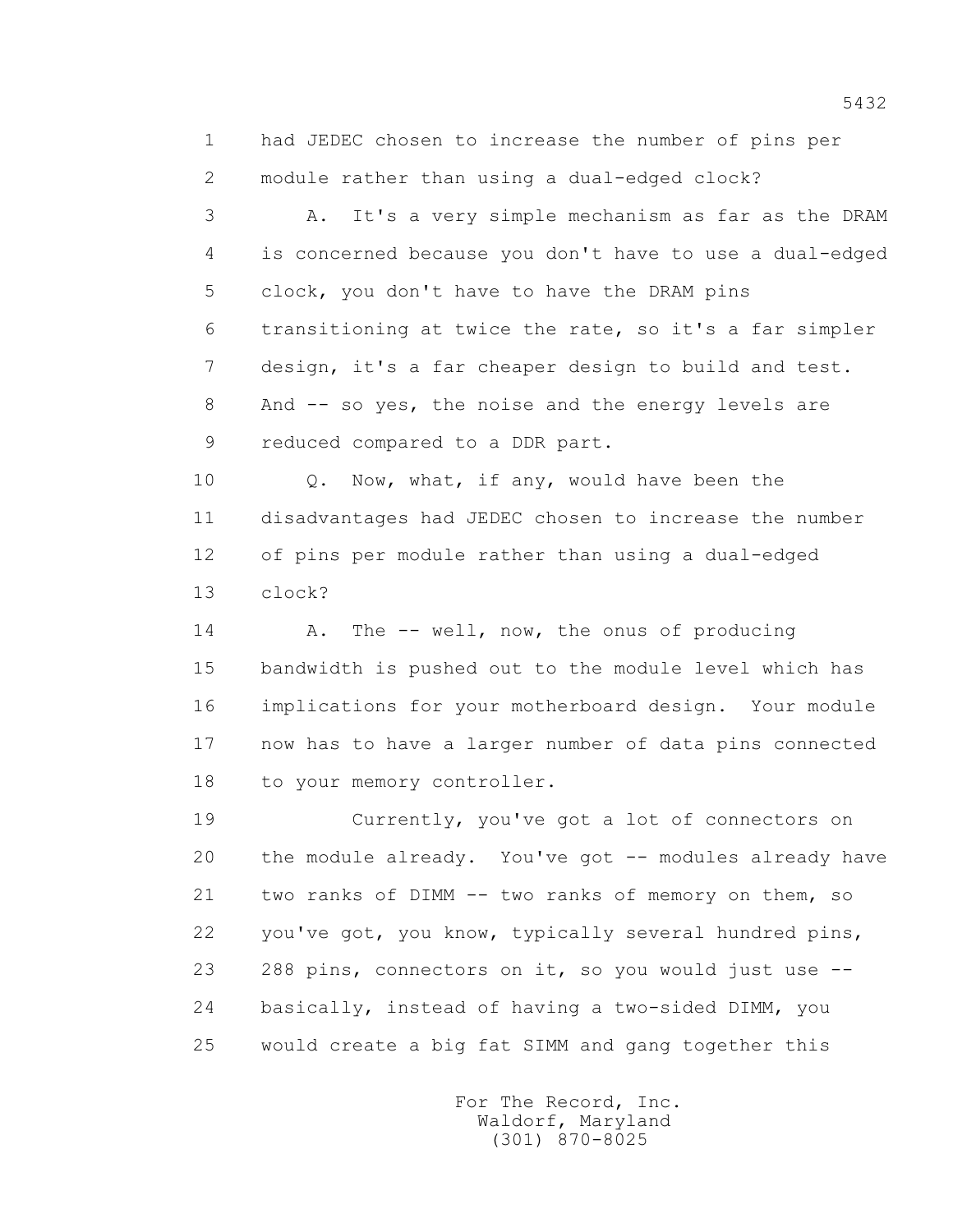1 thing and have 128 bits of data coming off of the 2 module, and this would require 128 wires on your 3 motherboard and 128 data pins on your memory 4 controller. 5 So it would increase the cost of your memory 6 controller and your motherboard but not necessarily the 7 cost of the memory module. 8 Q. If we can turn to the next alternative, double 9 the clock frequency. 10 Now, what do you mean by "double the clock 11 frequency"? 12 A. That means using a single-edged clocking 13 scheme and simply doubling that clock, at least for 14 read commands, and doubling the data bandwidth as 15 well. 16 Q. Can you explain in a bit more detail how this 17 alternative would work? 18 A. Yes. It would be similar to a DDR system of 19 today except that the data strobe, for example, would 20 run at twice the frequency that it runs at now. 21 Q. This example, would this require any increase 22 in the speed or frequency of command signals? 23 A. No, it would not. You would still send your 24 command and addresses at the same rates that you send 25 them now. The only thing that would change would be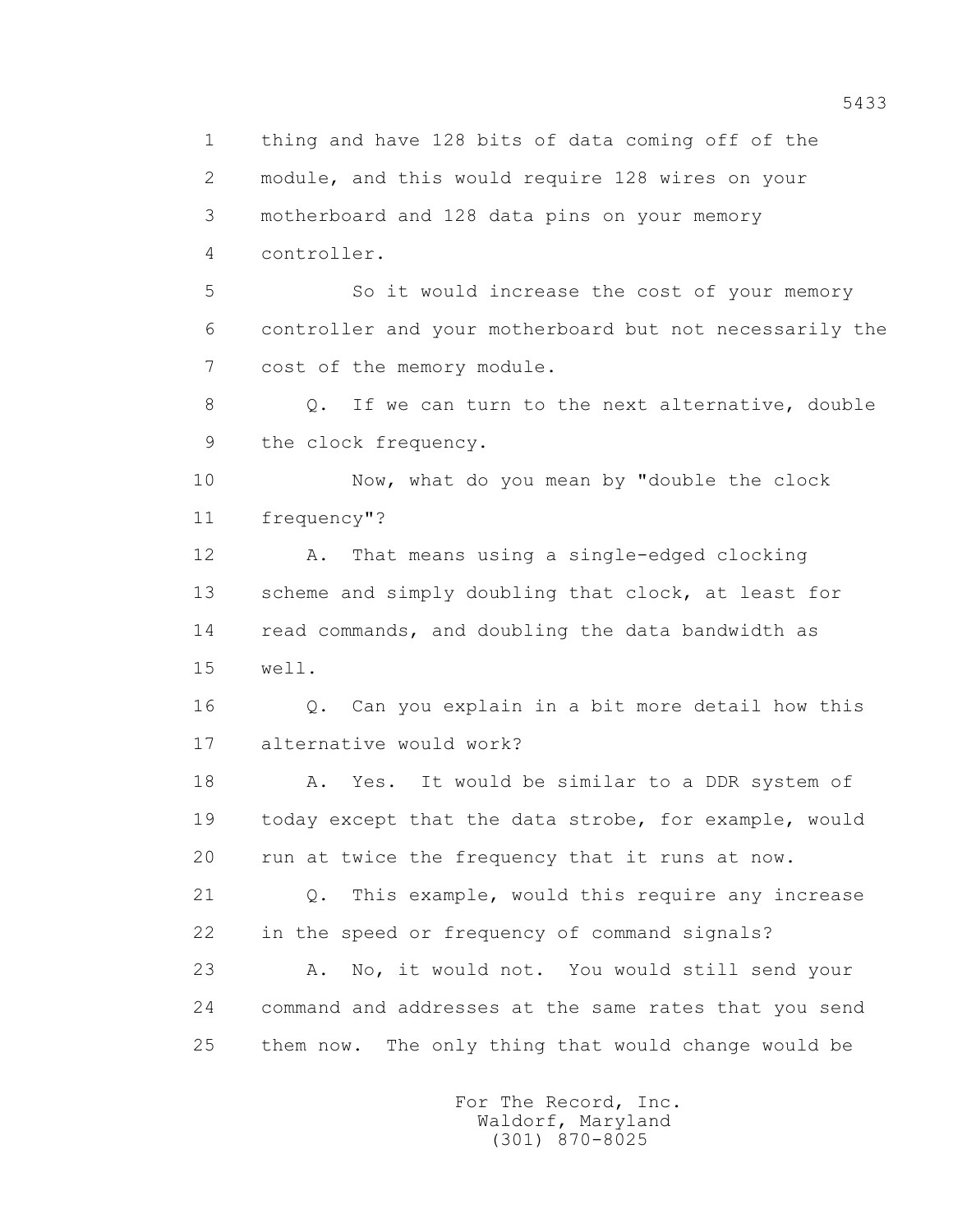1 the data rate and it would be similar to or, rather -- 2 I'm sorry.

 3 The only thing that would change would be the 4 clock frequency that accompanies your data 5 transmission. Your data rates would be the same as in 6 DDR parts of today, but your clock frequency would be 7 twice what it is.

 8 Q. Now, what, if any, would have been the 9 advantages of running a single-edged clock at twice the 10 frequency rather than using a dual-edged clock?

11 A. The advantages include the fact that you have 12 the single-edged clock versus a dual-edged clock, 13 meaning that the edge rates need not be symmetric, the 14 duty cycle need not be 50 percent, and it gives you 15 those extra edges per data packet that are not present 16 in a dual-edged clocking scheme, you have an edge to 17 transmit data as well as another edge to receive data, 18 whereas in a dual-edged clocking scheme you only have 19 an edge to drive data or you have an edge to receive 20 data, but you don't have both.

21 Q. Now, what, if any, would have been the 22 disadvantages had JEDEC chosen to double the frequency 23 of a single-edged clock rather than using a dual-edged 24 clock?

25 A. You have a clock signal that is transitioning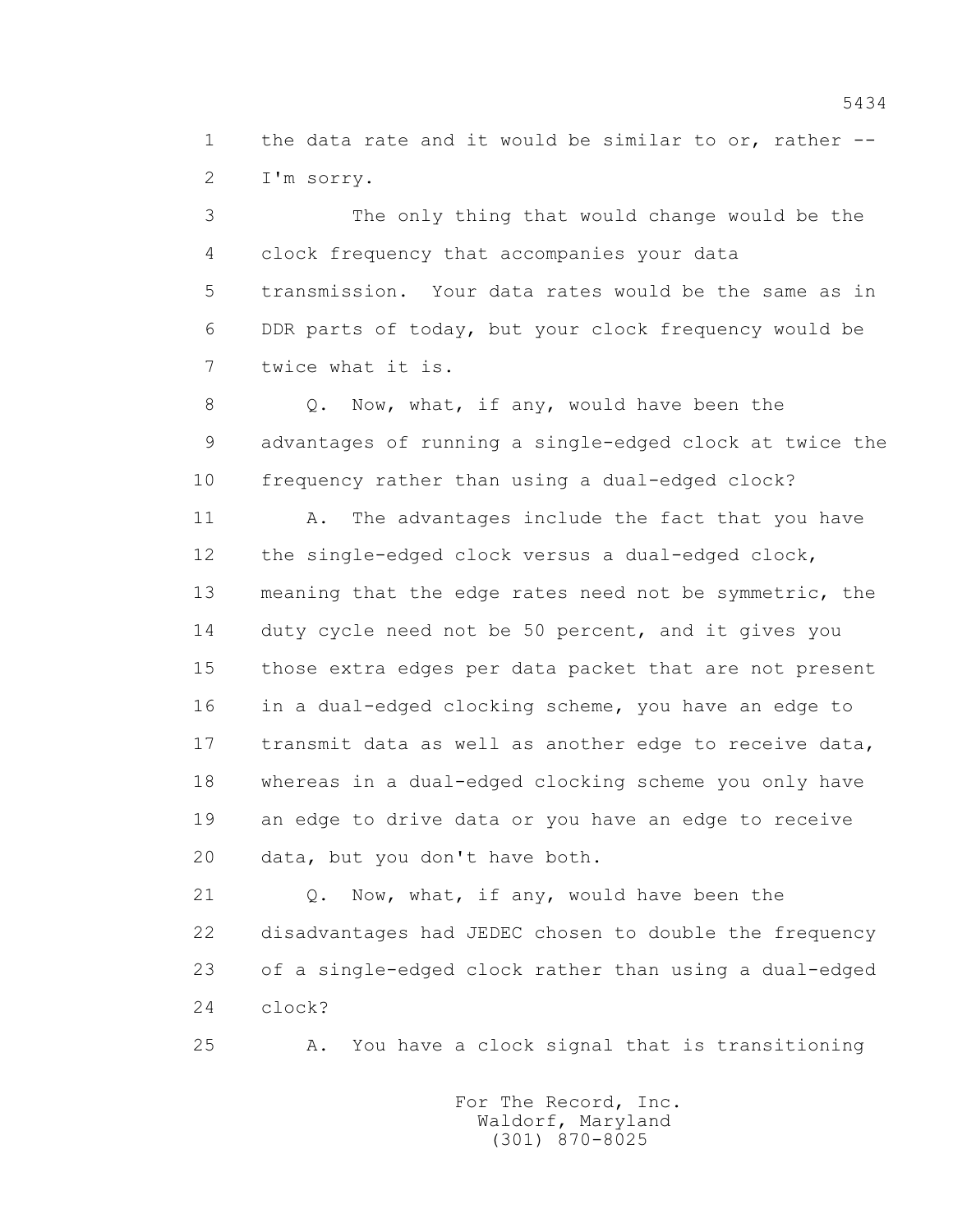1 at twice the rate of present, of present systems, which 2 means it would be burning twice as much power as 3 present systems.

 4 Q. Turning to the next alternative, you've listed 5 use simultaneous bidirectional I/O drivers.

 6 Can you explain, first of all, what is an I/O 7 driver?

8 A. This is the circuit on the DRAM that is 9 responsible for reading and writing data on the data 10 bus.

 11 Q. What is a simultaneous bidirectional I/O 12 driver?

 13 A. This is a signaling scheme that has been around 14 for a while. It's a scheme that allows a reader and a 15 writer to exist on the bus at the same time where the 16 reader and writer are communicating, for example, a 17 memory controller and an individual DRAM, they can be 18 sending data to each other simultaneously and that 19 would not represent a bus conflict, whereas in the 20 signaling protocols that we use today in DRAM systems, 21 if two -- if the memory controller and the DRAM tried 22 to write to the bus at the same time, that would 23 represent a bus conflict.

 24 Q. Can you please explain how using a simultaneous 25 bidirectional I/O driver could increase the effective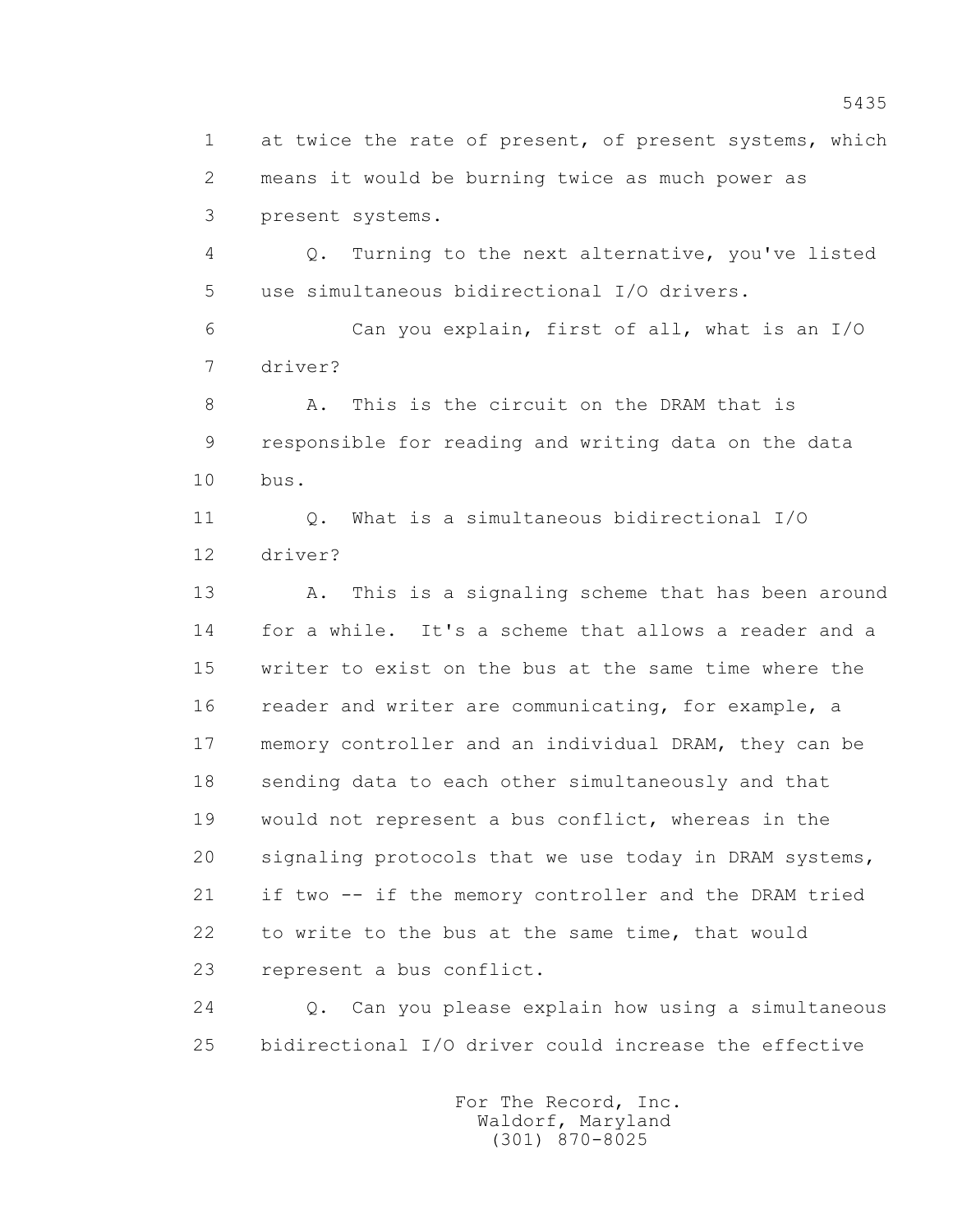1 rate of data transfer.

 2 A. Well, there are several reasons why it would be 3 beneficial.

 4 One, it allows you to perform reads and writes 5 at the same time, simultaneously. In traditional 6 systems, writes have to wait for reads to finish and 7 reads have to wait for writes to finish, but here you 8 can be processing both simultaneously on the bus.

 9 It also makes your bus usage more efficient by 10 allowing you to more naturally pipeline the data. So 11 if you don't interleave reads and writes on the bus, 12 you get a very efficient pipelining effect, whereas if 13 you have to interleave reads and writes, this 14 introduces dead cycles on the bus where the bus can't 15 be used for anything. So this would eliminate all 16 those inefficiencies.

 17 And this would also -- this scheme thirdly 18 would eliminate instances where reads would have to 19 stall waiting for previous writes, which currently 20 slows down your reads.

 21 Q. Now, what, if any, would have been the 22 advantages had JEDEC chosen to use simultaneous 23 bidirectional I/O drivers to increase data transfer 24 rates rather than dual-edged clocking? 25 A. Well, it would allow you to increase the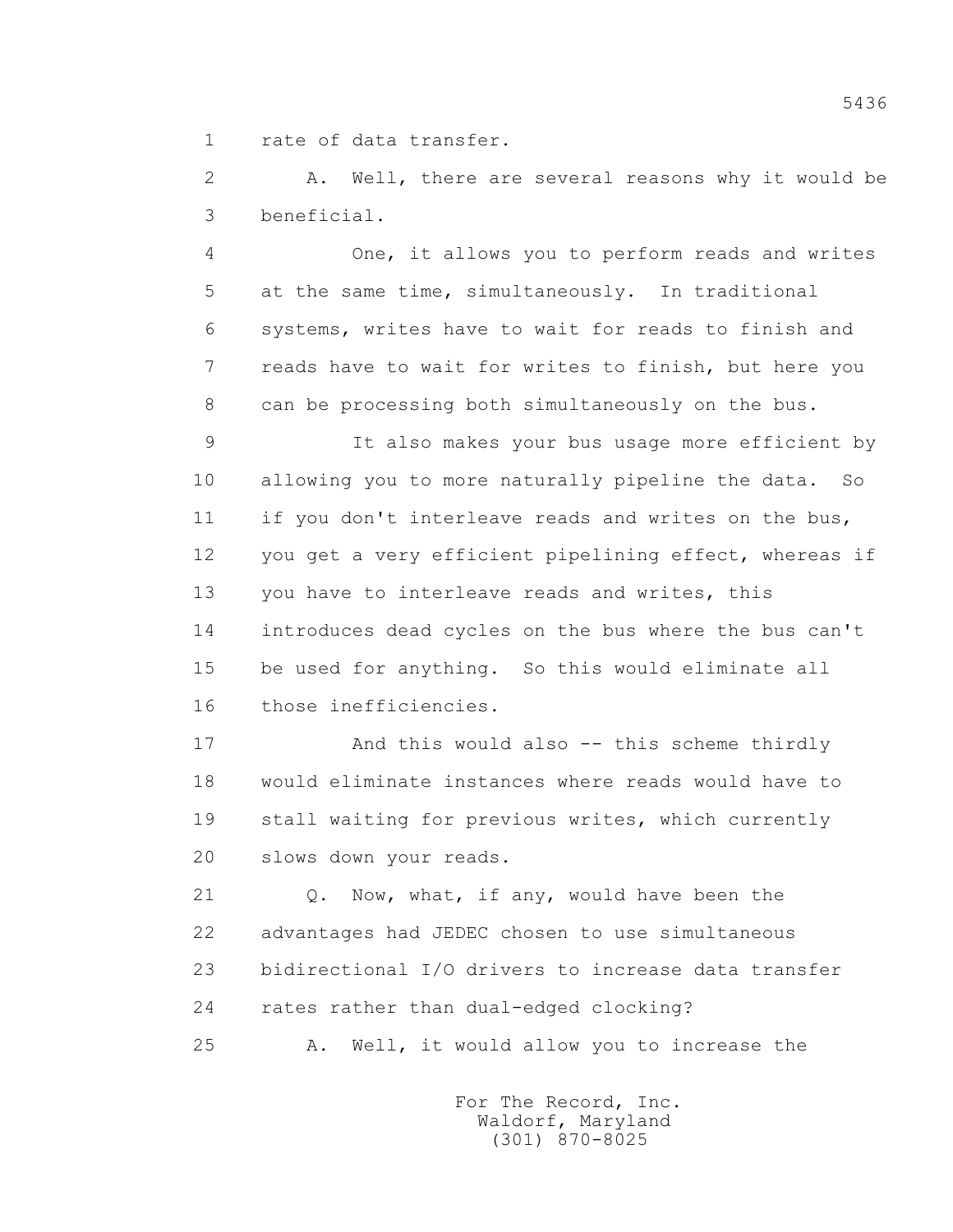1 bandwidth of the system, as I just mentioned, without 2 having to increase the speed of the system, so this 3 would not increase the power consumption of the system. 4 It would not increase the power consumption of the 5 clock or power dissipation of the clock.

 6 Q. What, if any, would have been the 7 disadvantages had JEDEC chosen to use simultaneous 8 bidirectional I/O drivers rather than dual-edged 9 clocking?

 10 A. Well, for example, it's a more complex driver 11 design, so they would have had to use a more complex 12 mechanism.

 13 The other disadvantage is a potential 14 disadvantage because the benefit that you would receive 15 from using this is dependent upon your application, so 16 for instance, if an application never performed any 17 writes whatsoever and all it ever did was read data, it 18 would receive no benefit from this at all because, 19 well, you can't perform writes at the same time as 20 reads, so you would receive no benefit.

 21 Q. So would it be fair to say then that the 22 potential advantages of simultaneous bidirectional I/O 23 drivers depend upon the usage to which the system is 24 put?

25 A. Yes. Yes. Yes. I should have mentioned that.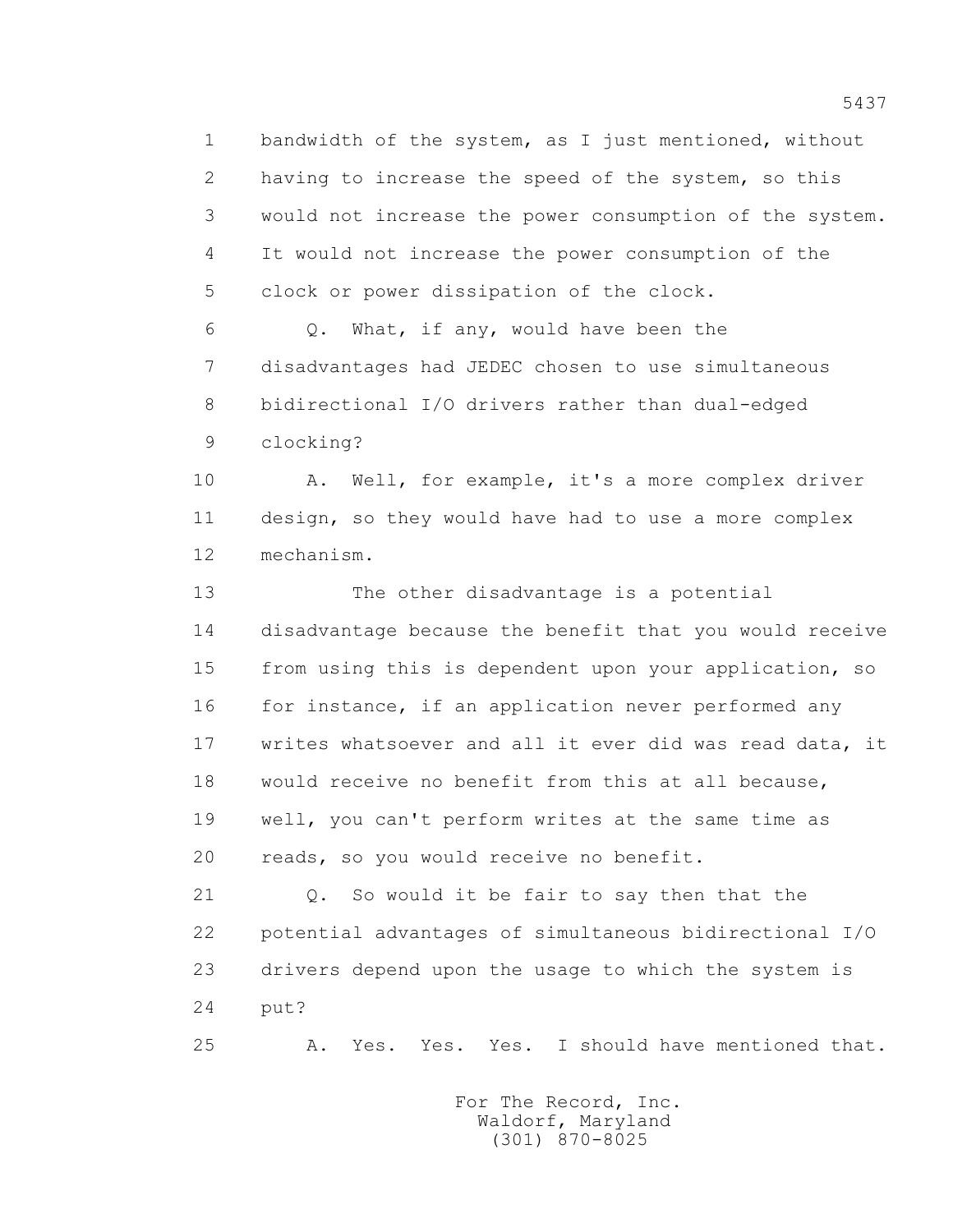1 The advantages are limited by your applications, but 2 most applications have a healthy balance of reads and 3 writes.

 4 Q. And then again, the seventh item is toggle 5 mode, and just so the record is clear, did you regard 6 that as an alternative to dual-edged clocking?

 7 A. I believe that toggle mode is a dual-edged 8 clocking scheme and it is included here more for 9 completeness.

 10 Q. If we could turn next then to alternatives to 11 on-chip PLL and DLL, and if -- actually let me just 12 mention for the record that we have pulled up the next 13 demonstrative, which will be DX-92, which is simply a 14 slide reading "PLL/DLL."

 15 Perhaps if I could start by asking you to 16 please explain the problem of aligning data to the 17 system clock on a read operation.

18 A. I believe we have a demonstrative.

 19 Q. Okay. We've pulled up a slide reading 20 "The Problem" which we've marked as DX-93.

 21 Could you please, if it helps you to do so, use 22 DX-93 to explain the problem of aligning data to the 23 system clock in read operations.

 24 A. Yes. The problem is that when you are dealing 25 with high rates of speed, the signal propagation time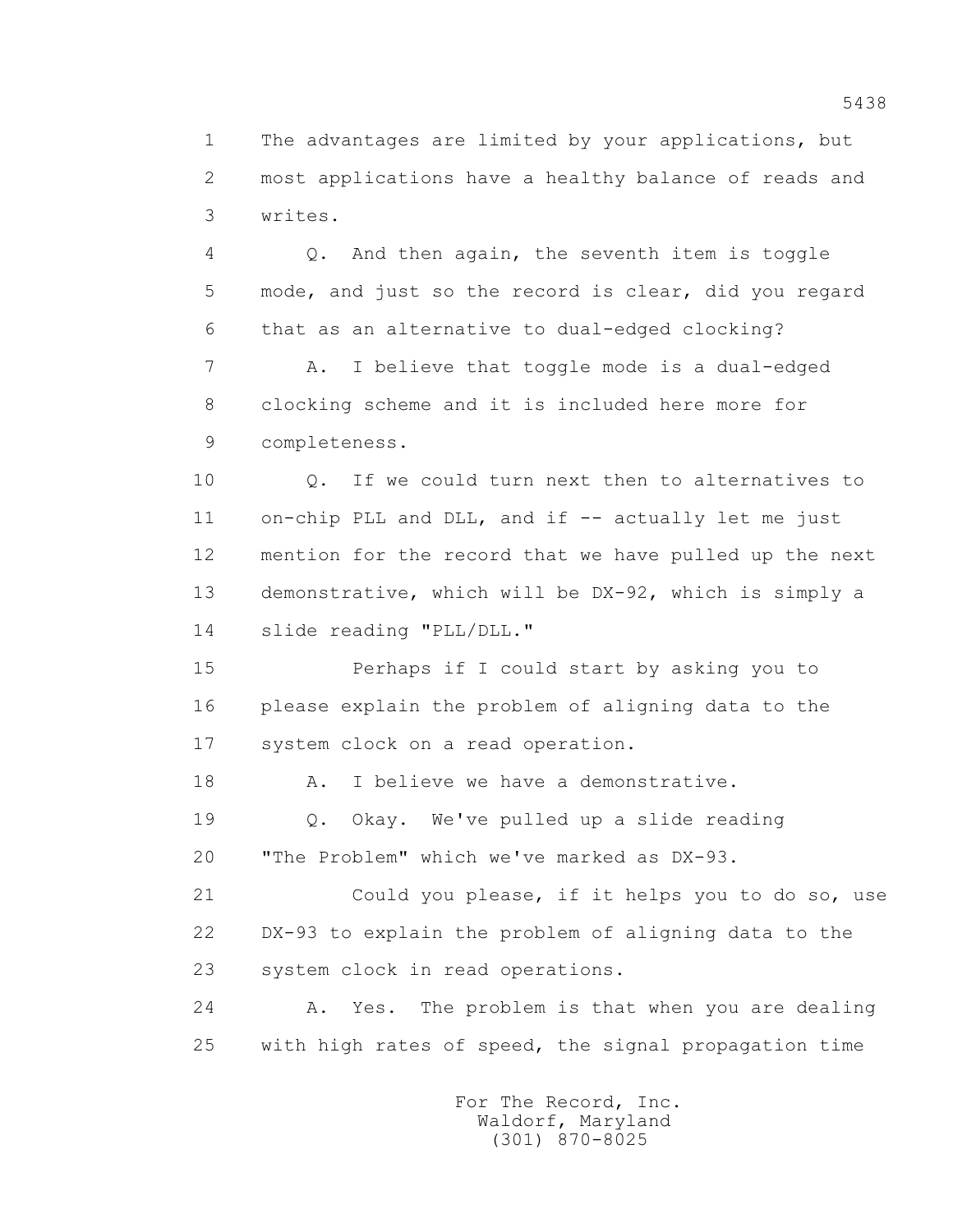1 in the system becomes significant, whereas perhaps at 2 lower speeds that system we were pressing using -- at 3 lower speeds these propagation times appeared to be 4 instantaneous and therefore negligible. As you move to 5 higher speeds, suddenly propagation times can no longer 6 be ignored. And this illustrates what's going on 7 (indicating).

 8 For example, what we have illustrated here is a 9 memory controller talking to two modules in the system 10 and you have several different components of delay 11 through the system and these correspond to elements of 12 uncertainty in the timing of the system.

 13 So what we have here is an illustration of read 14 operations where the memory controller is sending, for 15 example, a read to module A and also sending perhaps at 16 a different time a read to module B, and this shows 17 that if you send the request to module A, let's say, at 18 time twelve o'clock, the -- so this is shown by that 19 green clock signal at the top left-hand corner of the 20 memory controller. This shows that you send the 21 request at time twelve o'clock. It arrives at 22 module A, let's say, five minutes later. That same 23 request would arrive at module B ten minutes later, so 24 five minutes after module A.

25 Then there's some internal delays that are due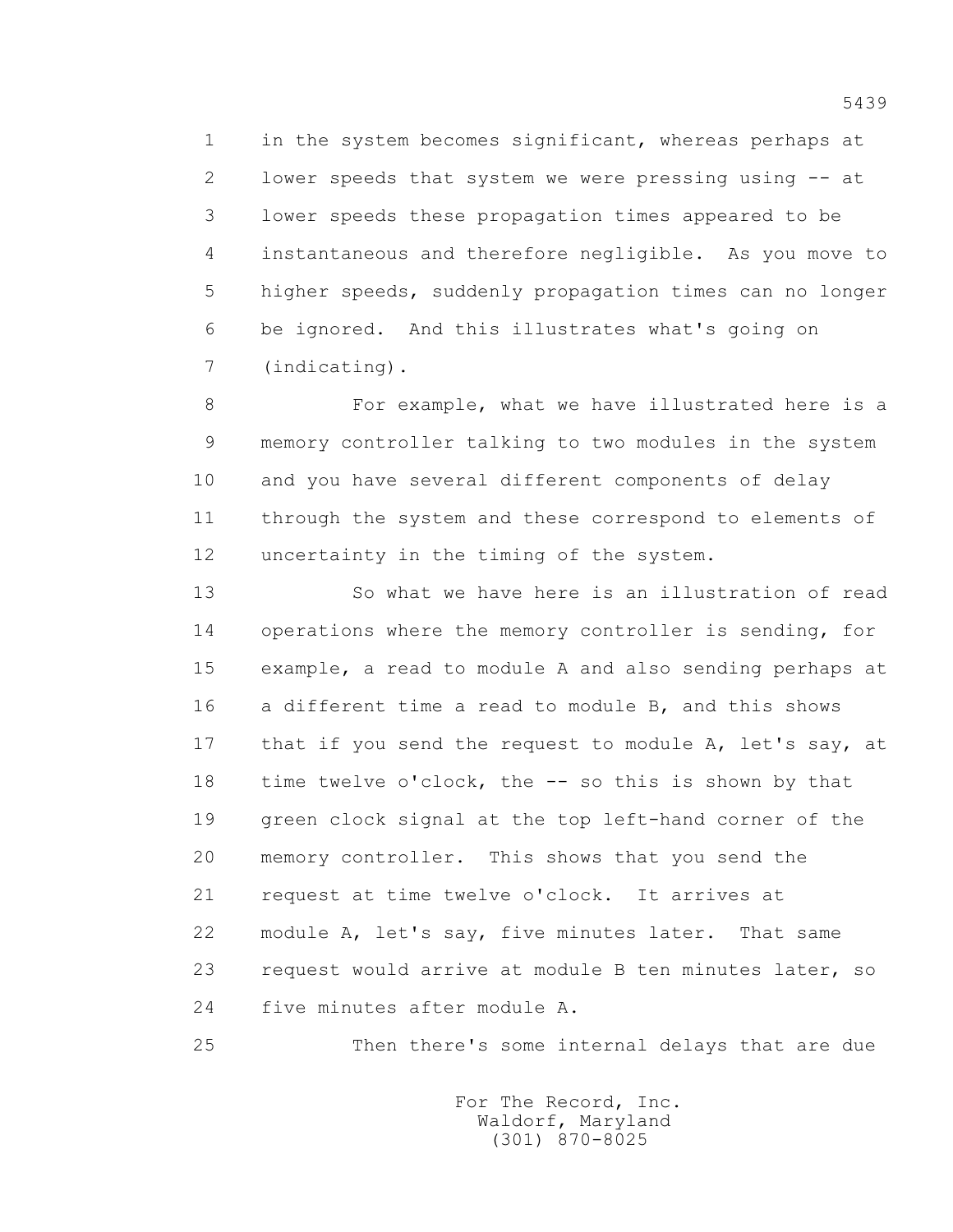1 to the fact that signals have to propagate through the 2 DRAM chip and be amplified within the DRAM chip, and 3 that's represented by the black circuits on the DRAMs 4 (indicating).

 5 And so by the time that module A or the DRAM 6 on module A would be sending the corresponding result 7 back to the memory controller, it would be -- actually 8 those clocks are meant to be different. I'm sorry. 9 Those two black clocks, one labeled "a" and one 10 labeled "b", should be swapped. I'm sorry. This 11 would be my fault.

 12 So there's a delay through the chip so that at 13 time quarter after, module A would be sending a result 14 back out onto the bus. At time twenty after, module B, 15 the DRAM on module B, would be sending the result back 16 out onto the data bus.

 17 And so the time that the data would arrive at 18 the memory controller would be five -- let's say five 19 minutes later from module A and five minutes later from 20 module B so that the data would finally arrive at the 21 memory controller from module A -- the data arriving 22 from module A would be somewhere in the neighborhood of 23 quarter after and it would arrive at the memory 24 controller somewhere in the order of twenty-five after 25 for module B.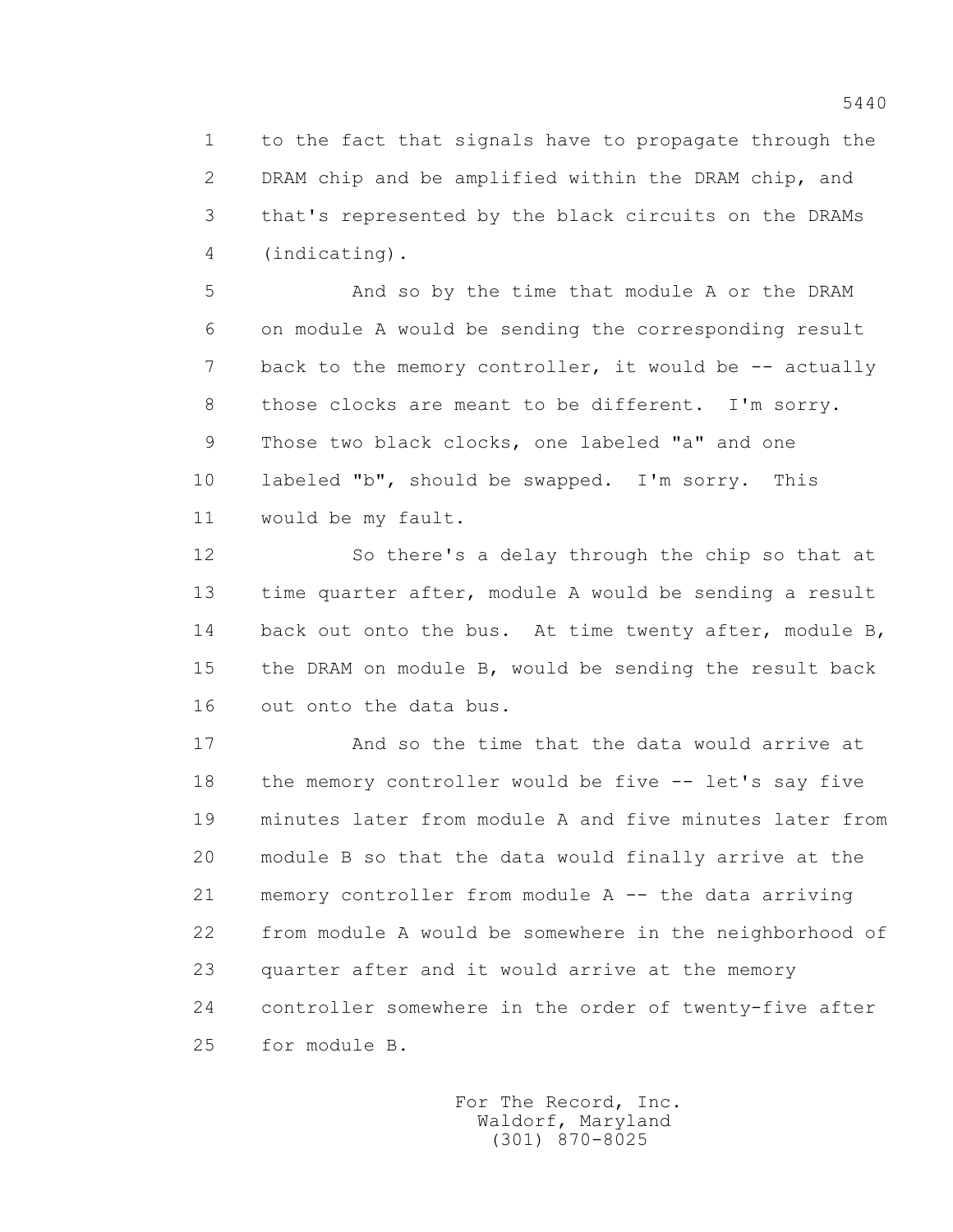1 So all of these delays introduce timing 2 uncertainties, and what this means is that you have to 3 have a relatively wide window of time that you're 4 looking for the arrival of the data at the memory 5 controller.

 6 And corresponding to the older, slower rates 7 of speed, this would be, for example, this would 8 correspond to, let's say, a window of time that would 9 represent an hour or two hours, and so the fact that 10 the data would arrive back at the memory controller, 11 you know, in a fifteen-minute window or ten-minute 12 window, depending upon which module you're talking 13 about, that would be insignificant relative to this 14 two-hour time period or even this one-hour time 15 period.

 16 But as you go to higher rates of speed, now 17 you're talking about thirty-minute windows and 18 twenty-minute windows and fifteen-minute windows and 19 smaller windows of time, and now the difference at 20 which that window of time that differs depending upon 21 which module you're talking about, suddenly that window 22 of time becomes very significant.

23 0. Now, the various delays that you've described, 24 are they static or do they vary?

25 A. They vary, depending upon -- some depend upon

 For The Record, Inc. Waldorf, Maryland (301) 870-8025

5441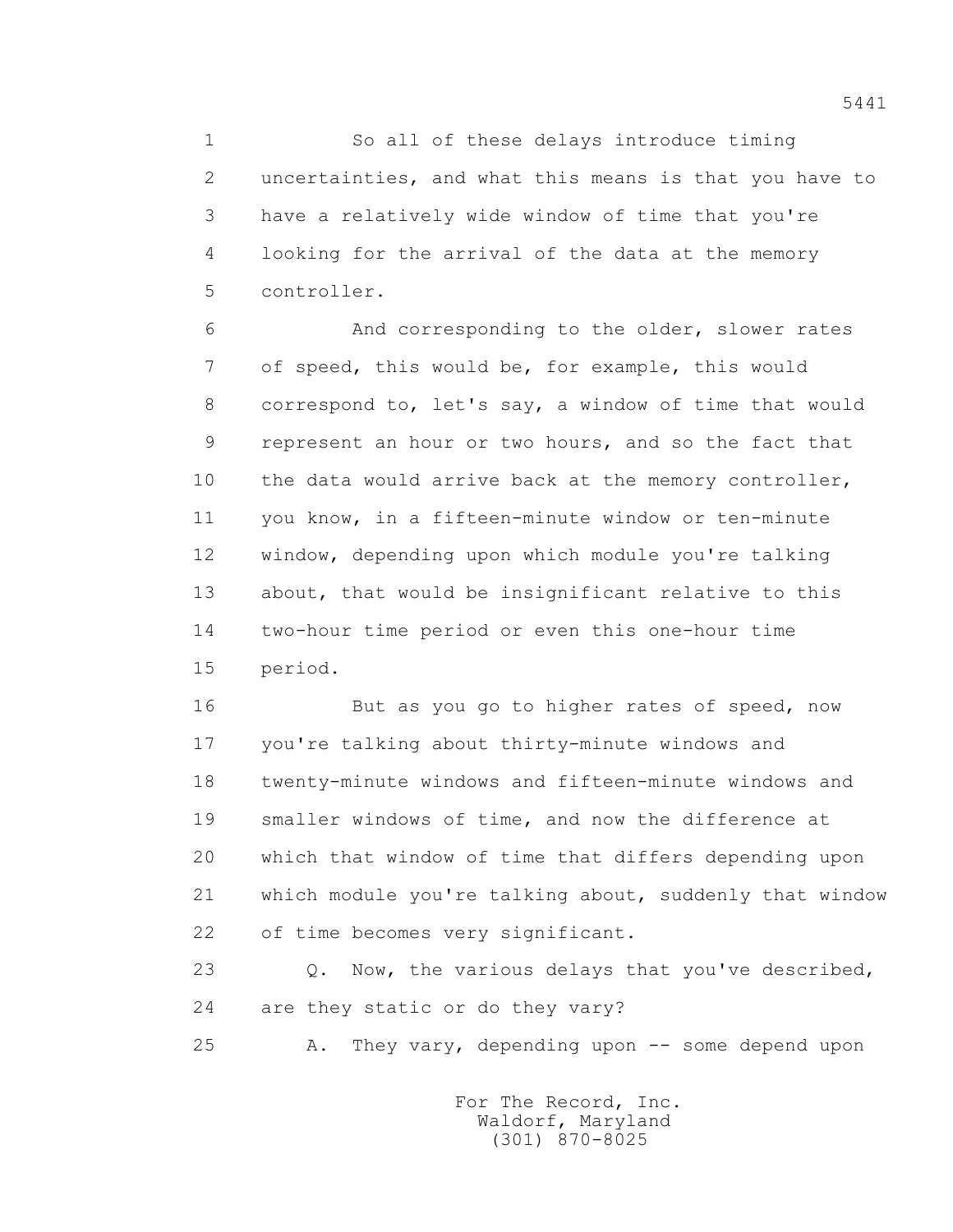1 the process variations. Some -- and all of them

2 depend at least to some extent on the current

 3 temperature of the system and voltage fluctuations in 4 the system.

 5 Q. And then the idea that they vary, is that true 6 of the delays in the return path as well as the 7 internal clock?

8 A. Yes. This corresponds to the wire delays, the 9 propagation delays, as well as the internal delays to 10 the DRAM.

11 0. Now, is it necessary for operation of a system 12 that 100 percent of the delay be corrected for?

13 A. No. You only need to correct enough of this 14 timing problem so that all of the data arrives at the 15 memory controller within whatever window you care 16 about.

 17 So if you have a fifteen-minute window that 18 you care about, these signals need to be synchronized 19 to within fifteen minutes of each other; if you care 20 about a five-minute window, then you need to 21 synchronize these to within five minutes, and so 22 forth.

23 0. Now, within the context of the problem that 24 you've just explained, can you explain what the 25 function of an on-chip DLL in a JEDEC-compliant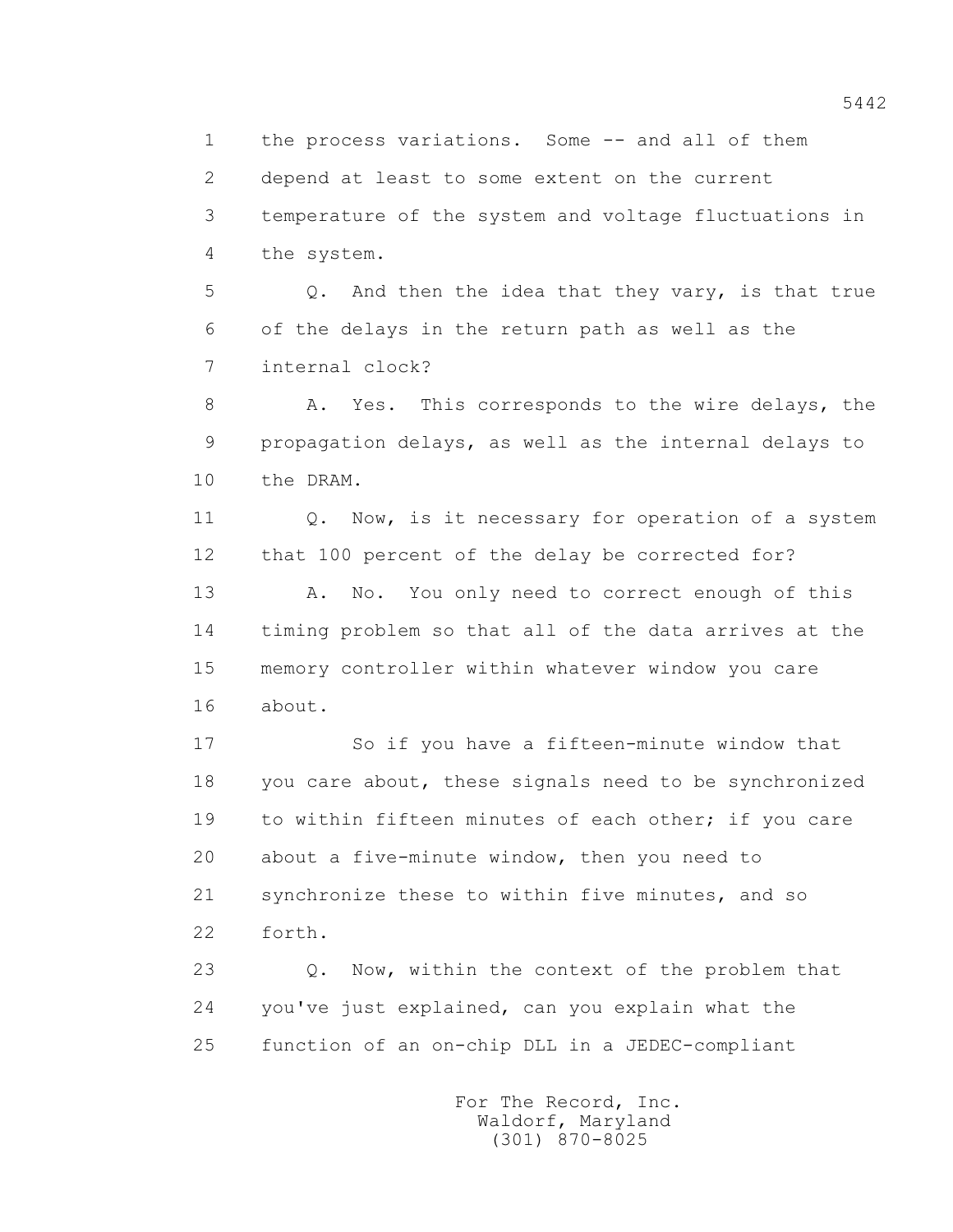1 DDR SDRAM is?

 2 A. What that does is it cancels out the 3 internal -- or it rectifies the internal delays so 4 that the DRAMs appear to have less of an on-chip 5 delay. 6 Well, less timing differential. Not less of a 7 delay. Less of a -- less skew, less differences in 8 timing. 9 Q. By the way, are you familiar with a 10 phase-locked loop or a PLL? 11 A. Yes, I am. 12 Q. Can you briefly compare a phase-locked loop or 13 PLL with a delay-locked loop or DLL? 14 A. They are very similar. The primary difference 15 is that a PLL contains an oscillator and a DLL 16 doesn't. 17 Q. Now, in your opinion, is an on-chip PLL or DLL 18 necessary for high-speed DRAMs? 19 A. No, it is not. 20 Q. Why not? 21 A. Because all that is necessary is that you 22 cancel out some of these timing uncertainties and there 23 are numerous mechanisms that can do that just as 24 effectively as an on-chip PLL or DLL. 25 Q. Now, in your opinion, did JEDEC have available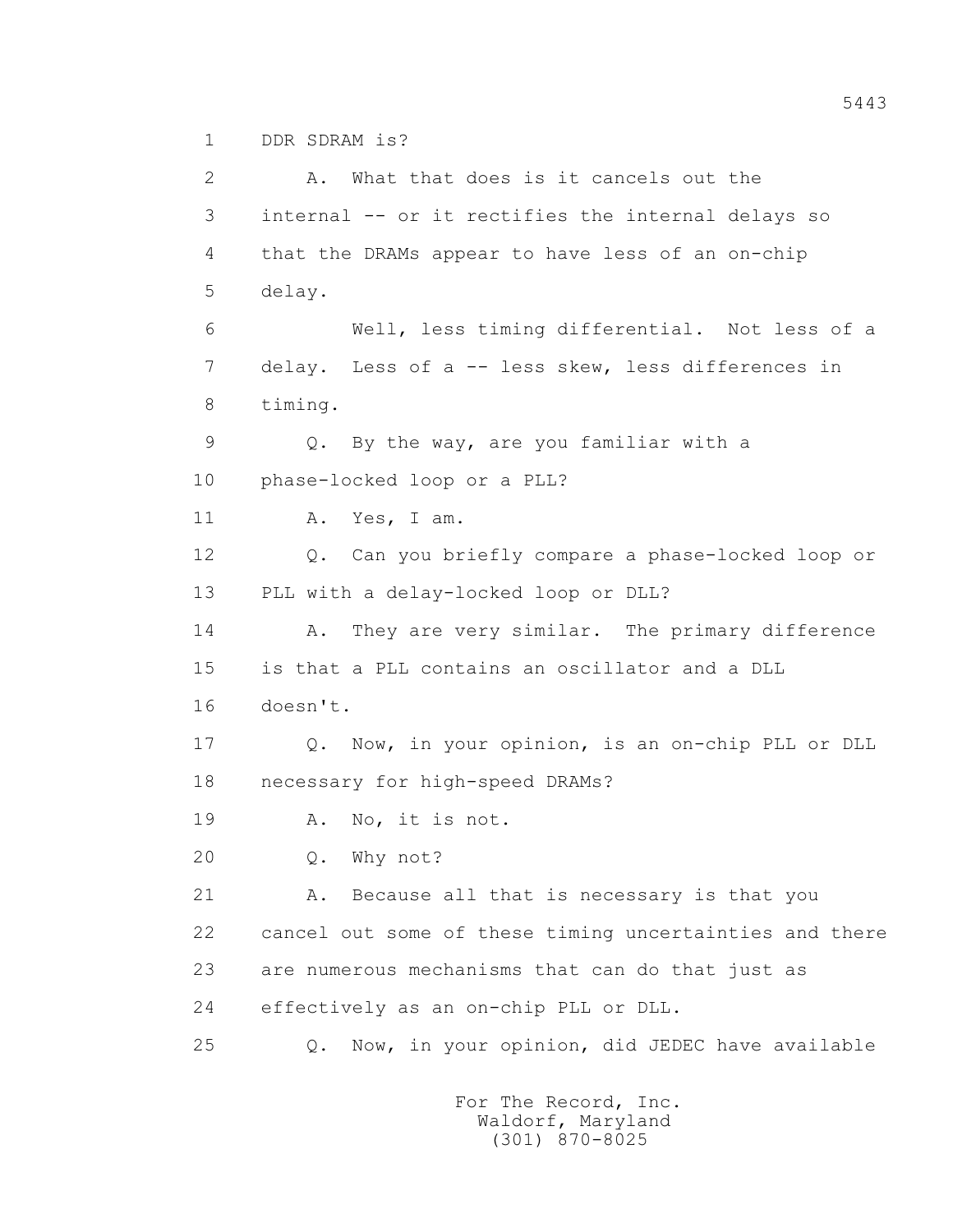1 to it other options for canceling out portions of the 2 delay that you've described at the time that it was 3 working on what became the DDR SDRAM standard? 4 A. Yes, they did. 5 Q. Can you please identify what some of those 6 alternatives were? 7 A. Yes. I believe we have a demonstrative that 8 would list them. 9 Q. If we can pull up the demonstrative entitled 10 Alternatives to On-Chip PLL/DLL. We'll mark this as 11 DX-94. 12 A. For example, they -- JEDEC could have decided 13 to put a DLL on the memory controller. 14 JEDEC could have decided to put a DLL on the 15 module. 16 They could have used a vernier method to 17 account for skew, which is a static timing mechanism. 18 It's not a dynamic one the way a DLL is. 19 They could have achieved a higher bandwidth 20 using more pins, either at the DRAM level or at the 21 module level, rather than trying to increase clock 22 frequency, because as I just showed, the reason that 23 these problems occurred is because you were trying to 24 increase your clock frequency and your data frequency, 25 and so if you can achieve higher bandwidth without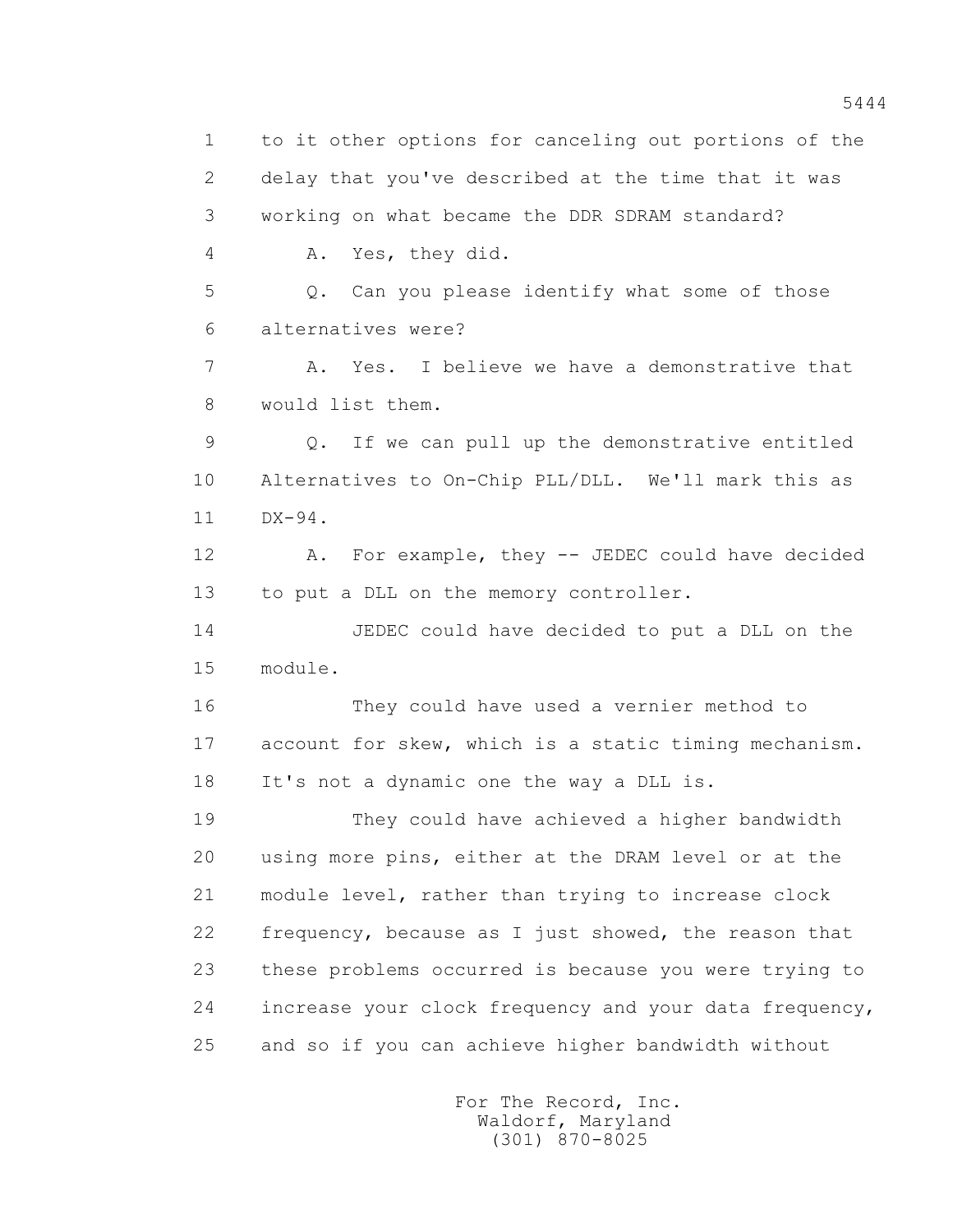1 increasing your clock and data frequency, then the DLL 2 becomes less of an issue.

 3 Lastly, you could dispense with the DLL and 4 rely upon source synchronous data strobes such as the 5 DQS data strobe to provide timing.

 6 Q. Okay. If we could look at these one at a time, 7 starting with the first one, what do you mean by 8 putting the DLL on the memory controller?

 9 A. Well, initially, the idea is that you're 10 trying to cancel out uncertainties in the timing of 11 things and eliminate some of the perceived timing 12 delays on the DRAM by having the DRAM itself decide 13 how in sync it is with the rest of the system by 14 looking at the global clock, but if what you're trying 15 to do is make sure that all of the data arrives back 16 at the memory controller at the same time regardless 17 of which DIMM is producing the data or which DRAM in 18 the system is producing the data, then who better than 19 the memory controller to decide how much to delay that 20 data, rather, delay the production of that data.

 21 So the memory controller here would make sure 22 that all of the DRAMs are in sync with each other 23 rather than each DRAM doing it on its own.

 24 Q. Well, how would a memory controller use a DLL 25 to adjust for the arrival of the data?

> For The Record, Inc. Waldorf, Maryland (301) 870-8025

5445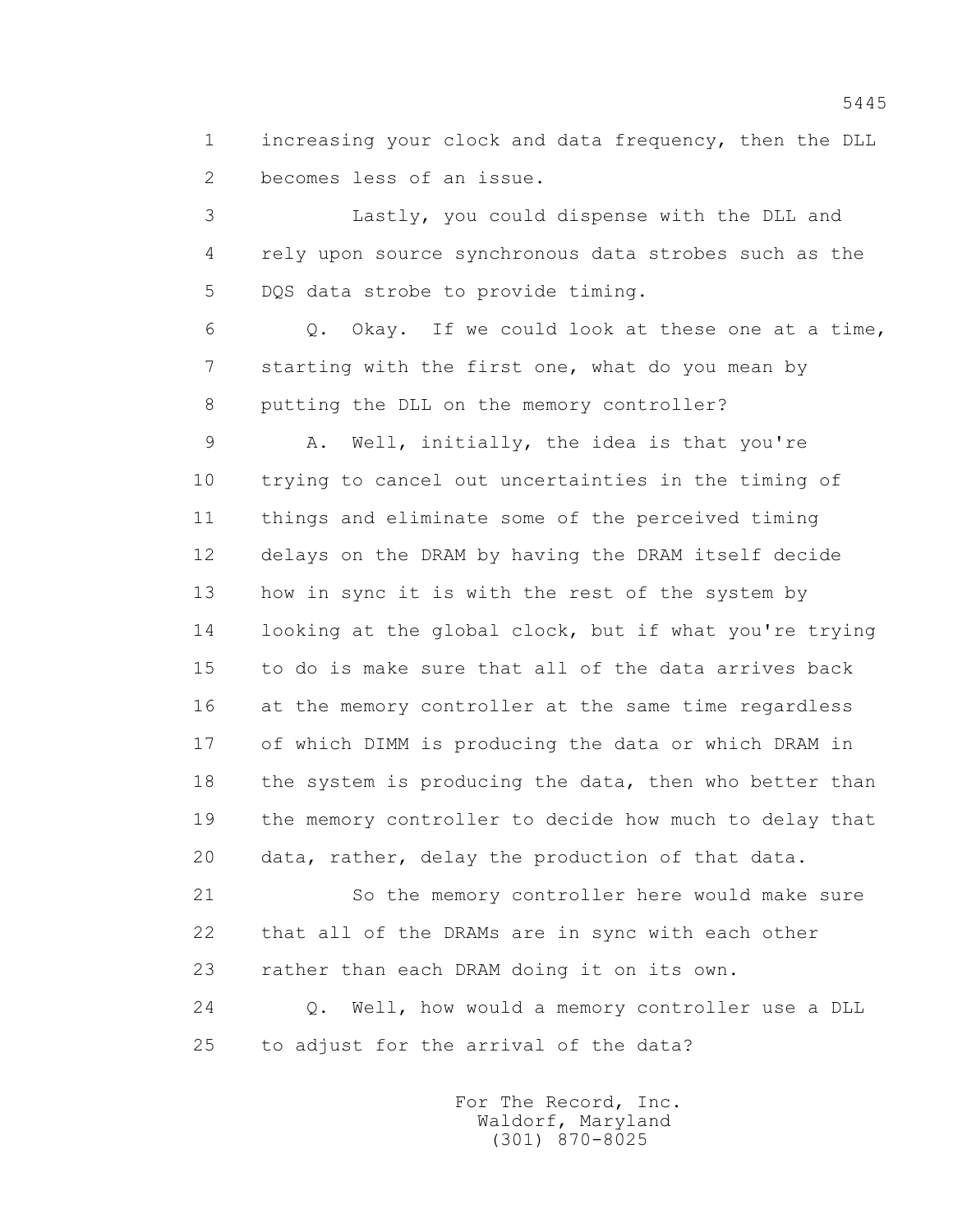1 A. For example, you could have two clocks, one 2 that drives the control, the control information and 3 the latching of the control data to the DRAMs, and 4 another that drives the data portion of the interface, 5 so one that's latching control on addresses and the 6 other that tells the DRAM to begin driving data out 7 onto the bus. And the memory controller would maintain 8 the amount of phase difference between these two clocks 9 so that for the receipt of data all of it would arrive 10 in sync. 11 0. Now, I believe in the previous demonstrative

12 you had identified outbound delay, internal delay and 13 return delay.

 14 Which, if any, of those delay elements would 15 be addressed by placing the DLL on the memory 16 controller?

17 A. Every single one of them.

18 Q. Now, what, if any, would have been the 19 advantages had JEDEC chosen to place a DLL on the 20 memory controller rather than using on-chip DLL?

 21 A. Well, for one, you would eliminate the on-chip 22 DLL, which would reduce the power consumption of the 23 DRAM. It would reduce the die size of the DRAM, which 24 would reduce the manufacturing cost of the DRAM. You 25 would reduce the testing costs of the DRAM because you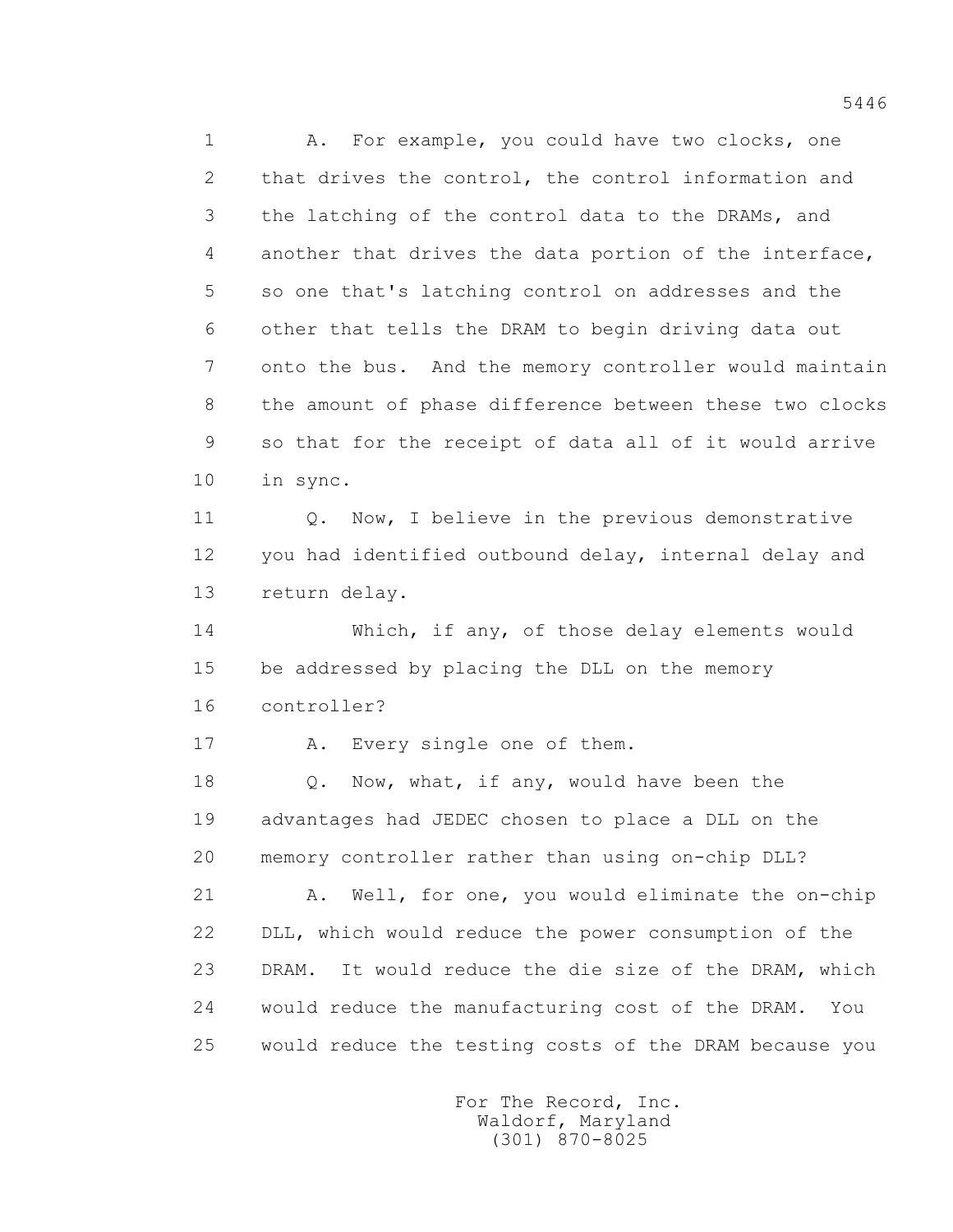1 don't have this PLL or, rather, this DLL that would be 2 part of the DRAM.

 3 It would be a simpler design because it would 4 not include a DLL and therefore cheaper, take less 5 time. And it would cancel out more timing uncertainty 6 than simply putting the DLL out on the DRAM itself, so 7 you could potentially reach higher rates of speed than 8 just using an on-chip DLL alone.

 9 Q. Now, what, if any, would have been the 10 disadvantages had JEDEC chosen to place DLL on the 11 memory controller rather than on the DRAM?

12 A. Well, for example, it could require extra 13 clocks, as I described, one for the command and one for 14 the data, which would increase -- potentially increase 15 the number of pins on the DRAM or the number of pins on 16 the module and -- or connectors on the module and the 17 number of wires on the bus.

 18 It would increase the design complexity of the 19 memory controller because now the memory controller 20 would have a DLL on board or as part of its design, so 21 the memory controller design would be more complex and 22 therefore more costly, and you would have potentially 23 more pads on the memory controller, more pins on the 24 memory controller package.

25 Q. Now, taking it in totality, how significant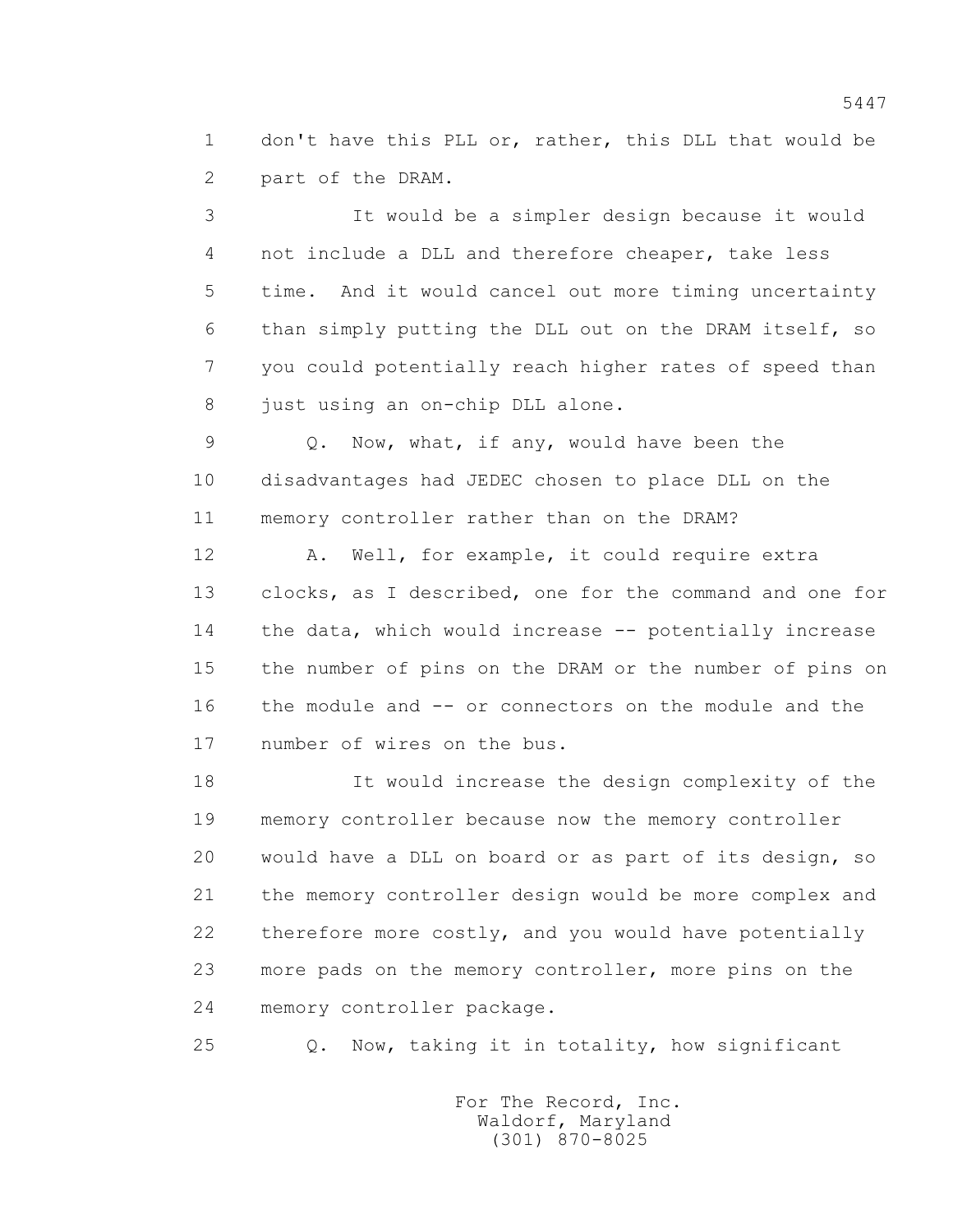1 would those disadvantages have been?

 2 A. Some of them would have been relatively 3 significant. Well, the advantages would have been 4 significant, the reduction in power, but then you had 5 the corresponding increase in power on the memory 6 controller level. You simplify the design of the 7 DRAMs, but you increase the design complexity of the 8 memory controller. I think it would probably balance 9 out.

10 0. Now, the second alternative you have listed 11 here is use off-chip or on-module DLLs. Can you please 12 explain what you mean by that?

 13 A. Yes. The idea is that rather than having the 14 DRAM decide for itself whether or not it's in sync with 15 the global system clock, the module would decide 16 whether or not each DRAM is in sync with the global 17 system clock.

 18 And so you would have a DLL, a single DLL chip 19 on the module with perhaps one DLL on that chip or 20 perhaps more than one DLL on that chip, depending upon 21 what rates of speed you want to reach, but the module 22 would then decide how in sync with the global system 23 clock each DLL would be and delay its local concept of 24 clock.

25 Q. Just to follow up on that one point you just

 For The Record, Inc. Waldorf, Maryland (301) 870-8025

5448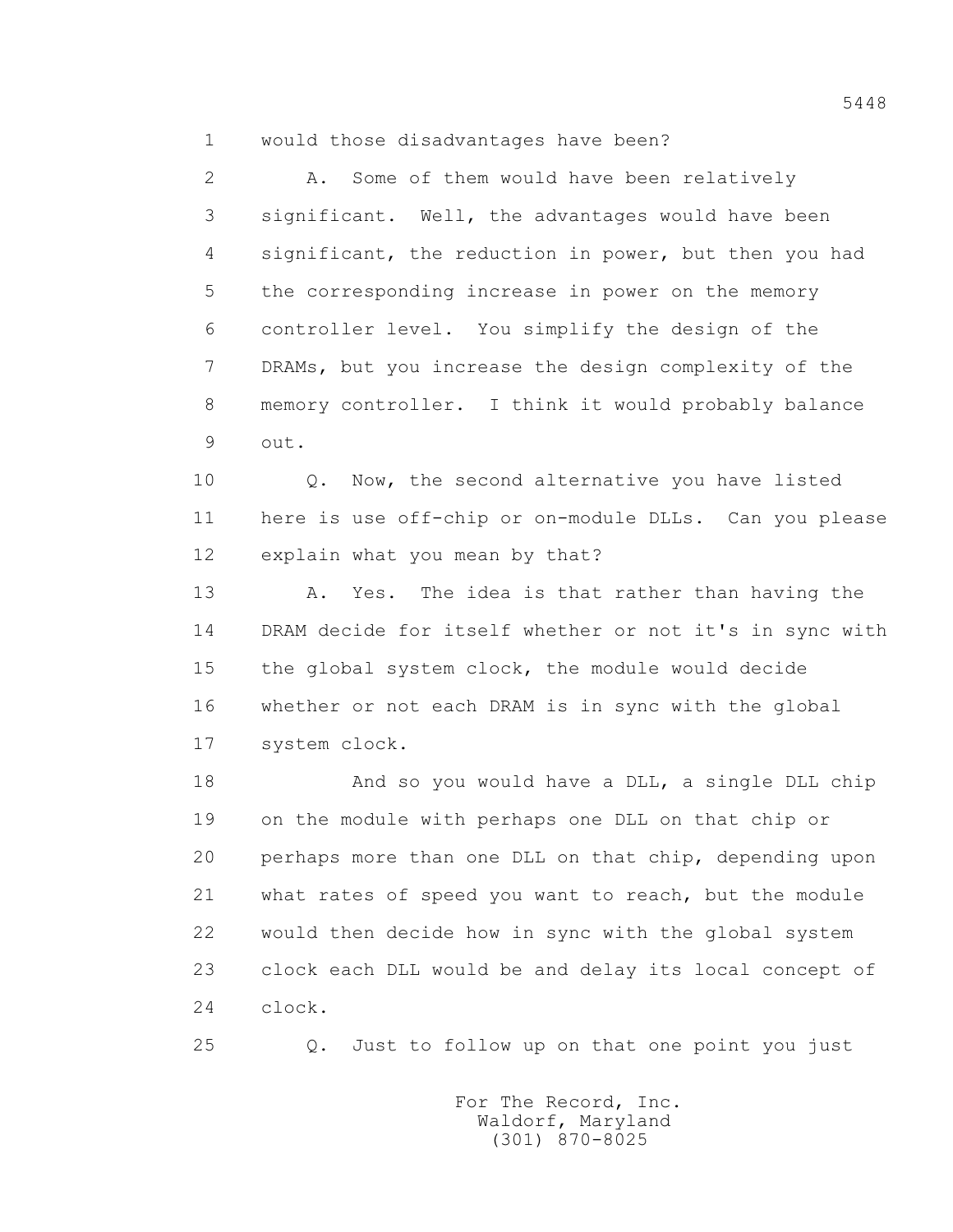1 mentioned, you said that you'd have one DLL chip on the 2 module?

3 A. Yes.

 4 Q. But then you said you might have one DLL or you 5 might have more than one DLL?

6 A. Yes.

 7 Q. Can you please explain what you mean by that? 8 A. Yes. Well, in looking at the rates of speed 9 that they were considering, you would probably need 10 simply just one DLL to ensure that all DRAMs are in 11 sync with the system, with the system clock, but if you 12 envision going to much higher rates of speed, you could 13 require a separate DLL per DRAM on the module, but 14 these could be put into the same chip.

 15 Q. So in other words, you'd have one chip on the 16 module that would contain multiple DLLs, one for each 17 DRAM?

18 **A.** Yes.

19 **Q.** Now, with respect to the three sources of delay 20 that you had mentioned when explaining the problem, the 21 outbound delay, the internal delay and the return 22 delay, which, if any, of those sources of delay would 23 be accounted for by a DLL on the module?

24 A. This would be -- this would account for the 25 internal delay of the DRAM.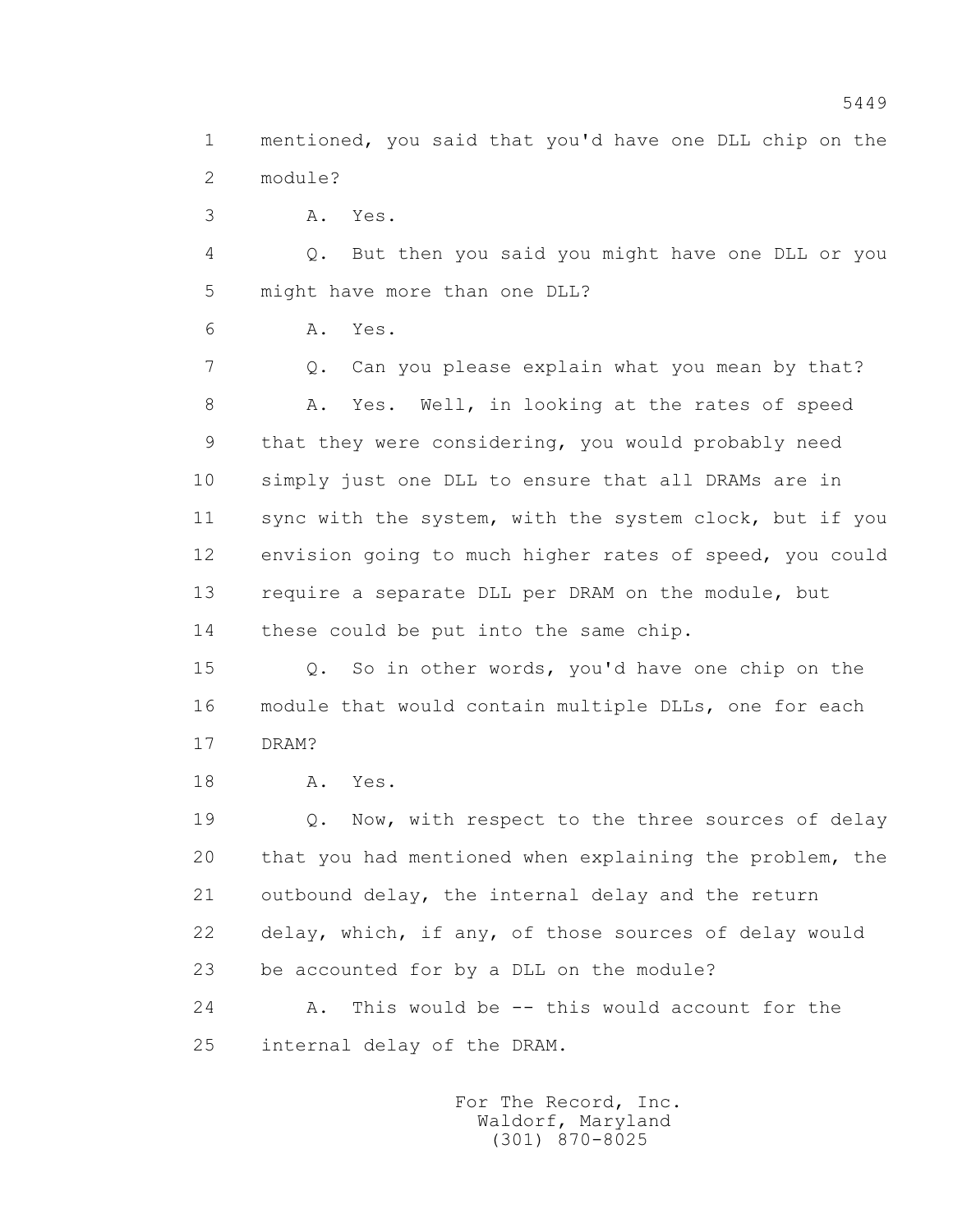1 0. Now, what, if any, would have been the 2 advantages had JEDEC chosen to place DLL -- one or more 3 DLLs in a single DLL chip on the module as opposed to 4 placing DLLs in the DRAMs? 5 A. You eliminate the on-chip DLL from the DRAM, 6 thereby reducing its power consumption, reducing its 7 cost, reducing the design time. 8 Q. And what, if any, would have been the 9 disadvantages had JEDEC chosen to place a single DLL 10 chip containing one or more DLLs on the module as 11 opposed to placing DLLs on the DRAMs? 12 A. Well, you then move that design complexity onto 13 a special DLL chip that goes onto the module, so you 14 would be trading one for the other. 15 Q. Now, the next alternative you have listed is 16 using a vernier method to account for skew. 17 Can you please explain first what is a vernier 18 method? 19 A. A vernier is a delay component that's a very 20 accurate variable-delay circuit that provides a static 21 delay to a circuit, but that static delay can be 22 changed by modifying the vernier circuit dynamically. 23 Q. And then you say "to account for skew." What 24 did you mean by "skew"? 25 A. Oh, this is what I'm talking about, the timing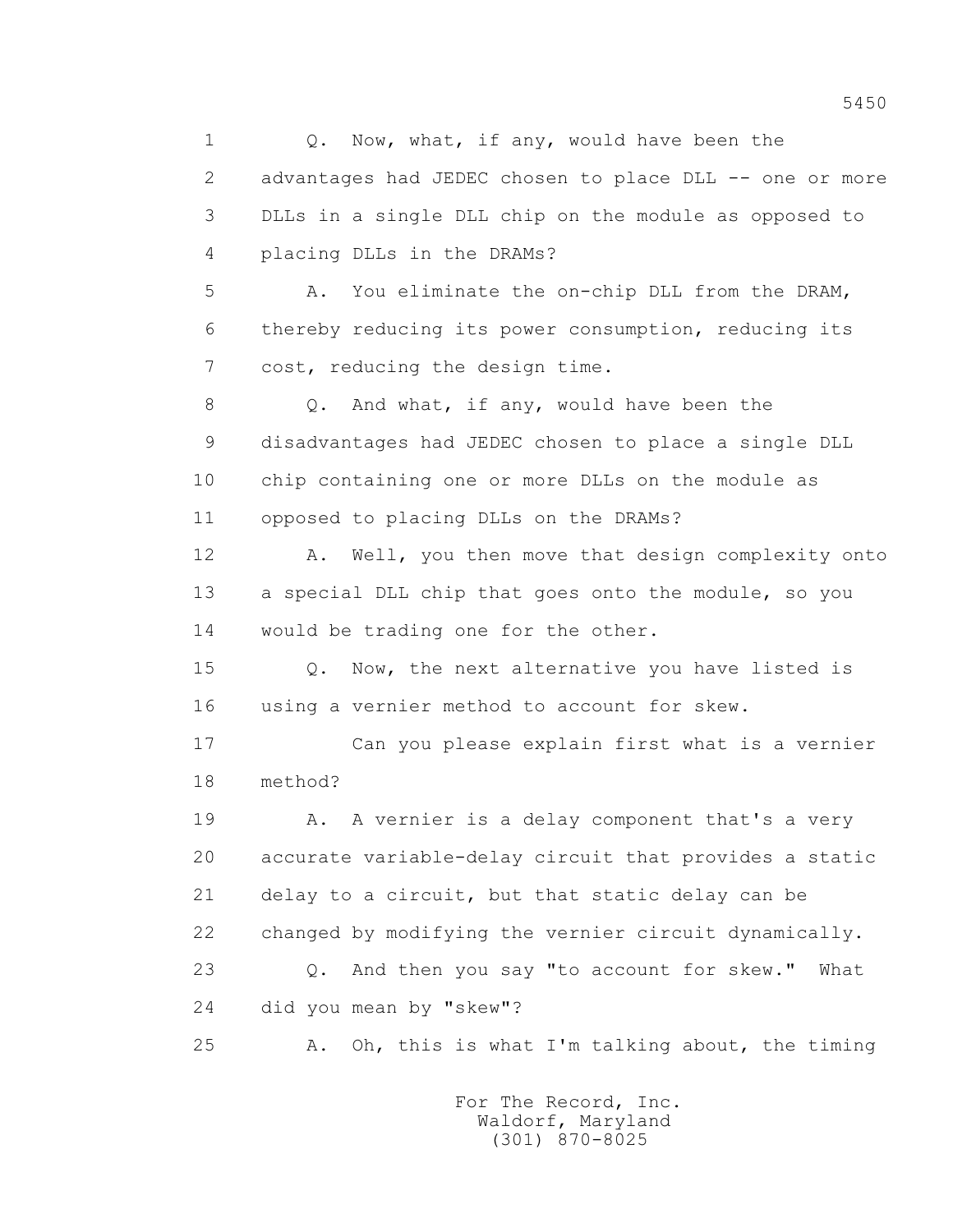1 uncertainty between parts. This is what we were 2 talking about with the demonstrative showing the 3 problem. The problem is technically skew. That's the 4 problem that you're trying to eliminate. The 5 differences in timing between different things.

 6 Q. So in other words, in this context "skew" might 7 refer to data being out of sync or out of alignment 8 with the system clock?

9 A. Yes.

 10 Q. Can you please explain how a vernier method 11 might be used to account for skew?

 12 A. Yes. For example, you could put a vernier on 13 each DRAM instead of a DLL on each DRAM and the memory 14 controller would initialize the system to determine 15 what the timing of each DRAM was in the system and set 16 its local vernier so that all of the DRAMs, as far as 17 the memory controller is concerned, all the DRAMs would 18 produce data that would arrive at the memory controller 19 in sync with each other, so it would cancel out the 20 skew between the DRAMs.

 21 Q. And again with reference to the three 22 components of delay that you explained in your -- when 23 explaining the problem, which, if any, of those 24 components would be accounted for by a vernier system? 25 A. All three.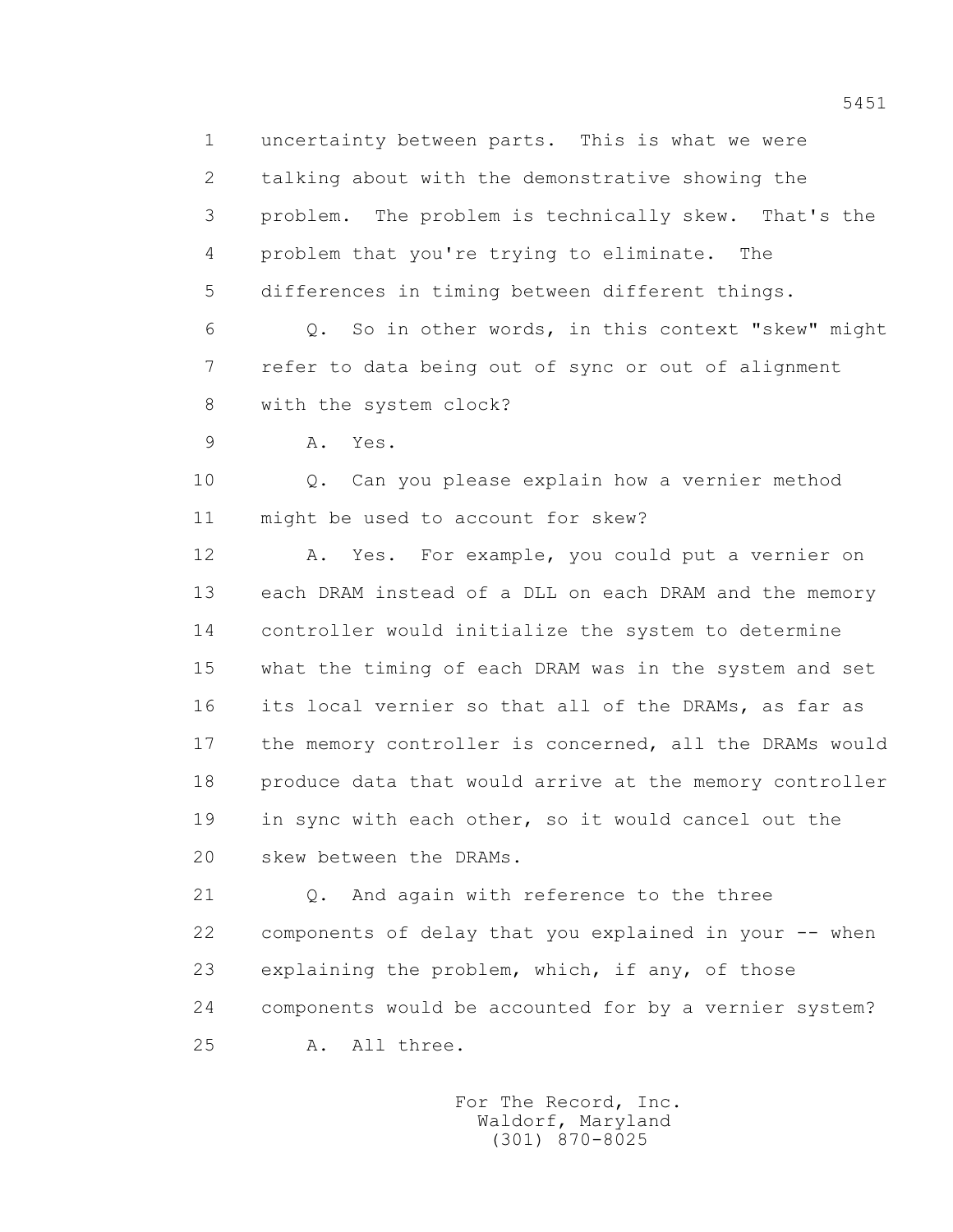1 0. Now, what, if any, would have been the 2 advantages had JEDEC chosen to use a vernier method to 3 account for clock skew rather than using on-chip DLLs? 4 A. It's simpler to design than a DLL and it would 5 cancel out potentially more skew than a DLL so you 6 could potentially achieve higher data rates using it. 7 And burn less power. 8 Q. Would that also include the other advantages 9 you've described of not having the DLL on the chip? 10 A. Yes. Yes. I'm sorry. 11 0. In other words, the reduction of power, 12 simplicity, et cetera? 13 A. Yes. 14 Q. Now, what, if any, would have been the 15 disadvantages of using a vernier method to account for 16 clock skew? 17 A. Well, by itself, because the mechanism is not 18 dynamic, as is a DLL, a DLL is continuously updating 19 its concept of how much to delay the local clock 20 signal, a vernier mechanism would not be a dynamic 21 mechanism, and so it would not account for dynamic 22 changes in skew, so these are, for instance, 23 fluctuations in temperature of the system and 24 fluctuations in voltage levels. 25 So those types of fluctuations would cause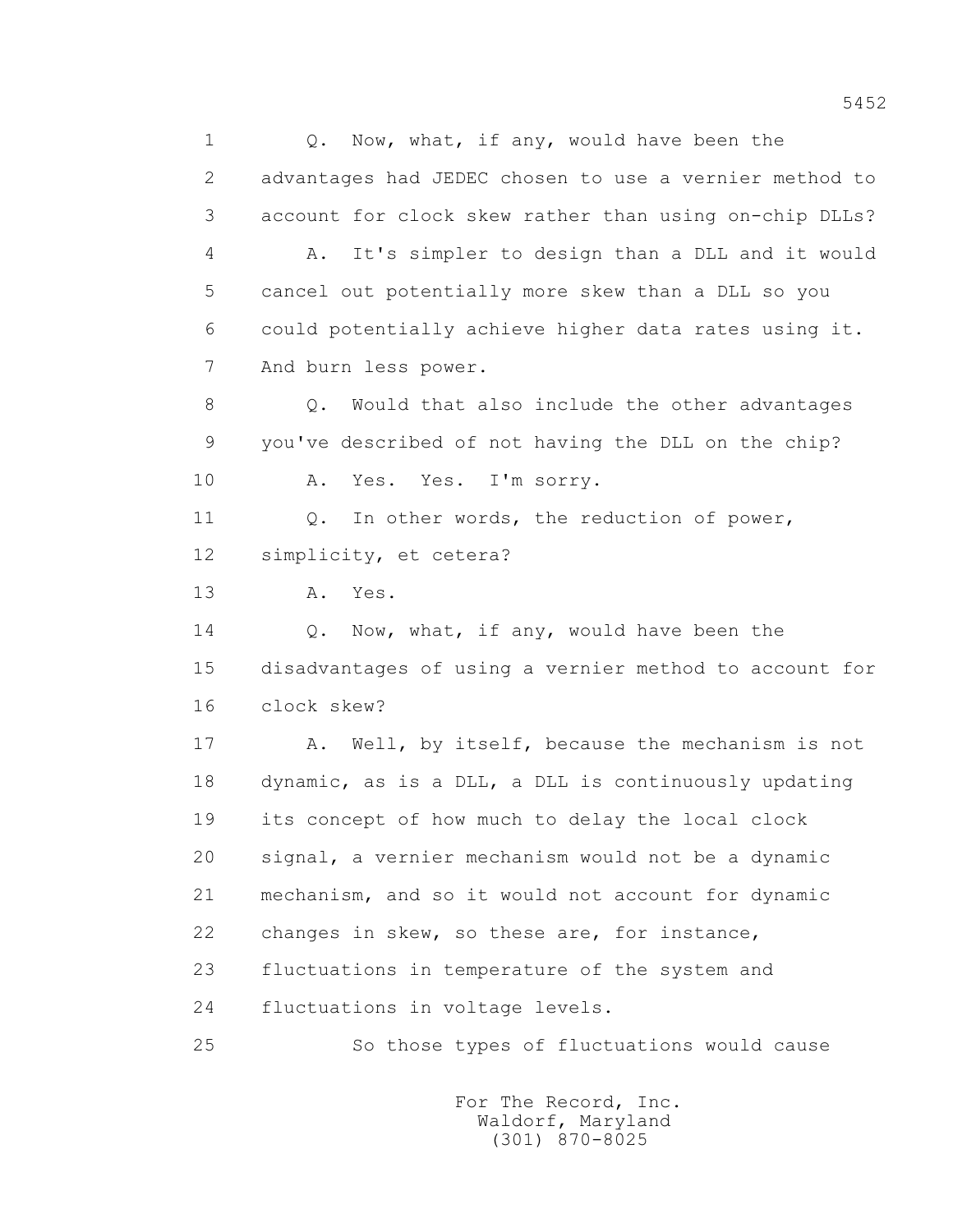1 skew, but this would not account for by itself.

 2 Q. Is there a means to compensate for that using 3 vernier methods?

4 A. Yes, there is.

5 0. And what would that be?

 6 A. The memory controller could periodically 7 recalibrate the system to account for these changes.

8 Q. Could you explain briefly how that would work.

 9 A. Well, just as the memory controller would 10 initialize the system by testing each individual DRAM 11 and setting its vernier to give the appropriate delay 12 to keep all of the DRAMs in sync, here, rather than 13 simply doing it at initialization time, the memory 14 controller would do it periodically.

 15 So for example, voltage fluctuations tend to 16 occur 60 times a second due to the AC power supply and 17 temperature tends to fluctuate about a millisecond -- 18 that's the time granularity that you care about, so if 19 the memory controller recalibrated at every

 20 millisecond, that would account for both voltage and 21 temperature fluctuations.

 22 Q. If we could turn then to the next alternative 23 that you've identified, achieving high bandwidth using 24 more DRAM pins and not clock frequency, can you please 25 explain what you mean by that alternative?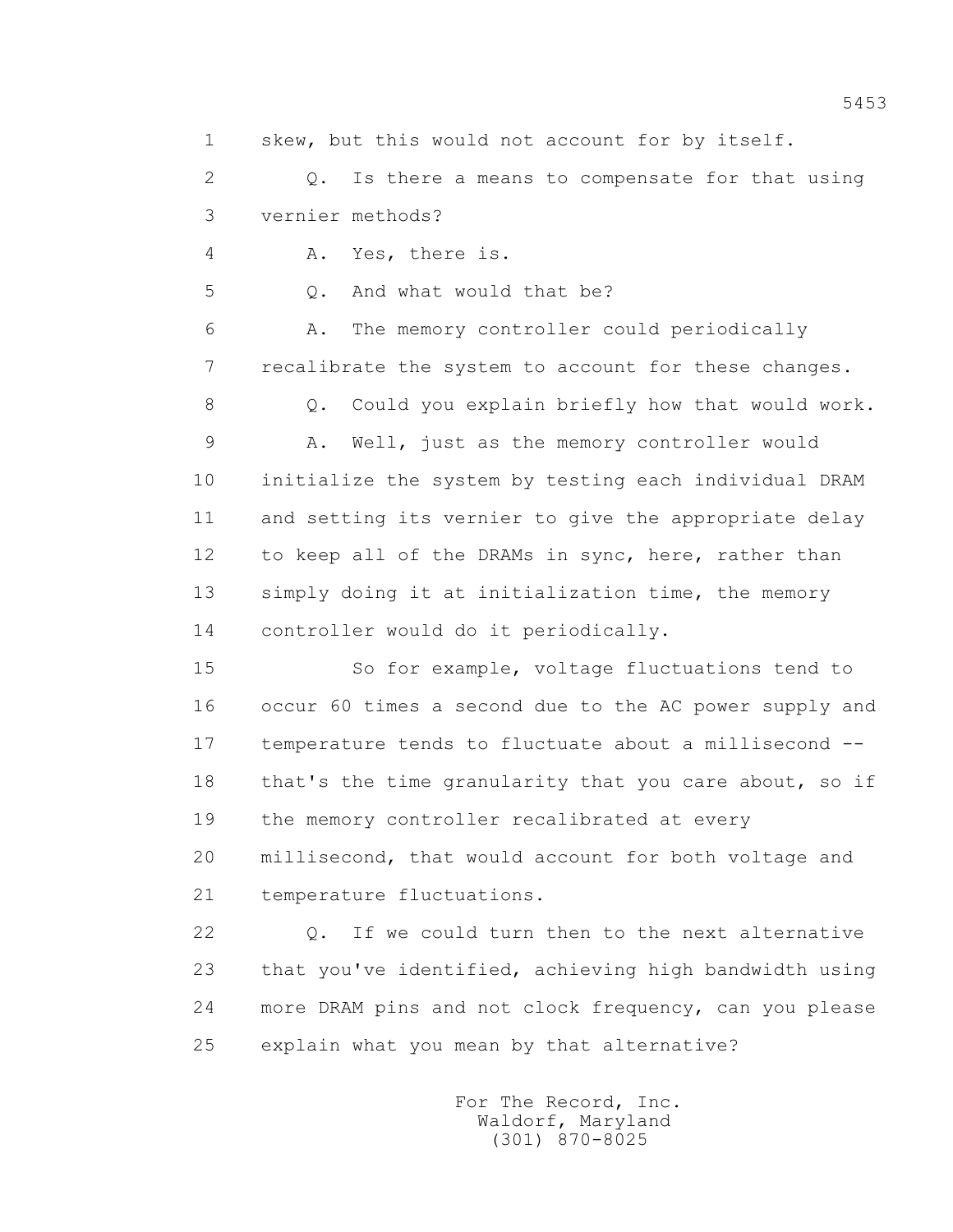1 A. Yes. The use of the DLL in DDR is there 2 because you're attempting to achieve high bandwidths by 3 scaling the frequency of the data bus. And this 4 alternative is to say let's achieve high bandwidths, 5 rather than by scaling the speed of the data bus, let's 6 scale the width of the data bus, either -- for 7 instance, by having more pins, data pins on the DRAM. 8 Q. Now, is this the same alternative that you had 9 proposed as an alternative to dual-edged clocking? 10 A. Yes, it is. 11 0. So in other words, it might have been possible 12 for JEDEC to use more DRAM pins in order to avoid both 13 a dual-edged clock and an on-chip DLL? 14 **A.** Yes. 15 Q. Now, what, if any, would have been the 16 advantages had JEDEC chosen to use more DRAM pins 17 rather than placing a DLL on the DRAMs? 18 A. Well, it would be your data rates would be 19 slower, so you would consume less power on your -- in 20 your data I/O. It's easier to achieve slower rates of 21 speed than it is to achieve higher rates of speed, so 22 it would make your system simpler. You would eliminate 23 your DLL, so you would eliminate the costs associated 24 with that as I've described before. 25 Q. If I could follow up on something you just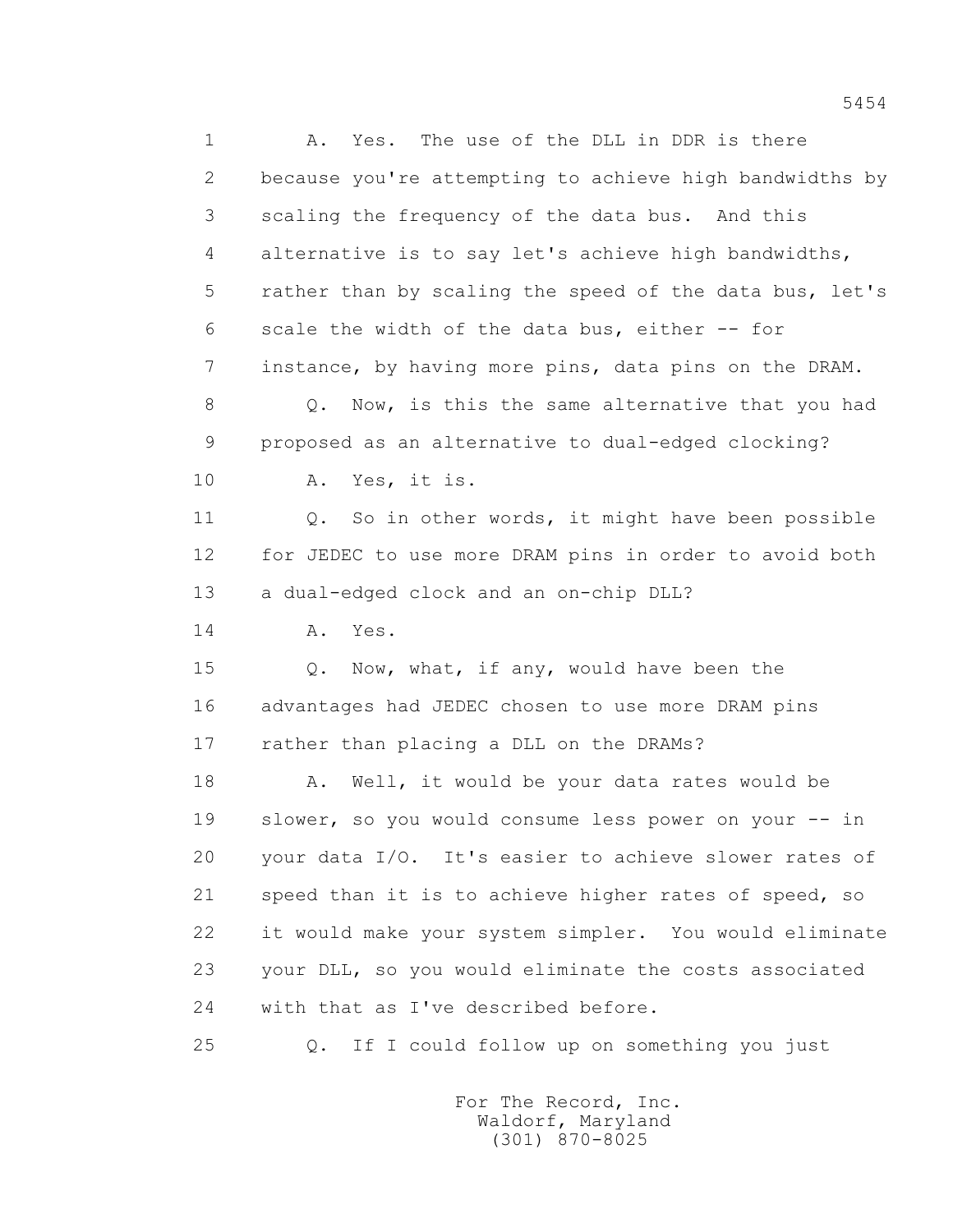1 said, you said the data rates would be slower?

2 A. Yes.

 3 Q. You're referring to data rates across any 4 particular wire and any particular pin?

 5 A. Yes. Yes. I'm sorry. Across the data pins, 6 so rather than toggling your data pin at 200 million 7 times a second, you would toggle the data across any 8 particular pin at 100 million times a second, but you 9 would have twice as many pins so that you would have 10 total bandwidth that's the same, but each pin would 11 toggle at half the rate.

 12 Q. Again, so the record is clear, in terms of 13 system-wide performance, would the data rate be any 14 slower?

 15 A. The total bandwidth would be the same. 16 Q. And by "bandwidth" you're referring to the -- 17 A. The amount of data received per unit of time. 18 Q. Now, you've already described the 19 disadvantages of using more DRAM pins when you 20 explained this option in connection with dual-edged 21 clocking.

 22 Are there any other disadvantages that would 23 arise here other than what you've already described 24 previously?

25 A. No.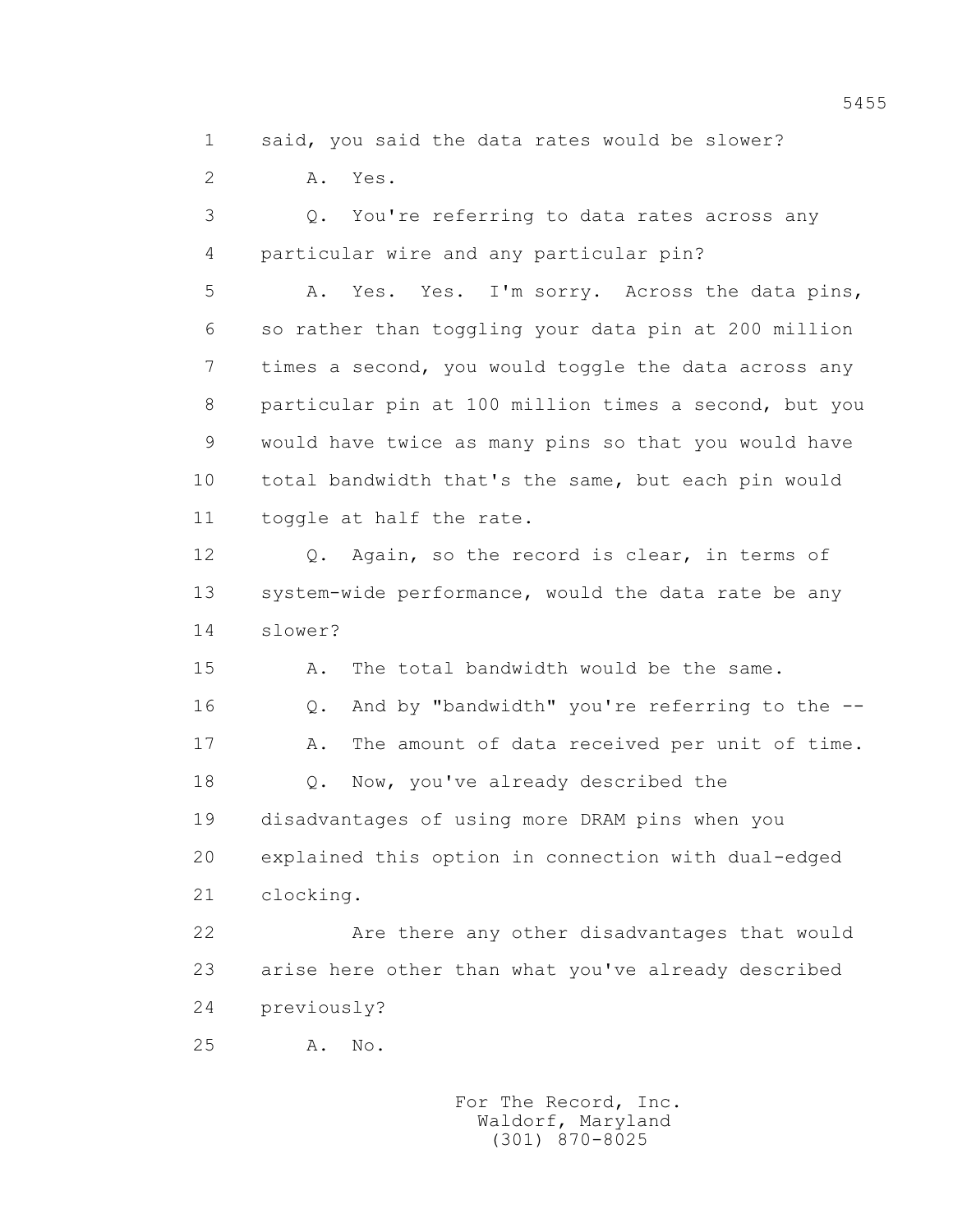1 Q. And then finally you list relying on DQS data 2 strobe to provide timing.

 3 First of all, can you please explain what is a 4 DQS data strobe?

 5 A. This is a timing signal that accompanies your 6 data that indicates -- for example, on DRAM writes, 7 when the memory controller sends the data to the DRAM, 8 it indicates to the DRAM here is when you should expect 9 to see data on the data bus.

 10 And so presently the way the spec works is that 11 you do not need to look at the timing strobe on the 12 return path. When the DRAM sends the data to the 13 memory controller, the memory controller can ignore the 14 data strobe because the data -- because of the DLL, the 15 data is in sync with the system clock, so the memory 16 controller can simply look at the global system clock 17 to capture the data.

 18 This alternative suggests that you would have 19 to look at the DQS data strobe to determine the timing 20 of the data and ignore the global clock because there 21 would be no guarantee that the data would be in sync 22 with the global clock.

 23 Q. Would it be fair to say then that this 24 alternative doesn't so much attempt to align the data 25 with the system clock as opposed to providing a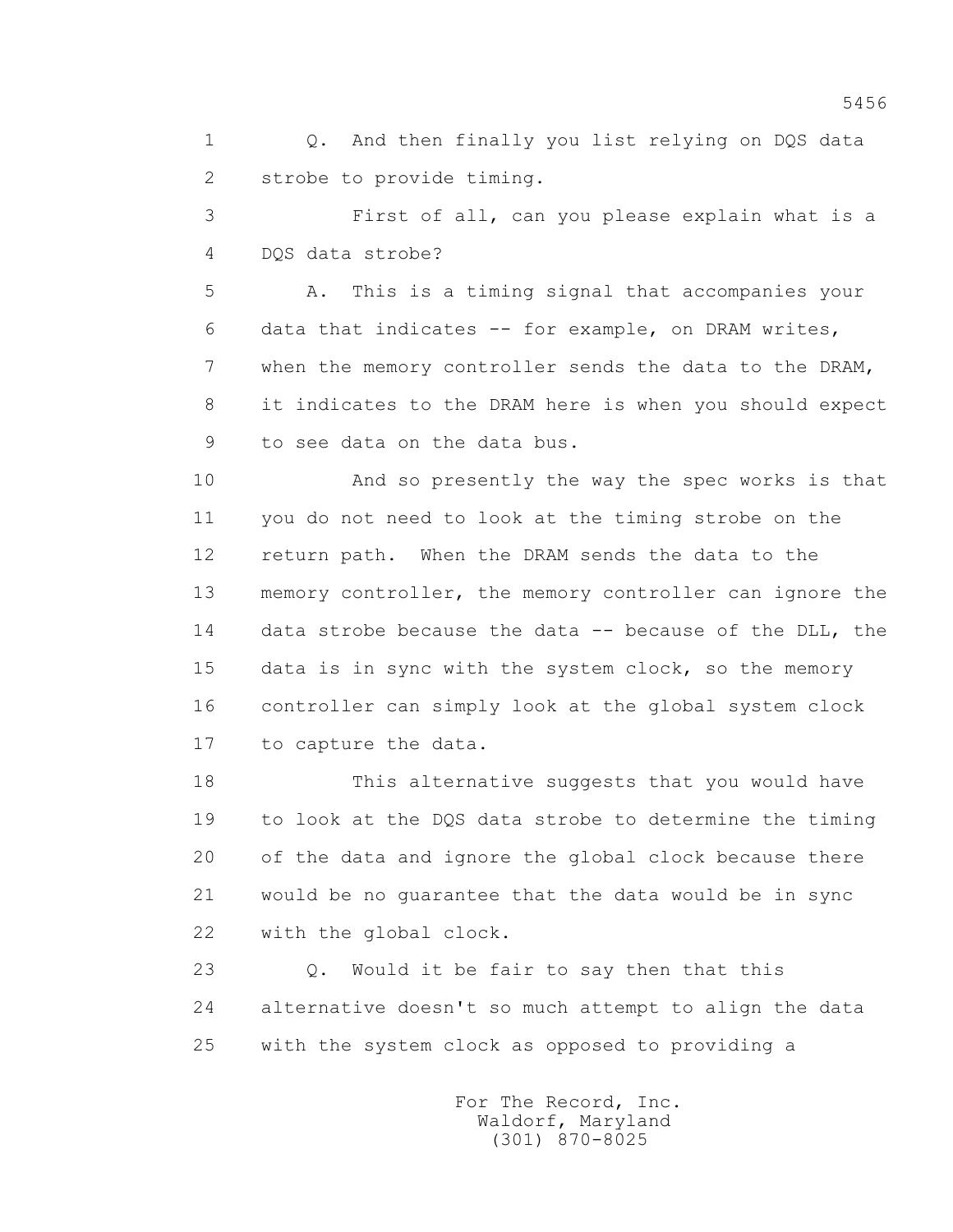1 different means of measurement?

 2 A. Exactly. This provides a different means of 3 alignment, so the data is aligned with the strobe and 4 so the recipient of the data would look at the strobe 5 rather than the system clock.

 6 Q. Now, with respect to the three components of 7 delay that you identified when you explained the 8 problem, which components, in other words, outbound, 9 internal and return, which of those components would be 10 accounted for by relying upon a DQS data strobe to 11 provide timing?

12 A. Potentially all.

13 O. Now, what, if any, would be the advantages of 14 relying on a DQS data strobe to provide timing rather 15 than using on-chip DLLs?

 16 A. Well, you would eliminate your DLL, which would 17 make your design simpler. It would consume less power. 18 The design would be smaller, cheaper to manufacture, 19 and so forth.

 20 Q. And what, if any, would be the disadvantages of 21 relying on the data strobe to provide timing rather 22 than using an on-chip DLL?

 23 A. Well, what this suggests is that you would 24 not -- that the memory controller would not be relying 25 upon the global clock for the return data, which would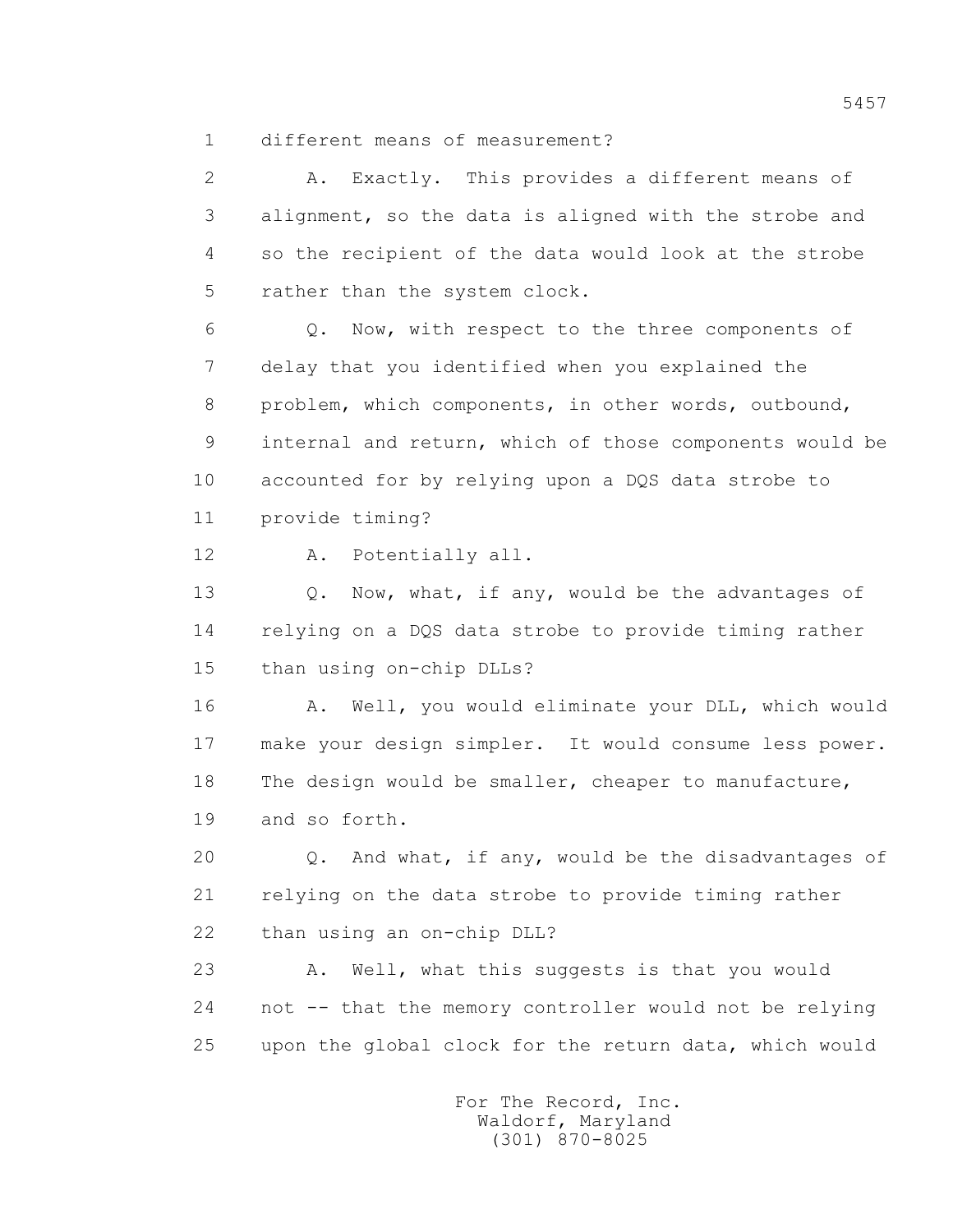1 mean that the memory controller would have to have two 2 concepts of time, so the concept of the arrival time of 3 the data would not necessarily be in sync with the 4 global clock and so the memory controller would have to 5 deal with multiple time demands, which means your 6 memory controller design would be more complex. 7 Q. Is that a significant disadvantage? 8 A. It's not a significant disadvantage, no. 9 MR. OLIVER: Your Honor, we're about to move to 10 a new topic. I don't know if this would be an 11 appropriate place to break for lunch. 12 JUDGE McGUIRE: I have no objection. 13 How about respondent? Do you have any 14 preference one way or another? 15 MR. DETRE: We have no objection, Your Honor. 16 JUDGE McGUIRE: Then why don't we take a break 17 at this time. It's quarter after twelve. How about if 18 we return at 1:30? 19 MR. OLIVER: That will be fine, Your Honor. 20 JUDGE McGUIRE: All right. Hearing in recess. 21 (Whereupon, at 12:17 p.m., a lunch recess was 22 taken.) 23 24 25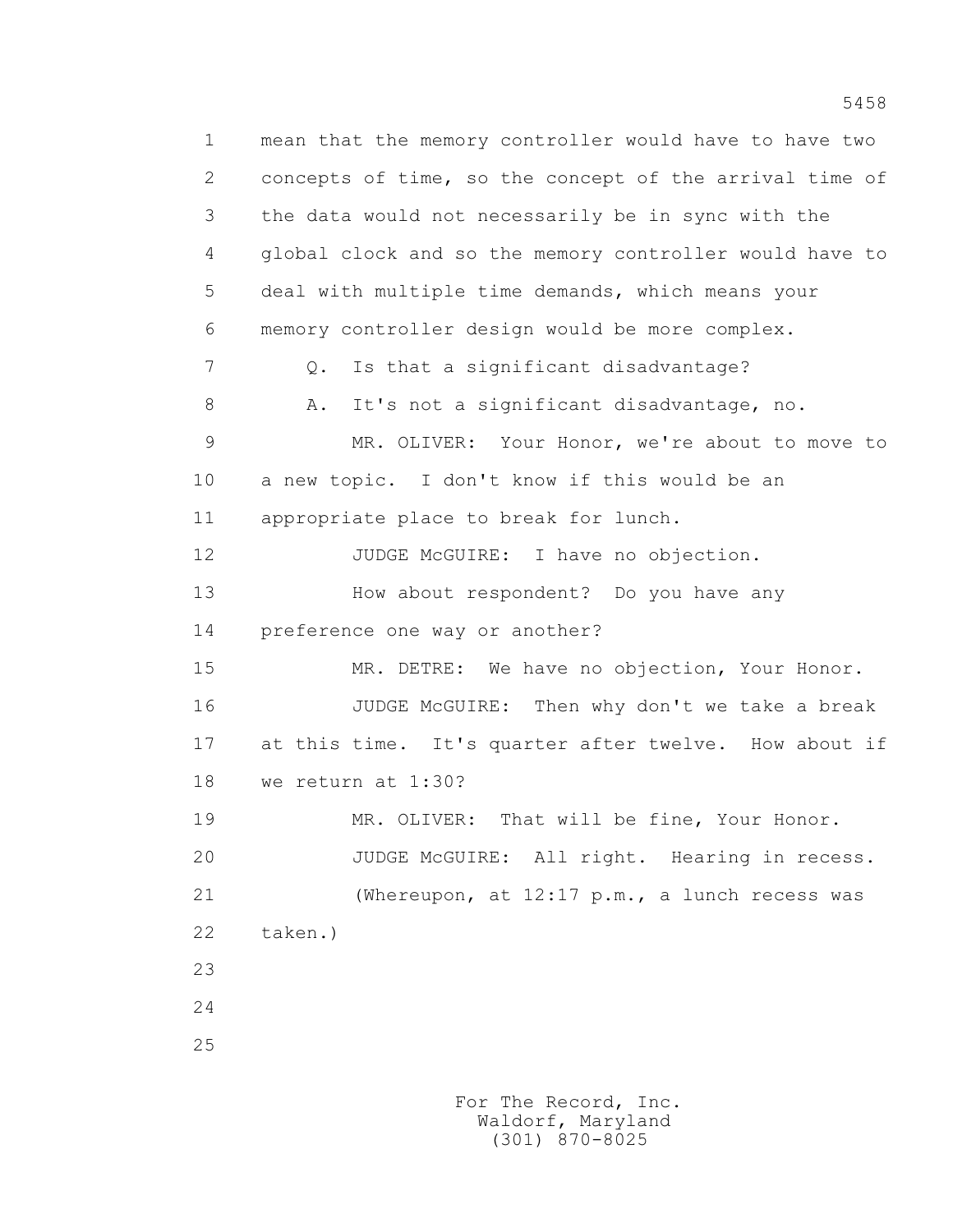1 A F T E R N O O N S E S S I O N 2 (1:30 p.m.) 3 (DX Exhibit Numbers 62 through 94 were marked 4 for identification.) 5 JUDGE McGUIRE: This hearing is now in order. 6 At this time you may proceed, Mr. Oliver. 7 MR. OLIVER: Could we have just one moment, 8 Your Honor? 9 JUDGE McGUIRE: Sure. 10 (Pause in the proceedings.) 11 MR. OLIVER: I apologize, Your Honor. We were 12 short a document and our computer operator went to look 13 for the document. She's not back yet. 14 JUDGE McGUIRE: Do you want to take a break 15 here, just a short two minutes? 16 MR. OLIVER: I think if we had just a couple 17 minutes, we could figure it out. I apologize for 18 that. 19 JUDGE McGUIRE: All right. Go ahead. 20 (Pause in the proceedings.) 21 MR. OLIVER: Your Honor, respondent has come to 22 our rescue with copies of the document. 23 JUDGE McGUIRE: Thanks very much, Mr. Detre. 24 BY MR. OLIVER: 25 Q. Good afternoon, Professor Jacob.

> For The Record, Inc. Waldorf, Maryland (301) 870-8025

5459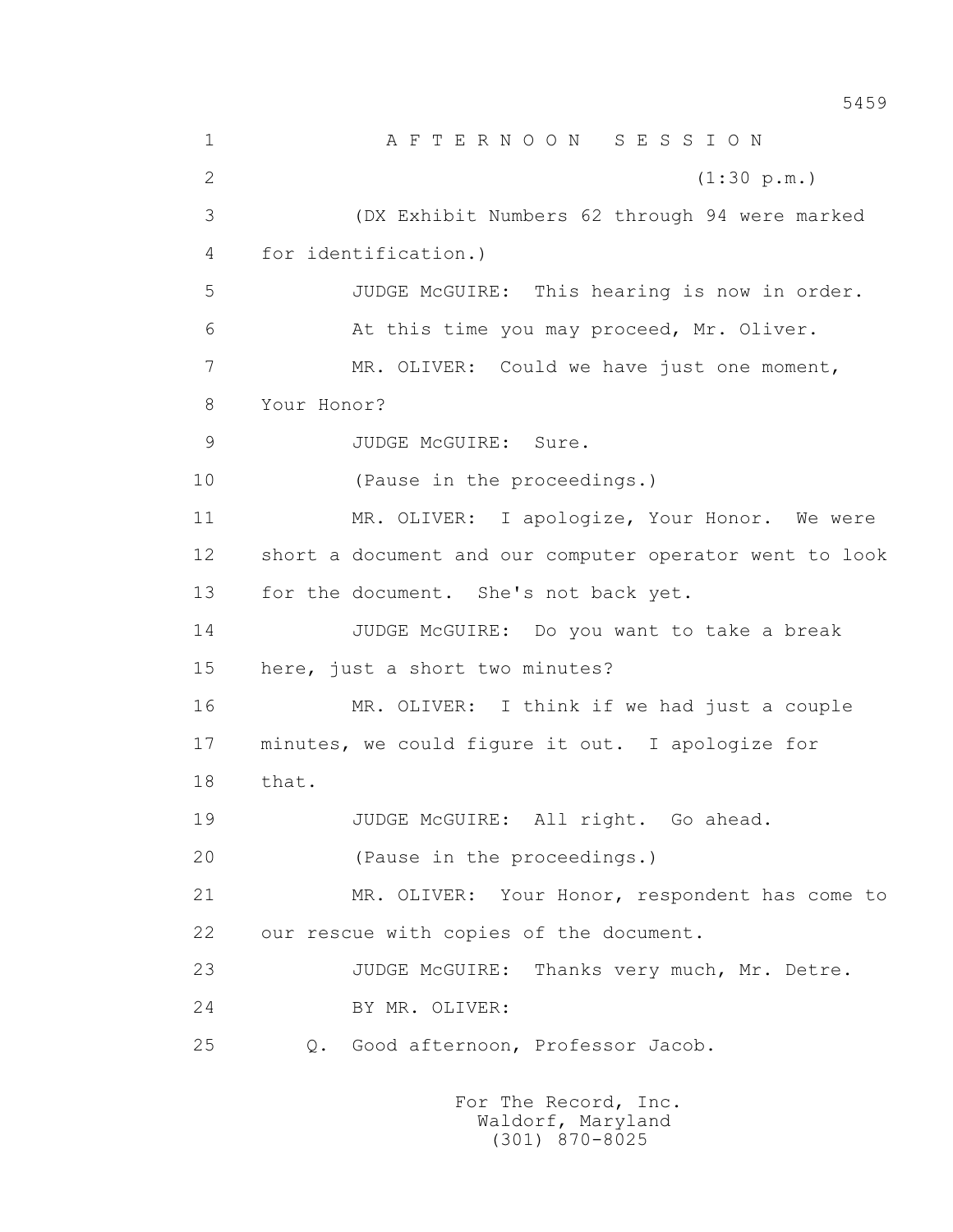1 A. Good afternoon.

 2 Q. If we could turn then to the second question 3 that you were asked, whether reasonable engineers in 4 the early to mid-1990s would have understood from 5 Rambus' '898 patent application that Rambus might be 6 able to obtain patents with claims covering the 7 technologies in question as proposed for use in JEDEC's 8 SDRAM and DDR SDRAM standards. 9 And first, can you please summarize the 10 conclusion that you reached to this question? 11 MR. DETRE: Objection, Your Honor. 12 Just renewing the objection from earlier, 13 there's been no foundation laid for this witness to 14 testify about the state of mind of engineers in the 15 early to mid-'90s. The witness was a graduate student 16 at the time, he has no personal experience, and there's 17 nothing in his expertise that would give him insight 18 into the state of mind of those engineers in that time 19 frame. 20 So this is not reliable testimony under Daubert 21 and its progeny. 22 JUDGE McGUIRE: Mr. Oliver, any response? 23 MR. OLIVER: Your Honor, he was working in 24 memory at the time as a graduate student. 25 Furthermore, as he has said, his studies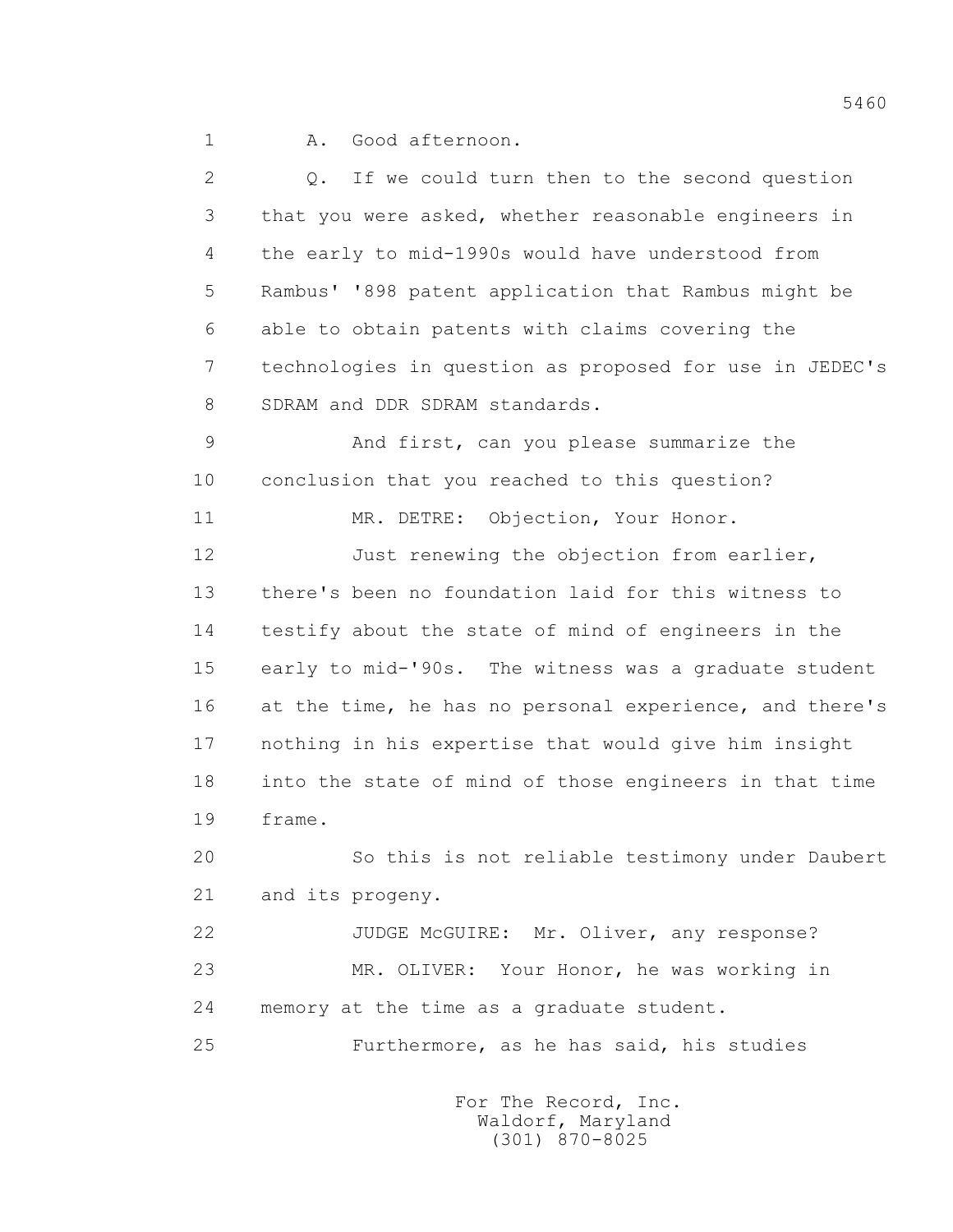1 through time up to the present have used many different 2 forms of memory, including asynchronous memory, such as 3 EDO and fast page mode memory, which were in -- which 4 were developed in the late 1980s and in use in the 5 early 1990s. 6 In addition, as I think the testimony will make 7 clear, what we are doing is looking at the Rambus 8 '898 application in order to determine the 9 understanding that can be drawn out of that 10 application. 11 JUDGE McGUIRE: Overruled. I'll hear the 12 question. 13 MR. OLIVER: Thank you, Your Honor. 14 BY MR. OLIVER: 15 Q. Professor Jacob, can you please summarize your 16 conclusion to that second question? 17 A. No, engineers would not have suspected 18 infringement. 19 Q. Why not? 20 A. Because everything described -- the 21 technologies described in the '898 application are 22 either different implementations than the -- we'll 23 compare these to the technologies in dispute. 24 They're either different implementations or 25 they were mechanisms that are clearly there in the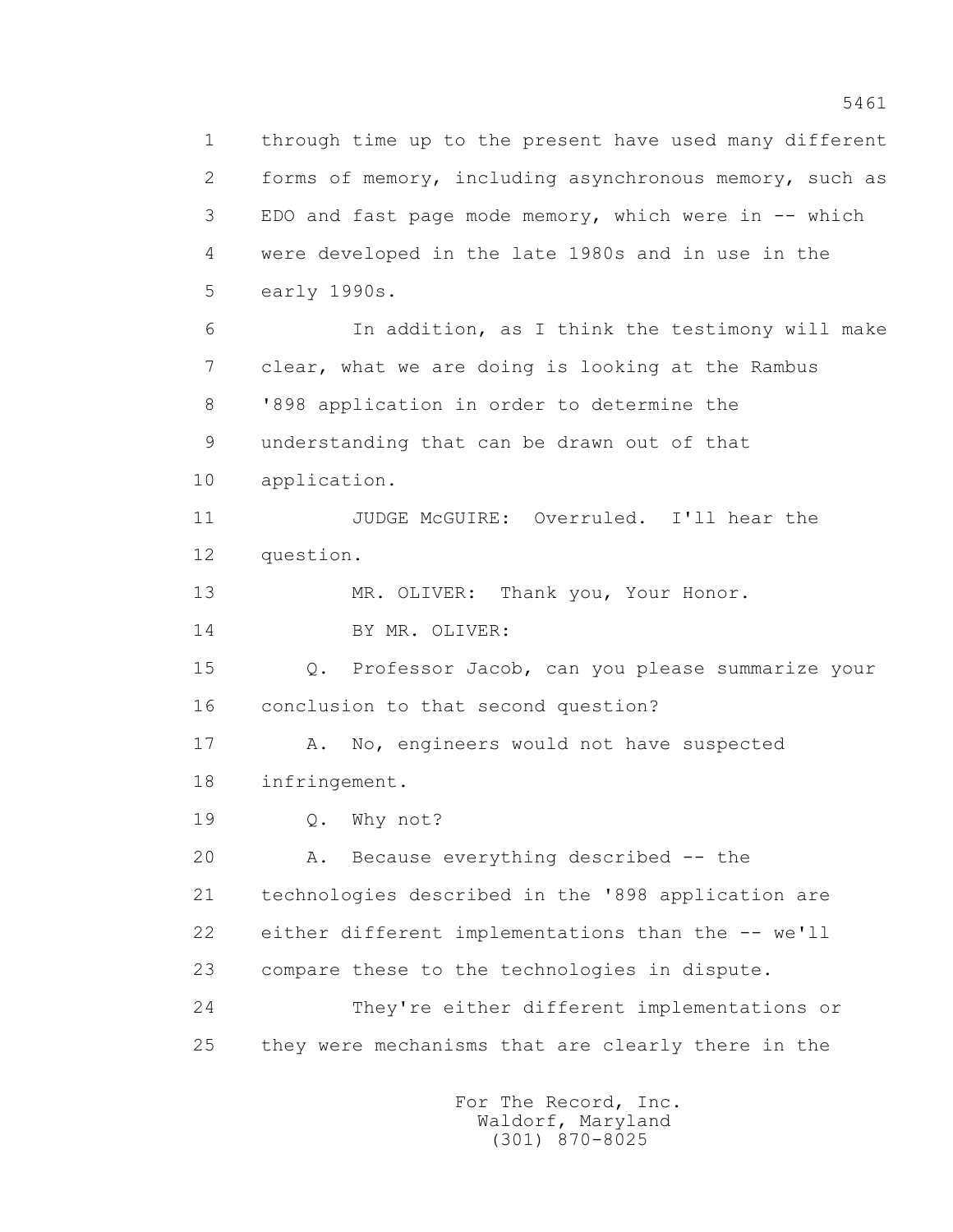1 Rambus application or the Rambus specification to solve 2 problems that are inherent in Rambus' narrow, 3 multiplexed, packetized bus structure. 4 MR. OLIVER: Your Honor, may I approach? 5 JUDGE McGUIRE: Yes. 6 BY MR. OLIVER: 7 Q. Professor Jacob, I've handed you a copy of a 8 document marked CX-1451. This is a copy of Rambus' 9 original '898 patent application. 10 Is this a document that you reviewed in the 11 course of your work in this matter? 12 A. Yes, it is. 13 Q. And if we could start, please, with the 14 so-called description of the invention -- or summary 15 of the invention -- excuse me -- that appears on 16 page 9 of CX-1451, internal page 7. That runs through 17 page 12 and followed by a brief description of the 18 drawings. 19 Did you review that portion of the application 20 at the time that you reviewed CX-1451? 21 A. Yes, I did. 22 Q. Can you please give a brief overview of your 23 understanding of the Rambus invention as described in 24 CX-1451? 25 A. It is a narrow bus, multiplexed bus, meaning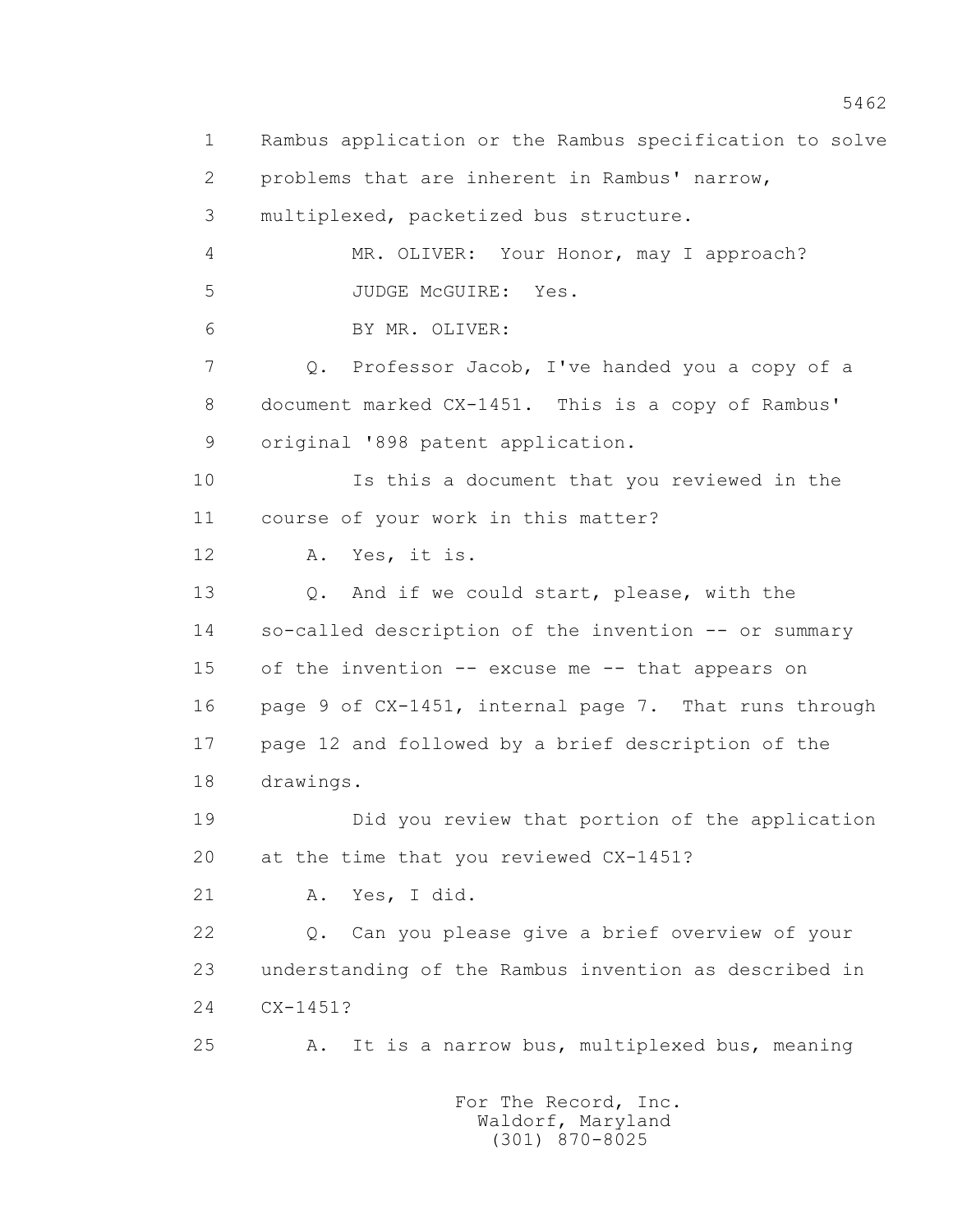1 all of the information required to carry on a 2 transaction is transmitted over the same wires rather 3 than having separate, dedicated wires to carry the 4 information. And there are no point-to-point 5 connections in it. It's -- for instance, there's no 6 chip-select network.

 7 Q. If on page 9 I can direct your attention 8 underneath Summary of the Invention to the line, which 9 is apparently I believe in line 16, "and the bus has 10 substantially fewer bus lines than the number of bits 11 in a single address."

12 Do you see that?

13 A. Yes, I do.

 14 Q. Can you please explain your understanding of 15 what that means?

16 A. Well the addresses of the day were typically 17 several dozen. There are several dozen bits in an 18 address. So for instance, if you had a 32-bit address, 19 that's a four-gigabyte space.

 20 So this is saying that your bus width in this 21 invention is significantly narrower than a single 22 address. And if a single address has 24 to 32 bits in 23 it, then their width of the bus is significantly or, 24 rather, substantially smaller than that, so this is 25 what they're talking about, for instance, an eight-bit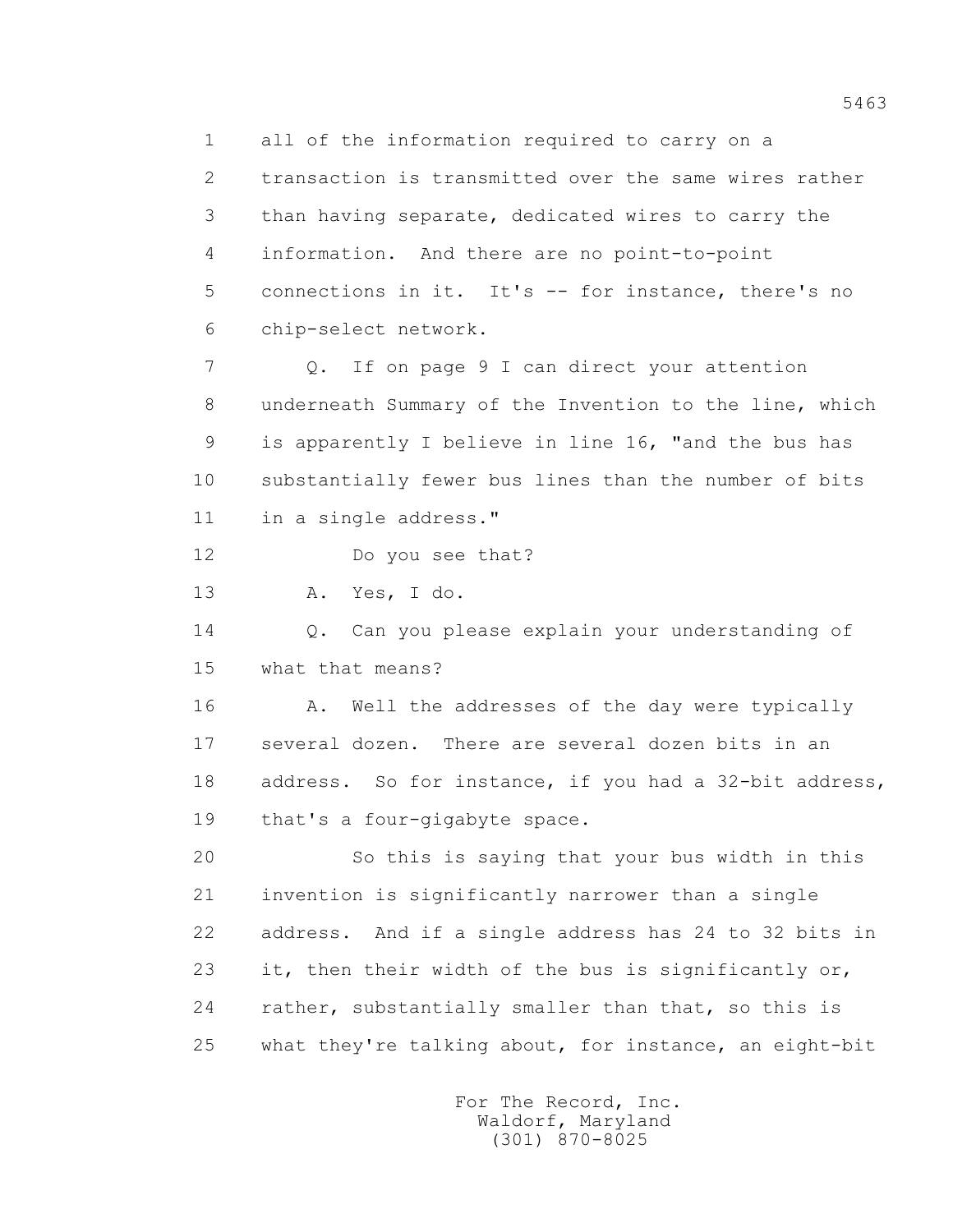1 bus.

 2 Q. And how does that compare with the bus used 3 with a JEDEC-compliant synchronous DRAM?

 4 A. These days buses are about 144 bits plus 5 chip-select information -- well, there's a lot of wires 6 generally.

 7 Q. Now, Professor Jacob, do you have an 8 understanding of the term "multiplexed" as it would be 9 applied to a bus architecture?

10 A. Yes, I do.

 11 Q. And what does the term "multiplexed" refer to? 12 A. It means at different times different 13 information, different classes of information, are 14 transmitted over the same wire.

 15 So for example, the main classes of 16 information would be control information, address 17 information, and data, and in a multiplexed bus, for 18 example, if you transmit data and/or address and/or 19 control over the same wire at different points in 20 time, then that would be a multiplexed wire, so a bus 21 is one that transmits the different pieces of 22 information at different times rather than having a 23 separate, dedicated set of wires for each class of 24 information.

25 Q. Now, how, if at all, does the term or does the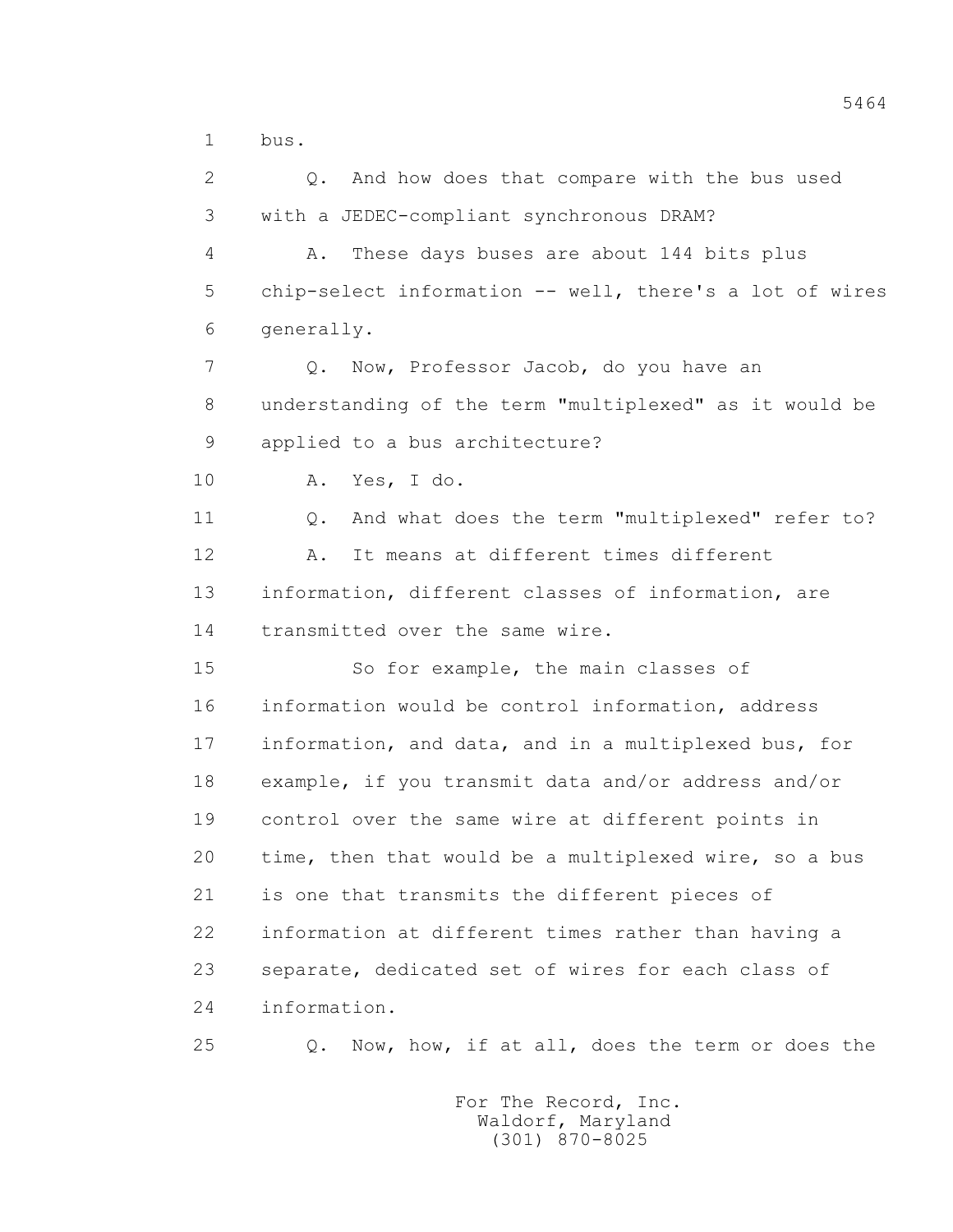2 as described in this '898 application?

3 A. Could you repeat the question.

4 Q. Yes.

 5 How, if at all, is the concept of multiplexing 6 related to the Rambus invention as it's described in 7 the '898 application?

8 A. Oh, it's inherent in the design.

 9 Q. The concept of multiplexing is inherent in the 10 Rambus design?

 11 A. Yes. Yes. They are using the same bus to 12 transmit the request to the DRAM that they use to 13 transmit the data from the DRAM back to the memory 14 controller, so you're transmitting request information 15 and data information all in the same set of wires, so 16 that, by definition, is multiplexed.

 17 Q. Now, how, if at all, does the concept of 18 multiplexing apply to bus architecture in 19 JEDEC-compliant synchronous DRAMs?

 20 A. There's very little multiplexing going on. You 21 have a separate control bus, you have a separate 22 address bus, you have a separate data bus, and you have 23 a separate chip-select bus, so those classes of 24 information are being passed down their own separate 25 wires.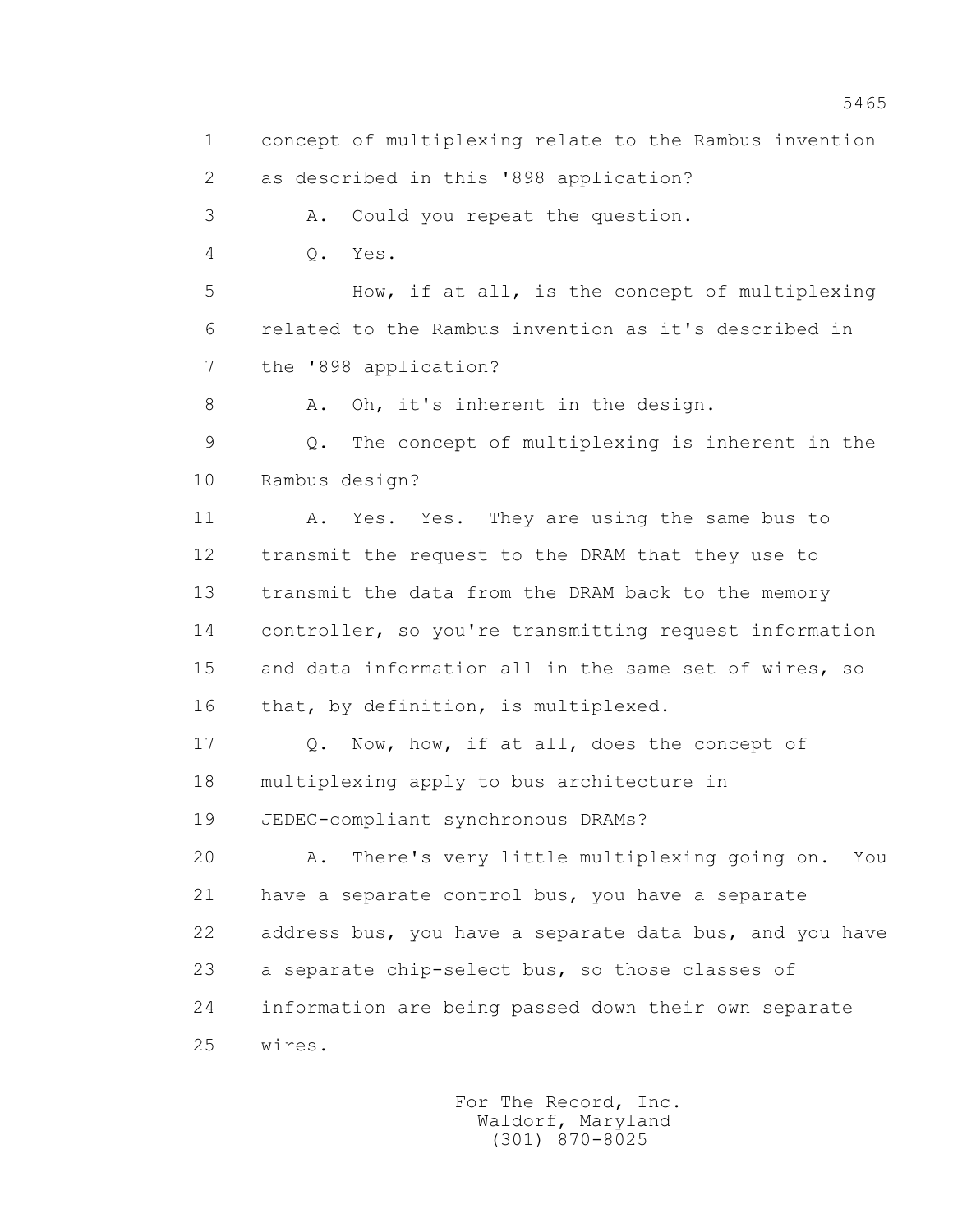1 Q. And Professor Jacob, are you familiar with the 2 concept of packets?

3 A. Yes, I am.

 4 Q. Can you please explain your understanding of 5 the concept of packets?

 6 A. A packet would be when you send a -- well, it's 7 the term that is used to mean a bundle of information 8 and the implication is that that bundle is sent over 9 multiple cycles of time rather than transmitted all at 10 once, and so if you had a narrow bus, if you have, say, 11 more information than can be put onto the bus in one 12 cycle, then that means it takes more than one cycle to 13 transmit that information. Therefore, what you end up 14 with is a packetized structure.

 15 Q. Now, how, if at all, does the concept of 16 packets or packetized system relate to the Rambus 17 invention described in the '898 application?

18 A. Again, it's inherent in the design.

 19 Q. In other words, a packetized system is inherent 20 in the Rambus design as described in the

21 '898 application?

22 A. Yes, it is.

23 0. And how, if at all, does the concept of 24 packets or packetized system relate to JEDEC-compliant 25 SDRAMs?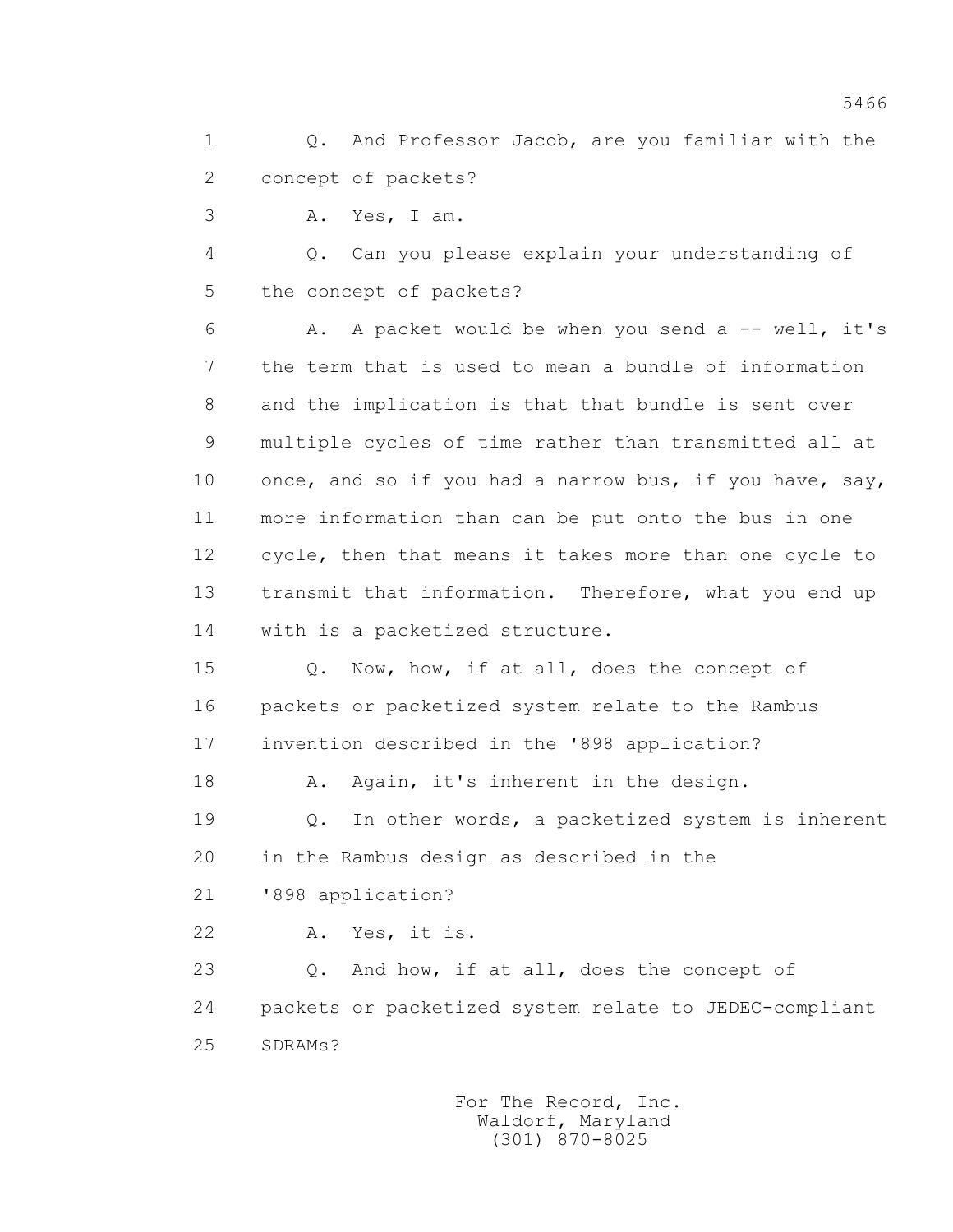1 A. They're not packetized in the same way. 2 Q. Now, based on your review of the 3 '898 application, CX-1451, did you see a description of 4 any particular clock system in CX-1451? 5 A. Yes, I did. 6 Q. Can you please explain the clock system that 7 you saw described in that application? 8 A. Yes. The clock is what has been usually 9 referred to as a U-shaped clock, meaning that what you 10 do is you send out on a piece of wire a clock signal, 11 and it traverses through the system and sends its 12 signal to every component in the system, and then at 13 the far end it turns around and comes back, and every 14 component in the system sees the return signal as 15 well, so you have an early version of the signal and a 16 late version of the same signal that are then 17 propagated to each component in the system, meaning 18 each DRAM in the system as well as the memory 19 controller. 20 And so what they're doing is they're sending on

 21 one wire two logical signals, an early version of a 22 clock signal and a late version of a clock signal. 23 Q. I believe that you have a demonstrative that 24 helps to explain this?

25 A. Yes, I do.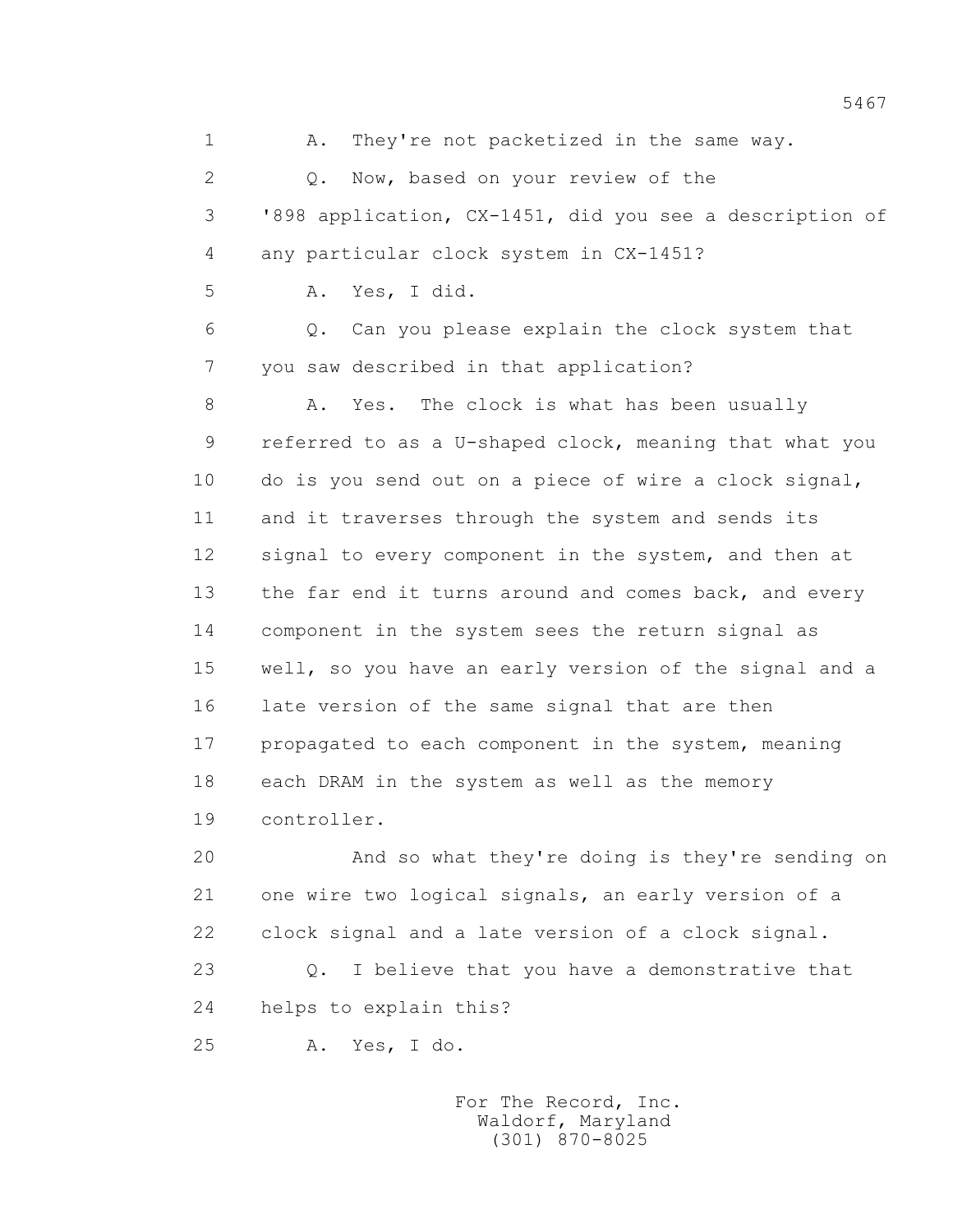1 0. And while we're pulling that up, let me state 2 for the record that we had shown a demonstrative 3 entitled Second Central Question which would be DX-95, 4 and the next demonstrative that we'll bring up will be 5 DX-96.

 6 DX-96 has a caption Rambus Clock 7 Synchronization, and can you please explain what is 8 shown in DX-96?

 9 A. Well, this is the picture of that U-shaped -- 10 this is a picture of that U-shaped clock where you 11 have an outgoing version of the signal and then it 12 turns around at the far left-hand side -- I'm sorry -- 13 far right-hand side, and it turns around and comes 14 back.

 15 And so what's happening is you send the clock 16 pulse -- for example, I've got little clock faces here 17 to show the arrival of the signal, the time at which a 18 signal arrives at a given point.

 19 The signal is sent out at noon. It arrives at 20 the first DRAM several minutes later. It arrives at 21 the second DRAM several minutes later after that. It 22 arrives at the third DRAM a little later, and so 23 forth. Finally it arrives at the turnaround point of 24 the U-shaped wire at quarter past and it makes its 25 return path and connects to each of those DRAMs as a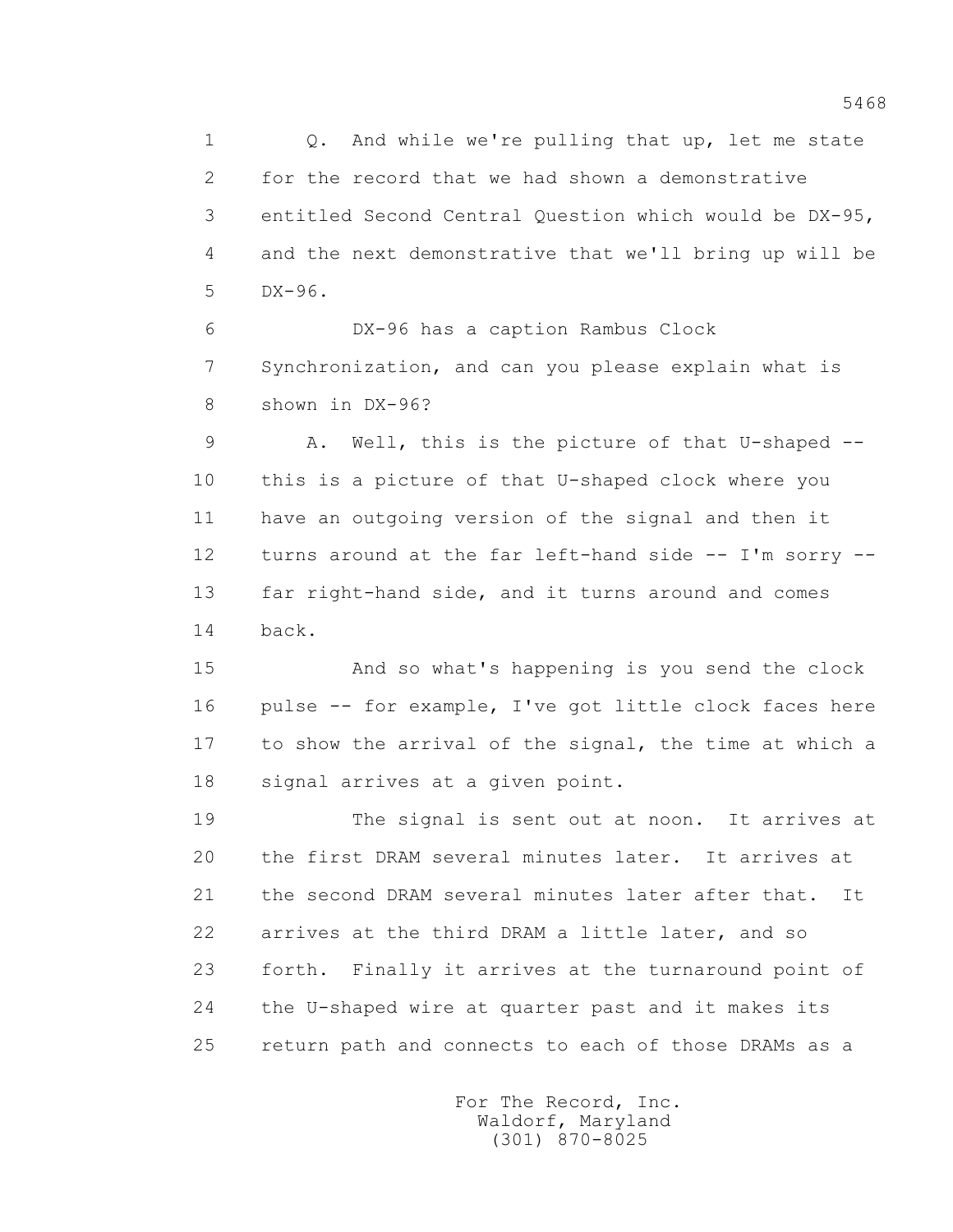1 separate signal, so that's why it's called clock 1 and 2 clock 2.

 3 In Rambus' terminology they use both early and 4 late clocks and clock 1 and clock 2.

 5 So this shows the time at which it arrives at 6 each of those locations as well. Finally, the signal 7 arrives back at the bus master at half past, and so if 8 the bus master and each of the DRAMs has a local 9 circuit that can take the early version of the signal 10 and the late version of the signal and find a time 11 average between these two, then they can all synthesize 12 an internal clock signal that is essentially a 13 representation of what time it is out at the turnaround 14 point, meaning quarter past.

 15 Q. Now, again just so the record is clear, the 16 clock signal would be leaving the bus master where it 17 reads "outbound clock" at the top of the bus master 18 box?

19 **A.** Yes.

 20 Q. And then it would traverse out to the right, 21 turn around at the far right and come back to the point 22 where it reads "inbound clock"; is that right?

23 A. Yes.

 24 Q. Now, Professor Jacob, I've directed your 25 attention specifically to pages 9 through 13 of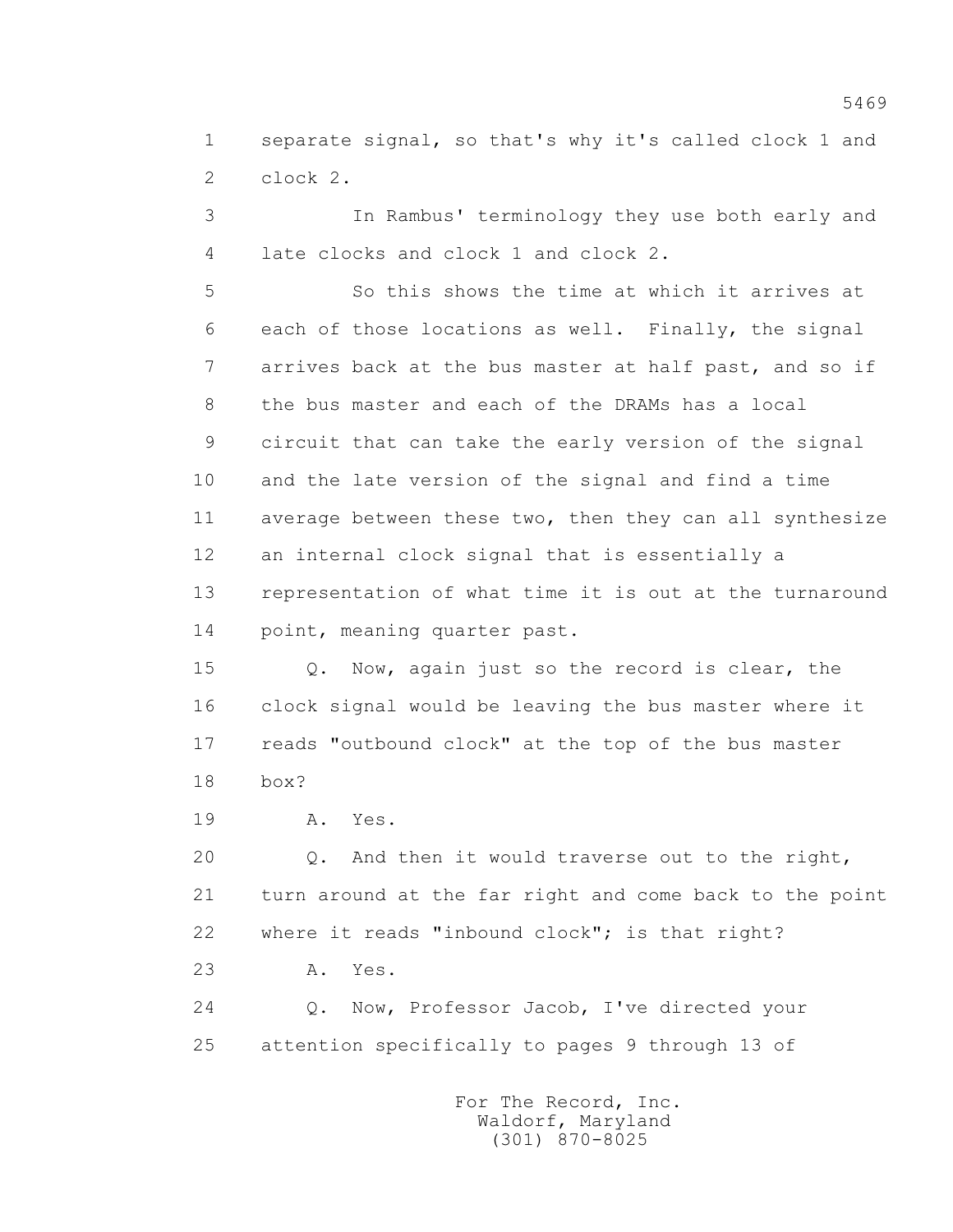2 Looking at page 13, there's a caption that 3 reads "Detailed Description" and then behind that of 4 course there are many pages that continue. 5 Just in very general terms, what is described 6 starting at page 13 through the rest of CX-1451? 7 A. This describes the Rambus mechanism, the 8 details of the system. 9 Q. Let's look if we could, please, at figure 2 of 10 the application. This appears at page 130 of CX-1451. 11 Now, did you review figure 2 when you were 12 reviewing the '898 application? 13 A. Yes, I did. 14 Q. Can you please explain what is depicted here in 15 figure 2? 16 A. This is that bus. This is the Rambus bus 17 organization. 18 Q. What do the four boxes across the top 19 indicate? 20 A. The four boxes across the top are the 21 different components that are in this example set-up, 22 including a processor CPU, a ROM and two DRAMs. 23 Q. And then what do the horizontal lines 24 indicate? 25 A. Those are the wires that comprise the bus.

1 CX-1451, which is the '898 application.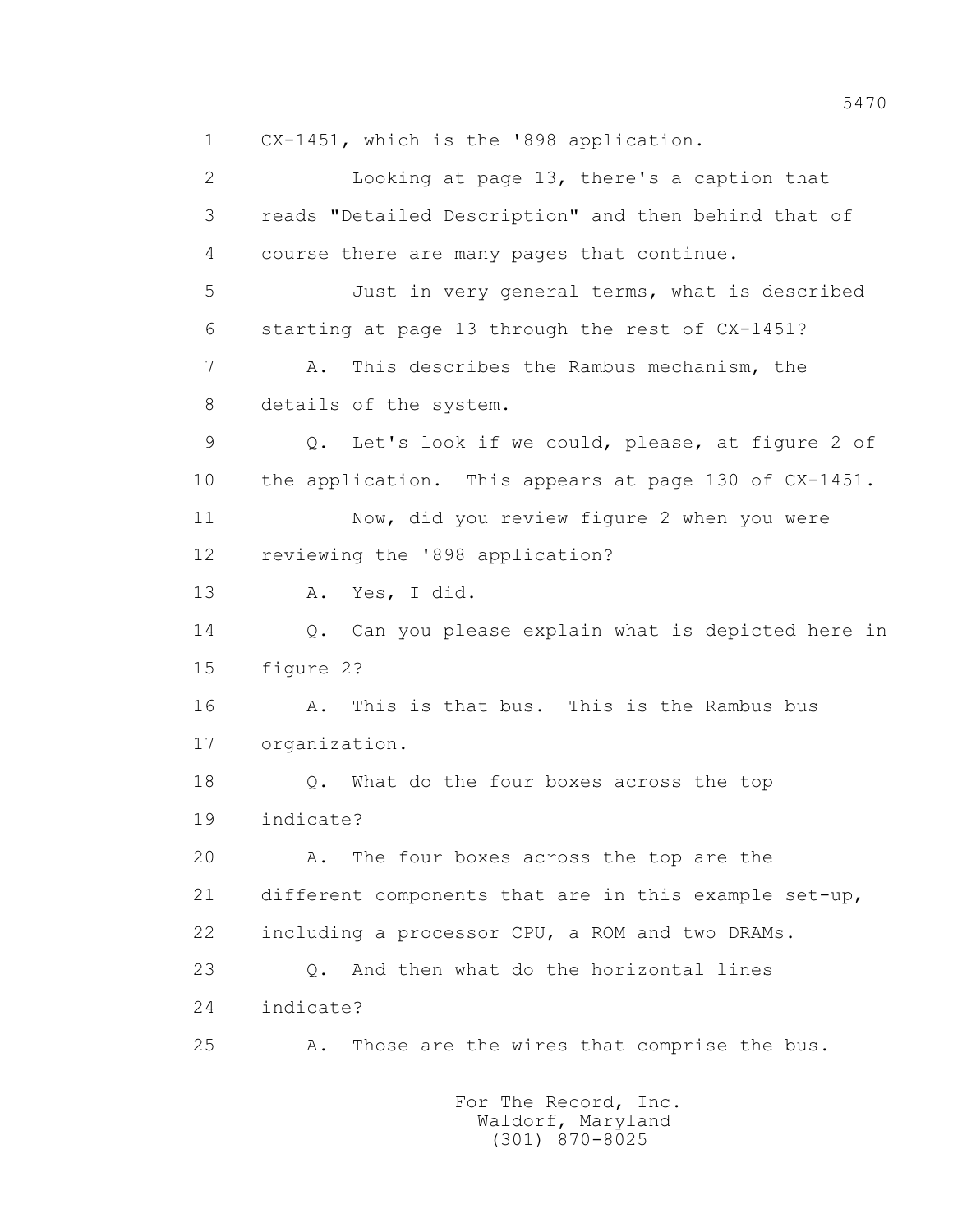1 Q. And what are the sets of vertical lines? 2 A. Those are each component's connection to the 3 bus.

 4 Q. Now, how, if at all, does the bus illustrated 5 in figure 2 differ from the bus structure of a 6 JEDEC-compliant SDRAM?

 7 A. It's very different. For one thing, all of the 8 major components of the bus are bused -- bus 9 interfaces. They're multidrop interfaces so they're 10 shared wires, they're shared between all the components 11 using the system as opposed to having point-to-point 12 connections.

 13 And there's only a small number of bus data 14 lines. There's eight them, bus data 7, 6, 5, 4, 3, 2, 15 1 shown along the right-hand side. You have eight bus 16 data lines, and all the necessary information passes 17 across those and added valid -- including control 18 information, address information and data, everything 19 propagates those few wires as opposed to a JEDEC system 20 which has lots, lots of wires, an order of magnitude 21 more.

 22 Q. Professor Jacob, are you familiar with the 23 concept of a chip-select line?

24 A. Yes, I am.

25 Q. What is a chip-select line?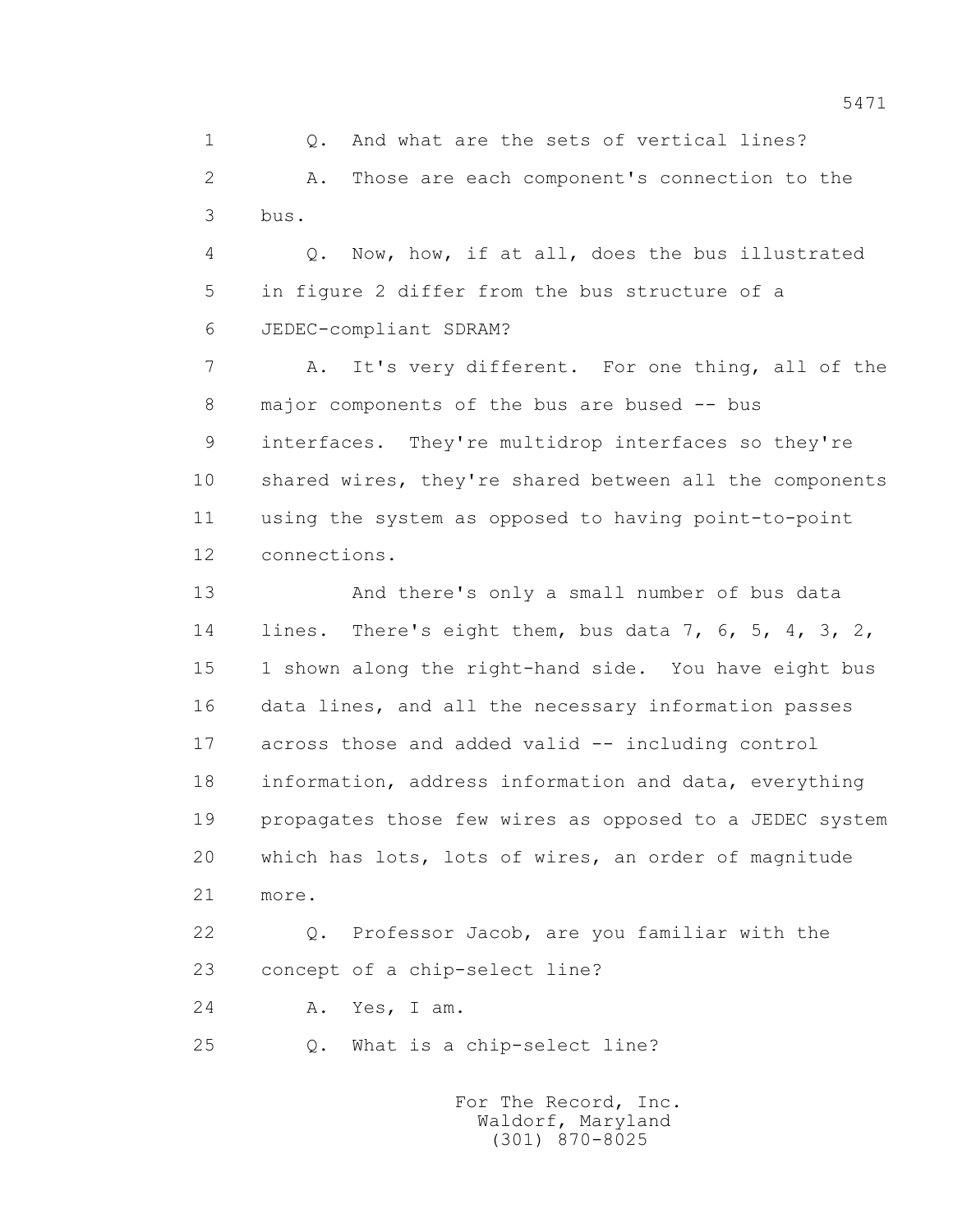1 A. A chip-select line is an -- it's a wire in 2 JEDEC architecture, JEDEC memory architecture, that 3 enables a rank of DRAMs and that identifies a rank of 4 DRAMs. 5 Q. Now, on figure 2, does that contain a 6 chip-select line? 7 A. No, it does not. 8 Q. And I believe you mentioned that 9 JEDEC-compliant SDRAMs do? 10 A. Yes. Yes, they do. 11 0. In the Rambus architecture, how does that 12 architecture designate a particular DRAM or a rank of 13 DRAMs? 14 A. It does it by encoding information in the 15 packet itself. 16 So for example, when a packet is sent out by 17 the CPU or the bus master, every DRAM in the system 18 needs to decode that packet and determine if the packet 19 is designated for that particular DRAM or some other 20 DRAM in the system. 21 Q. If I could ask you to turn within CX-1451 to 22 pages 20 through 25, please, and again, these are pages 23 designated in the very lower right-hand corner. 24 Beginning on page 20, towards the bottom the 25 caption reads "Bus." Do you see that?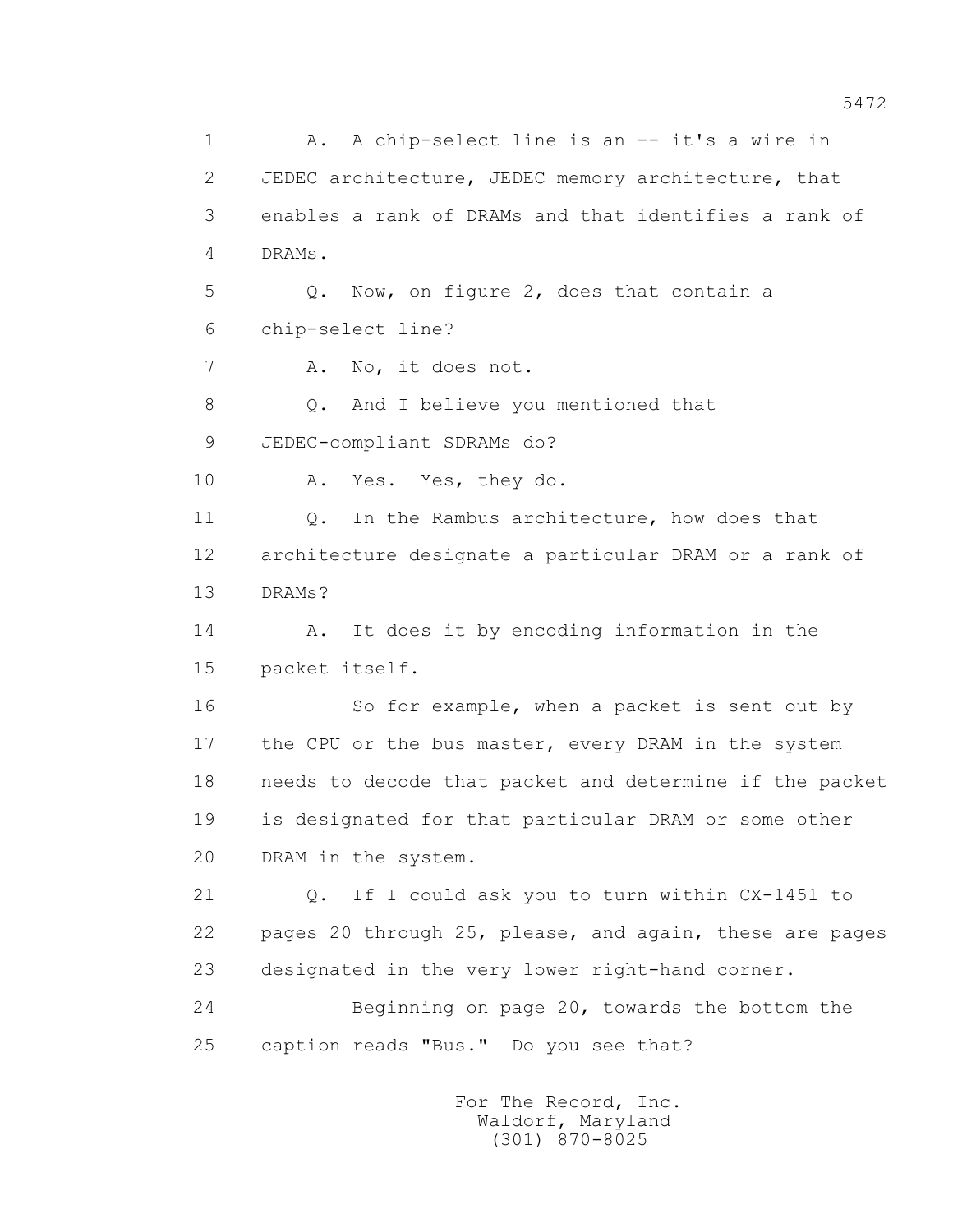1 A. Yes, I do.

 2 Q. And then underneath that, continuing on the 3 next page, the description of bus followed by a caption 4 Protocol and Bus Operation? 5 A. Yes. 6 Q. Can you explain just in general terms what is 7 described in the pages 20 through 25 of CX-1451? 8 A. Yes. This describes the physical organization 9 of the bus as well as the operation of the bus, its 10 protocol, the format of the information that's put out 11 onto that bus. 12 Q. If I could direct your attention in particular 13 to page 23. 14 And towards the bottom of page 23 there's a 15 paragraph that begins "Any preferred implementation of 16 this invention shown in figure 4, a request packet 22," 17 et cetera, and then it continues. 18 Do you see that? 19 A. Yes, I do. 20 Q. Now, what is the request packet that is being 21 referred to there? 22 A. That is the information that's required to 23 handle particular requests, the information that's sent 24 to a DRAM to get it to perform a request or a read 25 request or a write request or something along that.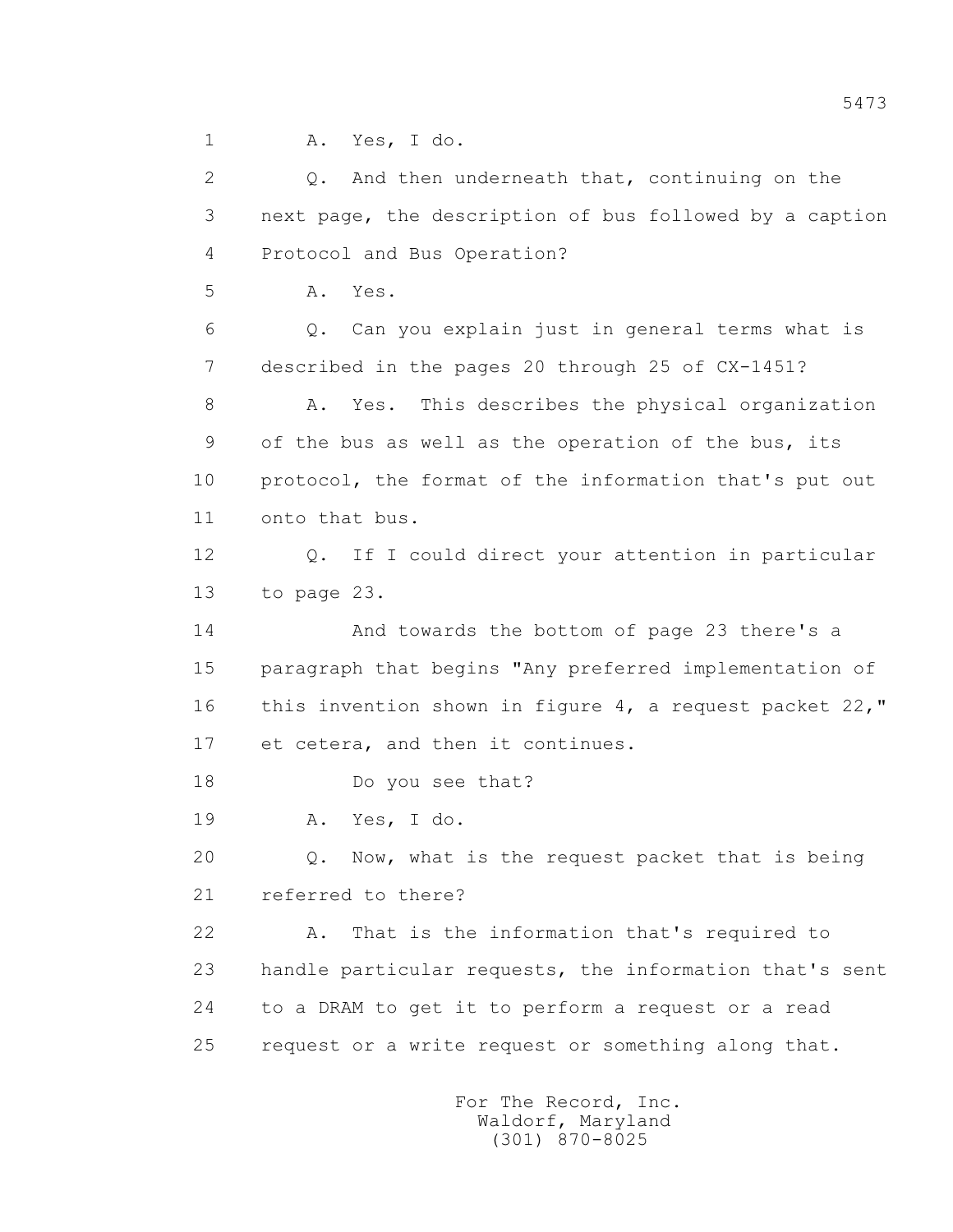1 Q. That paragraph references figure 4, so why 2 don't we turn to figure 4. That appears on page 131 of 3 CX-1451. 4 Can you please explain what is depicted in 5 figure 4 of CX-1451? 6 A. Yes. This is the format of that request 7 packet. 8 Q. Let me start, if I could, by directing your 9 attention to the top box and then within that box in 10 the top there are a number of vertical lines that go 11 partway down the box just above "access type 12 master 03." 13 Do you see those vertical lines? 14 A. Yes, I do. 15 Q. What do those vertical lines indicate? 16 A. Those are dividing the -- that information into 17 separate bits, each of which will travel along a 18 separate wire. 19 So the top box, starting with the adder valid 20 bit, continuing on with the bus data, gives you a 21 total of nine bits of data that would travel along the 22 nine wires, the bus data wires and the adder valid 23 wire. 24 Q. What do the rows in figure 4 indicate? 25 A. The rows indicate the passage of time, so the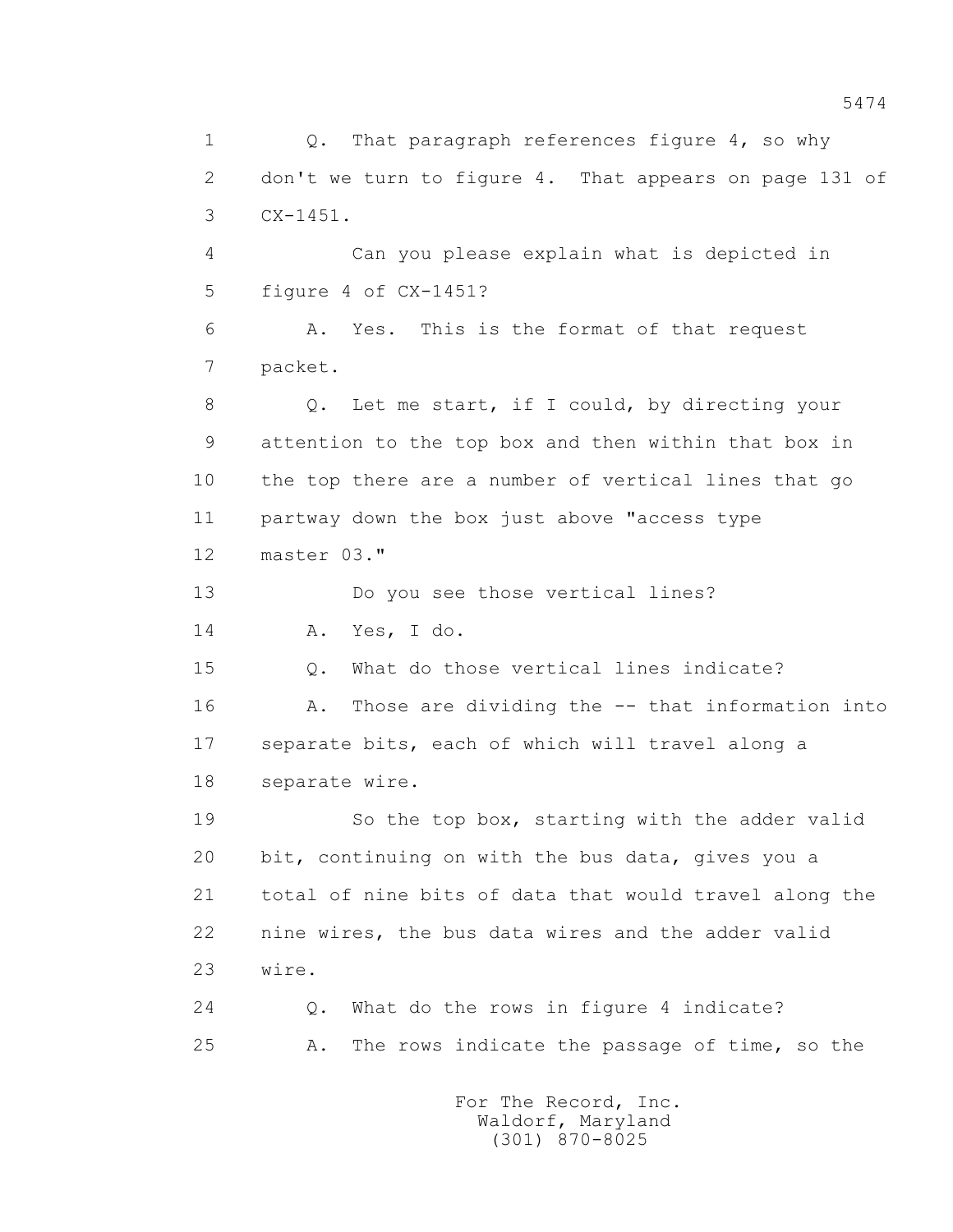1 top row would be transmitted on the first bus cycle, 2 the next row would be transmitted on the next bus 3 cycle, and so forth, so that the packet takes six bus 4 cycles to transmit.

 5 Q. And that was the particular packet illustrated 6 in figure 4 would take six --

 7 A. Yes. That packet would take six cycles, yes. 8 Q. And then could you give us a brief description 9 of the information that's being transmitted in the six 10 various clock cycles.

11 A. Yes. Along the top row we have access type and 12 master. The access type is a four-bit field. It shows 13 access type 0 through 3. That's what that means, 14 0 bit, 1, 2, 3. That is information identifying what 15 type of access it is, for instance, whether it is a 16 read or a write. And it also identifies whether the 17 read or write should perform a row activate before a 18 column read or not. And it ultimately indicates a 19 latency to use.

 20 The other four bits, the master bits, indicate 21 something about the entity that's driving the request 22 out onto the bus.

23 Q. And then the rows below that reads address?

24 **A.** Yes.

25 Q. What does that indicate?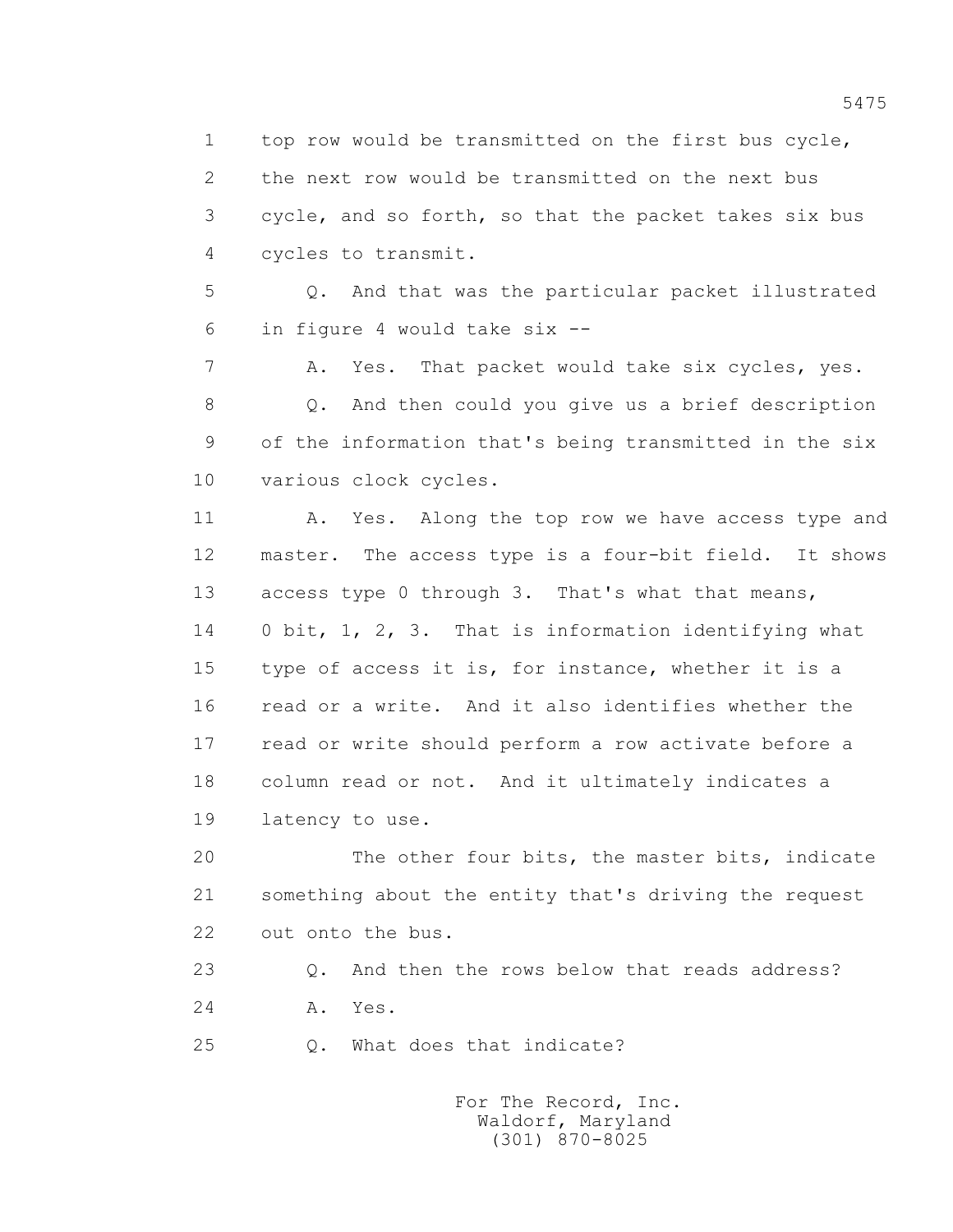1 A. This indicates that those bits are the -- 2 together several different cycles worth of information 3 make up a single address, so first -- the first row of 4 address, address 0 through 8, that indicates that 5 that's the first nine bits of the address. The next 6 row is the next nine bits of the address, and so forth. 7 And finally, in the last row, you have the last four 8 bits of the address and four bits worth of block size 9 information. 10 Q. Now, within the address information, that would 11 contain both the row address and the column address 12 information? 13 A. Yes, it would. 14 Q. We'll return to block size in a moment. 15 Now, how, if at all, does the system depicted

 16 in figure 4 differ from the operation of a 17 JEDEC-compliant SDRAM?

18 A. In a JEDEC-compliant SDRAM, much of the same 19 information is transmitted, but instead of being 20 transmitted over multiple cycles over the same sets of 21 wires, the information in the JEDEC system is 22 transmitted in one bus cycle over a large number of 23 dedicated wires.

 24 Q. Now, with reference to the '898 application as 25 a whole, that is, CX-1451 as a whole, does that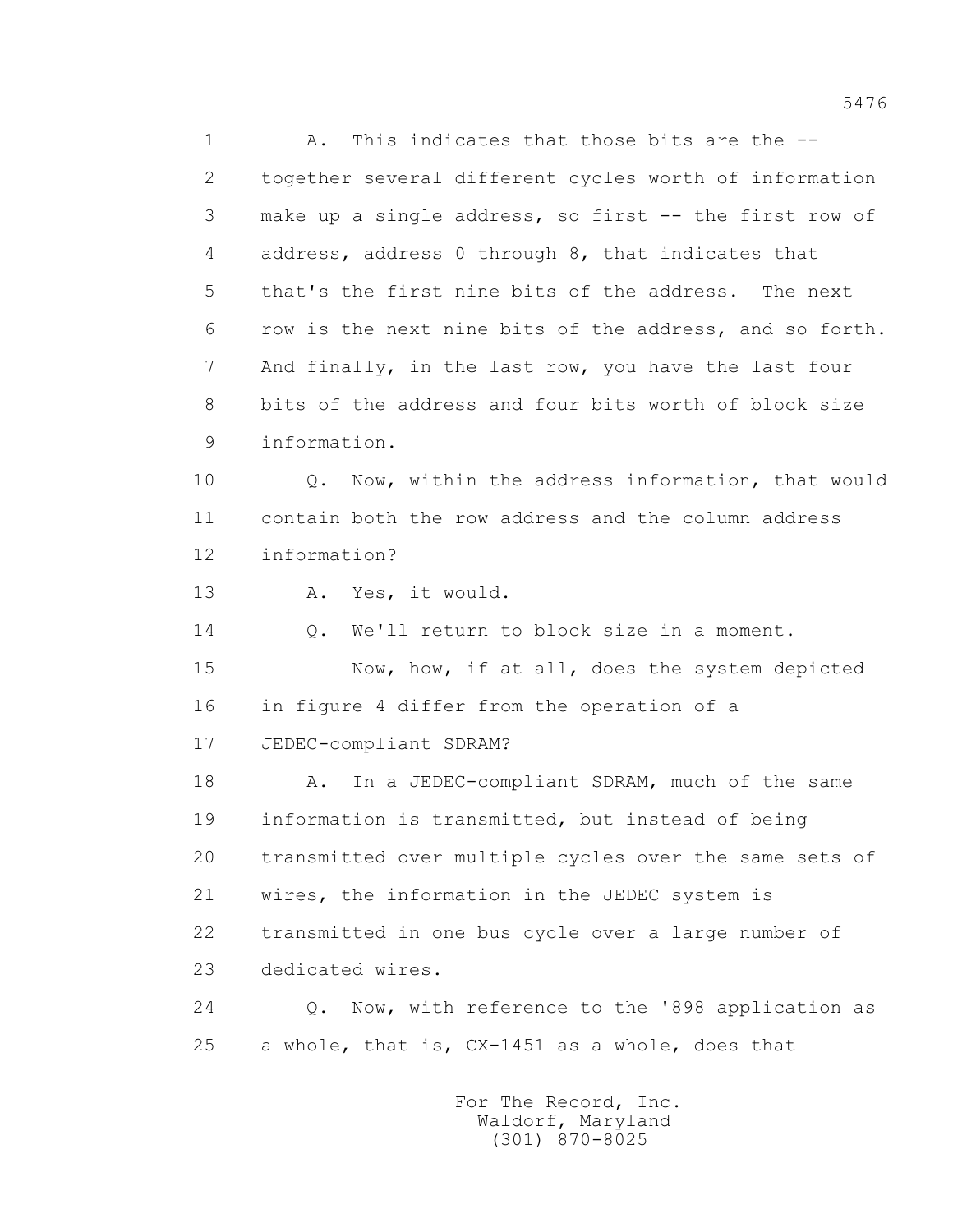1 application describe any bus structure other than the 2 narrow, packetized bus structure that you've 3 described? 4 A. No, it does not. 5 Q. If I could ask you to turn next, please, to 6 pages 29 and 30 of CX-1451. 7 And were these pages among the pages that you 8 viewed when you reviewed the '898 application? 9 A. Yes, they are. 10 Q. There's a discussion on these pages of block 11 size. 12 Can you please explain the concept of block 13 size as it relates to the '898 application? 14 A. Block size is a -- as I was saying, it's -- it 15 is a four-bit field in the packet, and in those four 16 bits it encodes an amount of data to be transferred 17 either for a read or for a write. 18 And on page 30, at the top there's a table 19 that indicates for which values of block size that you 20 find in the packet how much data that corresponds to, 21 so the part is able to transmit or receive anywhere 22 from zero bytes to one kilobyte, 1024 bytes worth of 23 data. 24 Q. Let's take a look at that table. Could you 25 please explain in a bit more detail how that table For The Record, Inc.

 Waldorf, Maryland (301) 870-8025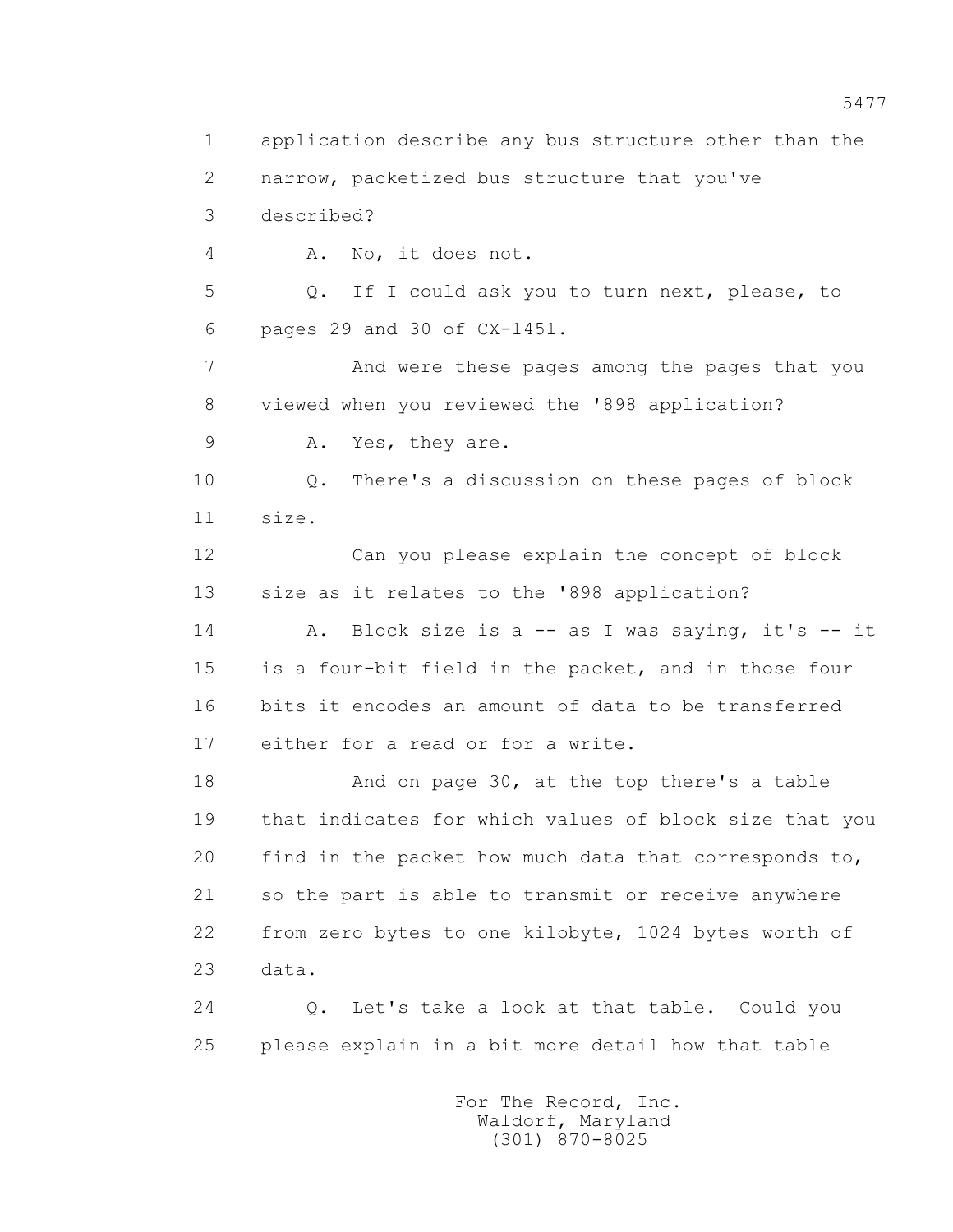1 delineates the block size.

 2 A. Okay. So for example, if you have four bits of 3 data, that can represent any number from 0 to 15, so if 4 a DRAM sees the number 0 in that bit field in the block 5 size bit field of the packets, it would take that to 6 mean that zero bytes were to be transferred. 7 If it saw the value 1, it would think that 8 there should be one byte transferred, and the same goes 9 up to 7 and 8. 10 If it sees the value 9 in the block size field, 11 it takes that to mean that 16 bytes should be 12 transferred. 13 If it sees the value 10 in the block size 14 field, it should take that to mean that 32 bytes should 15 be transferred, and on, so on, up to if it sees the 16 value 15, it should take that to mean 1024 bytes are 17 transferred. 18 Q. Now, anywhere within Rambus' '898 application, 19 that is, anywhere within CX-1451, does 20 the '898 application anywhere describe use of a 21 variable block size feature in the context of DRAM 22 generally, as opposed to in the context of a narrow, 23 multiplexed bus? 24 A. No, it does not. 25 Q. Now, how, if at all, does the implementation of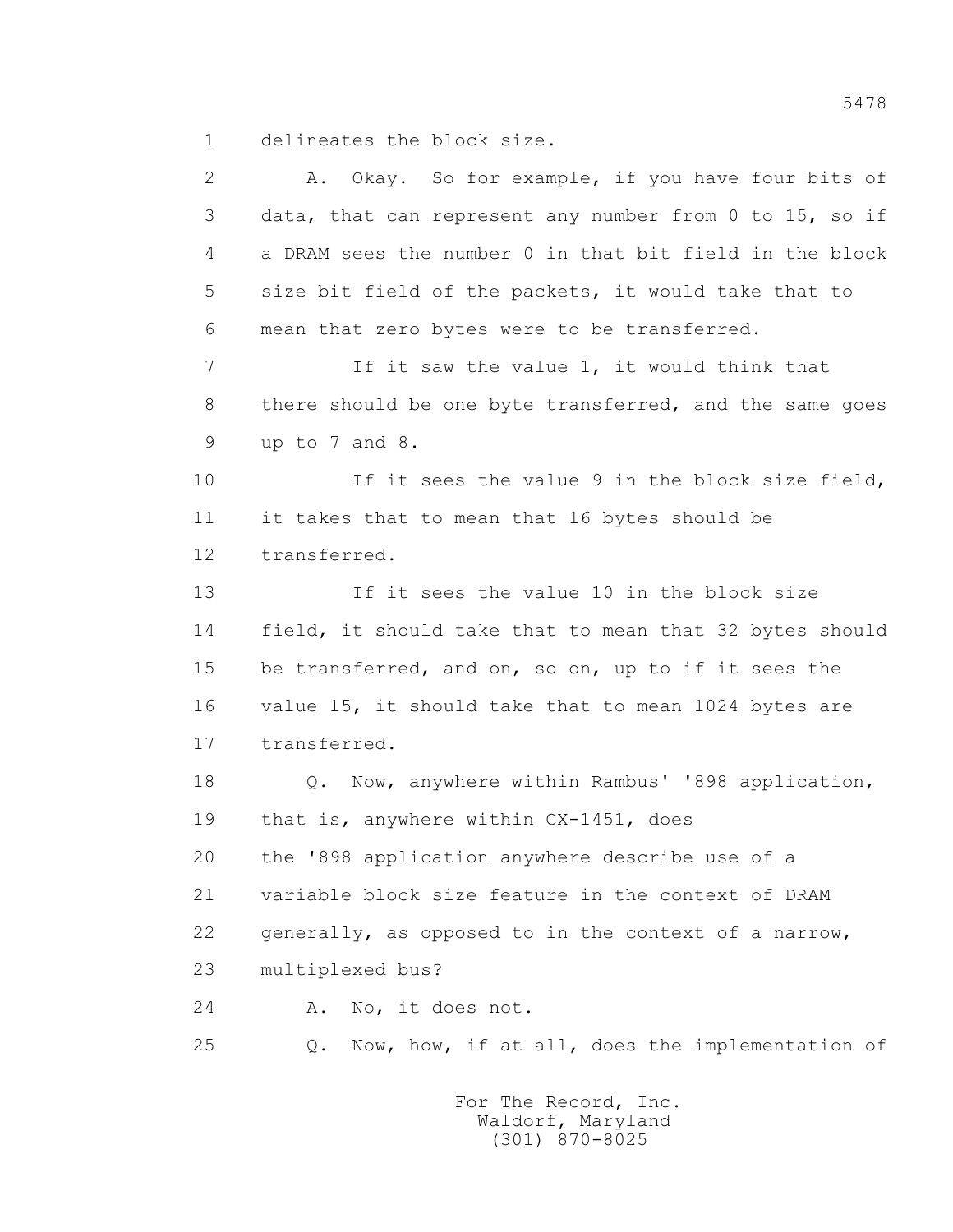1 the variable block size feature that is depicted here 2 in pages 29 and 30 of CX-1451 differ from the 3 implementation of programmable burst length in the 4 JEDEC-compliant SDRAM?

 5 A. In the Rambus mechanism it is a dynamic 6 mechanism, meaning that this block size information is 7 carried in the request packet, so it can change from 8 request to request very easily, very efficiently.

 9 In a JEDEC mechanism, the programmable burst 10 length feature is something that must be programmed by 11 a special initialization command, so -- and it is 12 typically used in a JEDEC system such that it's set 13 once at the system start-up and never changed again, so 14 the JEDEC mechanism is not dynamic. This mechanism, 15 the Rambus mechanism, is very dynamic.

16 0. Well, is the use of the block size feature as 17 described in the '898 application related in any way to 18 the narrow bus, multiplexed bus structure?

 19 A. Yes. The block size feature as described here 20 is really -- it's clearly there to solve a scheduling 21 problem that is inherent in the narrow, packetized bus 22 structure that Rambus has described.

 23 If you have a narrow, multiplexed bus 24 architecture where the requests are being -- are using 25 the same set of wires that the data is using, then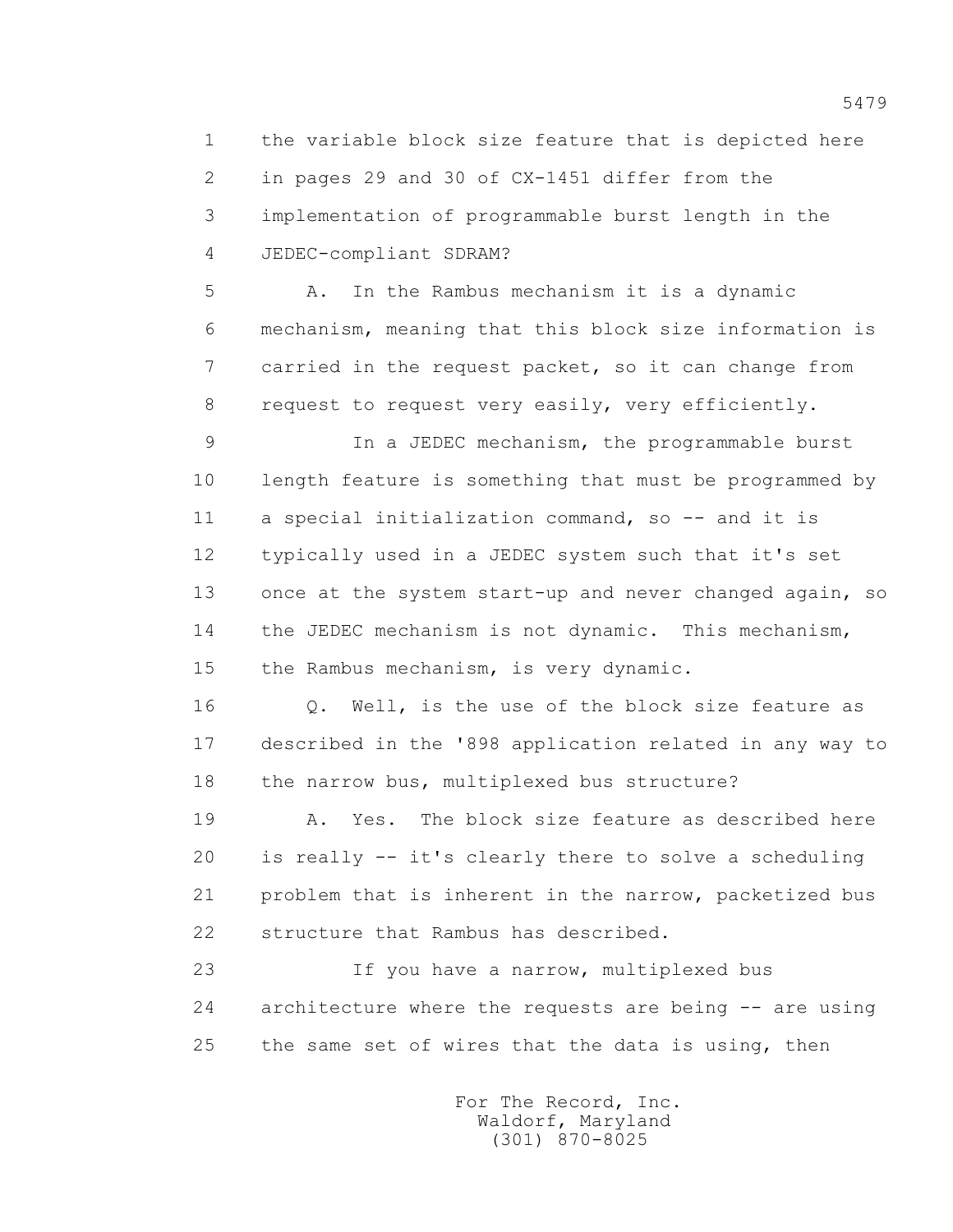1 without a feature such as this where you can very

2 efficiently change the block size on a

 3 request-by-request basis, it becomes very inefficient 4 to try to use this in a system where you expect your 5 data size needs to change.

 6 Q. Now, how, if at all, does that differ from the 7 way in which programmable burst length is used in a 8 JEDEC-compliant SDRAM?

 9 A. In a JEDEC-compliant SDRAM, programmable burst 10 length is there as a convenience. It is something that 11 is set once and not changed again, because it's not 12 necessary for bus scheduling in the JEDEC system 13 because you have separate buses. Because the control 14 information uses a totally separate bus from the data 15 information, you naturally get this -- a very efficient 16 pipelined nature of data transfer without having to 17 resort to something like this.

 18 Q. Now, in your opinion, would an engineer reading 19 the '898 application, CX-1451, in the early to 20 mid-1990s have thought that Rambus could obtain patent 21 rights over the programmable burst length feature as it 22 was used in the JEDEC SDRAM standard?

23 A. No, they would not.

24 Q. Why not?

25 A. Because this mechanism is clearly there to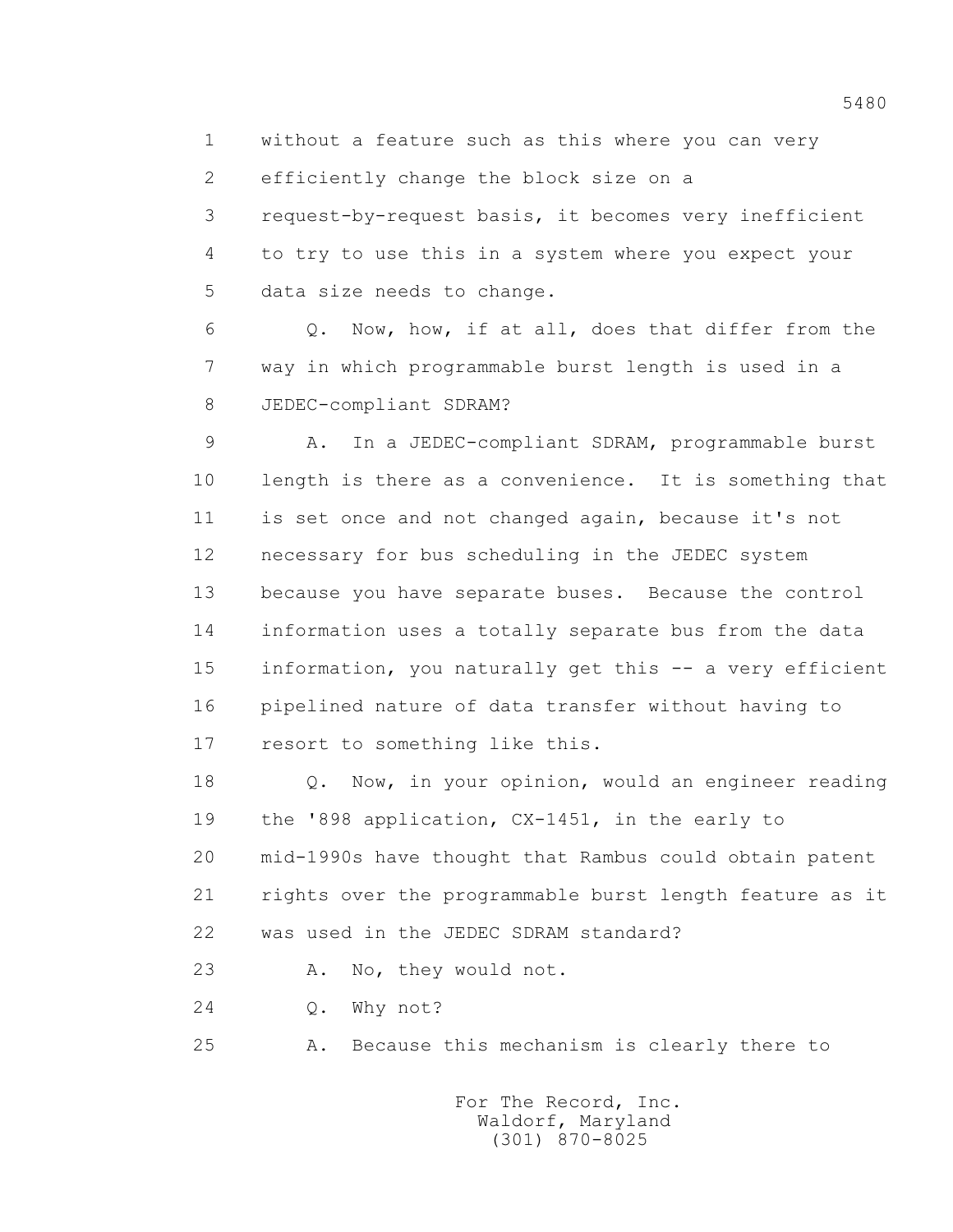1 solve the problems that are inherent in the narrow, 2 multiplexed bus architecture. It's inherently tied to 3 that narrow, multiplexed bus architecture. 4 Q. Let me ask you to turn next, please, to 5 pages 16 and 17 of CX-1451. 6 And if I could direct your attention in 7 particular on page 16 to the bottom paragraph appearing 8 on that page. 9 You'll see that there's a reference to 10 access-time registers on that page? 11 A. Yes, I do. 12 Q. Can you please explain the concept of access 13 time as used in Rambus' '898 application? 14 A. Access time refers to the transpiring of time 15 between a -- the receiving of a request and the 16 response to that request, so it's a delay between 17 receiving a request and, for instance, driving the 18 corresponding data out onto the bus. 19 Q. If I could then ask you to turn, please, to 20 page 29 of CX-1451. 21 And I'd like to direct your attention to the 22 table appearing at the top of page 29, please. 23 And one of the columns of the table in the 24 right-hand side reads "Access Time." 25 Do you see that?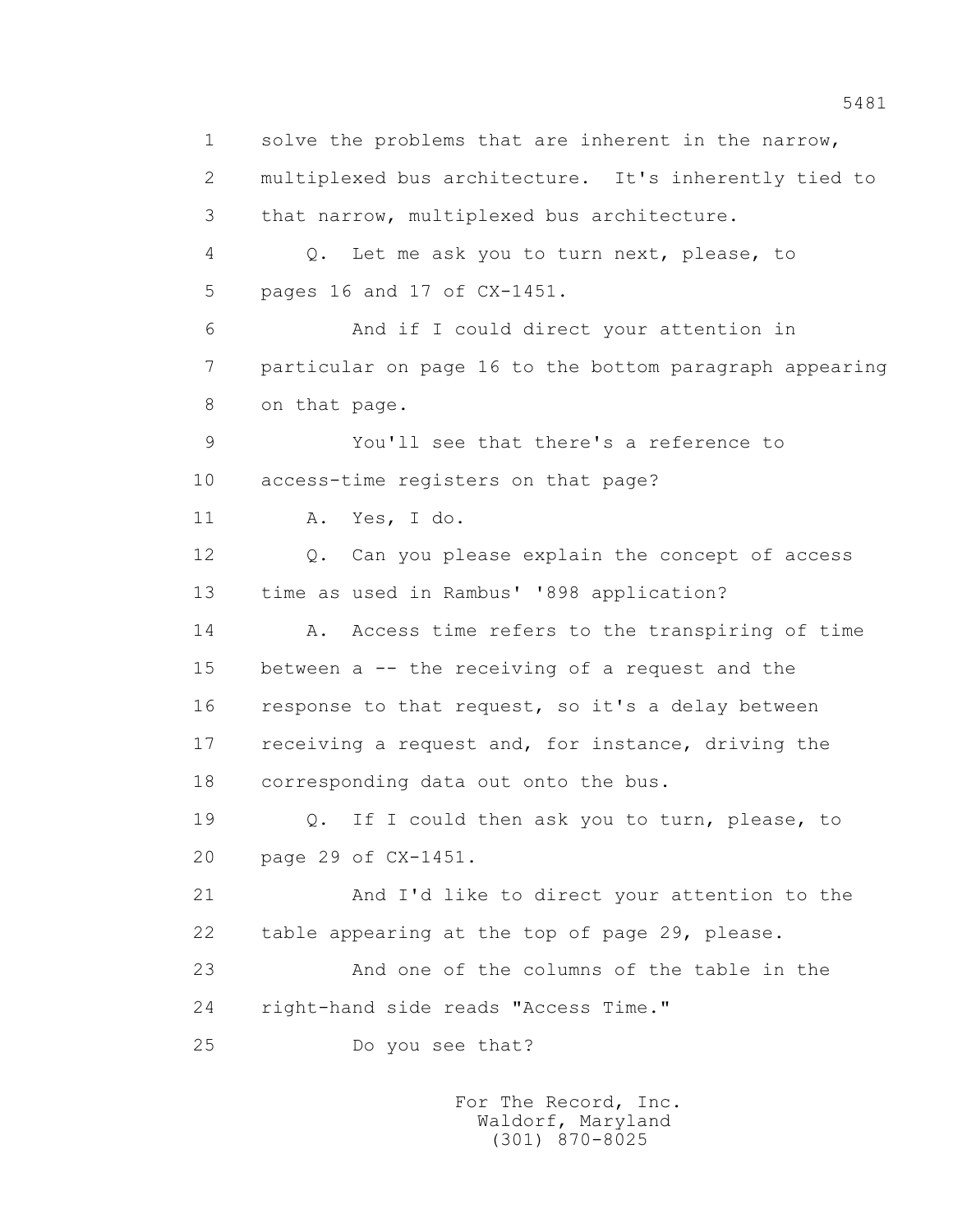1 A. Yes, I do.

 2 Q. Now, could you please explain what is being 3 depicted in this table with particular reference to 4 access time.

 5 A. Well, this is showing the relationship between 6 those access-time registers and the concept of access 7 time as well as the bits in the request packet that are 8 called access type. Remember, the first four bits of 9 each packet are called this access type value.

 10 So depending upon what value you see in that 11 access type field in the request packet, this causes 12 the -- and so that's corresponding to the first column 13 in the table. Depending upon the value that you see in 14 that field, the DRAM -- or depending upon what value 15 the DRAM sees in that field, the DRAM would then use an 16 access time corresponding to the value held in one of 17 these access registers, and that's shown in the far 18 right column.

 19 So for example, if the DRAM sees the value 6 or 20 7 in the access type field, it would use access 21 register 3 to determine its latency. If it sees the 22 value 4 or 5, it would use access register 2 to 23 determine its access time. And in the middle column it 24 tells you what type of DRAM access would be then 25 performed, whether it's a column read only or a row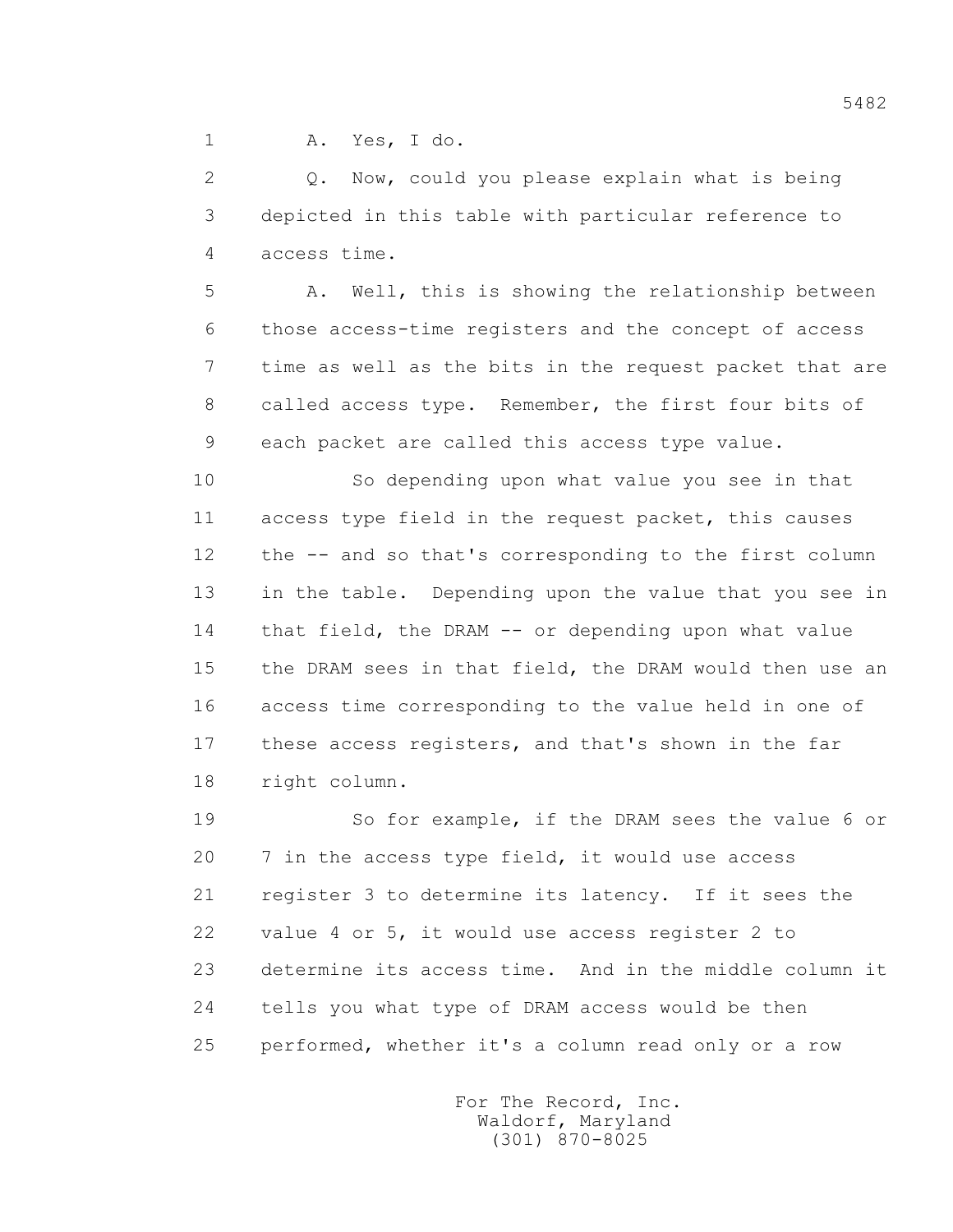1 activate and a column read.

| $\overline{2}$ | Q. Now, how, if at all, does the implementation of      |
|----------------|---------------------------------------------------------|
| 3              | the access-time register described in the               |
| 4              | '898 application differ from programmable CAS latency   |
| 5              | as implemented in JEDEC-compliant SDRAMs?               |
| 6              | It differs in that it's a very dynamic<br>Α.            |
| 7              | mechanism. The fact that you can choose between         |
| 8              | multiple access times by setting different values in    |
| 9              | your request packet enables you to dynamically change   |
| 10             | the latency of each request on a request-by-request     |
| 11             | basis and do so very efficiently, whereas in the JEDEC  |
| 12             | mechanism you have to change the programmable CAS       |
| 13             | latency value through a special initialization or a     |
| 14             | special command that takes extra time and you can't     |
| 15             | change it on a request-by-request basis without going   |
| 16             | through that special command.                           |
| 17             | So in JEDEC-compliant systems you program that          |
| 18             | feature once at start-up and never change it again,     |
| 19             | whereas in the Rambus mechanism the fact that you can   |
| 20             | select different latencies based on bits in the request |
| 21             | packet enables a far more dynamic system.               |
| 22             | Now, based on your review of the<br>Q.                  |
| 23             | '898 application, how, if at all, is the                |
| 24             | implementation of the access-time register that you've  |
| 25             | described related to the narrow bus or packetized       |

 For The Record, Inc. Waldorf, Maryland (301) 870-8025

5483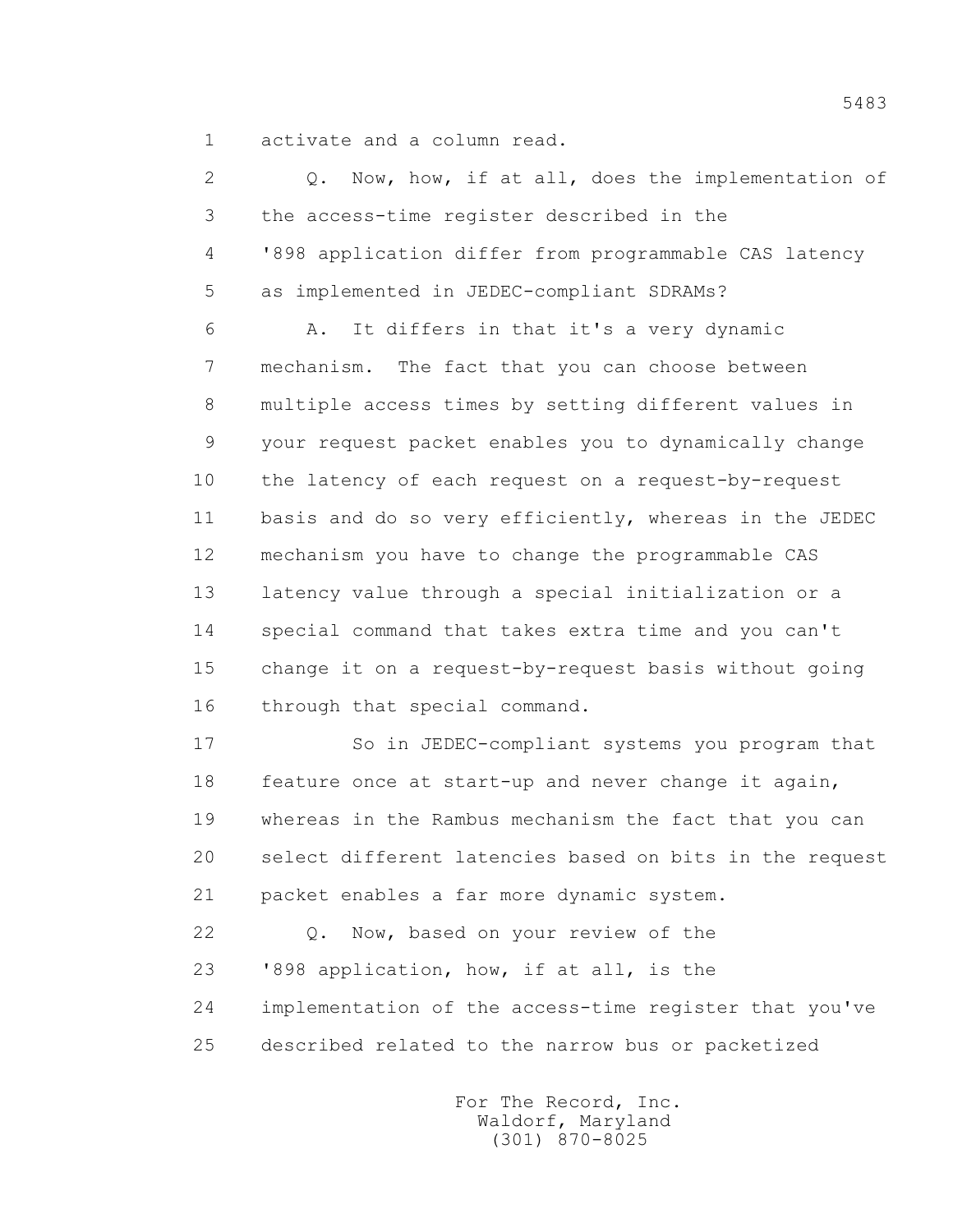1 system?

 2 A. It is inherently tied to that narrow, 3 packetized, multiplexed bus structure, because when 4 you have a narrow, packetized, multiplexed bus 5 structure where requests use the same wires as the 6 data, you get -- sort of by definition you get 7 inefficiencies in your scheduling that can only be 8 resolved by having a mechanism that allows you to 9 efficiently change the latency on a request-by-request 10 basis.

11 0. Now, how, if at all, does the access time 12 feature as described in the '898 application differ 13 from the concept of programmable CAS latency as it's 14 used in the JEDEC standard?

 15 A. In JEDEC, programmable CAS latency is used 16 merely as a convenience to allow parts of different 17 generations that have potentially different performance 18 characteristics to coexist in the same system and yet 19 behave identically.

 20 So for instance, you can tell a faster part to 21 run slower so that it would match the behavior of other 22 slower parts in the system.

 23 Q. Now, in your opinion, would an engineer reading 24 the '898 application in the early to mid-1990s have 25 understood that Rambus could obtain patent rights over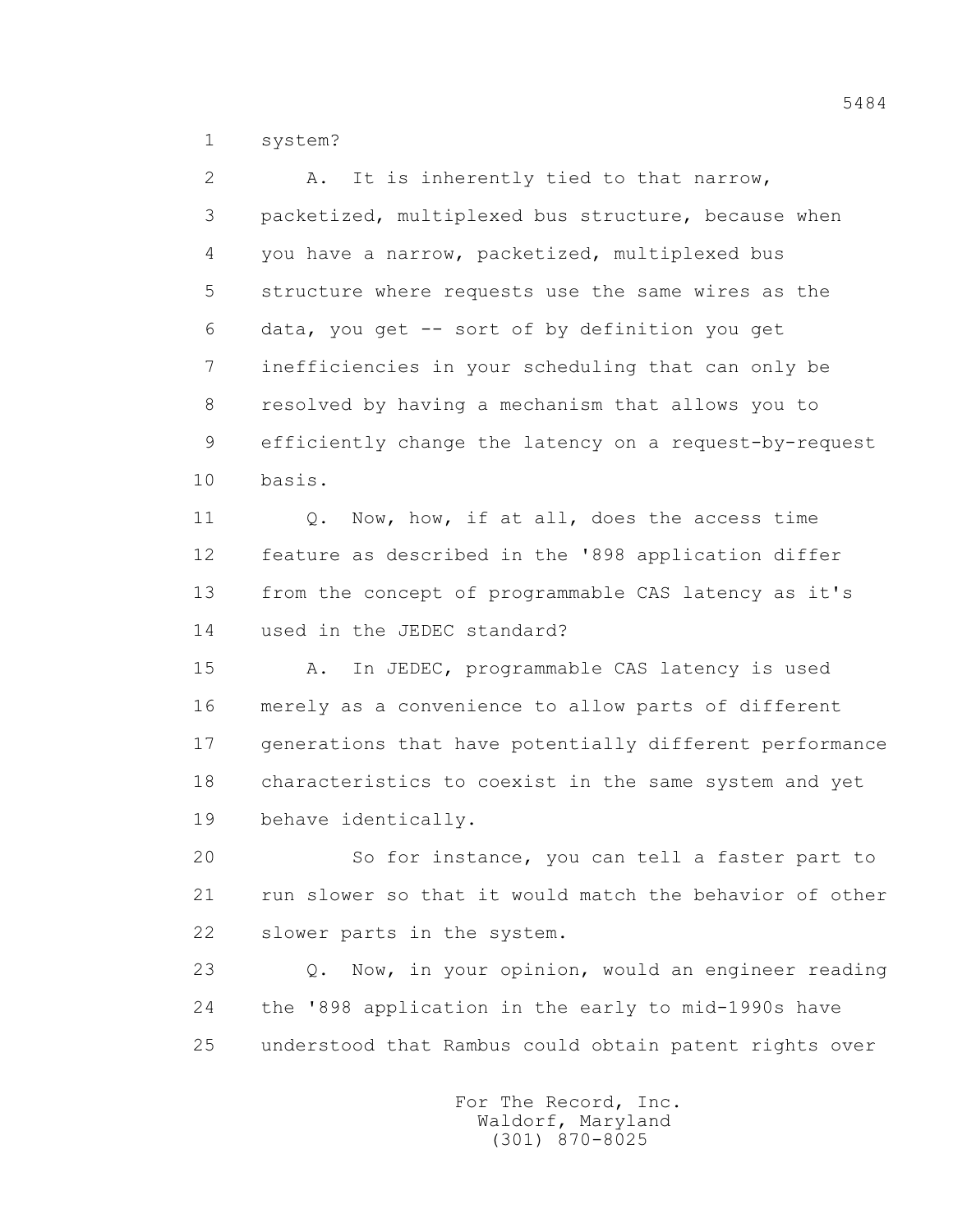1 programmable CAS latency as that feature was used in

2 the JEDEC SDRAM standard?

3 A. No, they would not.

4 Q. Why not?

 5 A. Because this is clearly there to solve -- it's 6 clearly in the Rambus mechanism to solve scheduling 7 problems that are inherent in the narrow, multiplexed, 8 packetized bus structure.

 9 Q. Next I'd like to turn to the clocking scheme 10 described in Rambus' '898 application, and if I could 11 ask you to turn, please, to page 145 of CX-1451.

 12 And specifically I'd like to direct your 13 attention to figure 8a appearing at the top of 14 page 145.

 15 Again, was this part of the -- or did you 16 review this page at the time that you reviewed the 17 entire '898 application?

18 A. Yes, I did.

 19 Q. Can you please explain what is depicted in 20 figure 8a at page 145 of CX-1451?

 21 A. This shows the U-shaped clock organization and 22 two chips attached to that clock organization, so the 23 clock chip labeled "CLK," that block on the upper 24 right-hand corner, sends a clock signal out on the wire 25 that then traverses to the left and it's called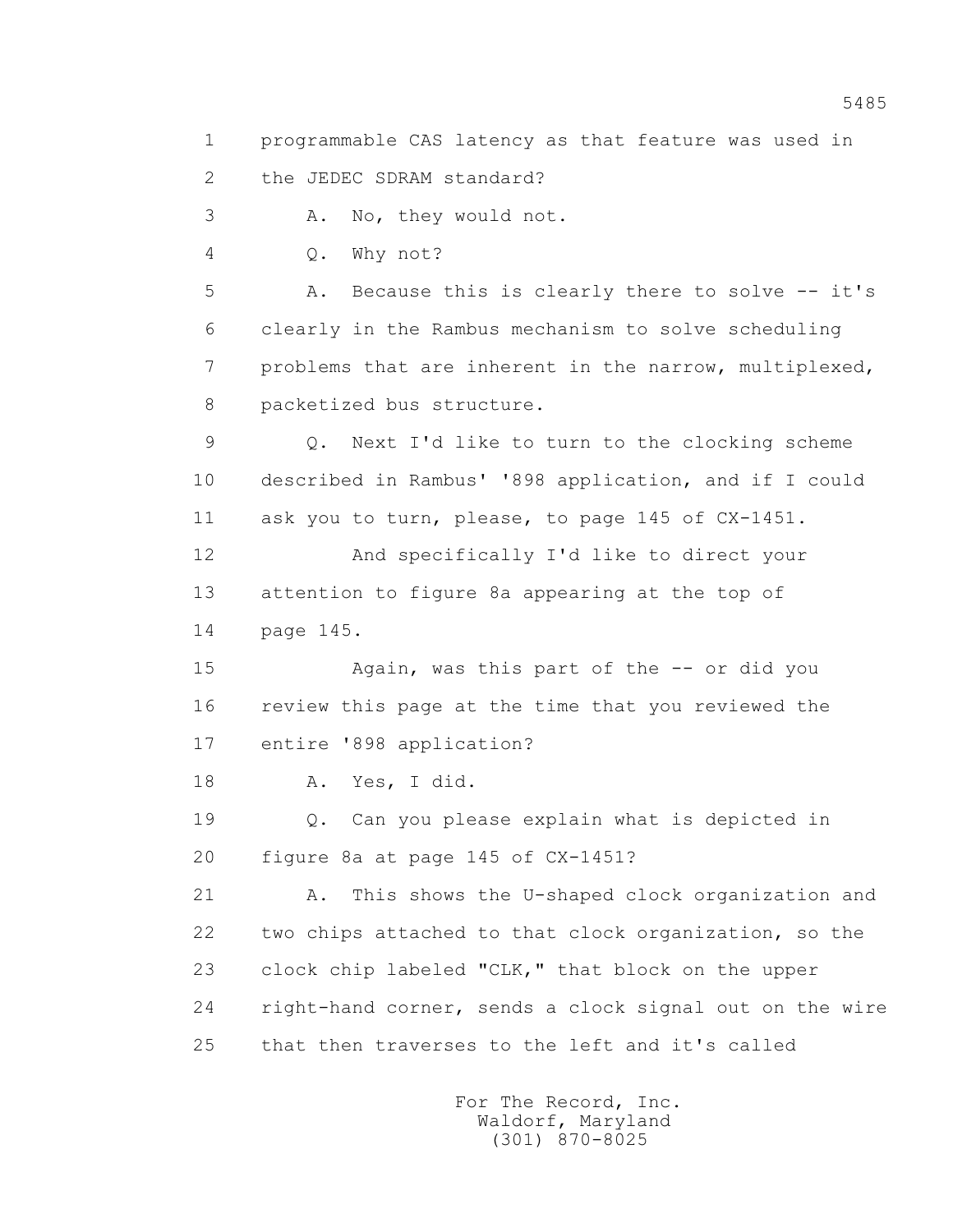1 clock 1. And when it gets to the end of the wire on 2 the left-hand side, it turns around and comes back. 3 And note that each chip has two connections to 4 that one wire, so each chip gets two logical clock 5 signals. It gets clock 1, which is the early version 6 of the clock, and it gets clock 2, which is the late 7 version of the clock. 8 Q. Again, just to be certain the description is 9 clear, how many actual clock wires are there in the 10 bus? 11 A. There is one clock wire and that one clock wire 12 carries two logical signals. 13 Q. And again, to be certain the record is clear, 14 the outbound signal would be on the top horizontal wire 15 in figure 8a? 16 **A.** Yes. 17 0. And that would loop around the left-hand side 18 and come back in the lower horizontal line in 19 figure 8a? 20 A. Yes. Labeled "clock 2." Yes. 21 Q. Now, does this correspond to the demonstrative 22 that you explained a moment ago with the outbound clock 23 and the inbound clock? 24 A. Yes. Absolutely. 25 Q. If we could next turn to page 148 of CX-1451.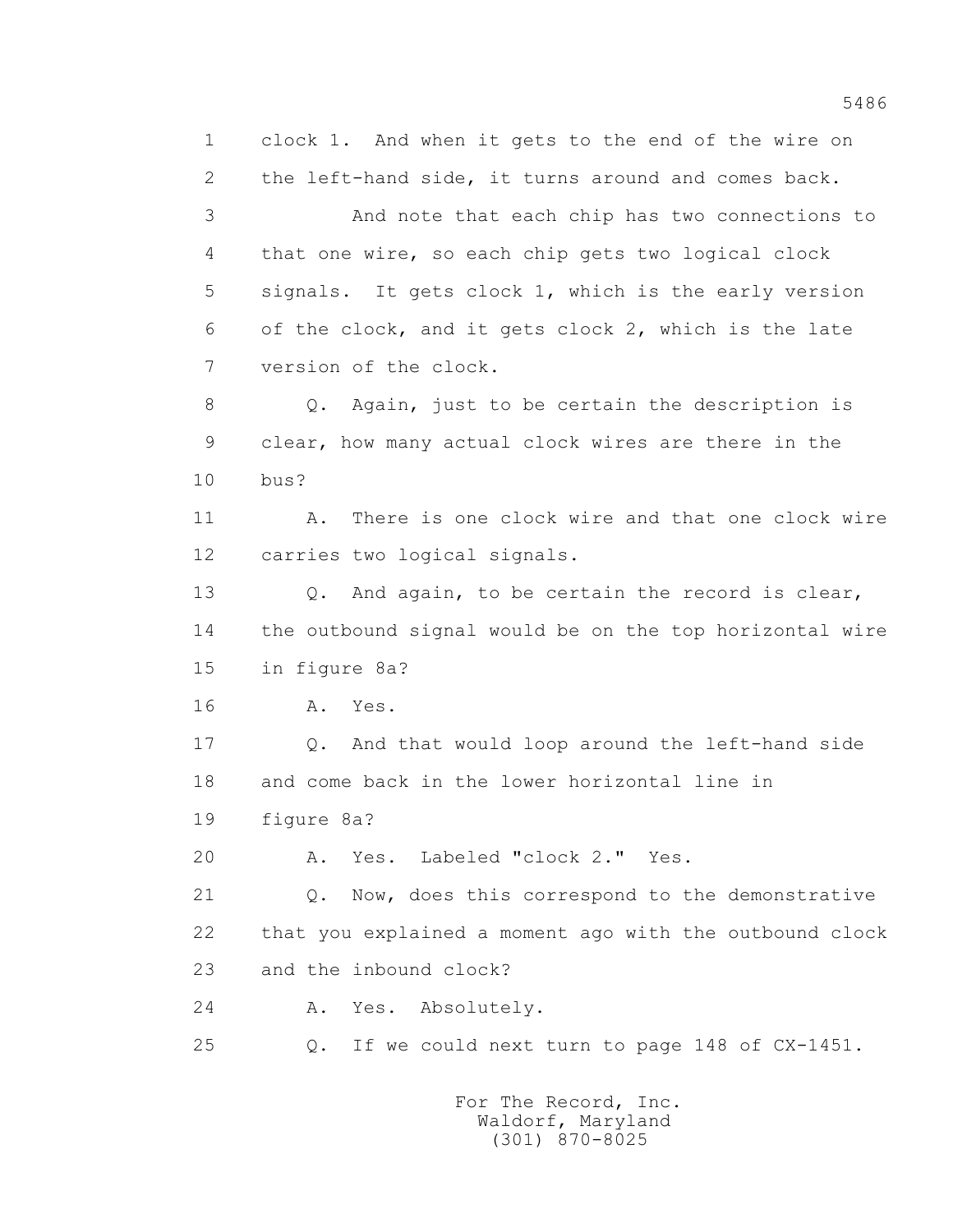1 And on page 148, the figure 12, again, was 2 that -- did you review this page at the time that you 3 reviewed the entire '898 application? 4 A. Yes, I did. 5 Q. Can you please explain what's depicted in 6 figure 12? 7 A. Well, as I said, in that U-shaped clock 8 organization, if every chip is able to look at the 9 early clock and the late clock and determine the time 10 average between the two, then every chip can 11 synthesize an internal version or an internal clock 12 signal that would represent the midpoint between those 13 two.

 14 This is the circuit pictured in figure 12 that 15 performs that time average. It shows the pad, the pin, 16 clock 1, early clock. It takes the early clock signal 17 and it shows underneath that clock 2, the late clock 18 input, and this averages those two.

 19 Q. Now, within the Rambus architecture, where 20 would the circuit depicted in figure 12 be located?

21 A. A version of this circuit would appear in every 22 chip that is attached to the bus. The memory 23 controller as well as all of the DRAMs would have a 24 copy of this circuit in them.

25 Q. Now, does figure 12 show a PLL?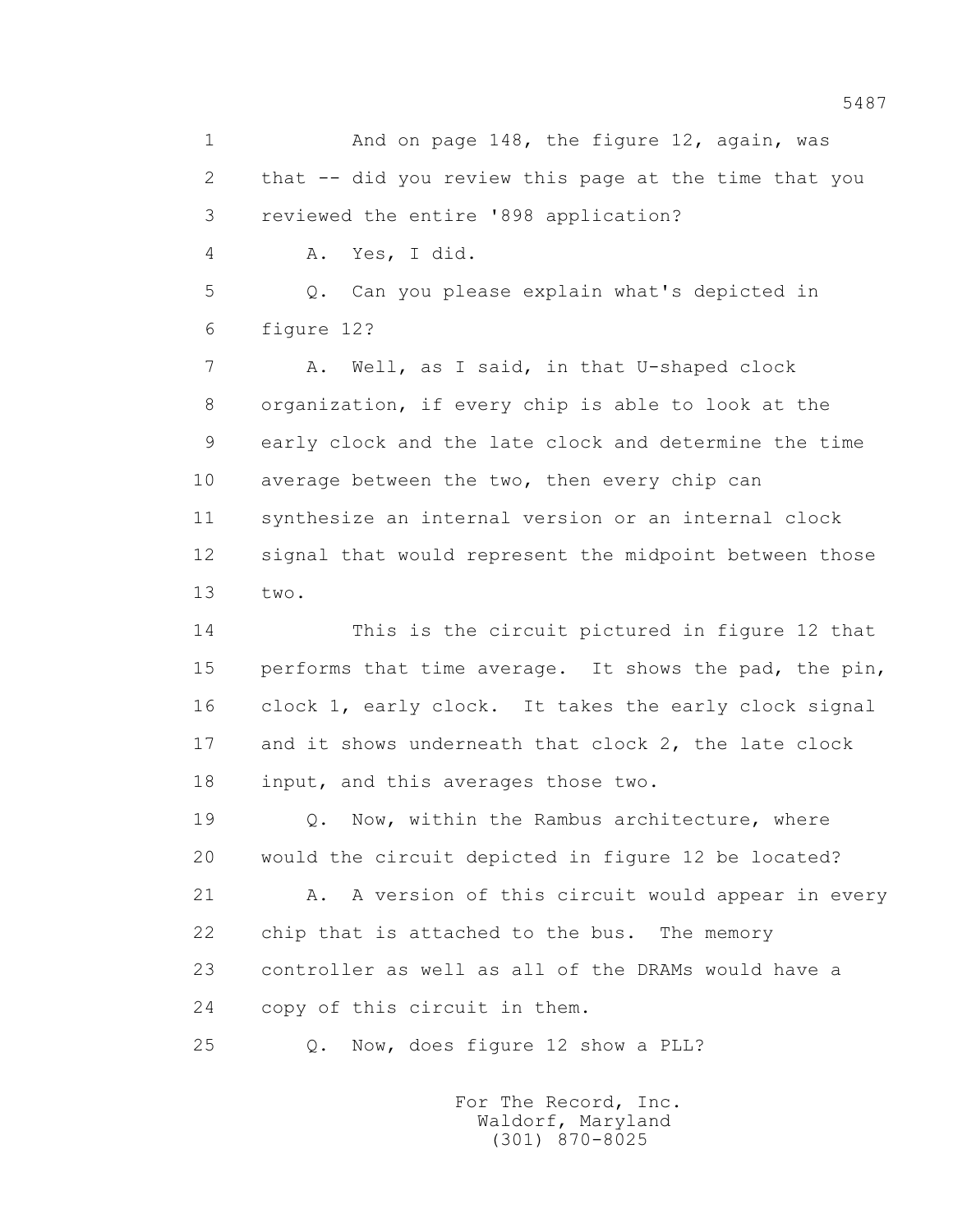1 A. No, its does not.

 2 Q. Does figure 12 show a DLL? 3 A. No, it does not. 4 Q. How does the circuit depicted in figure 12 5 differ from a DLL circuit as it would appear in a 6 DDR SDRAM? 7 A. Actually I have a demonstrative that would 8 illustrate that. 9 Q. If we could pull up the next demonstrative, 10 please, I believe that will be DX-97. 11 This is a slide with the title Rambus' Delay 12 Circuit versus a DLL. 13 Professor Jacob, perhaps you could explain 14 using DX-97 how the circuit depicted in figure 12 of 15 Rambus' '898 application differs from a delay-locked 16 loop circuit. 17 A. Well, as I said, Rambus' delay circuit takes an 18 early clock and a late clock and finds the time average 19 between the two, and a delay-locked loop takes two 20 signals as input and delays one so that it becomes in 21 sync with the other. They perform very different 22 functions. 23 And as this demonstrative shows, the circuits

 24 are very different. One is not equal to the other. 25 The one on the right is a typical delay-locked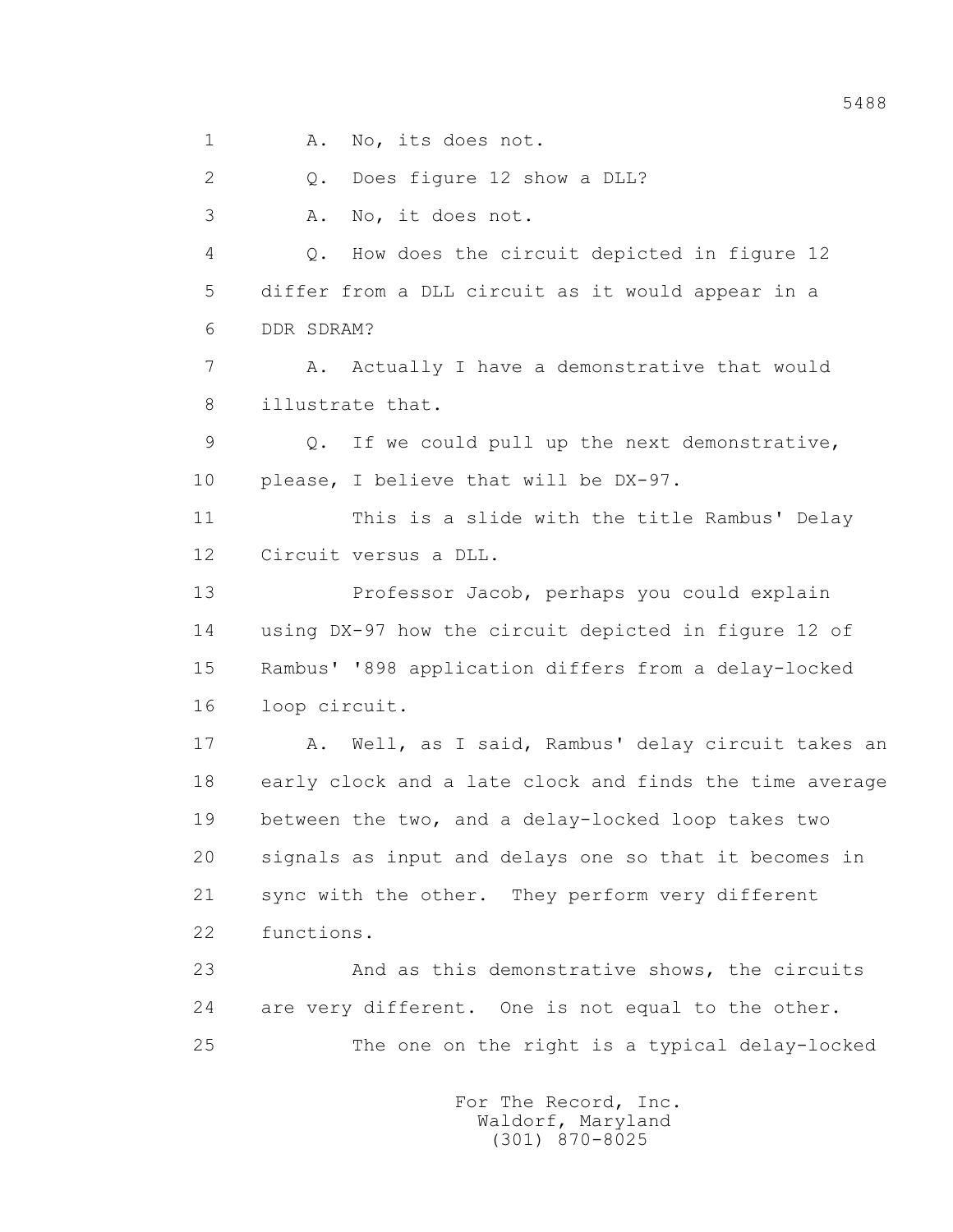1 loop implementation. I pulled that out of Dally and 2 Poulton's book on high-speed circuits. 3 And the figure on the left is Rambus' figure 12 4 from their '898 application. 5 Q. Now, how, if at all, does the function of the 6 circuit depicted in figure 12 of Rambus' 7 '898 application differ from the function of a DLL in a 8 DDR SDRAM? 9 A. It -- they don't have the same function at 10 all. 11 The circuit depicted in the figure on the left 12 takes two clocks and finds the time average -- takes 13 two clock signals and finds the time average between 14 them. 15 The figure on the right delays the top signal, 16 which is labeled "ref. clock input," delays that signal 17 so that it becomes in sync with the bottom input 18 signal, which is called "ref. data/CK." 19 So that the final delayed clock output signal 20 which would be in the upper right-hand corner of that 21 little diagram, that delayed version of the clock would 22 be in sync with the reference data or the reference 23 clock. 24 Q. Now, considering the '898 application in its 25 entirety, that is, CX-1451 in its entirety, does the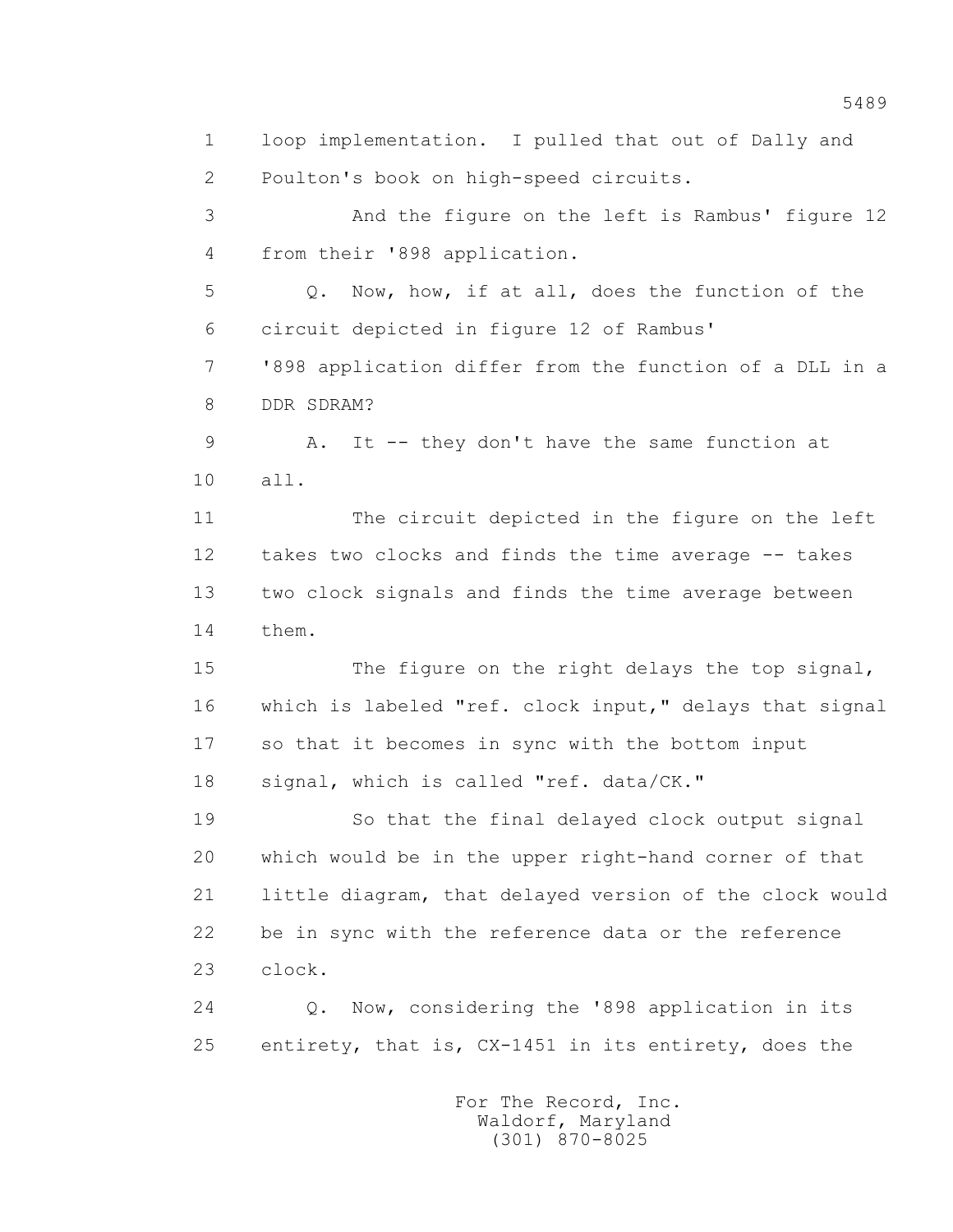1 '898 application ever refer to a PLL or a phase-locked 2 loop? 3 A. No, it does not. 4 Q. Does the '898 application ever refer to a DLL 5 or a delay-locked loop? 6 A. No, it does not. 7 Q. In your opinion, would an engineer reading the 8 '898 application during the mid to late 1990s have 9 understood that Rambus might claim patent rights to 10 on-chip DLL as it was used in the JEDEC DDR SDRAM 11 standard? 12 A. No, they would not. 13 Q. Why not? 14 A. Thoroughly different implementation, different 15 circuit, different function. They are nothing alike. 16 Q. If I could ask you to turn, please, to page 149 17 of CX-1451. And I'd like to direct your attention to 18 figure 13 appearing at the top of the page. 19 And again, did you review figure 13 at the time 20 you reviewed the entire '898 application? 21 A. Yes, I did. 22 Q. Can you please explain what is depicted in 23 figure 13 at page 149 of CX-1451? 24 A. Yes. This is a timing diagram showing the time 25 at which certain events happen.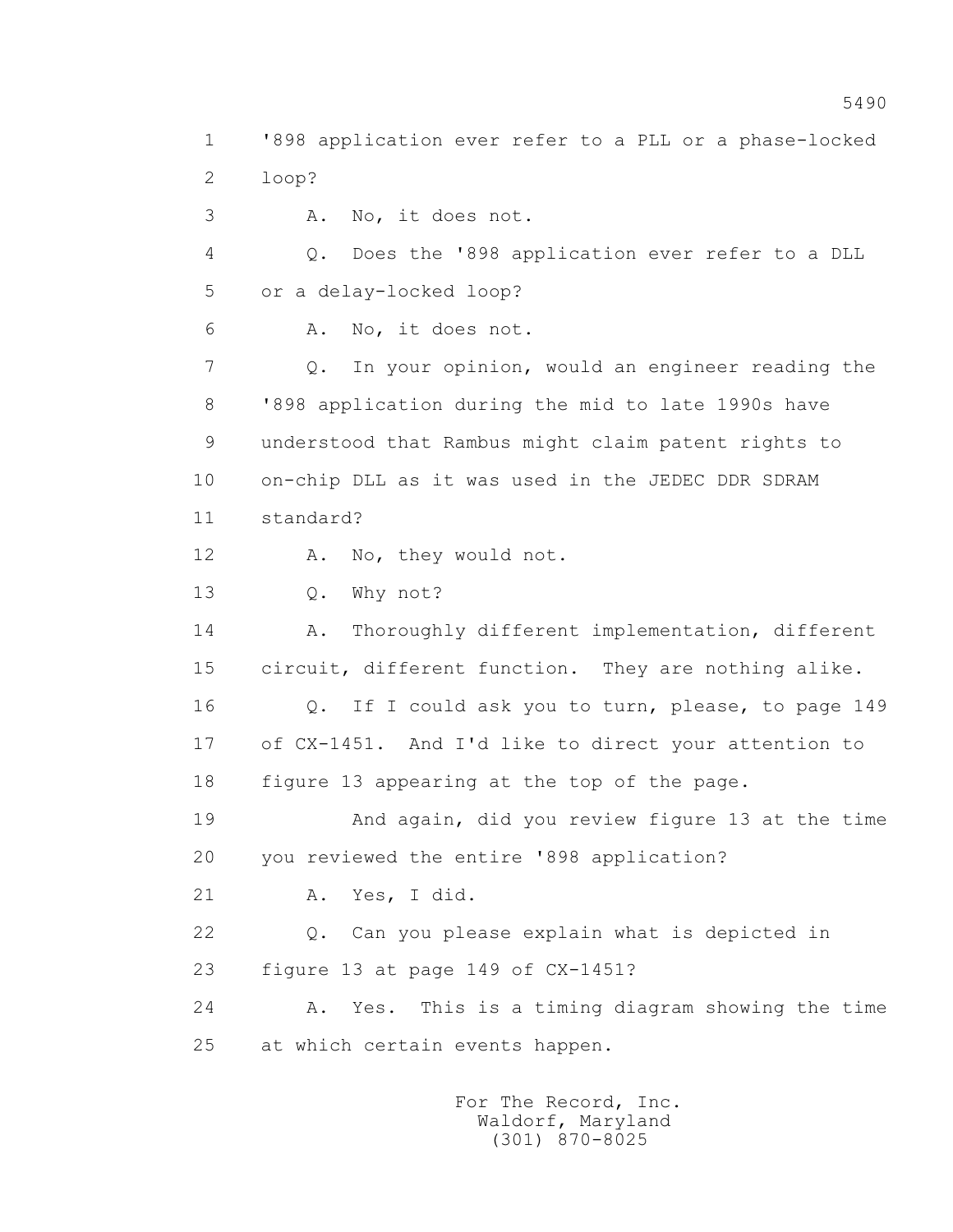1 So for example, in this time going to the 2 right, for example, the top lines labeled "bus 3 clock 1," that shows the arrival of the early clock at 4 the DRAM side, and bus clock 2, the next line down, 5 that shows the arrival of the late version of the 6 clock, and you can see that the late version of the 7 clock arrives at the DRAM a little bit later, so the 8 two are out of sync with each other.

 9 A little further down where it says "internal 10 clock" you see that that now has -- that is a signal 11 that has an edge that is in between the edges of bus 12 clock 1 and bus clock 2, so the internal clock is that 13 synthesized signal that represents the time average 14 between the early clock and the late clock.

 15 So you have this internal clock and you also 16 have the complement of that clock shown underneath it 17 called internal clock complement 74, so you've got an 18 internal clock signal and a complement of it.

 19 Also underneath that you have vertical arrows 20 labeled "input sample" that show the arrival of data at 21 the DRAM or perhaps command, but information arrives at 22 the DRAM and it is latched by those internal clock 23 signals. It shows the negative edge of the internal 24 clock and the negative edge of the internal clock 25 complement latching those signals.

> For The Record, Inc. Waldorf, Maryland (301) 870-8025

5491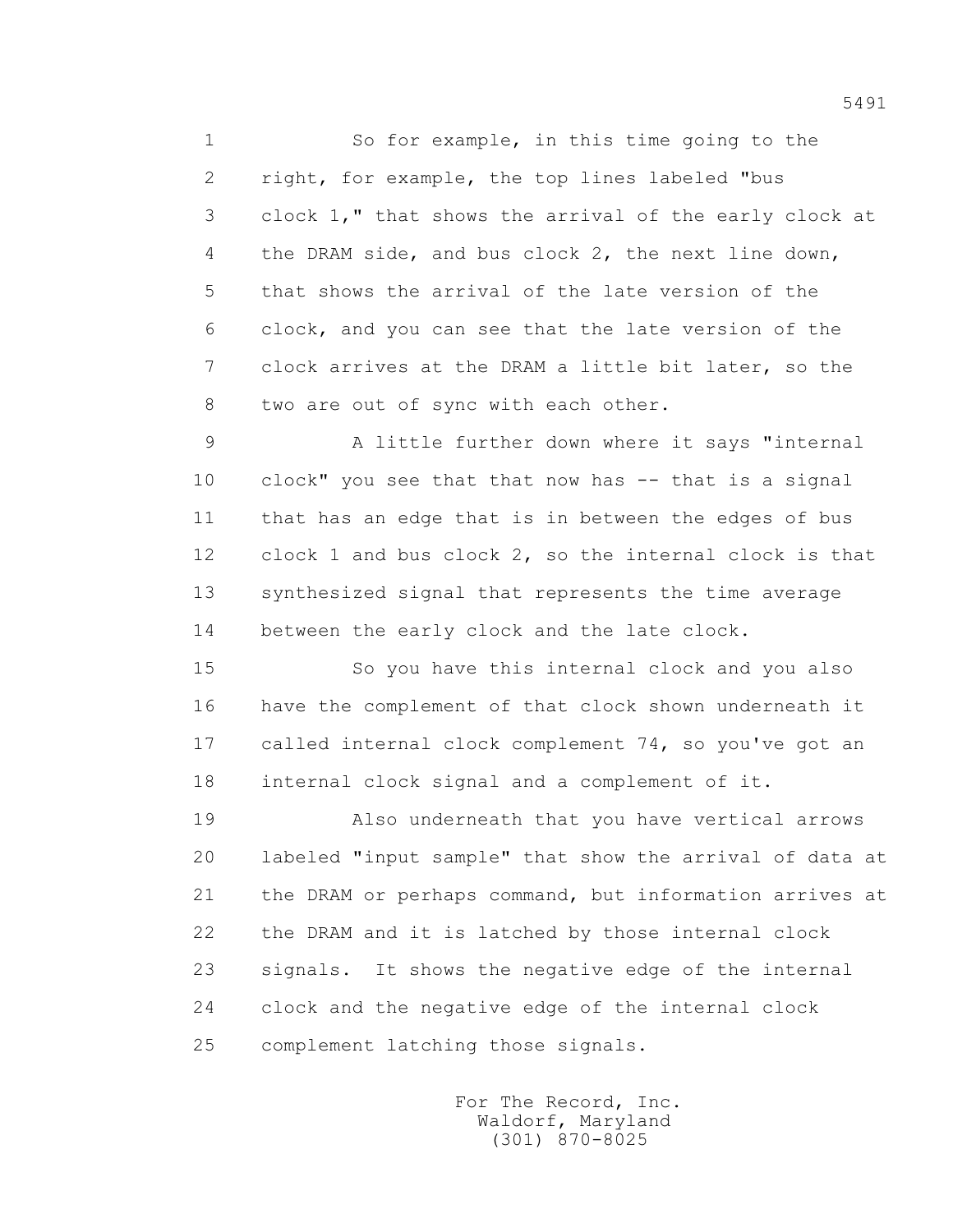1 Q. The data signals you referred to, that would be 2 127 and 125? 3 A. Yes. Yes. 4 Q. Now, in figure 13, is the data latched in time 5 with either of the external clock signals? 6 A. No, it is not. 7 Q. With what clock signal is the data latched 8 with? 9 A. It is latched in sync with no external signal 10 in the system. It's latched out of phase with respect 11 to the external clock. And moreover, each DRAM in the 12 system will bear a different phase relationship between 13 that clock signal and when the data is latched, the 14 latched -- 15 Q. So in other words, it's latched only in phase 16 with the internal clock? 17 A. Yes. 18 Q. And the internal clock is out of phase with 19 each of the external clock signals? 20 A. Yes, it is. 21 Q. Now, how, if at all, does the implementation of 22 the clocking scheme as described in the 23 '898 application differ from the implementation of the 24 dual-edged clocking scheme in JEDEC's DDR SDRAM 25 standard?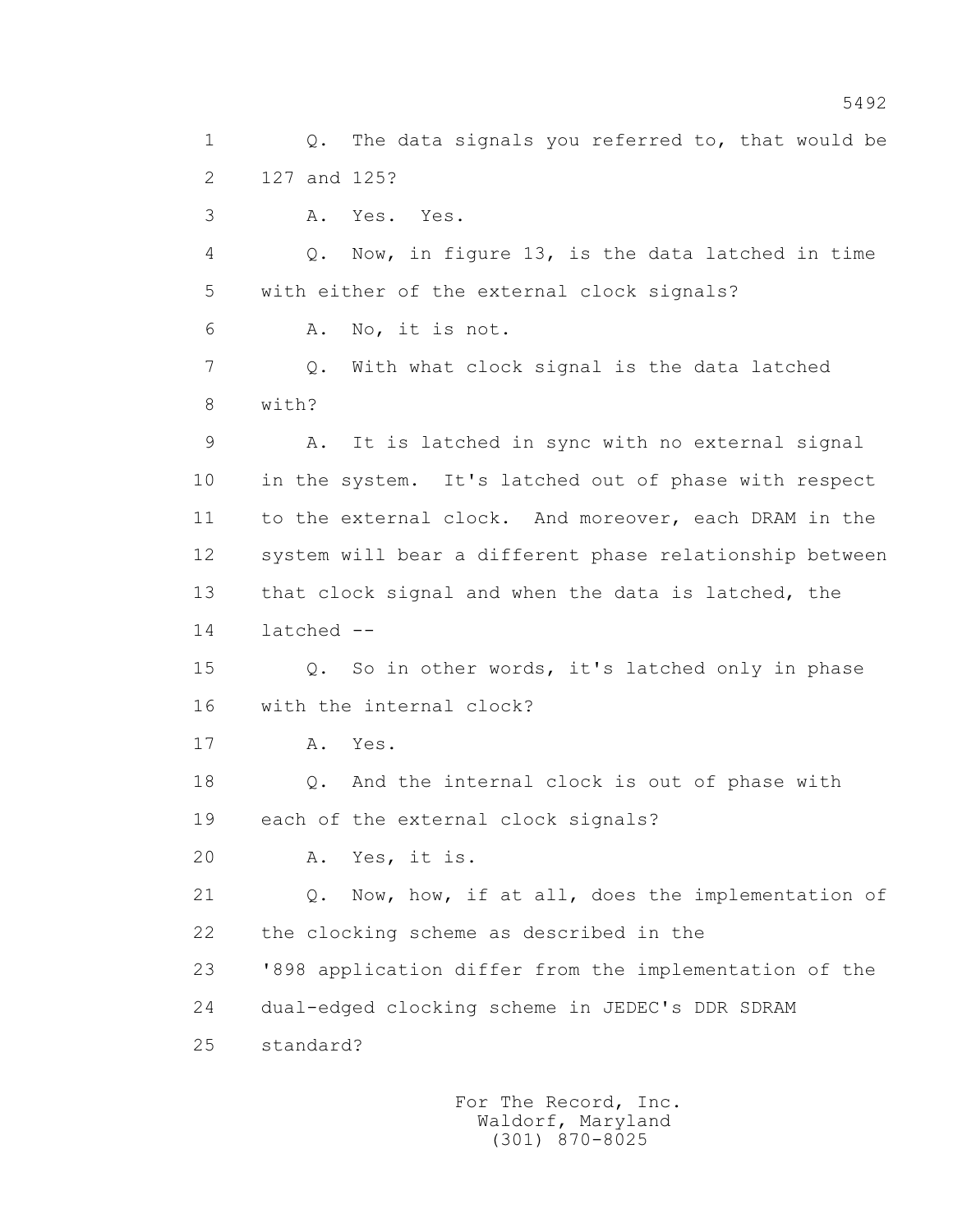1 A. Well, for one thing, the JEDEC DDR clocking 2 scheme, as opposed to the Rambus clocking scheme which 3 uses one wire to transmit two logical clock signals, 4 the JEDEC DDR standard uses two wires to transmit one 5 logical clock signal. That's the definition of the 6 differential signal.

 7 In addition, the data in DDR is latched in sync 8 with the external clock and for each DRAM in the 9 system, each DRAM bears the same phase relationship 10 between the external clock and when the data is 11 latched, as opposed to Rambus where it's latched out of 12 phase with the external bus clock and each DRAM bears a 13 different phase relationship between when the data is 14 latched and the external signal.

 15 Q. Now, in your opinion, would an engineer 16 reading the '898 patent application during the 1990s 17 have thought that Rambus could obtain patent rights 18 over the dual-edged clocking feature as it was 19 proposed for use or used in the JEDEC DDR SDRAM

20 standard?

21 A. No.

22 Q. Can you please explain why?

23 A. Because they're different implementations.

 24 Q. Next, Professor Jacob, I'd like to consider the 25 claims contained in Rambus' '898 application.

> For The Record, Inc. Waldorf, Maryland (301) 870-8025

5493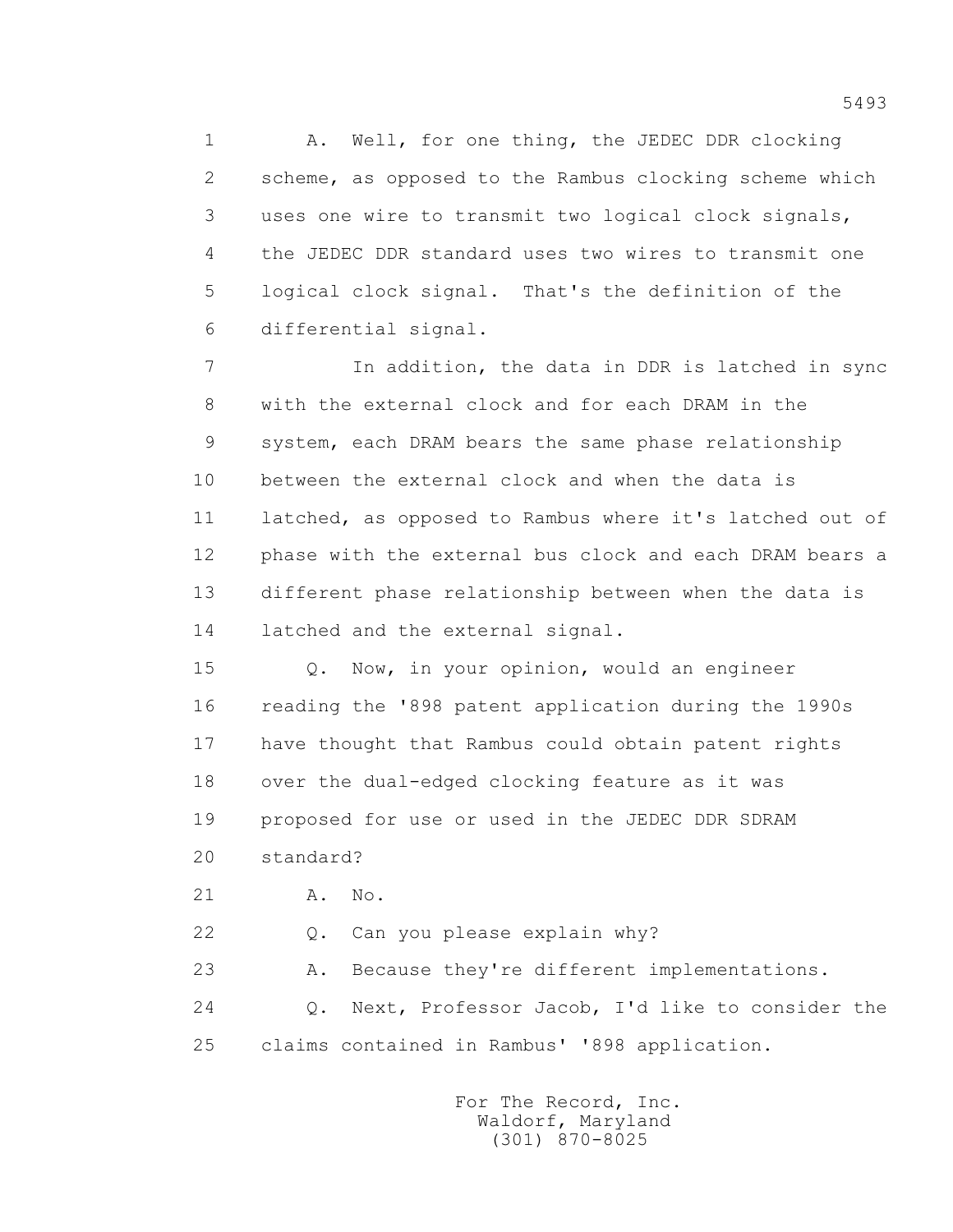1 Have you reviewed the original 150 claims of 2 the '898 application?

3 A. Yes, I have.

 4 Q. In your opinion, would any of those claims 5 have alerted an engineer in the 1990s that Rambus 6 might seek to obtain patent rights over features 7 proposed for use or used in the JEDEC SDRAM or 8 DDR SDRAM standards?

9 A. No.

10 Q. Why not?

 11 A. Because all of the claims deal with -- or each 12 of the claims either deals with Rambus' clocking 13 mechanism, which was different from JEDEC's clocking 14 mechanism, or the claim deals with Rambus' packaging 15 techniques, which are different from the packaging 16 techniques that JEDEC was dealing with, or the claim is 17 explicitly limited to the narrow, multiplexed, 18 packetized bus structure, which was unlike the bus 19 organization considered by JEDEC.

 20 Q. I'd like to take a look at three claims and to 21 help illustrate what you just said.

 22 If I could ask you to turn, please, first to 23 page 64, looking at claim number 1.

24 Do you have that in front of you?

25 A. Yes, I do.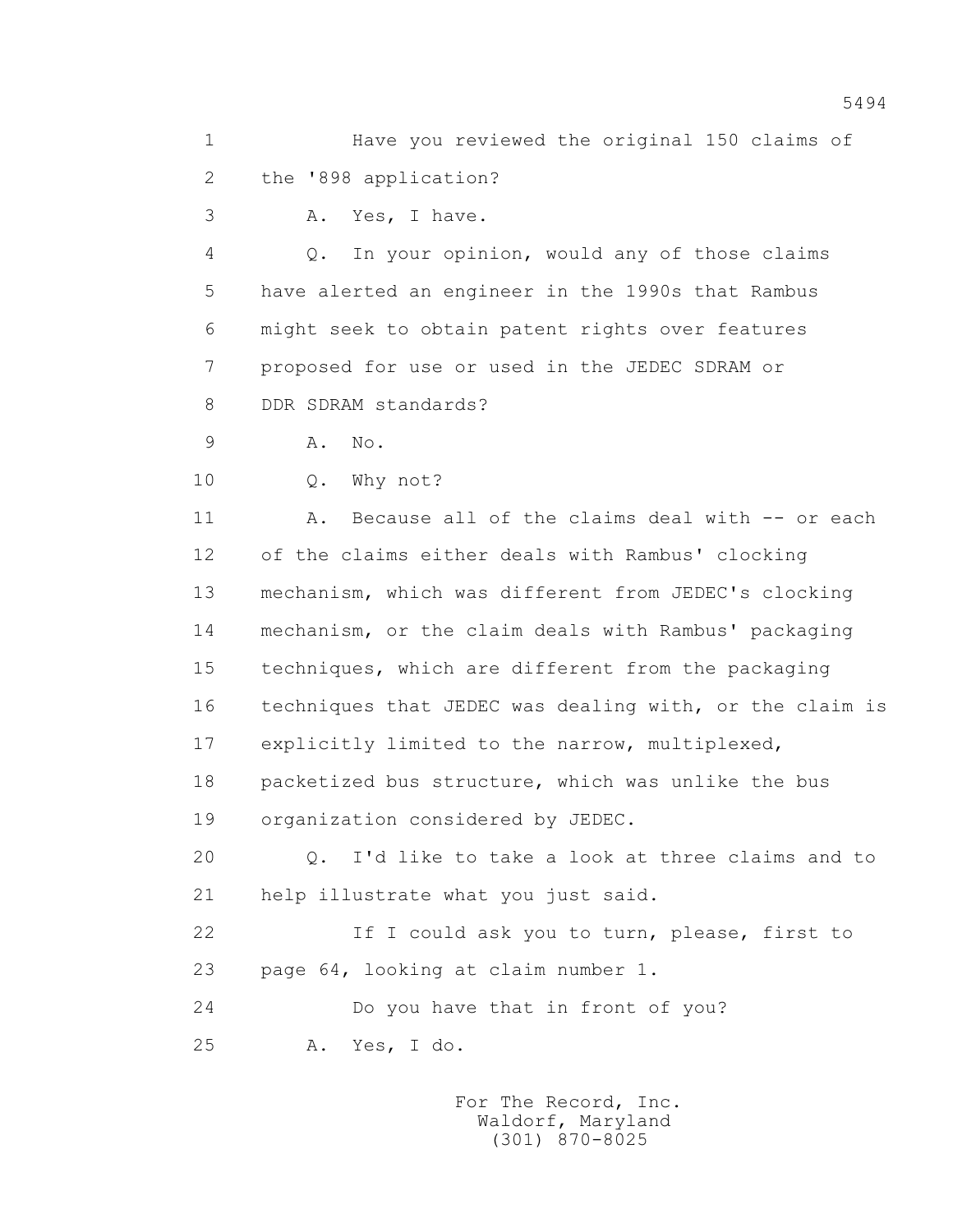1 Q. Now, what, if anything, in claim number 1 2 indicates to you that this claim would not apply 3 outside of the specific Rambus architecture?

 4 A. Well, for instance, the last two clauses said 5 "bus containing substantially fewer bus lines than the 6 number of bits in a single address" and "said bus 7 carrying device-select information without the need for 8 separate device-select lines connected directly to 9 individual memory devices."

 10 Both of these are very different from the 11 memory bus architectures of the day, the DRAM bus 12 architectures of the day.

13 0. Looking at the first clause you identified, 14 said bus containing substantially fewer bus lines than 15 the number of bits in a single address, what about that 16 clause indicates it will be different from the way that 17 JEDEC implemented its SDRAM standard?

18 A. The way JEDEC implemented its DRAM standard was 19 similar to the way DRAMs had been -- DRAM interfaces 20 had been orchestrated, used, had substantially more bus 21 lines than the number of bits in a single address. In 22 a typical memory bus architecture.

23 O. Now, looking at the second of the two clauses 24 that you identified, said bus carrying device-select 25 information without the need for separate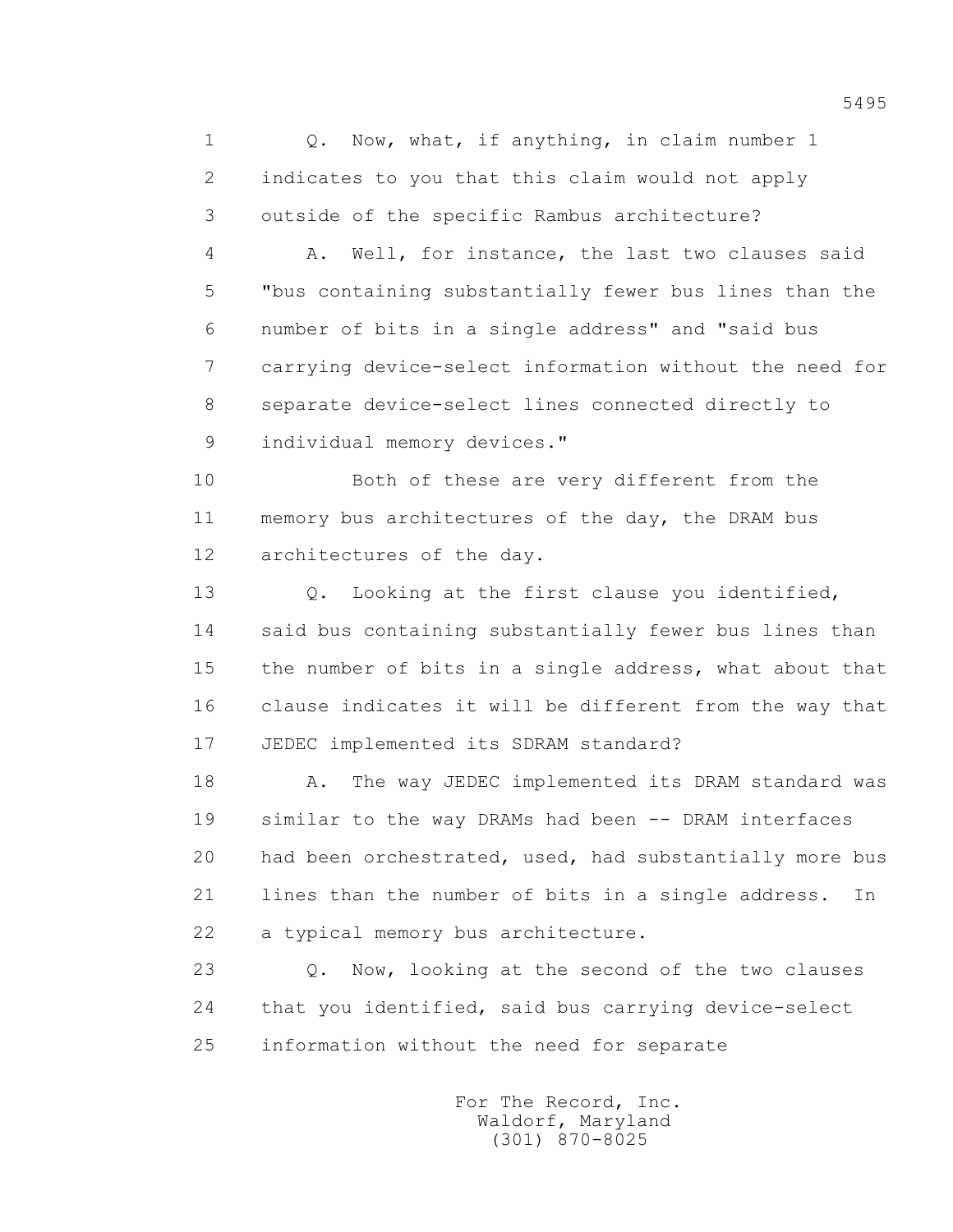1 device-select lines connected directly to the 2 individual memory devices, again, what is it about 3 that clause that would serve to distinguish this claim 4 from the way in which JEDEC implemented its SDRAM 5 standard? 6 A. Well, JEDEC-compliant DRAM organizations did 7 have a need for a separate device-select line 8 connected directly to each individual memory device. 9 That was the way things had been built and this is the 10 way JEDEC continues to build their memory systems, so 11 this is very different from the way things have been 12 done. 13 0. Would that device-select line be the

14 chip-select line you referred to earlier?

 15 A. Exactly. That would be the chip-select line 16 that I referred to.

 17 Q. Let me ask if you could, please, to turn to 18 claim number 73. I believe it appears at page 89 of 19 CX-1451.

 20 It actually begins on page 89 and carries over 21 to the top three lines of page 90.

 22 Now, what, if anything, about claim 73 23 indicates to you that this claim would not relate to 24 the JEDEC SDRAM standard?

25 A. This describes the Rambus clocking scheme that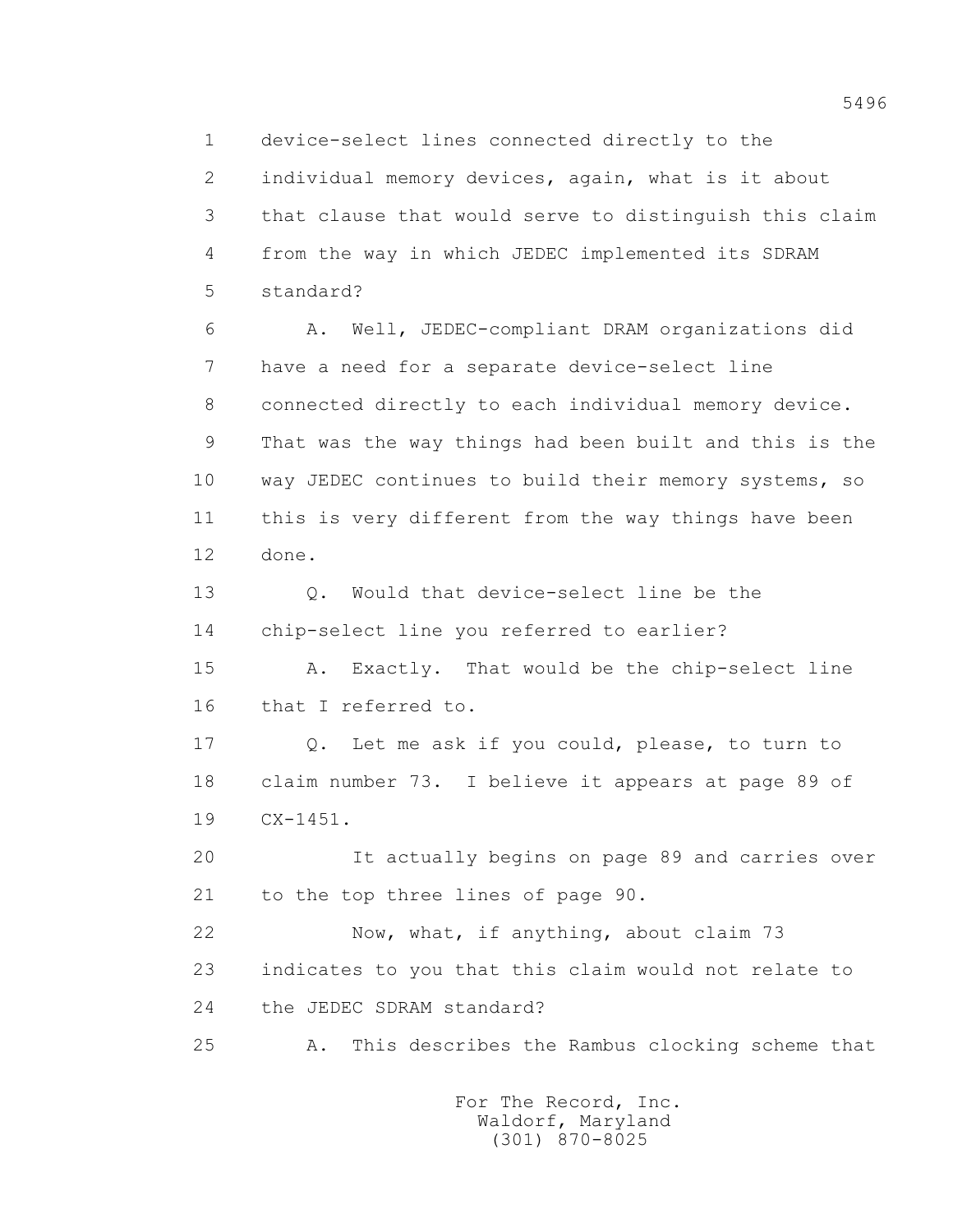1 generates an early version of the clock signal as well 2 as a late version of the clock signal.

 3 Q. I assume from what you're saying that is then 4 different from the JEDEC --

 5 A. I'm sorry. Yes. This is very different from 6 the clocking scheme that was considered by JEDEC, 7 where you don't consider early and late versions of 8 the clock signal; you just have one, one logical 9 signal.

 10 Q. And I asked you specifically about JEDEC's 11 SDRAM standard.

12 A. Yes.

 13 Q. Is there anything about claim 73 that would 14 serve to indicate that it would not apply to the JEDEC 15 DDR SDRAM standard?

 16 A. The same, the same is true. The SDRAM and 17 DDR SDRAM both use a single logical clock signal, not 18 this dual local clock signal with early and late 19 signals that are described, for instance, in the 20 second, third and fourth elements of this claim. This 21 is nothing like what was used in SDRAM or DDR SDRAM. 22 Q. If I could then ask you to turn, please, to 23 claim number 91, which I believe appears at page 99. 24 Now, what, if anything, in claim 91 indicates

25 to you that this claim would not apply outside of the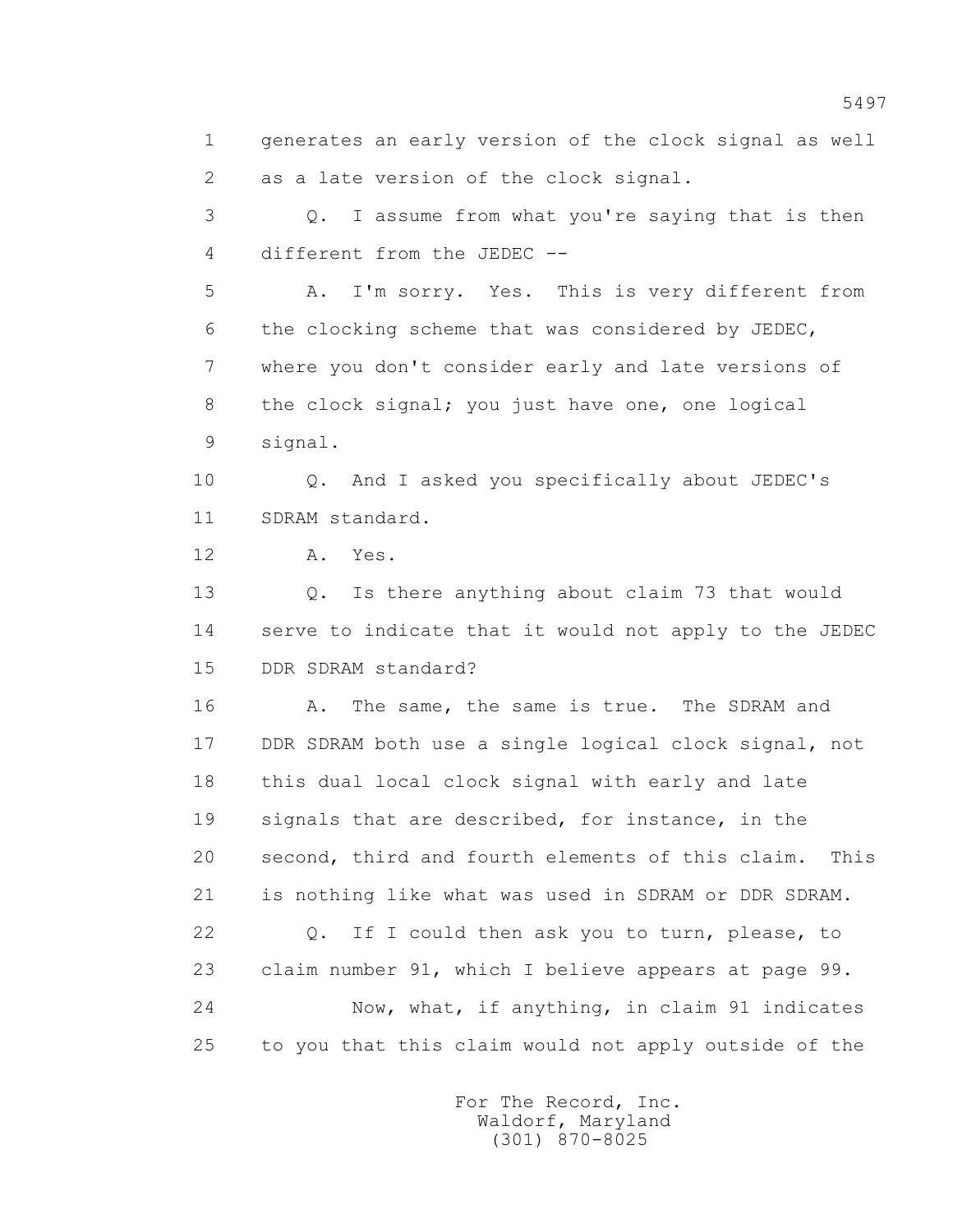1 particular Rambus architecture?

| $\overline{2}$ | So this describes Rambus' packaging scheme<br>Α.       |
|----------------|--------------------------------------------------------|
| 3              | which was to place the connectors of a DRAM only on    |
| 4              | one edge of the DRAM chip as shown, for example, in    |
| 5              | the last two lines or the last three lines of the      |
| 6              | claim, talking about the connections are placed along  |
| 7              | a single side of the package, and this is very unlike  |
| 8              | the DRAM packages of the day which used both sides of  |
| 9              | the package. They used, you know, more than one edge   |
| 10             | of the package to connect to the rest of the system.   |
| 11             | MR. OLIVER: May I approach, Your Honor?                |
| 12             | JUDGE MCGUIRE:<br>Yes.                                 |
| 13             | BY MR. OLIVER:                                         |
| 14             | Q. Professor Jacob, I've handed you a document         |
| 15             | marked as CX-1460. I'll give you just a moment to look |
| 16             | at it.                                                 |
| 17             | (Pause in the proceedings.)                            |
| 18             | All right.<br>Α.                                       |
| 19             | Q. CX-1460 is a copy of the Rambus patent              |
| 20             | number 5, 243, 703 issued September 7, 1993.           |
| 21             | Professor Jacob, did you review Rambus'                |
| 22             | '703 patent in connection with your work in this case? |
| 23             | Yes, I did.<br>Α.                                      |
| 24             | In your opinion, would Rambus' '703 patent have<br>Q.  |
| 25             | alerted an engineer during the 1990s that Rambus might |
|                |                                                        |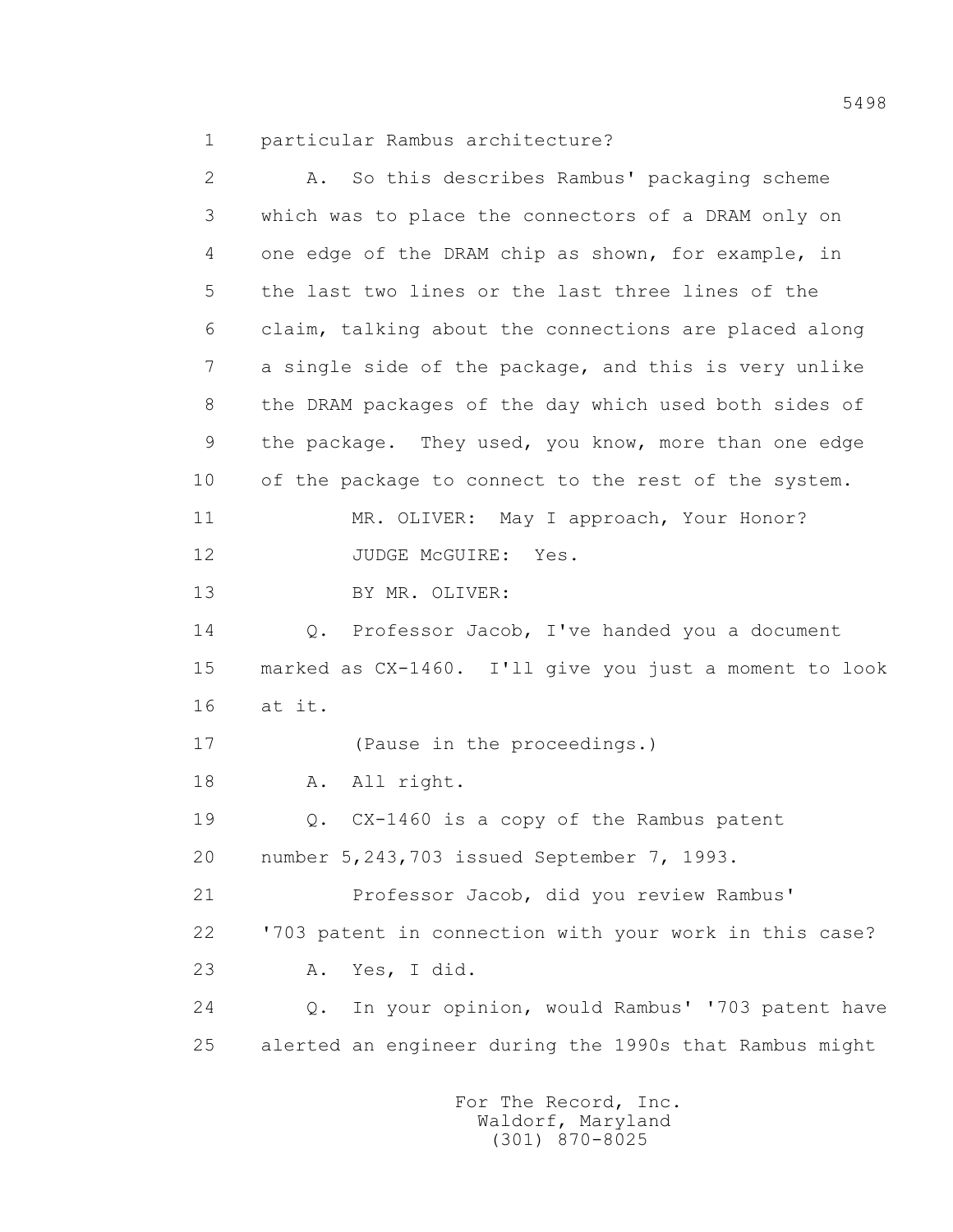1 seek to obtain patent rights over features contained in 2 the JEDEC SDRAM or DDR SDRAM standards?

3 A. No, it would not.

4 Q. Why not?

 5 A. Because this patent deals with the U-shaped 6 clock or the reflected clock. It's a -- it deals with 7 schemes using two logical clock signals, an early 8 version of the signal and a late version of the signal, 9 finding the time average between the two.

 10 Q. If I could ask you to turn to page number 24, 11 please, in CX-1460.

 12 And I'd like to direct your attention to claim 13 number 1, starting a third of the way down the 14 left-hand column on page 24 and continuing onto the 15 right-hand column.

 16 And can you please explain what it is about 17 this claim number 1 that indicates to you that the 18 claim was limited to the particular Rambus clocking 19 scheme?

 20 A. Well, the claim deals with what I was talking 21 about, a clock system that delivers an early version of 22 a signal and a late version of a signal, and the reason 23 that you can determine this is because it talks about 24 path length matching between clock 1 and clock 2 and a 25 turnaround point.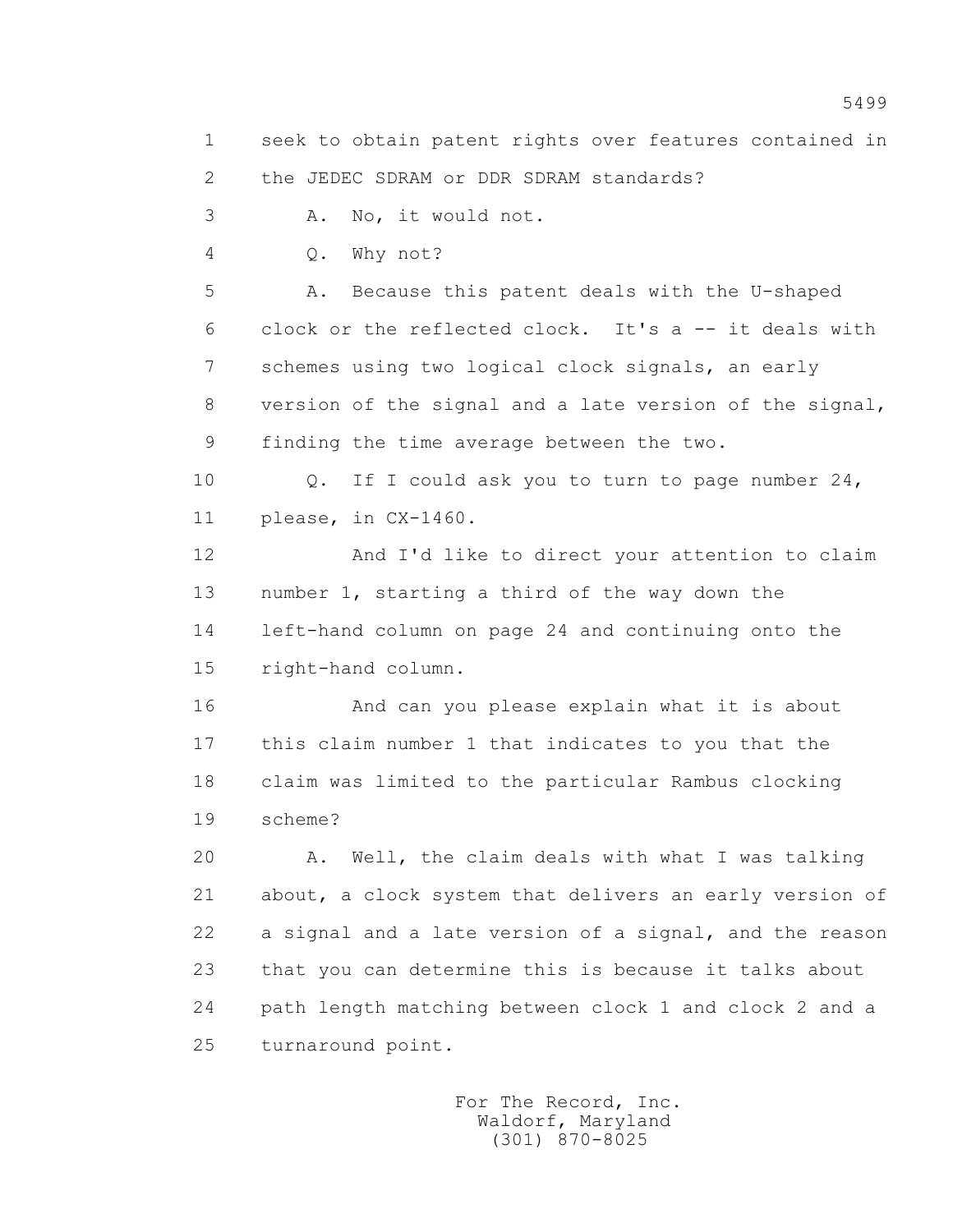1 For example, lines -- somewhere around line 38 2 or -- we'll start at line 35 in the first column, 3 wherein the first clock signal generation means is 4 coupled at, one, a first point of the transmission line 5 means for receiving the clock signal, the global clock 6 signal, and two, a second point of the transmission 7 line means for receiving the global clock signal 8 wherein the first point is between the first end and 9 the midpoint, wherein the second point is between the 10 midpoint and the second, they're talking about the path 11 length matching things so that the reflection time for 12 the first -- for the first clock and the second clock, 13 they're equal, their transmission to the midpoint are 14 equal so that you can have a nice midpoint between the 15 two so that every chip in the system has the same time 16 average.

 17 And you know, you get the same sort of language 18 at the end of the claim that talks about synchronizing 19 between these two.

 20 Q. And that describes the U-shaped, the loop clock 21 that you had described earlier?

22 A. Yes. Exactly.

 23 Q. Now, within the '703 patent there's the 24 so-called specification, which is the language 25 appearing before you reach the actual claims.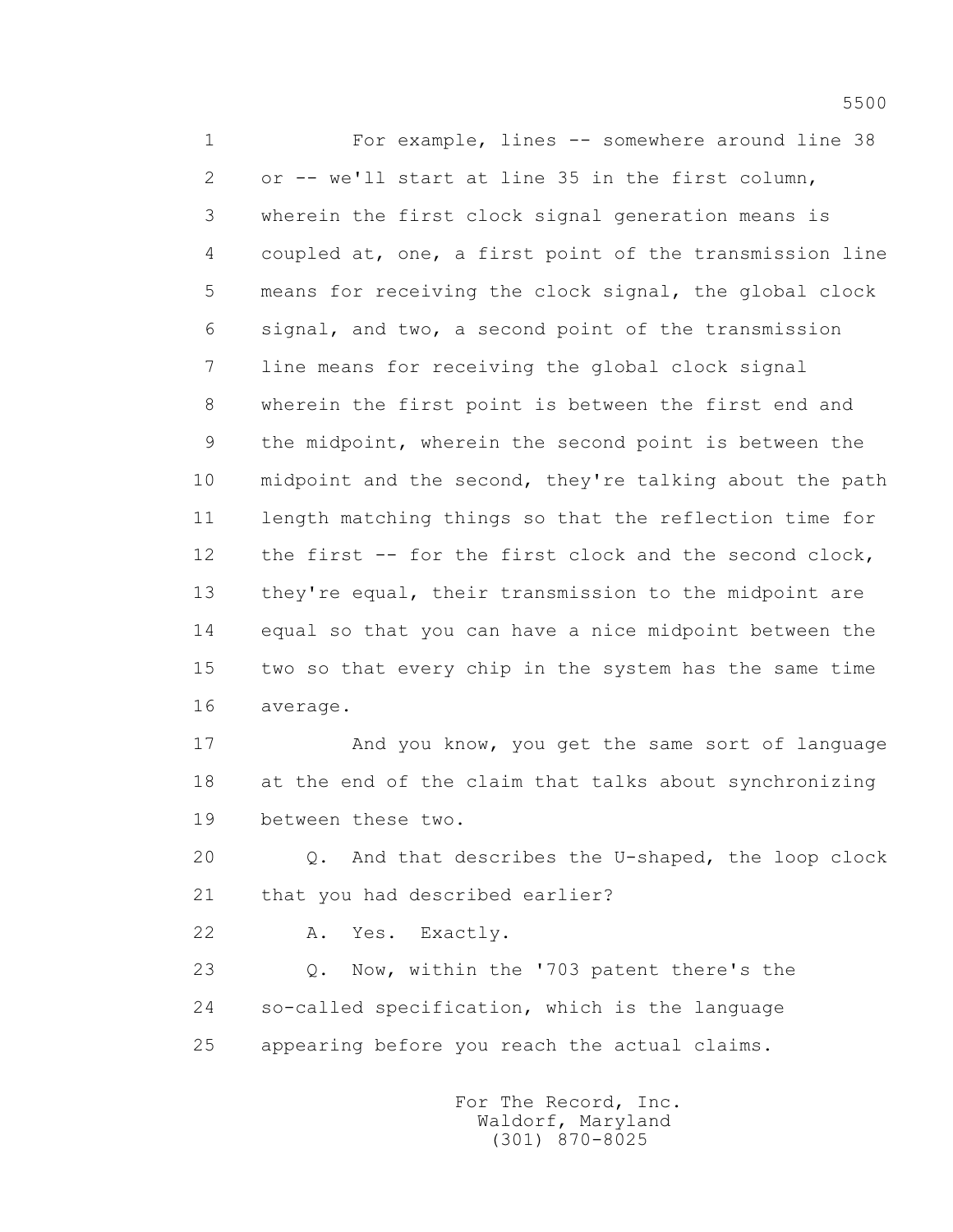1 Is there any -- based on your review of that 2 part of the patent, is there anything in that portion 3 of the patent that differed in any substantial way from 4 the description you mentioned provided in the 5 '898 application? 6 A. Nothing that I noted. It seemed to be 7 substantially the same as what was in the 8 '898 application. 9 Q. Was there then anything in the specification 10 portion of the '703 patent that would have alerted an 11 engineer during the 1990s that Rambus might be able to 12 obtain patent rights over features contained in JEDEC 13 SDRAM or DDR SDRAM standards? 14 A. No. 15 MR. OLIVER: May I approach? 16 JUDGE McGUIRE: You may. 17 BY MR. OLIVER: 18 Q. Professor Jacob, I've handed you a document 19 marked CX-887. It's a two-page document. The first 20 page is a letter to Mr. Ken McGhee of Electronic 21 Industries Association, dated June 17, 1996, from 22 Mr. Richard Crisp. And the second page is also dated 23 June 17, 1996, with a caption Rambus U.S. and Foreign 24 Patents, followed by a list of numbers. 25 Professor Jacob, did you review CX-887 in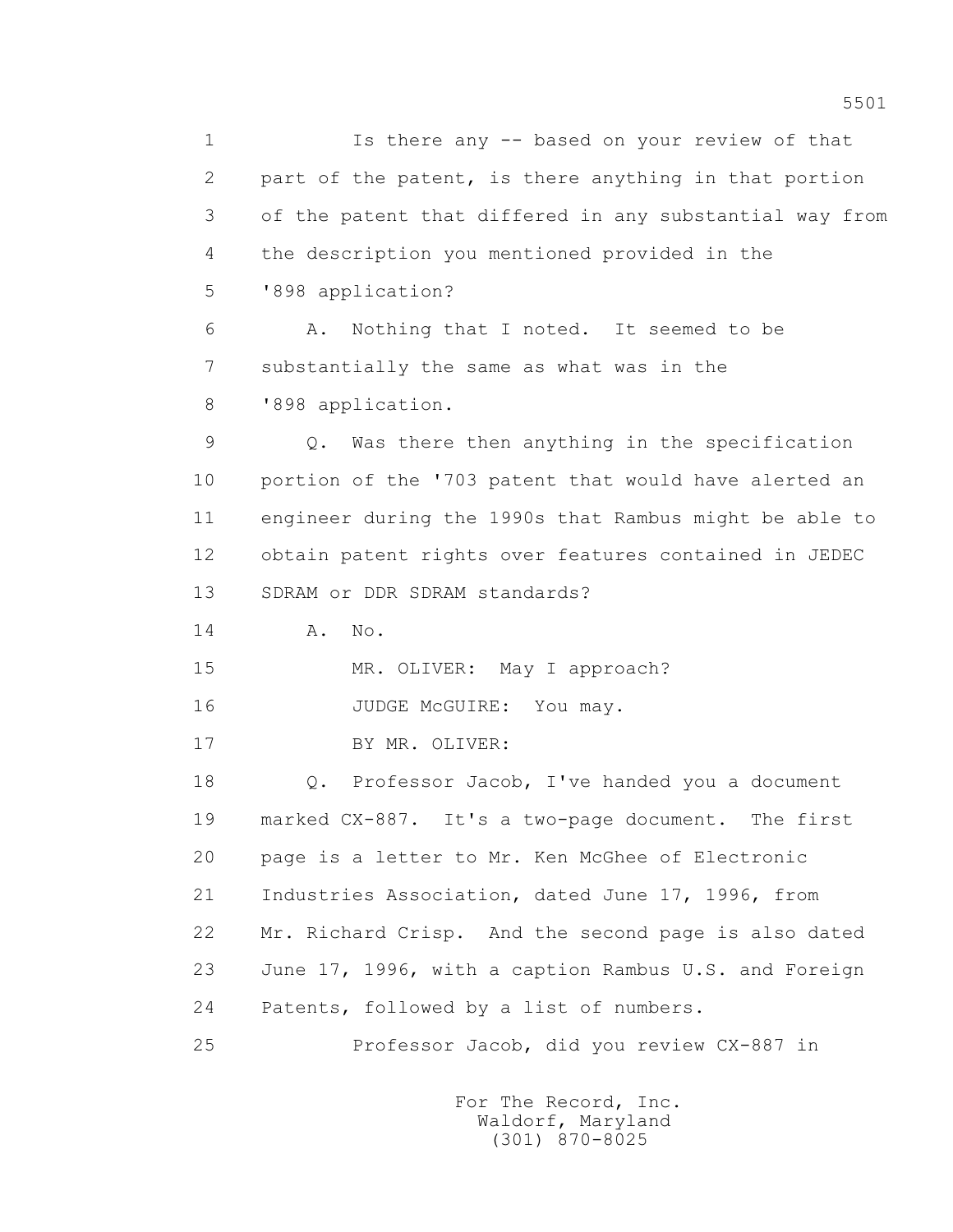1 connection with your work on this case?

 2 A. Yes, I did. 3 Q. And did you review the various patents that are 4 listed on page 2 of CX-887? 5 A. Yes, I did. 6 Q. Now, in your opinion, would the patents listed 7 in the attachment to the letter that is on page 2 of 8 CX-887 have alerted an engineer in the 1990s that 9 Rambus might be able to obtain patent rights over 10 features incorporated in the JEDEC SDRAM or DDR SDRAM 11 standards? 12 A. No. 13 Q. Why not? 14 A. Because in each of the cases the patents fall 15 under one of several different categories. They 16 either are restricted to the -- explicitly restricted 17 to the narrow, packetized, multiplexed bus 18 organization, or they contain -- or deal with the 19 topic that lies outside of the scope of JEDEC 42.3, or 20 they are describing material that could have related 21 to or could have been within the scope of JEDEC 42.3 22 but cover minor implementation details that JEDEC did 23 not consider in the definition of the standard. 24 Q. Professor Jacob, I'd like to turn now to the 25 third of the four questions that you addressed, and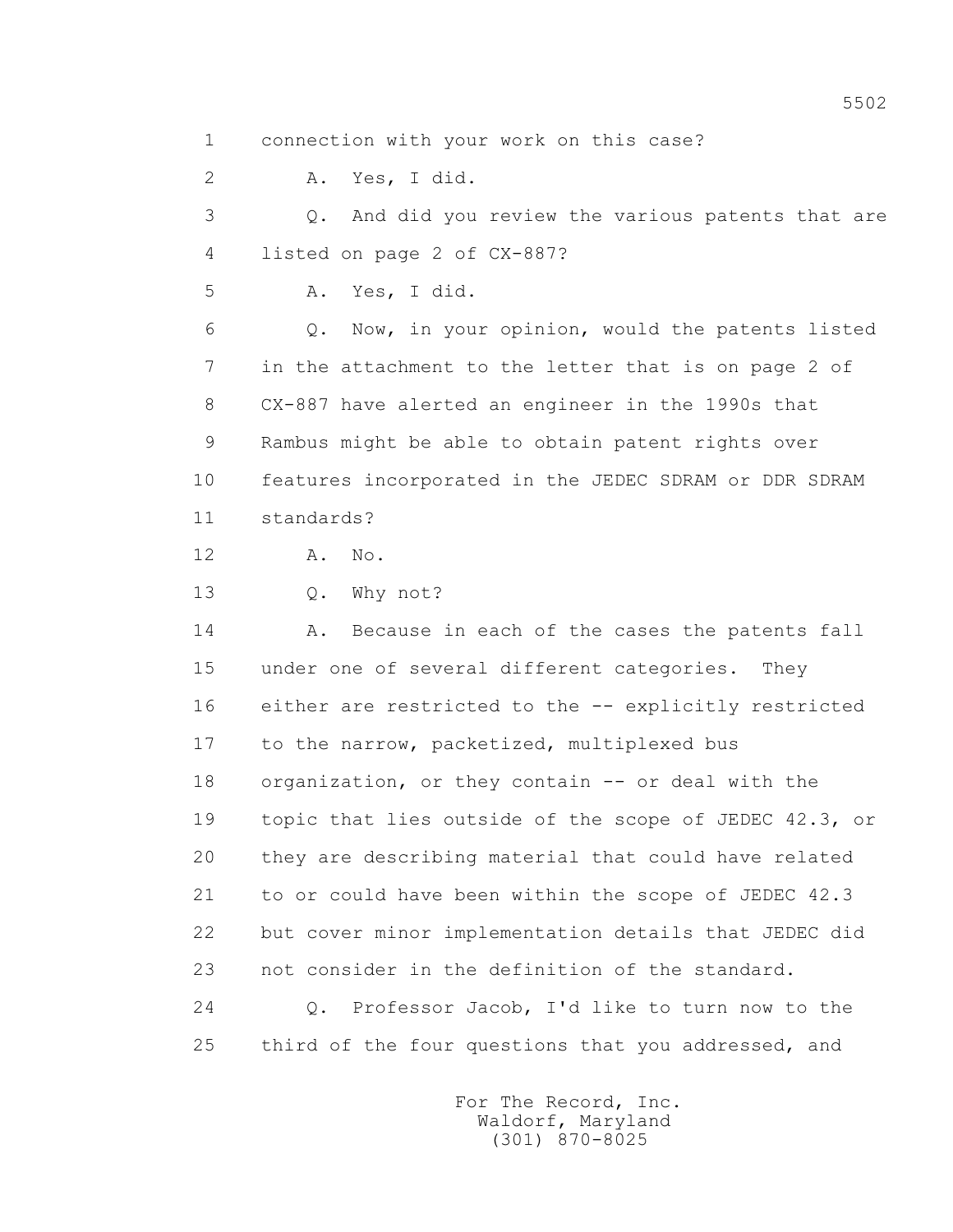1 that's the question of whether Rambus had issued 2 patents or pending patent applications before June of 3 1996 that contained claims that a reasonable engineer 4 would believe covered the four technologies at issue in 5 this case. 6 Now, Professor Jacob, have you reviewed the 7 claims of any patent applications that Rambus 8 submitted to the Patent and Trademark Office before 9 June of 1996? 10 A. Yes, I have. 11 0. And have you reached a conclusion as to 12 whether any of those claims would or might be 13 considered to cover the technologies at issue in this 14 case? 15 A. Yes. 16 Q. Could you summarize very briefly what your 17 conclusion is. 18 A. That there do exist patent claims that cover 19 each of the technologies in dispute. 20 Q. By the way, I should note for the record that 21 we have pulled up another demonstrative slide, 22 entitled Third Central Question. I believe that would 23 be DX-98. 24 JUDGE McGUIRE: Mr. Oliver, can I get some hard 25 copies of these screens, these demonstratives, at some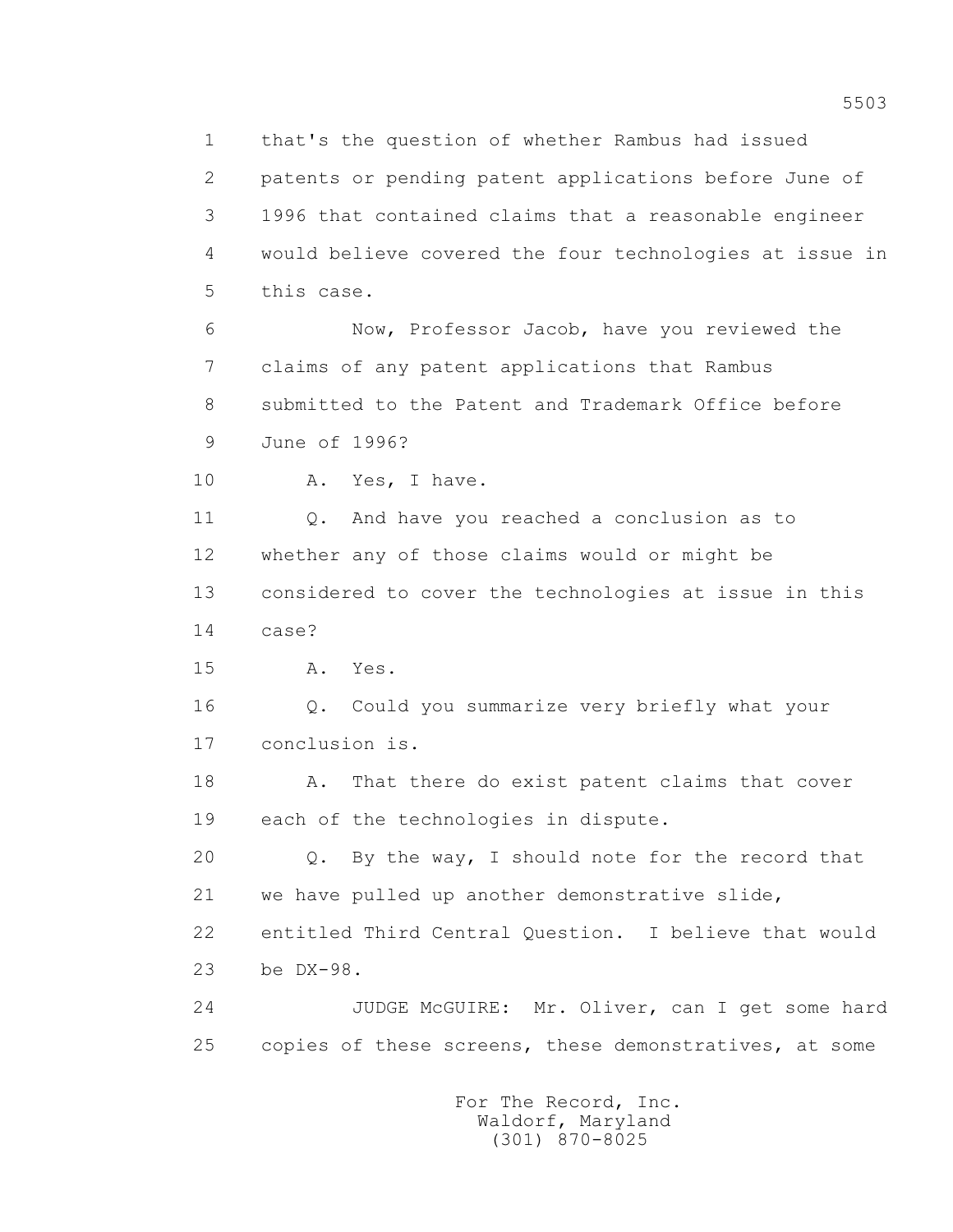1 point?

 2 MR. OLIVER: Yes. Absolutely, Your Honor. I 3 don't know if we'll have a set for you by today but 4 certainly by tomorrow morning. 5 JUDGE McGUIRE: That's fine. 6 BY MR. OLIVER: 7 Q. Professor Jacob, let's start with programmable 8 CAS latency. 9 Have you formed any opinions as to whether an 10 engineer could reasonably construe any of the claims 11 that you reviewed to cover programmable CAS latency as 12 that technology is used in the JEDEC SDRAM and 13 DDR SDRAM standards? 14 A. Yes. 15 Q. And what is your opinion? 16 A. That they did. The claims did cover and you 17 could reasonably infer that. 18 Q. And looking also at programmable burst length, 19 have you formed any opinions as to whether an engineer 20 could reasonably construe any of the claims that were 21 pending at the time to cover programmable burst length 22 as that technology is used in the JEDEC SDRAM and 23 DDR SDRAM standards? 24 **A.** Yes. 25 Q. And briefly, what is your conclusion? For The Record, Inc.

> Waldorf, Maryland (301) 870-8025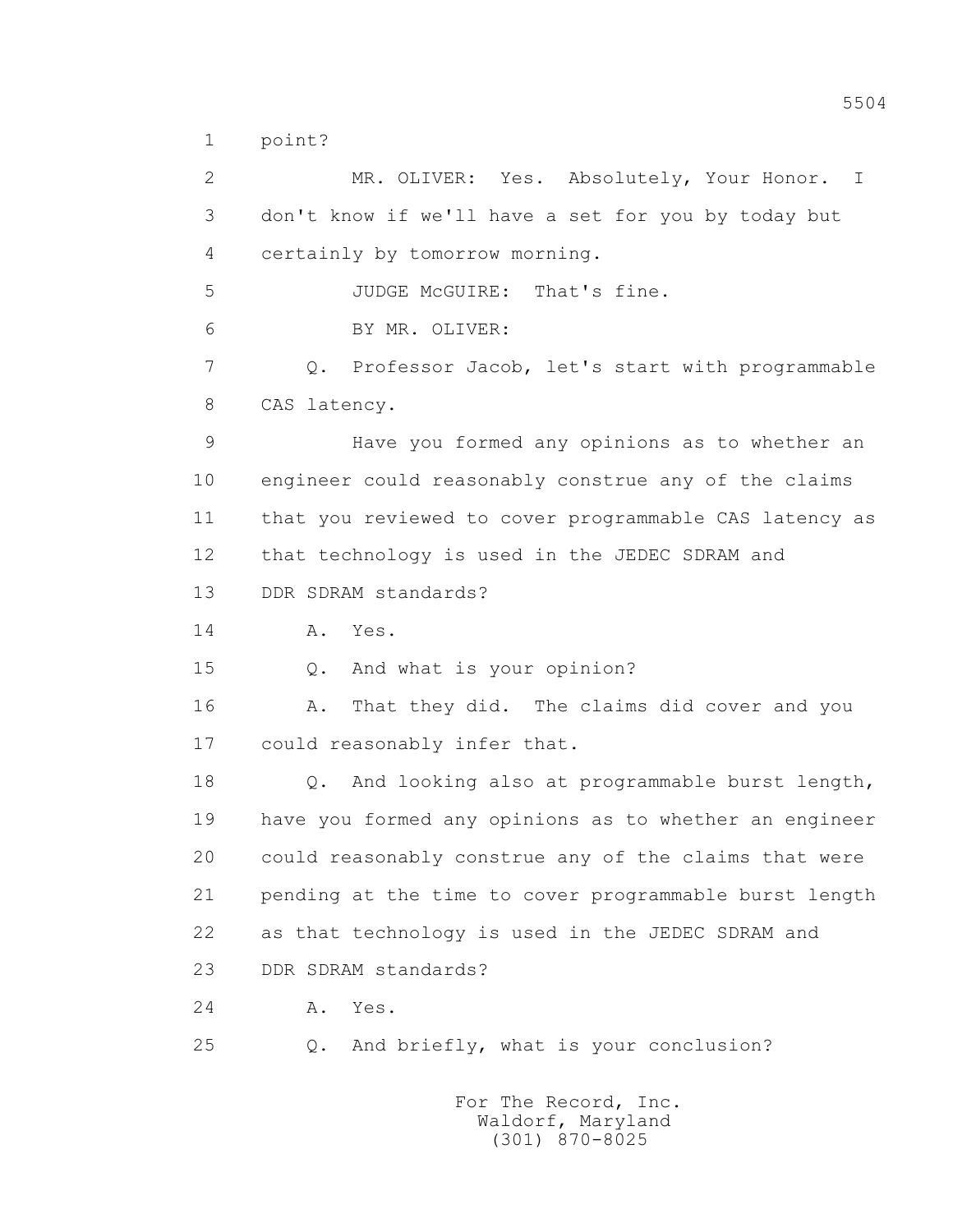1 A. That one could -- yes, an engineer could 2 construe that claims did cover programmable burst 3 length as was discussed in JEDEC 42.3. 4 MR. OLIVER: Your Honor, if we could have just 5 a moment to set up an easel in order to -- in a moment 6 or two we want to set up a couple of demonstratives on 7 the easel. 8 JUDGE McGUIRE: Take a few moments. 9 We'll just go off the record for two minutes. 10 If you want to get up and stretch, go ahead. 11 (Recess) 12 JUDGE McGUIRE: Mr. Detre. 13 MR. DETRE: Your Honor, before Mr. Oliver 14 begins this line of questioning, it looks to me like 15 he's about to get into programmable CAS latency, 16 purported programmable CAS latency claims which are, 17 according to the demonstratives they shared with us, 18 are the same ones that Mr. Nussbaum testified about. 19 In other cases, the FTC has always taken a 20 position that there should be one expert per topic. 21 This is cumulative, Your Honor, and I don't think we 22 should hear it again. 23 JUDGE McGUIRE: Mr. Oliver? 24 MR. OLIVER: We're simply presenting two 25 points. First of all, we're merely presenting it from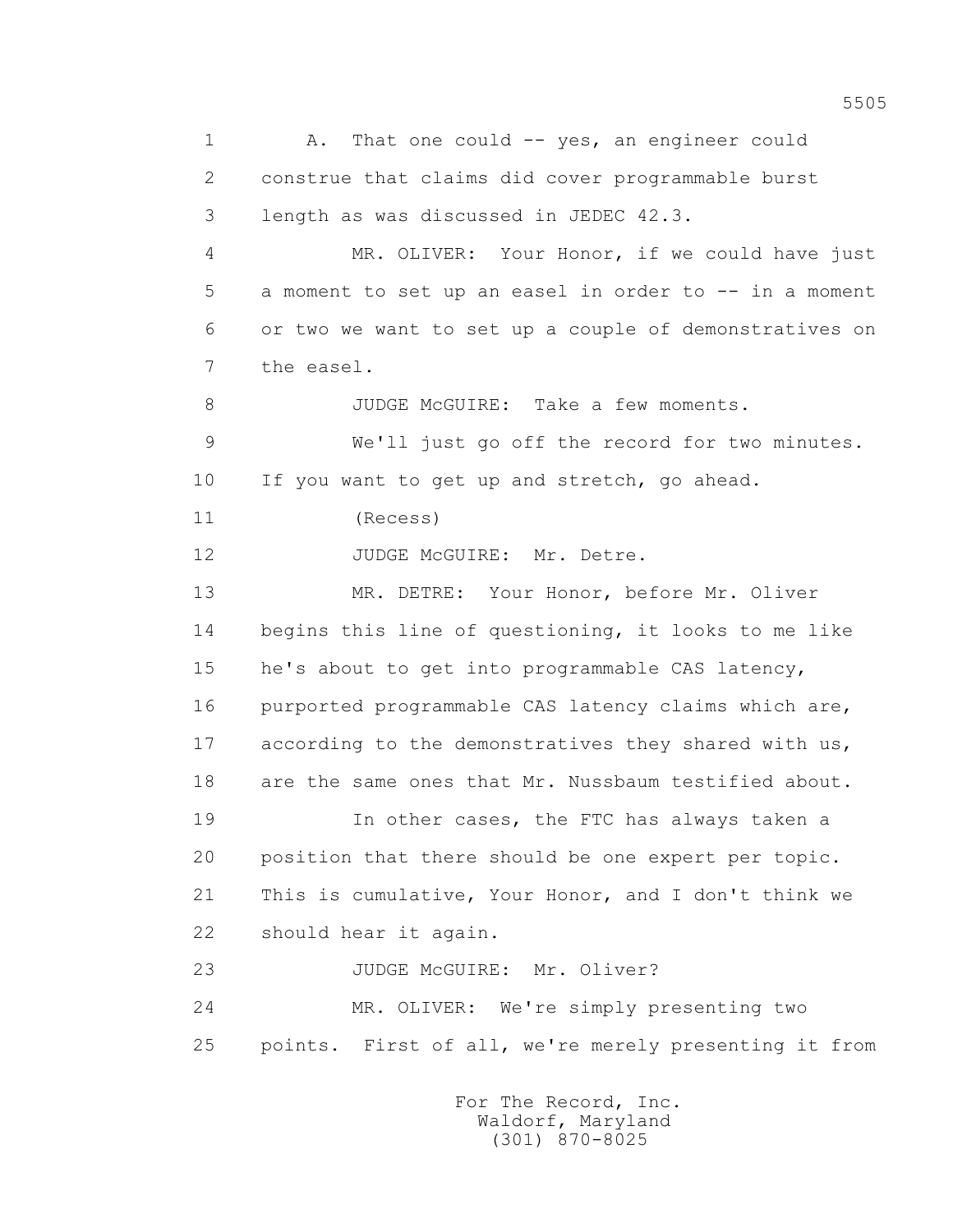1 a different point of view, from a technical expert as 2 opposed to a patent expert, depending on whether either 3 you or the commission wishes to attach more weight to a 4 patent expert or more weight to a technical expert. 5 It's not cumulative because it's coming from an 6 additional point of view.

7 In addition, I believe that Professor Jacob may 8 have additional information and understanding with 9 respect to certain aspects of the technology that may 10 bear upon his testimony.

11 JUDGE McGUIRE: Overruled.

12 MR. OLIVER: May I approach, Your Honor?

13 JUDGE McGUIRE: Yes.

14 BY MR. OLIVER:

 15 Q. Professor Jacob, I've handed you a document 16 marked CX-1504, which is a prosecution history of a 17 Rambus patent, and I'd like to ask you to turn in 18 particular to page 216 of CX-1504.

19 A. Okay.

 20 Q. And beginning on page 216 is a portion of this 21 prosecution history that consists of an amendment at 22 the top captioned In The United States Patent and 23 Trademark Office. In the box on the right-hand side is 24 a date, January 6, 1995. The left-hand side indicates 25 the serial number 07/847,961.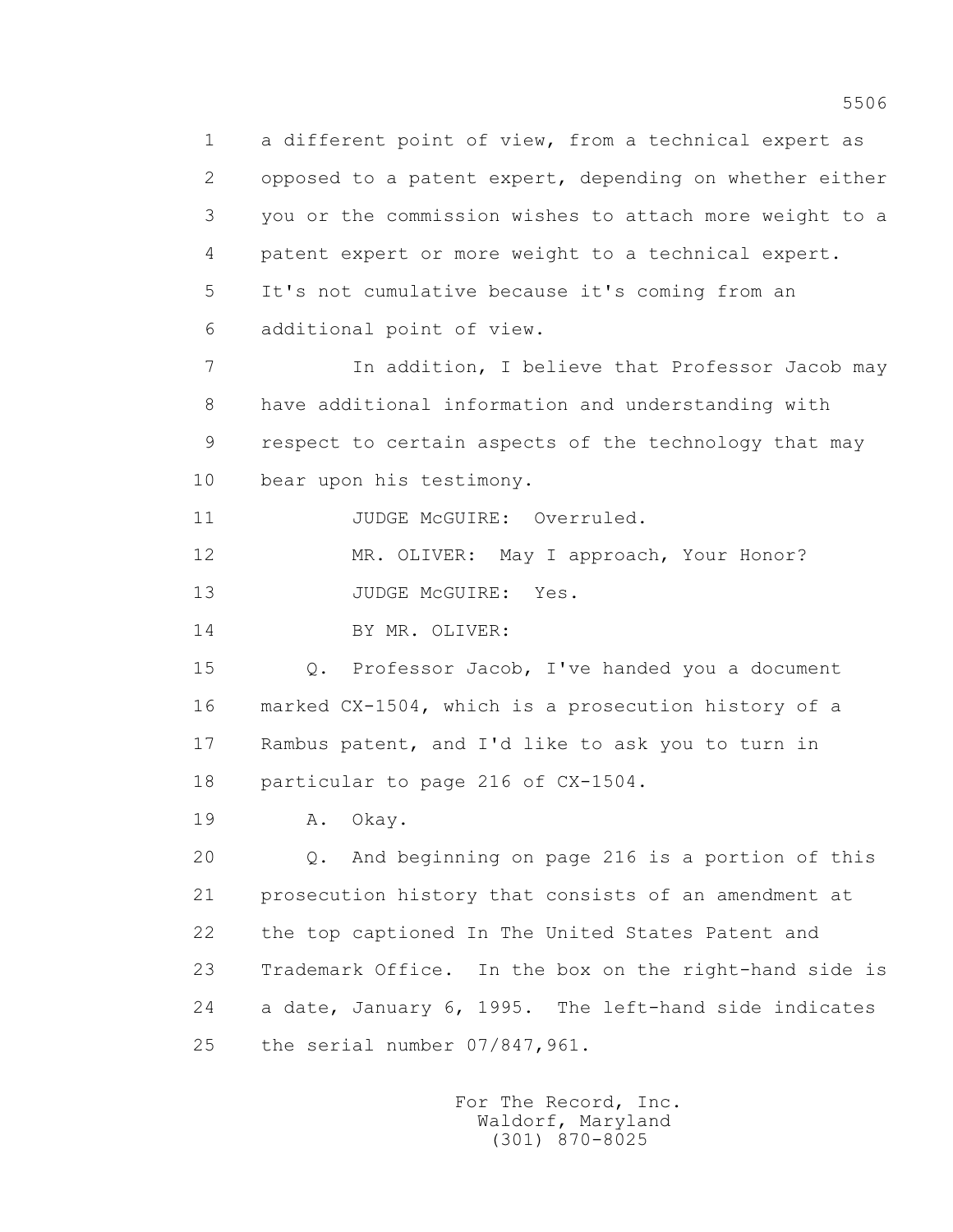1 Professor Jacob, did you read this amendment to 2 the '961 patent application in the course of your work 3 in this matter? 4 A. Yes, I did. 5 Q. If I could ask you to turn to pages 220 to 6 221 -- I apologize -- 221 through 222. And I'd like 7 you to focus in particular on claim number 160 8 beginning at the top -- excuse me -- at the bottom of 9 the page 221, carrying over to the top of page 222. 10 Now, Professor Jacob, in your opinion, could a 11 reasonable engineer construe claim 160 of this 12 amendment to cover programmable CAS latency as that 13 feature was proposed for use in the JEDEC SDRAM and 14 DDR SDRAM standards? 15 A. Yes. 16 Q. Could you please explain the basis for your 17 conclusion. 18 A. If we take this element by element -- 19 Q. Actually if I could interrupt for just one 20 moment. 21 A. Oh, there we go. 22 MR. OLIVER: Your Honor, we have an additional 23 set of demonstratives that consist of claim charts that 24 I would propose to hand out, and again we'll mark these 25 also as demonstratives.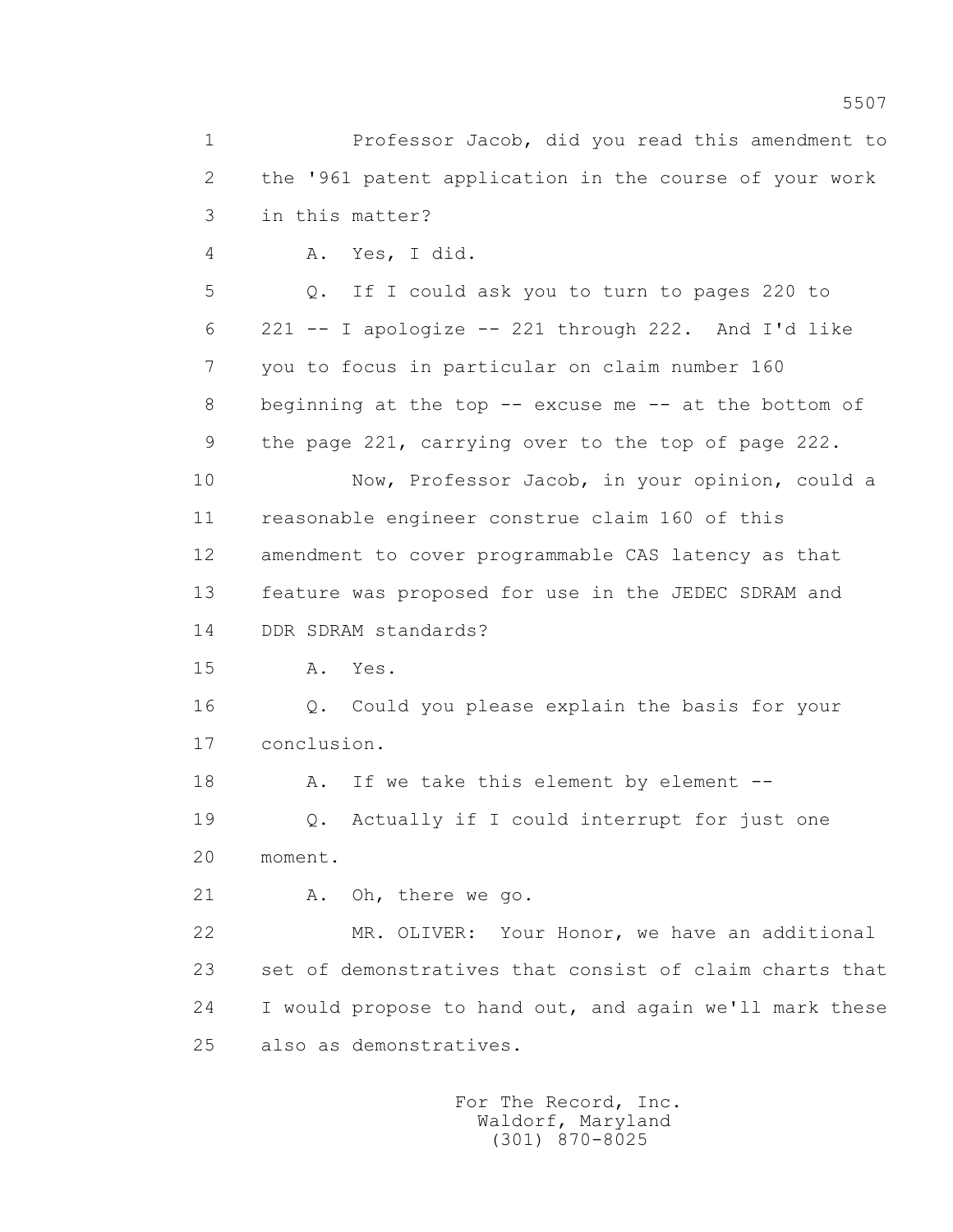1 JUDGE McGUIRE: Okay. Go ahead.

2 MR. OLIVER: May I approach, Your Honor?

3 JUDGE McGUIRE: Yes.

4 BY MR. OLIVER:

 5 Q. I apologize for interrupting you, 6 Professor Jacob. You were starting to analyze 7 claim 160 element by element.

 8 Let me ask first whether there's a page in the 9 demonstratives that I've just handed out that relates 10 to that.

 11 A. Yes. Page 1 of this demonstrative, claim 160 12 of application number 07/847,961, contains the wording 13 of that claim in the first column or sort of the 14 second column after the number, and in the far right 15 column we have descriptions in JEDEC work that was 16 going on. So --

 17 Q. Why don't we indicate for the record that this 18 will be marked as DX-99.

 19 Your Honor, this demonstrative consists of 20 eight numbered pages. Should we simply just mark the 21 entire demonstrative as just --

 22 JUDGE McGUIRE: Yes. Let's just mark it as the 23 same demonstrative.

24 BY MR. OLIVER:

25 Q. Okay. Professor Jacob, I believe then you're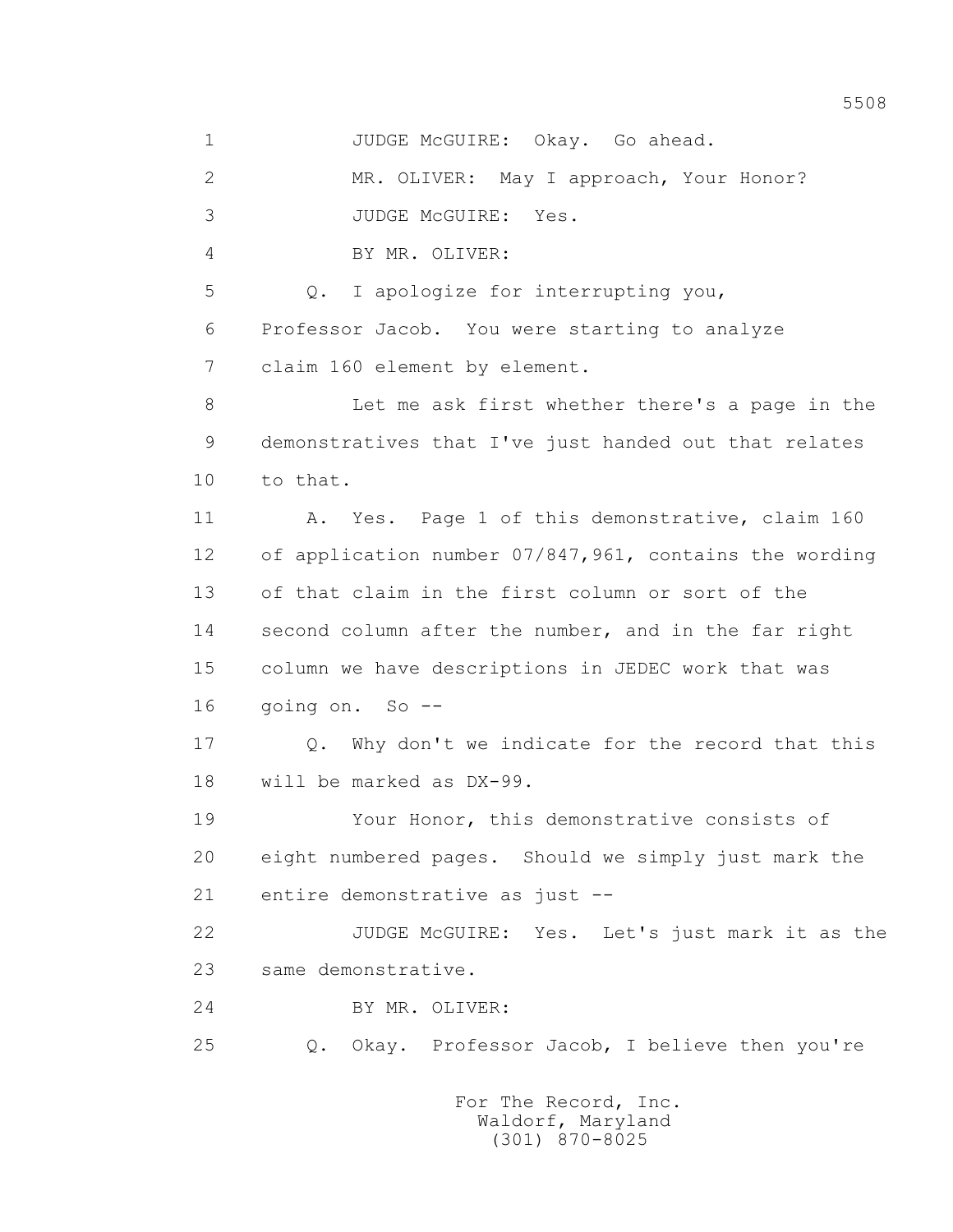1 referring to page 1 of DX-99?

2 A. Yes.

 3 Q. And Professor Jacob, we have also placed a copy 4 of a page from release 4 of the JEDEC SDRAM standard on 5 the easel, and if it is helpful for you to do so, 6 please feel free to approach that, and if you wish to 7 mark up or make any marks on the blowup, please feel 8 free to do so. I have a marker here that I believe 9 will work. The ones next to you probably don't work, 10 but I think this one here should work.

11 A. Okay. Great. Thanks.

 12 Q. And with those materials, please make use of 13 any of those materials you find helpful, but can you 14 please explain your conclusion as to why you believe 15 that a reasonable engineer could construe claim 160 of 16 the amendment to the '961 application as potentially 17 covering a CAS latency feature as proposed for use in 18 the JEDEC SDRAM standard?

 19 A. All right. Well, let's go through this element 20 by element.

 21 So element 1 describes a memory storage system 22 including a bus and a semiconductor device, and this is 23 clearly the work of JEDEC 42.3 that describes or 24 defines specifications for semiconductor devices and 25 the buses used to interface to them, so buses, for

> For The Record, Inc. Waldorf, Maryland (301) 870-8025

5509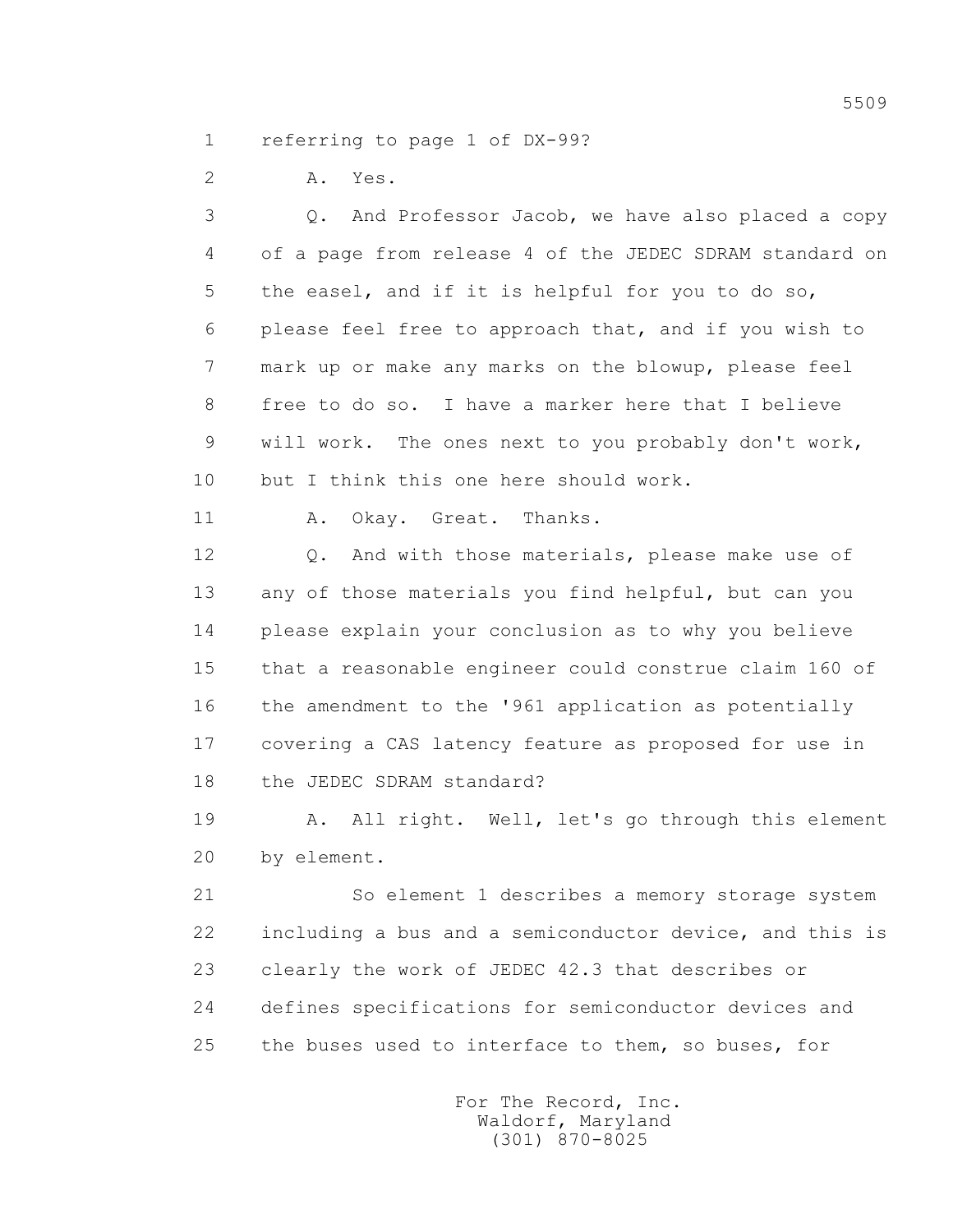1 example, up here on page 134 of JX-56.

 2 Element 2 reads "having that is configurable 3 by a device external to the semiconductor device," and 4 I'm reading that as if the word "that" is a typo. 5 "That" should be eliminated so that the phrase would 6 read a semiconductor device that is configurable by a 7 device.

 8 So element 2 describes a -- the fact that the 9 semiconductor device is configurable by an external 10 device and in comparison to JEDEC work is the 11 configuration information that's provided to the SDRAM 12 by the bus controller, and the type of information 13 that's provided to initialize the DRAM to configure it 14 is described in JX-56 at, for example, pages 114, 115 15 and 116.

 16 Element 3 describes a -- the fact that the 17 semiconductor must have at least one pin to couple the 18 semiconductor to the bus, and for example, pinouts can 19 be found within the JEDEC specification, for example, 20 page 106 of JX-56.

 21 Element 4 describes a register operative to 22 store information within the semiconductor device. 23 And for example, up in the diagram on the easel 24 or the illustration up on the easel we have pictured

25 the SDRAM mode register. That is a register within the

 For The Record, Inc. Waldorf, Maryland (301) 870-8025

5510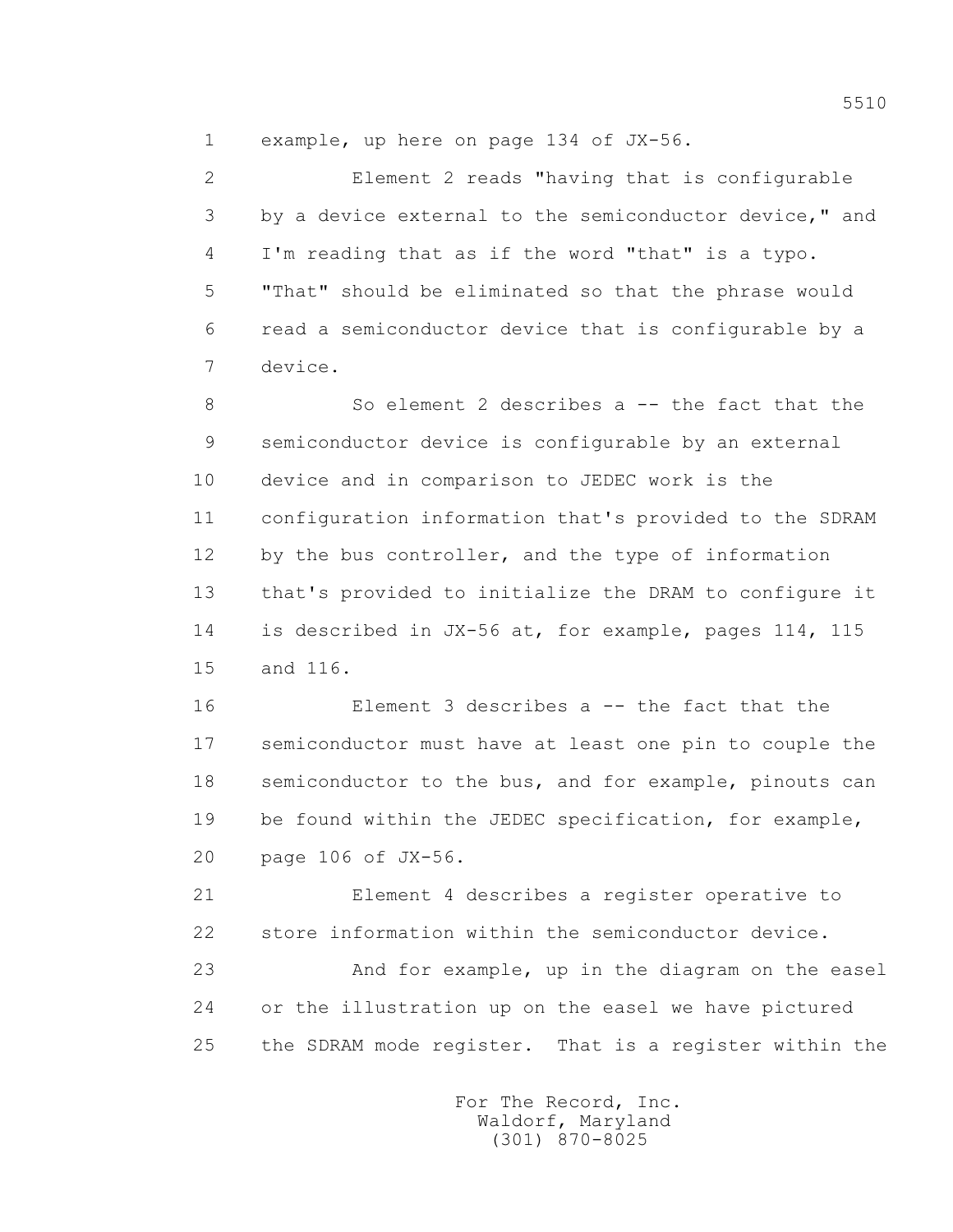1 semiconductor device that -- the SDRAM is a

 2 semiconductor device. That's a register that's on the 3 DRAM and it's operative to store information. And the 4 diagram, the illustration up on the board, shows what 5 types of information are stored there within that 6 register.

 7 For example, a burst length value is stored, a 8 burst type value is stored, and a latency mode is 9 stored within that register.

 10 Element 5 describes the fact that the 11 register -- that the information that's held in the 12 register should specify a manner in which the 13 semiconductor device is to respond to transaction 14 requests.

 15 So for example, if you consider burst length, 16 burst length -- depending upon the value that's held in 17 that burst length field at the mode register in SDRAM, 18 for example, if the value -- if the -- if the value 19 held within the mode register is 010, the burst length 20 should be 4. If the value is 011, the burst length 21 should be 8.

 22 So for example, depending upon the value 23 stored in that portion of the mode register, the DRAM 24 will drive either four bits of data out onto the bus 25 per pin or eight bits of data out onto the bus per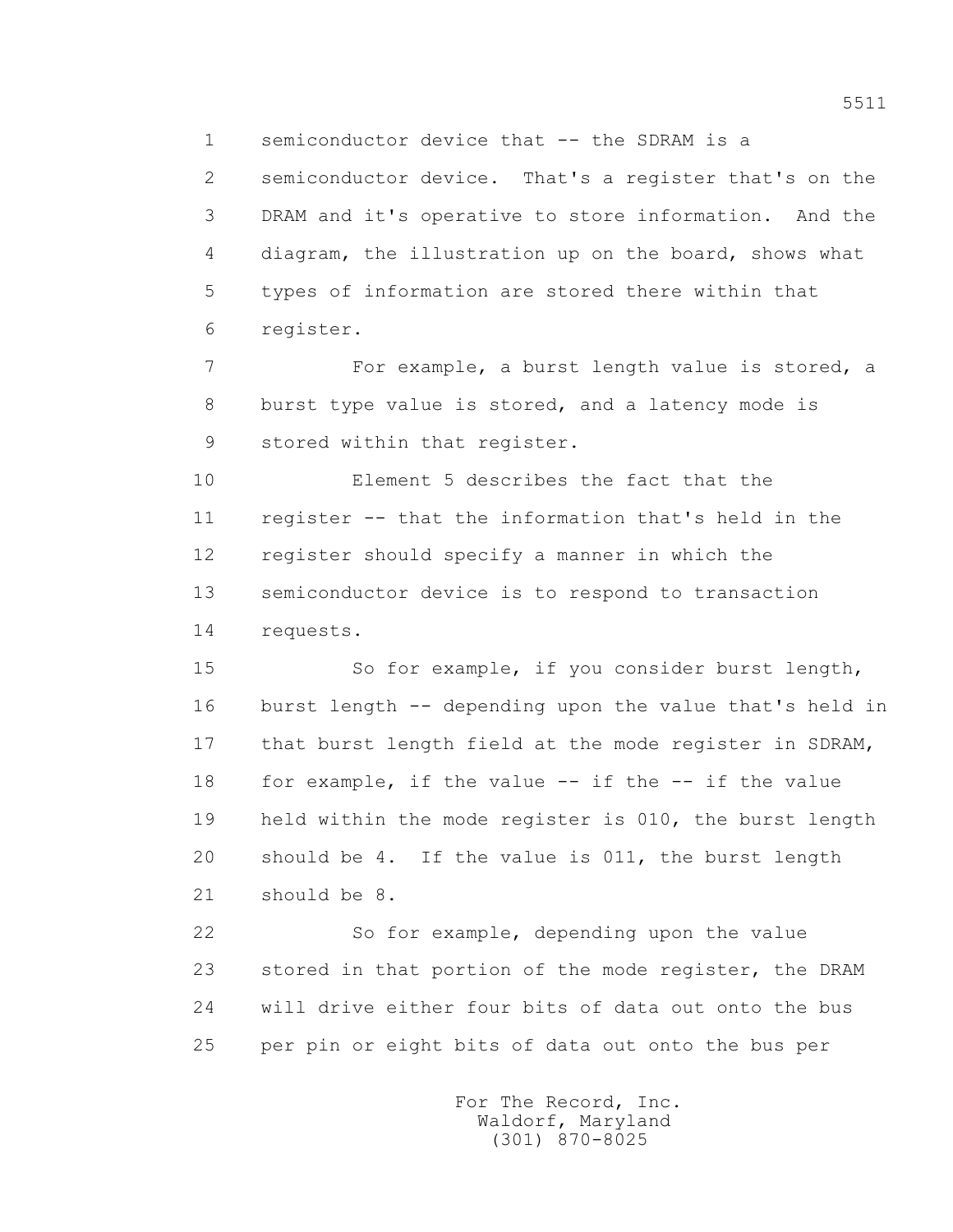1 pin.

 2 So that clearly specifies a manner in which the 3 DRAM is to respond to transaction requests. 4 Element 6 describes the fact that the -- 5 describes how the information is received by the 6 semiconductor device, so it says that the information 7 is received when the semiconductor device is 8 configured and the semiconductor device stores that 9 information that is received from the bus lines into 10 the register. 11 And for instance, in the JEDEC spec, JX-56, 12 pages 14 -- 114, 115 and 116, the power-on 13 configuration sequence is described wherein the memory 14 controller puts information out onto the bus. That 15 information is grabbed directly off of the bus by the 16 DRAM device and that information is put directly into 17 that SDRAM mode register. And that's all described 18 within the spec. 19 So there's clearly a relationship there. 20 And element 7 is sort of a restatement of 21 element 5. It says thereafter the semiconductor -- or 22 thereafter responds to transaction requests in the 23 manner specified by the information in a mode 24 register. 25 So for example, we'll return to the burst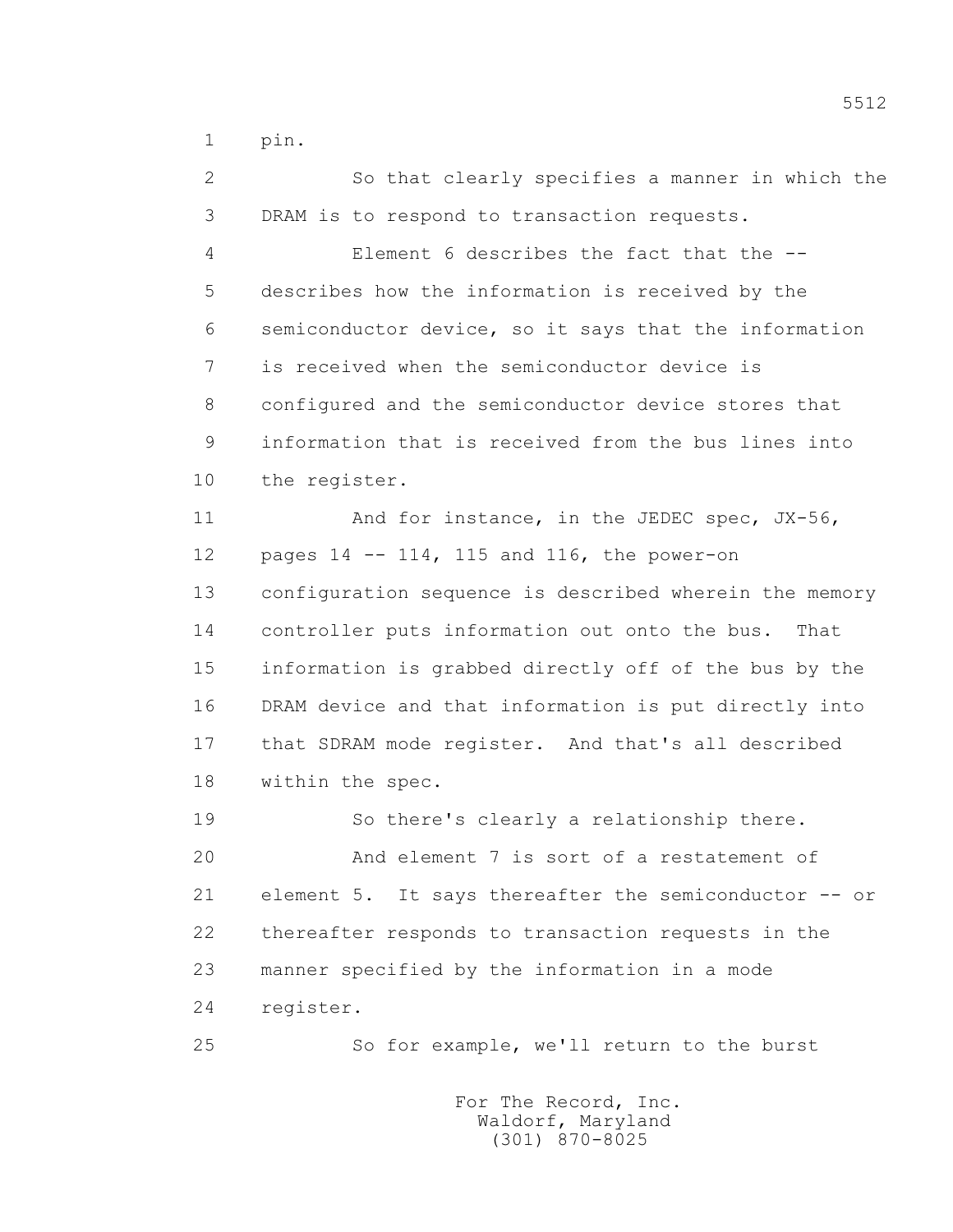1 length example. As shown in the SDRAM mode register, 2 you have a burst length value that can change the way 3 that the DRAM part responds to a read request or a 4 write request. 5 JUDGE McGUIRE: All right. Just so I'm clear, 6 I want to inquire here. What is meant in this column 2 7 when it says "JEDEC Work"? What exactly does that term 8 imply? 9 THE WITNESS: In column 2? 10 JUDGE McGUIRE: DX-99, at the top of the page 11 there. It seems sort of broad. I'm trying to get an 12 understanding of what that entails. 13 THE WITNESS: Oh, what this is meant to show 14 is a comparison between the claim language in claims 15 that were outstanding at the time that Rambus was a 16 member of JEDEC to work that was going on within the 17 JEDEC 42.3 subcommittee while Rambus was there, so 18 this points to specific instances of things that were 19 happening at the time that Rambus was a member of 20 42.3. 21 JUDGE McGUIRE: Okay. Go ahead, Mr. Oliver. 22 MR. OLIVER: Thank you, Your Honor. 23 Your Honor, could I invite Professor Jacob to 24 mark on the demonstrative any particular elements that 25 he was referring to?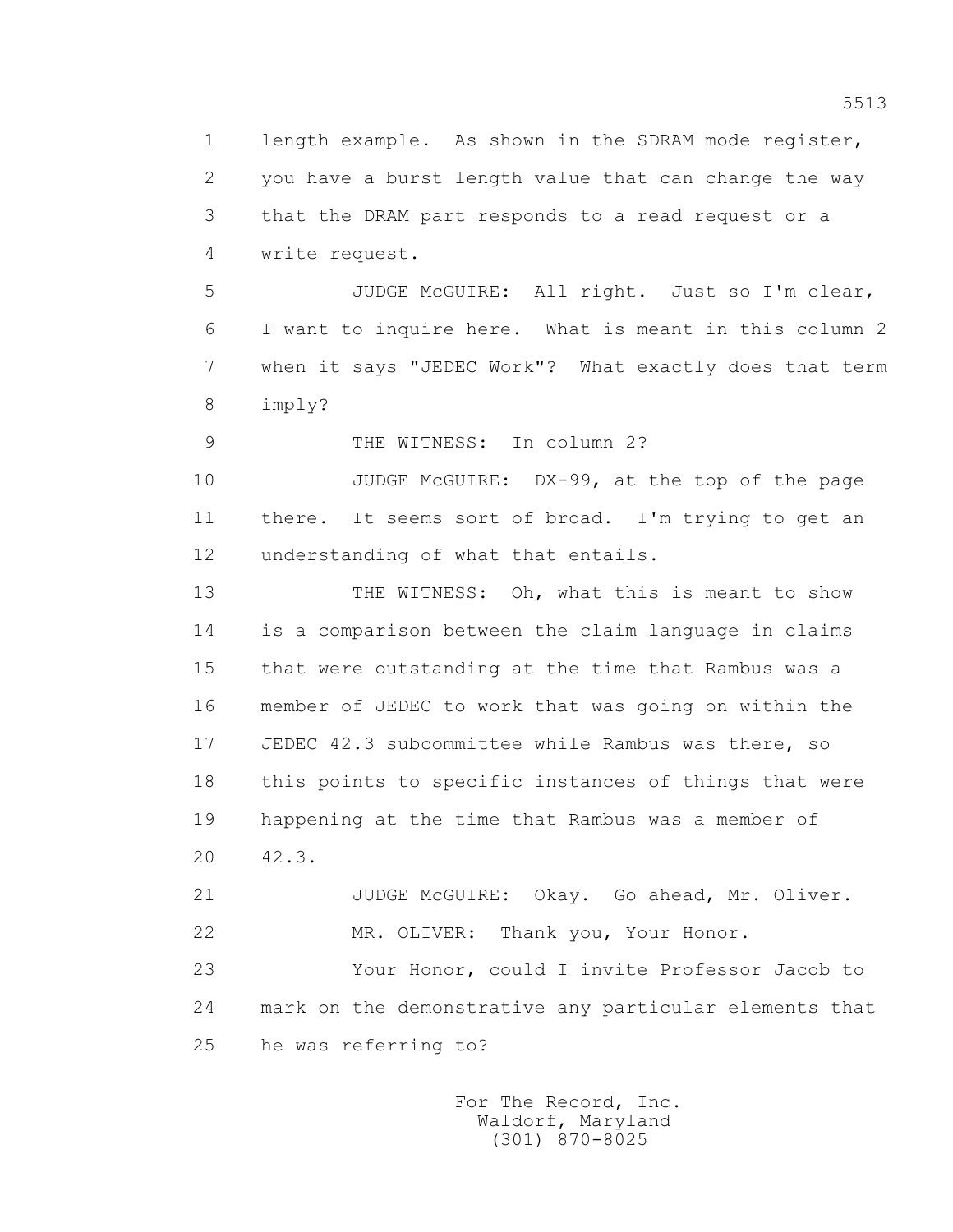1 JUDGE McGUIRE: He may approach.

2 BY MR. OLIVER:

 3 Q. Professor Jacob, could I ask you to use this 4 pen to mark on the demonstrative the mode register that 5 you've referred to.

6 A. (Witness complies.)

7 Q. And Professor Jacob, can you mark the 8 particular portion of the mode register that you 9 referred to that would determine the burst length?

10 A. (Witness complies.)

 11 These are simply two different representations 12 of the same register, whereas this simply says that 13 this is reserved to test mode. This bit is not one 14 that's for test mode (indicating).

 15 These are both the mode register. The only 16 difference is that when this bit is a 1, it's in test 17 mode.

 18 So the bottom three bits correspond to the 19 burst length information. This box right here 20 indicates for the eight different values that these 21 three bits can represent, these three bits can 22 represent numbers between and including 0 to 7. For 23 the eight different possibilities that can be held 24 here, how the DRAM should respond (indicating). 25 So there are eight different things that the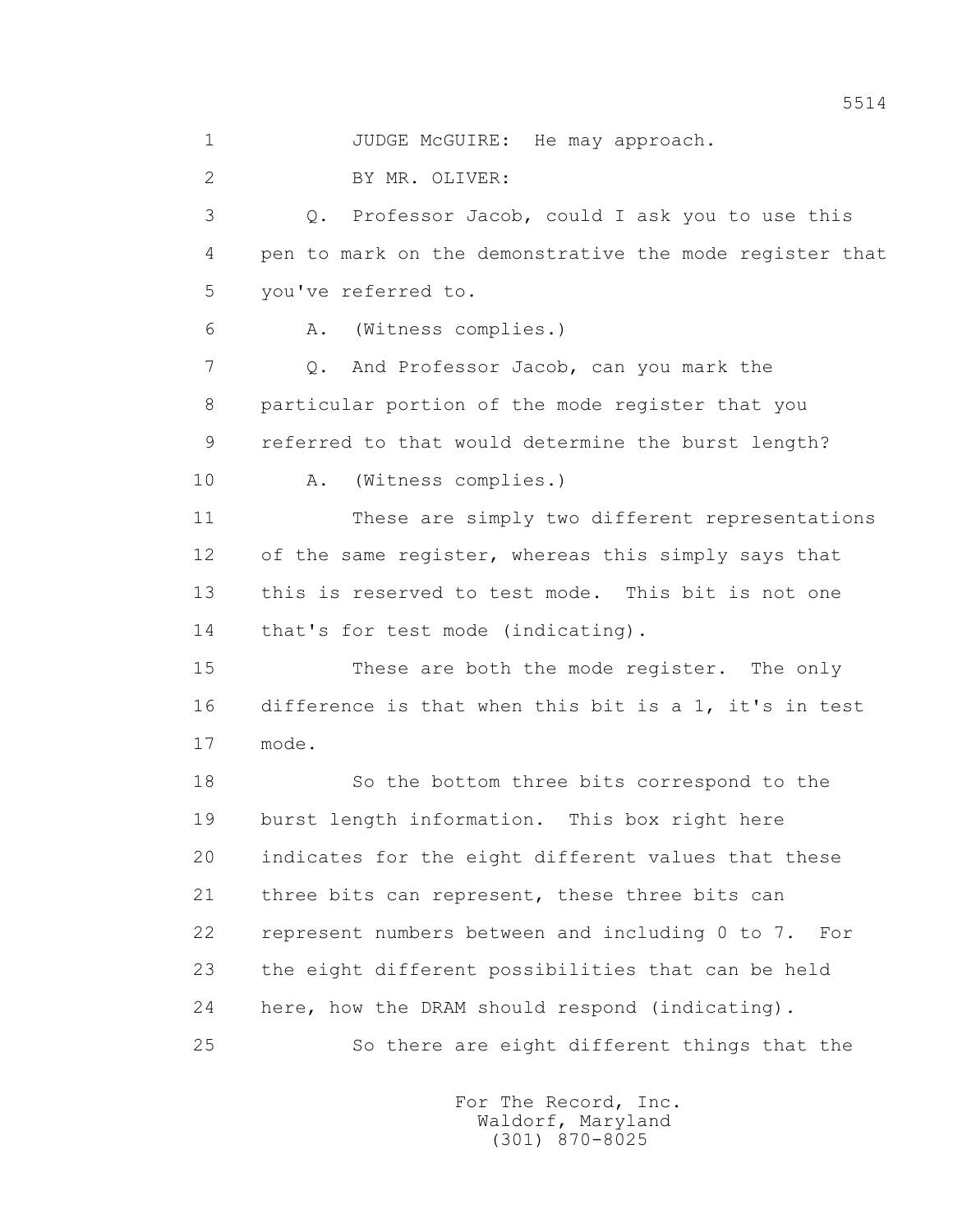1 DRAM could possibly do.

 2 Q. Would you please label the two circles you've 3 just drawn as relating to burst length.

4 A. Yes.

5 (Witness complies.)

 6 Q. And Professor Jacob, while you're there, could 7 you also mark on that demonstrative which portion, if 8 any, of the mode register would relate to CAS latency.

9 A. (Witness complies.)

 10 The three bits that are labeled "LTMODE" within 11 the mode register, those bits hold CAS latency 12 information (indicating).

 13 And this is tied to the bottom-most box down 14 here that shows for the eight different values that 15 could be held in LTMODE how the DRAM should respond to 16 requests.

 17 So clearly different values of LTMODE 18 correspond to different behaviors caused by the -- 19 caused -- different behaviors that the DRAM would 20 have.

21 0. Let the record reflect that the witness is 22 pointing to a box labeled "latency mode" towards the 23 bottom of the demonstrative.

 24 Your Honor, could we mark this demonstrative as 25 DX-100?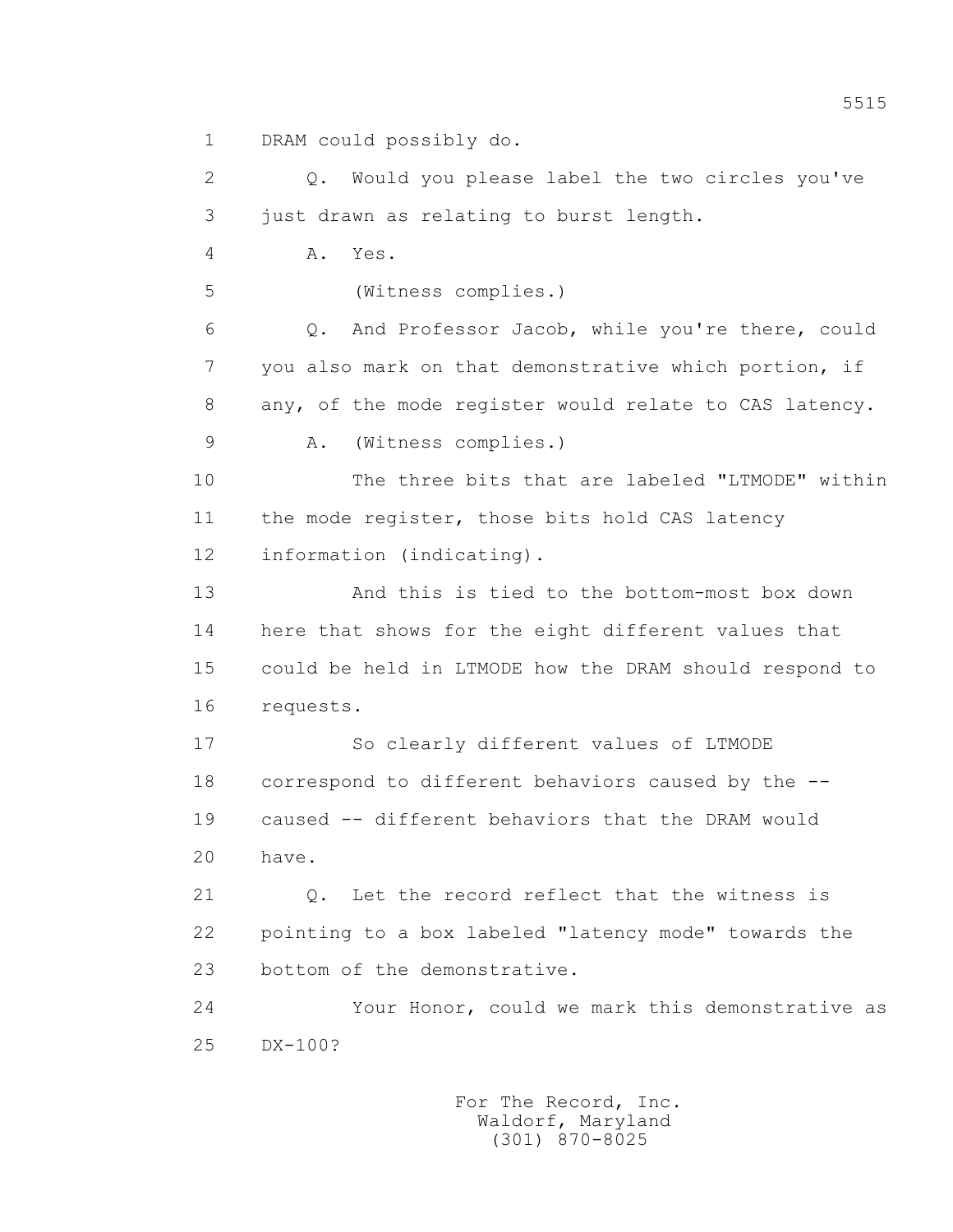1 JUDGE MCGUIRE: Yes. 2 THE WITNESS: So -- (witness indicating). 3 And I have labeled the diagram further to show 4 that the burst length subtable -- or I don't know what 5 you want to call this, but this little table that's 6 call Burst Length and this little table that's called 7 Latency Mode, both of these tables specify manners in 8 which the DRAM is to respond to requests received by 9 the DRAM from the memory controller. 10 BY MR. OLIVER: 11 0. Thank you, Professor Jacob. 12 A. You're welcome. 13 JUDGE McGUIRE: Do you want to go ahead and 14 just have that marked as DX-100 while you're up there. 15 MR. OLIVER: May I approach, Your Honor? 16 JUDGE McGUIRE: Yes. 17 (DX Exhibit Number 100 was marked for 18 identification.) 19 BY MR. OLIVER: 20 0. Now, Professor Jacob, just so the record is 21 clear, I believe my question was framed specifically 22 with respect to CAS latency, but I believe in your 23 discussion you referred both to CAS latency and burst 24 length. 25 A. Oh. I'm sorry.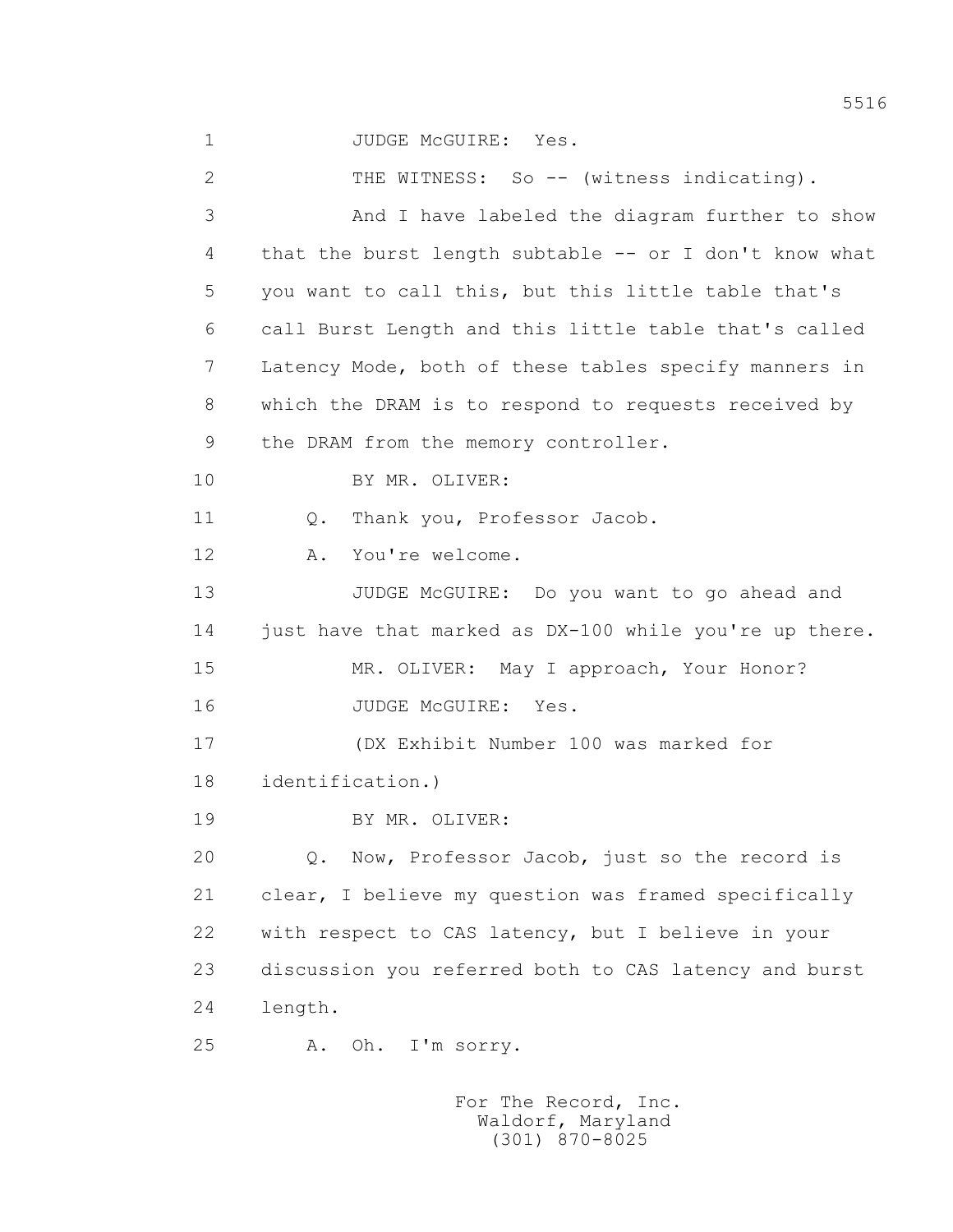1 Q. That's quite all right.

 2 I just wanted to be clear, though, that first 3 of all with respect to the explanation that you've 4 given, the claim table on page 1 of DX-99, does that 5 set forth the basis for your conclusion that claim 160 6 of the amendment to the '961 application could be 7 reasonably interpreted by an engineer as covering the 8 CAS latency feature as incorporated in the JEDEC SDRAM 9 standard? 10 A. Yes, it does. 11 Q. And does the claim chart set forth on page 1 of 12 DX-99 also set forth the basis for your conclusion -- 13 A. Yes, it does. 14 0. Let me make sure the record is clear. 15 It also sets forth the basis of your conclusion 16 that claim 160 of the amendment to the '961 application 17 could also be construed by a reasonable engineer to 18 cover the burst length feature as incorporated in the 19 JEDEC SDRAM standard? 20 A. Yes. 21 Q. Now, Professor Jacob, in interpreting the 22 claim 160 of the amendment to the '961 application, did 23 you interpret the word "bus" in that claim to be a 24 narrow, multiplexed bus of the type that you described 25 earlier?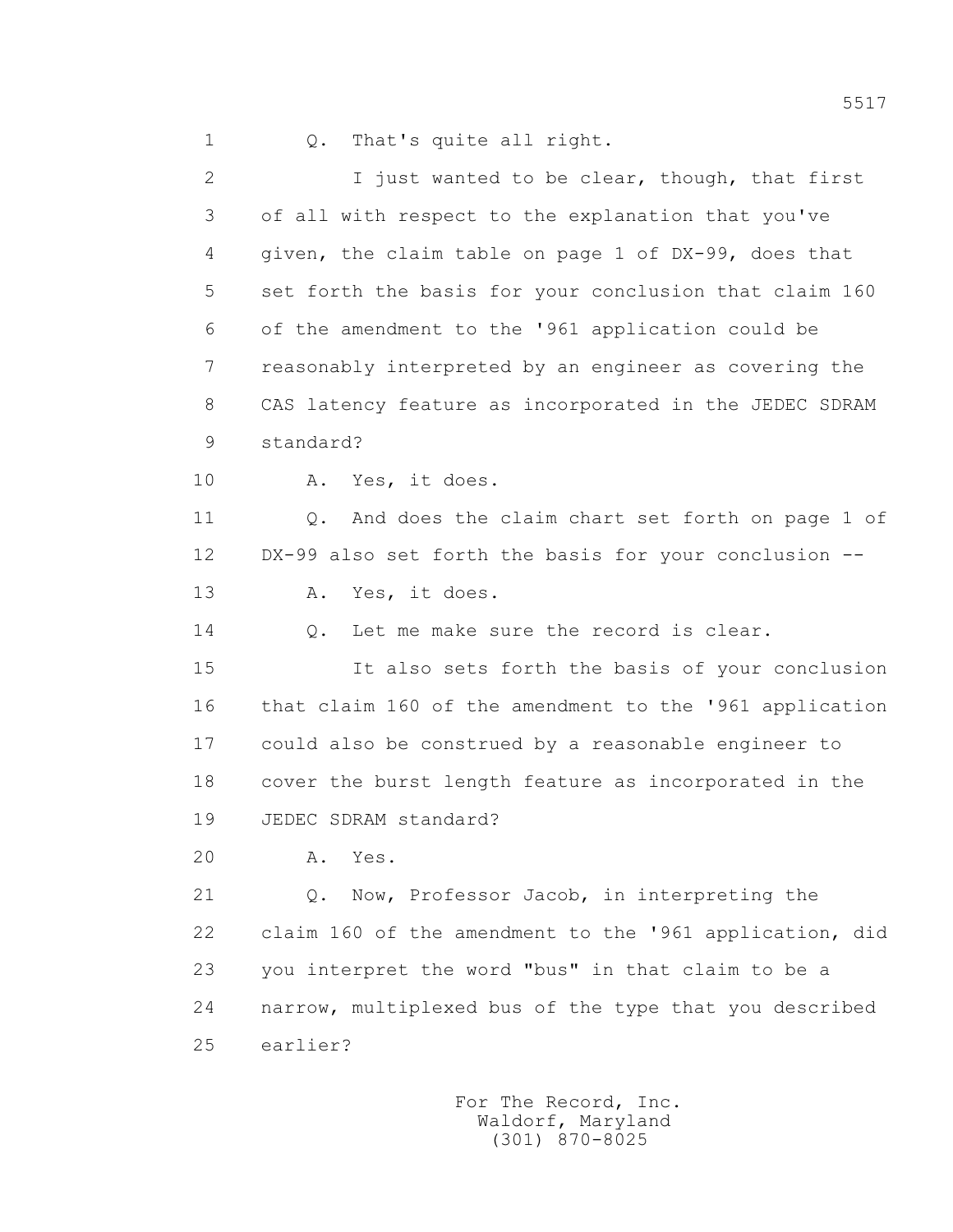1 A. No, I did not.

2 Q. Why not?

 3 A. I interpreted "bus" to -- using the normal and 4 common definition of the term, which is simply a 5 collection of wires. 6 MR. OLIVER: May I approach, Your Honor? 7 JUDGE McGUIRE: Yes. 8 BY MR. OLIVER: 9 Q. Professor Jacob, I've handed you a document 10 that's been marked as CX-1892. It's a report of 11 William Huber regarding claim construction and 12 infringement of U.S. patent numbers in connection with 13 the Micron versus Rambus litigation. 14 Is this a document that you considered in the 15 course of your work on this matter? 16 A. Yes, it is. 17 Q. And generally, what is the subject matter of 18 CX-1892? 19 A. It describes claim construction and 20 infringement of patents. 21 Q. Could you turn, please, to page 25 of CX-1892. 22 And if I could direct your attention in 23 particular to the bottom box on page 25, the left-hand 24 side that reads "a bus or external bus." Do you see 25 that?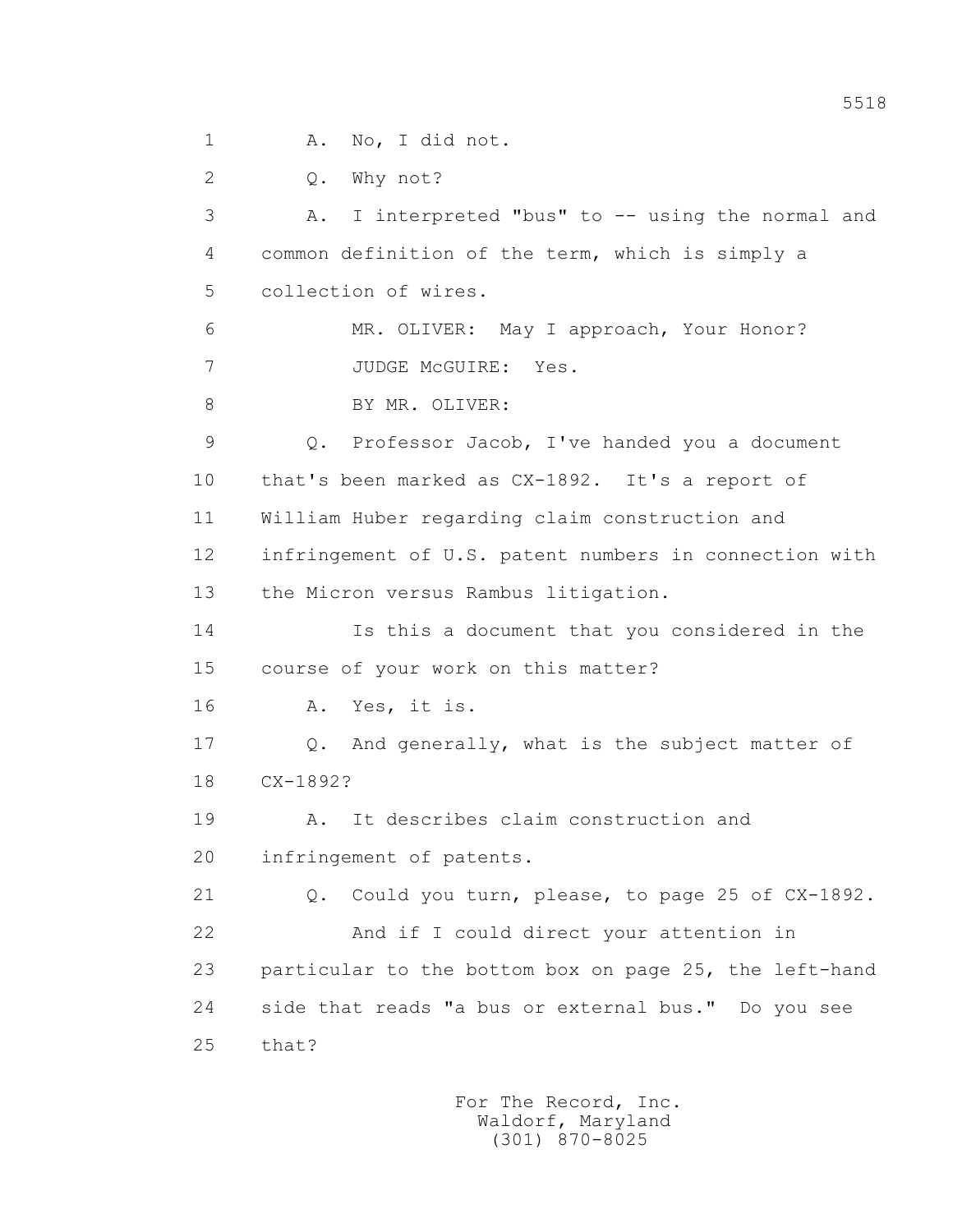1 A. Yes, I do.

| $\overline{2}$ |             | Q. And then in the right-hand side there's a            |
|----------------|-------------|---------------------------------------------------------|
| 3              |             | caption towards the top that says "Meaning and Basis"   |
| 4              |             | and then in the box next to "bus" under Meaning and     |
| 5              |             | Basis it reads, "A bus is a set of signal lines used by |
| 6              |             | an interface system to which a number of devices are    |
| 7              |             | connected and over which information is transferred     |
| 8              |             | between devices."                                       |
| 9              |             | Do you see that?                                        |
| 10             | Α.          | Yes, I do.                                              |
| 11             | Q.          | Did you consider that definition of a bus in            |
| 12             |             | connection with your claim interpretation?              |
| 13             | Α.          | Yes, I did.                                             |
| 14             | $Q$ .       | And is that definition of a bus appearing at            |
| 15             |             | page 25 of CX-1892 consistent with the way that you     |
| 16             |             | defined "bus" for purposes of this analysis?            |
| 17             | Α.          | Yes, it is.                                             |
| 18             | $Q$ .       | And by the way, Professor Jacob, did you                |
| 19             |             | understand Mr. Huber to be working on behalf of Micron  |
| 20             |             | or on behalf of Rambus in connection with this          |
| 21             | litigation? |                                                         |
| 22             | Α.          | I believe he was working on the behalf of               |
| 23             | Rambus.     |                                                         |
| 24             |             | MR. OLIVER: May I approach, Your Honor?                 |
| 25             |             | JUDGE MCGUIRE:<br>Yes.                                  |
|                |             |                                                         |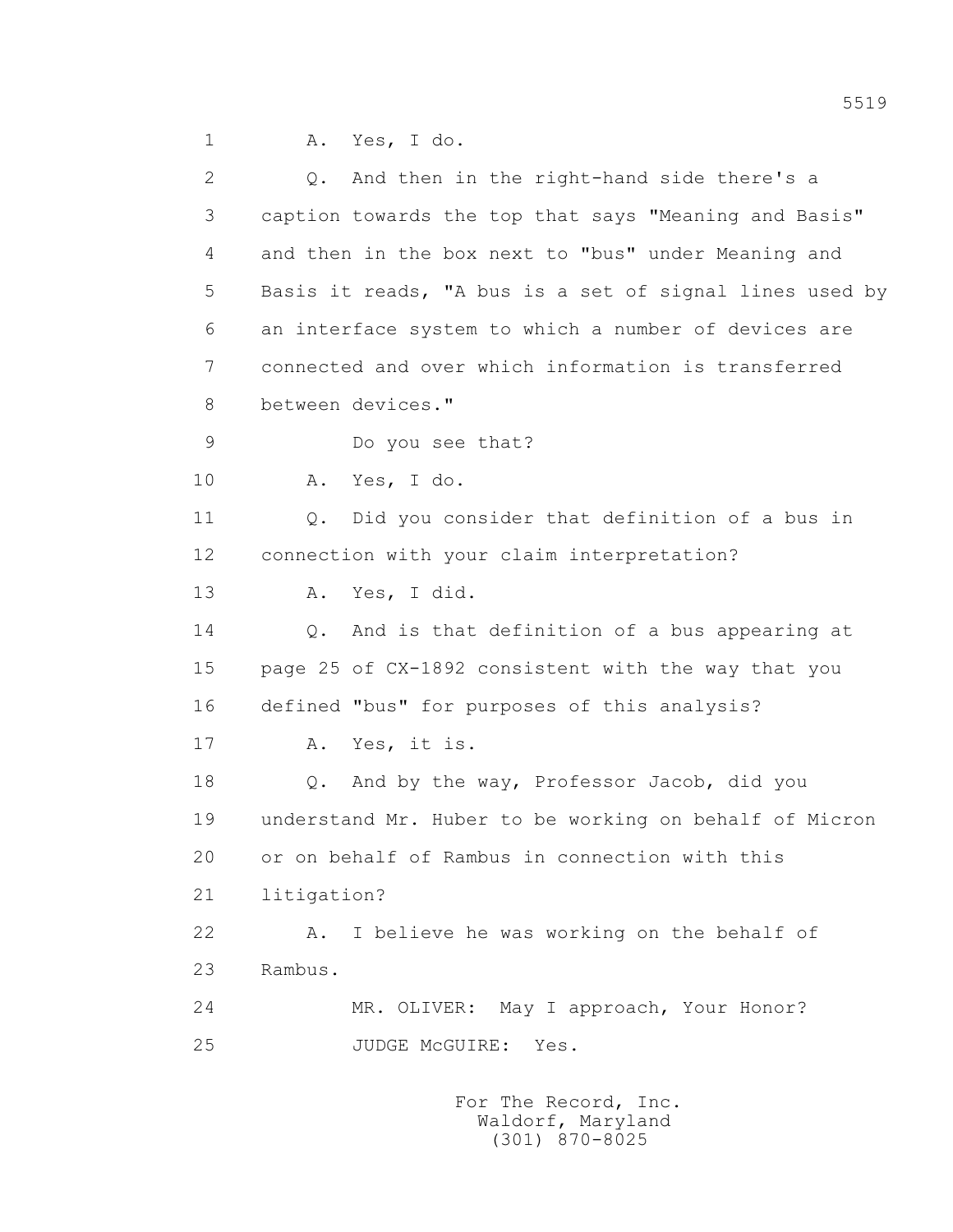2 Q. Professor Jacob, I've handed you a document 3 marked as CX-1875. It's also an expert report of 4 William Huber and in this case in connection with the 5 litigation of Rambus versus Infineon. 6 Now, did you consult CX-1875 in connection with 7 your analysis of the patent claims? 8 A. Yes, I did. 9 Q. If I could ask you to turn, please, to page 77 10 of CX-1875. 11 I'd like to direct your attention here to the 12 line starting on the left-hand side with "bus" that 13 appears in the second row on page 77. 14 A. Uh-huh. 15 Q. And again -- 16 A. Yes. 17 Q. -- in that row on the right-hand side under 18 Meaning and Basis, "A bus is a set of signal lines used 19 by an interface system to which a number of devices are 20 connected and over which information is transferred 21 between devices." 22 Again, is that definition of the term "bus" 23 consistent with the way that you defined "bus" in your 24 interpretation of claim 160 in the amendment to the 25 '961 application?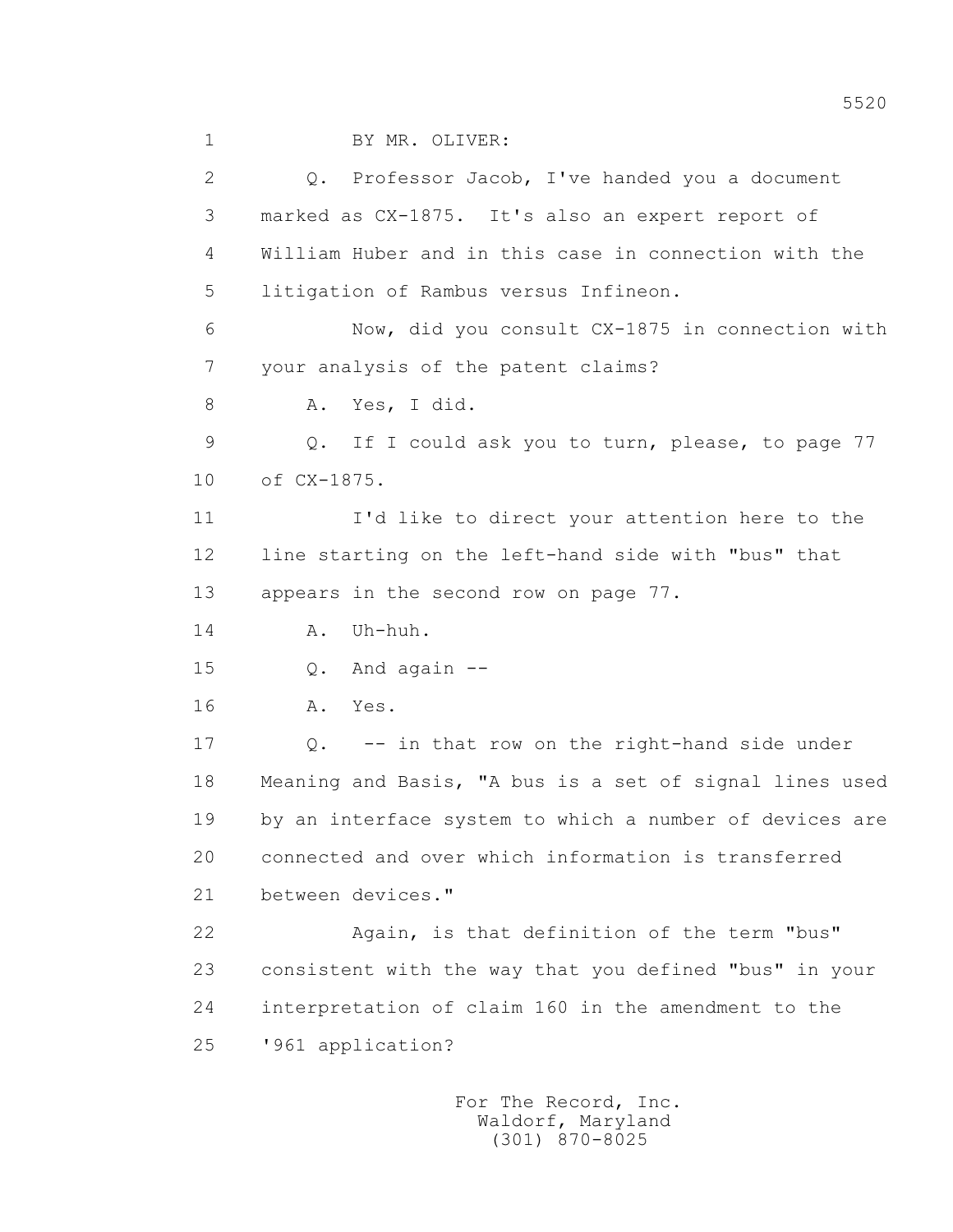1 A. Yes, it is.

 2 MR. OLIVER: May I approach, Your Honor? 3 JUDGE McGUIRE: Yes.

4 BY MR. OLIVER:

 5 Q. Professor Jacob, I've handed you a document 6 that's been marked as CX-1893. This is an expert 7 report of Robert Murphy in connection with the Micron 8 versus Rambus litigation.

 9 Did you consult CX-1893 in connection with your 10 claims analysis?

11 A. Yes, I did.

 12 Q. If I could ask you to turn, please, to page 27. 13 Professor Jacob, on page 27, the term -- 14 focusing particularly on the paragraph in the middle of 15 the page, stating "Bus: A plurality of conductors 16 capable of being connected to at least two 17 communicating entities," is that statement of bus 18 consistent with your interpretation of the term "bus" 19 as you used it interpreting claim 160 of the amendment 20 to the '961 application?

21 A. Yes, it is.

 22 Q. Now, Professor Jacob, returning for a moment to 23 the language of the claim 160 as set forth on page 1 of 24 DX-99, there's a term "transaction request."

25 Now, what is a transaction request?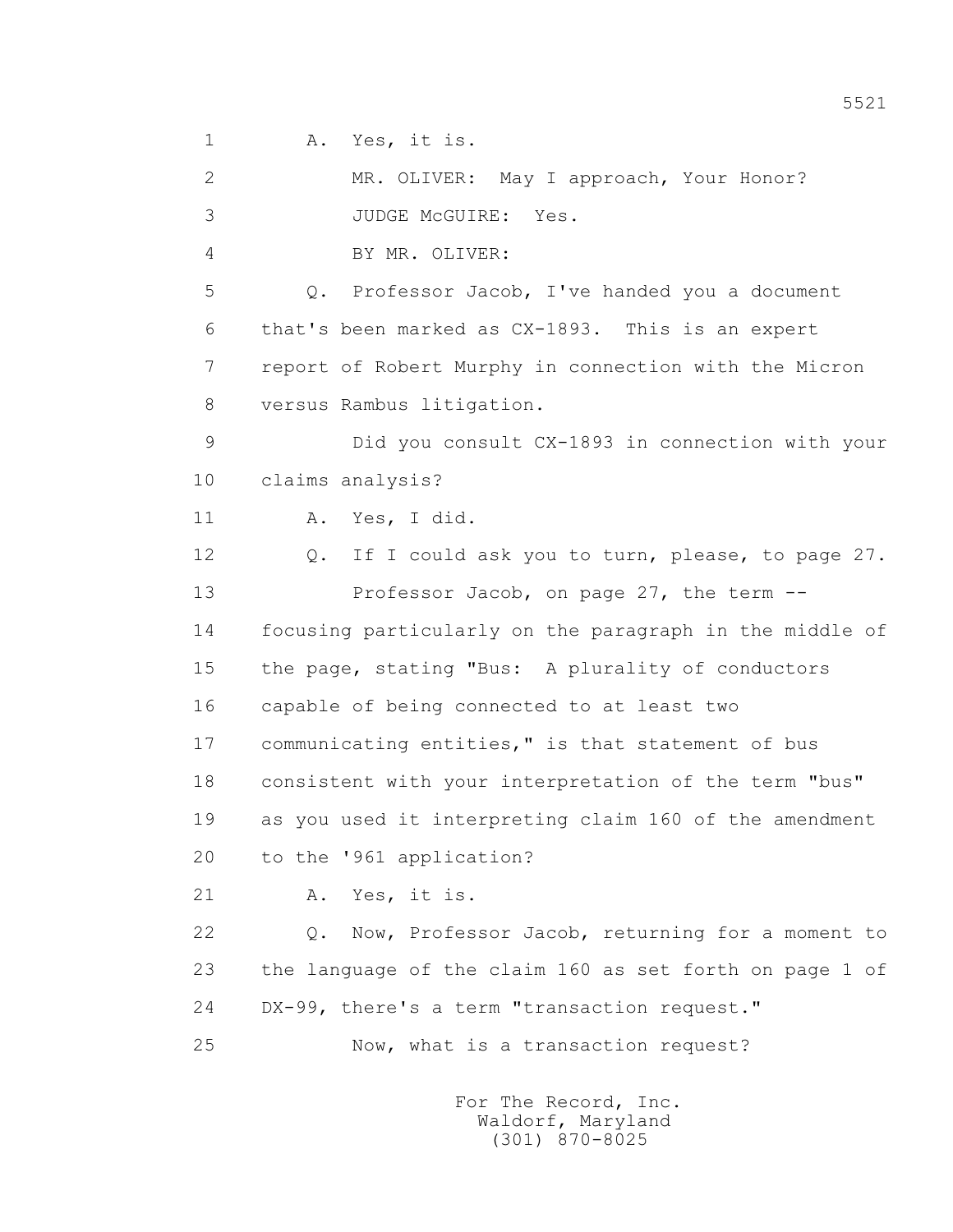1 A. That's a general term meaning to be inclusive 2 of read requests and write requests and perhaps control 3 information as well. 4 Q. Is that the way that you interpreted that term 5 in connection with your interpretation of claim 160 of 6 the amendment to the '961 application? 7 A. Yes, it is. 8 MR. OLIVER: May I approach, Your Honor? 9 JUDGE McGUIRE: Yes. 10 BY MR. OLIVER: 11 Q. Professor Jacob, I've handed you a document 12 marked as CX-1881. This is the supplemental report of 13 William Huber in the Rambus versus Infineon 14 litigation. 15 And if I could ask you to turn, please, to 16 page 18 of CX-1881. 17 And I'd like to focus on the box in the 18 left-hand side that reads "transaction request" and 19 then on the right-hand side under Meaning and Basis it 20 reads: "Transaction request is an instruction to 21 perform one of a set of possible memory operations, 22 such as writing data to or reading data from the 23 specified memory cells of the memory. These operations 24 are specified by binary logic levels provided to the 25 memory device during a single clock cycle and received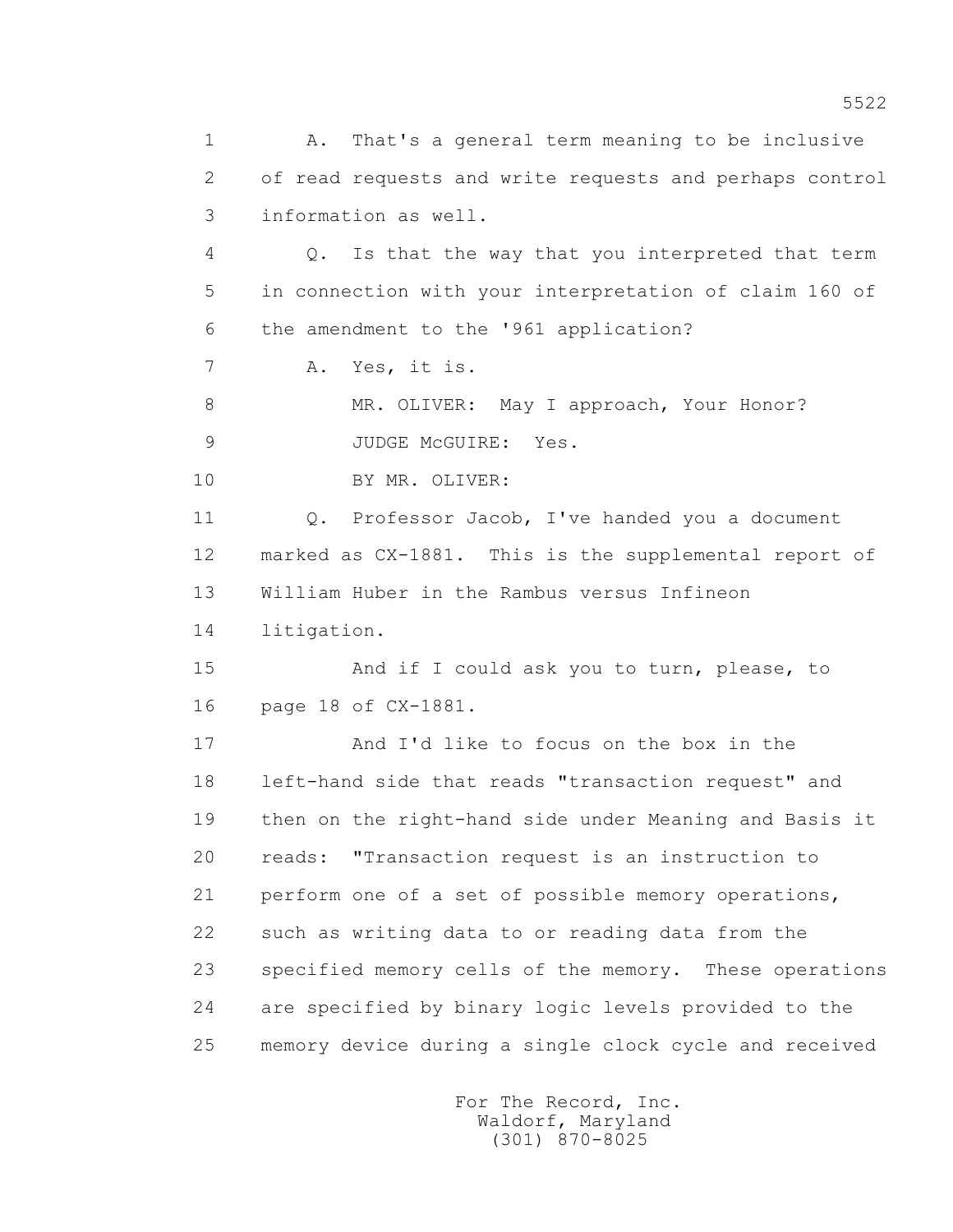1 by the memory device in response to a clock

2 transition."

 3 Do you see that? 4 A. Yes. 5 Q. Now, is that description of a transaction 6 request consistent with the way that you interpreted

8 claim 160 of the amendment to the '961 application?

7 "transaction request" when you were interpreting

9 A. Yes, it is.

 10 Q. Now, returning again to the language of 11 claim 160 as set forth in page 1 of DX-99, does 12 claim 160 contain any limitation to a device having a 13 device identifier feature?

14 A. No, it does not.

 15 Q. And if we could turn next to claim 164 of the 16 amendment to the '961 application.

 17 I'll pause for just a moment until we catch 18 up.

19 (Pause in the proceedings.)

20 We've pulled up on the computer screen

21 claim 164 of the amendment to the '961 application that

22 appears at page 223 of CX-1504.

 23 Professor Jacob, I believe that you've also 24 summarized the language on page 2 of DX-99.

25 Let me start first, though, just by asking your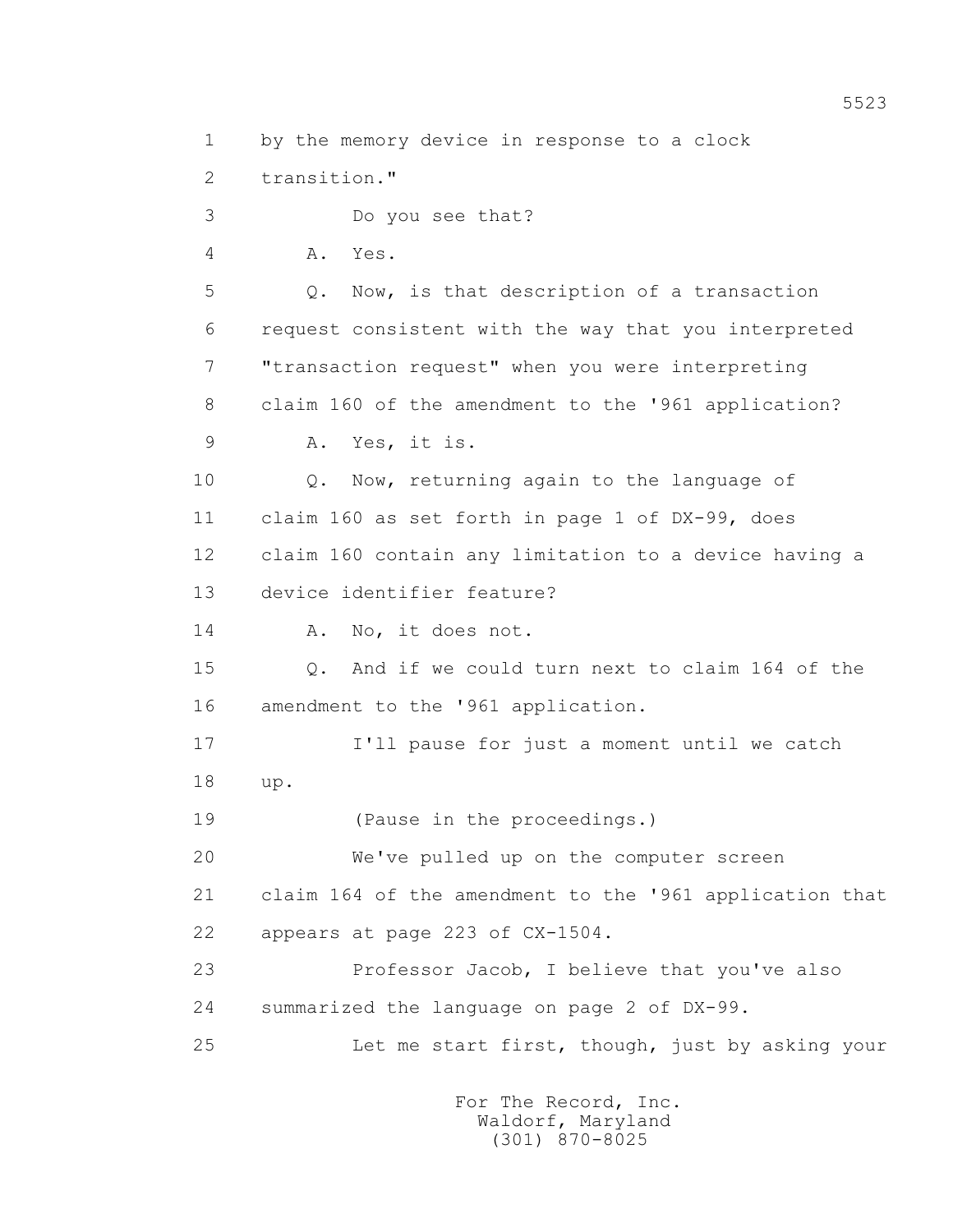1 opinion as to whether a reasonable engineer could 2 conclude that claim 164 of the January 1995 amendment 3 could cover the programmable CAS latency feature as 4 contained in the JEDEC SDRAM standard.

5 A. Yes. Absolutely.

 6 Q. Could you please explain your conclusion. 7 A. Well, claim 164 is an extension of claim 160, 8 further narrowing the scope of the 160, and as we 9 described earlier, claim 160 describes the mode 10 register. This further limits that to a mode register 11 or a register holding the value indicative of an access 12 time.

 13 So for example, if we go through this claim 14 by -- element by element, element 2 is that 15 restriction, an access-time register, and it's 16 described -- that LTMODE portion of the SDRAM mode 17 register contains CAS latency information, which is an 18 access time. It is -- it defines the amount of time 19 that should transpire between the DRAM receiving a read 20 request and the moment that the DRAM begins placing the 21 corresponding data out onto the DRAM, so that is a 22 latency, that is an access time, that is a variable 23 amount of delay. So that is a de facto access-time 24 register in the SDRAM specification.

25 Element 3 states that the DRAM should use this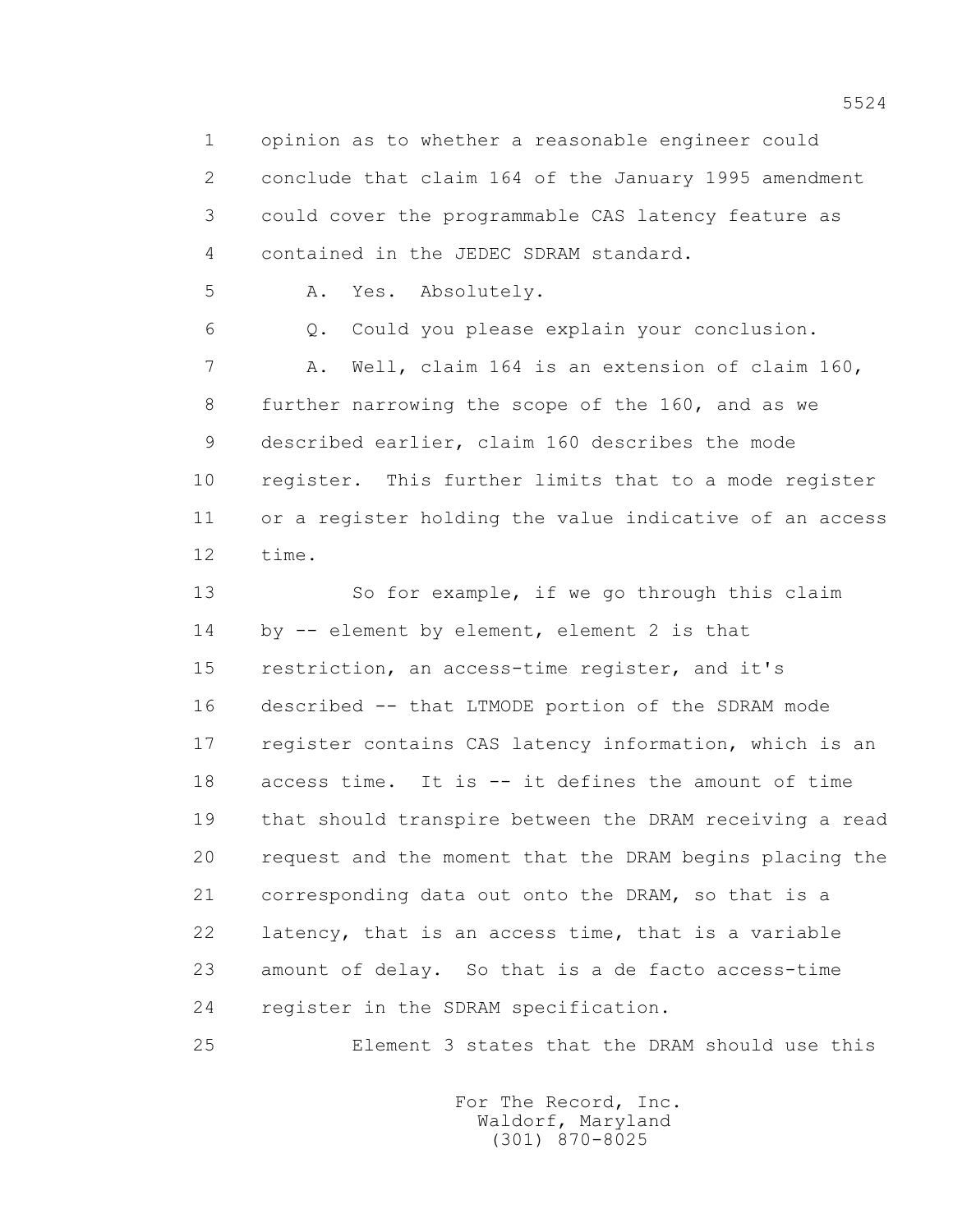1 access time information in response to a transaction 2 request specifying the semiconductor. And for example, 3 that -- such a transaction request could specify the 4 semiconductor using a JEDEC or, rather, in the JEDEC 5 organization using the chip-select bus.

6 Q. Focusing --

7 A. I'm sorry. As shown on pages 21 and 121 of 8 JX-56.

 9 Q. Focusing on the language you just mentioned, 10 the transaction request specifying a semiconductor 11 device, does claim 164 indicate how the transaction 12 request would specify the semiconductor device?

13 A. No, it does not.

 14 Q. And could a chip-select line specify the 15 semiconductor device?

16 A. Yes, it could.

 17 Q. In your opinion, would a chip-select signal be 18 part of a transaction request?

19 A. Yes, it would.

 20 Q. In your opinion, is there anything in claim 164 21 that would limit that claim to use of Rambus' device 22 identifier feature?

23 A. No.

 24 Q. If I could ask you to turn next to claim 151 of 25 the January 1995 amendment to the '961 application.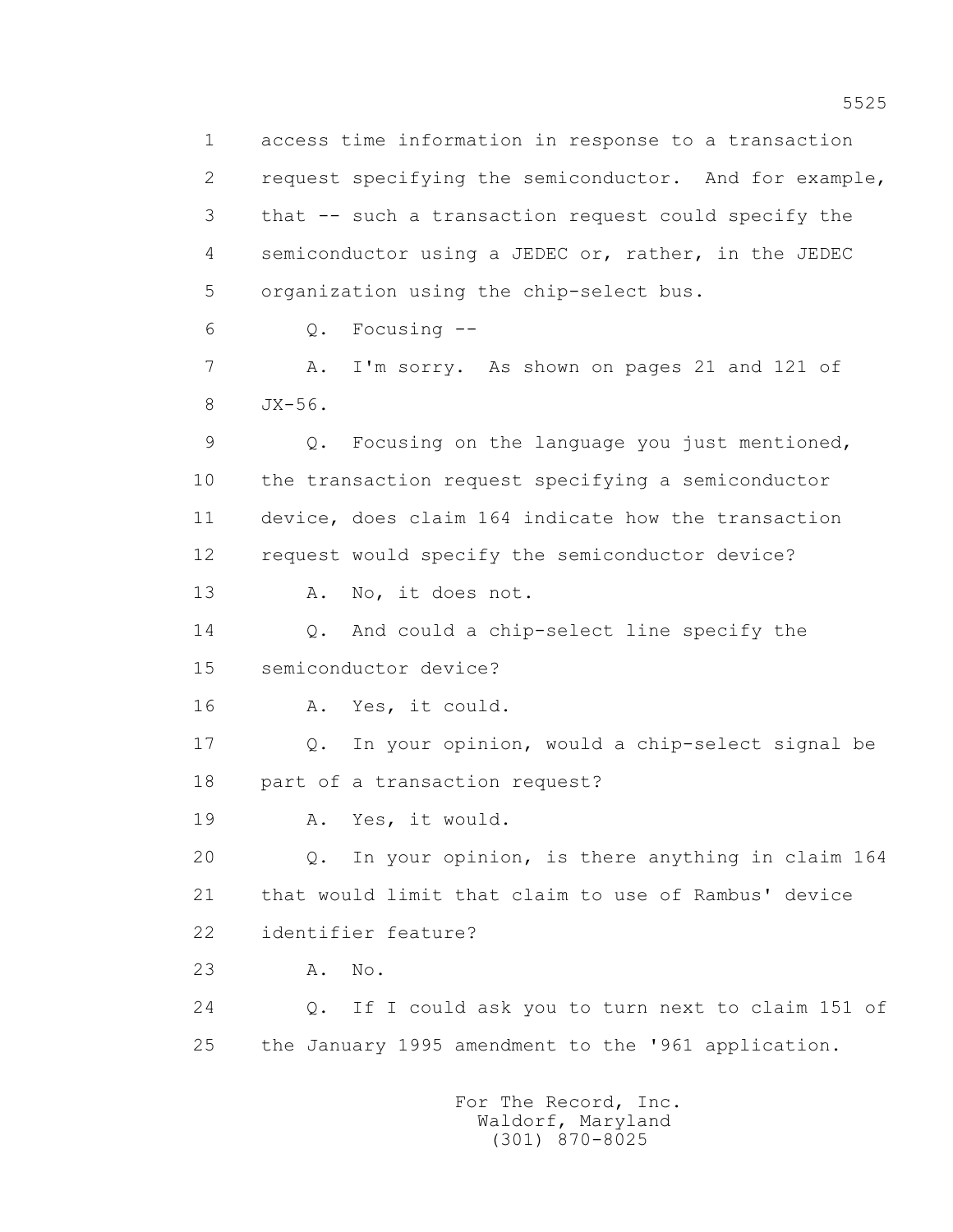1 This can be found I believe at pages 218 and 219 of 2 CX-1504.

 3 Now, did you form any conclusion as to whether 4 a reasonable engineer could conclude that claim 151 5 would cover any of the features contained in the JEDEC 6 SDRAM standard?

7 A. Yes.

8 Q. What was your conclusion?

9 A. This would also cover work within 42.3.

 10 Q. And can you please explain to us briefly your 11 conclusion?

 12 A. This is very similar to claim 160 that we just 13 looked at, the primary difference being that the focus 14 of this particular claim being a computer system 15 comprising a bus, a bus master and a -- it's basically 16 the focus is the computer system whereas in claim 160 17 the focus is the semiconductor device within that 18 memory storage system.

 19 So claim 151 is the same thing just in a more 20 broad scope.

 21 Q. In other words, claim 151 would cover a 22 computer system that incorporated the memory storage 23 system covered in claim 160?

24 A. Yes, it would.

25 Q. If I could ask you to turn next, please, to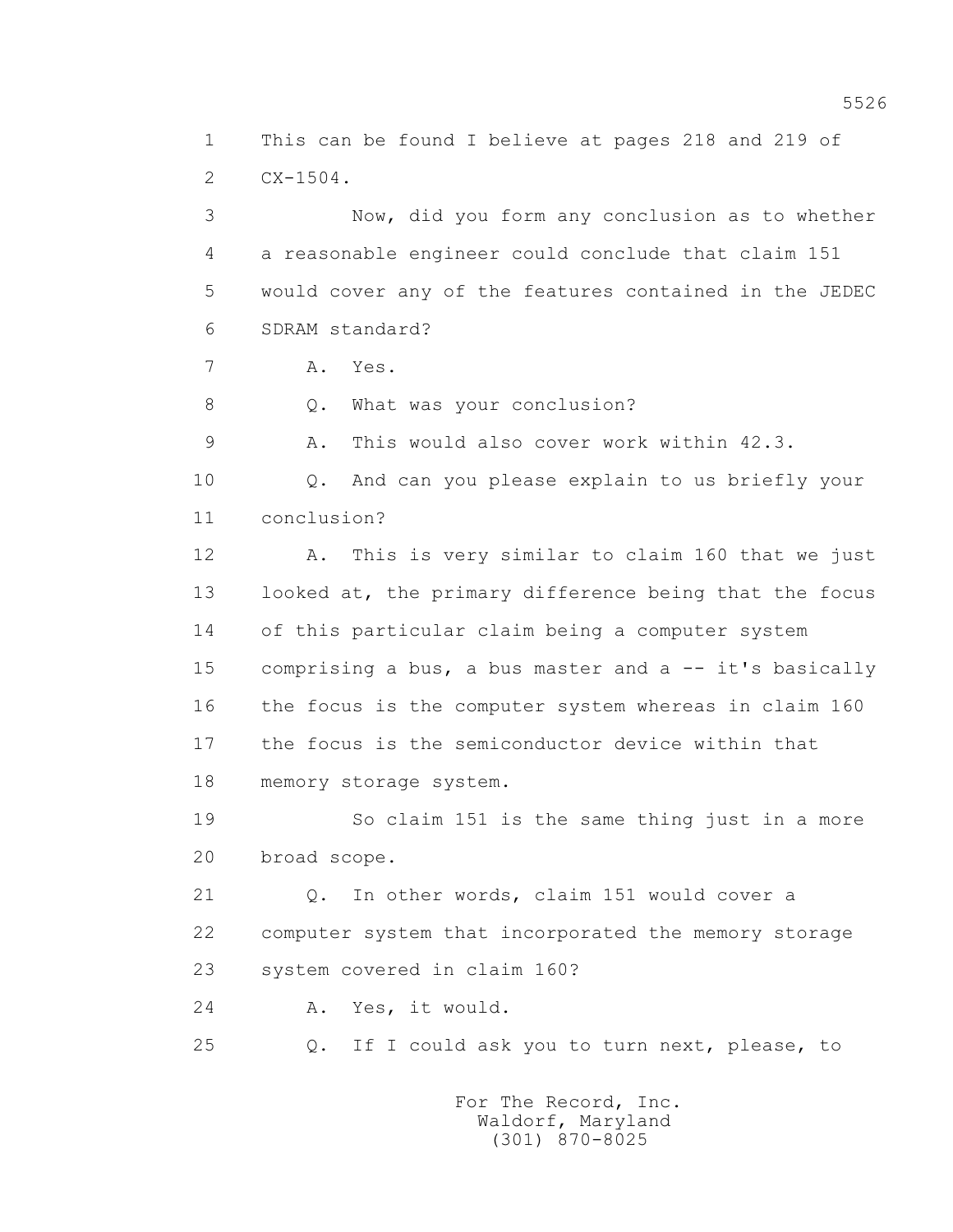1 claim 165. This appears I believe at page 223.

 2 Now, did you form any conclusion as to the 3 scope of coverage of claim 165 of the January 1995 4 amendment to the '961 application?

5 A. Yes, I did.

6 Q. And what was your conclusion?

 7 A. This again is similar. This covers the same 8 thing as -- well, not the same thing, but this is very 9 similar in its intent as claim 160 in that it's 10 describing a -- this type of behavior where the DRAM 11 was configurable, only the focus here is the method for 12 configuring the semiconductor device rather than the 13 mode register.

14 Q. Just to be clear then, did you reach any 15 conclusion as to whether claim 165 would cover the 16 method of configuring operation of CAS latency as 17 described in the JEDEC SDRAM standard?

18 A. Yes. Absolutely.

19 Q. And what was your conclusion?

 20 A. It would cover the method of programming CAS 21 latency.

 22 Q. And did you also reach a conclusion as to 23 whether a reasonable engineer could conclude that 24 claim 165 would also apply to the method of determining 25 burst length --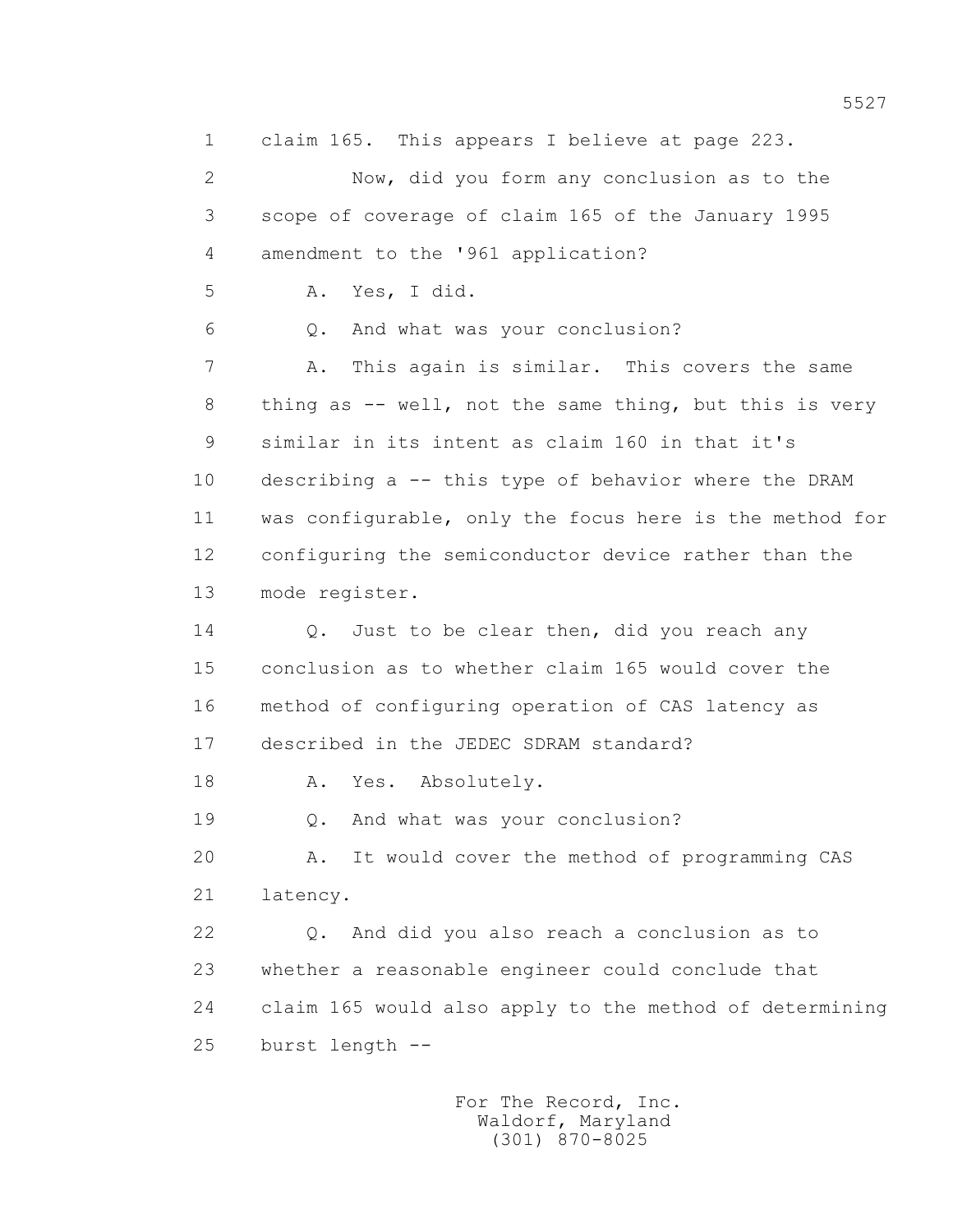1 A. Yes. 2 Q. -- as set forth in the JEDEC SDRAM standard? 3 A. Yes. 4 Q. If I could ask you to turn next, please, to 5 page 258 in CX-1504. 6 Do you have that page? 7 A. Yes, I do. 8 Q. Page 258 is another document with the caption 9 at the top reading United States Patent and Trademark 10 Office, in the box on the right-hand side is the date 11 June 23, 1995, and in the middle of the page about 12 three-quarters of the way down Preliminary Amendment. 13 Professor Jacob, did you review this document 14 in the course of your work on this case? 15 A. Yes, I did. 16 Q. If I could ask you to turn, please, to 17 claim 183. This appears at pages 264 and 265. 18 Professor Jacob, did you reach any conclusion 19 as to whether claim 183 -- excuse me -- did you reach 20 any conclusion as to whether an engineer might 21 reasonably believe that claim 183 of this amendment 22 would cover a computer system used in a JEDEC-compliant 23 SDRAM? 24 A. Yes. Yes, I did. 25 Q. And could you please explain how you arrived at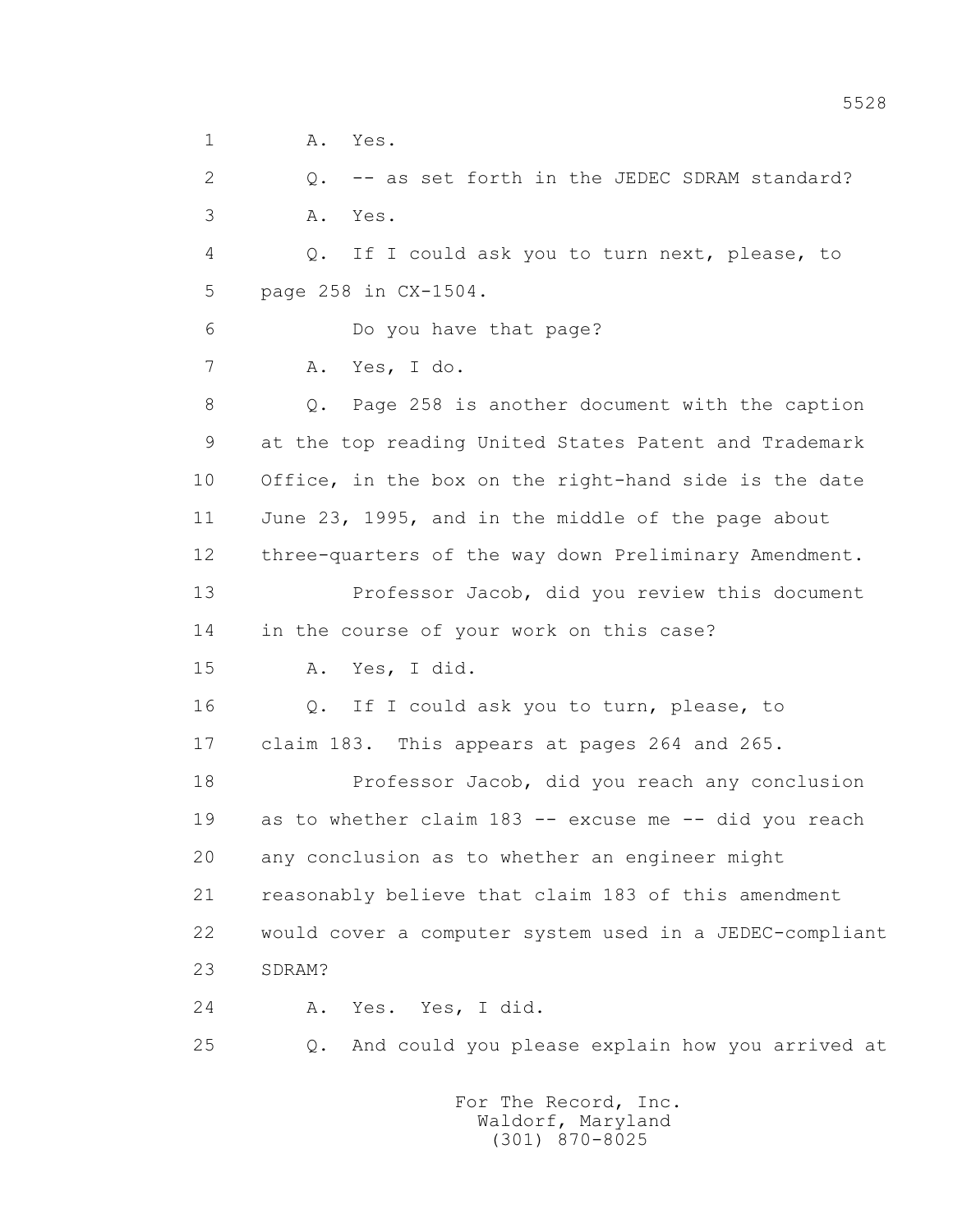1 that conclusion.

 2 A. Well, for this I would like to look at page 3 3 of DX-99, the claims analysis for claim 183 of 4 application 08/469,490. 5 So this shows that -- how this particular claim 6 relates to, for instance, CAS latency -- the CAS 7 latency of JEDEC SDRAM parts. 8 So we'll take it element by element. 9 The first element describes a computer system 10 with a semiconductor device and a bus, and the JEDEC 11 work was clearly focusing on SDRAMs and which operate 12 in computer systems. And buses are shown within the 13 standard, for example, on page 164 of JX-56. 14 Element 2 describes the access-time register of 15 the semiconductor device that contains an access time 16 for the semiconductor device, and as described earlier 17 and is shown on DX-100, there is a component within the 18 SDRAM mode register of JEDEC-compliant DRAMs that 19 contains CAS latency information and that that CAS 20 latency information corresponds to an access time. It 21 tells the DRAM how long to wait before driving data out 22 onto the bus. 23 So element 3 describes the -- how the memory 24 controller, a bus master, programs that access-time

25 register. It says that the bus master should transmit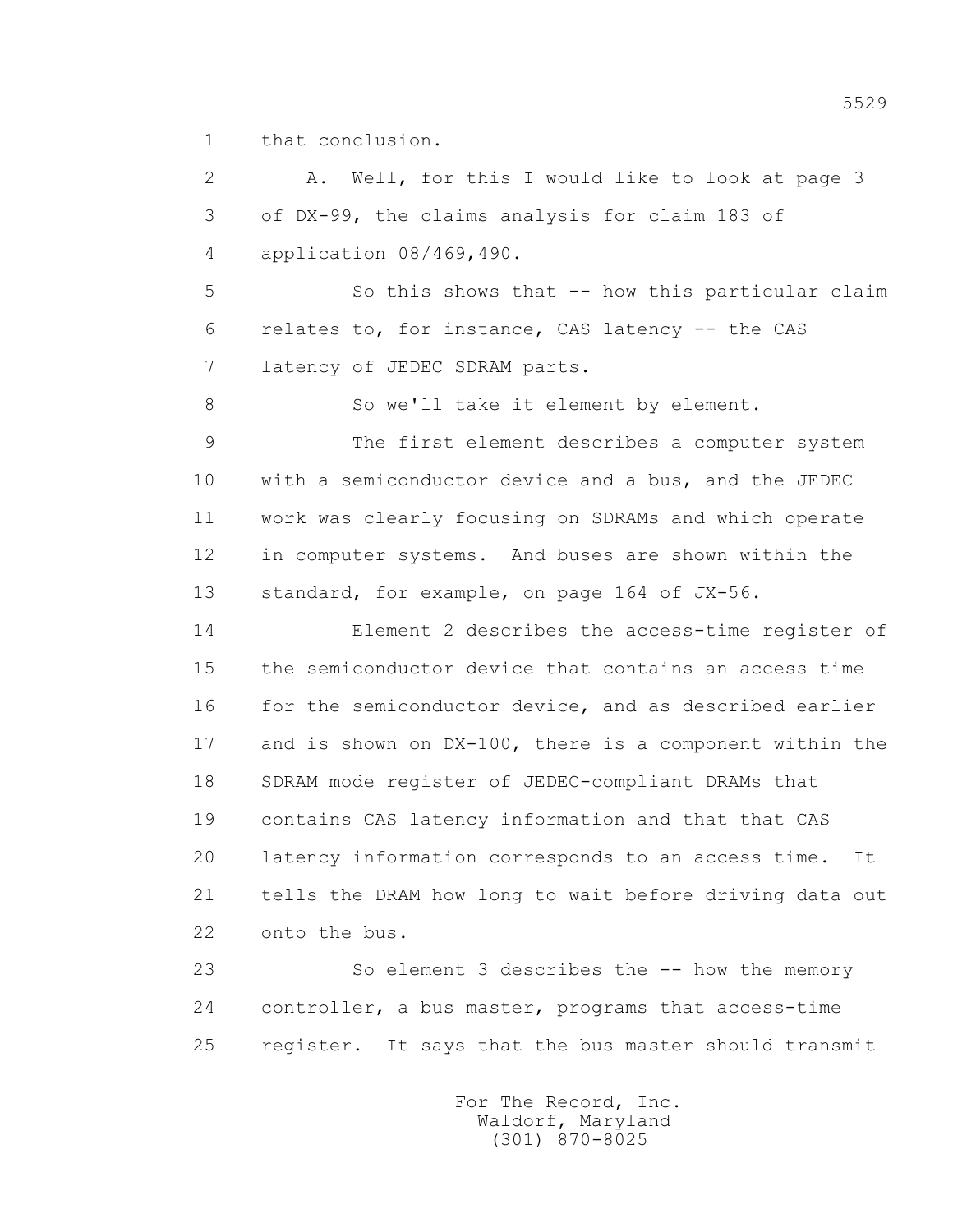1 the value -- transmit a value to the semiconductor via 2 the bus and that the semiconductor device should read 3 that value off of the bus and store it locally in its 4 access-time register.

 5 And in JX-56, the SDRAM specification, it shows 6 the power-on configuration sequence where the memory 7 controller transmits configuration information over the 8 bus that is read by the DRAM off of the bus and put 9 directly into this SDRAM mode register, and that's 10 shown on pages 114, 115 and 116.

 11 Element 4 states that the value in the 12 access-time register should indicate to the DRAM or, 13 rather, the semiconductor device how long to wait in 14 response to a request before driving data out onto the 15 bus, for example, how long to wait before satisfying 16 that request.

 17 And as described, this is exactly what the 18 programmable CAS latency feature of JEDEC SDRAMs does, 19 that the programmable CAS latency feature tells the 20 DRAM how long to wait before driving data out onto the 21 bus in response to a read request.

 22 Q. Now, with respect to the term "transaction 23 request specifying a semiconductor device," did you 24 interpret that in the same way that you interpreted 25 the phrase in connection with the January 1995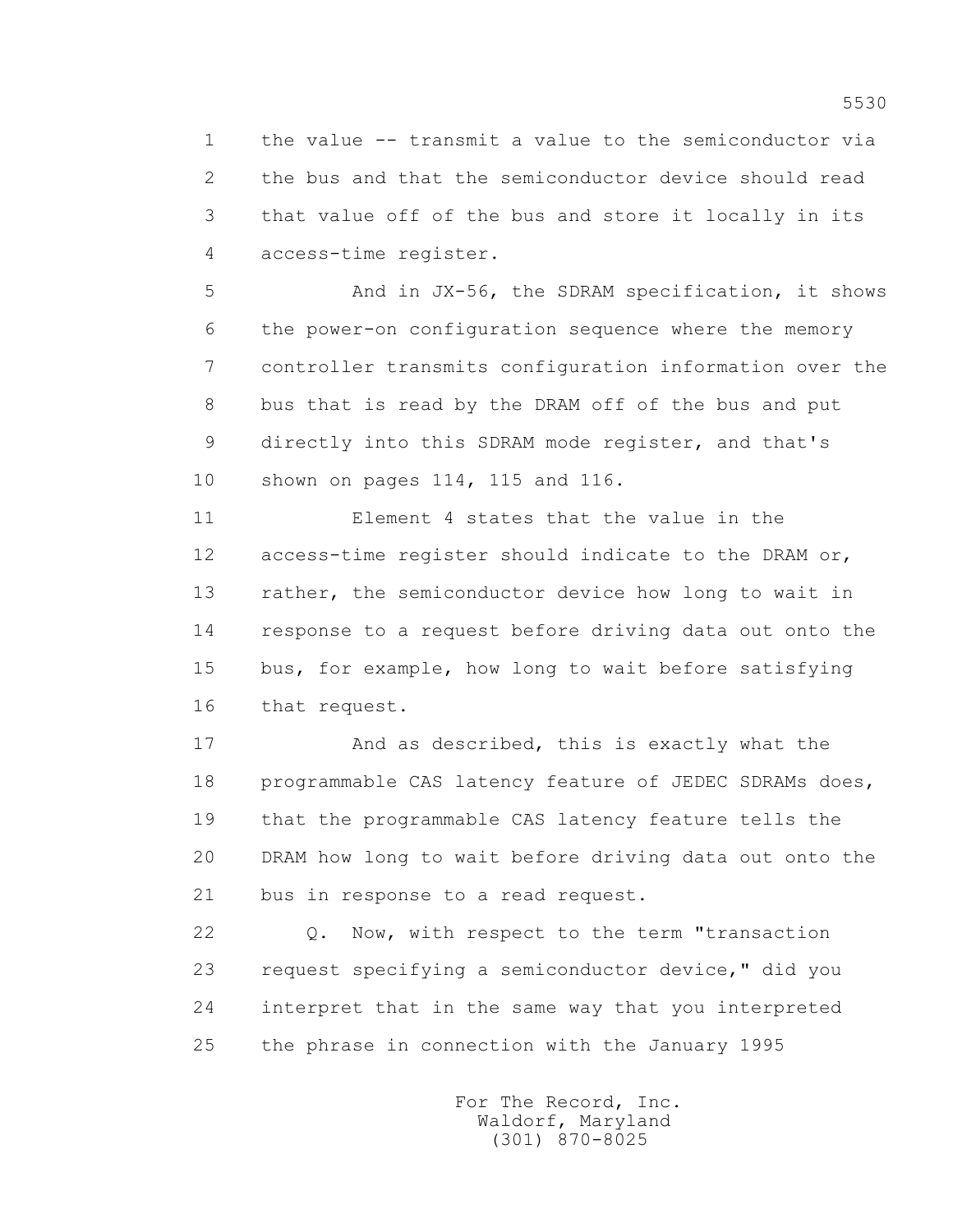1 amendment?

 2 A. Yes, I did. 3 Q. If I could ask you to look, please, at 4 claim 184 of the same amendment. This appears on 5 page 265. 6 Did you reach any conclusion as to whether a 7 reasonable engineer might understand that claim 184 8 applied to a semiconductor device manufactured in 9 compliance with the JEDEC SDRAM standard? 10 A. Yes, I did. 11 0. And what was your conclusion? 12 A. That it does relate to JEDEC-compliant SDRAMs 13 with the programmable CAS latency feature. 14 Q. Could you please explain just very briefly what 15 the basis of that conclusion is. 16 A. This claim is very similar to claim 183, 17 whereas claim 183's focus is on a computer system that 18 includes a bus and a semiconductor device, claim 184 is 19 focusing on the semiconductor device. 20 Q. If I could direct your attention to claim 185 21 appearing at pages 265 and 266 of CX-1504. 22 Did you reach any conclusion with respect to 23 the potential scope of coverage of claim 185? 24 A. Yes, I did. 25 Q. And what was your conclusion?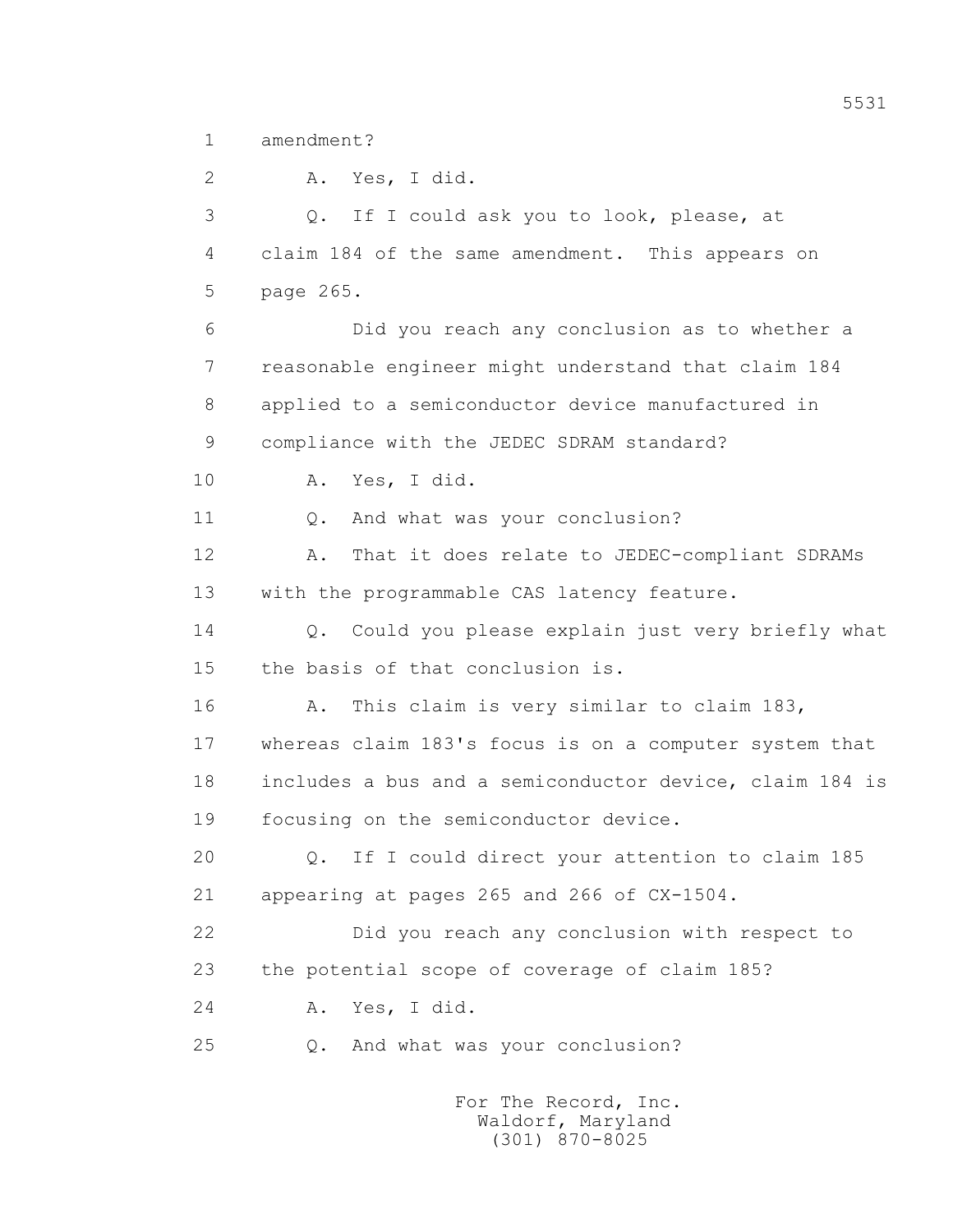1 A. That it does cover the JEDEC SDRAMs.

 2 Q. Again, can you explain just very briefly the 3 basis of that conclusion?

 4 A. This is similar to claims 183 and 184, except 5 that the focus of this claim is on the method for 6 programming the access-time register rather than the 7 computer system or the semiconductor device.

 8 MR. OLIVER: Your Honor, I'd like to move into 9 evidence CX-1892. This is the report of William Huber 10 in the Micron versus Rambus matter.

11 JUDGE McGUIRE: Any objection?

12 MR. PERRY: Yes, Your Honor.

 13 We had numerous conversations with complaint 14 counsel on the subject of expert reports from other 15 cases, and we've always said they shouldn't be in. 16 They've always been excluded from the stipulations. We 17 didn't know he was going to offer them in today. We 18 certainly do object. We'd be happy to brief that or 19 have a further discussion with you.

 20 JUDGE McGUIRE: Mr. Oliver, any response? 21 MR. OLIVER: I apologize. I didn't mean to 22 take you by surprise.

 23 Why don't I withdraw it for the time being. 24 We'll consult and figure out how to proceed.

25 JUDGE McGUIRE: All right. Very good.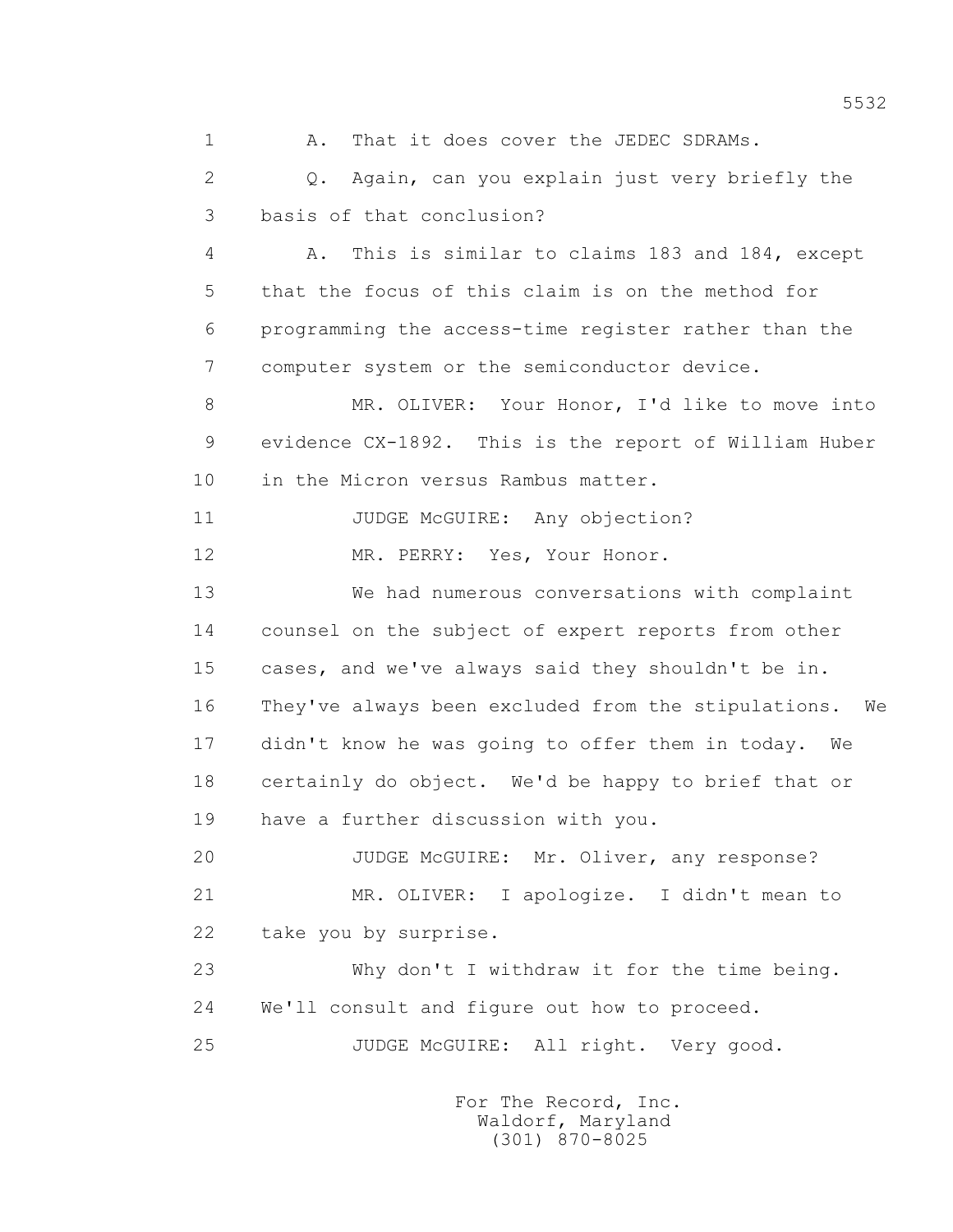2 Q. Professor Jacob, I'd like to turn now to the 3 topic of on-chip PLL and on-chip DLL. 4 Your Honor, may I approach? 5 JUDGE McGUIRE: Yes. 6 BY MR. OLIVER: 7 Q. Professor Jacob, I've handed you a document 8 marked as JX-21. This consists of the meeting minutes 9 of the September 1994 meeting of the JC-42.3 10 subcommittee in JEDEC. 11 Professor Jacob, did you review JX-21 in the 12 course of your work on this matter? 13 A. Yes, I did. 14 Q. If I could ask you to turn, please, to page 86 15 and take a quick look at pages 86 through 92. 16 (Pause in the proceedings.) 17 I'd just like to ask whether you recognize the 18 presentation that appears at these pages. 19 A. Yes, I do. 20 Q. And if I could ask you to focus in particular 21 on page 91. 22 And if I could ask you to explain this very 23 briefly, please, what is depicted on page 91 of JX-21. 24 A. This demonstrates a proposal for the use of a 25 PLL on a synchronous DRAM and it -- they're showing how

1 BY MR. OLIVER: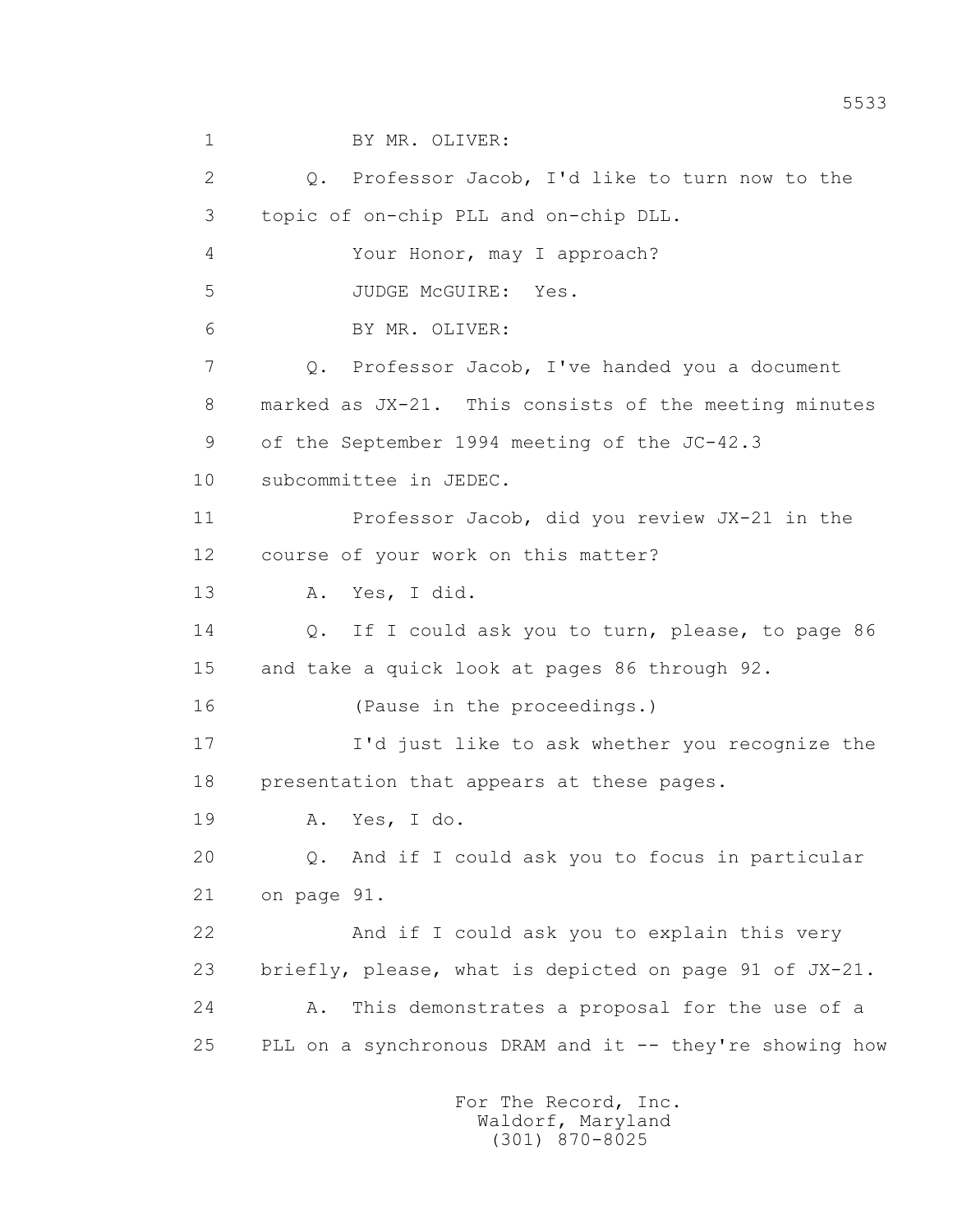1 PLL can be used to synchronize an external clock and an 2 internal clock, the external clock being a CLK and the 3 internal clock being ICLK. 4 MR. OLIVER: May I approach, Your Honor? 5 JUDGE McGUIRE: Yes. 6 MR. OLIVER: By the way, Your Honor, I should 7 just mention for the sake of updating my earlier time 8 estimate, unfortunately this is taking longer than I 9 expected with the demonstratives and documents and the 10 like, so I do expect that we'll finish today, but I 11 think it's going to take me longer than originally 12 estimated. 13 JUDGE McGUIRE: Okay. Go ahead. 14 BY MR. OLIVER: 15 Q. Professor Jacob, I've handed you a document 16 marked as CX-1502. This is the file wrapper for 17 U.S. Patent Number 5,657,481. 18 And let me ask you to turn in particular to 19 page 205 of CX-1502. 20 At page 205 is a document with the caption In 21 the United States Patent and Trademark Office. There's 22 a box in the right-hand side with the handwritten date 23 June 28, 1993. About halfway down the page is the 24 caption Preliminary Amendment, in the upper left-hand 25 side in the box Serial Number 07/847,692.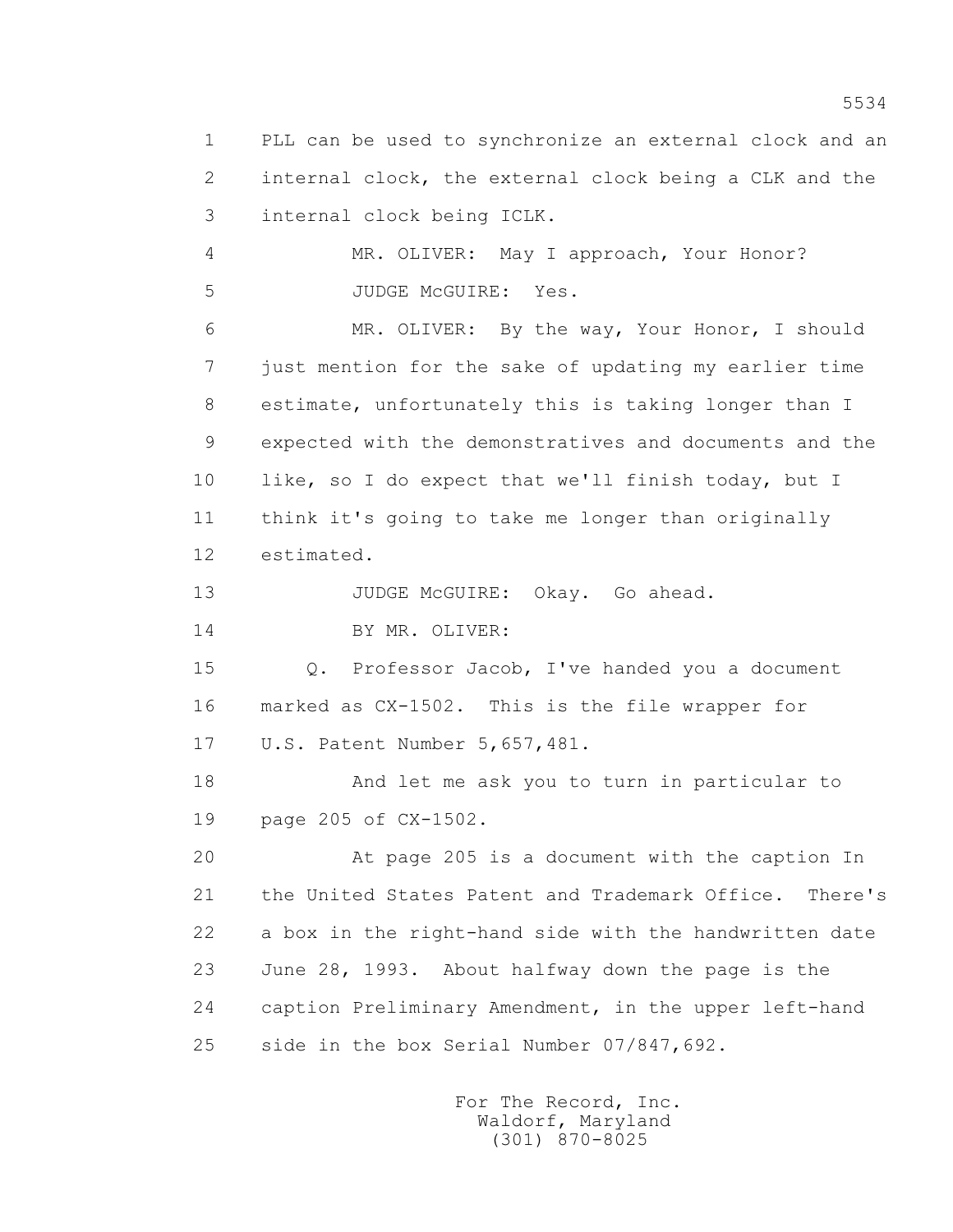1 Professor Jacob, have you -- or in the course 2 of your work in this matter, did you review the 3 preliminary amendment appearing at page 205 of 4 CX-1502? 5 A. Yes, I did. 6 Q. I'd like to direct your attention in particular 7 to claim 151, which appears on page 208. 8 Looking at claim 151 appearing at page 208 of 9 CX-1502, did you reach any conclusion as to whether an 10 engineer reasonably could construe claim 151 of this 11 amendment to cover a JEDEC-compliant SDRAM with the 12 addition of a PLL circuit as set forth in the 13 September 1994 NEC proposal? 14 A. Yes, I did. 15 Q. And what was your conclusion? 16 A. That it would -- it would cover. 17 0. I'd like to ask you to explain that 18 conclusion, please. Before you do, I think that we 19 have another demonstrative that I'd like to place up 20 on the easel. 21 A. Yes. 22 MR. OLIVER: Could I approach, Your Honor? 23 JUDGE McGUIRE: Yes. 24 BY MR. OLIVER: 25 Q. I believe you also have a claim chart appearing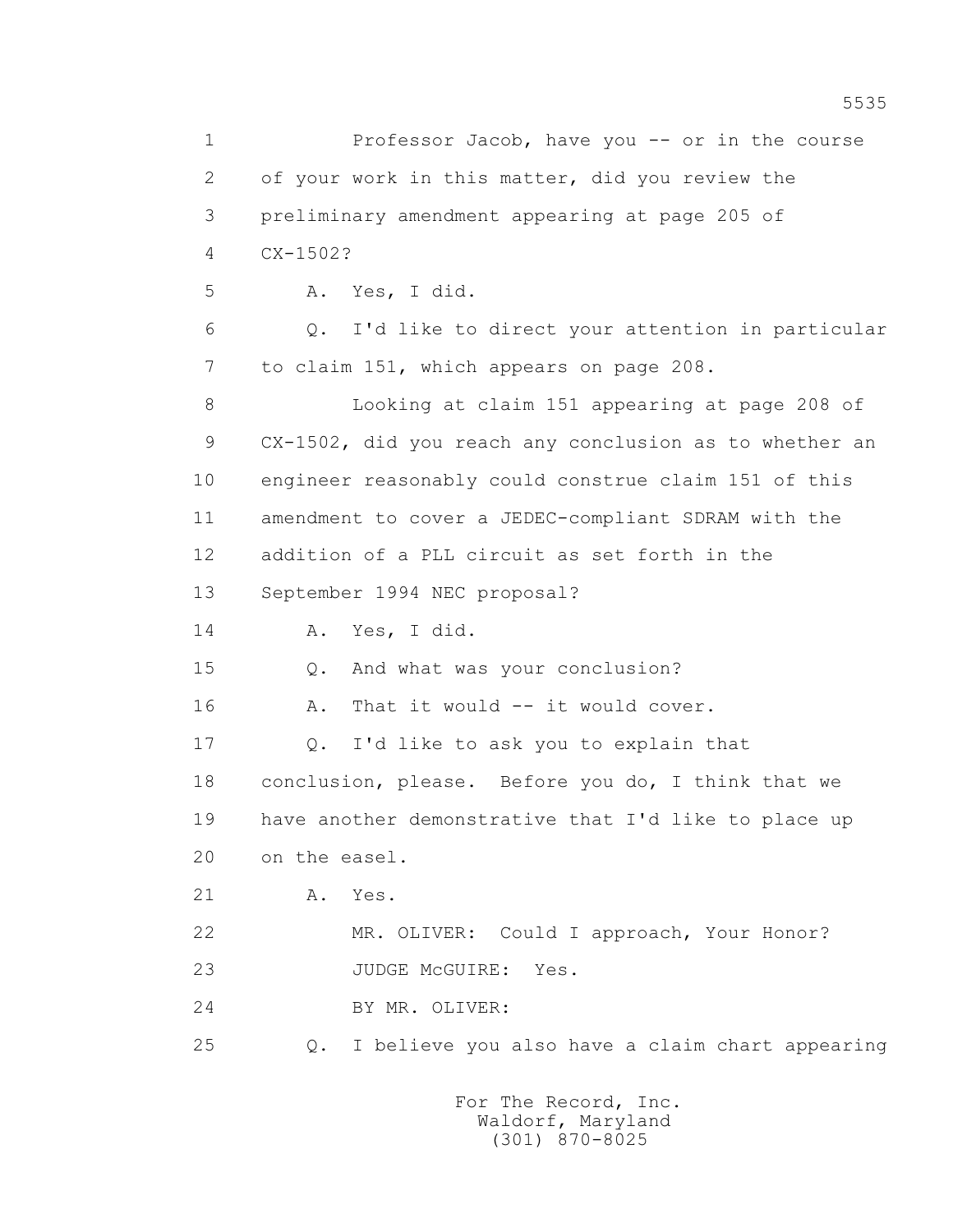1 at page 4 of DX-99?

2 A. Yes, I do.

 3 Q. Could you please explain your conclusion with 4 respect to the scope of coverage of claim 151 of the 5 amendment to the '692 application using the claim chart 6 as you wish and also if -- Your Honor, if he could be 7 permitted to approach the easel? 8 JUDGE McGUIRE: Yes. Go ahead. 9 THE WITNESS: I'm sorry. 10 JUDGE McGUIRE: And while you're up there, 11 let's mark that as DX-101. 12 MR. DETRE: Your Honor, is it all right if I 13 just move over here to observe (indicating)? 14 JUDGE McGUIRE: Sure. 15 (DX Exhibit Number 101 was marked for 16 identification.) 17 THE WITNESS: So we can go through the claim 18 chart element by element, and again this is the claim 19 chart on page 4 of DX-99, which gives the text of 20 claim 151 of application 07/847,692. 21 So element 1 describes a memory device on a 22 single substrate. That's what DRAMs are, single-chip 23 memory devices. 24 Element 2 describes a memory array that stores 25 data at addresses. Well, that would be this. This is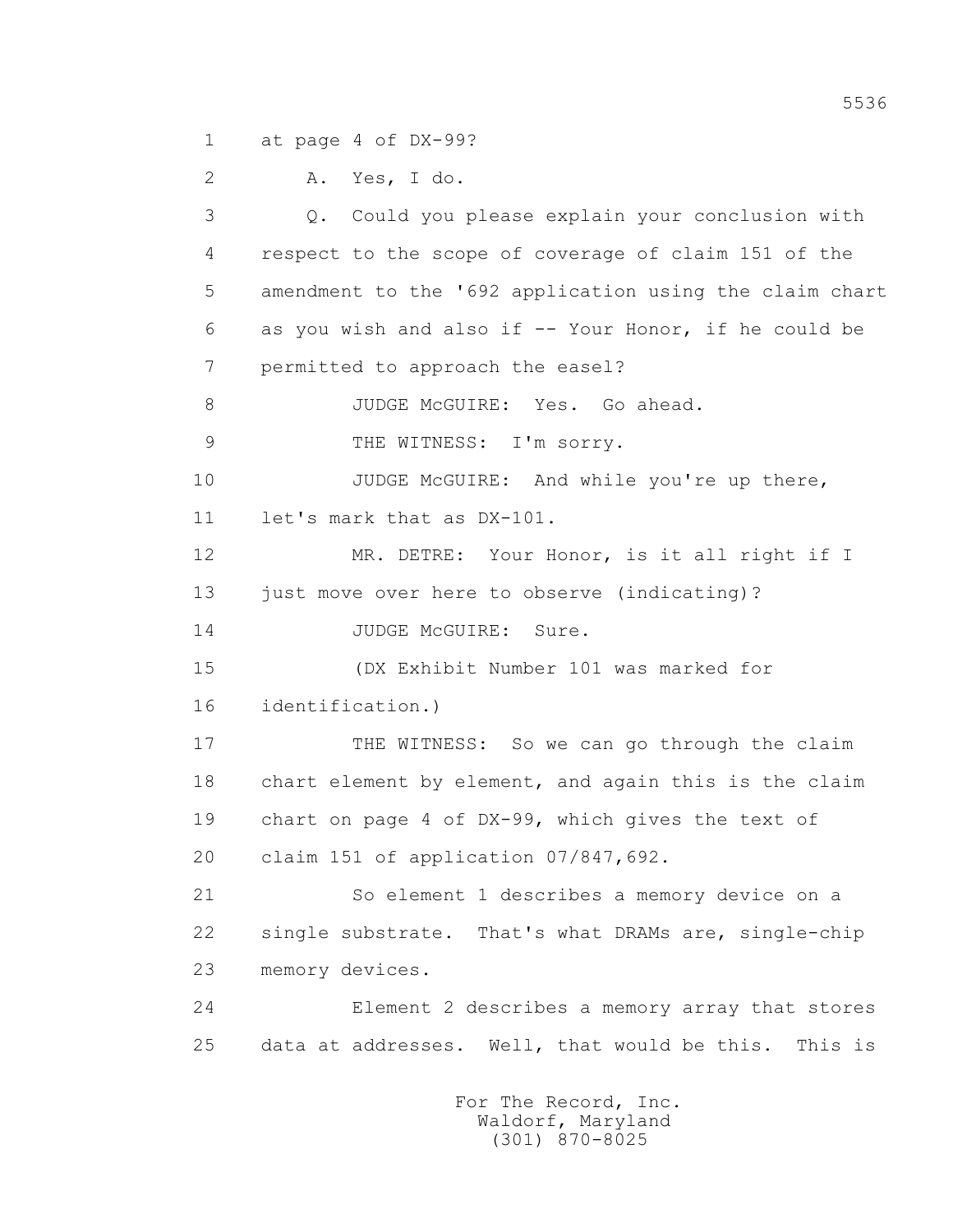1 your memory array (indicating). This is the box that 2 is in the figure labeled "memory array." That is for 3 storing data at addresses. That's sort of the 4 definition of arrays and memory arrays.

 5 Element 3 describes a clock signal receiving 6 circuit coupled to receive an external clock signal, so 7 this right here, this sort of right triangle on the 8 upper left-hand side of the right half of the diagram, 9 that is -- the triangle is labeled "receiver." This is 10 the clock signal receiving circuit (indicating).

 11 And it is coupled to receive an external clock 12 signal. This is the external clock signal that is 13 labeled "CLK" (indicating).

 14 And in these diagrams, note that the little 15 tiny circles are representing pins, so that's something 16 outside of the little circuit, is meant to be an 17 external signal, so this CLK is an external signal and 18 over here, DQ, this represents an external connection 19 to the data bus, so this is a pin, that is a pin, these 20 two little circles represent pins (indicating).

 21 So we've got a clock signal receiving circuit 22 coupled to receive an external clock signal for 23 generating a local clock signal. That would be this 24 I-clock signal. This is my local clock signal. And 25 it's local because it's internal to the DRAM rather

> For The Record, Inc. Waldorf, Maryland (301) 870-8025

5537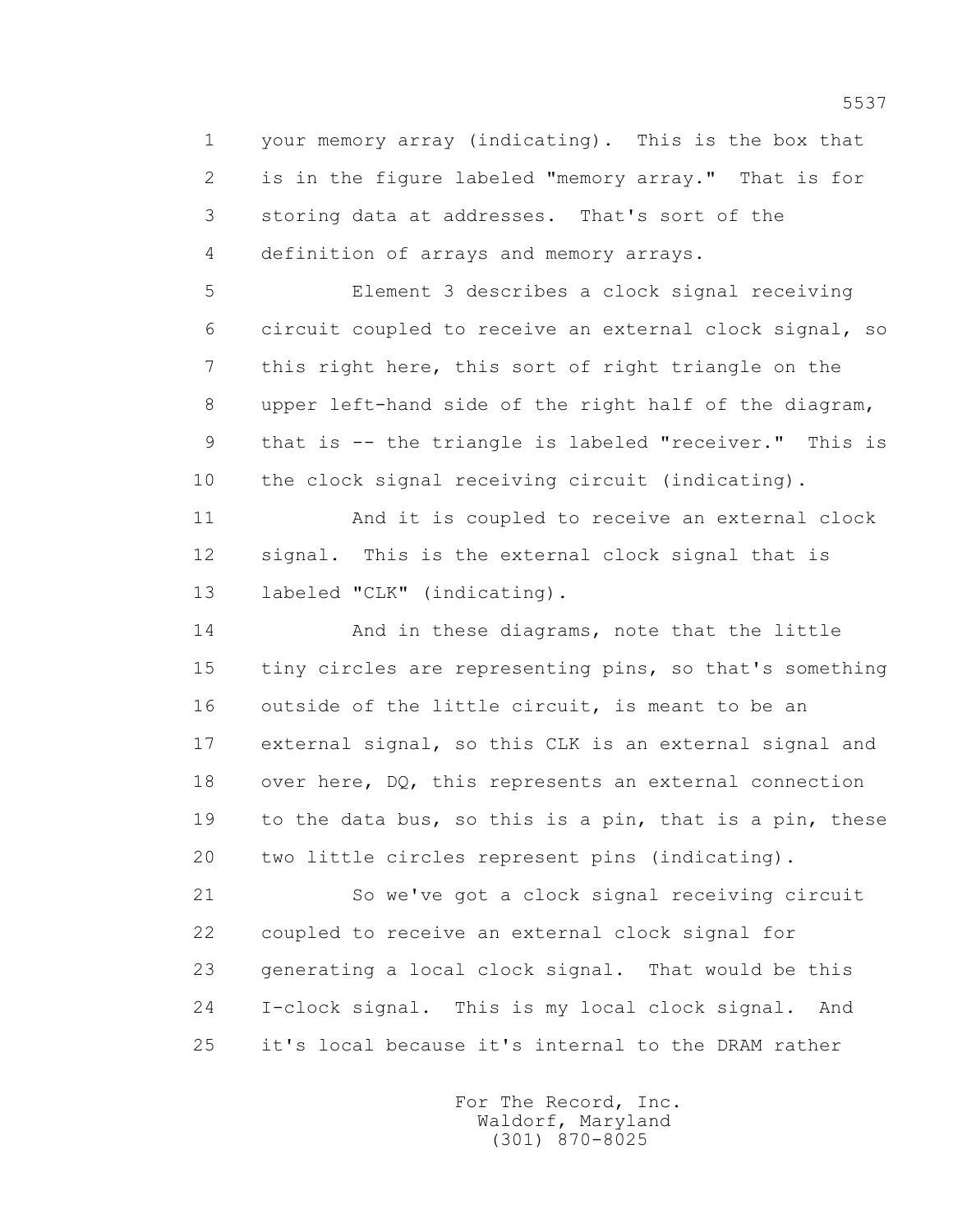1 than being outside of the DRAM.

 2 So this is my local clock circuit -- my local 3 clock signal.

 4 And element 3 says that the local clock signal 5 should be performing memory operations with respect to 6 the memory array. Well, the figure shows the local 7 clock signal coupled to the memory array through this 8 output driver that drives data out onto the data bus, 9 so you know, so this is, you know -- performs read 10 operations (indicating).

 11 As shown in this diagram, the clock is driving 12 data out onto the bus. It's orchestrating that 13 timing.

 14 So that's the operation with respect to the 15 memory array that the clock is performing.

 16 Element 4 of the claim describes a phase-locked 17 loop -- I don't need to label that again. That's that 18 PLL box that's in the middle.

 19 The phase-locked loop is coupled to the clock 20 signal receiving circuit, and as you can see, it's 21 coupled to the clock signal receiving circuit

22 (indicating).

 23 The element says that it should also be coupled 24 to the memory array. And we see that it is coupled to 25 the memory array through this driver circuit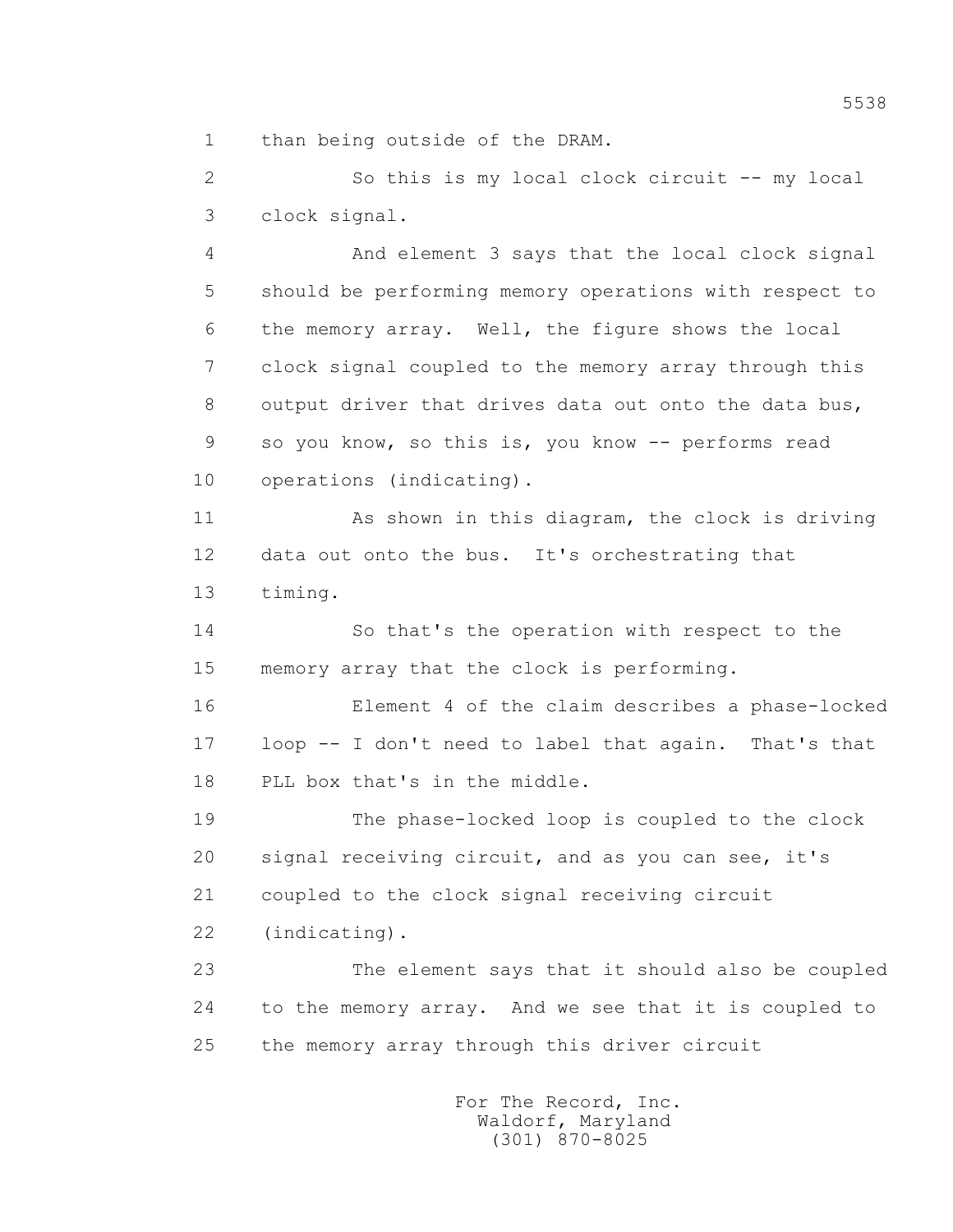1 (indicating).

 2 And the element states that it should provide 3 a variable delay to the local clock signal such that 4 the delayed local clock signal is synchronized with 5 the external clock signal. And that's what is shown 6 in the bottom half of both of these two diagrams. On 7 the left we have a system that has no PLL and the 8 corresponding timing diagram. On the right-hand side 9 we show the inclusion of the PLL and the resulting 10 timing diagram.

 11 And as you can see, in the left-hand timing 12 diagram, the external clock signal, this CLK, and the 13 internal clock signal, ICLK, these two are not in sync 14 with each other. They're out of sync. But with the 15 inclusion of the PLL, it now synchronizes the CLK and 16 ICLK signals so that the timing diagram on the 17 right-hand side of this illustration, the two are now 18 in sync.

 19 And that's what the PLL is doing. Its job is 20 to delay this clock so that -- the internal clock, so 21 that the internal clock becomes in sync with the 22 external clock.

23 Q. Thank you.

24 A. No problem.

25 Q. Now, if I could ask you to look once again at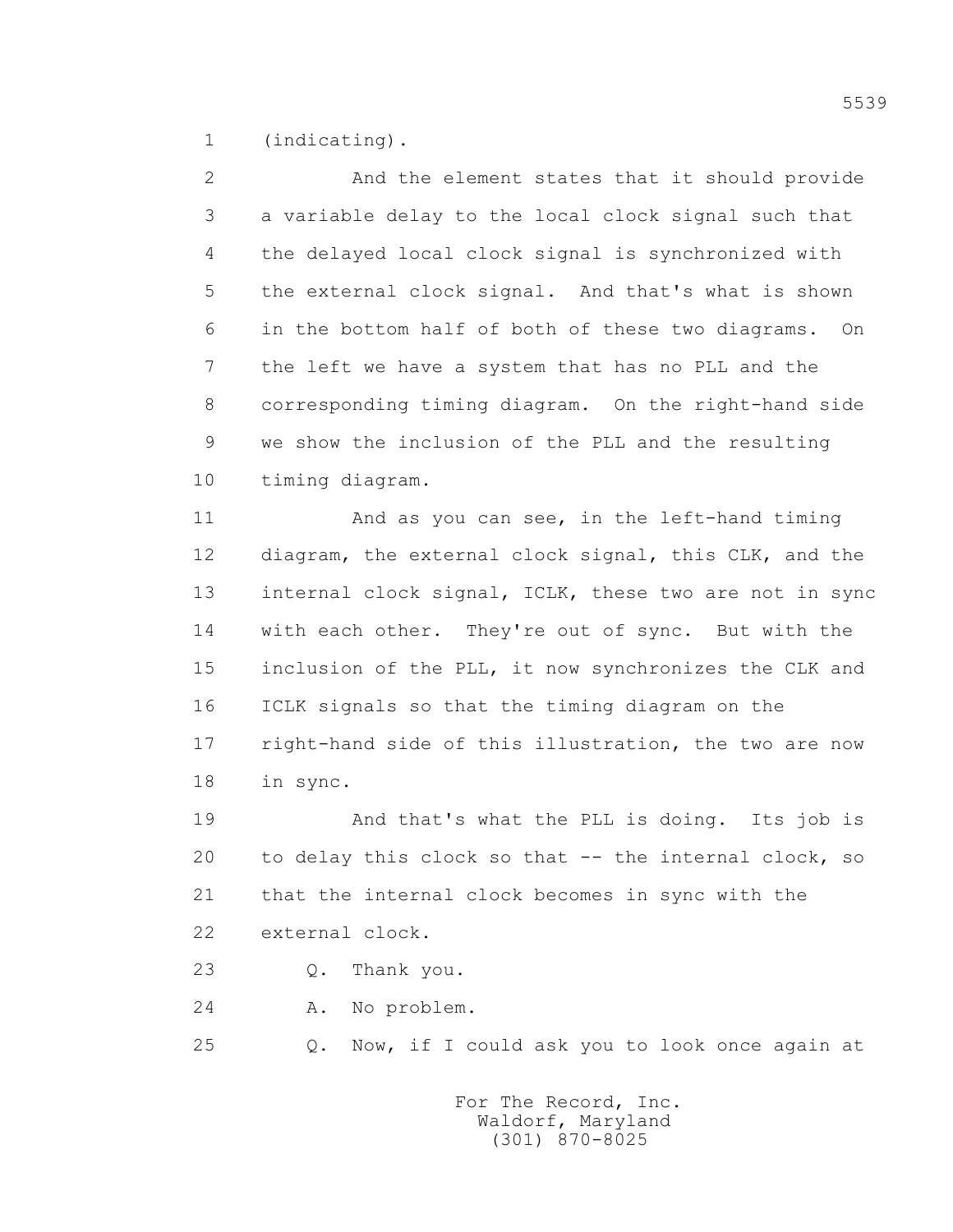1 CX-1502, and if I could ask you to turn, please, to 2 page 233.

 3 This is an amendment of -- that was filed with 4 the typewritten notation in the box in the upper 5 right-hand side October 23, 1995. The box in the 6 upper left-hand side again indicates Serial 7 Number 07/847,692.

 8 Professor Jacob, did you review this document 9 in connection with the work you did in this case? 10 A. Yes, I did.

11 0. And if I could ask you to turn, please, to 12 claim 151, which begins at the bottom of page 233 and 13 continues over to the top of 234.

14 A. Okay.

 15 Q. And did you reach a conclusion as to whether a 16 reasonable engineer could conclude that claim 151 in 17 this October 1995 amendment could cover a 18 JEDEC-compliant SDRAM plus the inclusion of a PLL

19 circuit as proposed in the NEC proposal of

20 September 1994?

21 A. Yes, I did.

22 Q. What was your conclusion?

 23 A. That an engineer reading this would conclude 24 that it covers that scenario presented by NEC.

25 Q. Can you please explain briefly the basis for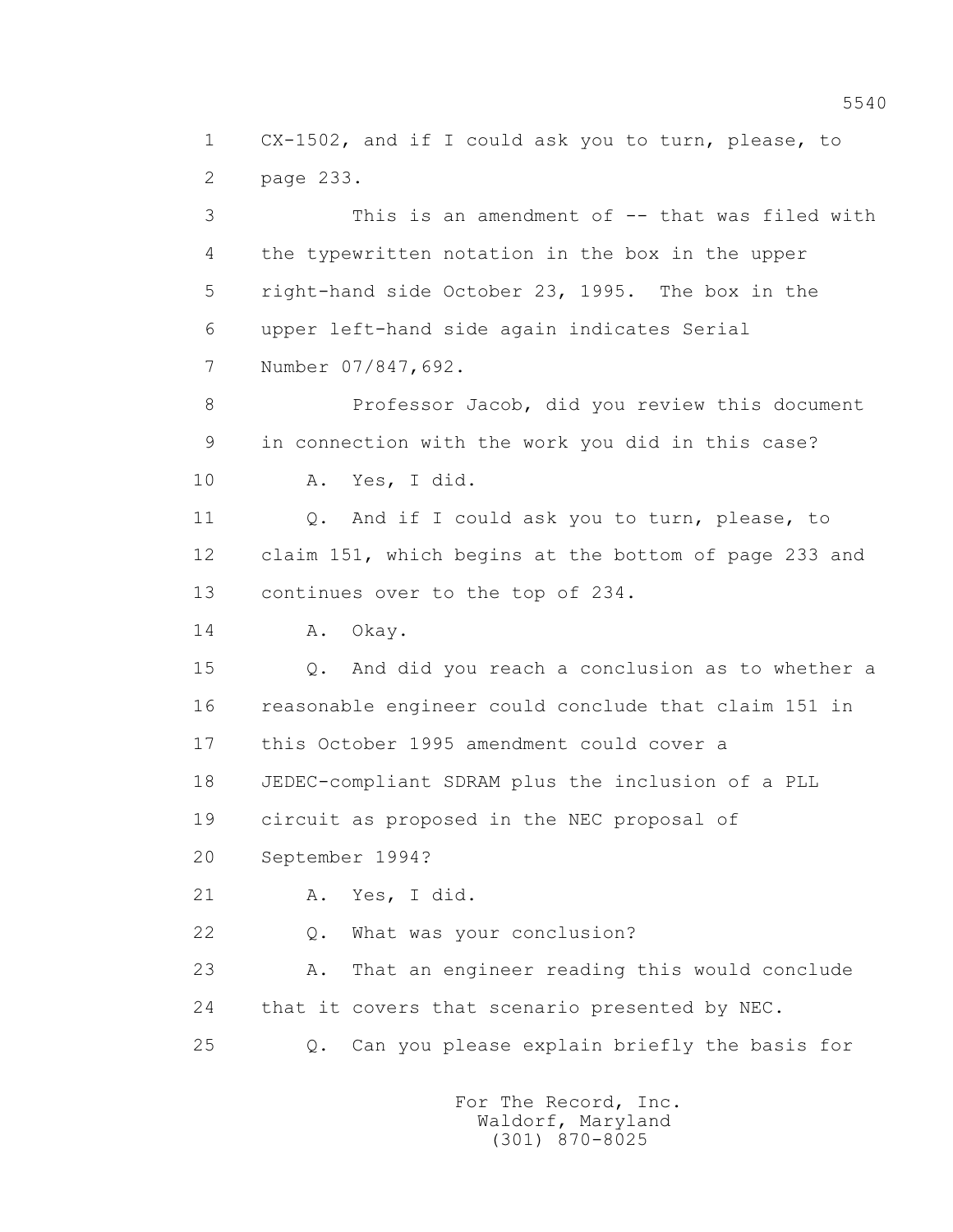1 that conclusion?

| $\mathbf{2}$  | Well, this is a rewording of the previous claim<br>Α.   |
|---------------|---------------------------------------------------------|
| 3             | and the wording changes are cosmetic; they don't        |
| 4             | actually change the meaning of the claim.               |
| 5             | Q. So would it be fair to say that the substance        |
| 6             | of your prior analysis as set forth on page 4 of DX-99  |
| 7             | would also apply to claim 151 in the October 1995       |
| $8\,$         | amendment?                                              |
| $\mathcal{G}$ | Yes.<br>Α.                                              |
| 10            | Professor Jacob, let's turn next to, if we<br>Q.        |
| 11            | could, to dual-edged clocking.                          |
| 12            | And have you formed any opinion as to whether           |
| 13            | an engineer could reasonably construe any of the claims |
| 14            | that you've reviewed to cover dual-edged clocking as    |
| 15            | that technology was proposed for use in the JEDEC       |
| 16            | DDR SDRAM standard?                                     |
| 17            | Yes, I have.<br>Α.                                      |
| 18            | And what is your conclusion?<br>Q.                      |
| 19            | My conclusion is that an engineer would get<br>Α.       |
| 20            | that understanding by reading some claims.              |
| 21            | MR. OLIVER: May I approach, Your Honor?                 |
| 22            | JUDGE McGUIRE: Go ahead.                                |
| 23            | BY MR. OLIVER:                                          |
| 24            | Q. Professor Jacob, I have handed you a document        |
| 25            | marked CX-1494, which is the U.S. Patent                |
|               |                                                         |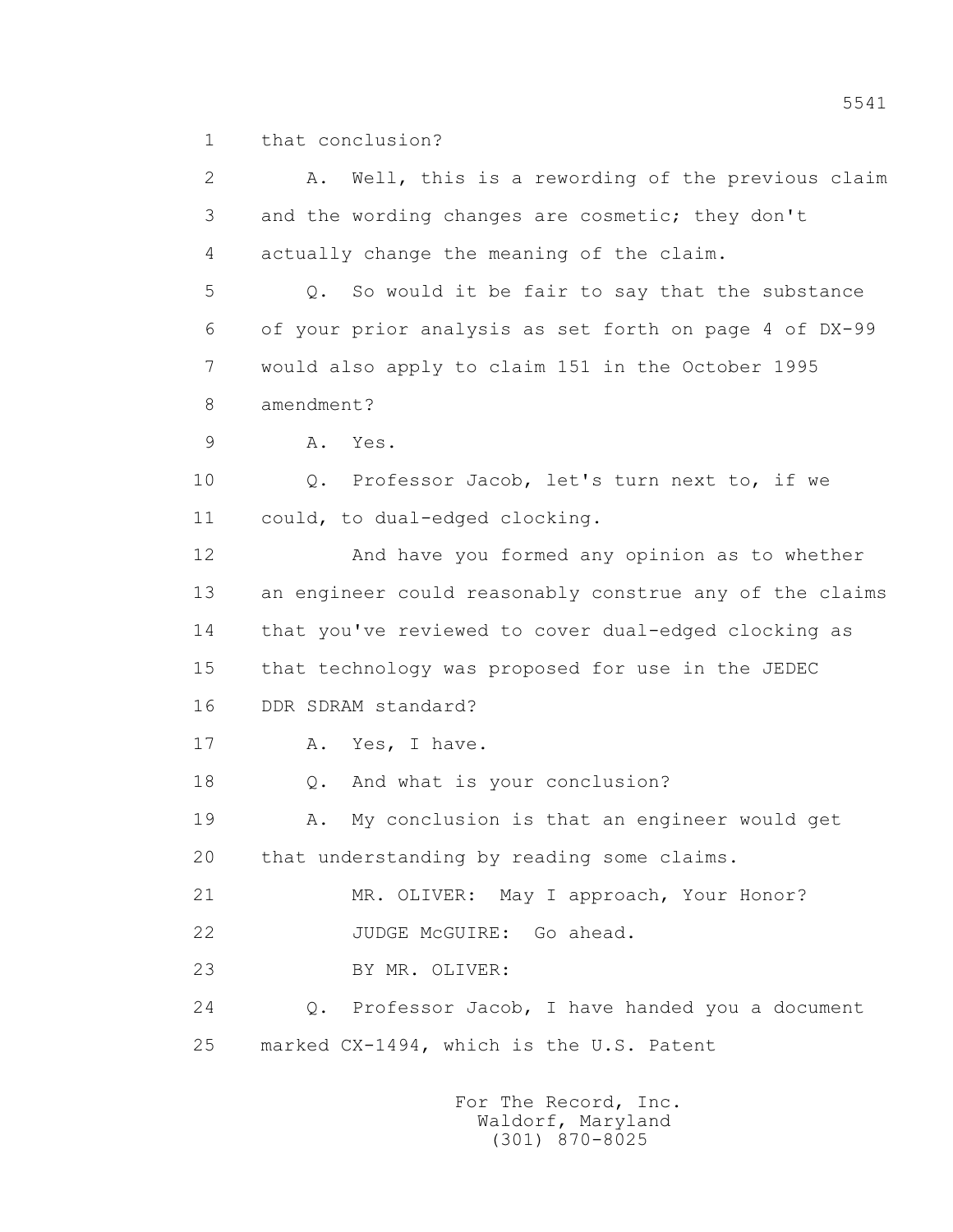1 Number 5,513,327 issued to Rambus with the issue date 2 of April 30, 1996. 3 Professor Jacob, did you review this patent in 4 connection with your work on this case? 5 A. Yes, I did. 6 MR. OLIVER: May I approach, Your Honor? 7 JUDGE McGUIRE: Yes. 8 BY MR. OLIVER: 9 Q. Professor Jacob, I've handed you a document 10 marked CX-34. These are the minutes of the JC-42.3 11 subcommittee meeting of May of 1992. 12 Is this a document that you reviewed in 13 connection with your work in this case? 14 A. Yes, it is. 15 Q. I'd like to ask you to turn, please, if you 16 could to page 32. 17 And I'd like to direct your attention to 18 item I.D appearing about three-quarters of the way down 19 that page. 20 It's the section that begins "I.D IBM 21 William Hardell (Austin)." 22 Do you see that? 23 A. Yes, I do. 24 Q. And the third line reads "asynchronous RAS/CAS 25 with synchronous DQ" and the line underneath that reads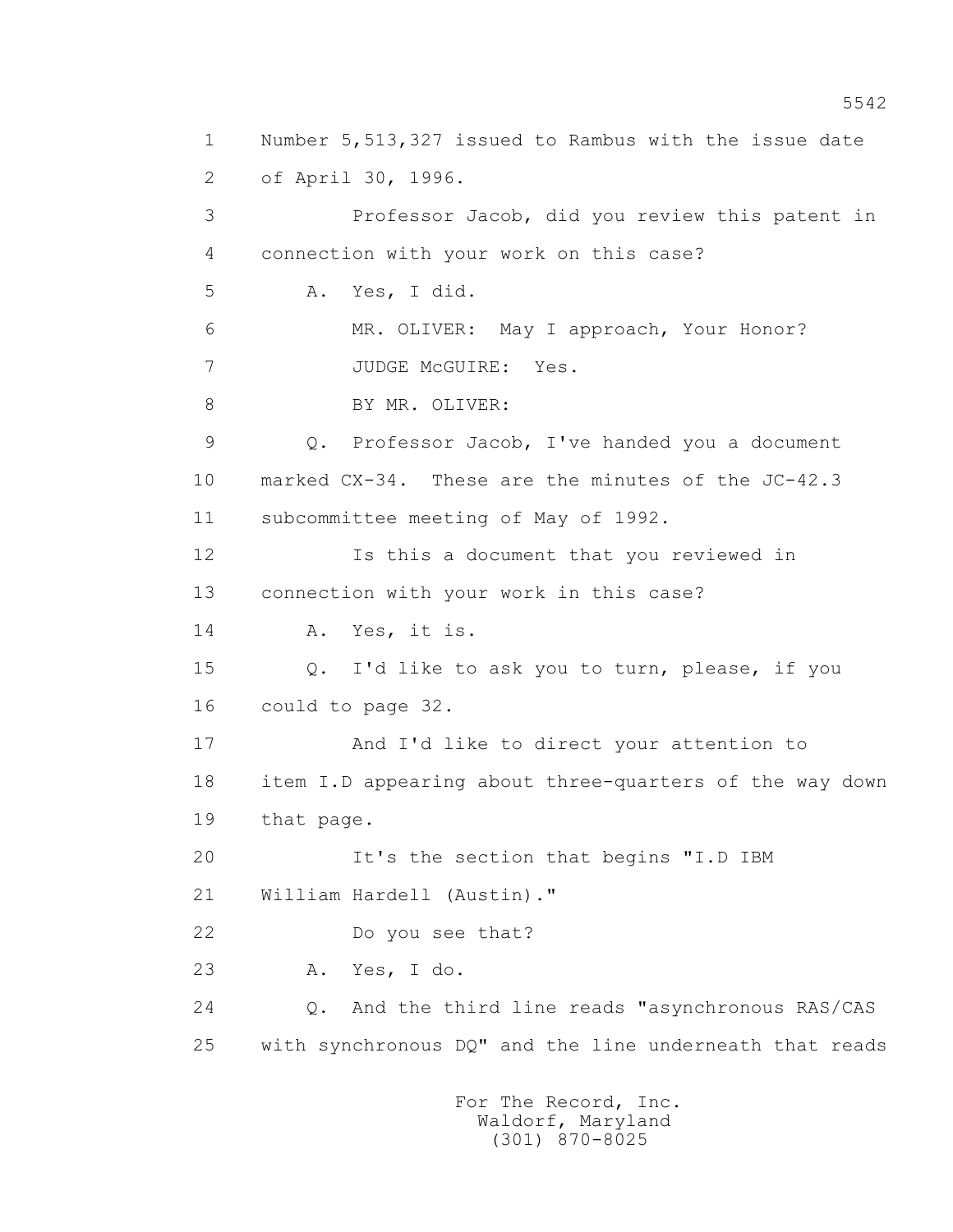1 "dual clock edge"?

 2 A. Yes. 3 Q. Now, what is your understanding of how, if at 4 all, the proposal reflected here relates to dual-edge 5 clocking? 6 A. This is dual-edged clocking. This proposal 7 right here proposes dual-edged clocking. 8 MR. OLIVER: May I approach, Your Honor? 9 JUDGE McGUIRE: Yes. 10 BY MR. OLIVER: 11 Q. Professor Jacob, I've handed you a document 12 marked JX-28. These are the meeting minutes of the 13 42.3 subcommittee of December 6, 1995. 14 Did you review this document in connection with 15 your work in this case? 16 A. Yes, I did. 17 Q. And if I could ask you to turn, please, to 18 page 34. It's the section that begins "Future SDRAM 19 Features Survey Ballot." Do you see that? 20 A. Yes, I do. 21 Q. And then continuing on to the next page and the 22 next to last bullet point on that page 35, using both 23 edges of the clock for sampling inputs. Do you see 24 that? 25 A. Yes, I do.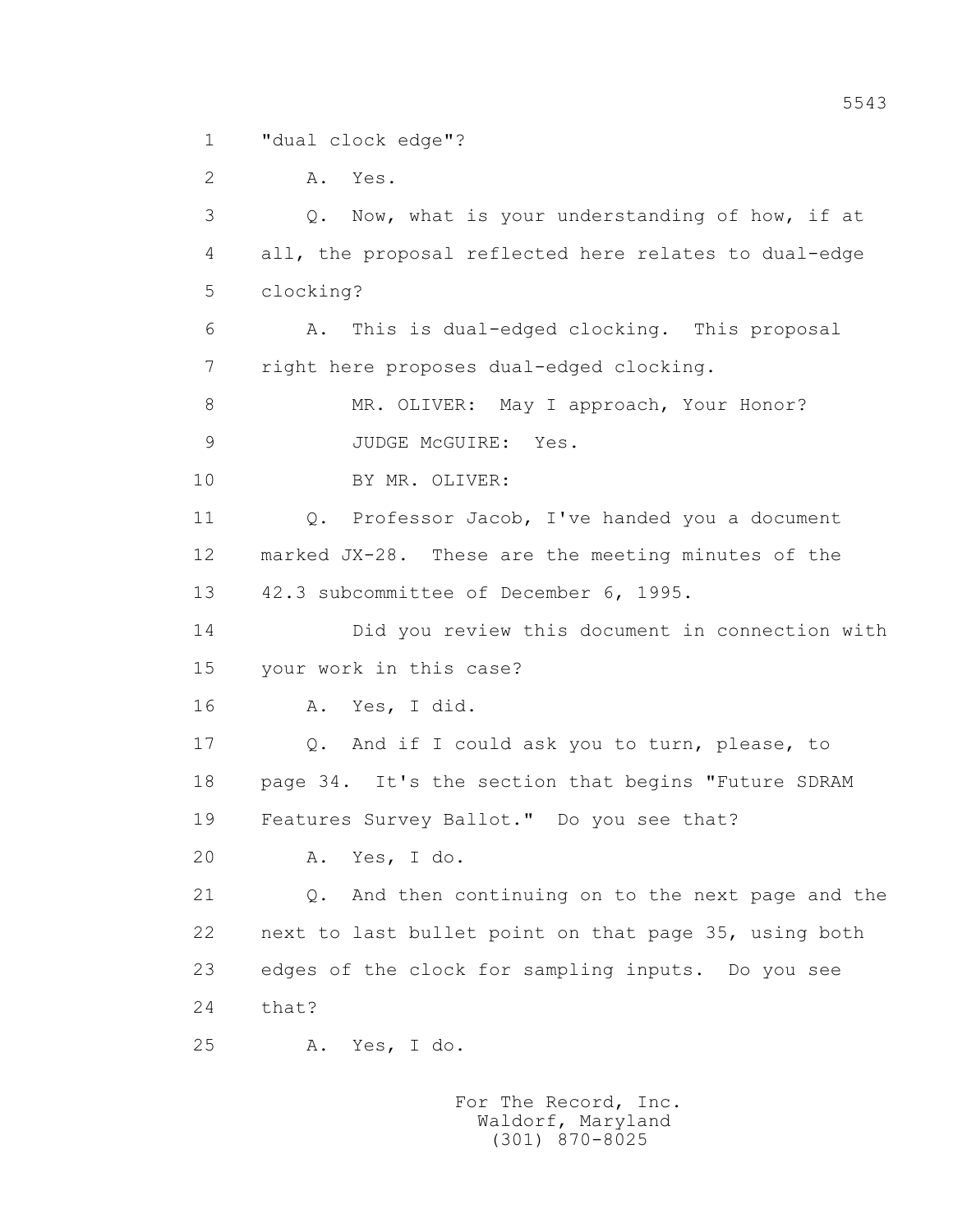1 0. Now, how, if at all, did that reference relate 2 to dual-edged clocking? 3 A. That is the definition of -- well, a definition 4 of dual-edged clocking, using both edges of the clock 5 to sample inputs. 6 Q. And sampling inputs there would be a write 7 operation? 8 A. Yes. At the DRAM side, yes. 9 MR. OLIVER: May I approach, Your Honor? 10 JUDGE McGUIRE: Go ahead. 11 BY MR. OLIVER: 12 Q. Professor Jacob, I have handed you a document 13 marked JX-31. These are the minutes of the JC-42.3 14 committee meeting of March 1996. 15 Is this a document that you reviewed in 16 connection with your work in this case? 17 A. Yes, it is. 18 Q. If I could ask you to turn, please, to page 6 19 of JX-31. 20 There is a presentation there that reads 21 "Future SDRAM" of Samsung, and within that I'd like to 22 direct your specific attention to page 71. 23 And underneath the caption Proposed Clocking 24 Scheme there are -- the fourth bullet point, data in 25 sampled at both edge of clock into memory, and the last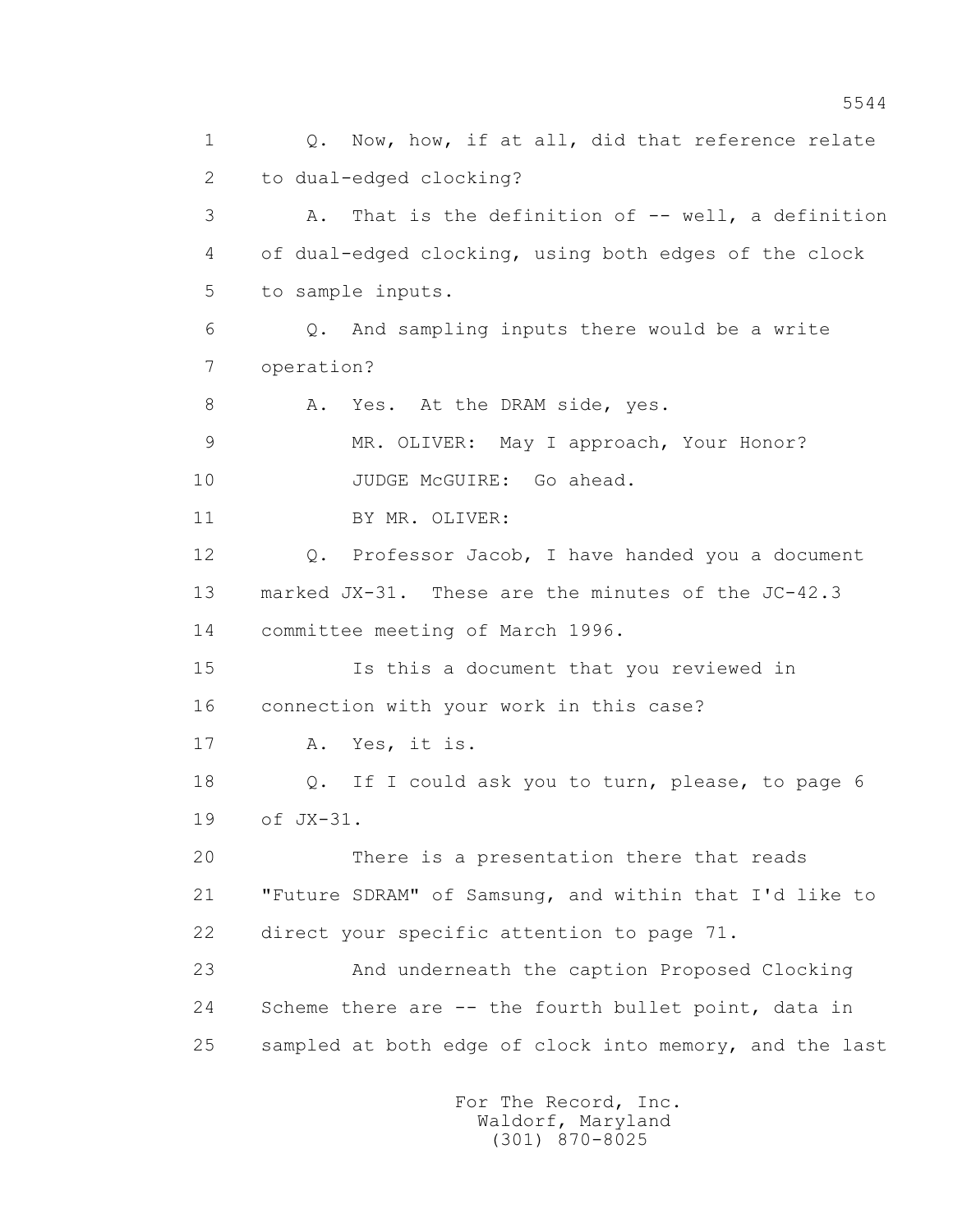1 bullet point, use both edge of the strobe clock to 2 sample the memory data into controller? 3 A. Uh-huh. 4 Q. How, if at all, does this proposal relate to 5 dual-edged clocking? 6 A. This describes using both edges of the clock to 7 both read and write data to and from the DRAM, so this 8 is dual-edged clocking. 9 Q. Now, in your opinion, could an engineer 10 reasonably construe claim 1 of the '327 patent to cover 11 a JEDEC-compliant SDRAM that also incorporated the 12 dual-edged clocking proposals that we've just

13 discussed?

14 A. Yes, an engineer could.

15 Q. Could you please explain your opinion.

16 A. Yes. Well, we can go element by element 17 through the claim. I'm going to refer here to page 5 18 of DX-99 that gives the wording of claim 1 of the 19 '327 patent.

 20 And element 1 describes the DRAM, dynamic 21 random access memory, with a first circuit for 22 providing a clock signal. And as you can see, for 23 example, in the Samsung presentation, specific -- 24 specific mentions of clocks, so -- an SDRAM uses an 25 external clock signal generating an internal clock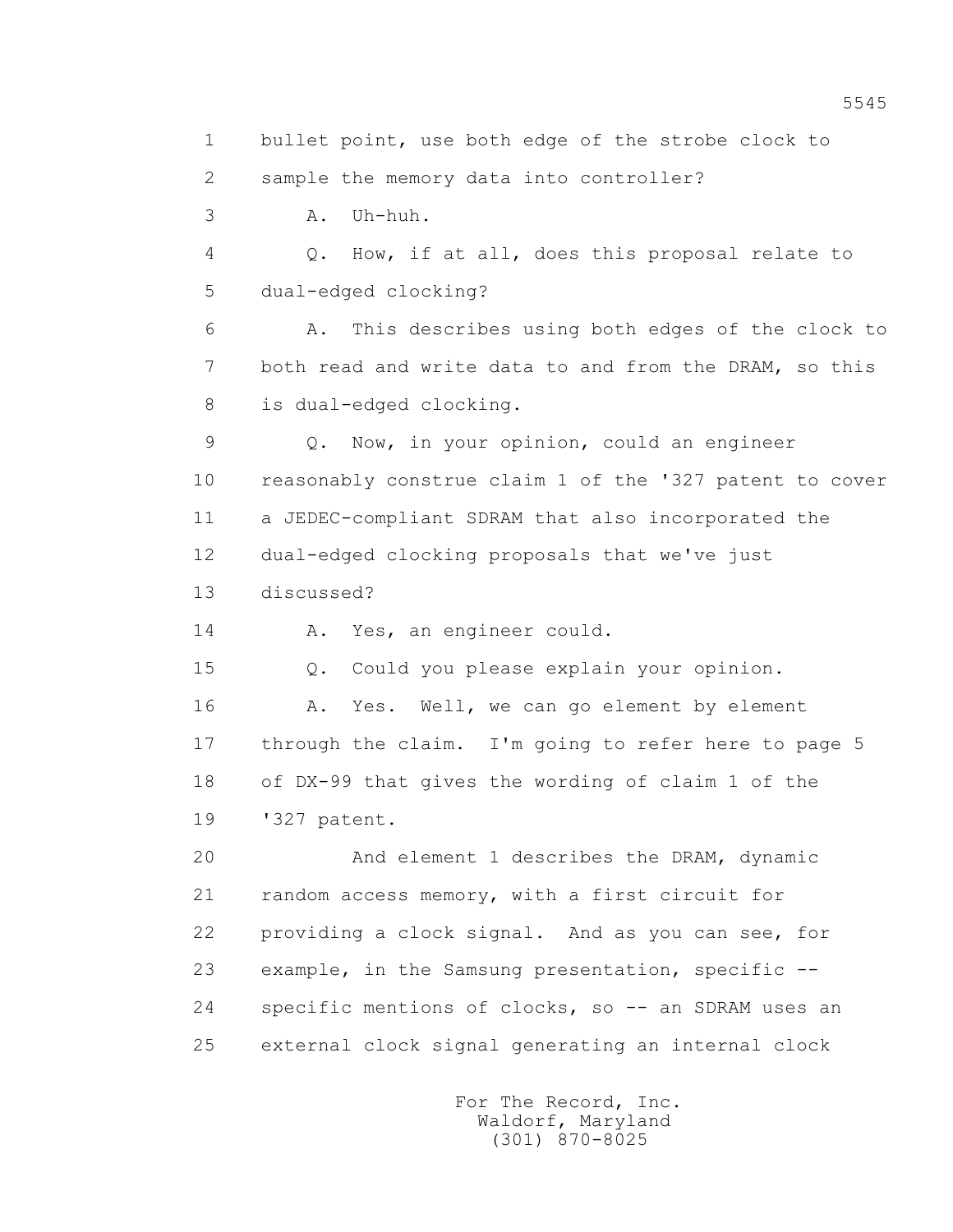1 signal, so for instance, in the Samsung presentation in 2 JX-56, page 124.

 3 Element 2 describes a conductor pin that 4 couples the DRAM to a bus and a receiver coupled to the 5 conductor and the first circuit, and that simply means 6 the DRAM has a clock pin with a receiver circuit, so, 7 for example, see pinout diagrams within the spec at 8 page 106 of JX-56.

 9 Element 3 describes that the receiver circuit 10 should latch -- the receiver circuit should latch 11 information on a rising edge of the clock and a falling 12 edge of the clock, and I believe we've got -- well, 13 this just -- this is just a description of a dual-edged 14 clock. We've latched data in response to the rising 15 edge of the clock and the falling edge of the clock, 16 which is basically what's being said in the Samsung 17 presentation, data sampled at both edges of the clock, 18 meaning the rising edge and the falling edge of the 19 clock.

 20 Element 4 describes a specific implementation 21 of that where you pingpong back and forth between two 22 input receivers, a first input receiver and a second 23 input receiver, where one latches information 24 corresponding to the rising edge of the clock and the 25 other one latches information in response to the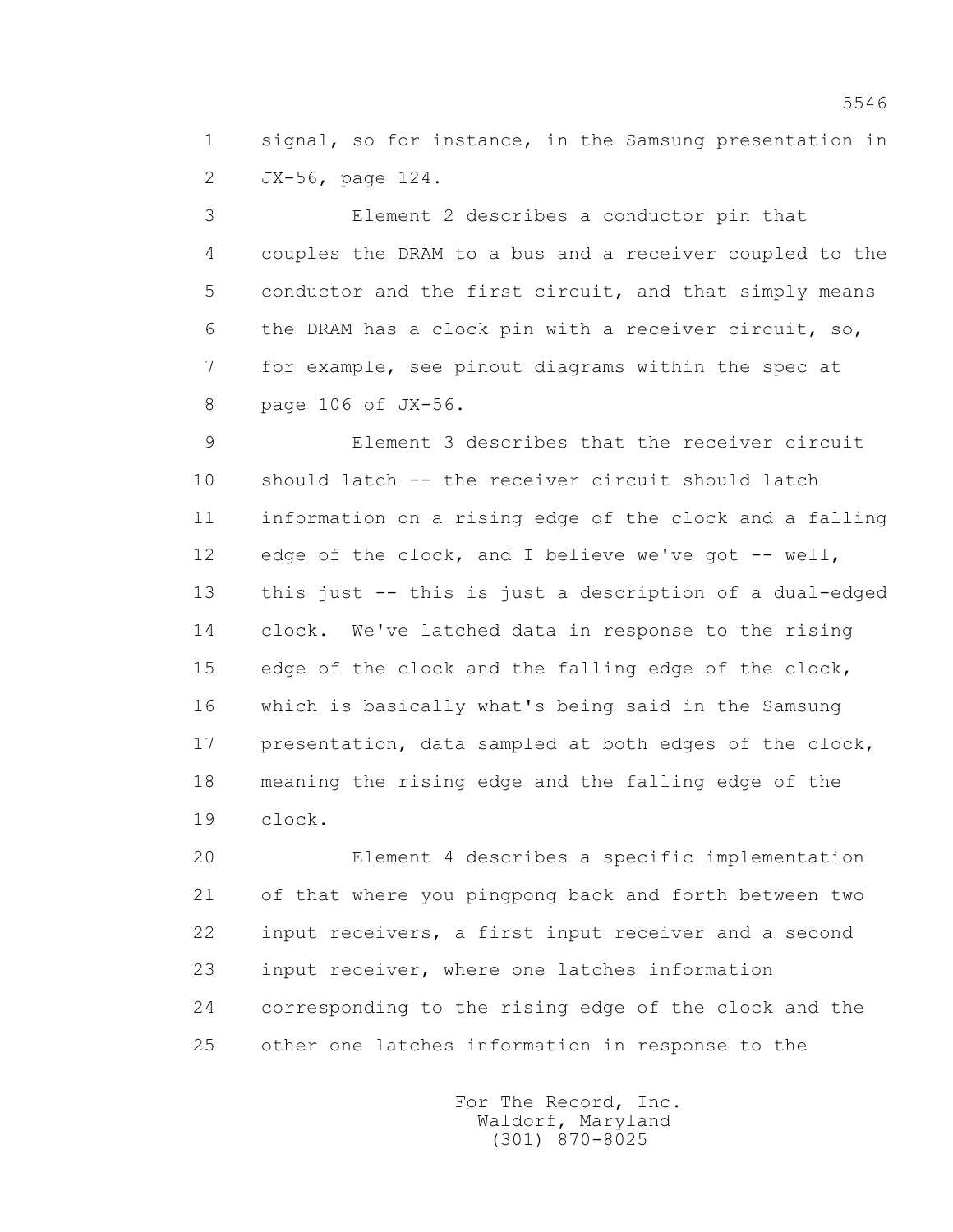1 falling edge of the clock, so this is sort of an 2 implementation detail that's how you would implement 3 dual-edged clocking because any given latch cannot 4 operate on both edges of a clock, a latch can only 5 respond to either of the rising edge or the falling 6 edge, so the only way to perform this is really to have 7 two latches, one in response to the rising edge, one in 8 response to the falling edge.

 9 Q. I notice a reference to interleaving on page 5 10 of DX-99.

 11 Now, is that the same interleaving technique 12 that you referred to this morning when you were 13 discussing alternatives?

 14 A. Oh, no. No. No, it isn't. That is what I'm 15 describing by saying you would pingpong back and forth 16 between two latches. That is just a form of 17 interleaving, but it's very different from what I was 18 describing this morning where what you interleave 19 between are two complete banks, which are large 20 structures on the DRAM. This would be a very small 21 input receiver that you toggle between an input latch.

 22 Q. Now, in your opinion, could an engineer 23 reasonably construe claim 7 of the '327 patent to cover 24 a JEDEC-compliant SDRAM that also incorporated the 25 dual-edged clocking proposals that we discussed a few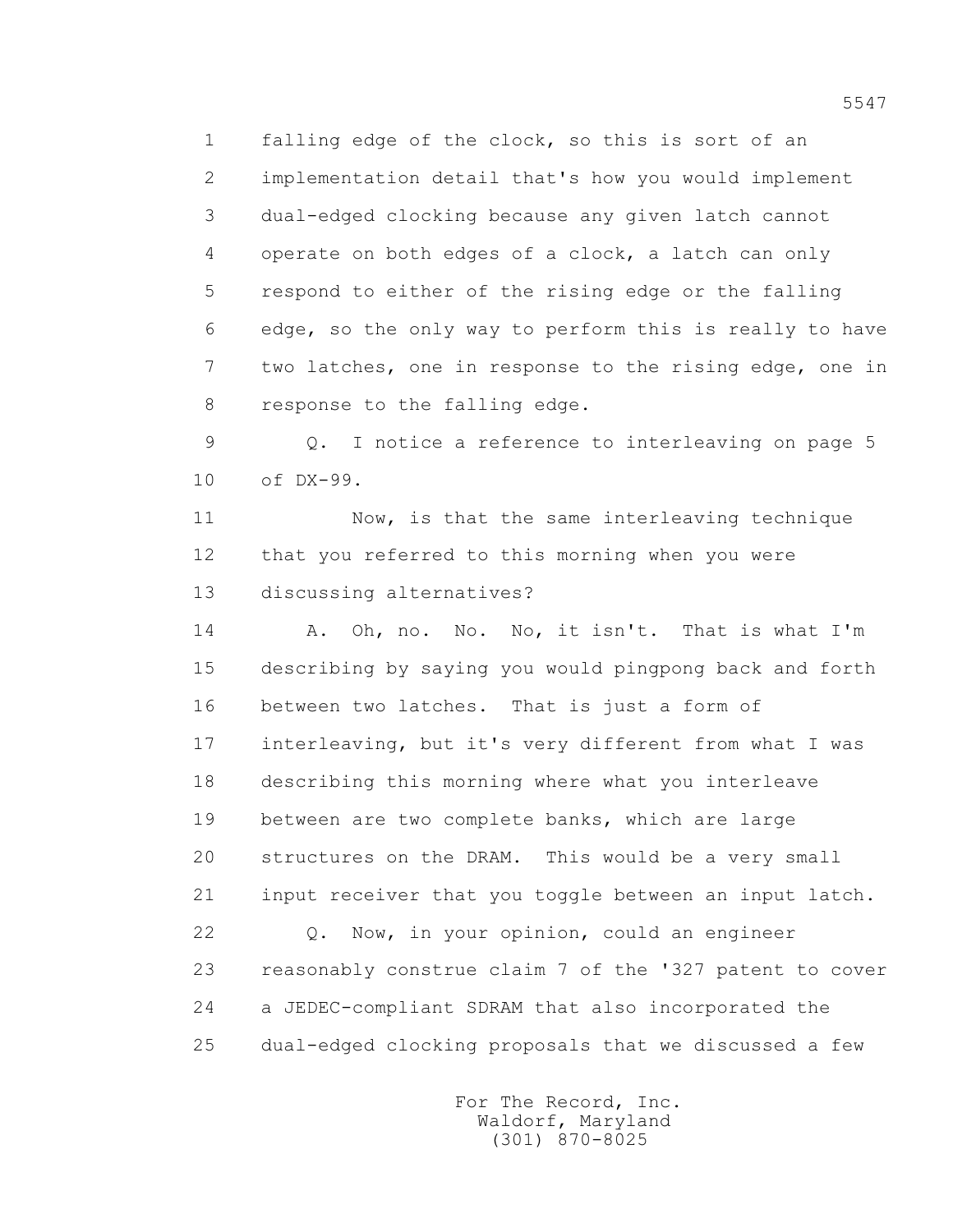1 moments ago?

2 A. Yes.

3 Q. And what is your opinion?

 4 A. That it would -- that an engineer would 5 construe it could cover.

 6 Q. Can you please explain your conclusion? 7 A. Well, if we look at the following page of 8 DX-99, this is page 6 that has the wording for claim 7 9 of the '327 patent. It has a claim chart for that 10 claim.

11 If we look at element 1, again, this is a -- it 12 describes a DRAM with a clock signal, and again, that's 13 the -- for instance, the Samsung proposal describes 14 clocks explicitly and that's the point of synchronous 15 DRAM. You have a clock signal, so for example, see 16 page 124 in JX-56.

 17 Element 2 describes a conductor pin that 18 couples the DRAM to the bus, so for example, look at 19 page 106 of JX-56 for a pinout diagram to show pins.

 20 Element 3 describes an implementation of 21 dual-edged clocking for driving data out onto a bus and 22 which you toggle between two output drivers through a 23 multiplexer.

 24 And this is the most reasonable form of memory 25 interleaving in -- if you were going to have a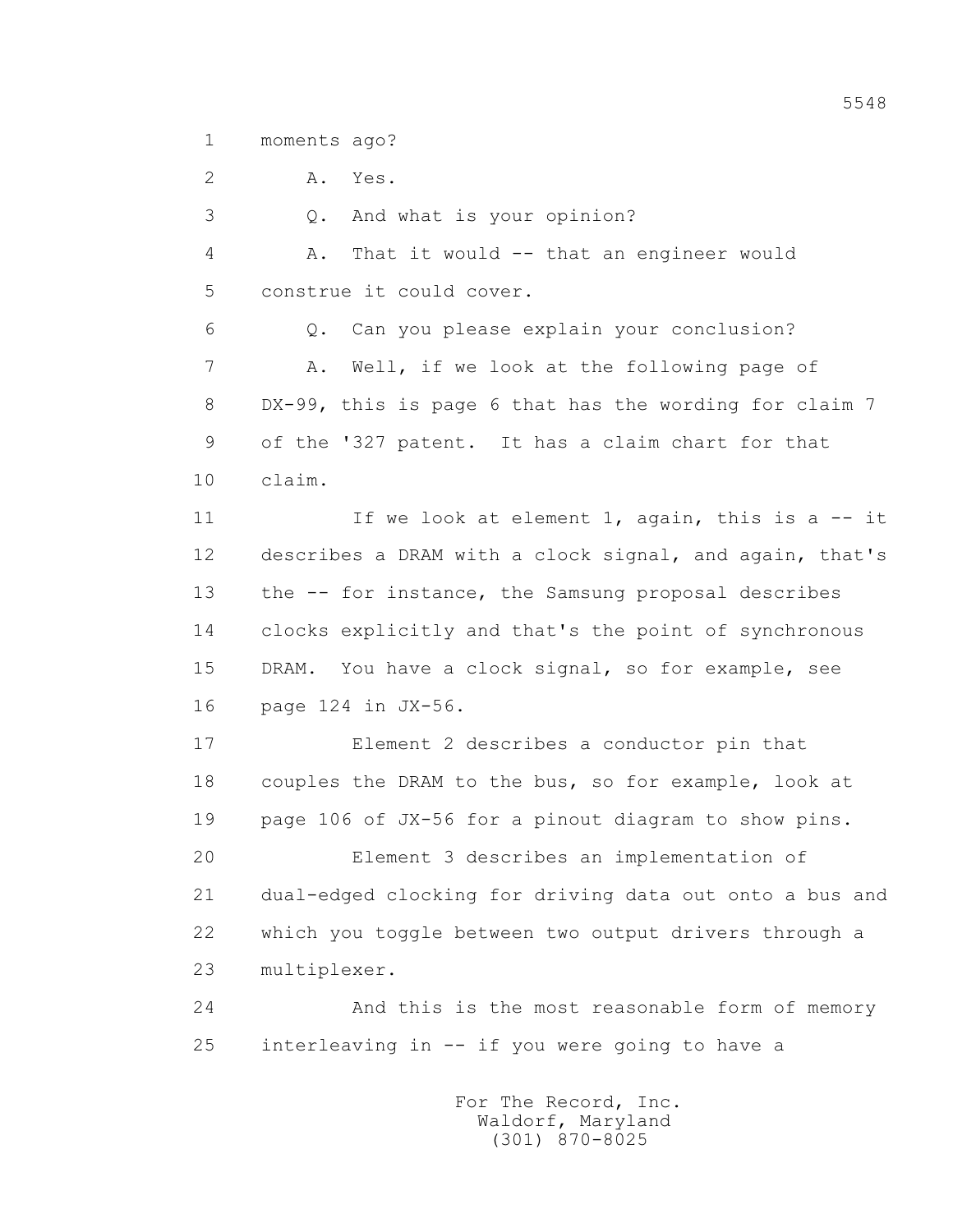1 dual-edged clocking scheme, this is the most reasonable 2 implementation.

 3 Q. By the way, just to be clear, in claim 7 of the 4 '327 patent, would that apply to a read operation or to 5 a write operation?

 6 A. I'm sorry. I should have been more precise. 7 Element 3 describes the DRAM driving data out 8 on both edges of the clock, so that would be a read 9 operation.

 10 Q. Now, with respect to the comparison between the 11 claim 7 of the '327 application and certain of the 12 earlier proposals we looked at, specifically the 13 April 1992 IBM proposal and the survey ballot, would 14 your analysis differ at all comparing the claim 7 of 15 the '327 patent to --

16 A. No. No. This describes dual-edged clocking. 17 MR. OLIVER: May I approach, Your Honor? 18 JUDGE McGUIRE: Yes.

19 BY MR. OLIVER:

 20 Q. Professor Jacob, I've handed you a document 21 marked CX-1493, which is the copy of the file wrapper 22 for U.S. Patent 5,513,327. I'd like you to turn in 23 particular to page 183 in CX-1493.

 24 Page 183 is a document marked Preliminary 25 Amendment. The box in the right-hand side has a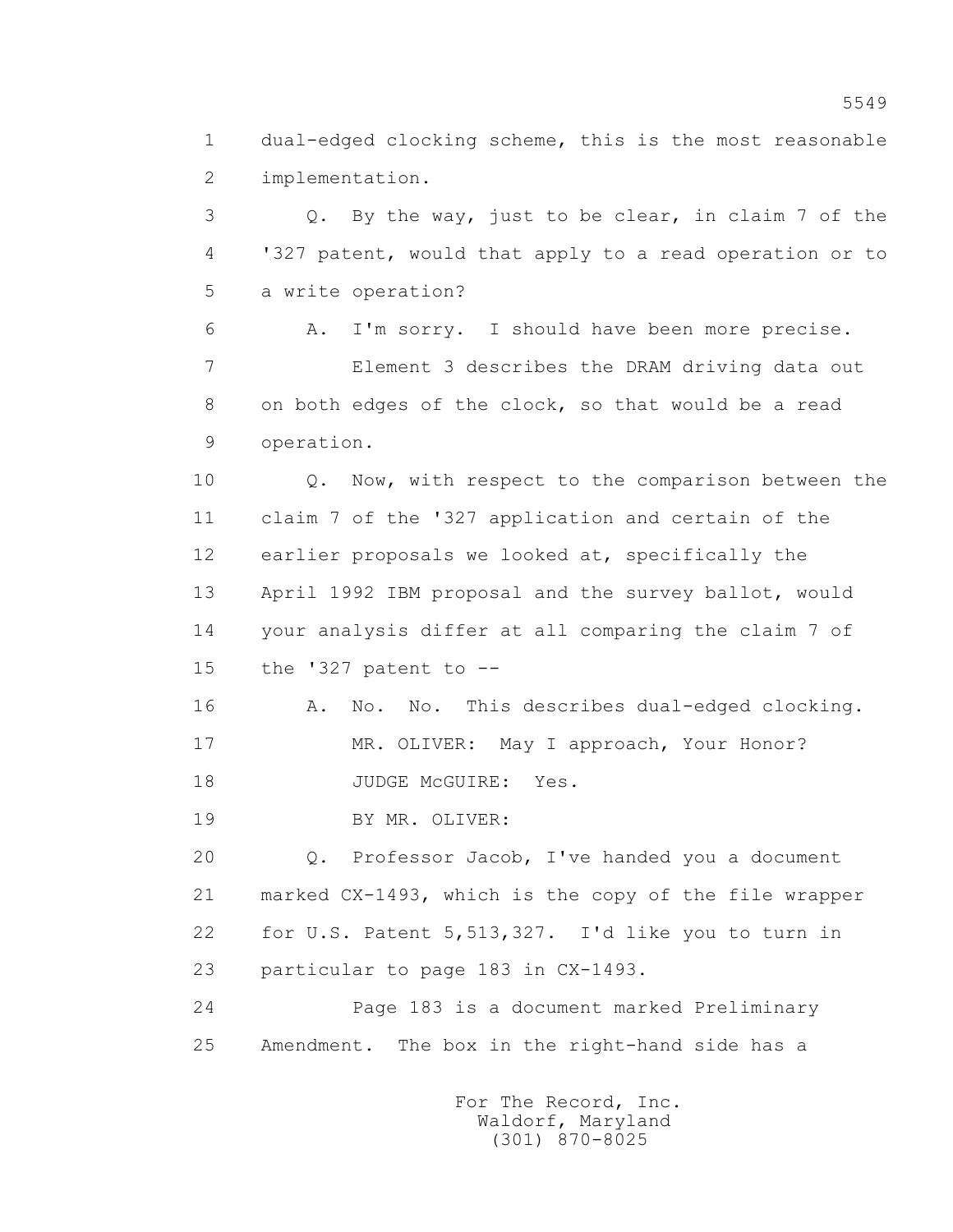1 handwritten date of September 6, 1994. The left-hand 2 side of the box has a caption Serial Number 08/222,646. 3 Professor Jacob, did you review this 4 preliminary amendment in the course of your work on 5 this matter? 6 A. Yes, I did. 7 Q. I'd like to direct your attention to claim 8 number 151 of the '646 amendment. It begins on the 9 bottom of page 184 and carries over to the top of 10 page 185. 11 Did you reach any conclusion as to whether 12 claim 151 in the September 1994 amendment to the 13 '646 application could be reasonably construed to cover 14 a JEDEC-compliant SDRAM that also incorporated the 15 dual-edged clocking proposals that we discussed a few 16 moments ago? 17 A. Yes, I did. 18 Q. And what was your conclusion? 19 A. That it would. 20 Q. Can you please briefly explain your 21 conclusion? 22 A. This describes the general concept of 23 dual-edged clocking, so if you walk through this 24 element by element, we have a DRAM -- of course we've 25 been talking about DRAMs that are coupled to a bus -- a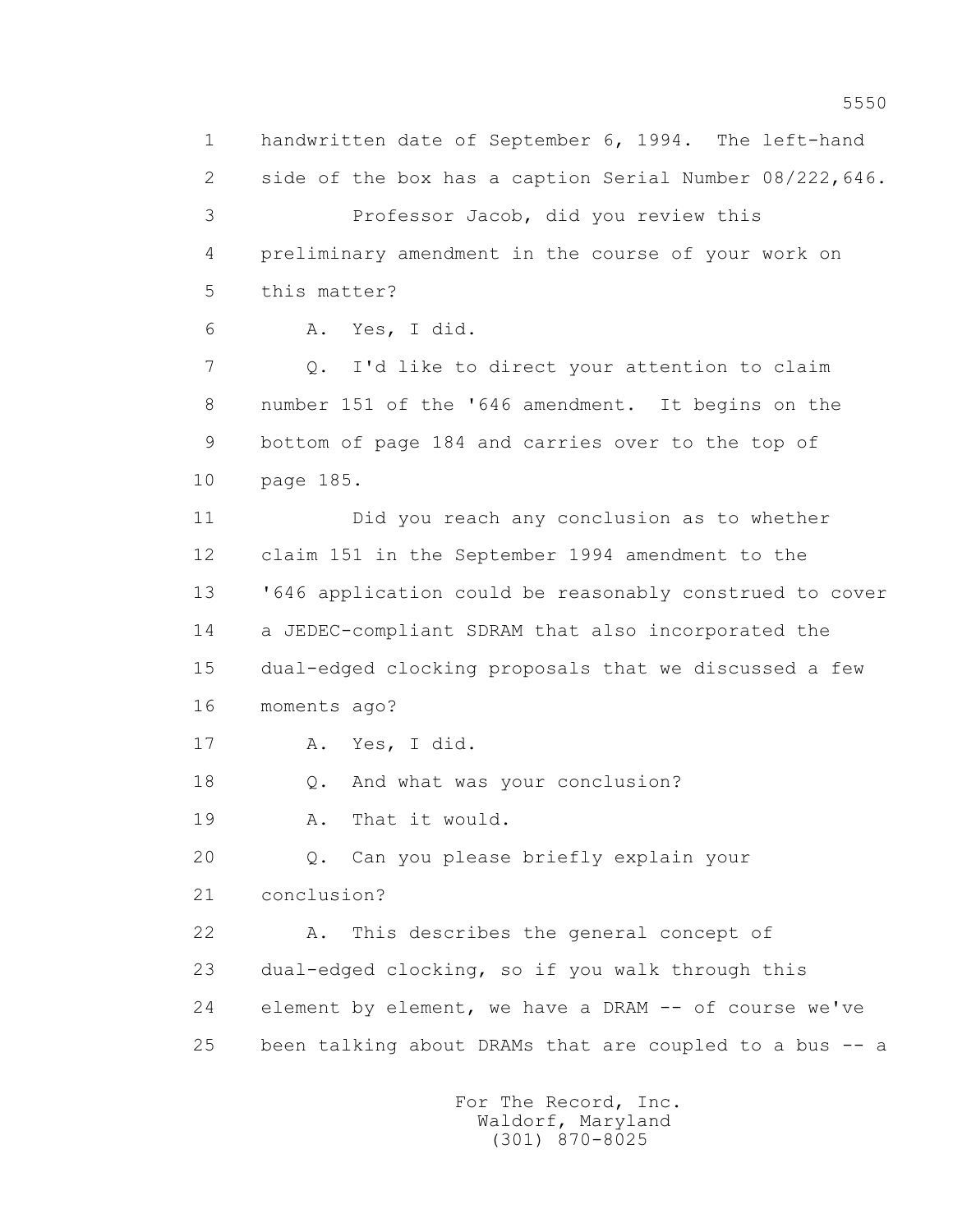1 first circuit for providing a clock signal -- and we've 2 been talking about synchronous DRAMs that had clock 3 signals.

 4 We have a conductor that couples the DRAM to 5 the bus. That's simply a pin and we've -- or I've 6 pointed you to pinout diagrams in the spec.

 7 And then the last component describes the 8 receiver circuit that latches information in response 9 to both a rising edge of the clock and a falling edge 10 of the clock. That is -- that's the general definition 11 of dual-edged clocking.

12 MR. OLIVER: May I approach, Your Honor? 13 JUDGE McGUIRE: Go ahead.

14 BY MR. OLIVER:

 15 Q. Professor Jacob, I've handed you a copy of a 16 document marked JX-57. This is the JESD79 JEDEC 17 double data rate DDR SDRAM specification dated 18 June 2000.

 19 Did you review JX-57 in the course of your work 20 in this matter?

21 A. Yes, I did.

 22 Q. Did you form any opinion as to whether an 23 engineer could reasonably construe claim 1 of the 24 '327 patent to cover dual-edged clocking as described 25 in JX-57, the DDR SDRAM specification?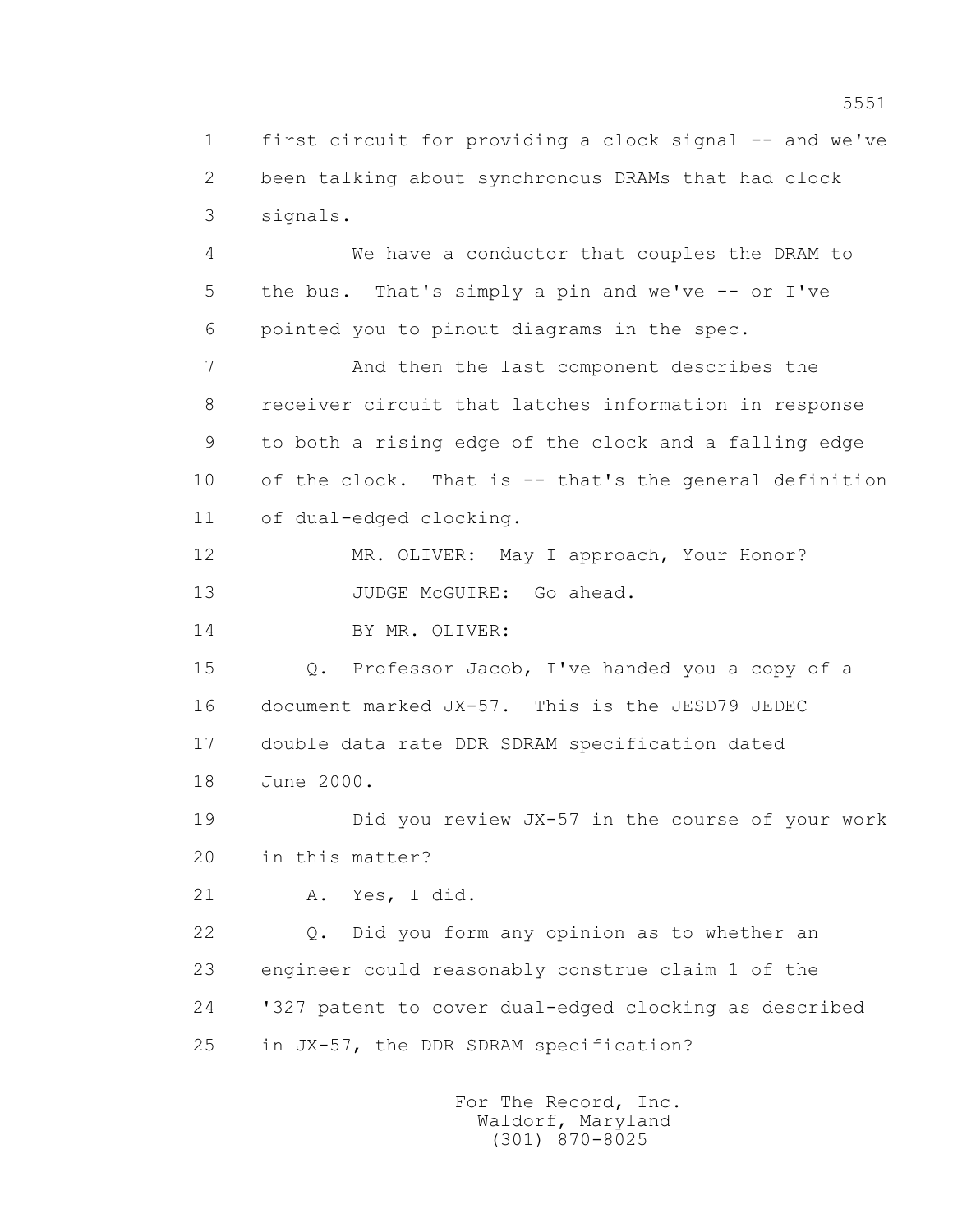1 A. Yes, I did. 2 Q. And what was your conclusion? 3 A. That claim 1 does cover it. 4 Q. Could you please explain how you arrived at 5 that conclusion.  $6 \qquad \qquad \text{A.} \quad \text{I'd like to --}$  7 MR. OLIVER: I believe we have another 8 demonstrative, Your Honor. 9 JUDGE McGUIRE: Go ahead. 10 THE WITNESS: May I? 11 JUDGE McGUIRE: Yes. 12 THE WITNESS: Thank you. 13 So I will walk through claim 1 of '327, and if 14 you want to follow, this is on page 7 of DX-99. 15 So if we go through it element by element, 16 element 1 describes a dynamic random access memory, a 17 DRAM, with a first circuit for providing clock signal. 18 Well, what we're talking about is DRAMs here. 19 Here is the first circuit for providing a clock 20 signal (indicating). It is this wire in the bottom 21 right-hand side of this figure, the wire that has a 22 number of arrows coming out of it, and for instance, 23 the end of the wire goes into the -- this box labeled 24 "right FIFO and drivers" and where the wire goes into 25 that box is labeled "CKN," meaning that this is the --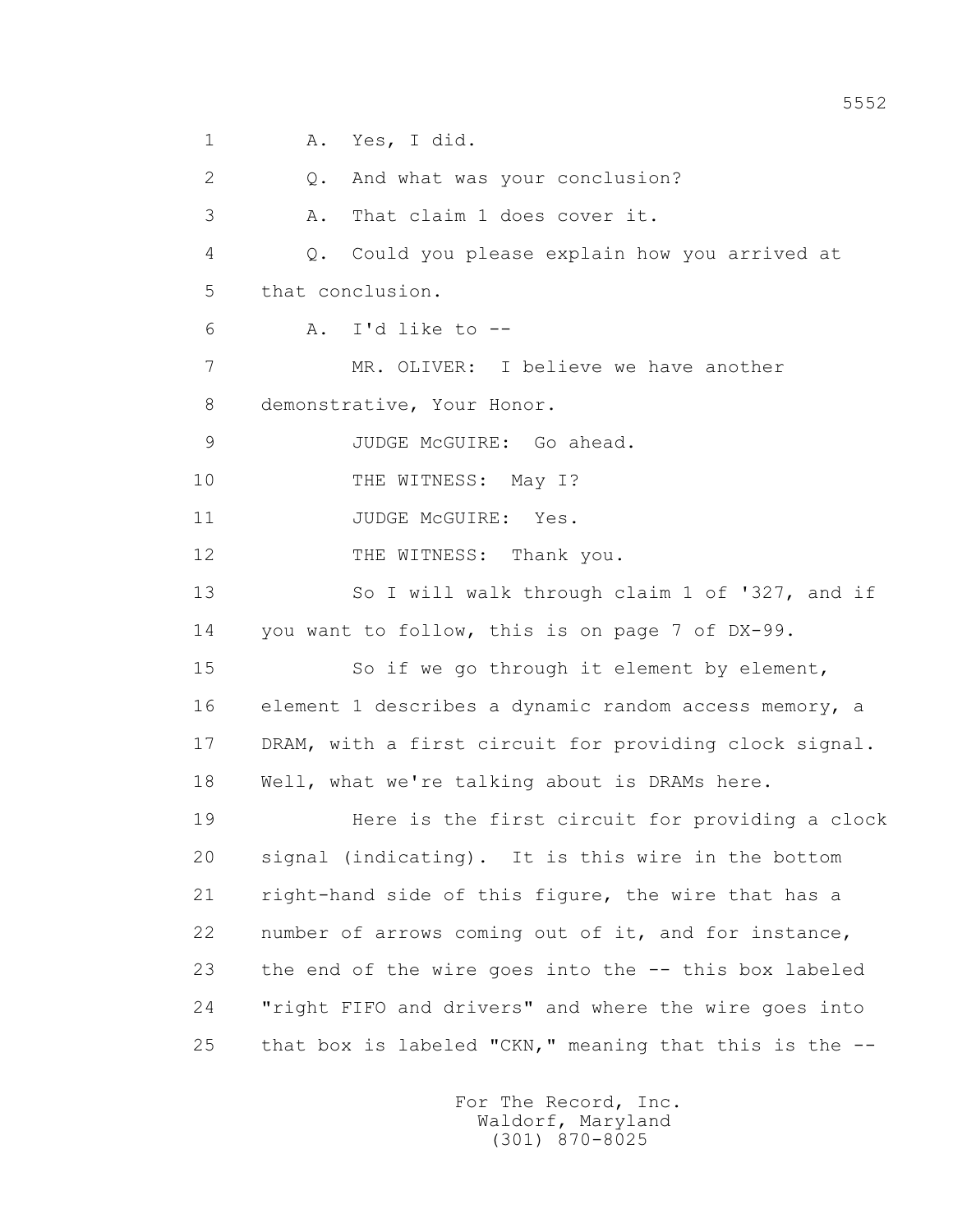1 we have a clock input to this component here called 2 "right FIFO and drivers," so that means that this wire 3 right here is a clock wire. So this is the first 4 circuit that provides the clock signal right there 5 (indicating).

 6 Element 2 describes a conductor for coupling 7 the DRAM to a bus, so we will consider these pins right 8 here that are labeled DQ 0 through DQ 3, this would be 9 with the conductor -- conductors for coupling the DRAM 10 to the bus (indicating).

 11 Element 2 continues "a receiver circuit coupled 12 to the conductor and the first circuit," so that would 13 be this component that I have circled, which includes 14 the -- well, actually not those so much but mostly this 15 box labeled "receivers" and then the bottom two boxes 16 in this stack that has been labeled "input registers" 17 in the diagram, so this whole circuit right here is the 18 receiver circuit (indicating). That is described in 19 element 2.

 20 And as you can see, it is coupled to the 21 conductor, this conductor, the DQ conductors through 22 that wire. And it is also coupled to the first circuit 23 through that wire coming up from underneath.

 24 Element 3 describes the general behavior of 25 this system. It says that the receiver circuit should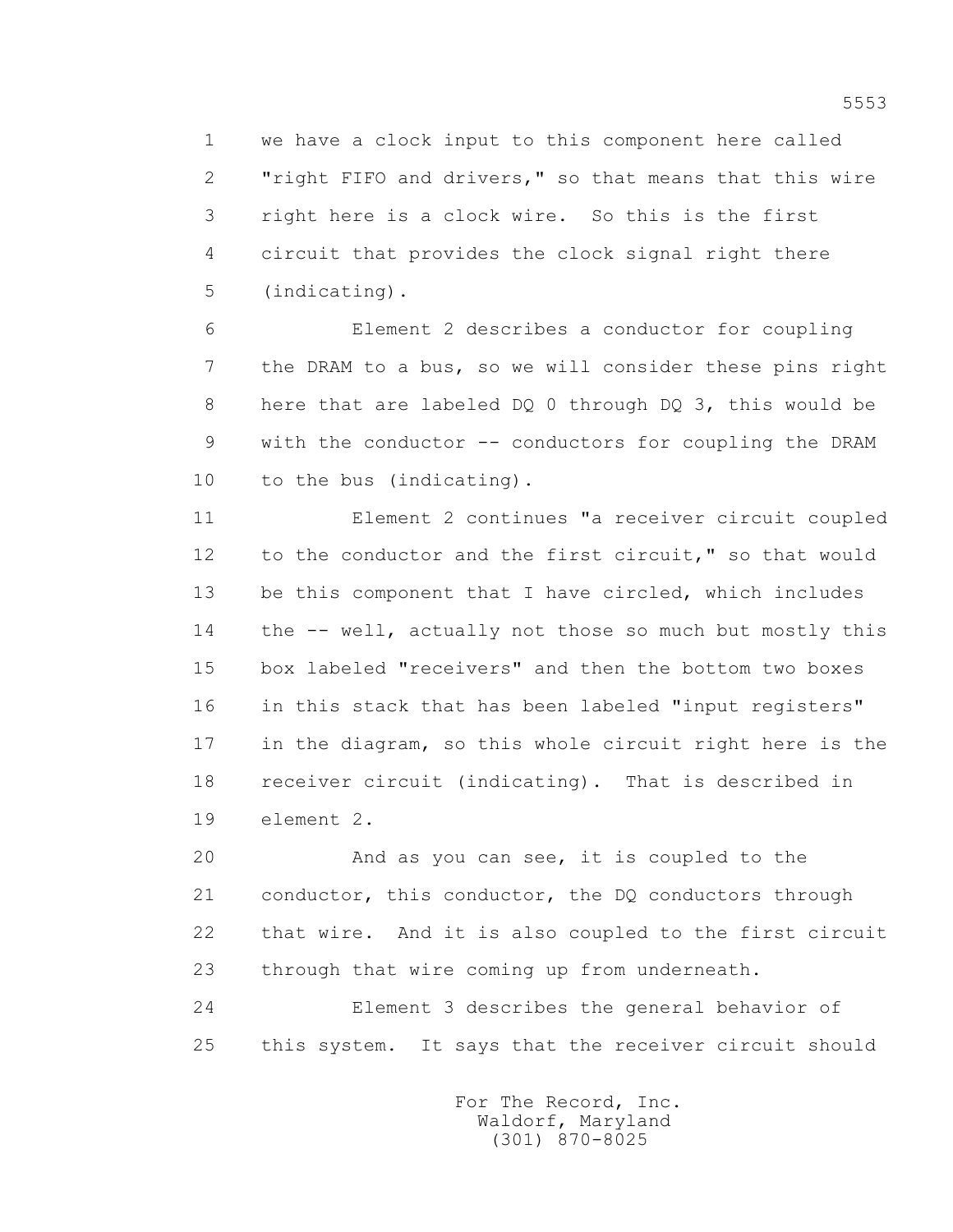1 latch information received from this conductor on both 2 the rising edge of the clock signal, of this clock 3 signal which is DQS, and the falling edge of that clock 4 signal, and as shown on page 32 of JX-57, we have a 5 timing diagram that illustrates that. I think we'll 6 pull that up on the screen.

 7 So what we have here in the second to bottom 8 line down here that's labeled "DQ," we have a bunch of 9 stuff happening there over time. What that shows is 10 the little sort of -- I don't know -- hexagons that are 11 filled with white, that's considered valid data.

 12 So these are valid data windows over time. 13 DQ, that means data. And several lines above that is 14 the timing diagram for DQS, and as we see, the edges 15 of DQS, where DQS goes from low to high and where DQS 16 goes from high to low, that corresponds to these valid 17 data windows on DQ. That means that the data on DQ is 18 latched in sync with the rising edge and the falling 19 edge of DQS. That illustrates this behavior. That 20 says this DQS signal right here that's connected up to 21 these latches is causing the data coming off of this 22 pin to be latched on both the rising edge and the 23 falling edge of that DQS clock signal (indicating). 24 So that's what element 3 is saying. 25 Element 4 says "wherein the receiver circuit

> For The Record, Inc. Waldorf, Maryland (301) 870-8025

5554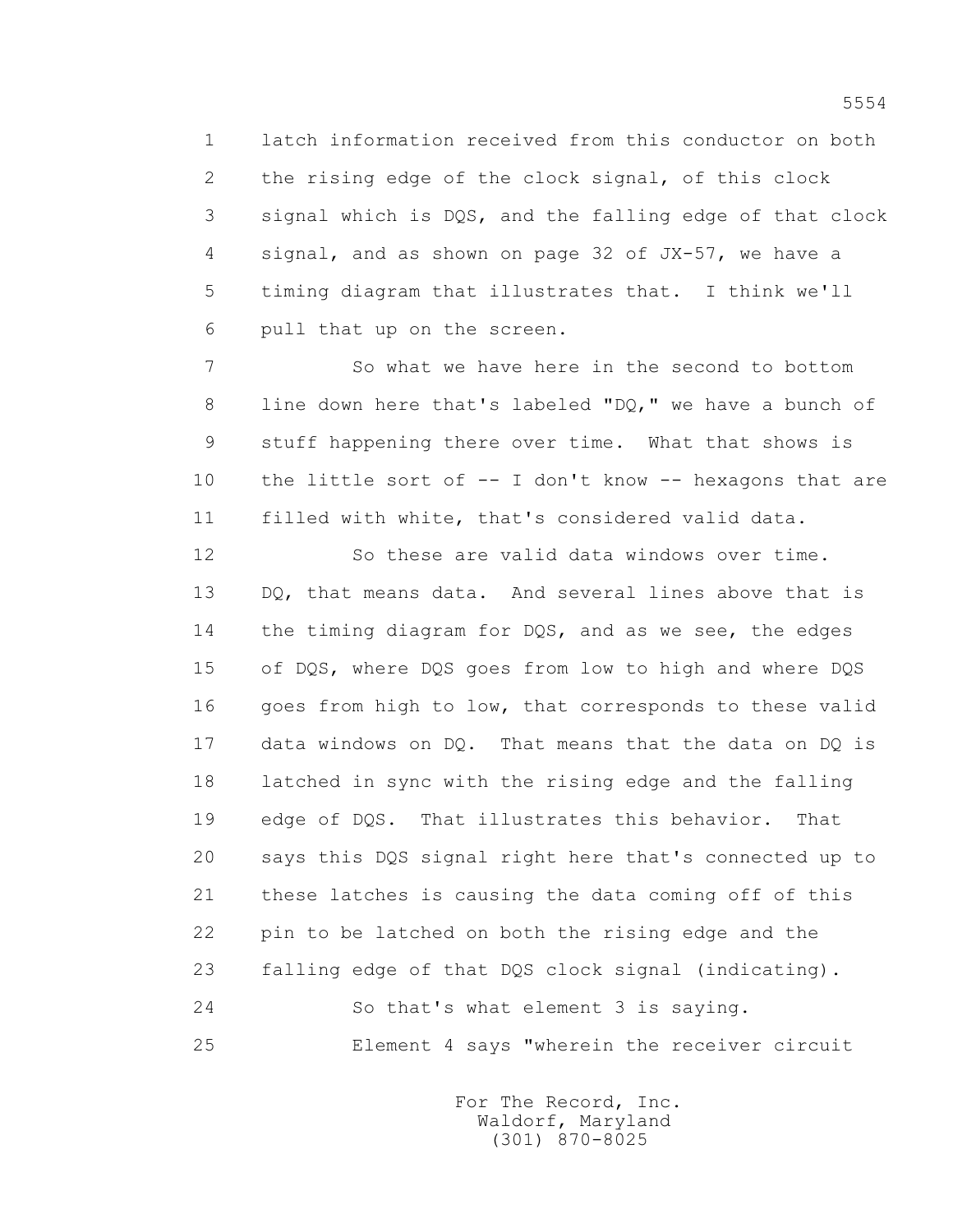1 comprises a first input receiver coupled to the 2 conductor and the first circuit," so I'll label this 3 top box the first input receiver and the bottom box 4 will be the second input receiver (indicating). 5 So you see two of them stacked on top. One is 6 the first input receiver; the other is the second input 7 receiver. And one is going to latch on the rising edge 8 of the clock and the other is going to latch 9 corresponding to the falling edge of the clock. 10 And I believe that's it. 11 JUDGE McGUIRE: Then while you're up there, 12 let's mark that as DX-102. 13 THE WITNESS: Thank you. 14 JUDGE McGUIRE: Thank you. 15 (DX Exhibit Number 102 was marked for 16 identification.) 17 BY MR. OLIVER: 18 Q. Professor Jacob, at the bottom of what's been 19 marked as DX-102, there's a notation in note 1 that 20 this is a functional block diagram. 21 Do you see that? 22 A. Uh-huh. Yes. 23 Q. Now, what's your understanding of that 24 statement? 25 A. I read that as a disclaimer to indicate to the For The Record, Inc.

 Waldorf, Maryland (301) 870-8025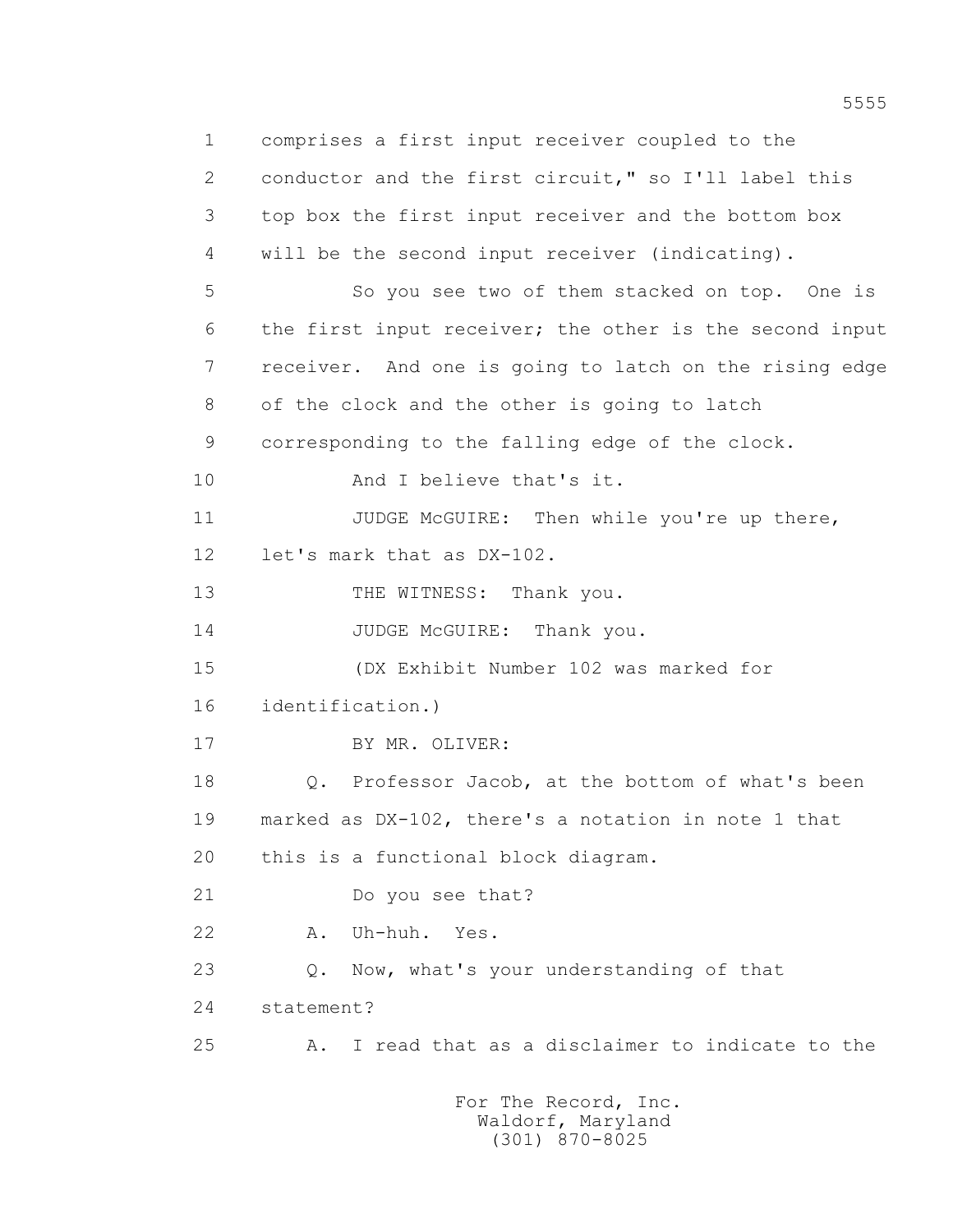1 reader that this is not a fully functional

 2 implementation. This is a simplified version of a real 3 implementation and it just happens to be missing some 4 signals to -- basically for clarity. There are places 5 where, for instance, there should be a clock signal, 6 but there isn't. 7 So it's just a -- it's meant to convey a 8 general idea of how the system works but not 9 necessarily be a fully functional circuit 10 implementation. This is the standard, but you can't --

 11 it doesn't have enough information to completely build 12 the system based on that.

 13 Q. Are the features depicted in this functional 14 block diagram contained in an actual JEDEC-compliant 15 DDR SDRAM?

16 A. Yes, they are.

 17 Q. Now, Professor Jacob, have you formed an 18 opinion as to whether claim 7 of the '327 patent can 19 reasonably be construed to cover dual-edged clocking as 20 used in the JEDEC DDR SDRAM specification?

21 A. Yes, I have.

22 Q. What is your conclusion?

 23 A. My conclusion is that it can be construed to 24 cover it.

25 Q. I'd like to ask you to explain that conclusion,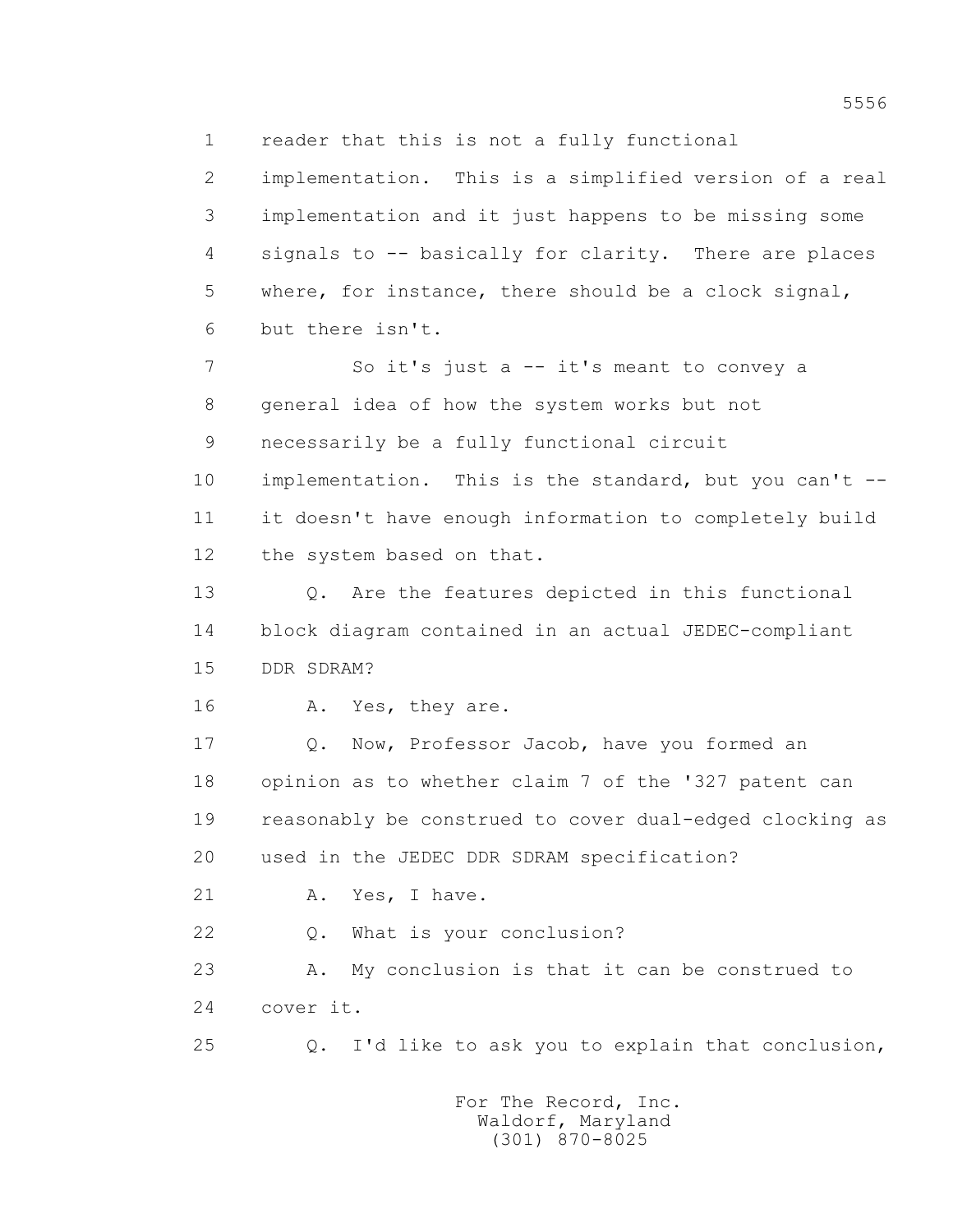1 and I think we have one more copy of the same page in 2 which I'd like to ask you to again point out the 3 specific elements. 4 Your Honor, may I approach? 5 JUDGE McGUIRE: Yes. 6 THE WITNESS: May I? 7 JUDGE McGUIRE: Go ahead. 8 THE WITNESS: Thank you. 9 And shall I label this? 10 JUDGE McGUIRE: DX-103. 11 (DX Exhibit Number 103 was marked for 12 identification.) 13 THE WITNESS: So I will be reading through the 14 claim 7 as part of the claims analysis, the claims 15 flowchart on page 8 of DX-99. 16 So element 1 describes a DRAM, a DRAM with a 17 first circuit for providing a clock signal. So for 18 example, here is a first circuit for providing a clock 19 signal. This CLK is a clock. And you see several 20 clocks around the diagram, so there is a clock on the 21 chip. This happens to be one instance of that clock 22 (indicating). 23 Number 2 or, rather, element 2 describes a 24 conductor for coupling the DRAM to the bus. That would 25 be this little circle off to the right edge that's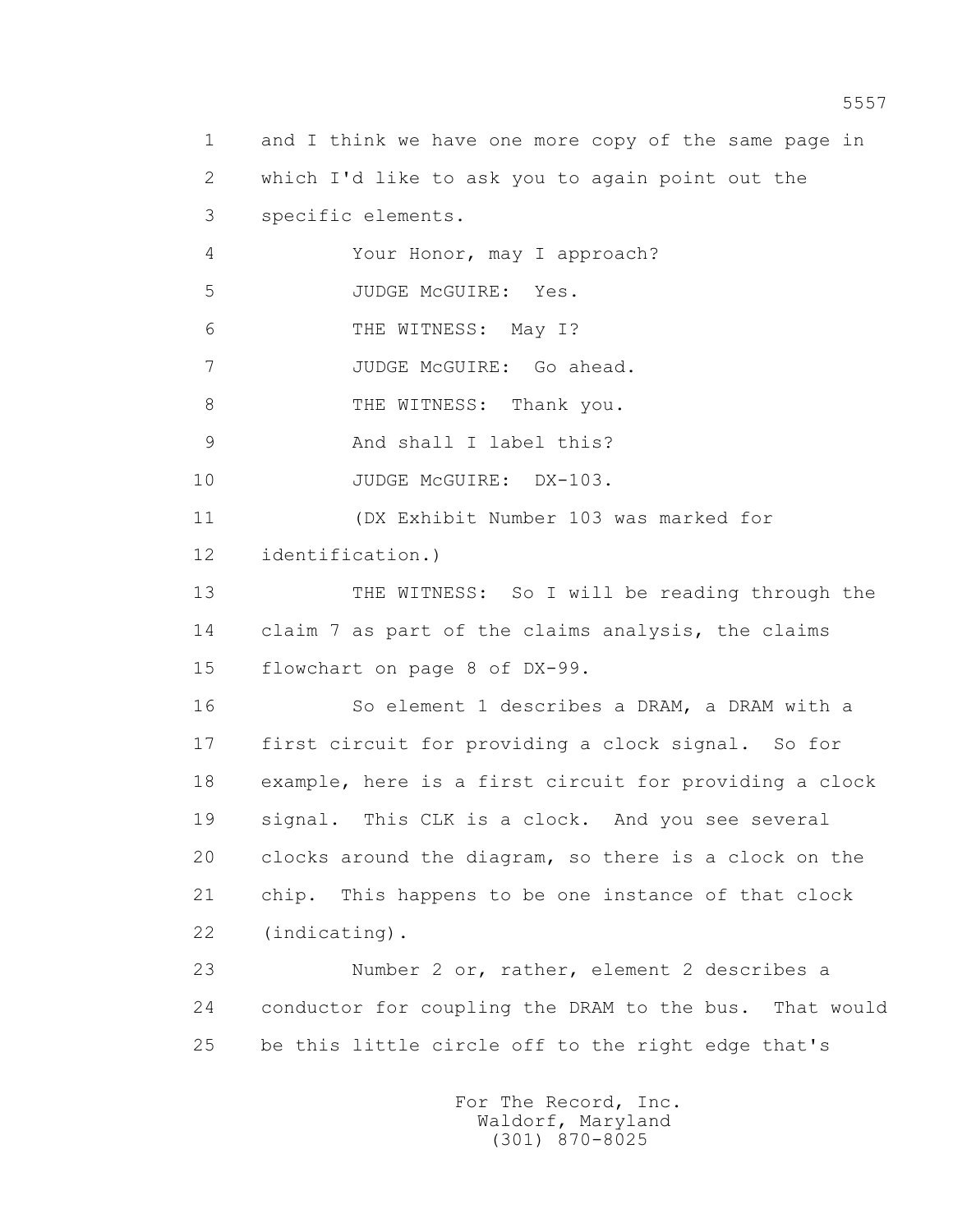1 labeled DQ 0 through DQ 3. This would be our conductor 2 (indicating) -- conductors coupling to the bus, 3 coupling the DRAM to bus. This is our data bus 4 connection.

 5 And element 3 describes the implementation of 6 driving the data out onto this bus. It describes a 7 multiplexer coupled to the first circuit. So this is 8 our multiplexer that is coupled to the first circuit 9 (indicating). It is the box within the figure that is 10 labeled "MUX." Mux is just a shorthand notation for 11 multiplexer. And it is coupled to col. 0 and we note 12 that col. 0 is the bottommost -- the least significant 13 bit coming out of the column address counter/ -- the 14 column address counter latch box kind of at the bottom 15 of the figure.

 16 Because this is a counter, there is an implicit 17 clock going into this circuit even though it's not 18 showed. That's how counters work.

 19 So we have a clock going into this counter and 20 the bottom -- the least significant bit of that 21 counter, which of all counters the least significant 22 bit goes 010101, which starts to look a lot like a 23 clock, so that col. 0 ultimately goes into this mux, so 24 here our multiplexer that is coupled to the first 25 circuit which is the clock.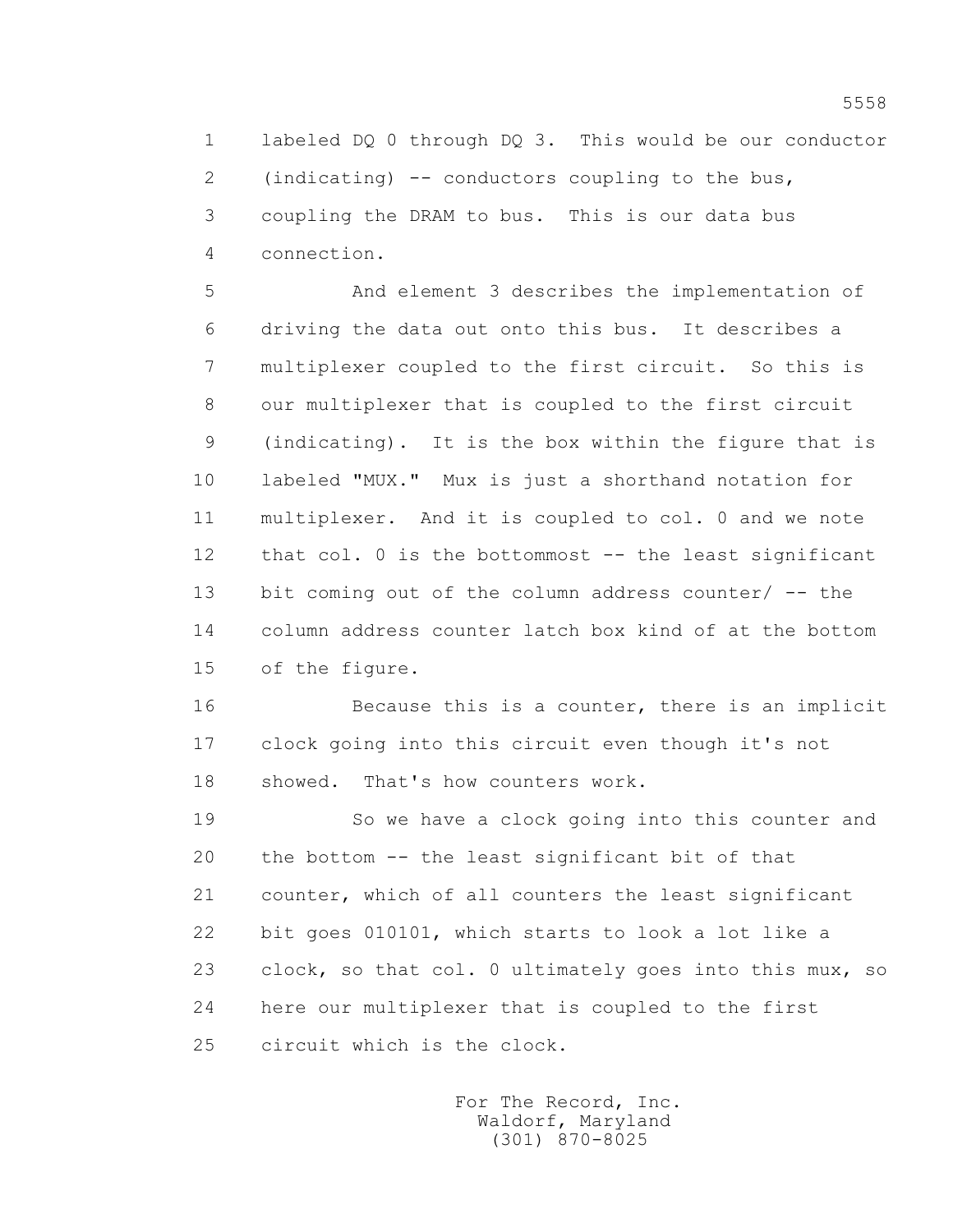1 The multiplexer having an output, okay, so this 2 is the wire that exits the box called mux to the right 3 is the multiplexer's output. The multiplexer has a 4 first input, and due to space reasons, I'm just going 5 to label that 1. That will be where the top wire 6 enters into that box labeled "mux." The wire with the 7 "/4" through it, where that enters the mux we'll call 8 that the first input at the bottom of the mux. 9 Entering from the left-hand side, we'll call that the 10 mux's second input. 11 So this is how mux have been drawn, two inputs 12 and one output and a select function. 13 Let's see, where are we? 14 Element 3 further describes a first output 15 line, so that would be this one, first output line 16 (indicating). That would be the line with the "/4" 17 through it that's connecting the read latch to the mux. 18 The one on top and the line on bottom would be the 19 second output line. 20 So we have the element describes a first output 21 line connected to the first input of the multiplexer, 22 and then further down in the element we have a second 23 output line connected to the second input of the 24 multiplexer, and then the second half of each of those 25 paragraphs or subsections is wherein the multiplexer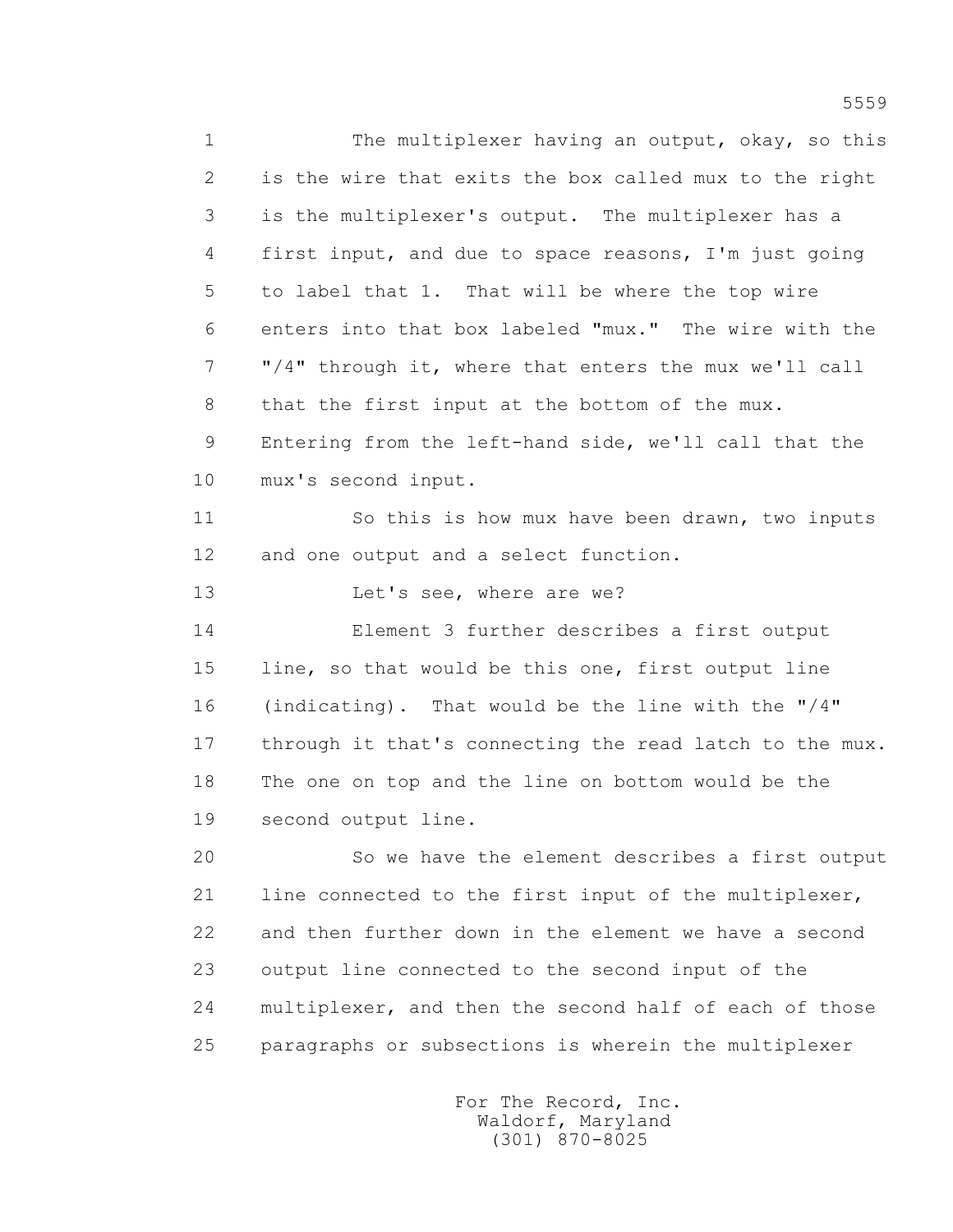1 couples the first output, the first output line to the 2 output of the multiplexer in response to a rising edge 3 of the clock and the multiplexer connects the second 4 output line to the multiplexer output on the falling 5 edge of the clock.

 6 That's what's going on, this select line as it 7 together goes up and down between zero and one, causes 8 this multiplexer to alternate between driving this 9 first output through this circuit, the output label and 10 then selecting this wire, so it goes back and forth 11 between selecting these two wires (indicating).

 12 The first one selects that one and then that 13 one and that one. It goes back and forth between the 14 first output line and the second output line which 15 corresponds to this read latch, has eight bits of data 16 in it, so what this multiplexer does is it first grabs 17 the top four bits and then the bottom four bits and 18 then the top four bits and then the bottom four bits, 19 and so forth, so that's what this element states and 20 that's what's happening in the block diagram.

```
 21 Q. Thank you, Professor Jacob.
```
 22 Your Honor, I'm about to turn now to the last 23 of the four topics, and first, I apologize. My time 24 estimate was way off this afternoon. I think we can 25 finish this in probably 40 to 45 minutes.

> For The Record, Inc. Waldorf, Maryland (301) 870-8025

5560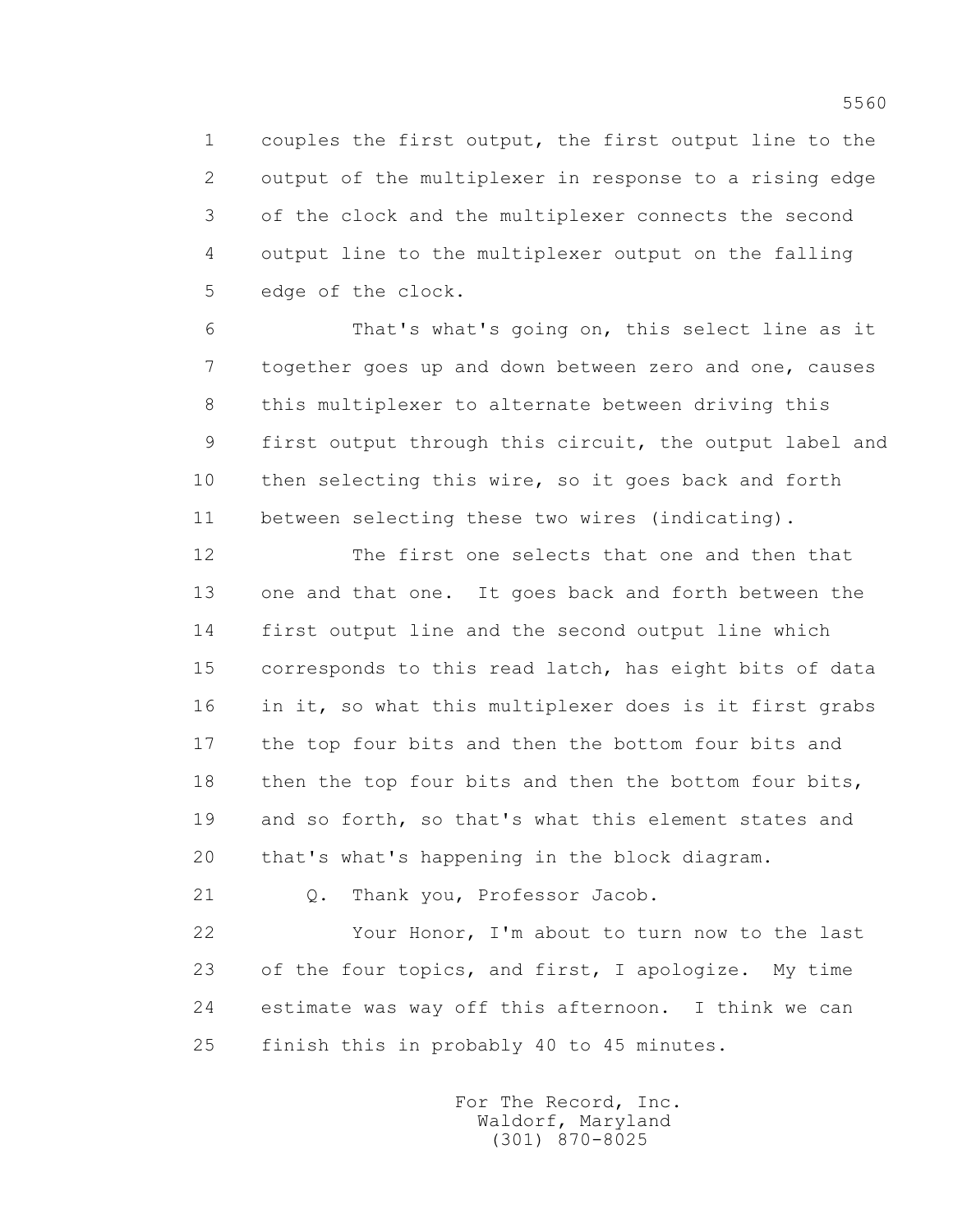1 JUDGE McGUIRE: Okay. I would like to be done 2 this afternoon if we could by quarter after five at the 3 latest, you know, if we could be, which should give you 4 45 minutes. 5 MR. OLIVER: That would be fine, Your Honor. 6 JUDGE McGUIRE: Okay. Go ahead. 7 BY MR. OLIVER: 8 Q. Professor Jacob, we're working you pretty hard. 9 Do you need a short break? 10 A. No. I'm good. 11 0. Okay. Professor Jacob, let's turn to the 12 fourth question that you were asked to address today, 13 namely, the implications of a redesign today. 14 I've brought up on the screen another 15 demonstrative. This simply reads "Fourth Central 16 Ouestion." We'll label this demonstrative as DX-104. 17 Professor Jacob, can you first please explain 18 how you went about answering this question? 19 A. Well, I read numerous engineering documents, 20 treatises and technical articles and I read the 21 specification and consulted with a number of engineers 22 in the field to confirm my understanding of what the 23 implications would be. 24 Q. Now, is there a demonstrative that would help 25 you explain what you mean by the redesign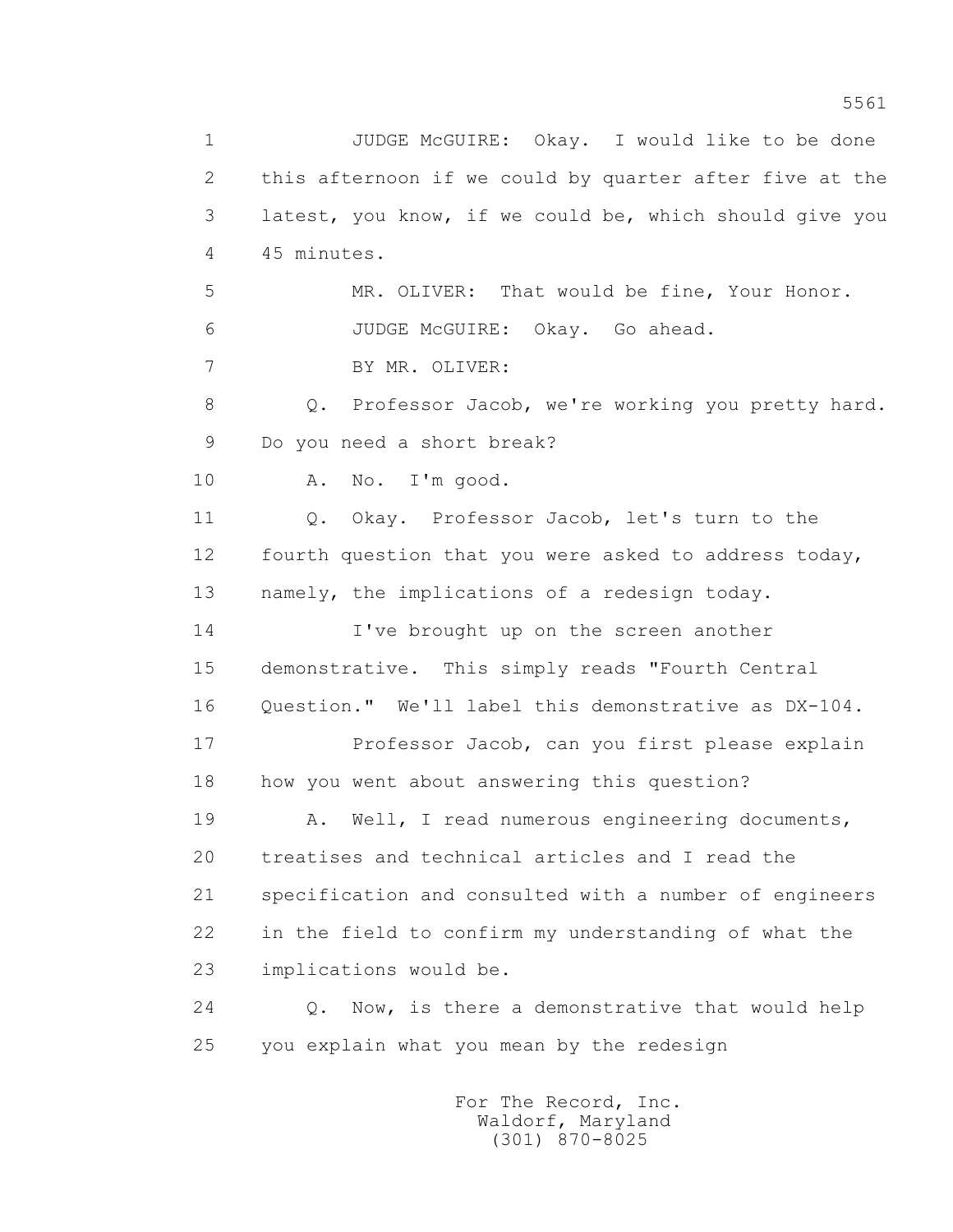1 implications?

 2 A. Yes. That would be the following slide I 3 believe.

 4 Q. We've pulled up a slide entitled DRAM Basics 5 Graphics Card and we'll label this as DX-105.

 6 And Professor Jacob, if you could please 7 explain briefly what DX-105 shows.

8 A. This shows a typical desktop system, the 9 connections that are existent in your desktop system, 10 and it shows the place of DRAM within that system.

 11 So for example, you have a number of DRAM chips 12 on the module off to the right and you have another 13 group of DRAM chips that are on the graphics card that 14 are talking to the CPU, and everywhere that you have 15 DRAM you have a similar style bus connecting that to 16 your CPU or controller.

17 0. I assume that this is a simplified --

18 A. Yes. Yes. This is rather simplified.

 19 Q. Now, if we could again just very briefly take 20 the various elements one at a time, starting with the 21 memory controller. Could you please remind us just 22 very briefly of what the memory controller does.

 23 A. The memory controller is the centralized 24 access point for the DRAM subsystem, so all of the 25 requests for the DRAM system, whether they come from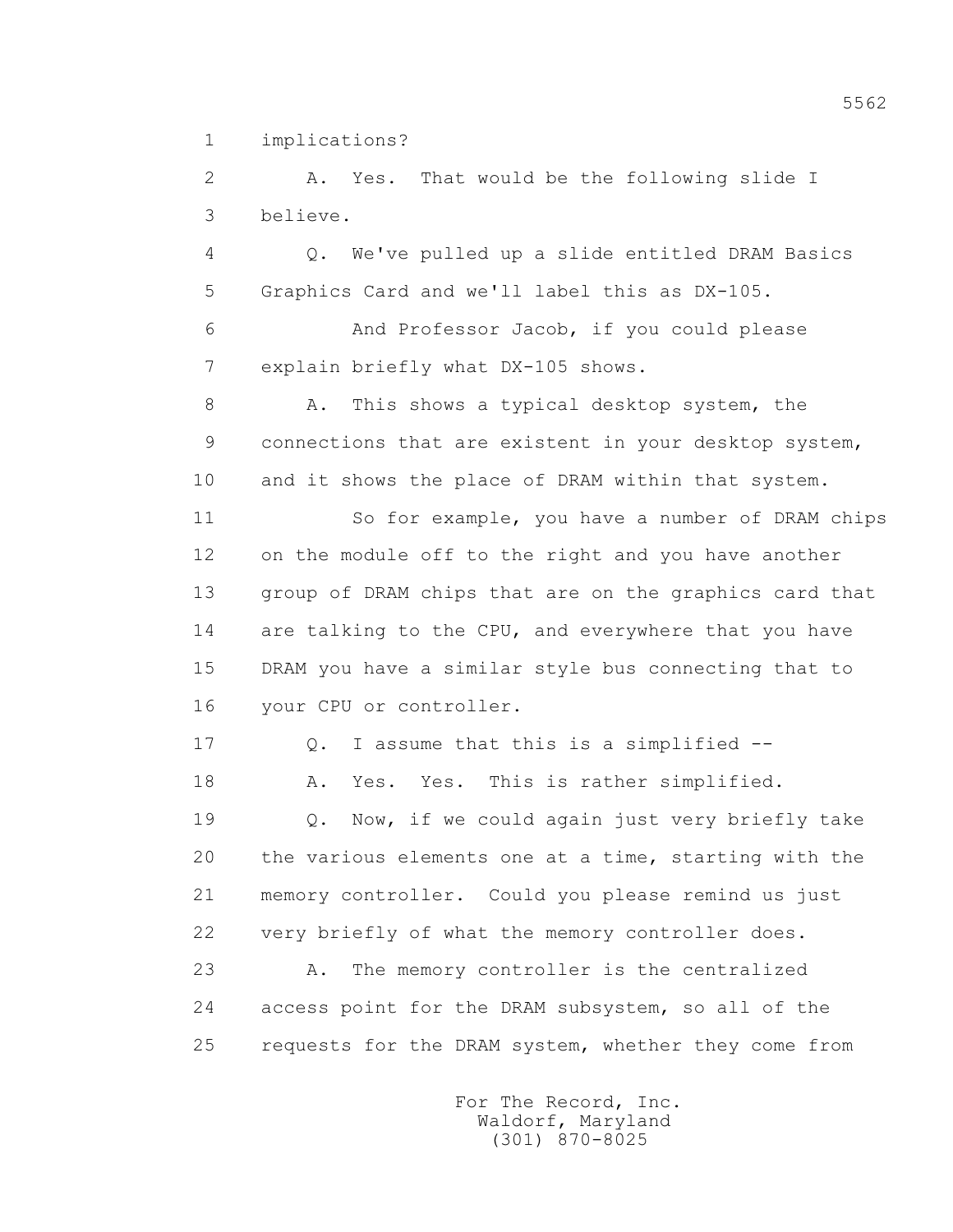1 the CPU or multiple CPUs or the graphics card, all 2 requests for the DRAM system go through the memory 3 controller.

 4 Q. Now, in general terms, if the specification for 5 the DRAM were to change, what, if any, would be the 6 potential redesign implications for the memory 7 controller?

 8 A. Well, it would depend upon the change, but in 9 general, it could require anything from logic changes, 10 simple logic changes to the memory controller to pinout 11 changes, signaling changes. It could require any 12 number of different changes.

 13 Q. Focusing next on the memory module, can you 14 again remind us briefly of what the memory module does 15 in a memory system?

16 A. The memory module provides you a convenient 17 package for DRAM. It's a way to collect a number of 18 DRAM into a small chunk that can be used rather than 19 having to deal with individual DRAMs at a time.

 20 Q. Again, in general terms, if the specification 21 for the DRAM were to change, what, if any, would be the 22 potential redesign implications with respect to the 23 memory module?

 24 A. It could require -- depending upon the types of 25 changes you make to the DRAM, it could require trivial

> For The Record, Inc. Waldorf, Maryland (301) 870-8025

5563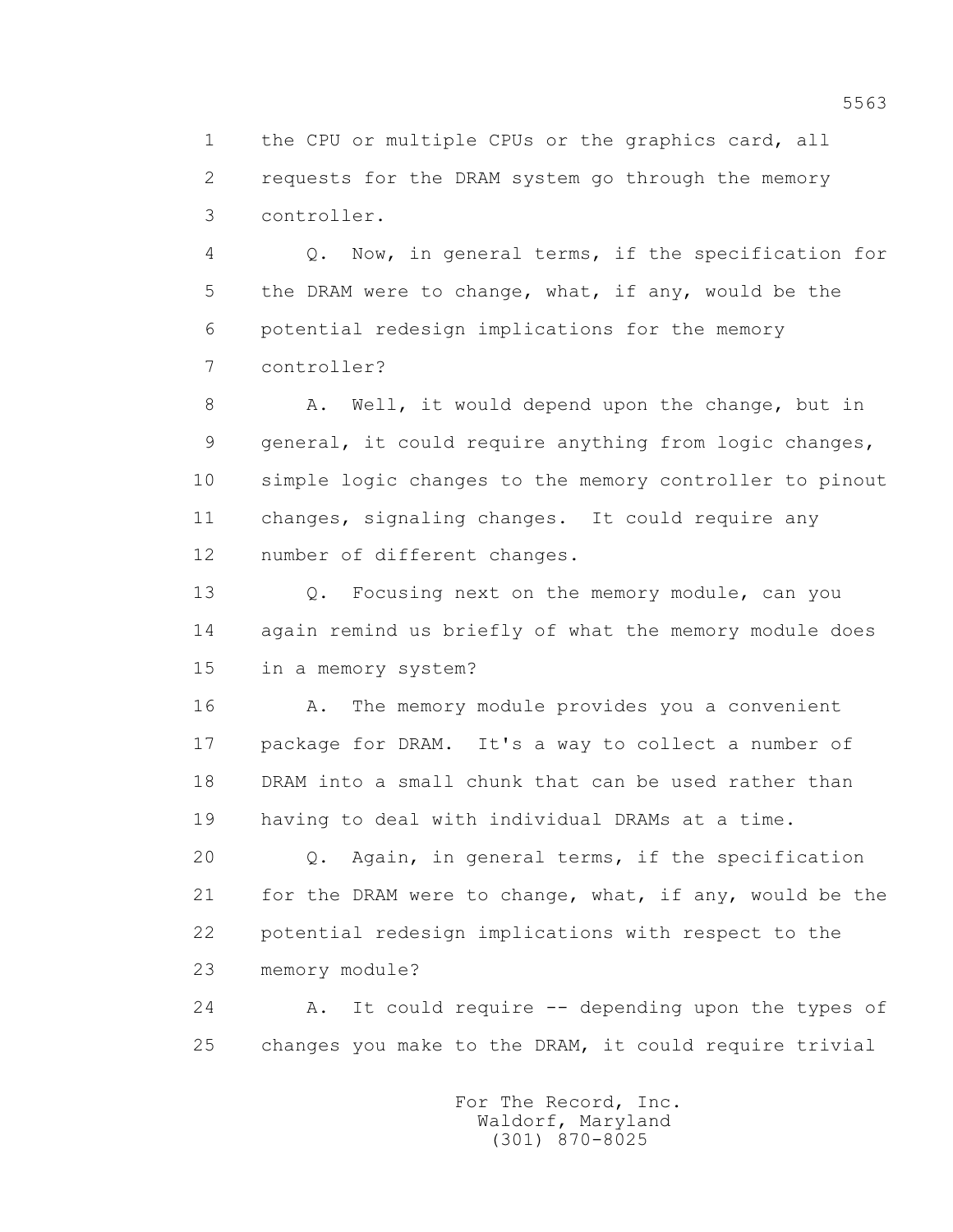1 changes to nontrivial changes like changes of -- add a 2 number of connectors to the rest of the system or 3 inclusion of extra chips on the module. 4 Q. Now, Professor Jacob, are you familiar with the 5 so-called serial presence detect or SPD? 6 A. Yes, I am. 7 Q. What is that? 8 A. That's a chip that's on the module that 9 identifies to the memory controller the configuration 10 of the DRAMs that are on that module. 11 0. Now, in general terms, if the specification for 12 the DRAM were to change, what, if any, would be the 13 potential redesign implications with respect to the 14 serial presence detect? 15 A. It could change trivially or nontrivially. 16 For instance, if you had fixed latency parts, 17 the serial presence detect would have to identify that 18 information, that sort of thing. 19 Q. Focusing then on the motherboard, which is not 20 specifically depicted here but which would be in the 21 area in blue on which the various bus lines appear, in 22 general terms, if the specification for DRAM were to 23 change, what, if any, would be the potential redesign 24 implications with respect to the motherboard? 25 A. Again, it depends upon the types of changes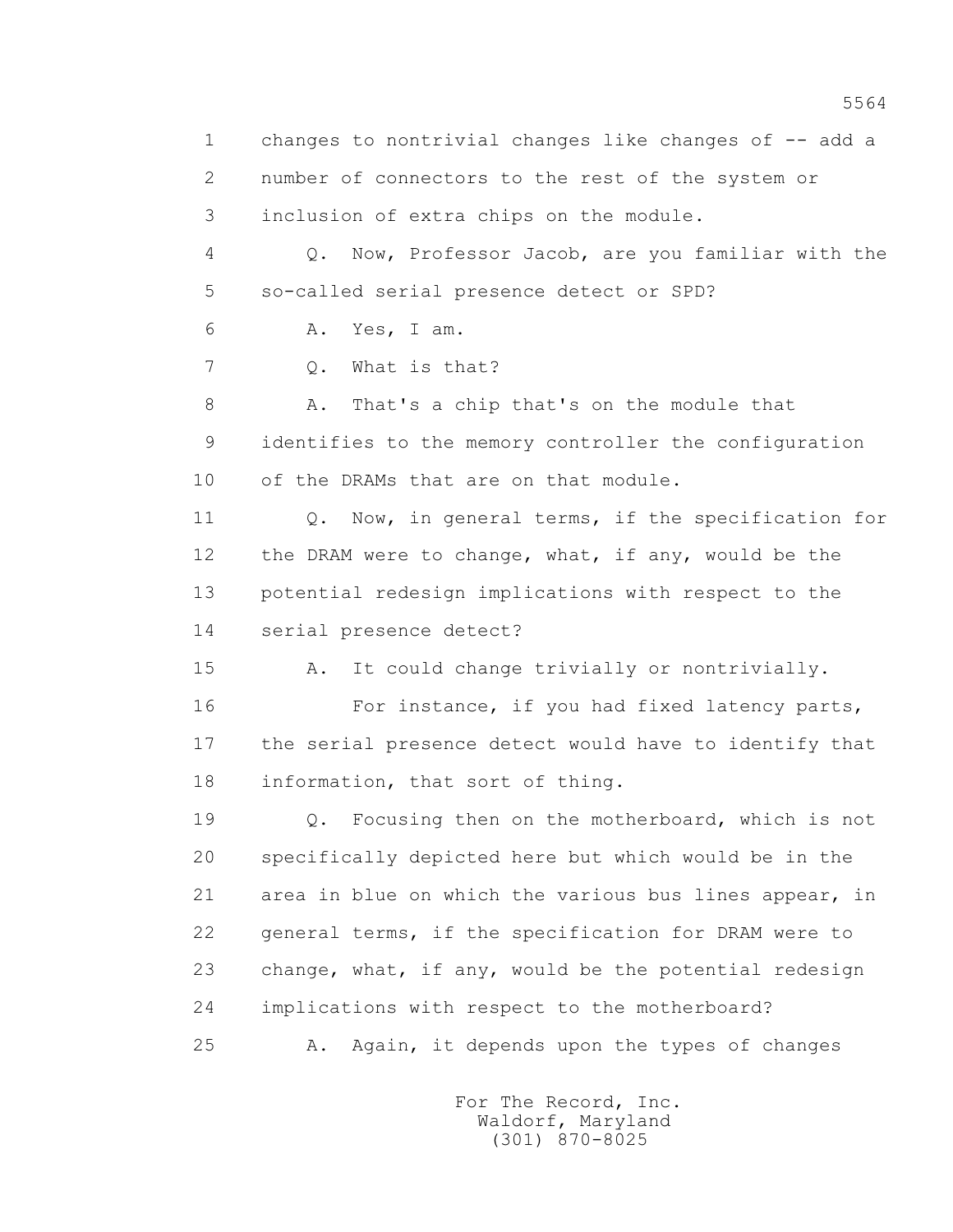1 that would go into the DRAM, but the types of changes 2 could range from trivial or no changes whatsoever to 3 nontrivial changes like the addition of more wires, a 4 lot more wires, termination, that sort of thing.

 5 Q. Looking next at the central processing unit or 6 the CPU, and again in general terms, if the 7 specification for the DRAM were to change, what, if 8 any, would be the potential redesign implications for 9 the CPU?

 10 A. Well, the CPU is the originator of most of the 11 requests in the system. It's the thing that's 12 generating requests for data that are ultimately turned 13 into reads and writes. And in most general-purpose 14 systems like this, the CPU requests data at the 15 granularity of a cache block size, so if, for example, 16 you change the block size available from the DRAM, if 17 you change the burst length to a different value than 18 the one that the CPU expected, you might want to change 19 your cache organization.

 20 Q. Now, we've also heard discussion of a BIOS. 21 BIOS is not reflected in this particular diagram here 22 on DX-105.

 23 Can you please briefly what the BIOS is? 24 A. It is a set instructions and information that 25 helps the memory controller to configure the memory

> For The Record, Inc. Waldorf, Maryland (301) 870-8025

5565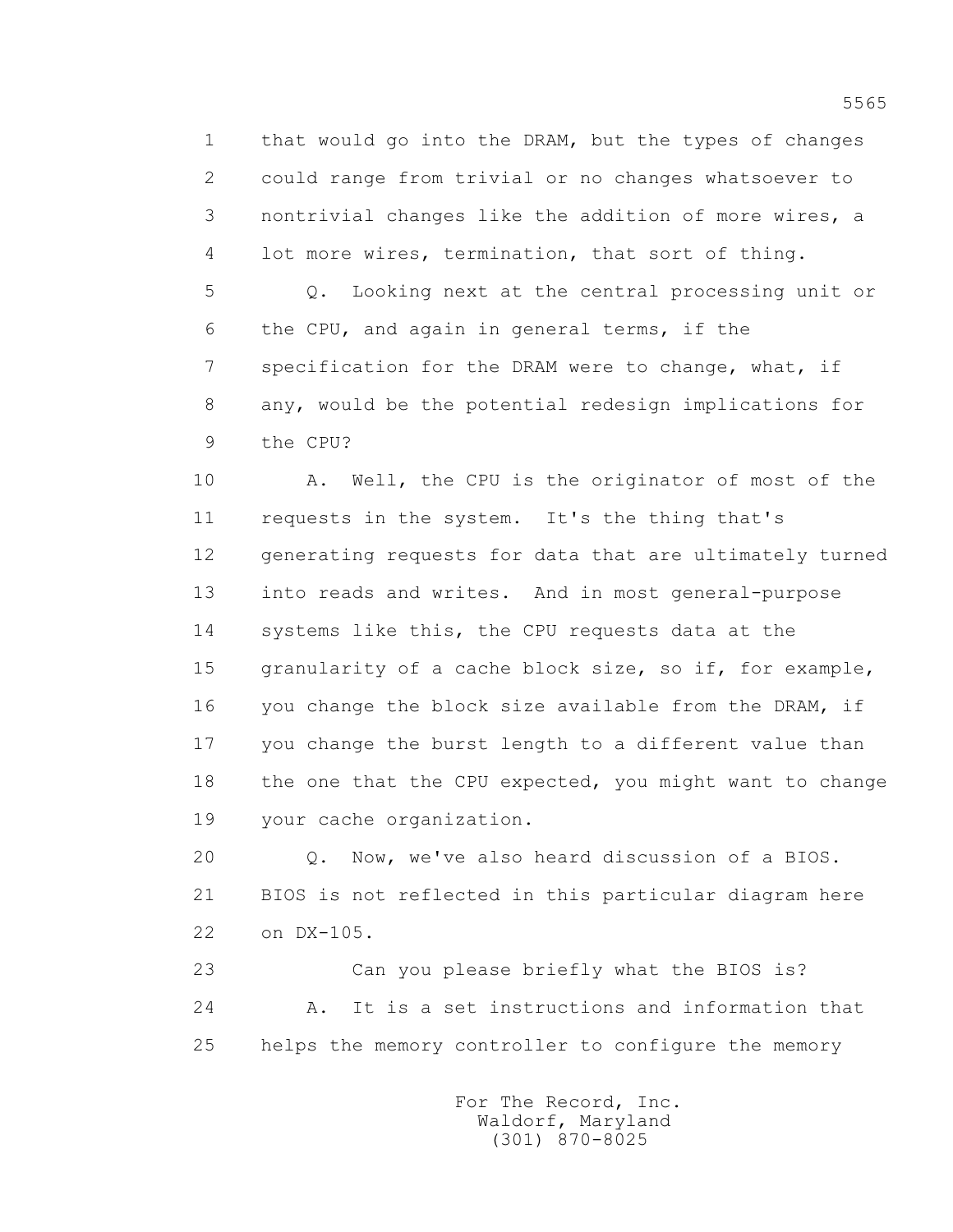1 system at start-up, and depending upon how -- depending 2 upon what types of changes you make to your DRAM, you 3 would have to rewrite the BIOS.

4 Q. Again -- okay.

 5 Let's look for a moment at the graphics card. 6 Can you please explain, again very briefly, 7 what SGRAM is?

 8 A. That is an optimized form of DRAM that's used 9 in graphics applications.

 10 Q. And can you please explain what the CPU on the 11 graphics card is?

12 A. That would be a graphics coprocessor that would 13 integrate to processing functions as well as memory 14 controller, and it would connect directly to the DRAMs 15 instead of connecting to the DRAMs through a memory 16 module.

 17 Q. Now, in general terms, if the specification for 18 the SGRAM were to change, what, if any, would be the 19 potential redesign implications with respect to the 20 graphics card CPU or the graphics card itself?

 21 A. Depending upon the types of changes, it could 22 be anything from trivial modifications to serious 23 modifications, nontrivial modifications.

 24 Q. Let's reflect back if we could on the various 25 alternatives that we discussed this morning. Perhaps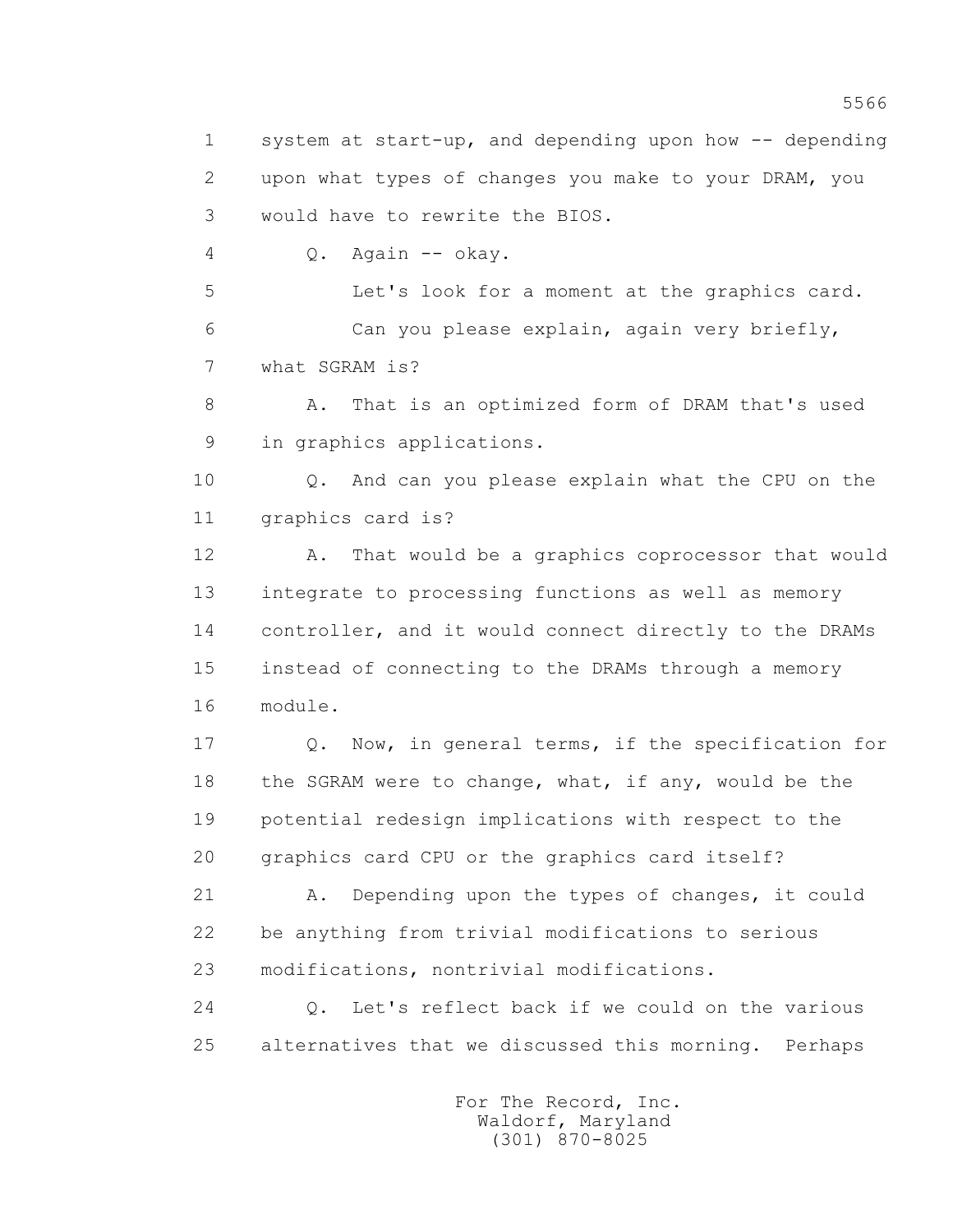1 we can start with the alternatives to programmable CAS 2 latency.

 3 And perhaps we could pull up -- oh, we have 4 it -- the demonstrative.

 5 It's the demonstrative you used this morning 6 entitled Alternatives to Programmable CAS Latency, 7 DX-65.

 8 Now, with respect to the various alternatives 9 to programmable CAS latency listed on DX-65, did you 10 consider the degree of disruption, if any, that would 11 be caused by these various alternatives?

12 A. Yes, I did.

 13 Q. And can you explain in general terms, if the 14 JEDEC SDRAM or DDR SDRAM standard were to be changed 15 today, which of the alternatives listed on DX-65 would 16 be the more disruptive alternatives?

 17 A. Well, in general, some alternatives would be 18 more disruptive than others. Some would cause the DRAM 19 to be incompatible with existing JEDEC-compliant 20 systems and others might be incompatible, and I think 21 we have a demonstrative to show that.

22 The --

23 Q. We'll label this as DX-106.

 24 Sorry to interrupt. If you could please 25 explain what DX-106 shows.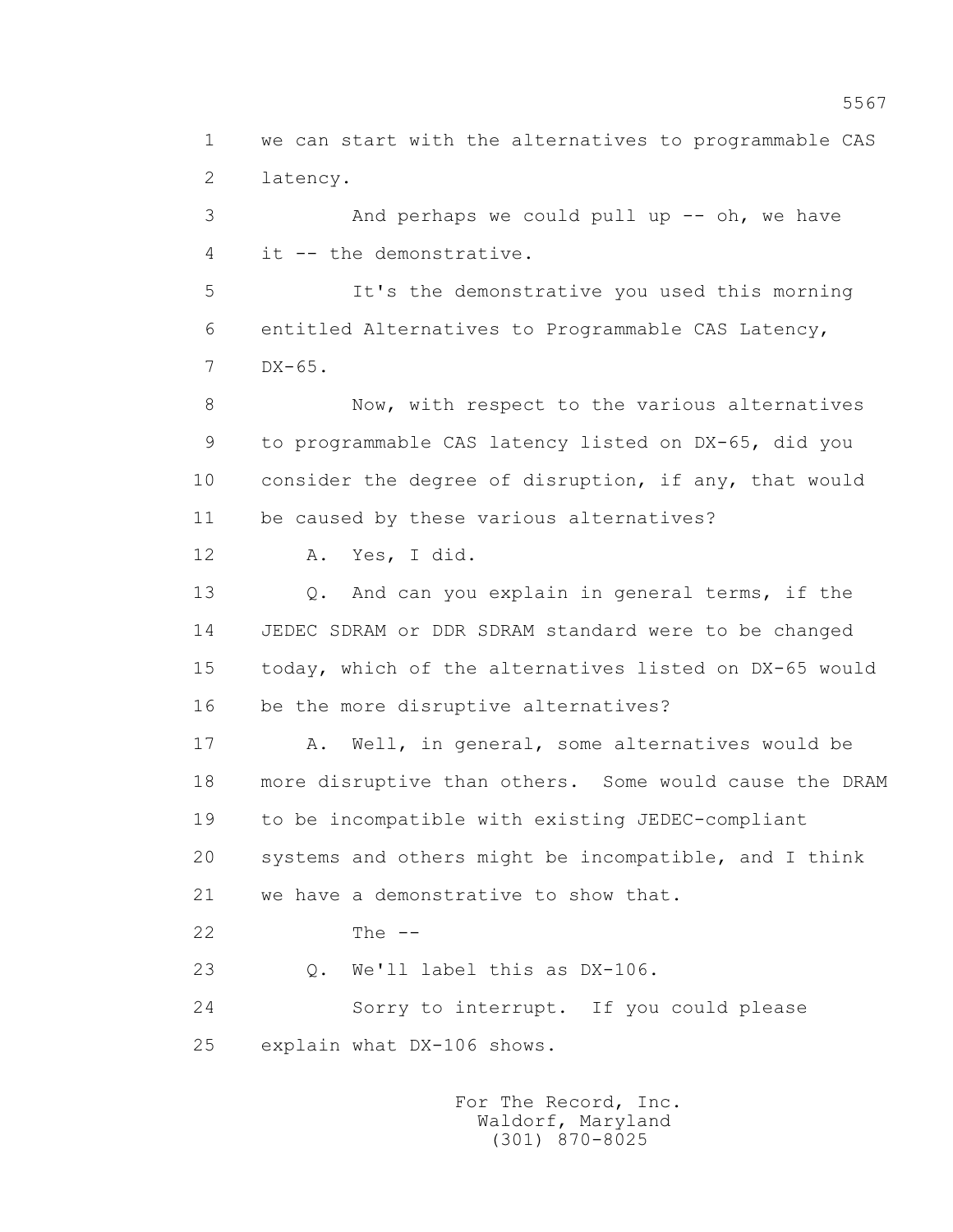1 A. This shows highlighted in red those 2 alternatives that would create DRAMs that would be 3 incompatible with JEDEC-compliant systems. The other 4 two alternatives 1 and 2 would produce DRAMs that may 5 or may not be compatible with any given JEDEC-compliant 6 system, and that would depend upon the configuration of 7 the system in question.

 8 Q. Let's focus more if we could on the least 9 disruptive of the alternatives, and can you please 10 explain what the redesign implications might be if the 11 JEDEC standard would be changed to use fixed CAS 12 latency parts?

13 A. Yes. The disruption would be that if you were 14 to put a fixed latency part into a system that expects 15 a different latency and is optimized to use a different 16 latency and would be expecting to use a certain 17 latency, it would expect that the part is able to be 18 programmed to use a certain latency, but the part would 19 have a fixed latency that's something other than what 20 the memory controller would try to program it to be. 21 In that instance, you would have a part that would fail 22 to work.

 23 Q. Is there any redesign that could be done to any 24 other component to ensure that parts with fixed CAS 25 latency would work?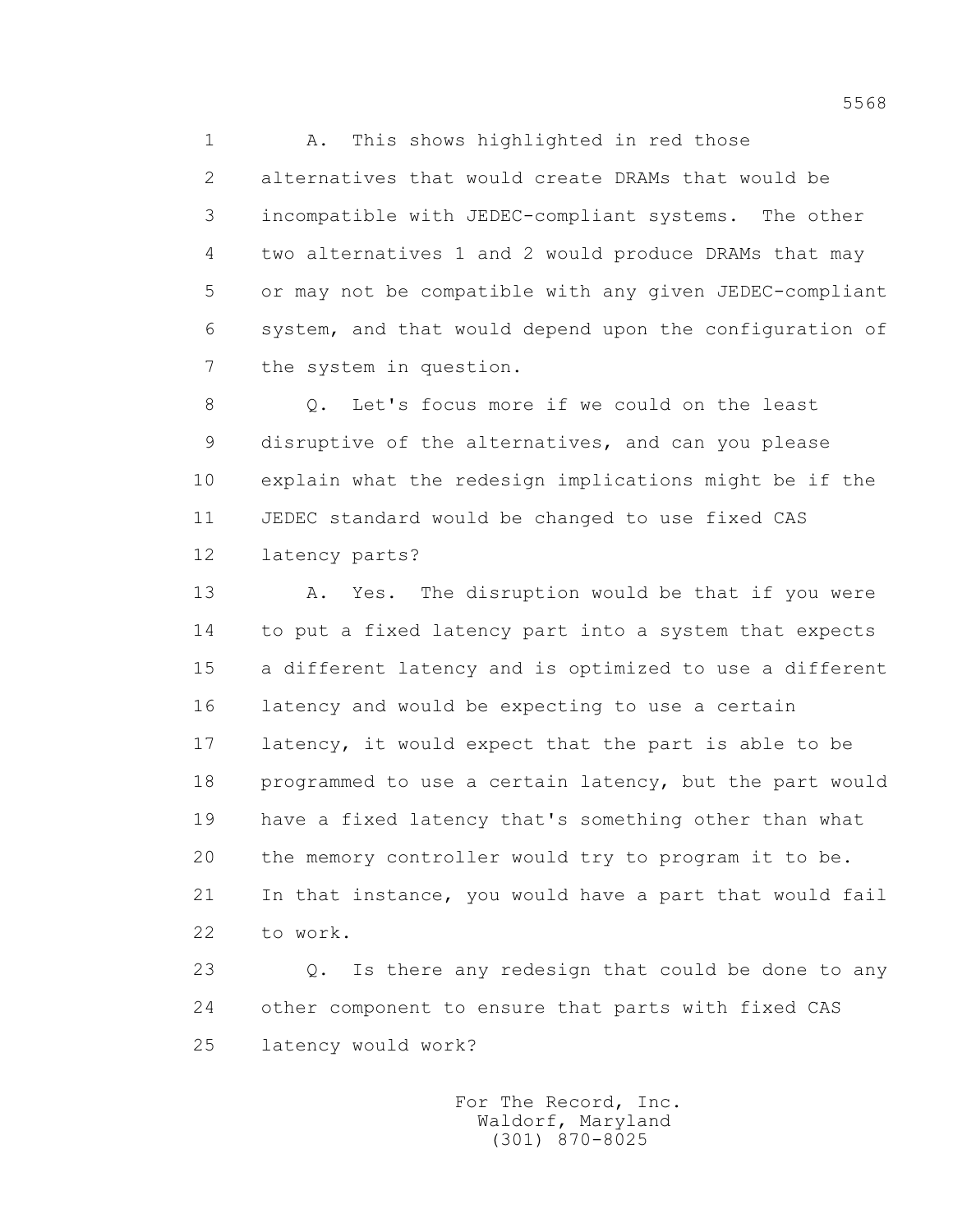1 A. Yes. If you changed your memory controller to 2 accommodate systems with different CAS latency and you 3 changed your serial presence detect chip to notify the 4 memory controller that this particular part can't 5 support programmable latency, then you would be able to 6 support it.

 7 Q. Now, with respect to the second alternative, 8 program CAS latency by blowing fuses on the DRAM, I 9 believe that you testified this morning that once the 10 fuses are blown, there's a similarity between the part 11 with the blown fuse and a part with a fixed latency?

12 A. Yes, I did.

13 O. Now, your testimony with respect to the 14 redesign implications of fixed CAS latency, would that 15 then also apply to parts that were -- in which the CAS 16 latency was set by blowing a fuse?

17 A. Absolutely. Yes.

18 Q. Now, just in very general terms, again, if a 19 change in the JEDEC standard would be made today, can 20 you compare in general terms the redesign implications 21 for the four alternatives in the red box with the 22 redesign implications that you've just described for 23 fixed CAS latency?

24 A. Well, if -- actually, could you repeat the 25 question.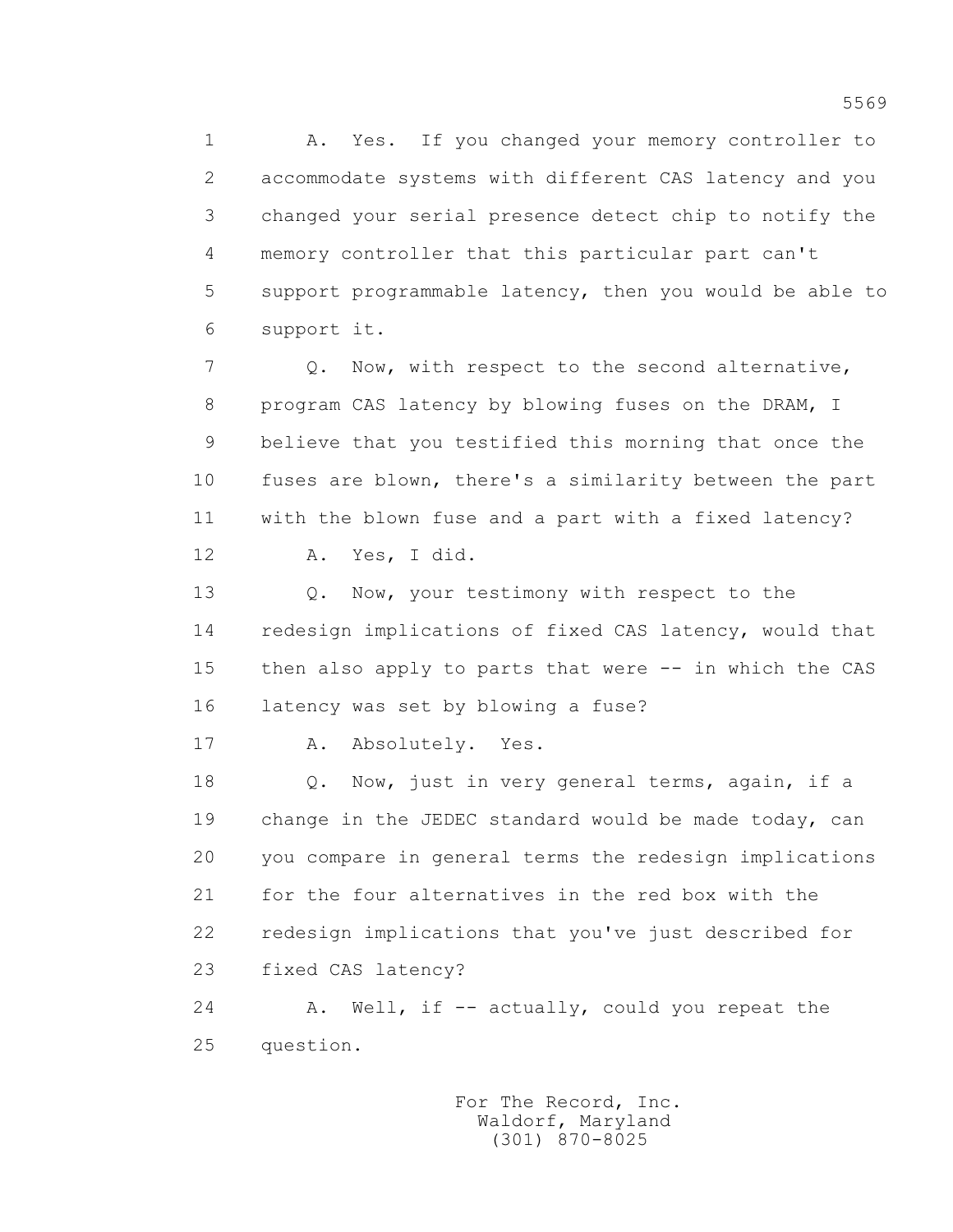1 Q. Yes.

 2 I was wondering if you could explain in general 3 terms how a change today in the JEDEC standard to use 4 one of the alternatives in the red box, namely 5 alternatives 3, 4, 5 or 6, how the redesign 6 implications of that type of change would compare with 7 the redesign implications you have just described with 8 respect to fixed CAS latency.

 9 A. I see. Yes. The redesign implications would 10 be at least as extensive. You would have to change at 11 least the memory controller in the scenarios as well as 12 other things such as the module, potentially the 13 motherboard, and so forth.

 14 Q. Now, Professor Jacob, what, if any, is the 15 difference between making a change today in how CAS 16 latency is determined as opposed to having selected a 17 different method of determining CAS latency in the 18 early to mid-1990s?

19 A. These would have been very straightforward 20 designs had they been -- had this been decided the 21 first time around. If you tried to redesign them 22 today, that impacts -- this means that for one thing 23 you throw away design work that has already been done. 24 It would cause you to slip schedules for existing 25 designs. Future designs would not be able to use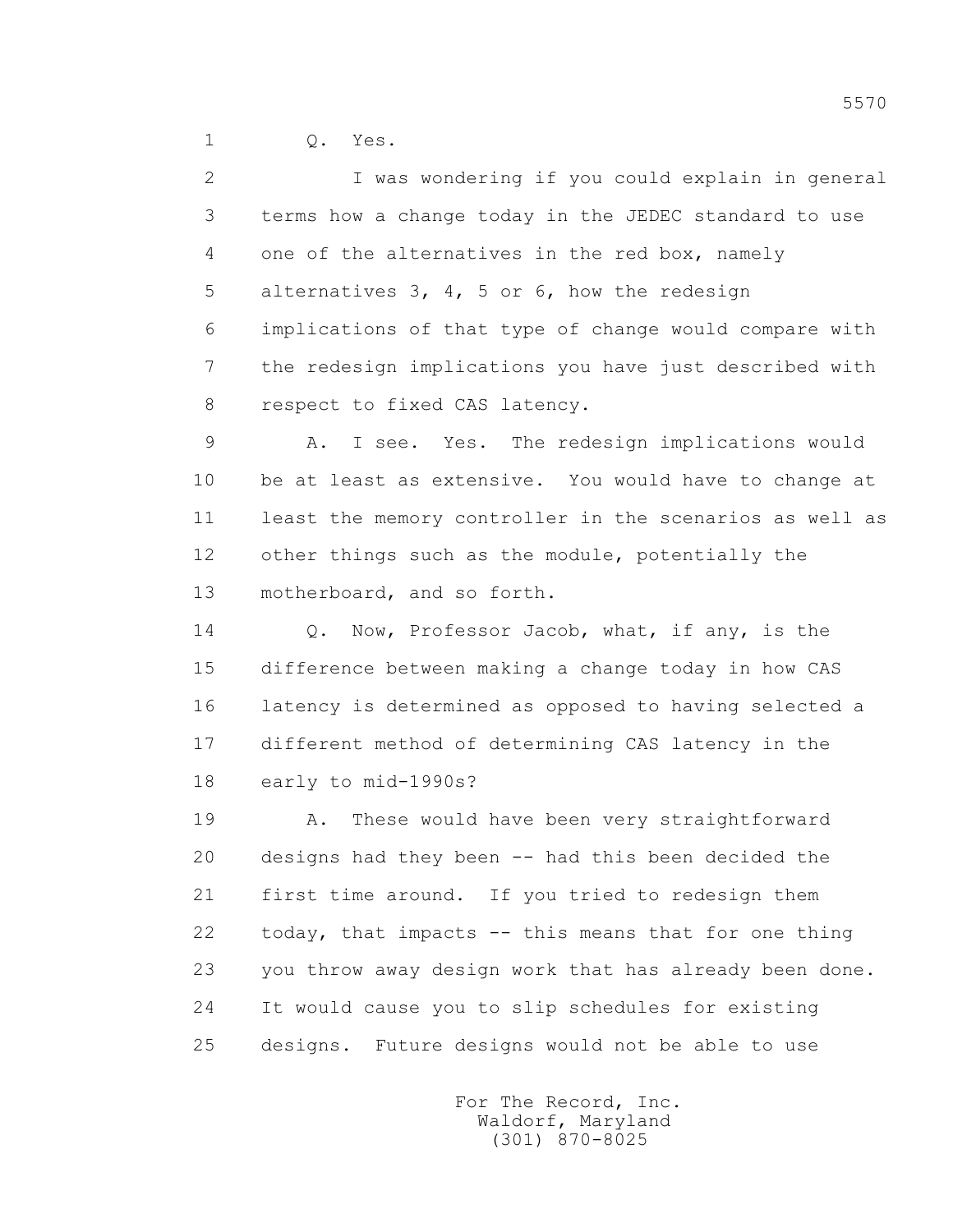1 already generated designs or, rather, existing 2 designs.

 3 So this would throw off schedules. It would 4 cause, you know, wastage of engineering effort. And 5 if this had been designed in at the beginning, it 6 would have been as straightforward as the present-day 7 design.

 8 Q. What about a comparison of the time, of the 9 timing of the design change today versus design 10 change -- or the selection of alternative in the early 11 to mid-1990s?

12 A. I'm not sure I understand the question.

 13 Q. What, if any, would be the implication with 14 respect to timing of completion of design of products? 15 Obviously my question is not clear. I'll just

16 move on then.

17 A. Okay.

18 Q. Thank you.

19 A. Sorry.

 20 Q. Let's turn then to the alternatives that you 21 had identified for programmable burst length.

 22 If we could pull up DX-79, which lists the 23 alternatives that you identified for programmable burst 24 length.

25 Now, again, did you consider the degree of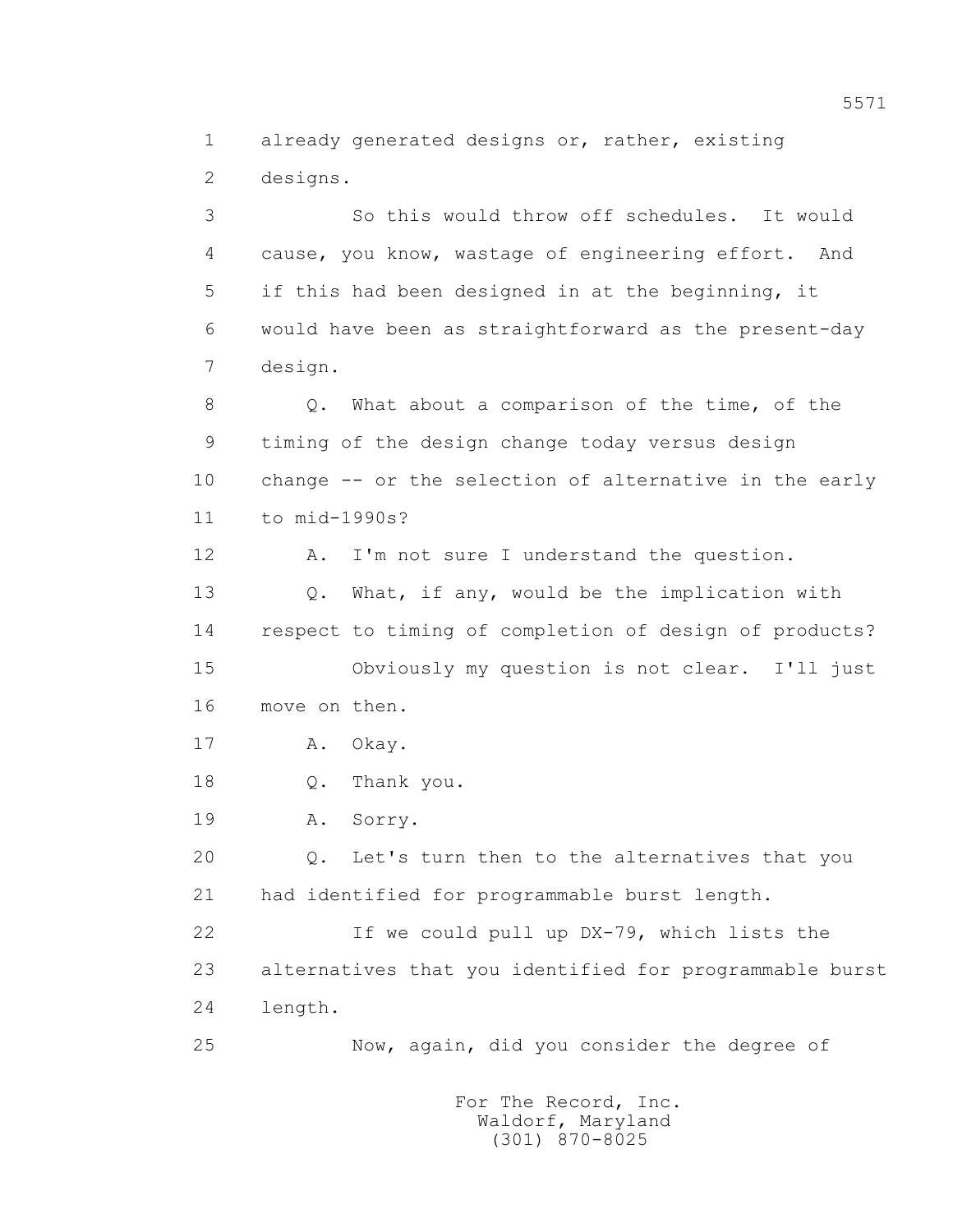1 disruption that the various alternatives listed in

 2 DX-79 would cause if a change were to be made today? 3 A. Yes, I did.

 4 Q. If a change were to be made today, which of the 5 alternatives listed on DX-79 would be among the more 6 disruptive?

7 A. In general, some would be -- some would cause 8 more disruption than others, and I believe we have a 9 demonstrative to indicate which.

 10 So for example, the alternatives highlighted in 11 red would be more disruptive than those that are not 12 highlighted in red.

 13 If one were to build a DRAM using one of the 14 alternatives highlighted in red, you would produce a 15 DRAM that's incompatible with present JEDEC-compliant 16 systems.

 17 If one were to use one of the other 18 alternatives that are not highlighted in red, you would 19 produce a part that may or may not be compatible with 20 existing JEDEC-compliant systems, and it would depend 21 upon the system in question.

 22 Q. Let the record reflect that the demonstrative 23 to which Professor Jacob was referring is DX-107 24 entitled Alternatives to Programmable Burst Length with 25 some items placed in red boxes.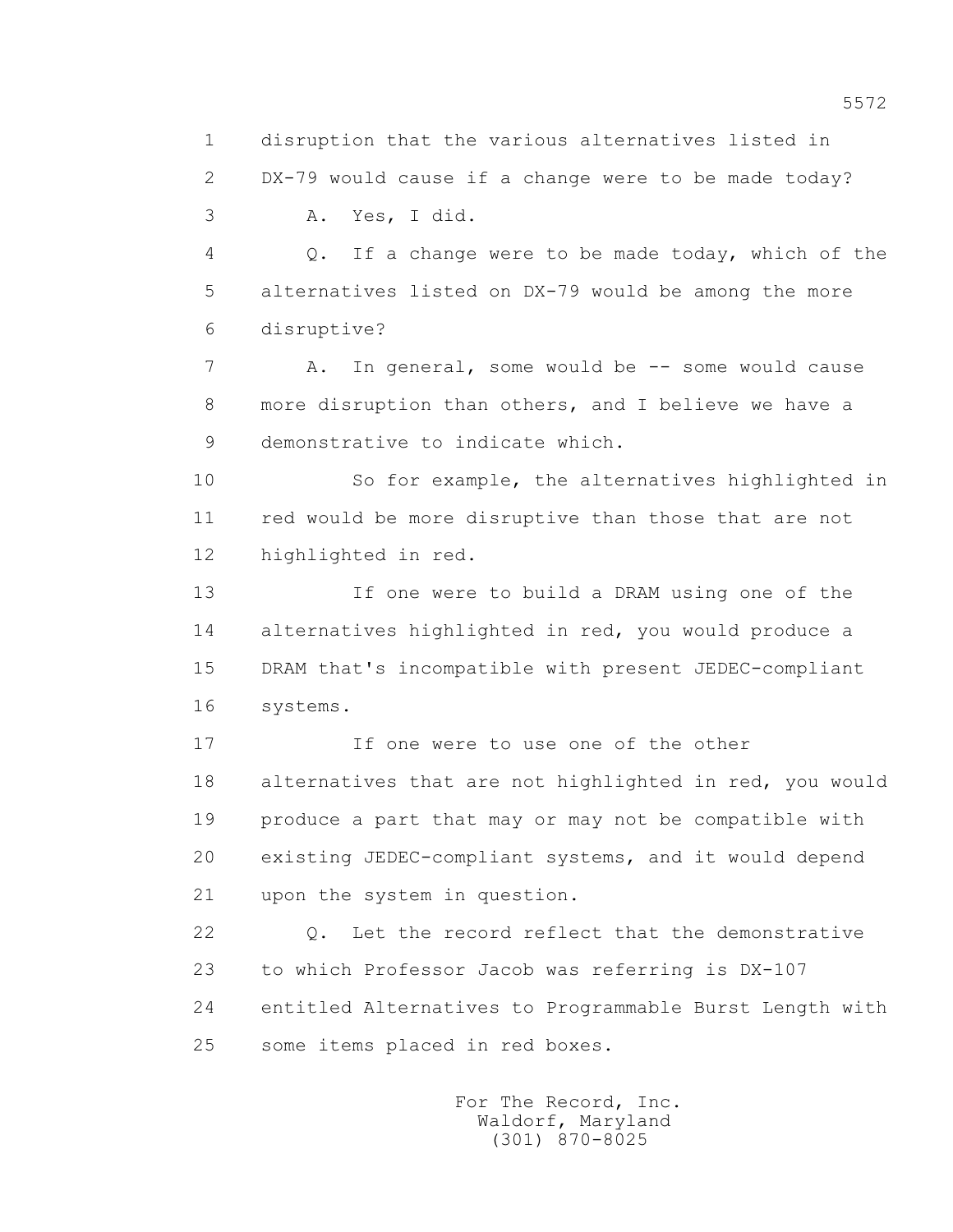1 Looking for a moment at the first alternative, 2 for example, which is not one of the ones you 3 identified as more disruptive, using fixed burst length 4 parts, again in order to try to save time, is there any 5 significant difference with respect to the redesign 6 implications today of using fixed burst length parts as 7 opposed to using fixed CAS latency? 8 A. No. No. 9 Q. So the discussion you provided a moment ago 10 with respect to design implications of fixed CAS 11 latency would apply here as well? 12 A. Correct. 13 O. Now, what, if any, is the difference between 14 making a change today in how burst length is 15 determined as opposed to JEDEC having selected a 16 different method of determining burst length in the 17 early to mid-1990s? 18 A. Well, again, if one were to create these 19 designs or introduce these designs into present-day 20 technology, it means that you would throw away existing 21 designs. You would have to retest the new parts with 22 the new designs. This would cause slippage of 23 schedules. This would cause projected arrival times of 24 parts to change. 25 Whereas if this were known -- if this were --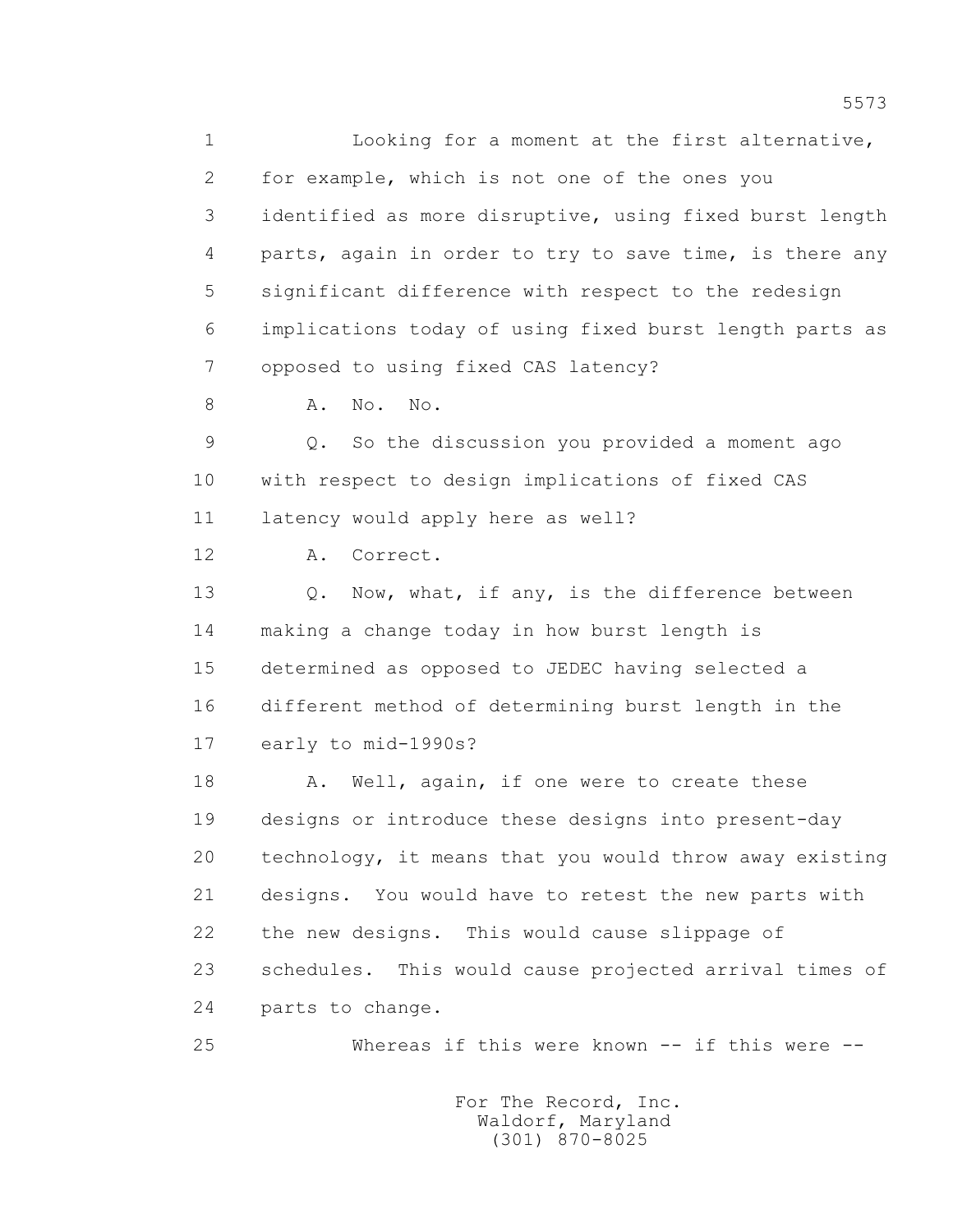1 if one of these alternatives was chosen in the

 2 early '90s, it would have been a very straightforward 3 design to accomplish, and you know, it would be just as 4 easy as the present-day system had they designed it in 5 from the beginning.

 6 Q. Let's turn back now to the alternatives that 7 you discussed this morning with respect to dual-edged 8 clocking.

 9 If we could perhaps again pull up the 10 demonstrative, DX-88, that listed the alternatives you 11 identified to dual-edged clocking.

 12 And again with respect to the alternatives 13 listed -- actually I should specify that I think you 14 said that number 7, in your opinion, is really not an 15 alternative, so we'll focus on items 1 through 6.

16 And with respect to items 1 through 6 on DX-88, 17 did you consider whether some of these alternatives 18 might be more disruptive than others?

19 A. Yes, I did.

 20 Q. And which alternatives did you identify as 21 being more disruptive?

 22 A. And in general, some would be more disruptive 23 than others, and I believe we have a demonstrative to 24 show.

25 And in this instance, all of the alternatives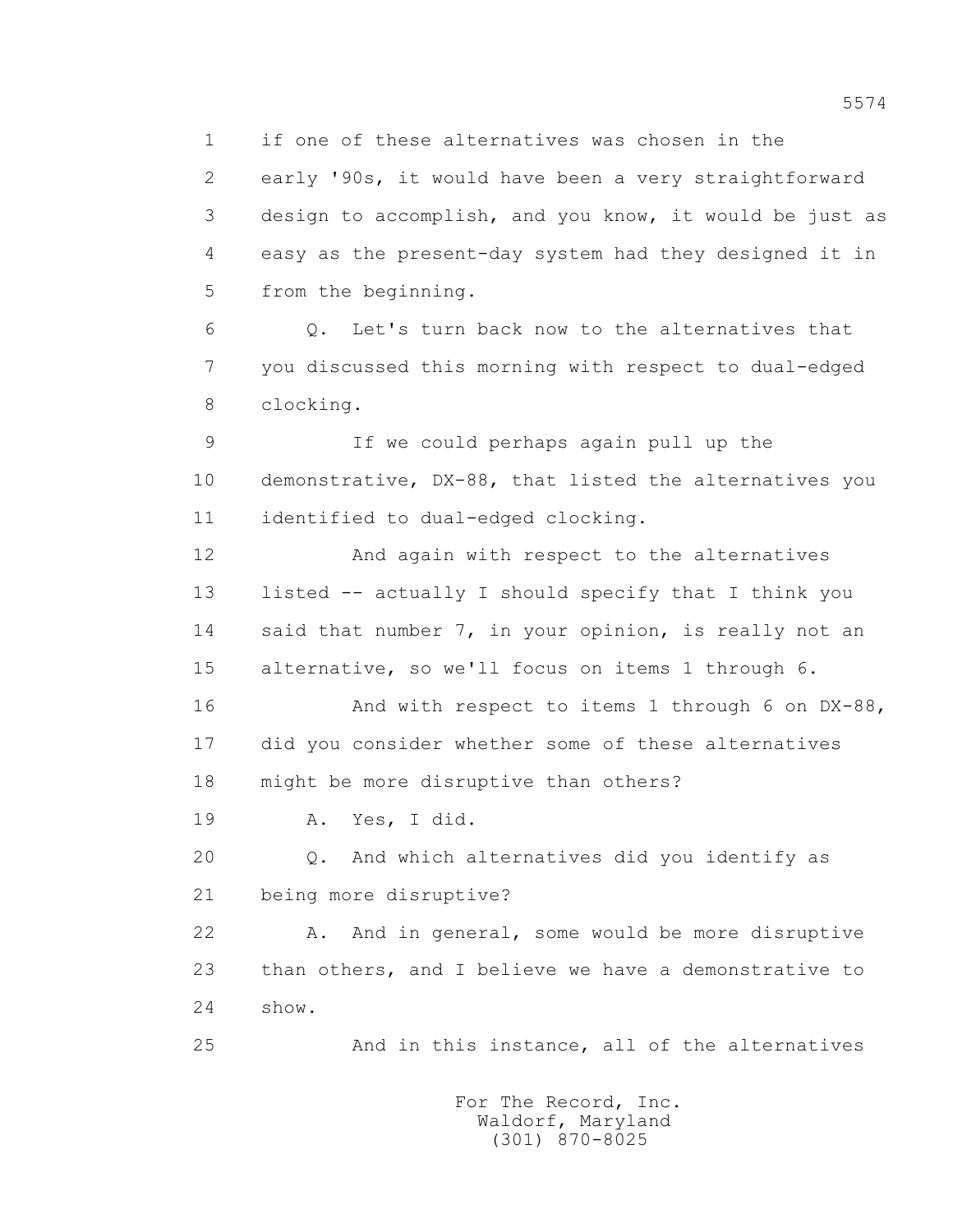1 would produce parts that would be incompatible with 2 JEDEC-compliant systems of today. But perhaps the 3 least disruptive of these would be the number 5, 4 doubling the clock frequency. 5 Q. Why do you say that that would be the least 6 disruptive? 7 A. Because it wouldn't require additional number 8 of pins. It wouldn't require additional hardware or 9 additional -- or changes to the I/O driver 10 definitions. 11 Q. What would be the -- or what, if any, would be 12 the redesign implications of switching to alternative 13 number 5, doubling the clock frequency, today in place 14 of use of the dual-edged clock? 15 A. One would need to change the memory 16 controller. 17 0. Why is that? 18 A. To use a different clock frequency, to use a 19 higher clock frequency, as well as using a different 20 clock chip on the motherboard to provide a higher 21 rate. 22 Q. In other words, you're saying that the memory 23 controller and the clock chip today would not function 24 with a faster single-edged clock? 25 A. Correct.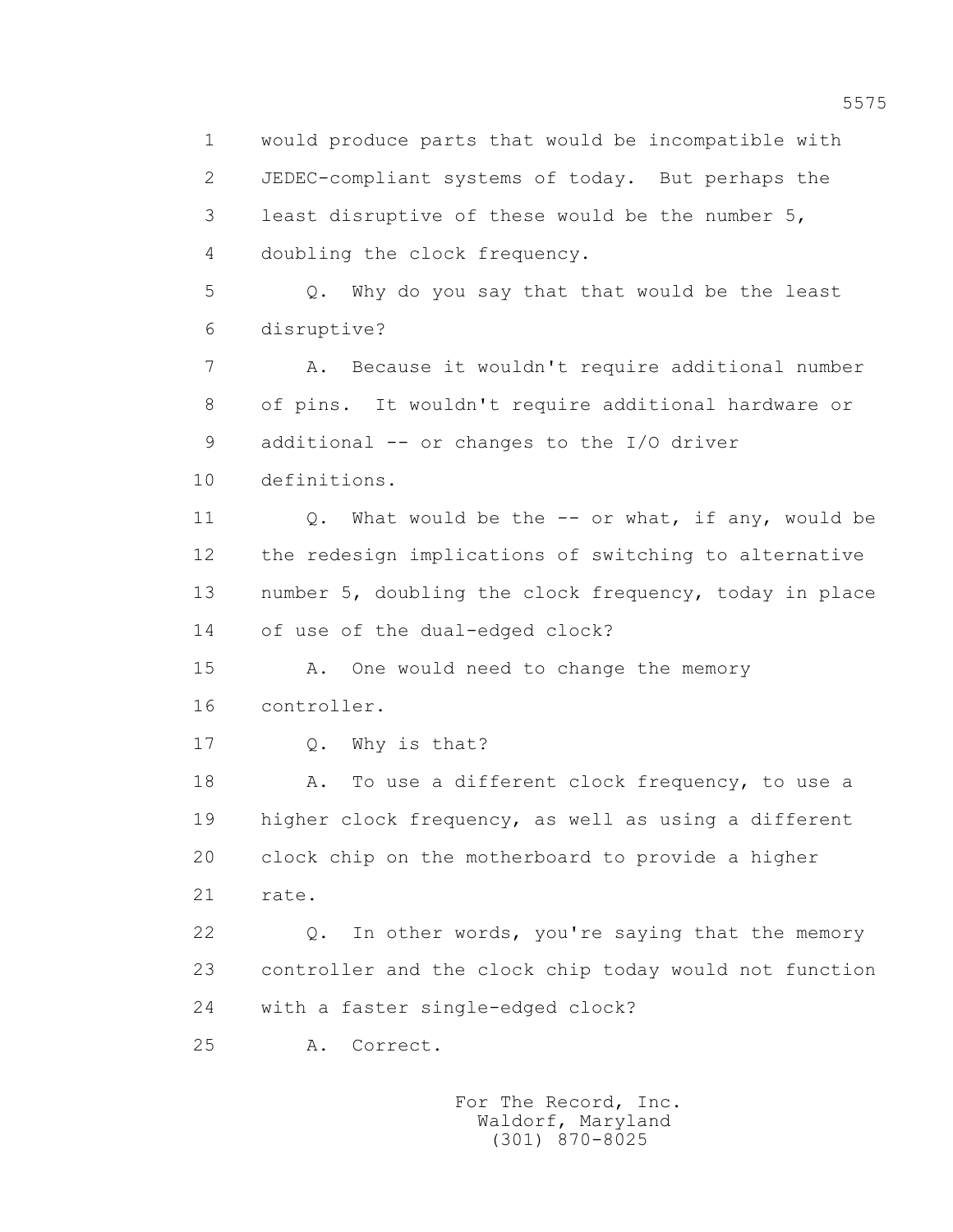1 0. Now, in general terms, how would the redesign 2 implications of alternatives 1, 2, 3, 4 or 6 of DX-108 3 compare with the redesign implications of number 5, 4 doubling the clock frequency?

 5 A. They would be at least as extensive changes. 6 Some would require more pins. It would require changes 7 to the module. They would require changes to the 8 motherboard, changes to the driver designs. So the 9 changes would be at least as extensive.

 10 Q. Now, what, if any, would be the difference 11 between making a change today to replace dual-edged 12 clocking with one of the alternatives listed in DX-108 13 as opposed to JEDEC having selected a different method 14 of clocking before the DDR SDRAM standard was

15 finalized?

16 A. Again, it would have been straightforward to 17 add any of these alternatives or to implement any of 18 these alternatives from day one, and trying to retrofit 19 them into an existing design flow causes disruption in 20 schedules and so you have to throw away existing 21 designs. You can't reuse those designs. And so it's 22 more disruptive if you try to put this into an existing 23 infrastructure.

 24 Q. Now, let's turn back to the alternatives to 25 on-chip DLL that you also testified about this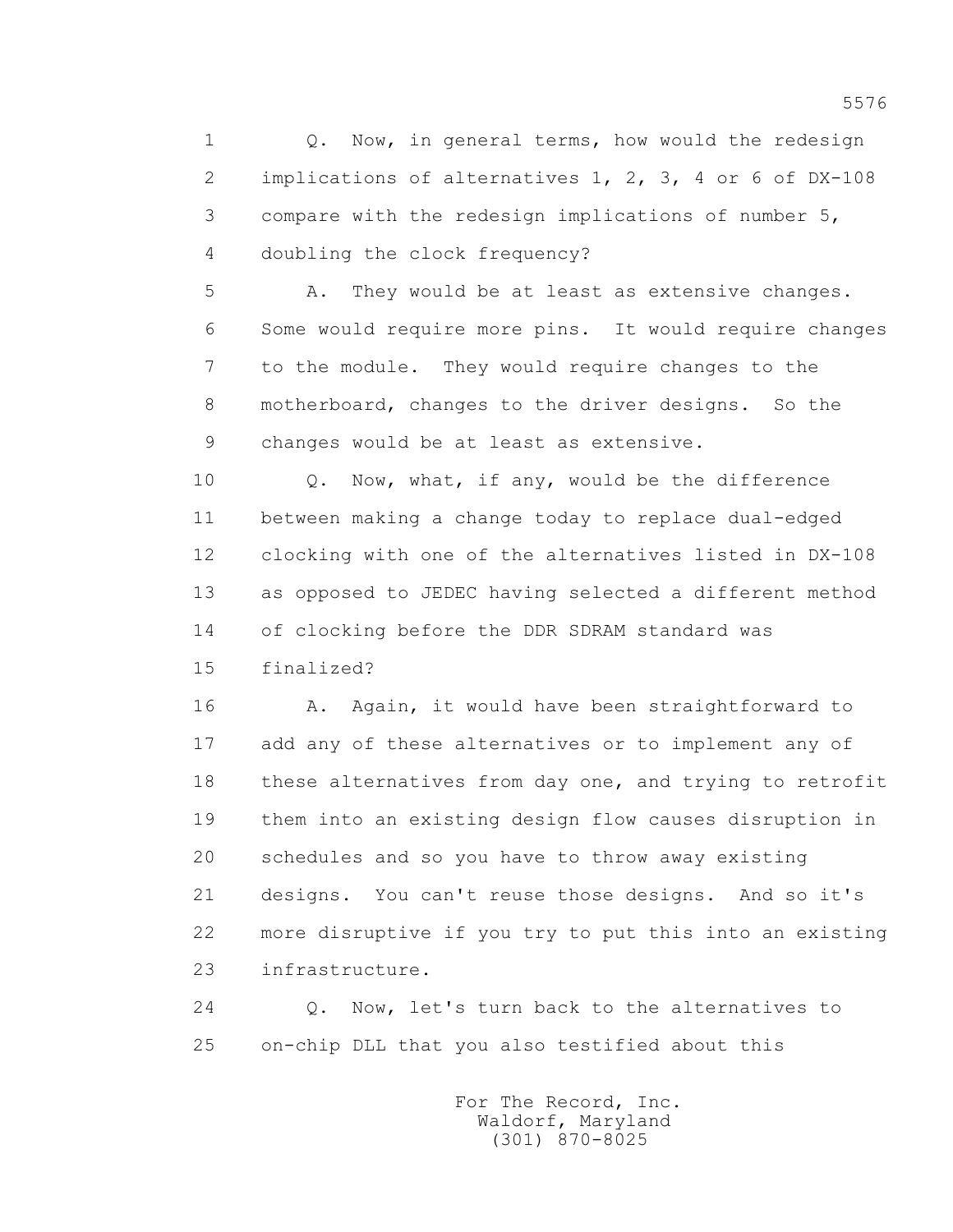1 morning.

 2 We've pulled up DX-94, listing the five 3 alternatives that you identified to on-chip DLL. 4 Now, with respect to the five alternatives 5 listed on DX-94, again, did you consider whether some 6 of these alternatives would be more disruptive than 7 others? 8 A. Yes, I did. 9 Q. And could you please identify which 10 alternatives would be more disruptive. 11 A. And again, some would produce parts that would 12 be incompatible with JEDEC-compliant systems and some 13 would produce parts that may or may not be incompatible 14 with JEDEC-compliant systems, and I believe we have a 15 demonstrative to show. 16 So those highlighted in red, alternatives 1, 2, 17 3 and 4, would produce parts that are incompatible with 18 existing systems, and alternative 5 would produce a 19 part that may or may not be incompatible with existing 20 JEDEC-compliant systems, and it would depend upon the 21 system in question. 22 Q. Let the record reflect that Professor Jacob was 23 referring to a demonstrative that will be marked as 24 DX-109 with the caption Alternatives to On-Chip 25 PLL/DLL --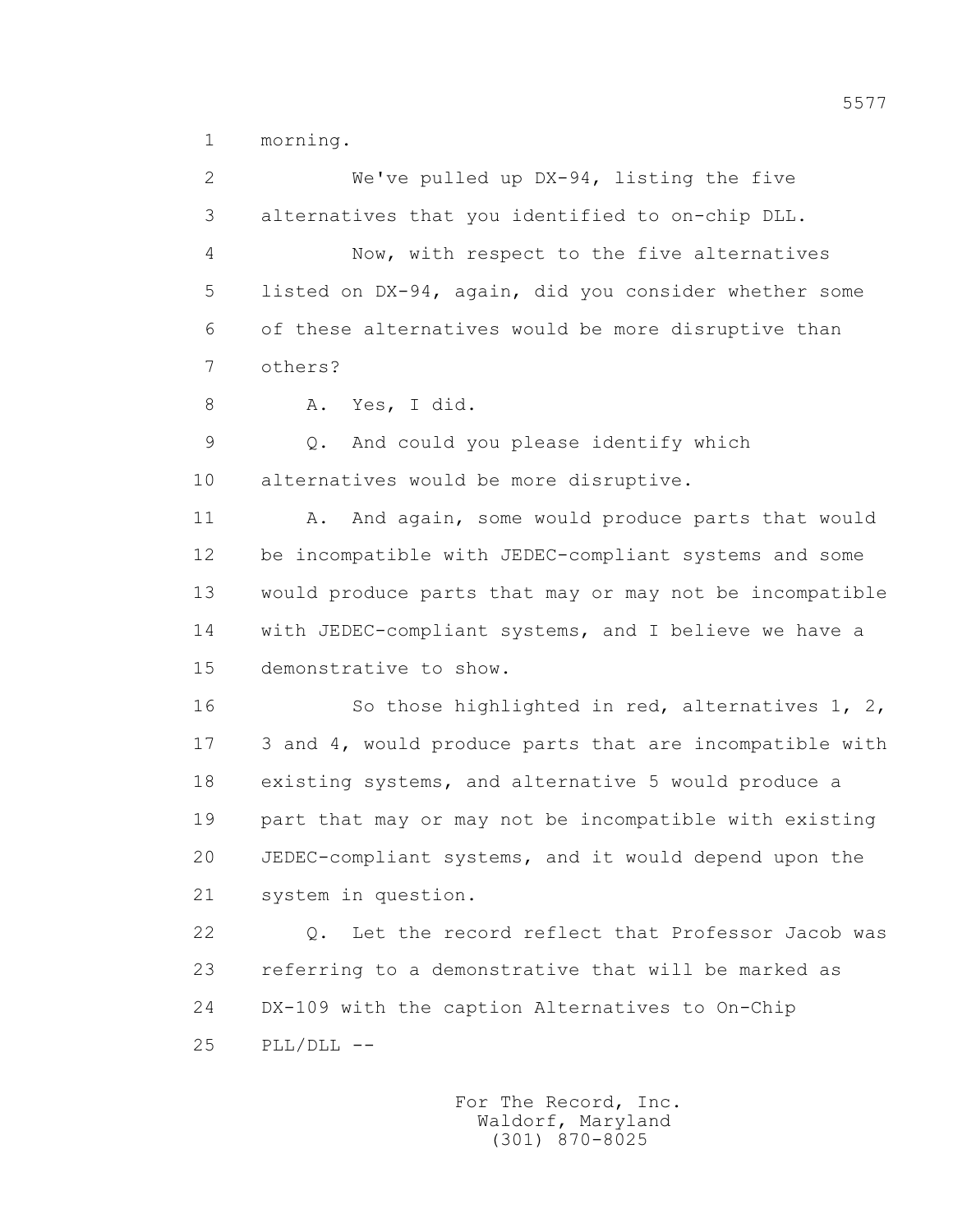1 JUDGE McGUIRE: Is it 109 or is it 108? 2 MR. OLIVER: Your Honor, I believe 108 was the 3 alternatives to dual-edged clocking. 4 JUDGE McGUIRE: Okay. Very good. 5 BY MR. OLIVER: 6 Q. Now, Professor Jacob, perhaps you could explain 7 in a bit more detail what, if any, would be the 8 potential redesign implications today of the least 9 disruptive of the alternatives you have identified, 10 relying on the DQS data strobe to provide timing. 11 A. What this means is one would disable the DLL 12 or eliminate the DLL and expect the memory controller 13 to use DQS to latch the data upon a DRAM read rather 14 than being able to use the global clock to latch the 15 data. 16 So in a system that already uses the DQS data 17 strobe and disables DLL -- for example, many graphics

 18 applications do this -- then this would require no 19 changes. This would be perfectly compatible. But in 20 any system that expects the DRAM to be in sync with the 21 global clock, this would fail to be compatible.

 22 Q. Now, in general terms, how would the redesign 23 implications of the alternatives 1 through 4 24 highlighted in the red box compare with the redesign 25 implications of relying on the DQS data strobe to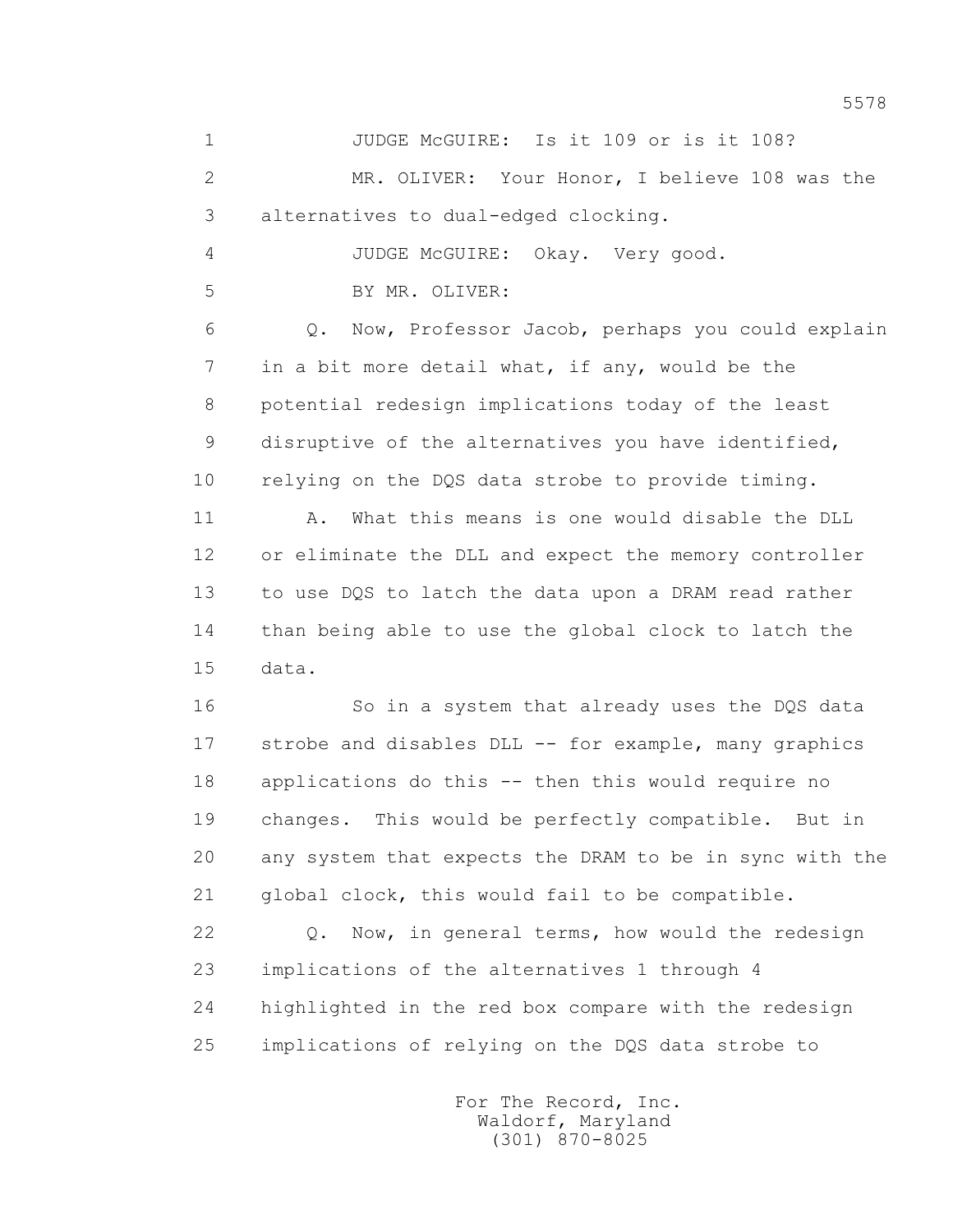1 provide timing?

2 A. In general, they would be at least as -- the 3 changes would be at least as extensive.

 4 Q. Now, what, if any, would be the difference 5 between changing today to one of the alternatives that 6 you have identified to replace on-chip DLL as opposed 7 to JEDEC having selected a different method to capture 8 data at the memory controller before the DDR SDRAM 9 standard were finalized?

 10 A. Again, these are straightforward engineering 11 techniques, and had they been designed in from the 12 beginning, it would have been a very straightforward 13 thing to do as opposed to trying to retrofit them into 14 existing infrastructure today.

 15 Q. Now, we've looked at the redesign implications 16 with respect to each of the technologies at issue 17 individually.

 18 How would you describe the redesign 19 implications, if any, if one were to try to replace all 20 four of these technologies at once?

 21 A. Well, as shown, each of the technologies has a 22 number of alternatives and some of the alternatives 23 would produce parts that, you know, may or may not be 24 compatible and some alternatives produce parts that are 25 clearly incompatible. If one were to replace all of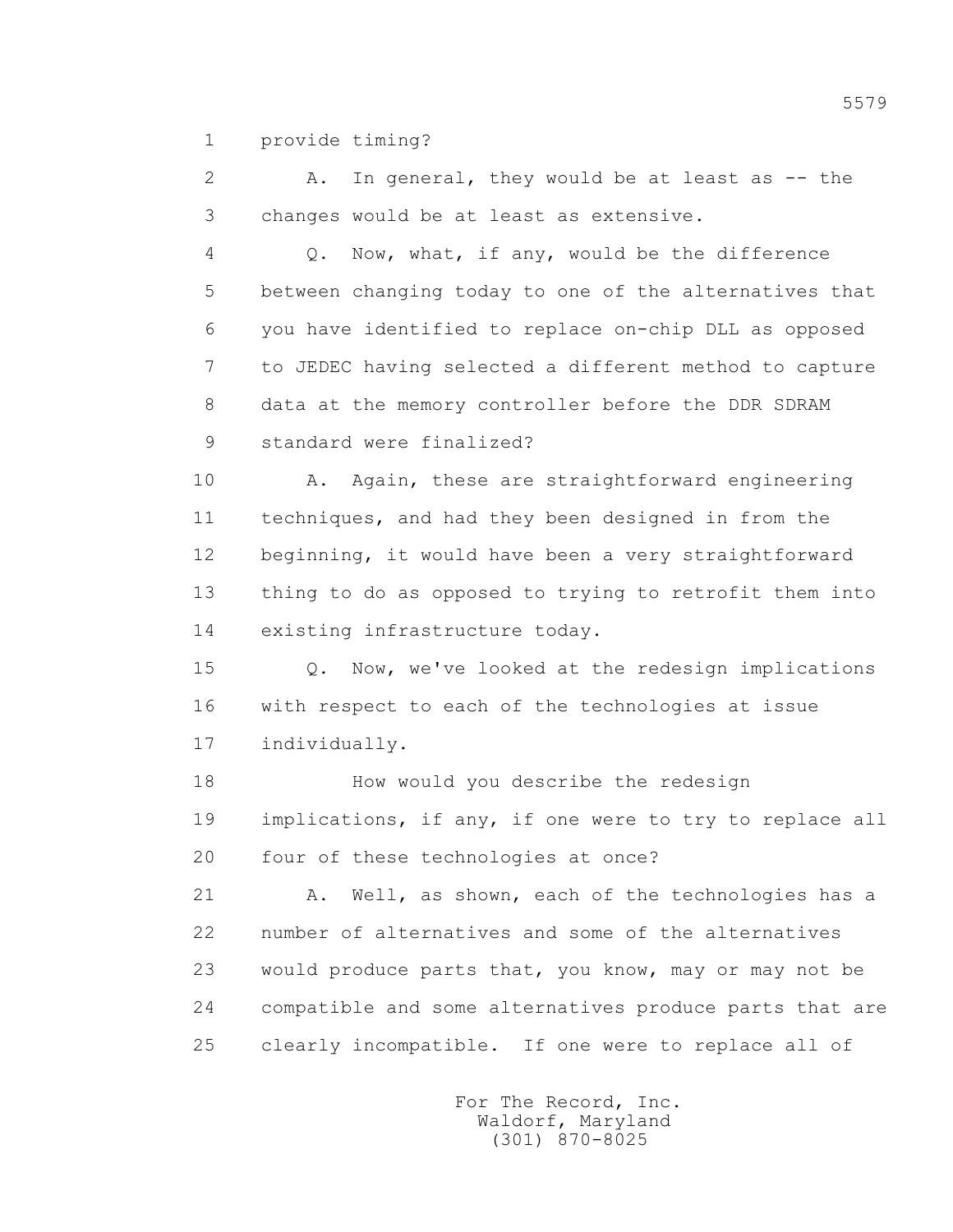1 the technologies in dispute with one of the

 2 alternatives, you would produce a DRAM part that would 3 fail to be compatible with any existing JEDEC-compliant 4 system.

 5 Q. And again, what, if any, would be the 6 difference between making a change today to replace 7 all four of the technologies at issue as opposed to 8 JEDEC having selected different technologies at the 9 time that JEDEC was forming the SDRAM and DDR SDRAM 10 standards?

11 A. Again, today the changes would be more 12 disruptive because it would cause engineers to have to 13 throw away designs. You wouldn't be able to reuse 14 existing designs. Future designs would need be to 15 redesigned from scratch. Designs that are in current 16 process might have to be restarted and which would 17 cause slippage of schedules. As opposed to if any of 18 these had been -- or if all of these technologies had 19 been replaced with alternatives in the beginning, none 20 of this would happen.

 21 MR. OLIVER: Your Honor, I have no further 22 questions of the witness at this time.

23 JUDGE McGUIRE: Okay. Thank you very much, 24 Mr. Oliver.

25 Counsel, it's 5:00, so I suggest we go ahead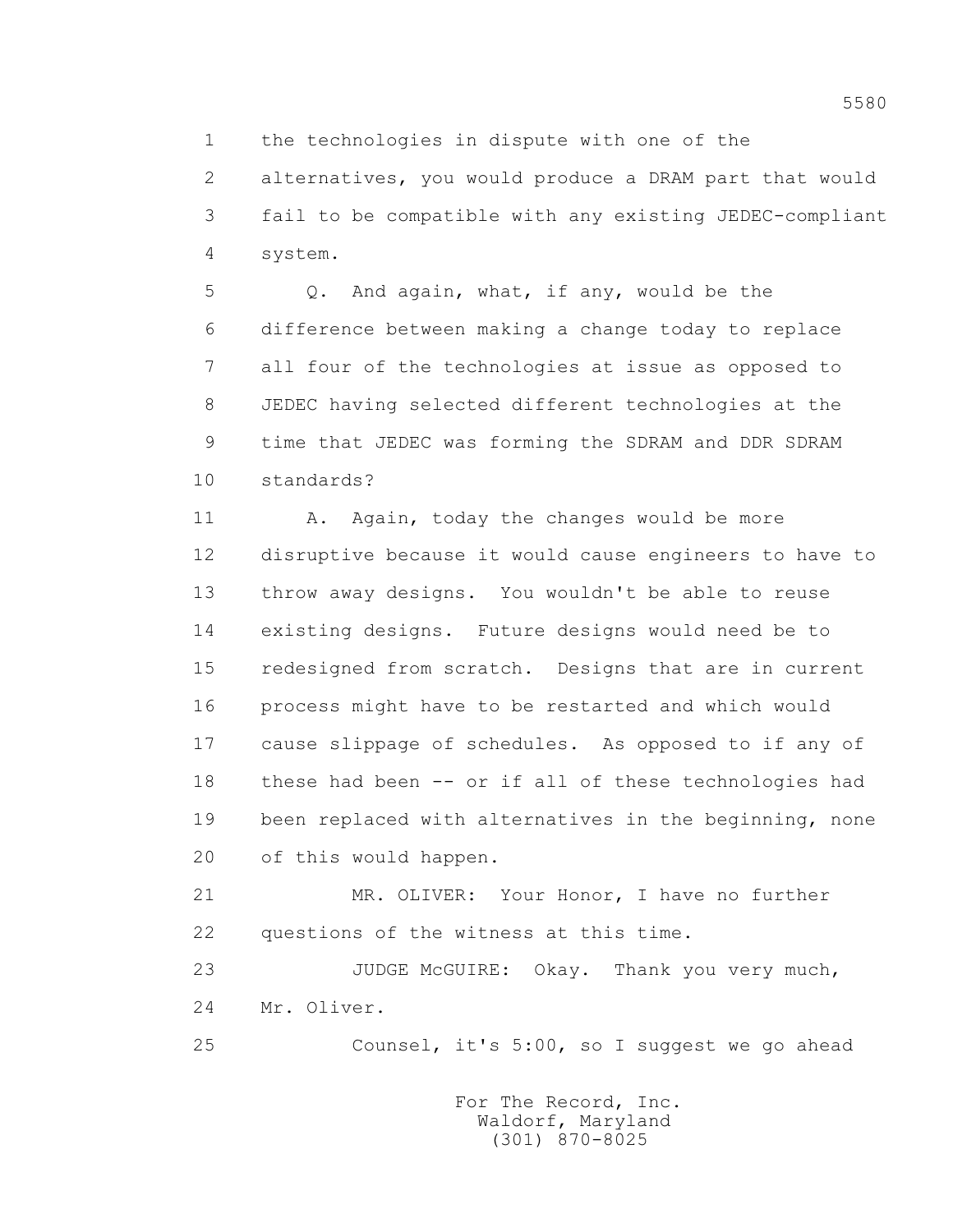| $\mathbf 1$    | for the day and break and we'll reconvene here on |
|----------------|---------------------------------------------------|
| $\mathbf{2}$   | Tuesday morning at 9:30. Okay?                    |
| 3              | This hearing is in recess.                        |
| $\overline{4}$ | (DX Exhibit Numbers 95 through 99 and 104         |
| 5              | through 109 were marked for identification.)      |
| 6              | (Time noted: 5:02 p.m.)                           |
| $\overline{7}$ |                                                   |
| $8\,$          |                                                   |
| $\mathcal{G}$  |                                                   |
| $10$           |                                                   |
| 11             |                                                   |
| 12             |                                                   |
| 13             |                                                   |
| 14             |                                                   |
| 15             |                                                   |
| 16             |                                                   |
| 17             |                                                   |
| 18             |                                                   |
| 19             |                                                   |
| 20             |                                                   |
| $21\,$         |                                                   |
| 22             |                                                   |
| 23             |                                                   |
| 24             |                                                   |
| 25             |                                                   |
|                |                                                   |